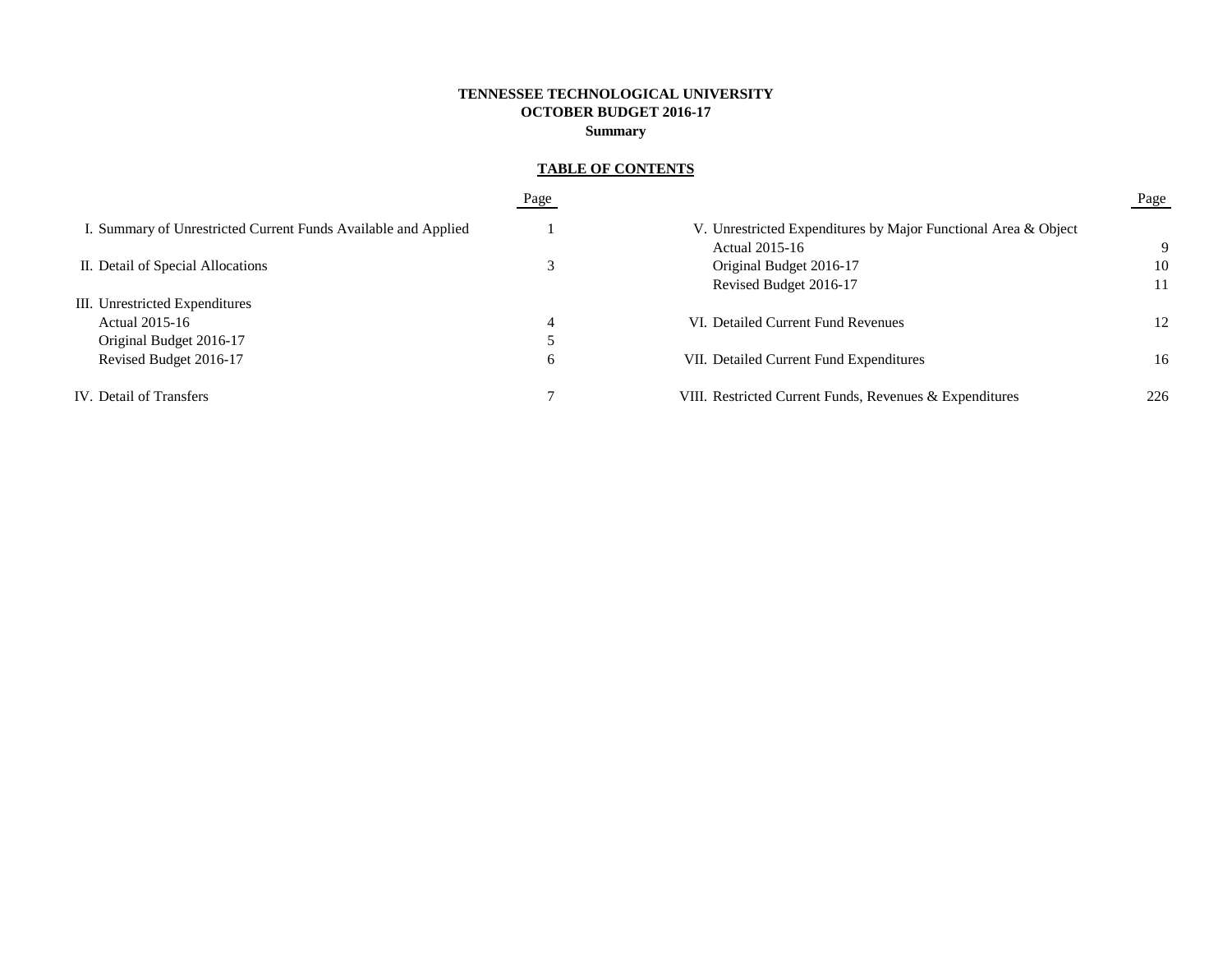### Form I Georgian Communication of the Communication of Tennessee Tech University Communication Run Time 05:20 PM Summary Of Unrestricted Current Funds Available And Applied October Budget 2016-17

|                                              | Actual<br>$2015 - 16$   | July<br>Budget<br>$2016 - 17$ | October<br>Budget<br>$2016 - 17$ | % Change<br>Over<br>Actual |
|----------------------------------------------|-------------------------|-------------------------------|----------------------------------|----------------------------|
| Unrestricted Current Fund Balances           |                         |                               |                                  |                            |
| at Beginning of Period                       |                         |                               |                                  |                            |
| Allocation for Encumbrances                  | 796,340                 | 796,300                       | 740,600                          | $-07.0$                    |
| Allocation for Working Capital               | 2,174,263               | 2,174,300                     | 4,046,200                        | 86.1                       |
| Special Allocations<br>Unallocated Balance   | 12,377,275<br>9,603,358 | 6,766,100<br>$\mathbf{0}$     | 10,578,300<br>1,426,100          | $-14.5$<br>$-85.1$         |
|                                              |                         |                               |                                  |                            |
| Total Unrestricted Current Fund Balances     | 24,951,236              | 9,736,700                     | 16,791,200                       | $-32.7$                    |
| Revenues                                     |                         |                               |                                  |                            |
| Education and General                        |                         |                               |                                  |                            |
| Tuition and Fees                             | 100,040,784             | 99,704,800                    | 98, 372, 400                     | $-01.7$                    |
| State Appropriations                         | 38,849,188              | 41,896,800                    | 41,991,800                       | 08.1                       |
| Federal Grants and Contracts                 | 913,141                 | 869,700                       | 869,700                          | $-04.8$                    |
| Local Grants & Contracts                     | $\Omega$                | 3,200                         | 3,200                            | 00.0                       |
| State Grants & Contracts                     | 49,911                  | 59,400                        | 59,400                           | 19.0                       |
| Private Grants & Contracts                   | 34,819                  | 39,100                        | 39,100                           | 12.3                       |
| Private Gifts                                | 18,400                  | $\Omega$                      | $\Omega$                         | $-100.0$                   |
| Sales and Services of Educational Activities | 2,020,942               | 1,759,800                     | 1,784,400                        | $-11.7$                    |
| Sales and Services of Other Activities       | 8,508,479               | 8,327,800                     | 8,783,400                        | 03.2                       |
| Other Sources                                | 691,183                 | 691,000                       | 973,000                          | 40.8                       |
| Total Education and General                  | 151,126,847             | 153,351,600                   | 152,876,400                      | 01.2                       |
| Sales & Services of Aux Enterprises          |                         |                               |                                  |                            |
| Sales & Services of Aux Enterprises          | 16,807,005              | 14,595,100                    | 14,766,300                       | $-12.1$                    |
| Total Revenues                               | 167,933,852             | 167,946,700                   | 167,642,700                      | $-00.2$                    |
| Expenditures and Transfers                   |                         |                               |                                  |                            |
| Education and General                        |                         |                               |                                  |                            |
| Instruction                                  | 67, 238, 629            | 67,052,600                    | 67, 375, 800                     | 00.2                       |
| Research                                     | 2,753,723               | 2,079,200                     | 2,817,600                        | 02.3                       |
| Public Service                               | 2,544,420               | 2,596,900                     | 2,820,100                        | 10.8                       |
| Academic Support                             | 12,342,954              | 11,954,600                    | 12,950,600                       | 04.9                       |
| Student Services                             | 24,777,470              | 23,566,500                    | 24,379,600                       | $-01.6$                    |
| Institutional Support                        | 14,596,236              | 14,867,300                    | 15,660,500                       | 07.3                       |
| Operation & Maintenance of Plant             | 13,427,964              | 13,600,600                    | 14,646,800                       | 09.1                       |
| Scholarships and Fellowships                 | 9,843,463               | 9,214,400                     | 9,674,700                        | $-01.7$                    |
| Total Education and General                  | 147,524,859             | 144,932,100                   | 150, 325, 700                    | 01.9                       |
| Mandatory Transfers for:                     |                         |                               |                                  |                            |
| Principal and Interest                       | 508,968                 | 504,900                       | 514,300                          | 01.0                       |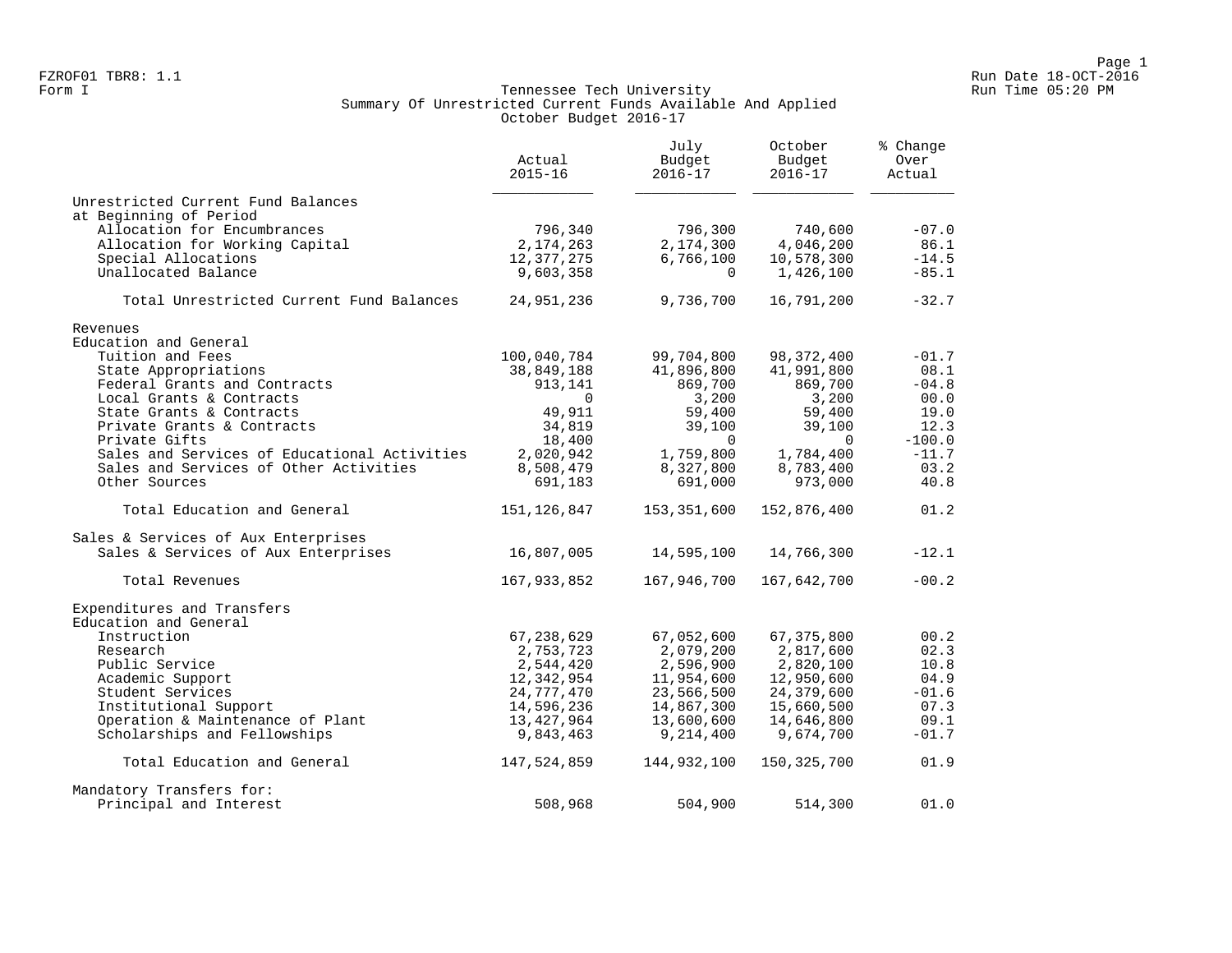# Form I Georgian Communication of the Communication of Tennessee Tech University Communication Run Time 05:20 PM Summary Of Unrestricted Current Funds Available And Applied October Budget 2016-17

|                                                 | Actual<br>$2015 - 16$ | July<br>Budget<br>$2016 - 17$ | October<br>Budget<br>$2016 - 17$ | % Change<br>Over<br>Actual |
|-------------------------------------------------|-----------------------|-------------------------------|----------------------------------|----------------------------|
| Total Mandatory Transfers                       | 508,968               | 504,900                       | 514,300                          | 01.0                       |
| Non-Mandatory Transfers for:                    |                       |                               |                                  |                            |
| Transfers to Unexpended Plant Fund              | 6,536,592             | 3,676,400                     | 3,383,200                        | $-48.2$                    |
| Transfers to Renewal & Replacements             | 2,143,570             | 1,735,700                     | 1,735,700                        | $-19.0$                    |
| Transfers to Other Funds                        | 1,924,355             | 2,447,000                     | 2,390,000                        | 24.2                       |
| Total Non-Mandatory Transfers                   | 10,604,517            | 7,859,100                     | 7,508,900                        | $-29.2$                    |
| Total Education and General                     | 158,638,344           | 153,296,100                   | 158,348,900                      | $-00.2$                    |
| Auxiliary Enterprises Expenditures              |                       |                               |                                  |                            |
| Auxiliary Enterprise Expenditures               | 6,557,788             | 7,244,900                     | 7,324,100                        | 11.7                       |
| Total Auxiliary Expenditures                    | 6,557,788             | 7,244,900                     | 7,324,100                        | 11.7                       |
| Mandatory Transfers for:                        |                       |                               |                                  |                            |
| Principal and Interest                          | 3,542,681             | 3,961,100                     | 3,961,100                        | 11.8                       |
| Total Mandatory Transfers                       | 3,542,681             | 3,961,100                     | 3,961,100                        | 11.8                       |
| Non-Mandatory Transfers for:                    |                       |                               |                                  |                            |
| Transfers to Renewal & Replacements             | 7,355,041             | 3,389,100                     | 3,583,100                        | $-51.3$                    |
| Total Non-Mandatory Transfers                   | 7,355,041             | 3,389,100                     | 3,583,100                        | $-51.3$                    |
| Total Auxiliary Enterprises                     | 17,455,510            | 14,595,100                    | 14,868,300                       | $-14.8$                    |
| Total Expenditures And Transfers                | 176,093,854           | 167,891,200                   | 173, 217, 200                    | $-01.6$                    |
| Other                                           |                       |                               |                                  |                            |
| Total Other                                     | $\Omega$              | $\mathbf 0$                   | $\Omega$                         | 00.0                       |
| Unrestricted Current Fund Balances              |                       |                               |                                  |                            |
| at End of Period<br>Allocation for Encumbrances | 740,567               | 796,300                       | 740,600                          | 00.0                       |
| Allocation for Working Capital                  | 4,046,192             | 2,174,300                     | 4,046,200                        | 00.0                       |
| Special Allocations                             | 10,578,348            | 6,821,600                     | 6,429,900                        | $-39.2$                    |
| Unallocated Balance                             | 1,426,127             | $\Omega$                      | $\Omega$                         | $-100.0$                   |
| Total Unrestricted Current Fund Balances        | 16,791,234            | 9,792,200                     | 11,216,700                       | $-33.2$                    |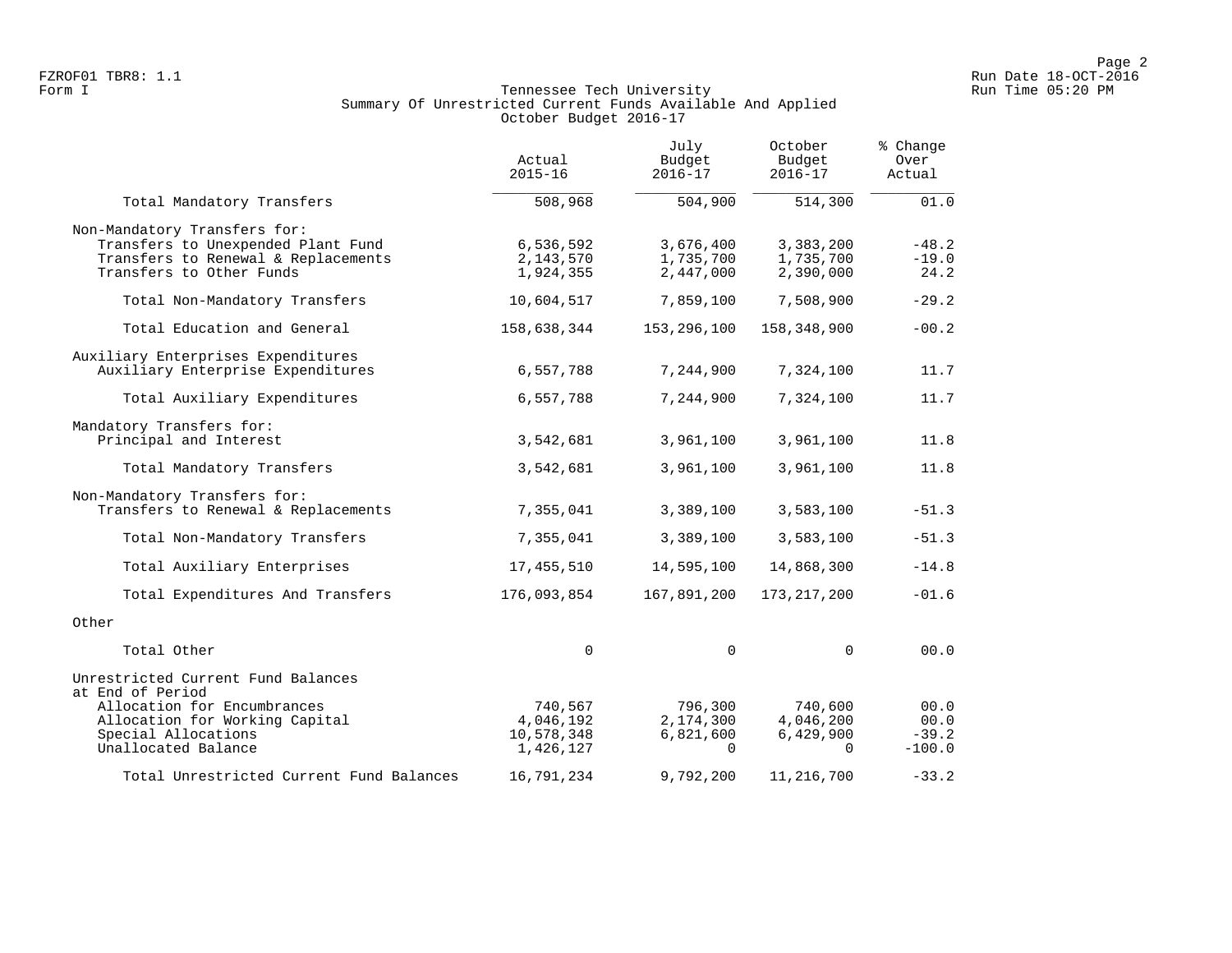# Form II Tennessee Tech University Run Time 05:30 PM Special Allocations October Budget 2016-17

|                                                                                                                                                                         | Actual<br>$2015 - 16$ | July<br>Budget<br>$2016 - 17$ | October<br>Budget<br>$2016 - 17$ |
|-------------------------------------------------------------------------------------------------------------------------------------------------------------------------|-----------------------|-------------------------------|----------------------------------|
| At Beginning of Period                                                                                                                                                  |                       |                               |                                  |
| 2% to 5% Reserve                                                                                                                                                        | 7,561,447             | 3,055,656                     | 7,554,985                        |
| Allocation for Compensated Absences                                                                                                                                     |                       |                               |                                  |
| Allocation for Student Activity Fees                                                                                                                                    | 1,510,267             | 519,826                       | 693,638                          |
| Allocation for Technology Access Fees                                                                                                                                   | 1,643,067             | 1,643,067                     | 1,430,213                        |
| Allocation for Auxiliary Contingency                                                                                                                                    | 872,219               | 757,292                       | 840,350                          |
| Allocation for Specialized Academic Course Fees<br>Allocation for Unexpended Contracts<br>Allocation for Conferences and Institutes<br>Allocation for Floyd Scholarship | 790,275               | 790,275                       | 59,162                           |
| Allocation for RODP                                                                                                                                                     |                       |                               |                                  |
| Allocation for TTC Equipment Appropriation                                                                                                                              |                       |                               |                                  |
| Allocation for OPEB                                                                                                                                                     |                       |                               |                                  |
| Allocation for Designated Appropriations                                                                                                                                |                       |                               |                                  |
| Allocation for Sustainable Campus Fee                                                                                                                                   |                       |                               |                                  |
| Allocation for International Education Fee                                                                                                                              |                       |                               |                                  |
| Total                                                                                                                                                                   | 12,377,275            | 6,766,116                     | 10,578,348                       |
| At End of Period                                                                                                                                                        |                       |                               |                                  |
| 2% to 5% Reserve                                                                                                                                                        | 7,554,985             | 3,138,672                     | 3,508,597                        |
| Allocation for Compensated Absences                                                                                                                                     |                       |                               |                                  |
| Allocation for Student Activity Fees                                                                                                                                    | 693,638               | 519,826                       | 693,638                          |
| Allocation for Technology Access Fees                                                                                                                                   | 1,430,213             | 1,643,067                     | 1,430,213                        |
| Allocation for Auxiliary Contingency                                                                                                                                    | 840,350               | 729,755                       | 738,313                          |
| Allocation for Specialized Academic Course Fees                                                                                                                         | 59,162                | 790,275                       | 59,162                           |
| Allocation for Unexpended Contracts                                                                                                                                     |                       |                               |                                  |
| Allocation for Conferences and Institutes                                                                                                                               |                       |                               |                                  |
| Allocation for Floyd Scholarship                                                                                                                                        |                       |                               |                                  |
| Allocation for RODP                                                                                                                                                     |                       |                               |                                  |
| Allocation for TTC Equipment Appropriation                                                                                                                              |                       |                               |                                  |
| Allocation for OPEB                                                                                                                                                     |                       |                               |                                  |
| Allocation for Designated Appropriations                                                                                                                                |                       |                               |                                  |
| Allocation for Sustainable Campus Fee                                                                                                                                   |                       |                               |                                  |
| Allocation for International Education Fee                                                                                                                              |                       |                               |                                  |
| Total                                                                                                                                                                   | 10,578,348            | 6,821,595                     | 6,429,923                        |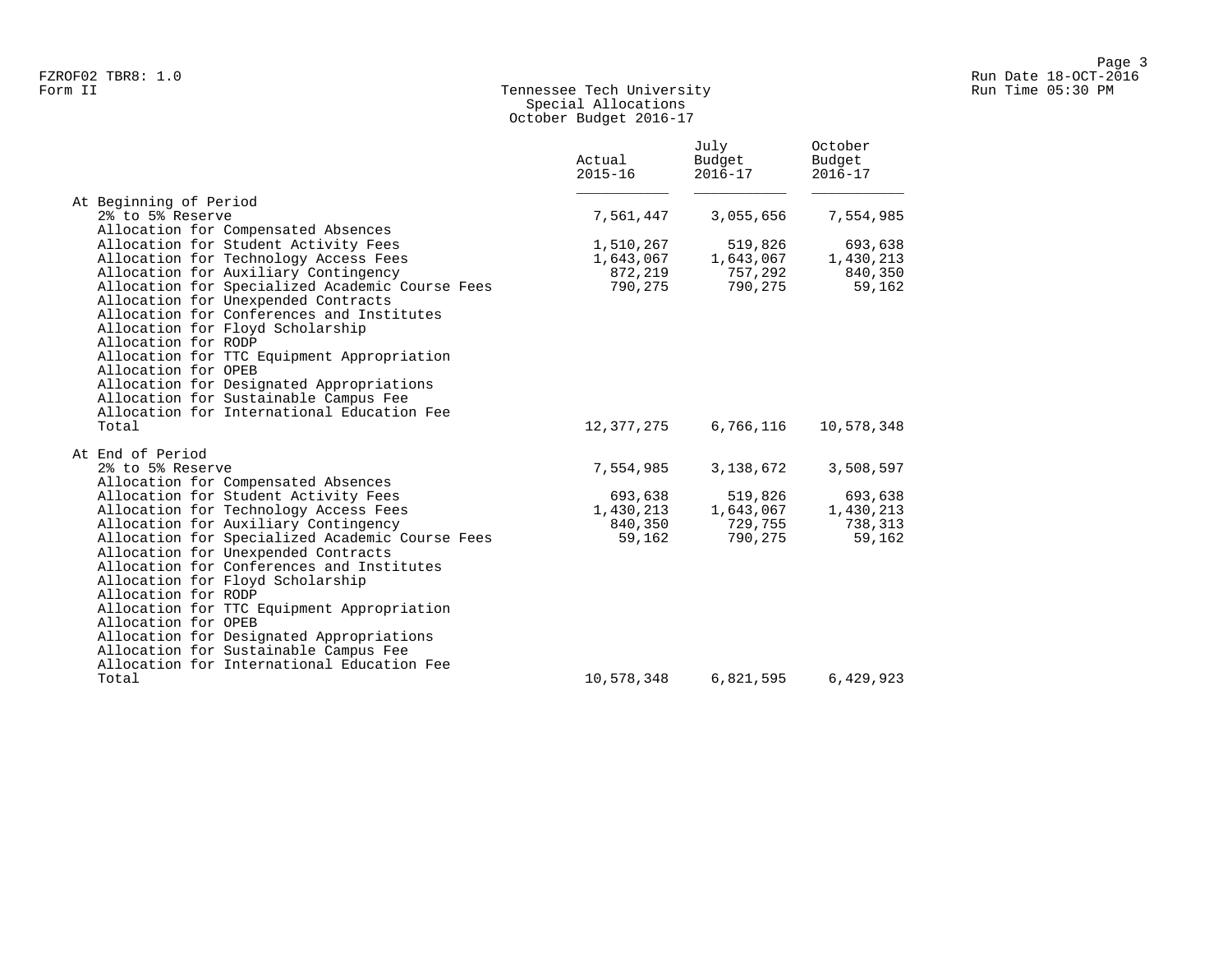FZROF03 TBR8: 1.0<br>Form III Run Date 18-OCT-2016 Run Date 18-OCT-2016 Run Date 18-OCT-2016 Run Date 18-OCT-2016

### Form III Tennessee Tech University Run Time 05:37 PM Unrestricted Educational And General Expenditures By Budget Category Actual 2015-16

| UNRESTRICTED EXPENDITURES<br>EDUCATION AND GENERAL | Professional<br>Salaries | Other<br>Salaries | Employee<br>Benefits | Travel       | Operating<br>Expense | Capital<br>Outlay | Total       | % OF<br>Total<br>E & G |
|----------------------------------------------------|--------------------------|-------------------|----------------------|--------------|----------------------|-------------------|-------------|------------------------|
| Instruction                                        | 38,727,868               | 3,185,200         | 15, 385, 131         | 587,236      | 9,122,009            | 231,185           | 67,238,629  | 45.58                  |
| Research                                           | 585,317                  | 256,762           | 262,450              | 190,023      | 1,086,373            | 372,798           | 2,753,723   | 1.87                   |
| Public Service                                     | 605,500                  | 380,710           | 366,914              | 51,077       | 1,129,983            | 10,236            | 2,544,420   | 1.72                   |
| Academic Support                                   | 7,457,535                | 1,866,871         | 3,574,091            | 379,448      | $-1, 311, 876$       | 376,885           | 12,342,954  | 8.37                   |
| Student Services                                   | 7,346,767                | 2,056,887         | 3,899,568            | 1,574,480    | 9,899,768            | $\mathbf 0$       | 24,777,470  | 16.80                  |
| Institutional Support                              | 6,792,152                | 1,659,802         | 3,169,873            | 185,838      | 2,788,571            | $\mathbf 0$       | 14,596,236  | 9.89                   |
| Oper & Maint of Plant                              | 862,914                  | 2,790,164         | 1,783,160            | 35,331       | 7,865,306            | 91,089            | 13,427,964  | 9.10                   |
| Scholarships & Fellow                              | $\mathbf 0$              | $\mathbf 0$       | $\mathbf 0$          | $\mathbf{0}$ | 9,843,463            | $\mathbf 0$       | 9,843,463   | 6.67                   |
| Total Educational and General                      | 62, 378, 053             | 12,196,396        | 28, 441, 187         | 3,003,433    | 40, 423, 597         | 1,082,193         | 147,524,859 |                        |
| Auxiliary Enterprises                              | 651,660                  | 1,439,963         | 669,429              | 10,782       | 3,785,954            | 0                 | 6,557,788   |                        |
| Total Unrestricted                                 | 63,029,713               | 13,636,359        | 29,110,616           | 3,014,215    | 44,209,551           | 1,082,193         | 154,082,647 |                        |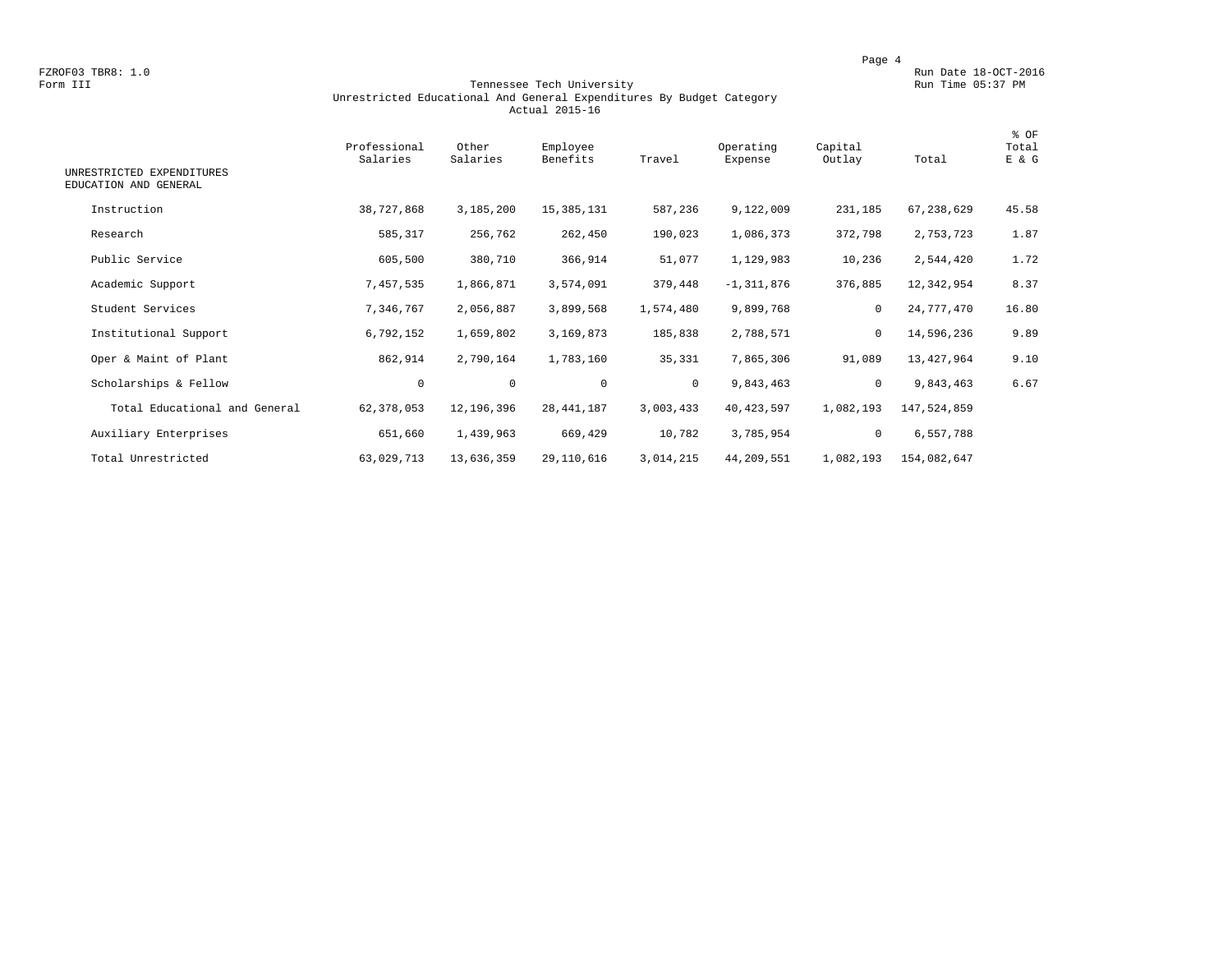FZROF03 TBR8: 1.0<br>Form III Run Date 18-OCT-2016<br>Form III Run Time 05:37 PM

### Form III Tennessee Tech University Run Time 05:37 PM Unrestricted Educational And General Expenditures By Budget Category Original 2016-17

| UNRESTRICTED EXPENDITURES<br>EDUCATION AND GENERAL | Professional<br>Salaries | Other<br>Salaries | Employee<br>Benefits | Travel       | Operating<br>Expense | Capital<br>Outlay | Total       | % OF<br>Total<br>E & G |
|----------------------------------------------------|--------------------------|-------------------|----------------------|--------------|----------------------|-------------------|-------------|------------------------|
| Instruction                                        | 39, 267, 300             | 2,900,000         | 14,036,200           | 313,100      | 10,424,500           | 111,500           | 67,052,600  | 46.26                  |
| Research                                           | 298,500                  | 115,000           | 282,600              | 11,900       | 1,371,200            | 0                 | 2,079,200   | 1.43                   |
| Public Service                                     | 652,600                  | 290,900           | 418,000              | 39,500       | 1,195,900            | 0                 | 2,596,900   | 1.79                   |
| Academic Support                                   | 8,205,400                | 1,943,200         | 3,963,200            | 238,400      | $-2,629,000$         | 233,400           | 11,954,600  | 8.25                   |
| Student Services                                   | 7,357,300                | 1,963,800         | 3,844,400            | 1,210,100    | 9,190,900            | $\mathbf 0$       | 23,566,500  | 16.26                  |
| Institutional Support                              | 7,113,900                | 1,758,900         | 3,527,300            | 80,700       | 2,379,500            | 7,000             | 14,867,300  | 10.26                  |
| Oper & Maint of Plant                              | 961,100                  | 3,107,600         | 2,036,900            | 8,800        | 7,486,200            | $\mathbf 0$       | 13,600,600  | 9.38                   |
| Scholarships & Fellow                              | $\mathbf 0$              | $\circ$           | $\mathbf 0$          | $\mathbf{0}$ | 9,214,400            | 0                 | 9,214,400   | 6.36                   |
| Total Educational and General                      | 63,856,100               | 12,079,400        | 28,108,600           | 1,902,500    | 38,633,600           | 351,900           | 144,932,100 |                        |
| Auxiliary Enterprises                              | 769,600                  | 1,541,300         | 741,400              | 20,000       | 4,170,100            | 2,500             | 7,244,900   |                        |
| Total Unrestricted                                 | 64,625,700               | 13,620,700        | 28,850,000           | 1,922,500    | 42,803,700           | 354,400           | 152,177,000 |                        |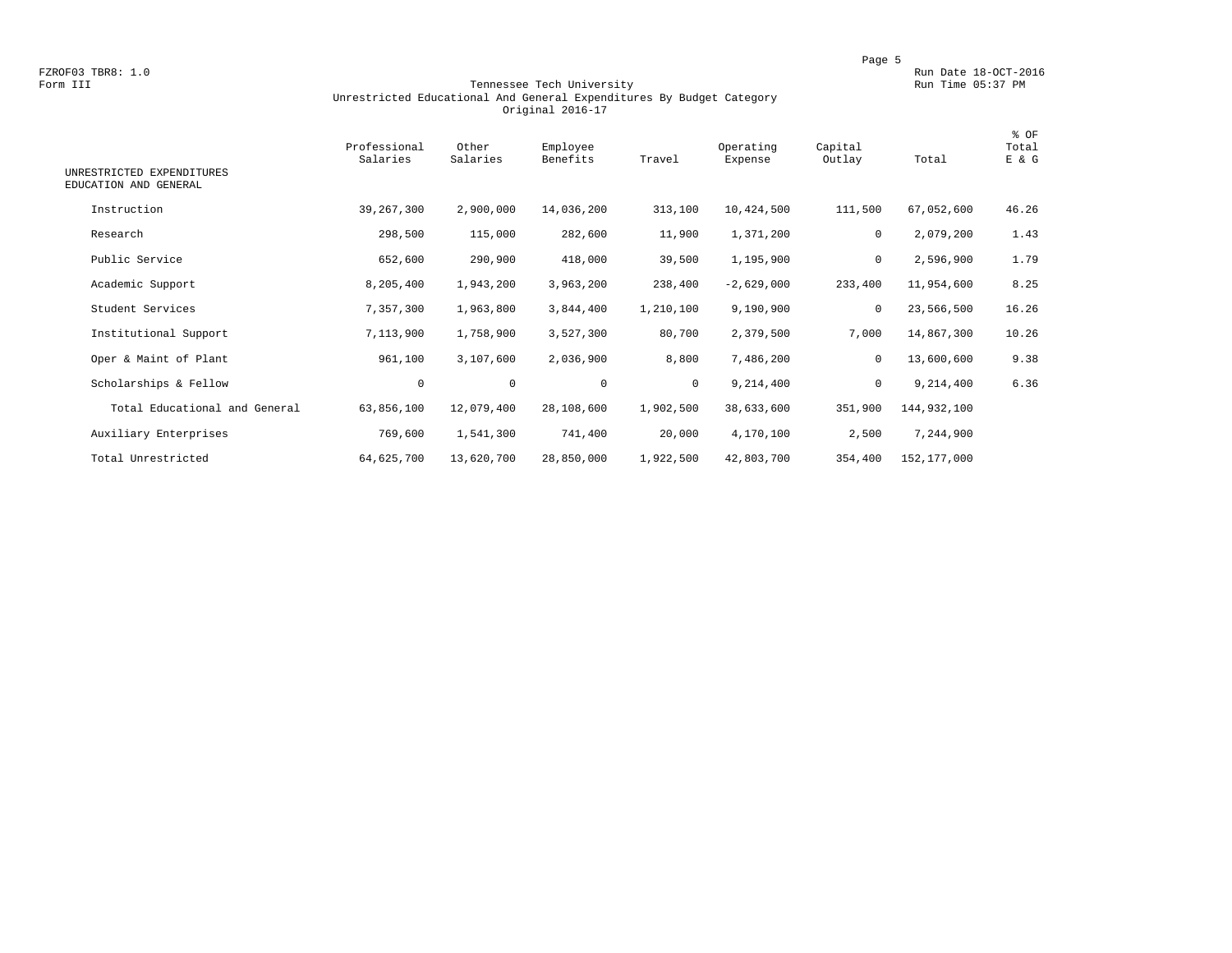FZROF03 TBR8: 1.0<br>Form III Run Date 18-OCT-2016 Run Date 18-OCT-2016 Run Date 18-OCT-2016 Run Date 18-OCT-2016

### Form III Tennessee Tech University Run Time 05:37 PM Unrestricted Educational And General Expenditures By Budget Category Revised 2016-17

| UNRESTRICTED EXPENDITURES     | Professional<br>Salaries | Other<br>Salaries | Employee<br>Benefits | Travel       | Operating<br>Expense | Capital<br>Outlay | Total         | % OF<br>Total<br>E & G |
|-------------------------------|--------------------------|-------------------|----------------------|--------------|----------------------|-------------------|---------------|------------------------|
| EDUCATION AND GENERAL         |                          |                   |                      |              |                      |                   |               |                        |
| Instruction                   | 38,784,000               | 2,943,800         | 13,583,300           | 349,900      | 11,594,600           | 120,200           | 67, 375, 800  | 44.82                  |
| Research                      | 319,600                  | 164,100           | 291,000              | 39,300       | 2,151,100            | $-147,500$        | 2,817,600     | 1.87                   |
| Public Service                | 660,300                  | 318,100           | 429,000              | 53,800       | 1,358,900            | 0                 | 2,820,100     | 1.88                   |
| Academic Support              | 7,994,000                | 2,022,800         | 4,227,900            | 244,000      | $-1,812,300$         | 274,200           | 12,950,600    | 8.62                   |
| Student Services              | 7,235,200                | 2,047,100         | 3,890,800            | 1,299,000    | 9,900,300            | 7,200             | 24,379,600    | 16.22                  |
| Institutional Support         | 7,044,900                | 1,969,000         | 3,611,300            | 116,200      | 2,912,100            | 7,000             | 15,660,500    | 10.42                  |
| Oper & Maint of Plant         | 969,100                  | 2,937,300         | 2,312,300            | 8,800        | 8,419,300            | $\mathbf 0$       | 14,646,800    | 9.74                   |
| Scholarships & Fellow         | $\mathbf 0$              | $\mathbf 0$       | $\mathbf 0$          | $\mathbf{0}$ | 9,674,700            | $\mathbf 0$       | 9,674,700     | 6.44                   |
| Total Educational and General | 63,007,100               | 12,402,200        | 28, 345, 600         | 2,111,000    | 44,198,700           | 261,100           | 150, 325, 700 |                        |
| Auxiliary Enterprises         | 709,200                  | 1,657,400         | 741,400              | 20,000       | 4,193,600            | 2,500             | 7,324,100     |                        |
| Total Unrestricted            | 63,716,300               | 14,059,600        | 29,087,000           | 2,131,000    | 48,392,300           | 263,600           | 157,649,800   |                        |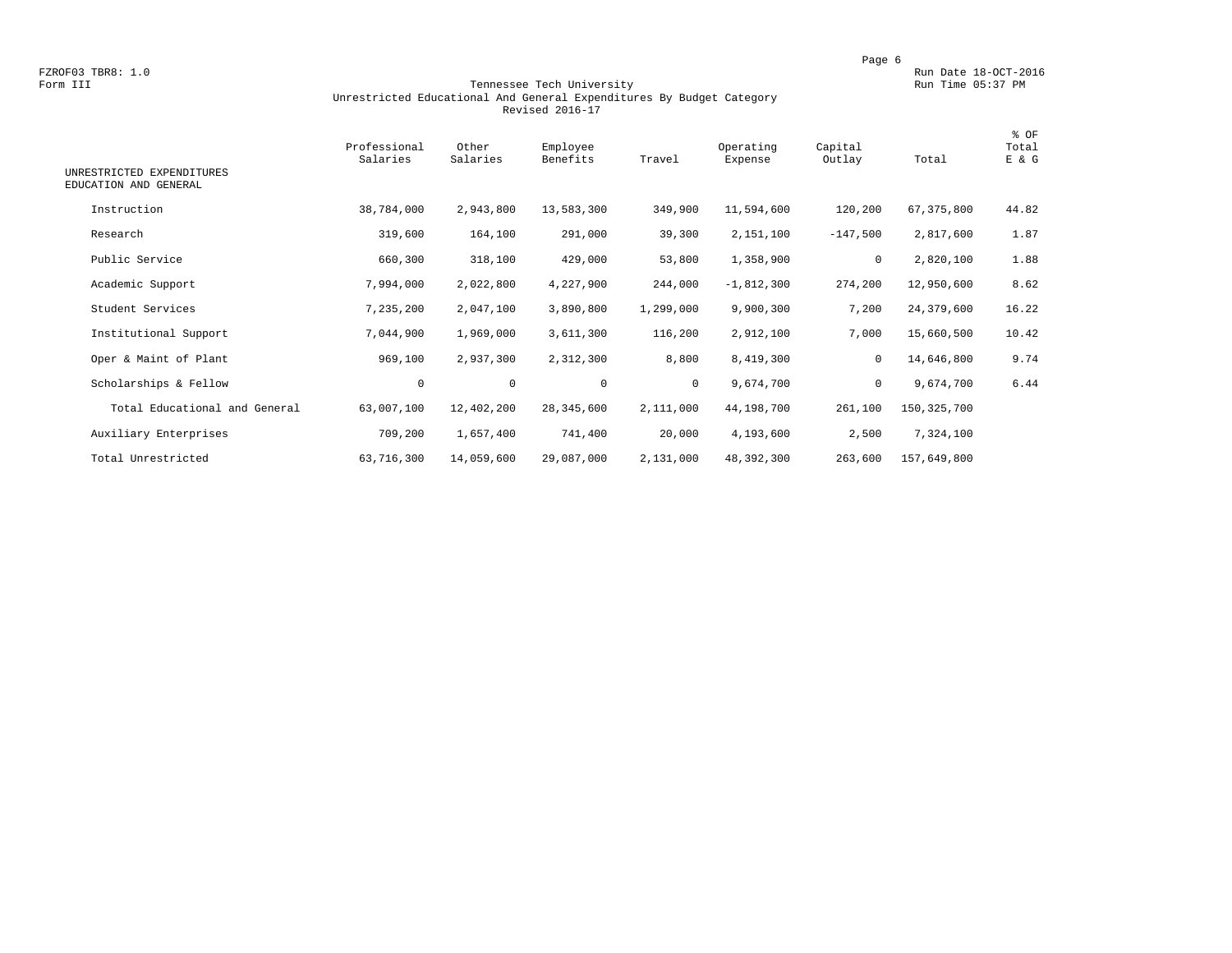### Form IV Tennessee Tech University Run Time 05:47 PM Detail Of Transfers October Budget 2016-17

|                                     | Actual<br>$2015 - 16$ | July<br>$2016 - 17$ | October<br>$2016 - 17$ |  |
|-------------------------------------|-----------------------|---------------------|------------------------|--|
| Educational And General             |                       |                     |                        |  |
| Mandatory Transfers                 |                       |                     |                        |  |
| Retirement of Indebtedness:         |                       |                     |                        |  |
| ROI Energy Performance Contract     | 245,225               | 239,340             | 239,340                |  |
| ROI Performance Contr Order 2       | 156,634               | 158,460             | 158,460                |  |
| ROI Energy Perf 2014B 08B 915       | 63,533                | 63,530              | 63,530                 |  |
| ROI Energy Perf 2014B 09A 918       | 43,576                | 43,580              | 43,580                 |  |
| ROI Parking & Transportation P927   | $\mathbf{0}$          | 0                   | 9,400                  |  |
| Loan Fund Matching-NDSL             |                       |                     |                        |  |
| Renewals and Replacements:          |                       |                     |                        |  |
| Total E&G Mandatory Transfers       | 508,968               | 504,910             | 514,310                |  |
| Non-Mandatory Transfers To (From)   |                       |                     |                        |  |
| Unexpended Plant Funds:             |                       |                     |                        |  |
| Transf to Un Ex Plant Extra Maint   | 90,000                | 90,000              | 90,000                 |  |
| Transf to Un Ex Plant UC Blinds     | 260,000               | $\Omega$            | 0                      |  |
| Transf to Un Ex Plant Parkg Paving  | 214,800               | 214,800             | $\overline{0}$         |  |
| Trnsf CHEC Project                  | $\Omega$              | $\Omega$            | 40,996                 |  |
| Transf to Un Ex Plant Landscaping   | 500,000               | 0                   | 25,000                 |  |
| Trf to Un Ex Plnt Infrastructure    | 739,830               | $\Omega$            | $\mathbf 0$            |  |
| Trf to Un Ex Plt HR Upgrades        | 155,121               | $\Omega$            | $\mathbf 0$            |  |
| Trf to Un Ex Plt Extra Maint Local  | 60,000                | 60,000              | 60,000                 |  |
| Trf to Un Ex Plt BO Update          | 37,277                | $\Omega$            | $\overline{0}$         |  |
| Trf to Un Ex Plt West Prop Purchase | 1,496,630             | 1,496,630           | 886,630                |  |
| Trf to Un Ex Plt Var Acad Bldg      | 916,222               | 841,000             | $\overline{0}$         |  |
| Trf to Un Ex Plt Regions TSBDC S300 | $\Omega$              | 0                   | 6,950                  |  |
| Trf to Un Ex Plt Facilities Develop | 998,447               | 974,000             | 968,000                |  |
| Trf to Un Ex Plt Interntl House     | 1,000,000             | 0                   | $\mathbf 0$            |  |
| Trf to Un Ex Plt Derryberry & Other | 40,000                | $\mathbf 0$         | $\Omega$               |  |
| Trf to Un Ex Plt President Offc Ren | 28,265                | $\mathsf{O}$        | $\mathbf 0$            |  |
| Trf to Un Ex Plt W TV Dixie Prkg Pr | $\Omega$              | $\Omega$            | 1,305,575              |  |
| Renewals and Replacements:          |                       |                     |                        |  |
| Transfers to RR Computer Ctr        | 300,000               | 300,000             | 300,000                |  |
| Transfers to RR MP Athletics        | $\mathbf 0$           | 2,000               | 2,000                  |  |
| Transfers to RR MP Ext Educ         | $\Omega$              | 1,000               | 1,000                  |  |
| Transfers to RR MP Arts n Sci       | 23,014                | 10,000              | 10,000                 |  |
| Transfers to RR MP Water Ctr        | 8,794                 | 12,000              | 12,000                 |  |
| Transfers to RR Reserves            | 983,597               | 983,597             | 983,597                |  |
| Transfers to RR Craft Ctr E&G       | 250,355               | $\overline{0}$      | $\overline{0}$         |  |
| Transfers to RR Com Equipment Repl  | 77,110                | 77,110              | 77,110                 |  |
| Transfers to RR Electronic Updates  | 360,000               | 350,000             | 350,000                |  |
| Transfers to RR MP Engineering      | 3,839                 | $\mathbf{0}$        | $\overline{0}$         |  |
| Transfers to RR MP Ag HEC           | 1,554                 | $\mathbf 0$         | $\mathbf 0$            |  |
| Trnsfr to RR CHEC Technology Access | 120,938               | 0                   | $\Omega$               |  |
| Trnsfr to RR CHEC Parking           | 14,369                | $\Omega$            | $\mathbf{0}$           |  |
| Other:                              |                       |                     |                        |  |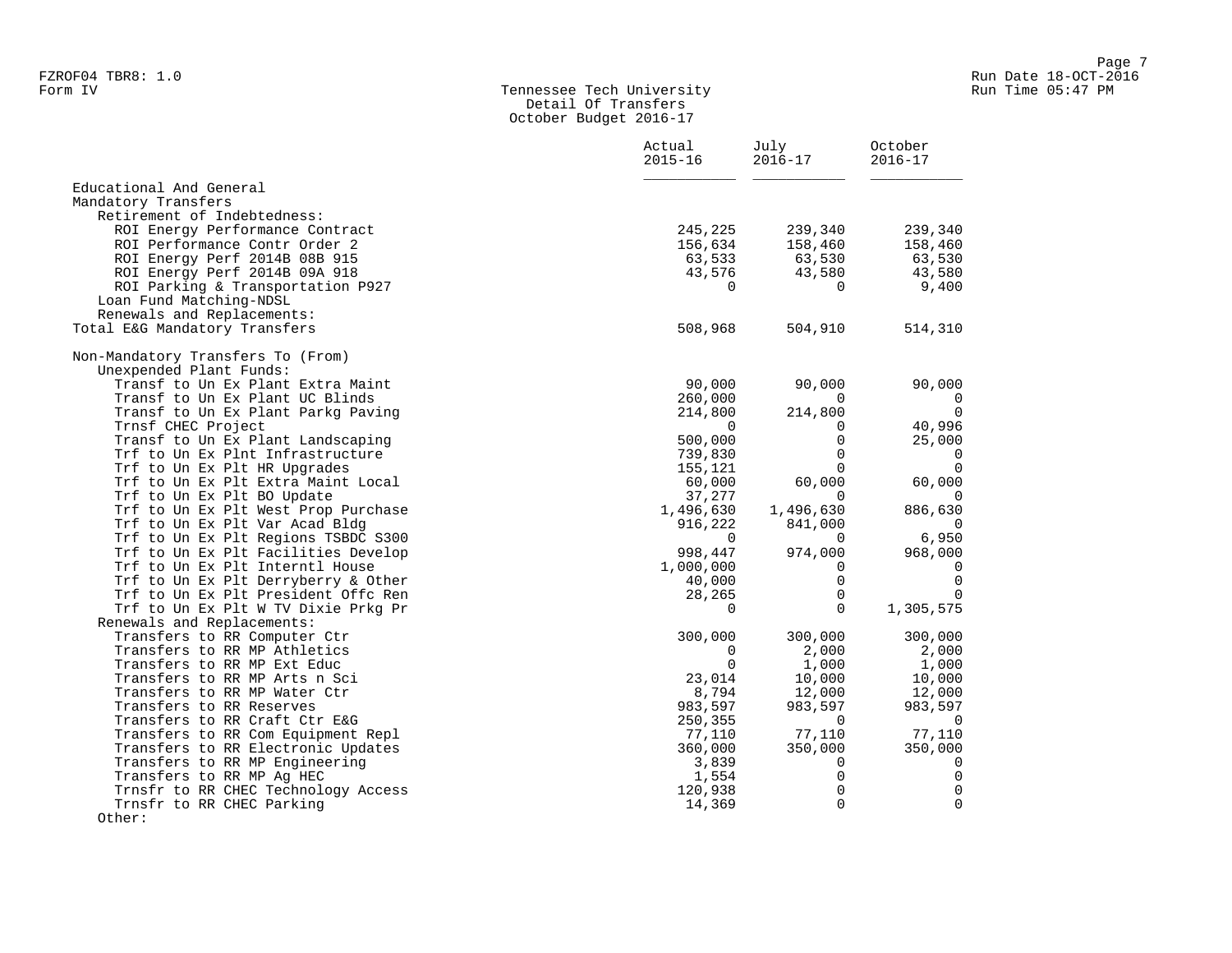# Form IV Tennessee Tech University Run Time 05:47 PM Detail Of Transfers October Budget 2016-17

|                                         | Actual<br>$2015 - 16$ | July<br>$2016 - 17$  | October<br>$2016 - 17$ |
|-----------------------------------------|-----------------------|----------------------|------------------------|
| Transfers to Restricted                 | 122,573               | $\Omega$             | $\overline{0}$         |
| Transfers to ROI Fitness Center         | 1,485,824             | 2,143,500            | 2,093,560              |
| Transfers to ROI Univ Center            | 98,737                | 94,840               | 92,640                 |
| Transfers to ROI Eblen Center           | 217,221               | 208,660              | 203,800                |
| Total E&G Non-Mandatory Transfers       |                       | 10,604,517 7,859,137 | 7,508,858              |
| Total Educational And General           | 11, 113, 485          | 8,364,047            | 8,023,168              |
| Auxiliary Enterprises                   |                       |                      |                        |
| Mandatory Transfers                     |                       |                      |                        |
| Retirement of Indebtedness:             |                       |                      |                        |
| ROI Dorms 10TH D 2012C 914 (2004B)      | 343,011               | 347,830              | 347,830                |
| ROI R H Rep 2007C 914 Bd                | 112,926               | 112,930              | 112,930                |
| ROI New Dorm 2010 917                   | 1,272,715             | 1,287,490            | 1,287,490              |
| ROI TV Apts 2012A 920                   | 450,711               | 460,480              | 460,480                |
| ROI TV Apts Renov PH2 P921              | 454,656               | 465,460              | 465,460                |
| ROI Warf Ellington P922                 | 24,594                | 366,220              | 366,220                |
| ROI Jobe Murphy RH P924                 | 45,694                | 48,120               | 48,120                 |
| ROI TV Ph 3 P923                        | 56,889                | 58,930               | 58,930                 |
| ROI Dorms 10TH Dixie 2014A 05A 914      | 175,493               | 150,850              | 150,850                |
| ROI RH 2015A 914 07C 076125 390252      | 31,561                | 73,710               | 73,710                 |
| ROI RH 2015B 917 10A 076126 390253      | 571,195               | 581,260              | 581,260                |
| ROI M McCord B Evans P926               | 3,236                 | 7,800                | 7,800                  |
| Renewals and Replacements:              |                       |                      |                        |
| Total Auxiliary Mandatory Transfers     |                       | 3,542,681 3,961,080  | 3,961,080              |
| Non-Mandatory Transfers To (From)       |                       |                      |                        |
| Unexpended Plant Funds:                 |                       |                      |                        |
| Renewals and Replacements:              |                       |                      |                        |
| Transfers to RR Housing                 | 3,782,805             | 1,013,753            | 877,929                |
| Transfers to RR Aptments                | 85,650                | $\Omega$             | 0                      |
| Transfers to RR Bookstore               | 545,732               | 479,386              | 480,886                |
| Transfers to RR Cafeteria               | 2,472,983             | 1,669,412            | 1,981,334              |
| Transfers to RR Vending                 | 100,294               | 74,707               | 76,751                 |
| Transfers to RR Post Office             | 60,222                | $\Omega$             | 16,900                 |
| Transfers to RR Fitness Center          | 282,687               | 114,493              | 113,025                |
| Transfers to RR CC Housing              | 22,328                | 37,398               | 36,308                 |
| Transfers to RR CC Gallery              | 2,340                 | $\Omega$             | $\overline{0}$         |
| Other:                                  |                       |                      |                        |
| Total Auxiliary Non-Mandatory Transfers | 7,355,041             | 3,389,149            | 3,583,133              |
| Total Auxiliary Enterprises             | 10,897,722            | 7,350,229            | 7,544,213              |
| Total Transfers                         | 22,011,207            | 15,714,276           | 15,567,381             |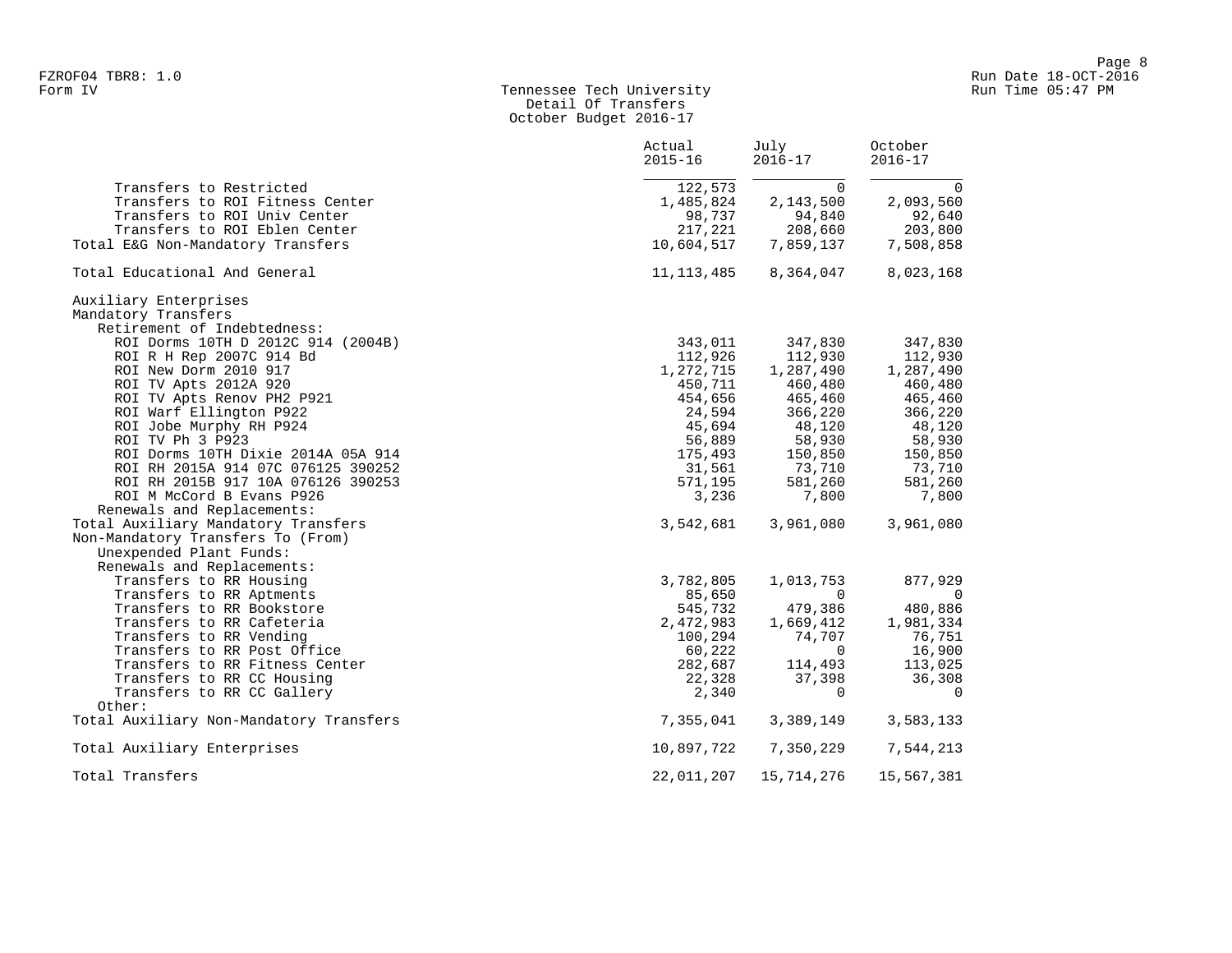Page 9 FZROF05 TBR8: 1.0 Run Date 18-OCT-2016

### Form V Tennessee Tech University Run Time 05:55 PM Unrestricted Expenditures And Transfers By Major Functional Area And Account For Fiscal Year Actual 2015-16

|                             |              |                | Public       | Academic     | Student      | Inst.       | Operation &  | Scholar/    | Total        |              |              |
|-----------------------------|--------------|----------------|--------------|--------------|--------------|-------------|--------------|-------------|--------------|--------------|--------------|
|                             | Instruction  | Research       | Service      | Support      | Services     | Support     | Maintenance  | Fellowships | $E$ & $G$    | Auxiliary    | Total        |
| Salaries                    |              |                |              |              |              |             |              |             |              |              |              |
| Administrative/Professional | 8,632        | 156,994        | $\mathbf{0}$ | 1,791,732    | 445,841      | 2,776,156   | 117,389      | $\mathbf 0$ | 5.296.744    | $\circ$      | 5,296,744    |
| Academic                    | 36, 563, 180 | 310,675        | 113,223      | 801,927      | 3,181        | 168,427     | $\Omega$     | $\Omega$    | 37,960,613   | $\circ$      | 37,960,613   |
| Supporting                  | 2,369,724    | 83,286         | 247,305      | 1,681,730    | 1,714,123    | 1,599,256   | 2,716,332    | $\Omega$    | 10, 411, 756 | 745.377      | 11, 157, 133 |
| Students                    | 815,476      | 173,476        | 133,405      | 185,141      | 342,764      | 60,546      | 73,832       | $\Omega$    | 1,784,640    | 694,586      | 2,479,226    |
| Professional                | 2,156,056    | 117,648        | 492,277      | 4,863,876    | 6,897,745    | 3,847,569   | 745,525      | $\Omega$    | 19,120,696   | 651,660      | 19,772,356   |
| Total Salaries              | 41, 913, 068 | 842,079        | 986,210      | 9,324,406    | 9,403,654    | 8,451,954   | 3,653,078    | $\mathbf 0$ | 74,574,449   | 2,091,623    | 76,666,072   |
| Employee Benefits           |              |                |              |              |              |             |              |             |              |              |              |
| FICA                        | 2,832,794    | 52,701         | 66,429       | 632,960      | 646,321      | 566,919     | 257,837      | $\mathbf 0$ | 5.055.961    | 111,080      | 5,167,041    |
| Retirement                  | 4,229,116    | 72,832         | 87,421       | 1,056,314    | 985,219      | 965,607     | 485,788      | $\mathbf 0$ | 7,882,297    | 172,248      | 8,054,545    |
| Insurance                   | 5,758,232    | 69,039         | 165,783      | 1,536,385    | 1,687,997    | 1,306,414   | 921,935      | $\mathbf 0$ | 11, 445, 785 | 321,465      | 11,767,250   |
| Unemployment Compensation   | 22,957       | $\circ$        | $\mathbf{0}$ | 7,337        | $\Omega$     | 13,206      | $\Omega$     | $\Omega$    | 43,500       | $\circ$      | 43,500       |
| Other                       | 2,542,032    | 67,878         | 47,281       | 341,095      | 580,031      | 317,727     | 117,600      | $\mathbf 0$ | 4,013,644    | 64,636       | 4,078,280    |
| Total Benefits              | 15, 385, 131 | 262,450        | 366,914      | 3,574,091    | 3,899,568    | 3,169,873   | 1,783,160    | $\mathbf 0$ | 28, 441, 187 | 669,429      | 29,110,616   |
| Total Personal Serv.        | 57, 298, 199 | 1,104,529      | 1,353,124    | 12,898,497   | 13, 303, 222 | 11,621,827  | 5,436,238    | $\Omega$    | 103,015,636  | 2,761,052    | 105,776,688  |
| Other                       |              |                |              |              |              |             |              |             |              |              |              |
| Travel                      | 587,236      | 190,023        | 51,077       | 379,448      | 1,574,480    | 185,838     | 35,331       | $\mathbf 0$ | 3,003,433    | 10,782       | 3,014,215    |
| Printing, Duplicating, Film | 99,223       | 22,198         | 32,721       | 28,278       | 319,570      | $-243, 179$ | 15,650       | $\mathbf 0$ | 274,461      | 6,528        | 280,989      |
| Processing                  |              |                |              |              |              |             |              |             |              |              |              |
| Capitalized Software        | $\mathbf 0$  | $\mathbf{0}$   | $\circ$      | 16,525       | $\mathbf 0$  | $\circ$     | $\mathbf{0}$ | $\circ$     | 16,525       | $\circ$      | 16,525       |
| Utilities & Fuel            | $\Omega$     | $\Omega$       | $\Omega$     | 25,309       | 77           | 6,728       | 4,877,644    | $\Omega$    | 4,909,758    | 91           | 4,909,849    |
| Communications & Shipping   | 223,484      | 6,043          | 43,390       | 368,139      | 176,786      | $-507,020$  | 42,386       | $\mathbf 0$ | 353,208      | 476,158      | 829,366      |
| Cost                        |              |                |              |              |              |             |              |             |              |              |              |
| Maintenance/Repairs         | 118,483      | 16,576         | 18,663       | 143,639      | 38,103       | 116,779     | 3,281,618    | $\Omega$    | 3,733,861    | 505,004      | 4,238,865    |
| Professional/Admin.         | 1,287,237    | 152,225        | 178,243      | 2,599,167    | 1,493,531    | 2,084,131   | 369,607      | $\mathbf 0$ | 8,164,141    | 190,465      | 8,354,606    |
| Services                    |              |                |              |              |              |             |              |             |              |              |              |
| Supplies                    | 2,424,979    | 413,160        | 154,460      | 1,003,910    | 1,566,024    | 502,420     | 490,303      | $\mathbf 0$ | 6,555,256    | 249,514      | 6,804,770    |
| Rental & Insurance          | 418,540      | 13,247         | 10,256       | 95,734       | 187,171      | 114,286     | 326,942      | $\mathbf 0$ | 1,166,176    | 156,963      | 1,323,139    |
| Motor Vehicle Operation     | 250          | 1,509          | 3,552        | 31,887       | 49,810       | $-2,743$    | 100,704      | $\mathbf 0$ | 184,969      | 5,382        | 190,351      |
| Grants & Subsidies          | 1,706        | 50             | 150          | 7,166        | 2,582        | 1,019       | 705          | $\Omega$    | 13,378       | 410          | 13,788       |
| Other Services & Expenses   | 58,000       | $\overline{0}$ | 12,820       | 75           | 119,547      | 553,039     | $\Omega$     | $\mathbf 0$ | 743,481      | 66,460       | 809,941      |
| Stores for Resale           | $\mathbf 0$  | $\mathbf 0$    | $\Omega$     | $\circ$      | $\Omega$     | 202         | $\mathbf 0$  | $\mathbf 0$ | 202          | 76,470       | 76,672       |
| Equipment                   | 229,752      | 372,798        | 10,236       | 107,787      | $\Omega$     | $\Omega$    | 32,820       | $\Omega$    | 753,393      | $\circ$      | 753,393      |
| Improvements Other Than     | $\Omega$     | $^{\circ}$     | $\Omega$     | 47,517       | $\Omega$     | $\mathbf 0$ | 58,269       | $\mathbf 0$ | 105,786      | $\mathbf{0}$ | 105,786      |
| Buildings                   |              |                |              |              |              |             |              |             |              |              |              |
| Dept Revenue & Service      | 3,973,632    | 268,149        | 675,728      | $-5,643,145$ | 539,887      | 162,909     | $-1,640,253$ | $\Omega$    | $-1,663,093$ | 2,023,959    | 360,866      |
| Charges                     |              |                |              |              |              |             |              |             |              |              |              |
| Library Holdings & Bindings | 1,433        | $\mathbf 0$    | $\Omega$     | 205,056      | $\circ$      | $\circ$     | $\mathbf{0}$ | $\mathbf 0$ | 206,489      | $\circ$      | 206,489      |
| Scholarships                | 516,475      | 193,216        | $\Omega$     | 27,965       | 5,406,680    | $\Omega$    | $\Omega$     | 9,843,463   | 15,987,799   | 28,550       | 16,016,349   |
| Total Other                 | 9,940,430    | 1,649,194      | 1,191,296    | $-555, 543$  | 11, 474, 248 | 2,974,409   | 7,991,726    | 9,843,463   | 44,509,223   | 3,796,736    | 48, 305, 959 |
| Total E & G                 | 67, 238, 629 | 2,753,723      | 2,544,420    | 12, 342, 954 | 24,777,470   | 14,596,236  | 13, 427, 964 | 9,843,463   | 147,524,859  | 6,557,788    | 154,082,647  |
| Transfers & Debt Serv.      | $^{\circ}$   | $\mathbf{0}$   | $\Omega$     | $^{\circ}$   | $\Omega$     | $\Omega$    | $\Omega$     | $\Omega$    | 11, 113, 485 | 10,897,722   | 22,011,207   |
| Grand Total                 | 67, 238, 629 | 2,753,723      | 2,544,420    | 12,342,954   | 24,777,470   | 14,596,236  | 13, 427, 964 | 9,843,463   | 158,638,344  | 17, 455, 510 | 176,093,854  |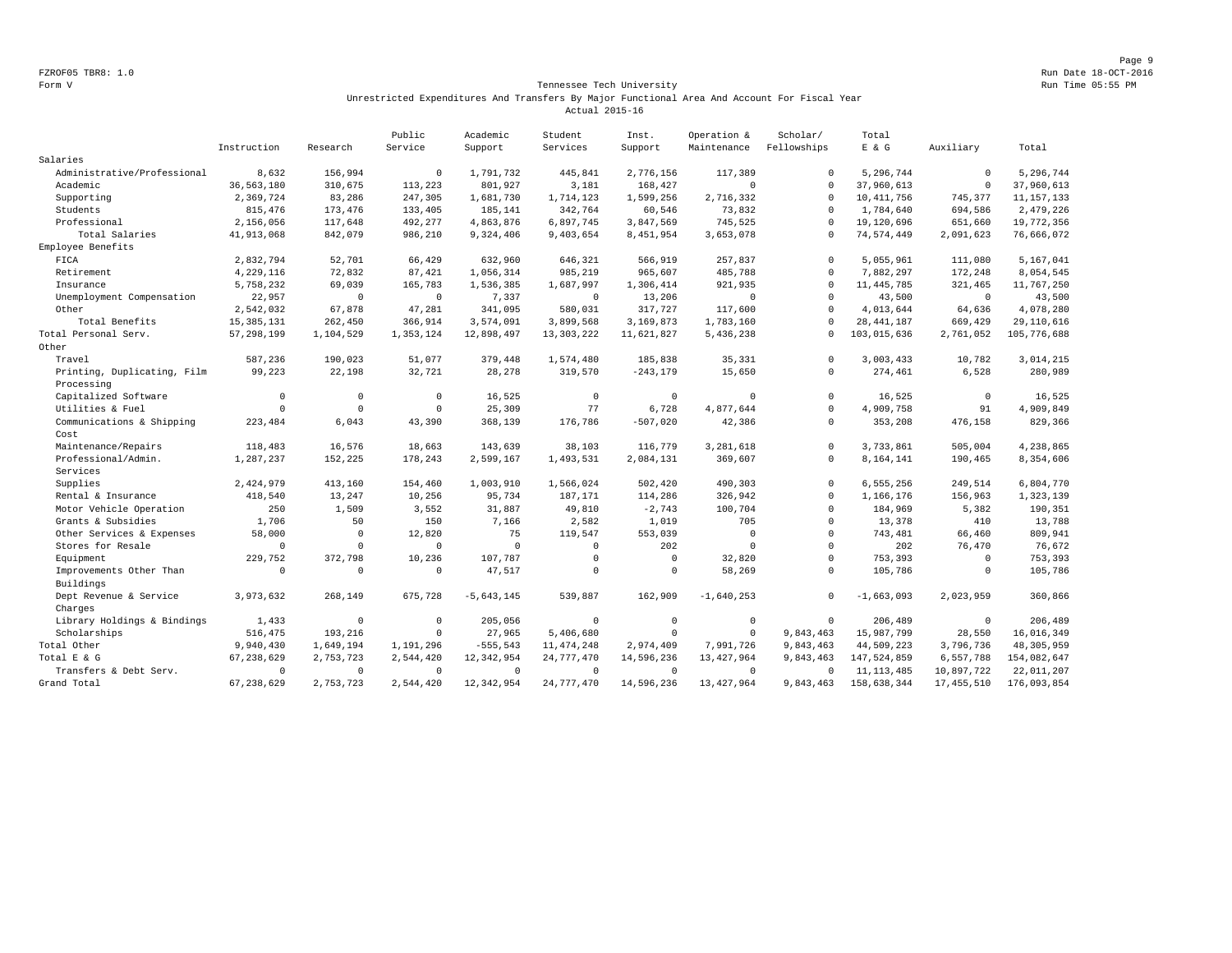Page 10 FZROF05 TBR8: 1.0 Run Date 18-OCT-2016

### Form V Tennessee Tech University Run Time 05:55 PM Unrestricted Expenditures And Transfers By Major Functional Area And Account For Fiscal Year Original 2016-17

|                             |              |            | Public    | Academic       | Student      | Inst.        | Operation &    | Scholar/    | Total         |            |               |
|-----------------------------|--------------|------------|-----------|----------------|--------------|--------------|----------------|-------------|---------------|------------|---------------|
|                             | Instruction  | Research   | Service   | Support        | Services     | Support      | Maintenance    | Fellowships | E & G         | Auxiliary  | Total         |
| Salaries                    |              |            |           |                |              |              |                |             |               |            |               |
| Administrative/Professional | 152,278      | 162,000    | $\Omega$  | 1,956,910      | 456,488      | 2,796,662    | 118,659        | $\Omega$    | 5,642,997     | $^{\circ}$ | 5,642,997     |
| Academic                    | 36,857,797   | 85,539     | 124,695   | 898,737        | $\mathbf 0$  | 4,300        | $^{\circ}$     | $\Omega$    | 37,971,068    | 4,000      | 37,975,068    |
| Supporting                  | 2,381,653    | 84,607     | 252,062   | 1,846,759      | 1,702,681    | 1,711,276    | 3,086,850      |             | 11,065,888    | 831,369    | 11,897,257    |
| Students                    | 518,320      | 30,390     | 38,860    | 96,470         | 261,093      | 47,599       | 20,770         | $\Omega$    | 1,013,502     | 709,900    | 1,723,402     |
| Professional                | 2, 257, 221  | 50,999     | 527,876   | 5,349,768      | 6,900,810    | 4,312,933    | 842,444        | $\Omega$    | 20, 242, 051  | 765,597    | 21,007,648    |
| Total Salaries              | 42, 167, 269 | 413,535    | 943,493   | 10,148,644     | 9,321,072    | 8,872,770    | 4,068,723      | $\Omega$    | 75,935,506    | 2,310,866  | 78, 246, 372  |
| Employee Benefits           |              |            |           |                |              |              |                |             |               |            |               |
| FICA                        | 2,526,512    | 50,872     | 75,235    | 713,375        | 691,984      | 634,923      | 366,651        | $\Omega$    | 5,059,552     | 133,448    | 5,193,000     |
| Retirement                  | 4,210,853    | 84,786     | 125,391   | 1,188,958      | 1,153,307    | 1,058,205    | 611,085        | $\Omega$    | 8,432,585     | 222,414    | 8,654,999     |
| Insurance                   | 5,895,195    | 118,700    | 175,547   | 1,664,541      | 1,614,630    | 1,481,487    | 855,519        |             | 11,805,619    | 311,379    | 12, 116, 998  |
| Unemployment Compensation   | 140,362      | 2,826      | 4,180     | 39,632         | 38,444       | 35,273       | 20,369         |             | 281,086       | 7,414      | 288,500       |
| Other                       | 1,263,256    | 25,436     | 37,617    | 356,687        | 345,992      | 317,461      | 183,325        | $\Omega$    | 2,529,774     | 66,724     | 2,596,498     |
| Total Benefits              | 14,036,178   | 282,620    | 417,970   | 3,963,193      | 3,844,357    | 3,527,349    | 2,036,949      |             | 28,108,616    | 741,379    | 28,849,995    |
| Total Personal Serv.        | 56, 203, 447 | 696,155    | 1,361,463 | 14, 111, 837   | 13, 165, 429 | 12,400,119   | 6,105,672      | $\Omega$    | 104,044,122   | 3,052,245  | 107,096,367   |
| Other                       |              |            |           |                |              |              |                |             |               |            |               |
| Travel                      | 313,140      | 11,940     | 39,520    | 238,440        | 1,210,100    | 80,660       | 8,840          | $\Omega$    | 1,902,640     | 20,010     | 1,922,650     |
| Operating Expense Budget    | 5,589,353    | 1,071,898  | 420,330   | 3,733,212      | 2,738,897    | 3,707,711    | 4,005,110      | $\Omega$    | 21, 266, 511  | 1,768,326  | 23,034,837    |
| Capital Expenditure Budget  | 111,500      | $^{\circ}$ |           | 233,420        | $^{\circ}$   | 6,970        | $^{\circ}$     |             | 351,890       | 2,500      | 354,390       |
| Utilities & Fuel            | $\Omega$     | $\Omega$   |           | $^{\circ}$     | $\Omega$     | $^{\circ}$   | 5,943,480      | $\cap$      | 5,943,480     | $^{\circ}$ | 5,943,480     |
| Dept Revenue & Service      | 4, 412, 220  | 299,280    | 775.570   | $-6, 362, 200$ | 607.730      | $-1,328,252$ | $-2, 462, 369$ | $\cap$      | $-4,058,021$  | 2,401,740  | $-1,656,281$  |
| Charges                     |              |            |           |                |              |              |                |             |               |            |               |
| Scholarships                | 422,880      | $^{\circ}$ | $\Omega$  | $^{\circ}$     | 5,844,260    | $^{\circ}$   | $^{\circ}$     | 9,214,362   | 15,481,502    | $\circ$    | 15,481,502    |
| Total Other                 | 10,849,093   | 1,383,118  | 1,235,420 | $-2.157.128$   | 10,400,987   | 2.467.089    | 7,495,061      | 9, 214, 362 | 40,888,002    | 4,192,576  | 45,080,578    |
| Total E & G                 | 67,052,540   | 2,079,273  | 2,596,883 | 11,954,709     | 23,566,416   | 14,867,208   | 13,600,733     | 9,214,362   | 144, 932, 124 | 7,244,821  | 152, 176, 945 |
| Transfers & Debt Serv.      | $\Omega$     | $^{\circ}$ | $\Omega$  | $^{\circ}$     | $\circ$      | $\Omega$     | $^{\circ}$     | $\Omega$    | 8,364,047     | 7,350,229  | 15,714,276    |
| Grand Total                 | 67,052,540   | 2,079,273  | 2,596,883 | 11,954,709     | 23,566,416   | 14,867,208   | 13,600,733     | 9, 214, 362 | 153, 296, 171 | 14,595,050 | 167,891,221   |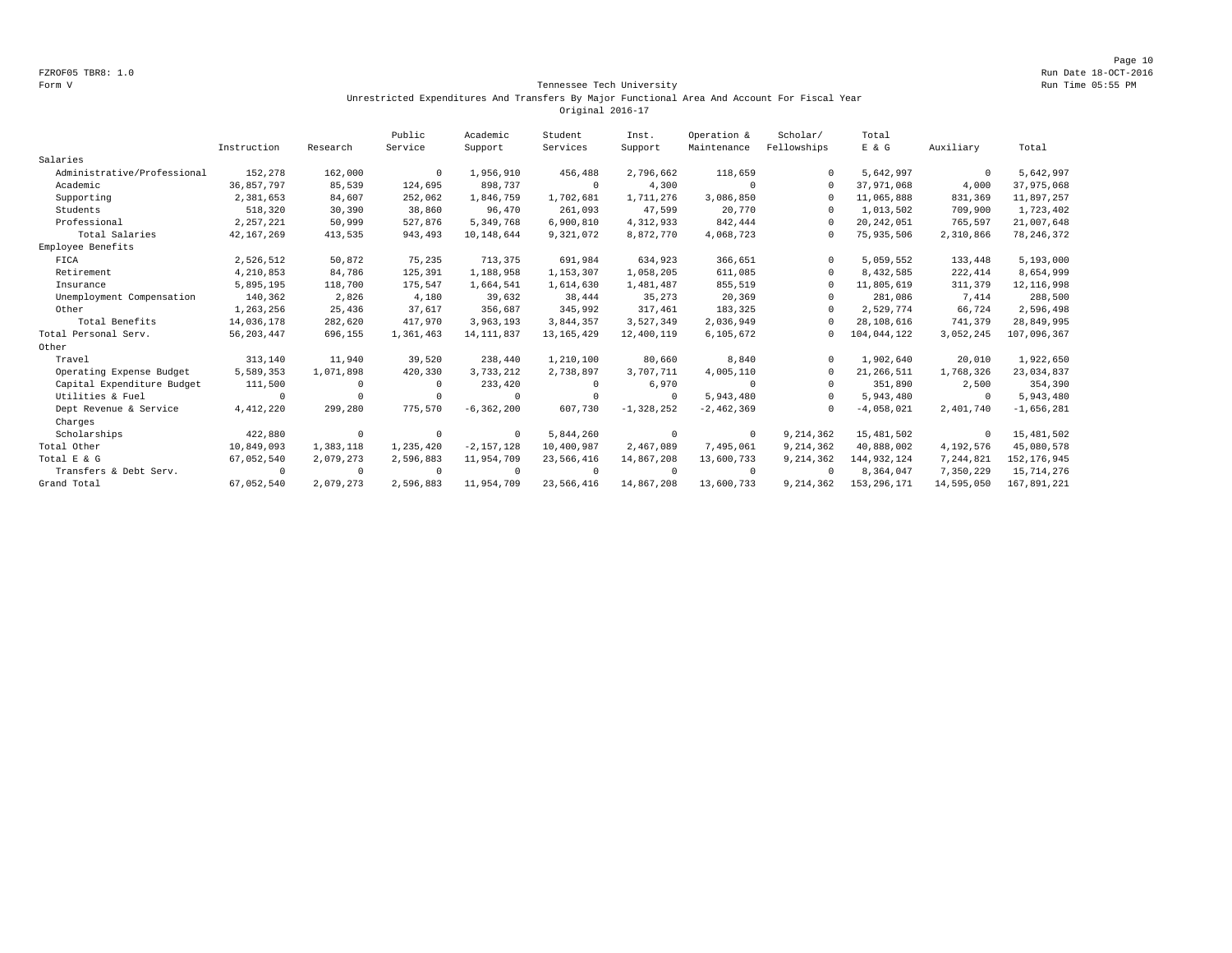Page 11 FZROF05 TBR8: 1.0 Run Date 18-OCT-2016

### Form V Tennessee Tech University Run Time 05:55 PM Unrestricted Expenditures And Transfers By Major Functional Area And Account For Fiscal Year Revised 2016-17

|                             |              |            | Public    | Academic       | Student      | Inst.          | Operation &    | Scholar/    | Total         |            |                |
|-----------------------------|--------------|------------|-----------|----------------|--------------|----------------|----------------|-------------|---------------|------------|----------------|
|                             | Instruction  | Research   | Service   | Support        | Services     | Support        | Maintenance    | Fellowships | E & G         | Auxiliary  | Total          |
| Salaries                    |              |            |           |                |              |                |                |             |               |            |                |
| Administrative/Professional | 138,943      | 163,600    | $\Omega$  | 1,919,451      | 551,868      | 2,823,503      | 119,477        | $\Omega$    | 5,716,842     | $^{\circ}$ | 5,716,842      |
| Academic                    | 36, 547, 745 | 101,277    | 124,979   | 828,510        | $\circ$      | 4,300          | $^{\circ}$     | $\Omega$    | 37,606,811    | 4,000      | 37,610,811     |
| Supporting                  | 2,389,194    | 84,959     | 262,344   | 1,900,121      | 1,837,956    | 1,915,523      | 2,916,524      | $\Omega$    | 11,306,621    | 923,123    | 12, 229, 744   |
| Students                    | 554,570      | 79,097     | 55,780    | 122,700        | 209,118      | 53,508         | 20,770         | $\Omega$    | 1,095,543     | 734,285    | 1,829,828      |
| Professional                | 2,097,316    | 54.746     | 535,340   | 5,246,045      | 6,683,380    | 4, 217, 115    | 849.640        | $\Omega$    | 19,683,582    | 705,207    | 20,388,789     |
| Total Salaries              | 41,727,768   | 483,679    | 978,443   | 10,016,827     | 9,282,322    | 9,013,949      | 3,906,411      | $\circ$     | 75,409,399    | 2,366,615  | 77,776,014     |
| Employee Benefits           |              |            |           |                |              |                |                |             |               |            |                |
| FICA                        | 2,444,994    | 52,372     | 77,219    | 761,025        | 700,350      | 650,028        | 416,207        | $\Omega$    | 5,102,195     | 133,448    | 5, 235, 643    |
| Retirement                  | 4,074,989    | 87,287     | 128,698   | 1,268,374      | 1,167,250    | 1,083,379      | 693,678        | $\Omega$    | 8,503,655     | 222, 414   | 8,726,069      |
| Insurance                   | 5,704,985    | 122,202    | 180,177   | 1,775,724      | 1,634,150    | 1,516,731      | 971,149        | $\Omega$    | 11,905,118    | 311,379    | 12, 216, 497   |
| Unemployment Compensation   | 135,833      | 2,910      | 4,290     | 42.279         | 38,908       | 36,113         | 23,123         | $\Omega$    | 283,456       | 7.414      | 290,870        |
| Other                       | 1,222,497    | 26,186     | 38,609    | 380,512        | 350,175      | 325,014        | 208,103        | $\Omega$    | 2,551,096     | 66,724     | 2,617,820      |
| Total Benefits              | 13,583,298   | 290,957    | 428,993   | 4,227,914      | 3,890,833    | 3,611,265      | 2,312,260      | $\Omega$    | 28, 345, 520  | 741,379    | 29,086,899     |
| Total Personal Serv.        | 55, 311, 066 | 774,636    | 1,407,436 | 14, 244, 741   | 13, 173, 155 | 12,625,214     | 6,218,671      | 0           | 103,754,919   | 3,107,994  | 106,862,913    |
| Other                       |              |            |           |                |              |                |                |             |               |            |                |
| Travel                      | 349,867      | 39, 311    | 53,829    | 243,992        | 1,299,036    | 116,190        | 8,840          | $\Omega$    | 2,111,065     | 20,010     | 2,131,075      |
| Operating Expense Budget    | 6,706,852    | 1,786,855  | 572,297   | 4,573,279      | 3,675,507    | 4,170,662      | 4,807,030      | $\Omega$    | 26, 292, 482  | 1,904,101  | 28, 196, 583   |
| Capital Expenditure Budget  | 120,205      | $-147,510$ | $\Omega$  | 274,222        | 7,208        | 6,970          | $\Omega$       | $\Omega$    | 261,095       | 2,500      | 263,595        |
| Utilities & Fuel            | $\Omega$     | $^{\circ}$ | $\cap$    | $^{\circ}$     | $\circ$      | $\Omega$       | 5,743,480      | $\Omega$    | 5,743,480     | $^{\circ}$ | 5,743,480      |
| Dept Revenue & Service      | 4,474,870    | 303,530    | 786,580   | $-6, 385, 610$ | 619,400      | $-1, 258, 523$ | $-2, 131, 250$ | $\Omega$    | $-3,591,003$  | 2,289,470  | $-1, 301, 533$ |
| Charges                     |              |            |           |                |              |                |                |             |               |            |                |
| Scholarships                | 412,880      | 60,670     | $\Omega$  | $^{\circ}$     | 5,605,365    | $^{\circ}$     | $^{\circ}$     | 9,674,676   | 15,753,591    | 0          | 15,753,591     |
| Total Other                 | 12,064,674   | 2,042,856  | 1,412,706 | $-1, 294, 117$ | 11,206,516   | 3,035,299      | 8,428,100      | 9,674,676   | 46,570,710    | 4,216,081  | 50,786,791     |
| Total E & G                 | 67, 375, 740 | 2,817,492  | 2,820,142 | 12,950,624     | 24, 379, 671 | 15,660,513     | 14,646,771     | 9,674,676   | 150, 325, 629 | 7,324,075  | 157,649,704    |
| Transfers & Debt Serv.      | $\Omega$     | $^{\circ}$ | $\Omega$  | $\Omega$       | $\circ$      | $\Omega$       | $^{\circ}$     | $\Omega$    | 8,023,168     | 7,544,213  | 15,567,381     |
| Grand Total                 | 67, 375, 740 | 2,817,492  | 2,820,142 | 12,950,624     | 24, 379, 671 | 15,660,513     | 14,646,771     | 9,674,676   | 158, 348, 797 | 14,868,288 | 173, 217, 085  |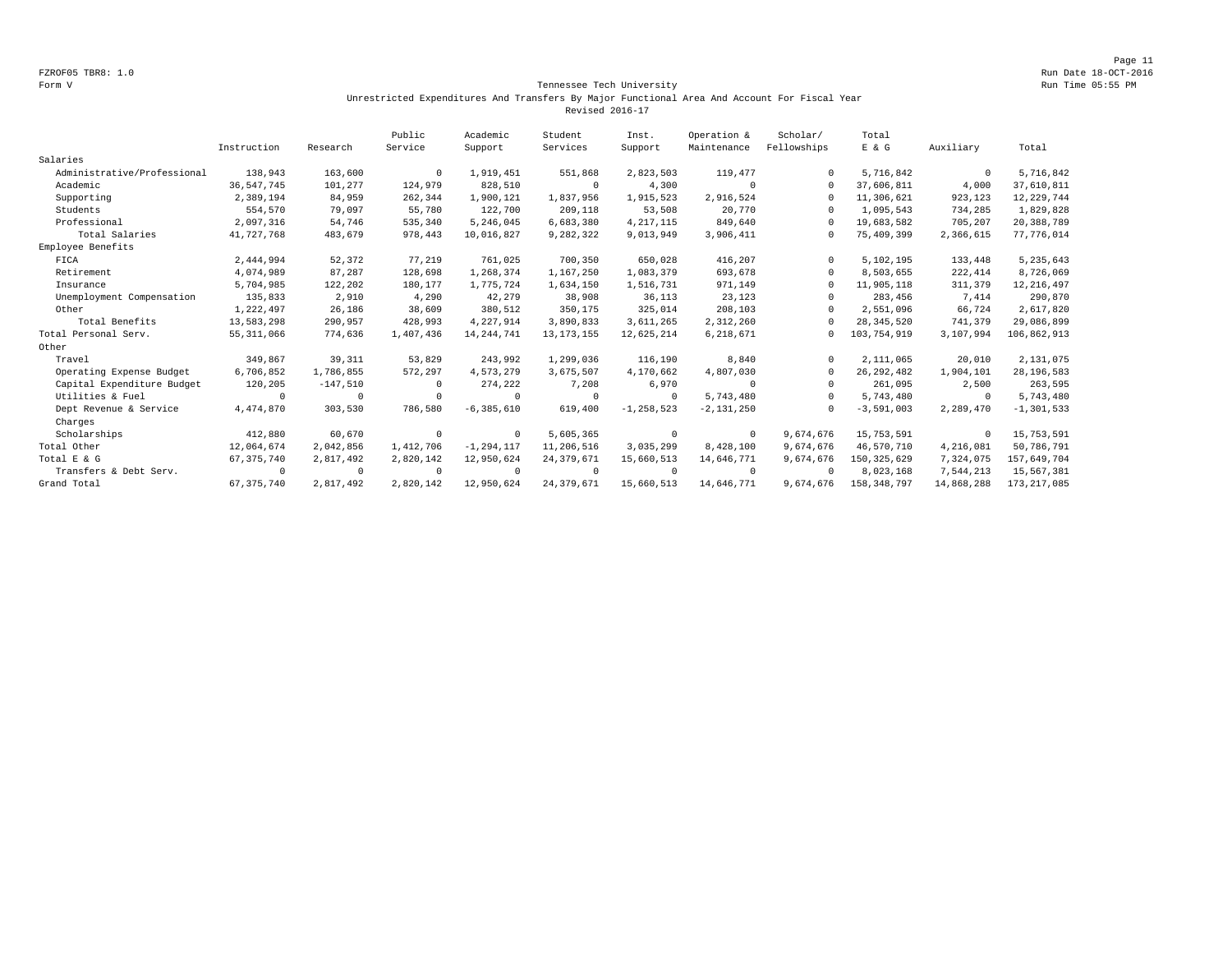| Form VI<br>Tennessee Tech University<br>RUN TIME 05:59 PM<br>Current Fund Revenues<br>October Budget 2016-17<br>JULY<br>2016-17<br>ACTUAL<br>OCTOBER<br>$2015 - 16$<br>2016-17<br>Education and General<br>Tuition and Fees<br>Mandatory Fees<br>74, 292, 901<br>15, 709, 396<br>1, 801, 782<br>$73,539,500$<br>$14,740,75$<br>5100 Maintenance Fees<br>74,930,500<br>12,162,000<br>5105 Out-Of-State Tuition<br>2,447,000<br>2,390,000<br>5110 Debt Service Fees<br>General Access<br>51155 Gen Access UG Graduation Sum Term<br>3,269<br>Fee 3,269<br>Fee 2,315,089<br>ee 34,068<br>998,446<br>11,511<br>$2,269,400$<br>974,000<br>968,000<br>968,000<br>5120 Technology Access Fee<br>5125 Student Activity Fee<br>5131 Facilities Fee<br>$\overline{0}$<br>5133 International Fee<br>$\Omega$<br>93,970,700<br>95,216,462<br>92,800,300<br>Total Mandatory Fees<br>Non-Mandatory Fees<br>96,255<br>1-Mandatory Fees<br>5170 Application Fees<br>5175 Late Registration Fees<br>5175 Late Registration Fees<br>5150 Institution On-Line Course Fee<br>693,944<br>507<br>5150 Institution On-Line Course Fee<br>693,944<br>$79,210$<br>$237,000$<br>$94,000$<br>$404,000$<br>$705,000$<br>77,000<br>26,255<br>237,000<br>94,000<br>55 RODP Fee<br>Solution On-Line Course Fee<br>Solution On-Line Course Fee<br>Solution Addemic Course Tee<br>Solution Addemic Course Term<br>Solution Addemic Scare Business Regr Term<br>10,114<br>51653 SACPee Business Regr Term<br>10,114<br><br>Specialized Academic Course Fee<br>$\begin{array}{c} 0 \\ 759,300 \end{array}$<br>355,000<br>347,000<br>$\overline{0}$<br>$\overline{0}$<br>51801 Music Private Lesson Fees<br>119,700<br>108,700<br>51804 Craft Ctr Workshop Fees<br>50,000<br>50,000<br>2,000<br>3,100<br>51807 Credit By Examination<br>2,000<br>3,100<br>51808 Return Check Fines<br>2,800<br>2,800<br>51810 Laboratory Breakage<br>52,774<br>51813 Examination and Testing Fees<br>52,543<br>2,000<br>51816 Thesis Binding<br>2,000<br>51818 Library Fines<br>$10,000$<br>1,000<br>1,000<br>51819 LRC Library Fines<br>$\Omega$<br>51820 Transcription Fees<br>$\overline{0}$<br>5,000<br>5,000<br>51822 DMBA Module Fee<br>12,700<br>12,700<br>51823 Eagle Card Replacement Fees<br>$\bigcirc$<br>$\Omega$ | FZROF06 TBR8: 1.1                     |  | RUN DATE 18-OCT-2016 |
|---------------------------------------------------------------------------------------------------------------------------------------------------------------------------------------------------------------------------------------------------------------------------------------------------------------------------------------------------------------------------------------------------------------------------------------------------------------------------------------------------------------------------------------------------------------------------------------------------------------------------------------------------------------------------------------------------------------------------------------------------------------------------------------------------------------------------------------------------------------------------------------------------------------------------------------------------------------------------------------------------------------------------------------------------------------------------------------------------------------------------------------------------------------------------------------------------------------------------------------------------------------------------------------------------------------------------------------------------------------------------------------------------------------------------------------------------------------------------------------------------------------------------------------------------------------------------------------------------------------------------------------------------------------------------------------------------------------------------------------------------------------------------------------------------------------------------------------------------------------------------------------------------------------------------------------------------------------------------------------------------------------------------------------------------------------------------------------------------------------------------------------------------------------------------------------------------------------------------------------------------------------------------|---------------------------------------|--|----------------------|
|                                                                                                                                                                                                                                                                                                                                                                                                                                                                                                                                                                                                                                                                                                                                                                                                                                                                                                                                                                                                                                                                                                                                                                                                                                                                                                                                                                                                                                                                                                                                                                                                                                                                                                                                                                                                                                                                                                                                                                                                                                                                                                                                                                                                                                                                           |                                       |  |                      |
|                                                                                                                                                                                                                                                                                                                                                                                                                                                                                                                                                                                                                                                                                                                                                                                                                                                                                                                                                                                                                                                                                                                                                                                                                                                                                                                                                                                                                                                                                                                                                                                                                                                                                                                                                                                                                                                                                                                                                                                                                                                                                                                                                                                                                                                                           |                                       |  |                      |
|                                                                                                                                                                                                                                                                                                                                                                                                                                                                                                                                                                                                                                                                                                                                                                                                                                                                                                                                                                                                                                                                                                                                                                                                                                                                                                                                                                                                                                                                                                                                                                                                                                                                                                                                                                                                                                                                                                                                                                                                                                                                                                                                                                                                                                                                           |                                       |  |                      |
|                                                                                                                                                                                                                                                                                                                                                                                                                                                                                                                                                                                                                                                                                                                                                                                                                                                                                                                                                                                                                                                                                                                                                                                                                                                                                                                                                                                                                                                                                                                                                                                                                                                                                                                                                                                                                                                                                                                                                                                                                                                                                                                                                                                                                                                                           |                                       |  |                      |
|                                                                                                                                                                                                                                                                                                                                                                                                                                                                                                                                                                                                                                                                                                                                                                                                                                                                                                                                                                                                                                                                                                                                                                                                                                                                                                                                                                                                                                                                                                                                                                                                                                                                                                                                                                                                                                                                                                                                                                                                                                                                                                                                                                                                                                                                           |                                       |  |                      |
|                                                                                                                                                                                                                                                                                                                                                                                                                                                                                                                                                                                                                                                                                                                                                                                                                                                                                                                                                                                                                                                                                                                                                                                                                                                                                                                                                                                                                                                                                                                                                                                                                                                                                                                                                                                                                                                                                                                                                                                                                                                                                                                                                                                                                                                                           |                                       |  |                      |
|                                                                                                                                                                                                                                                                                                                                                                                                                                                                                                                                                                                                                                                                                                                                                                                                                                                                                                                                                                                                                                                                                                                                                                                                                                                                                                                                                                                                                                                                                                                                                                                                                                                                                                                                                                                                                                                                                                                                                                                                                                                                                                                                                                                                                                                                           |                                       |  |                      |
|                                                                                                                                                                                                                                                                                                                                                                                                                                                                                                                                                                                                                                                                                                                                                                                                                                                                                                                                                                                                                                                                                                                                                                                                                                                                                                                                                                                                                                                                                                                                                                                                                                                                                                                                                                                                                                                                                                                                                                                                                                                                                                                                                                                                                                                                           |                                       |  |                      |
|                                                                                                                                                                                                                                                                                                                                                                                                                                                                                                                                                                                                                                                                                                                                                                                                                                                                                                                                                                                                                                                                                                                                                                                                                                                                                                                                                                                                                                                                                                                                                                                                                                                                                                                                                                                                                                                                                                                                                                                                                                                                                                                                                                                                                                                                           |                                       |  |                      |
|                                                                                                                                                                                                                                                                                                                                                                                                                                                                                                                                                                                                                                                                                                                                                                                                                                                                                                                                                                                                                                                                                                                                                                                                                                                                                                                                                                                                                                                                                                                                                                                                                                                                                                                                                                                                                                                                                                                                                                                                                                                                                                                                                                                                                                                                           |                                       |  |                      |
|                                                                                                                                                                                                                                                                                                                                                                                                                                                                                                                                                                                                                                                                                                                                                                                                                                                                                                                                                                                                                                                                                                                                                                                                                                                                                                                                                                                                                                                                                                                                                                                                                                                                                                                                                                                                                                                                                                                                                                                                                                                                                                                                                                                                                                                                           |                                       |  |                      |
|                                                                                                                                                                                                                                                                                                                                                                                                                                                                                                                                                                                                                                                                                                                                                                                                                                                                                                                                                                                                                                                                                                                                                                                                                                                                                                                                                                                                                                                                                                                                                                                                                                                                                                                                                                                                                                                                                                                                                                                                                                                                                                                                                                                                                                                                           |                                       |  |                      |
|                                                                                                                                                                                                                                                                                                                                                                                                                                                                                                                                                                                                                                                                                                                                                                                                                                                                                                                                                                                                                                                                                                                                                                                                                                                                                                                                                                                                                                                                                                                                                                                                                                                                                                                                                                                                                                                                                                                                                                                                                                                                                                                                                                                                                                                                           |                                       |  |                      |
|                                                                                                                                                                                                                                                                                                                                                                                                                                                                                                                                                                                                                                                                                                                                                                                                                                                                                                                                                                                                                                                                                                                                                                                                                                                                                                                                                                                                                                                                                                                                                                                                                                                                                                                                                                                                                                                                                                                                                                                                                                                                                                                                                                                                                                                                           |                                       |  |                      |
|                                                                                                                                                                                                                                                                                                                                                                                                                                                                                                                                                                                                                                                                                                                                                                                                                                                                                                                                                                                                                                                                                                                                                                                                                                                                                                                                                                                                                                                                                                                                                                                                                                                                                                                                                                                                                                                                                                                                                                                                                                                                                                                                                                                                                                                                           |                                       |  |                      |
|                                                                                                                                                                                                                                                                                                                                                                                                                                                                                                                                                                                                                                                                                                                                                                                                                                                                                                                                                                                                                                                                                                                                                                                                                                                                                                                                                                                                                                                                                                                                                                                                                                                                                                                                                                                                                                                                                                                                                                                                                                                                                                                                                                                                                                                                           |                                       |  |                      |
|                                                                                                                                                                                                                                                                                                                                                                                                                                                                                                                                                                                                                                                                                                                                                                                                                                                                                                                                                                                                                                                                                                                                                                                                                                                                                                                                                                                                                                                                                                                                                                                                                                                                                                                                                                                                                                                                                                                                                                                                                                                                                                                                                                                                                                                                           |                                       |  |                      |
|                                                                                                                                                                                                                                                                                                                                                                                                                                                                                                                                                                                                                                                                                                                                                                                                                                                                                                                                                                                                                                                                                                                                                                                                                                                                                                                                                                                                                                                                                                                                                                                                                                                                                                                                                                                                                                                                                                                                                                                                                                                                                                                                                                                                                                                                           |                                       |  |                      |
|                                                                                                                                                                                                                                                                                                                                                                                                                                                                                                                                                                                                                                                                                                                                                                                                                                                                                                                                                                                                                                                                                                                                                                                                                                                                                                                                                                                                                                                                                                                                                                                                                                                                                                                                                                                                                                                                                                                                                                                                                                                                                                                                                                                                                                                                           |                                       |  |                      |
|                                                                                                                                                                                                                                                                                                                                                                                                                                                                                                                                                                                                                                                                                                                                                                                                                                                                                                                                                                                                                                                                                                                                                                                                                                                                                                                                                                                                                                                                                                                                                                                                                                                                                                                                                                                                                                                                                                                                                                                                                                                                                                                                                                                                                                                                           |                                       |  |                      |
|                                                                                                                                                                                                                                                                                                                                                                                                                                                                                                                                                                                                                                                                                                                                                                                                                                                                                                                                                                                                                                                                                                                                                                                                                                                                                                                                                                                                                                                                                                                                                                                                                                                                                                                                                                                                                                                                                                                                                                                                                                                                                                                                                                                                                                                                           |                                       |  |                      |
|                                                                                                                                                                                                                                                                                                                                                                                                                                                                                                                                                                                                                                                                                                                                                                                                                                                                                                                                                                                                                                                                                                                                                                                                                                                                                                                                                                                                                                                                                                                                                                                                                                                                                                                                                                                                                                                                                                                                                                                                                                                                                                                                                                                                                                                                           |                                       |  |                      |
|                                                                                                                                                                                                                                                                                                                                                                                                                                                                                                                                                                                                                                                                                                                                                                                                                                                                                                                                                                                                                                                                                                                                                                                                                                                                                                                                                                                                                                                                                                                                                                                                                                                                                                                                                                                                                                                                                                                                                                                                                                                                                                                                                                                                                                                                           |                                       |  |                      |
|                                                                                                                                                                                                                                                                                                                                                                                                                                                                                                                                                                                                                                                                                                                                                                                                                                                                                                                                                                                                                                                                                                                                                                                                                                                                                                                                                                                                                                                                                                                                                                                                                                                                                                                                                                                                                                                                                                                                                                                                                                                                                                                                                                                                                                                                           |                                       |  |                      |
|                                                                                                                                                                                                                                                                                                                                                                                                                                                                                                                                                                                                                                                                                                                                                                                                                                                                                                                                                                                                                                                                                                                                                                                                                                                                                                                                                                                                                                                                                                                                                                                                                                                                                                                                                                                                                                                                                                                                                                                                                                                                                                                                                                                                                                                                           |                                       |  |                      |
|                                                                                                                                                                                                                                                                                                                                                                                                                                                                                                                                                                                                                                                                                                                                                                                                                                                                                                                                                                                                                                                                                                                                                                                                                                                                                                                                                                                                                                                                                                                                                                                                                                                                                                                                                                                                                                                                                                                                                                                                                                                                                                                                                                                                                                                                           |                                       |  |                      |
|                                                                                                                                                                                                                                                                                                                                                                                                                                                                                                                                                                                                                                                                                                                                                                                                                                                                                                                                                                                                                                                                                                                                                                                                                                                                                                                                                                                                                                                                                                                                                                                                                                                                                                                                                                                                                                                                                                                                                                                                                                                                                                                                                                                                                                                                           |                                       |  |                      |
|                                                                                                                                                                                                                                                                                                                                                                                                                                                                                                                                                                                                                                                                                                                                                                                                                                                                                                                                                                                                                                                                                                                                                                                                                                                                                                                                                                                                                                                                                                                                                                                                                                                                                                                                                                                                                                                                                                                                                                                                                                                                                                                                                                                                                                                                           |                                       |  |                      |
|                                                                                                                                                                                                                                                                                                                                                                                                                                                                                                                                                                                                                                                                                                                                                                                                                                                                                                                                                                                                                                                                                                                                                                                                                                                                                                                                                                                                                                                                                                                                                                                                                                                                                                                                                                                                                                                                                                                                                                                                                                                                                                                                                                                                                                                                           |                                       |  |                      |
|                                                                                                                                                                                                                                                                                                                                                                                                                                                                                                                                                                                                                                                                                                                                                                                                                                                                                                                                                                                                                                                                                                                                                                                                                                                                                                                                                                                                                                                                                                                                                                                                                                                                                                                                                                                                                                                                                                                                                                                                                                                                                                                                                                                                                                                                           |                                       |  |                      |
|                                                                                                                                                                                                                                                                                                                                                                                                                                                                                                                                                                                                                                                                                                                                                                                                                                                                                                                                                                                                                                                                                                                                                                                                                                                                                                                                                                                                                                                                                                                                                                                                                                                                                                                                                                                                                                                                                                                                                                                                                                                                                                                                                                                                                                                                           |                                       |  |                      |
|                                                                                                                                                                                                                                                                                                                                                                                                                                                                                                                                                                                                                                                                                                                                                                                                                                                                                                                                                                                                                                                                                                                                                                                                                                                                                                                                                                                                                                                                                                                                                                                                                                                                                                                                                                                                                                                                                                                                                                                                                                                                                                                                                                                                                                                                           |                                       |  |                      |
|                                                                                                                                                                                                                                                                                                                                                                                                                                                                                                                                                                                                                                                                                                                                                                                                                                                                                                                                                                                                                                                                                                                                                                                                                                                                                                                                                                                                                                                                                                                                                                                                                                                                                                                                                                                                                                                                                                                                                                                                                                                                                                                                                                                                                                                                           |                                       |  |                      |
|                                                                                                                                                                                                                                                                                                                                                                                                                                                                                                                                                                                                                                                                                                                                                                                                                                                                                                                                                                                                                                                                                                                                                                                                                                                                                                                                                                                                                                                                                                                                                                                                                                                                                                                                                                                                                                                                                                                                                                                                                                                                                                                                                                                                                                                                           |                                       |  |                      |
|                                                                                                                                                                                                                                                                                                                                                                                                                                                                                                                                                                                                                                                                                                                                                                                                                                                                                                                                                                                                                                                                                                                                                                                                                                                                                                                                                                                                                                                                                                                                                                                                                                                                                                                                                                                                                                                                                                                                                                                                                                                                                                                                                                                                                                                                           |                                       |  |                      |
|                                                                                                                                                                                                                                                                                                                                                                                                                                                                                                                                                                                                                                                                                                                                                                                                                                                                                                                                                                                                                                                                                                                                                                                                                                                                                                                                                                                                                                                                                                                                                                                                                                                                                                                                                                                                                                                                                                                                                                                                                                                                                                                                                                                                                                                                           |                                       |  |                      |
|                                                                                                                                                                                                                                                                                                                                                                                                                                                                                                                                                                                                                                                                                                                                                                                                                                                                                                                                                                                                                                                                                                                                                                                                                                                                                                                                                                                                                                                                                                                                                                                                                                                                                                                                                                                                                                                                                                                                                                                                                                                                                                                                                                                                                                                                           |                                       |  |                      |
|                                                                                                                                                                                                                                                                                                                                                                                                                                                                                                                                                                                                                                                                                                                                                                                                                                                                                                                                                                                                                                                                                                                                                                                                                                                                                                                                                                                                                                                                                                                                                                                                                                                                                                                                                                                                                                                                                                                                                                                                                                                                                                                                                                                                                                                                           |                                       |  |                      |
|                                                                                                                                                                                                                                                                                                                                                                                                                                                                                                                                                                                                                                                                                                                                                                                                                                                                                                                                                                                                                                                                                                                                                                                                                                                                                                                                                                                                                                                                                                                                                                                                                                                                                                                                                                                                                                                                                                                                                                                                                                                                                                                                                                                                                                                                           |                                       |  |                      |
|                                                                                                                                                                                                                                                                                                                                                                                                                                                                                                                                                                                                                                                                                                                                                                                                                                                                                                                                                                                                                                                                                                                                                                                                                                                                                                                                                                                                                                                                                                                                                                                                                                                                                                                                                                                                                                                                                                                                                                                                                                                                                                                                                                                                                                                                           |                                       |  |                      |
|                                                                                                                                                                                                                                                                                                                                                                                                                                                                                                                                                                                                                                                                                                                                                                                                                                                                                                                                                                                                                                                                                                                                                                                                                                                                                                                                                                                                                                                                                                                                                                                                                                                                                                                                                                                                                                                                                                                                                                                                                                                                                                                                                                                                                                                                           |                                       |  |                      |
|                                                                                                                                                                                                                                                                                                                                                                                                                                                                                                                                                                                                                                                                                                                                                                                                                                                                                                                                                                                                                                                                                                                                                                                                                                                                                                                                                                                                                                                                                                                                                                                                                                                                                                                                                                                                                                                                                                                                                                                                                                                                                                                                                                                                                                                                           |                                       |  |                      |
|                                                                                                                                                                                                                                                                                                                                                                                                                                                                                                                                                                                                                                                                                                                                                                                                                                                                                                                                                                                                                                                                                                                                                                                                                                                                                                                                                                                                                                                                                                                                                                                                                                                                                                                                                                                                                                                                                                                                                                                                                                                                                                                                                                                                                                                                           |                                       |  |                      |
|                                                                                                                                                                                                                                                                                                                                                                                                                                                                                                                                                                                                                                                                                                                                                                                                                                                                                                                                                                                                                                                                                                                                                                                                                                                                                                                                                                                                                                                                                                                                                                                                                                                                                                                                                                                                                                                                                                                                                                                                                                                                                                                                                                                                                                                                           | 51828 Alternative Del Fee Sum Undrgrd |  |                      |

PAGE 12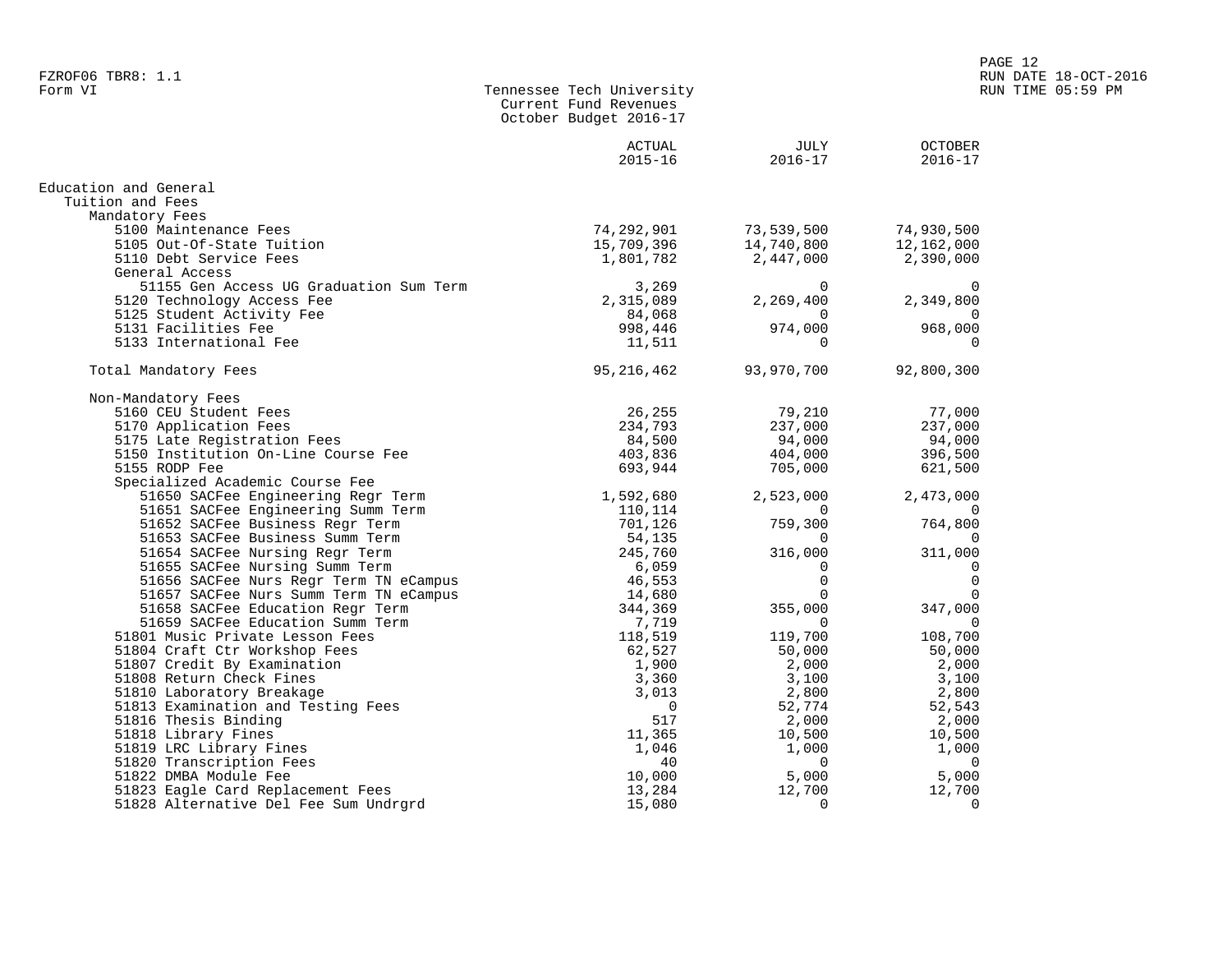|                                                                | Current Fund Revenues<br>October Budget 2016-17 |                     |                               |
|----------------------------------------------------------------|-------------------------------------------------|---------------------|-------------------------------|
|                                                                | ACTUAL<br>$2015 - 16$                           | JULY<br>$2016 - 17$ | <b>OCTOBER</b><br>$2016 - 17$ |
| 51829 Alternative Del Fee Sum Grad                             | 11,943                                          | 0                   | 0                             |
| 51832 Recital Fees                                             | 750                                             | 0                   | $\mathsf{O}$                  |
| 51840 Workshop Fee Meals                                       | 6,528                                           | $\Omega$            | $\mathbf 0$                   |
| 51900 Sales Tax Transmitted                                    | $-2,073$                                        | $\Omega$            | $\Omega$                      |
| Total Non-Mandatory Fees                                       | 4,824,322                                       | 5,734,084           | 5,572,143                     |
| Total Tuition & Fees                                           | 100,040,784                                     | 99,704,784          | 98, 372, 443                  |
| 52000 State Appropriations                                     | 38,849,188                                      | 41,896,800          | 41,991,800                    |
| 5300 Federal Grants and Contracts                              | 913,141                                         | 869,670             | 869,670                       |
| 5400 State Grants & Contracts                                  | 49,911                                          |                     | 59,400                        |
| 5500 Local Grants & Contracts                                  | $\overline{0}$                                  | 59,400<br>3,200     | 3,200                         |
| 5600 Private Grants & Contracts                                | 34,819                                          | 39,100              | 39,100                        |
| 5700 Private Gifts                                             | 18,400                                          | $\overline{0}$      | $\overline{0}$                |
| Sales & Services of Educ. Activities                           |                                                 |                     |                               |
| 5810 Child Care Centers - Educational                          | 457,100                                         | 393,040             | 427,870                       |
| 58361 Extramurals                                              | $\Omega$                                        | 820                 | 820                           |
| 58362 Band Camps                                               | 37,340                                          | 53,330              | 51,270                        |
| 58364 Livestock Dairy Beef Cattle                              | 341,942                                         | 325,050             | 325,050                       |
| 58365 Livestock Dairy Sheep                                    | 10,483                                          | 6,900               | 6,900                         |
| 58366 Livestock Dairy Hogs                                     | 25,376                                          | 13,870              | 13,870                        |
| 58374 Dramatics                                                | 3,206                                           | 2,420               | 2,420                         |
| 58379 Sales Svcs Edu Depts Taxable                             | 6,770                                           | 5,580               | 6,678                         |
| 58380 Sales Svcs Edu Depts Nontaxable                          | 10,117                                          | 13,975              | 13,975                        |
| 58381 Sales Tax Transmitted                                    | $-304$                                          | $\Omega$            | $\overline{0}$                |
| 58382 Workshop Fees                                            | 74,242                                          | 25,500              | 26,265                        |
| 58387 Dairy Cattle                                             | $\Omega$                                        | 430                 | 430                           |
| 58388 Showing Fitting Services                                 | $\mathbf 0$                                     | 5,240               | 5,240                         |
| 58389 Bull Development Center                                  | 2,968                                           | 6,000               | 6,000                         |
| 58391 Business Media Service Center                            | 523,500                                         | 498,570             | 498,570                       |
| 58394 Sponsorships                                             | 5,043                                           | $\overline{0}$      | $\overline{0}$                |
| 58395 Federal Program Income                                   | 5,079                                           | $\Omega$            | $\overline{0}$                |
| 58396 Vegetables and Garden Products                           | 87,945                                          | 71,000              | 71,000                        |
| 58397 Bull Sales                                               | 88,244                                          | 50,000              | 50,000                        |
| 58398 Oakley Aq Ctr Student Rental                             | $\overline{0}$                                  | 15,000              | 15,000                        |
| 58399 Membership Dues Collected                                | 100,000                                         | 100,000             | 50,000                        |
| 58400 Indirect Cost Recovery Unrestricted                      | 130,875                                         | 124,640             | 124,640                       |
| 58408 Plant Sales                                              | 1,242                                           | 2,220               | 2,220                         |
| 58411 Competitions                                             | 56                                              | $\sim$ 0            | $\overline{\phantom{0}}$      |
| 58412 Instructional Equipment Rental                           | 17,043                                          | 2,000<br>8,500      | 2,000                         |
| 58414 Examination and Testing Fees                             | 4,170<br>7,990                                  |                     | 8,500<br>6,000                |
| 58415 Examination and Testing COMPASS<br>58416 ACT GED Testing | $\Omega$                                        | 6,000<br>70         | 70                            |
|                                                                |                                                 |                     |                               |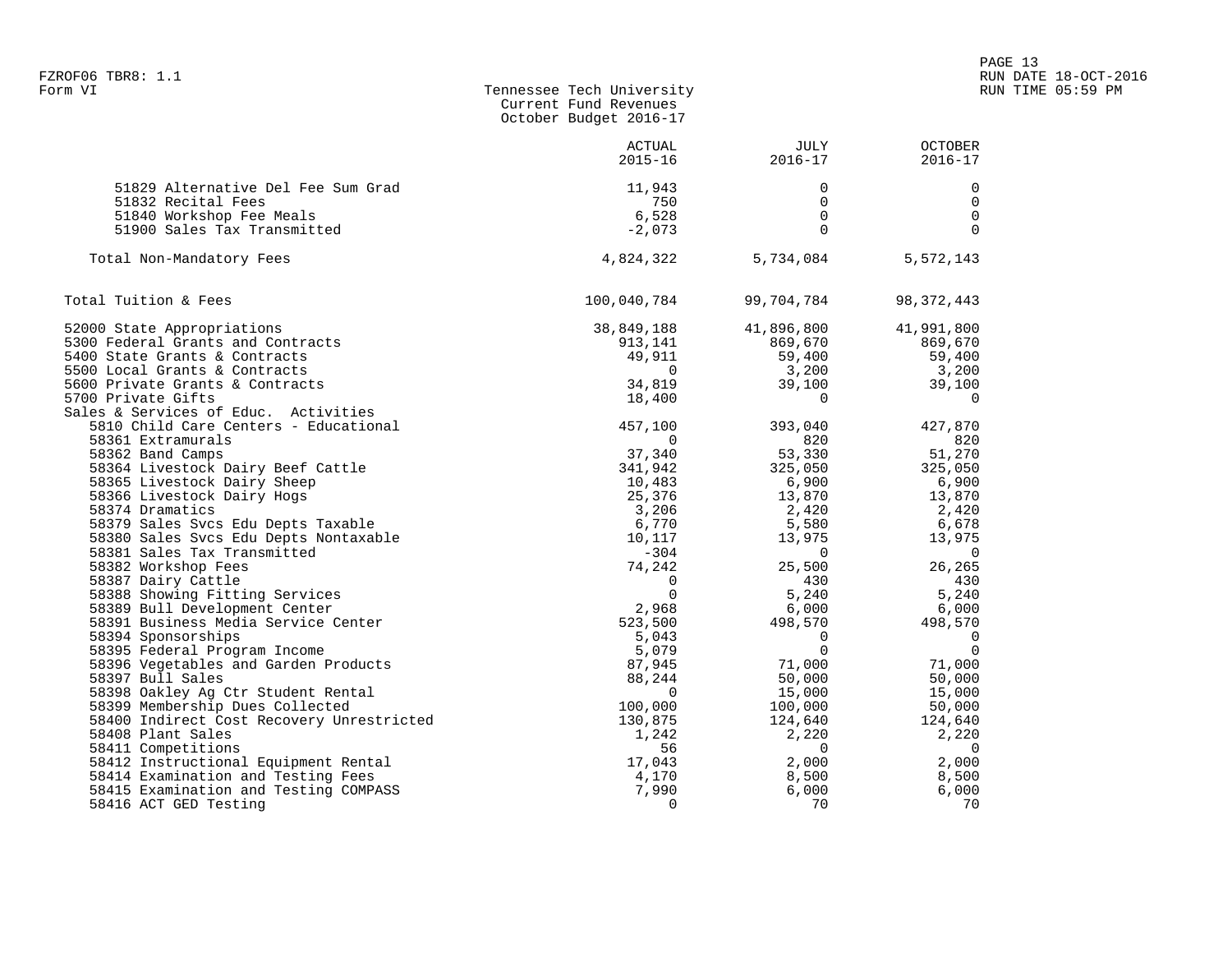| Form VI | Tennessee Tech University |
|---------|---------------------------|
|         | Current Fund Revenues     |
|         | October Budget 2016-17    |

|                                            | <b>ACTUAL</b><br>$2015 - 16$ | <b>JULY</b><br>$2016 - 17$ | <b>OCTOBER</b><br>$2016 - 17$ |
|--------------------------------------------|------------------------------|----------------------------|-------------------------------|
|                                            |                              |                            |                               |
| 58417 Certified Teacher Test/Praxis        | 40,035                       | $\Omega$                   | 40,000                        |
| 58418 Lab Manuals                          | 37,910                       | 29,601                     | 29,601                        |
| 58419 Livestock Chickens                   | 1,110                        | 0                          | 0                             |
| 58420 CLEP Testing Fees                    | 1,350                        | $\mathbf 0$                | 0                             |
| 58421 Western Gov Testing Fees             | 25                           | $\Omega$                   | $\mathbf 0$                   |
| 58422 Independent Study Testing Fee        | 225                          | $\Omega$                   | $\Omega$                      |
| 58424 edTPA Remediation Scoring Fee        | 450                          | $\mathbf 0$                | $\overline{0}$                |
| 58425 Sales & Services Edu Bad Debt Contra | $-590$                       | $\Omega$                   | $\Omega$                      |
| Total Sales & Services of Educ. Activities | 2,020,942                    | 1,759,756                  | 1,784,389                     |
| Sales & Services of Other Activities       |                              |                            |                               |
| 5800 Athletics                             | 6,360,990                    | 6,048,890                  | 6,011,390                     |
| 58860 Sales and Service Other Act Taxable  | 81,194                       | 35,000                     | 35,000                        |
| 58861 Sales and Serv Other Act Nontaxable  | 937,441                      | 110,000                    | 558,067                       |
| 58862 Sales & Serv Oth Sales Tax Transmit  | $-16, 148$                   | $-4,130$                   | $-4,130$                      |
| 58863 Parking Permits-Staff                | 48,895                       | 574,000                    | 574,000                       |
| 58864 Parking Permits-Student              | 1,184                        | 726,000                    | 726,000                       |
| 58866 Campus Access Summer Term            | 20,517                       | $\overline{0}$             | $\Omega$                      |
| 58867 Facilities Rental                    | 158,262                      | 139,009                    | 139,009                       |
| 58868 Agric Pavilion Concessions Taxable   | 2,582                        | 46,000                     | 46,000                        |
| 58869 Agric Pavilion Student Resid Rent    | 3,275                        | 4,980                      | 4,980                         |
| 58870 Salvage Income                       | 52,146                       | 40,000                     | 40,000                        |
| 58871 Royalties Patents Copyrights         | 58                           | $\Omega$                   | $\Omega$                      |
| 58872 Commissions on Other Sources         | 137,913                      | 120,000                    | 120,000                       |
| 58873 PSC Metals Salvage                   | 3,363                        | $\Omega$                   |                               |
| 58874 Photo Services Sales Taxable         | 5,938                        | 32,490                     | 32,490                        |
| 58875 Photo Services Sales Nontaxable      | 28,968                       | $\Omega$                   | $\Omega$                      |
| 58876 International Student Reg Fee        | 206,600                      | 175,600                    | 175,600                       |
| 58877 Airport Transportation Fee           | 8,820                        | 9,440                      | 9,440                         |
| 58878 Intrastate Long Distance (9.75%)     | 13,550                       | 21,000                     | 21,000                        |
| 58879 Interstate Long Distance (8.50%)     | 367                          | $\mathbf 0$                | 0                             |
| 58880 Long Distance Nontaxable             | 4,827                        | $\Omega$                   | $\Omega$                      |
| 58881 Printing Services Taxable            | 8,739                        | 22,160                     | 22,160                        |
| 58882 Printing Services Nontaxable         | 91,121                       | 50,000                     | 50,000                        |
| 58883 Cable TV Taxable                     | 655                          | 600                        | 600                           |
| 58884 Recycling Salvage                    | 995                          | 0                          | $\mathbf 0$                   |
| 58885 Clinics                              | 5,625                        | $\overline{0}$             | $\Omega$                      |
| 58886 Career Services                      | 107,790                      | 43,100                     | 43,100                        |
| 58887 Pharmacy                             | 70,056                       | 63,800                     | 63,800                        |
| 58888 Infirmary Lab                        | 13,628                       | 27,000                     | 27,000                        |
| 58889 Health Services Faculty Staff        | 3,140                        | $\Omega$                   | $\Omega$                      |
| 58890 Student Orientation SOAR Reg Fees    | 88,552                       | $\Omega$                   | 50,000                        |
| 58891 Student Orientation SOAR Hours Taxb  | 15,345                       | 20,000                     | 15,000                        |
| 58892 Career College Fair                  | 5,125                        | 5,880                      | 5,880                         |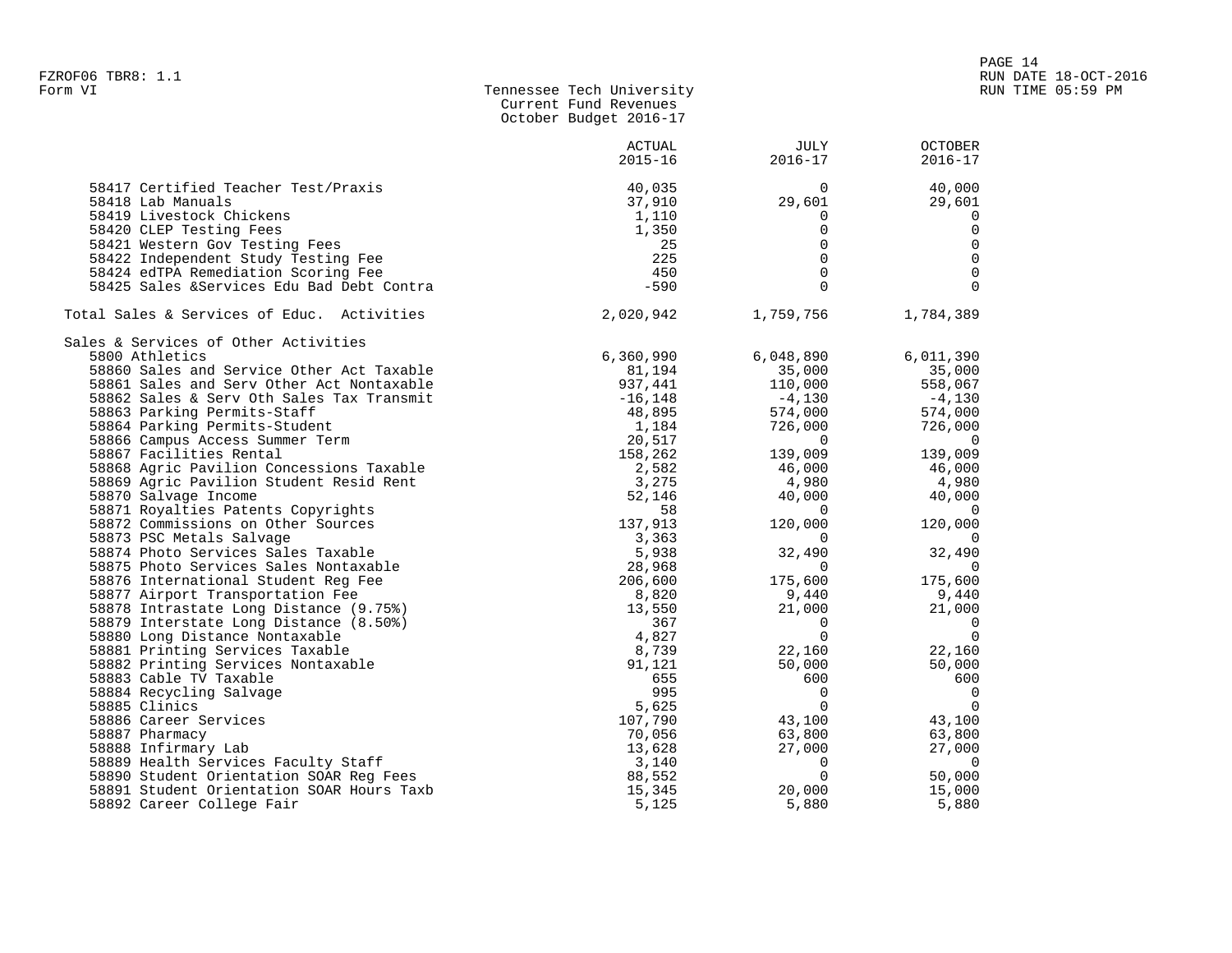|                                                                  | Current Fund Revenues<br>October Budget 2016-17 |                                         |                                            |
|------------------------------------------------------------------|-------------------------------------------------|-----------------------------------------|--------------------------------------------|
|                                                                  | ACTUAL<br>$2015 - 16$                           | JULY<br>$2016 - 17$                     | <b>OCTOBER</b><br>$2016 - 17$              |
| 58893 Replacement Diplomas                                       | 810                                             | 250                                     | 250                                        |
| 58894 Advertising                                                | 7,944                                           | 6,780                                   | 6,780                                      |
| 58895 Yearbook Sales Taxable                                     | 445                                             | 500                                     | 500                                        |
| 58896 Yearbook Sales Nontaxable                                  | 196                                             | 0                                       | $\overline{0}$                             |
| 58897 Copies Taxable                                             | 8,137                                           | 9,460                                   | 9,460                                      |
| 58898 Over and Short Taxable                                     | 80                                              | $\Omega$                                | $\Omega$                                   |
| 58899 Salvage of Fixed Assets                                    | 19,354                                          | $\Omega$                                | $\Omega$                                   |
| Total Sales & Services of Other Activities                       | 8,508,479                                       | 8,327,809                               | 8,783,376                                  |
| Other Sources                                                    |                                                 |                                         |                                            |
| 58505 Traffic Fines                                              | 298,807                                         | 535,000                                 | 547,500                                    |
| 58514 Over and Short General Nontaxable                          | $-15$                                           | $\sim$ 0                                | $\sim$ 0                                   |
| 58519 Miscellaneous Income Nontaxable                            | 102,980                                         | 30,000                                  | 30,000                                     |
| 58534 Intl Education Deposit Forfeiture                          | $\overline{\phantom{0}}$<br>5,404               | $\overline{\phantom{0}}$<br>$\mathbf 0$ | 109,500                                    |
| 58545 Expired Grants<br>58570 Other Nonoperating Bad Debt Contra | 1,668                                           | $\Omega$                                | $\overline{\phantom{0}}$<br>$\overline{0}$ |
| 58805 Interest Income                                            | 285,592                                         | 125,000                                 | 285,000                                    |
| 58830 Unrealized Gains and Losses                                | $-3,253$                                        | 1,000                                   | 1,000                                      |
|                                                                  |                                                 |                                         |                                            |
| Total Other Sources                                              | 691,183                                         | 691,000                                 | 973,000                                    |
| Total Educational & General                                      | 151,126,847                                     | 153,351,519                             | 152,876,378                                |
| Auxiliary Enterprises Revenues                                   |                                                 |                                         |                                            |
| 310 Book & University Store                                      | 581,284                                         | 525,500                                 | 526,300                                    |
| 320 Food Services                                                | 2,218,320                                       | 1,982,000                               | 2,186,800                                  |
| 330 Housing                                                      | 12,105,975                                      | 10,473,100                              | 10,429,200                                 |
| 370 Post Office                                                  | 95,220                                          | $\overline{0}$                          | 17,000                                     |
| 350 Wellness Facility                                            | 1,566,985                                       | 1,344,450                               | 1,336,950                                  |
| 390 Other Auxiliaries                                            | 239,221                                         | 270,000                                 | 270,000                                    |
| Total Auxiliary Revenues                                         | 16,807,005                                      | 14,595,050                              | 14,766,250                                 |
| Total Revenues                                                   | 167,933,852                                     | 167,946,569                             | 167,642,628                                |

Tennessee Tech University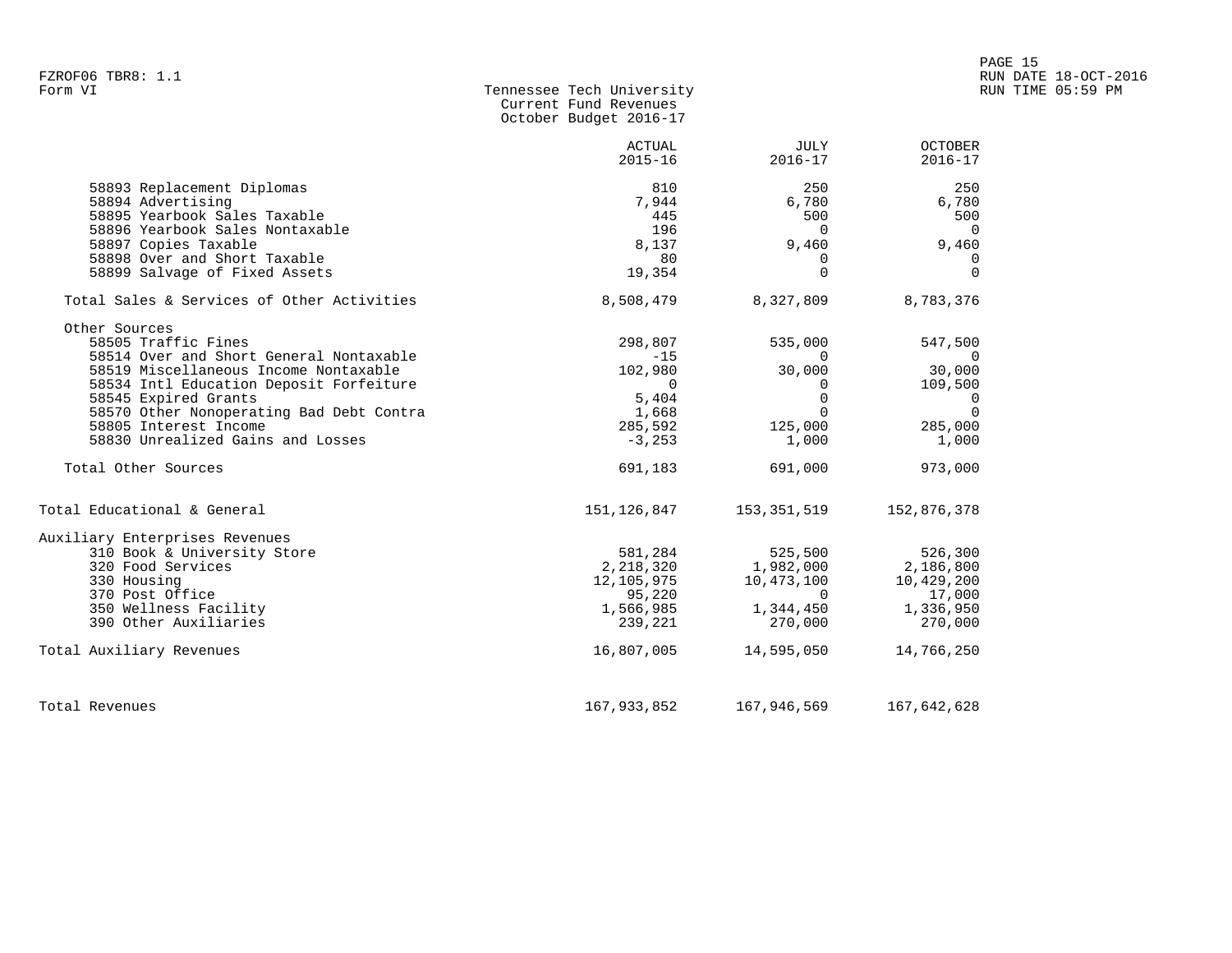PAGE 16 FZROF07 TBR8: 1.0 RUN DATE 18-OCT-2016

|                                                                | Actual<br>$2015 - 16$ | July<br>$2016 - 17$ | October<br>$2016 - 17$ |
|----------------------------------------------------------------|-----------------------|---------------------|------------------------|
| Education and General<br>Instruction (20)<br>Instruction (200) |                       |                     |                        |
| Summer School (120004)<br>Salaries - Academic                  | 1, 112, 218           | 17,044              | 17,044                 |
| Salaries - Students                                            | 9,698                 | $\Omega$            | $\Omega$               |
| Employee Benefits                                              | 196,952               | 4,531               | 4,531                  |
| Operating Expenses                                             | 4,412                 | 0                   | $\Omega$               |
| Total - Summer School (120004):                                | 1,323,280             | 21,575              | 21,575                 |
| Provost Surplus Instruction (120020)                           |                       |                     |                        |
| Salaries - Academic                                            | 0                     | 43,851              | 36,594                 |
| Operating Expenses                                             | $\mathbf 0$           | 0                   | 175,936                |
| Total - Provost Surplus Instruction (120020):                  | $\mathbf 0$           | 43,851              | 212,530                |
| Online & Distance Education (120022)                           |                       |                     |                        |
| Salaries - Administrative                                      | 6,364                 | 135,918             | 136,968                |
| Employee Benefits                                              | 487                   | 0                   | 45,000                 |
| Operating Expenses                                             | 9,888                 | $\Omega$            | 99,068                 |
| Total - Online & Distance Education (120022):                  | 16,739                | 135,918             | 281,036                |
| Other Faculty Instruction (120025)                             |                       |                     |                        |
| Salaries - Academic                                            | $\mathbf 0$           | 126,315             | 126,315                |
| Salaries - Supporting                                          | $\mathbf 0$           | 32,320              | 32,320                 |
| Employee Benefits                                              | $\mathbf 0$           | 18,470              | 18,470                 |
| Total - Other Faculty Instruction (120025):                    | $\mathbf 0$           | 177,105             | 177,105                |
|                                                                |                       |                     |                        |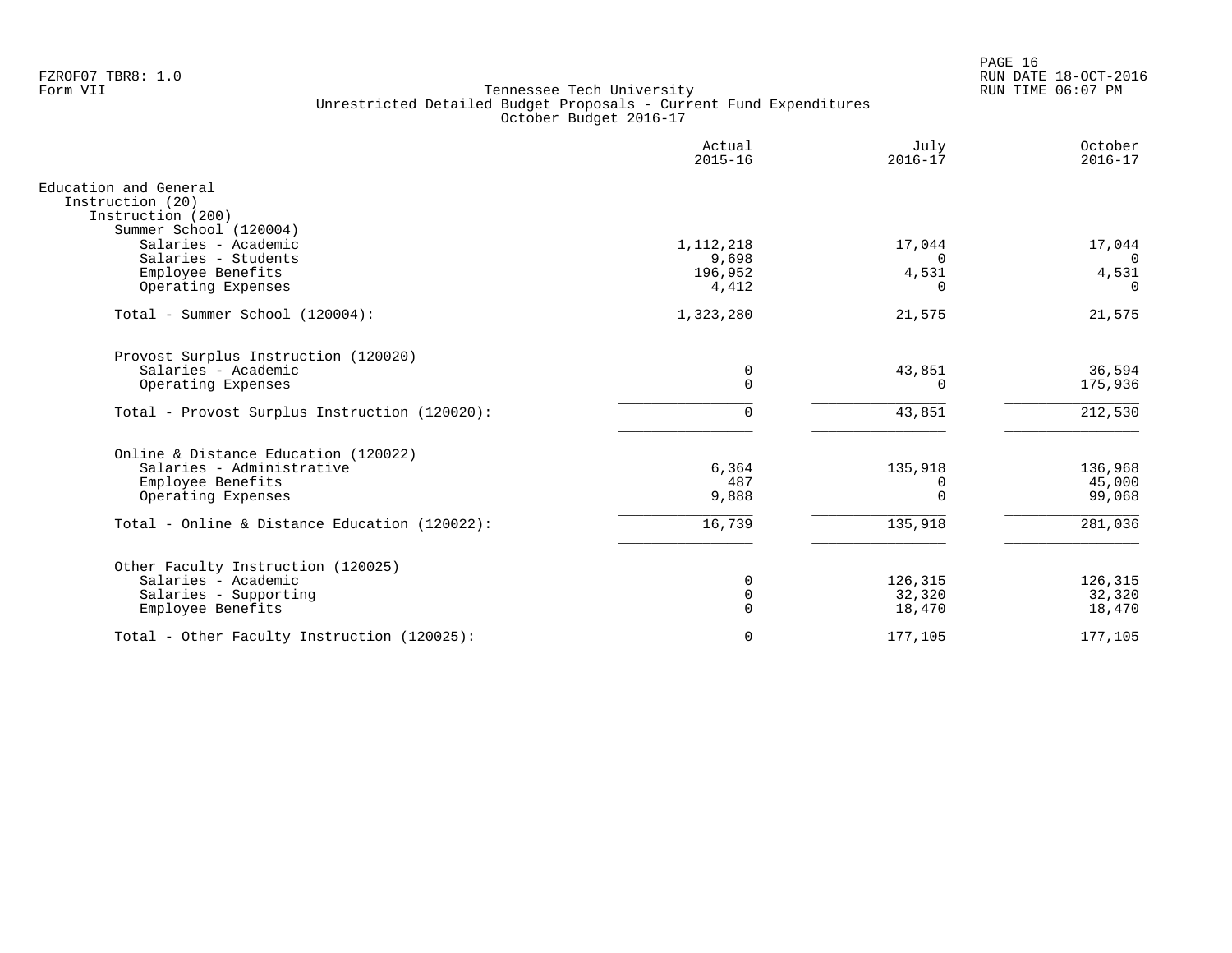|                                                     | Actual<br>$2015 - 16$ | July<br>$2016 - 17$ | October<br>$2016 - 17$ |
|-----------------------------------------------------|-----------------------|---------------------|------------------------|
| Strategic Initiatives Instruction (120027)          |                       |                     |                        |
| Salaries - Academic                                 | 7,069                 | 0                   | 0                      |
| Employee Benefits                                   | 1,355                 | 0                   | $\Omega$               |
| Operating Expenses                                  | 3,182                 | U                   | 148,566                |
| Capital Outlay                                      | 6,158                 |                     |                        |
| Total - Strategic Initiatives Instruction (120027): | 17,764                | 0                   | 148,566                |
| SAF Student Success Fee (121000)                    |                       |                     |                        |
| Salaries - Academic                                 | 216,979               | 225,970             | 225,970                |
| Salaries - Supporting                               | 1,276                 | 22,880              | 22,880                 |
| Salaries - Students                                 | 57,712                | 48,500              | 48,500                 |
| Salaries - Professional                             | 41,593                | 100,907             | 102,126                |
| Employee Benefits                                   | 64,207                | 81,230              | 81,230                 |
| Travel                                              | 1,383                 | 5,000               | 5,000                  |
| Operating Expenses                                  | 59,003                | $-2,391$            | 91,102                 |
| Total - SAF Student Success Fee (121000):           | 442,153               | 482,096             | 576,808                |
| SAF SS Fee Villages (121001)                        |                       |                     |                        |
| Salaries - Academic                                 | 35,000                | 36,500              | 36,500                 |
| Salaries - Students                                 | 31,700                | 48,000              | 48,000                 |
| Salaries - Professional                             | 7,500                 | $\Omega$            | $\Omega$               |
| Employee Benefits                                   | 18,842                | 8,600               | 8,600                  |
| Travel                                              | 1,566                 | 0                   | $\cap$                 |
| Operating Expenses                                  | 65,395                | 5,181               | 7,723                  |
| Total - SAF SS Fee Villages (121001):               | 160,003               | 98,281              | 100,823                |
|                                                     |                       |                     |                        |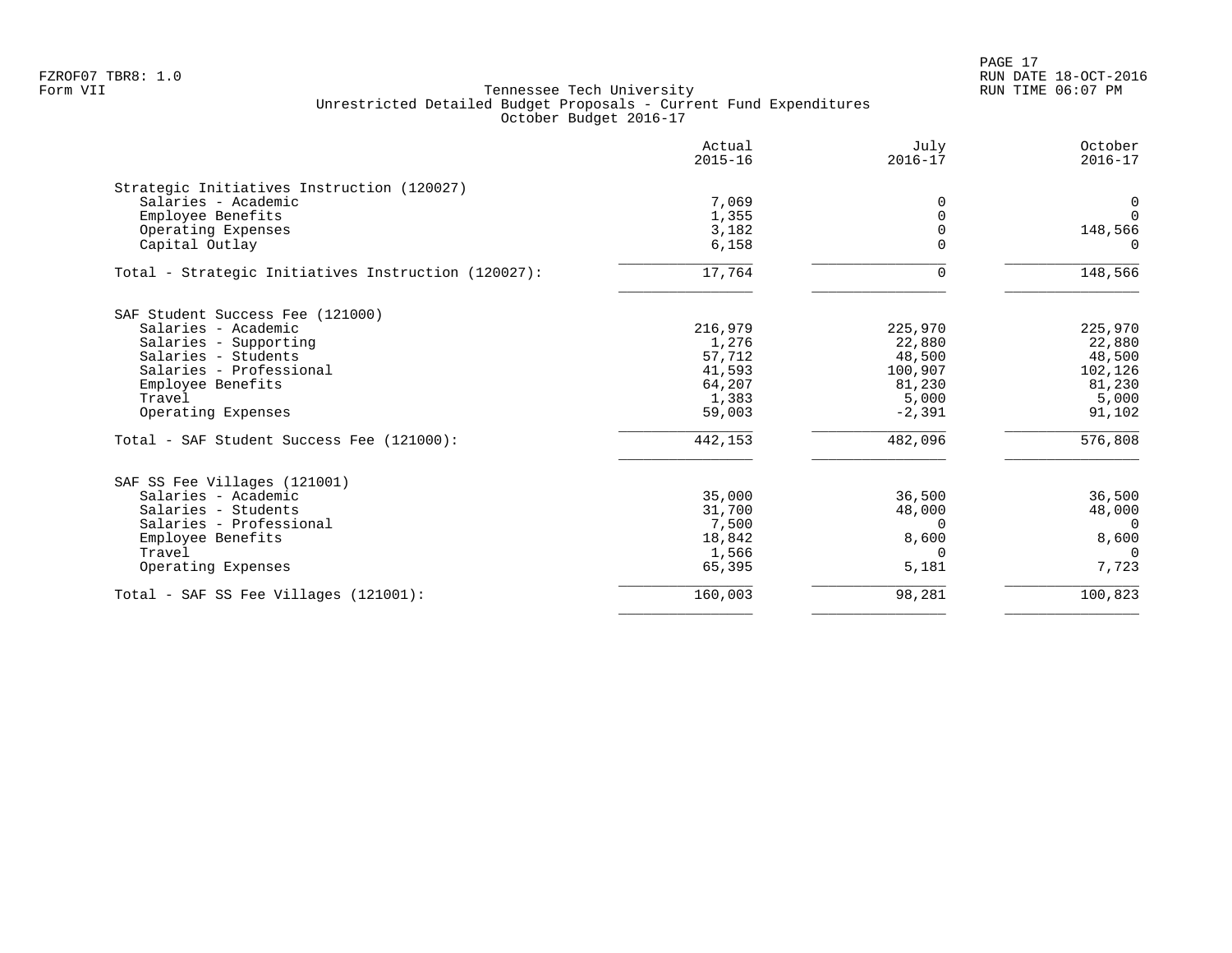PAGE 18 FZROF07 TBR8: 1.0 RUN DATE 18-OCT-2016

|                                                                      | Actual<br>$2015 - 16$ | July<br>$2016 - 17$ | October<br>$2016 - 17$ |
|----------------------------------------------------------------------|-----------------------|---------------------|------------------------|
| Instr TAF Equipment (121600)<br>Operating Expenses<br>Capital Outlay | 17,517<br>$\Omega$    | 245,900<br>5,500    | 971,728<br>5,500       |
| Total - Instr TAF Equipment (121600):                                | 17,517                | 251,400             | 977,228                |
| COOP Education (121801)                                              |                       |                     |                        |
| Salaries - Professional                                              | 42,676                | 42,976              | 43,634                 |
| Employee Benefits                                                    | 20,069                | 15,555              | 15,555                 |
| Operating Expenses                                                   | 1,342                 | 1,500               | 1,500                  |
| Total - COOP Education (121801):                                     | 64,087                | 60,031              | 60,689                 |
| Honors College (121900)                                              |                       |                     |                        |
| Salaries - Academic                                                  | 60,120                | 71,500              | 62,632                 |
| Salaries - Supporting                                                | 27,115                | 27,215              | 28,215                 |
| Salaries - Students                                                  | 3,167                 | 3,780               | 3,780                  |
| Salaries - Professional                                              | 63,108                | 64,038              | 90,946                 |
| Employee Benefits                                                    | 53,670                | 53,040              | 58,408                 |
| Travel                                                               | 4,323                 | 2,340               | 2,340                  |
| Operating Expenses                                                   | 4,115                 | 2,710               | 2,710                  |
| Total - Honors College (121900):                                     | 215,618               | 224,623             | 249,031                |
| Federal College Work Study Program (122001)                          |                       |                     |                        |
| Salaries - Students                                                  | 51,678                | 57,730              | 57,730                 |
| Total - Federal College Work Study Program (122001):                 | 51,678                | 57,730              | 57,730                 |
|                                                                      |                       |                     |                        |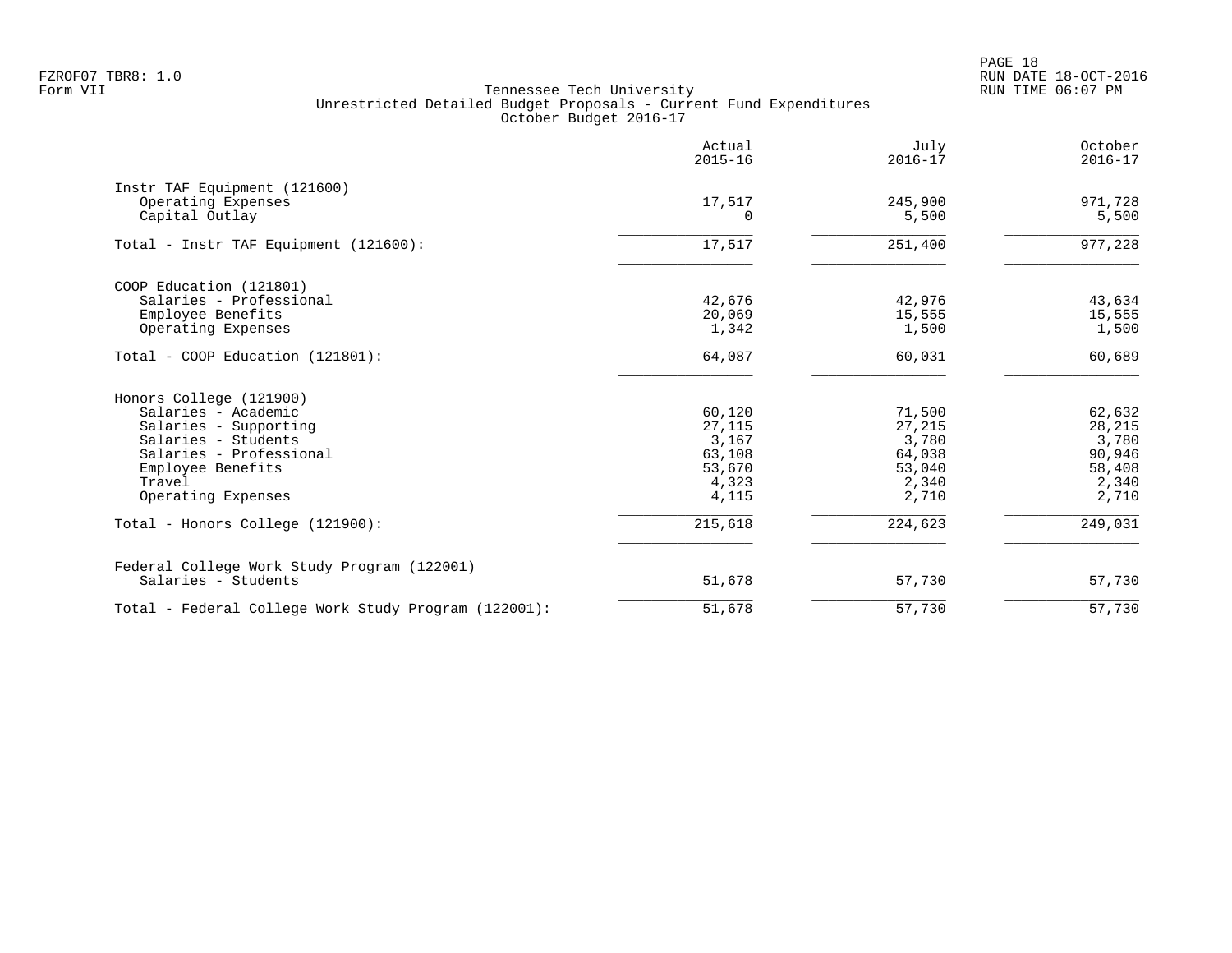PAGE 19 FZROF07 TBR8: 1.0 RUN DATE 18-OCT-2016

|                                                                                                                      | Actual<br>$2015 - 16$             | July<br>$2016 - 17$                   | October<br>$2016 - 17$                |
|----------------------------------------------------------------------------------------------------------------------|-----------------------------------|---------------------------------------|---------------------------------------|
| Military Science (125600)<br>Salaries - Supporting<br>Employee Benefits<br>Operating Expenses<br>Department Revenues | 32,529<br>21,193<br>8,450<br>$-1$ | 32,629<br>24,150<br>5,460<br>$\Omega$ | 33,254<br>24,150<br>6,690<br>$\Omega$ |
| Total - Military Science (125600):                                                                                   | 62,171                            | 62,239                                | 64,094                                |
| Arts and Sci Grad Assist (130001)<br>Employee Benefits                                                               | 275,619                           | 271,990                               | 277,025                               |
| Total - Arts and Sci Grad Assist (130001):                                                                           | 275,619                           | 271,990                               | 277,025                               |
| Online Course Dev Arts and Science (130010)<br>Operating Expenses                                                    | $\Omega$                          | 11,800                                | 3,800                                 |
| Total - Online Course Dev Arts and Science (130010):                                                                 | 0                                 | 11,800                                | 3,800                                 |
| Summer School Col of Arts & Science (130028)<br>Salaries - Academic<br>Salaries - Students<br>Employee Benefits      | 282,498<br>1,080<br>49,711        | 393,130<br>$\Omega$<br>104,503        | 393,130<br>$\Omega$<br>104,503        |
| Total - Summer School Col of Arts & Science (130028):                                                                | 333,289                           | 497,633                               | 497,633                               |
| TN eCampus Col of Arts & Science (130031)<br>Salaries - Academic<br>Employee Benefits                                | 61,081<br>11,501                  | 282,841<br>$\Omega$                   | 282,841<br>$\Omega$                   |
| Total - TN eCampus Col of Arts & Science (130031):                                                                   | 72,582                            | 282,841                               | 282,841                               |
|                                                                                                                      |                                   |                                       |                                       |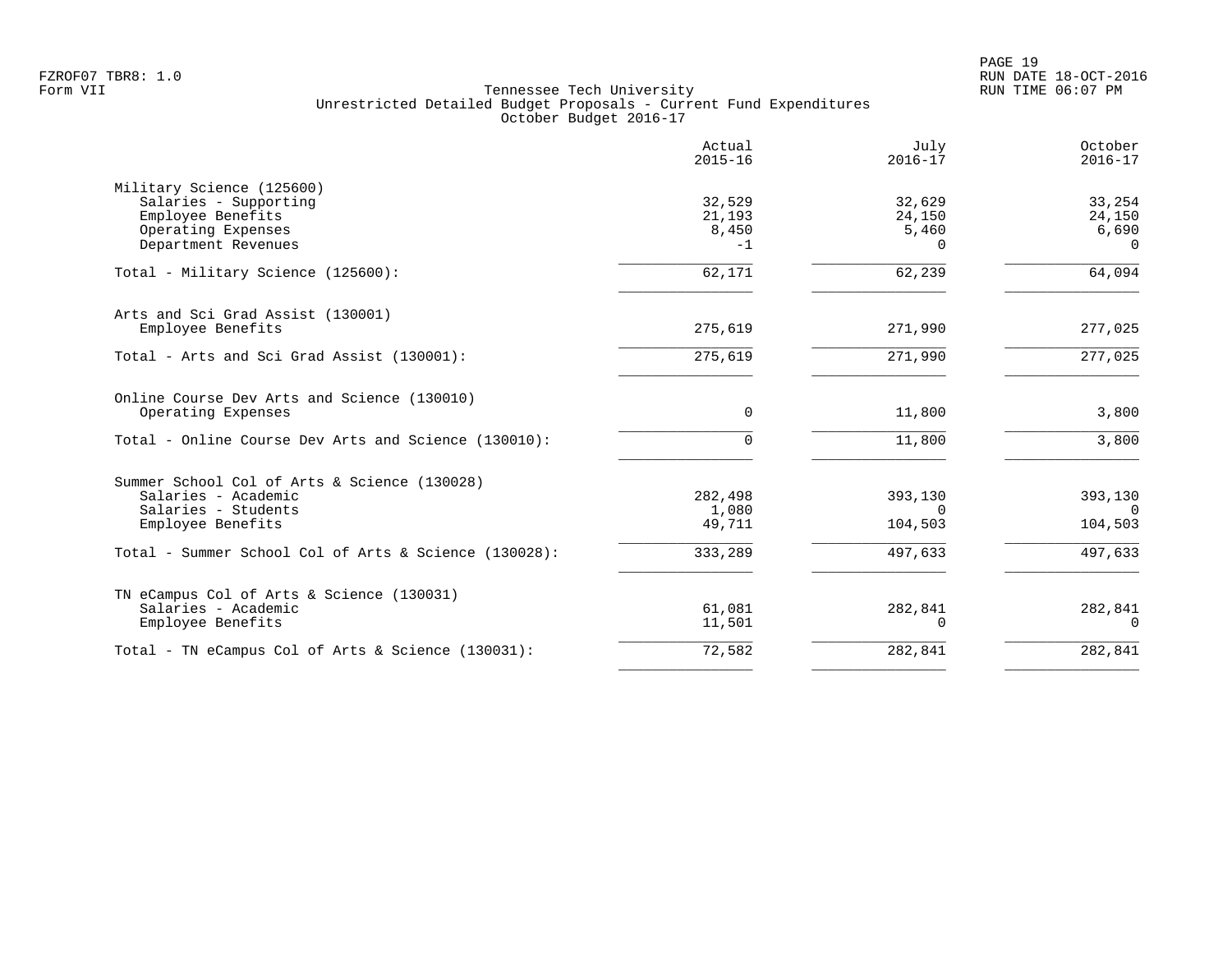|                                       | Actual<br>$2015 - 16$ | July<br>$2016 - 17$ | October<br>$2016 - 17$ |
|---------------------------------------|-----------------------|---------------------|------------------------|
| Biology (131000)                      |                       |                     |                        |
| Salaries - Academic                   | 1,433,946             | 1,440,324           | 1,412,917              |
| Salaries - Supporting                 | 72,185                | 71,897              | 72,936                 |
| Salaries - Students                   | 64,963                | 68,000              | 68,000                 |
| Salaries - Professional               | 80,840                | 81,040              | 82,236                 |
| Employee Benefits                     | 583,543               | 524,640             | 474,640                |
| Travel                                | 423                   | $\Omega$            | $\mathbf{0}$           |
| Operating Expenses                    | 79,913                | 34,000              | 34,000                 |
| Capital Outlay                        | 64,562                | $\Omega$            | $\Omega$               |
| $Total - Biology (131000):$           | 2,380,375             | 2,219,901           | 2,144,729              |
| Biology Lab Fees (131001)             |                       |                     |                        |
| Travel                                | 12,611                | 9,400               | 9,400                  |
| Operating Expenses                    | 81,828                | 75,530              | 75,530                 |
| Total - Biology Lab Fees (131001):    | 94,439                | 84,930              | 84,930                 |
| Biology TAs (131006)                  |                       |                     |                        |
| Salaries - Academic                   | 28,800                | 0                   | $\mathbf 0$            |
| Employee Benefits                     | 21,324                | $\Omega$            | $\Omega$               |
| Total - Biology TAs $(131006)$ :      | 50,124                | $\Omega$            | $\Omega$               |
| Biology Lab Manuals (131008)          |                       |                     |                        |
| Operating Expenses                    | 660                   | 1,915               | 1,915                  |
| Department Revenues                   | $-60$                 | 0                   | 0                      |
| Total - Biology Lab Manuals (131008): | 600                   | 1,915               | 1,915                  |
|                                       |                       |                     |                        |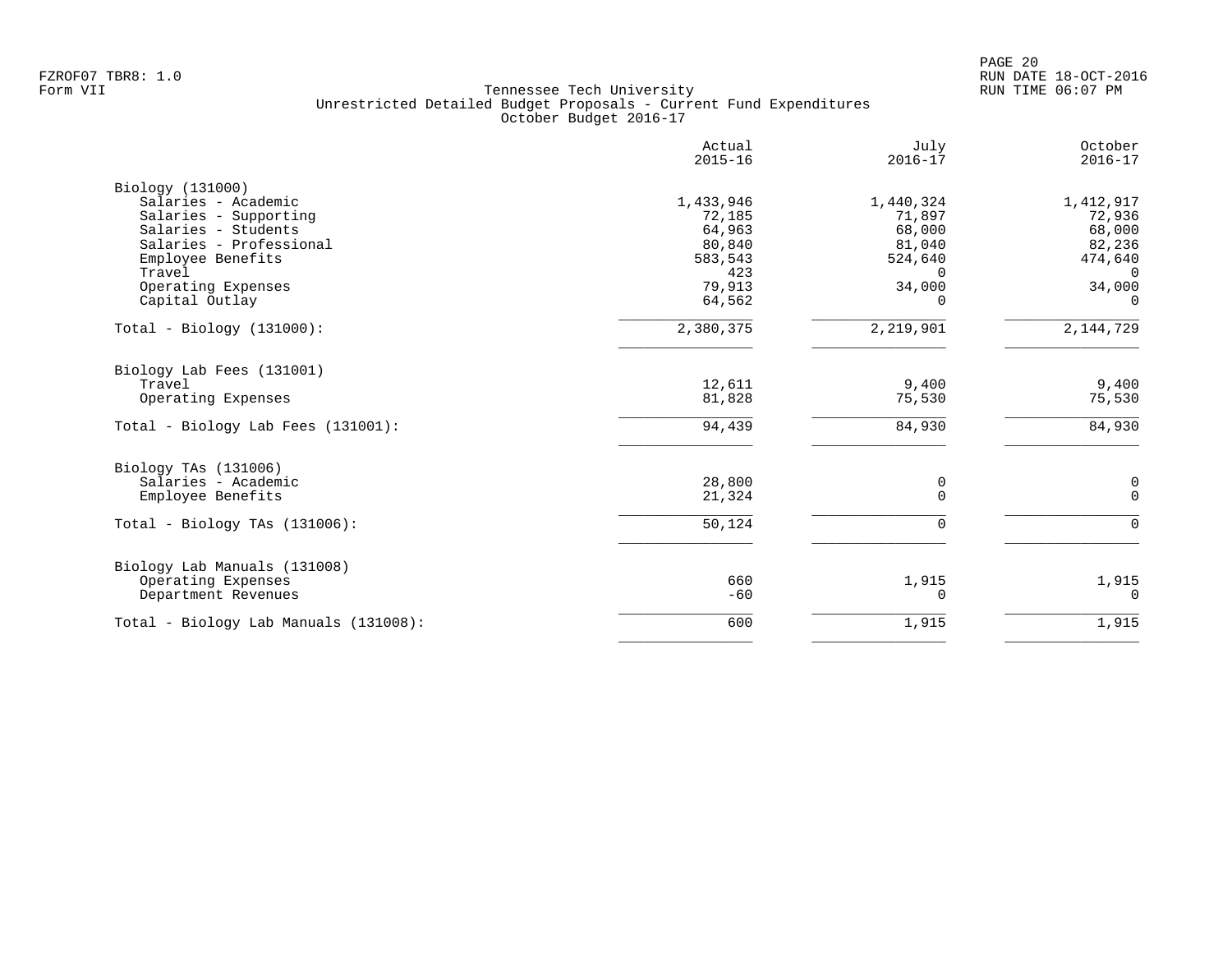PAGE 21 FZROF07 TBR8: 1.0 RUN DATE 18-OCT-2016

|                                                      | Actual<br>$2015 - 16$ | July<br>$2016 - 17$ | October<br>$2016 - 17$ |
|------------------------------------------------------|-----------------------|---------------------|------------------------|
| Biology Lab Materials (131009)<br>Operating Expenses | 25,000                | $\Omega$            | $\mathbf 0$            |
| Total - Biology Lab Materials (131009):              | 25,000                |                     | $\Omega$               |
| Chemistry (131500)                                   |                       |                     |                        |
| Salaries - Academic                                  | 1,555,810             | 1,600,360           | 1,561,309              |
| Salaries - Supporting                                | 76,268                | 78,269              | 78,968                 |
| Salaries - Students                                  | 23,736                | 27,800              | 27,800                 |
| Salaries - Professional                              | 54,308                | 54,408              | 55,208                 |
| Employee Benefits                                    | 598,185               | 536,980             | 486,980                |
| Travel                                               | 1,996                 | 2,000               | 2,000                  |
| Operating Expenses<br>Capital Outlay                 | 42,985<br>40,920      | 34,000<br>0         | 34,000<br>$\Omega$     |
|                                                      |                       |                     |                        |
| Total - Chemistry $(131500)$ :                       | 2,394,208             | 2,333,817           | 2, 246, 265            |
| Chemistry NMR Maint (131501)                         |                       |                     |                        |
| Operating Expenses                                   | 12,998                | 25,000              | 25,000                 |
| Total - Chemistry NMR Maint (131501):                | 12,998                | 25,000              | 25,000                 |
| Chemistry Lab Fees (131502)                          |                       |                     |                        |
| Operating Expenses                                   | 67,136                | 63,900              | 63,900                 |
| Total - Chemistry Lab Fees (131502):                 | 67,136                | 63,900              | 63,900                 |
|                                                      |                       |                     |                        |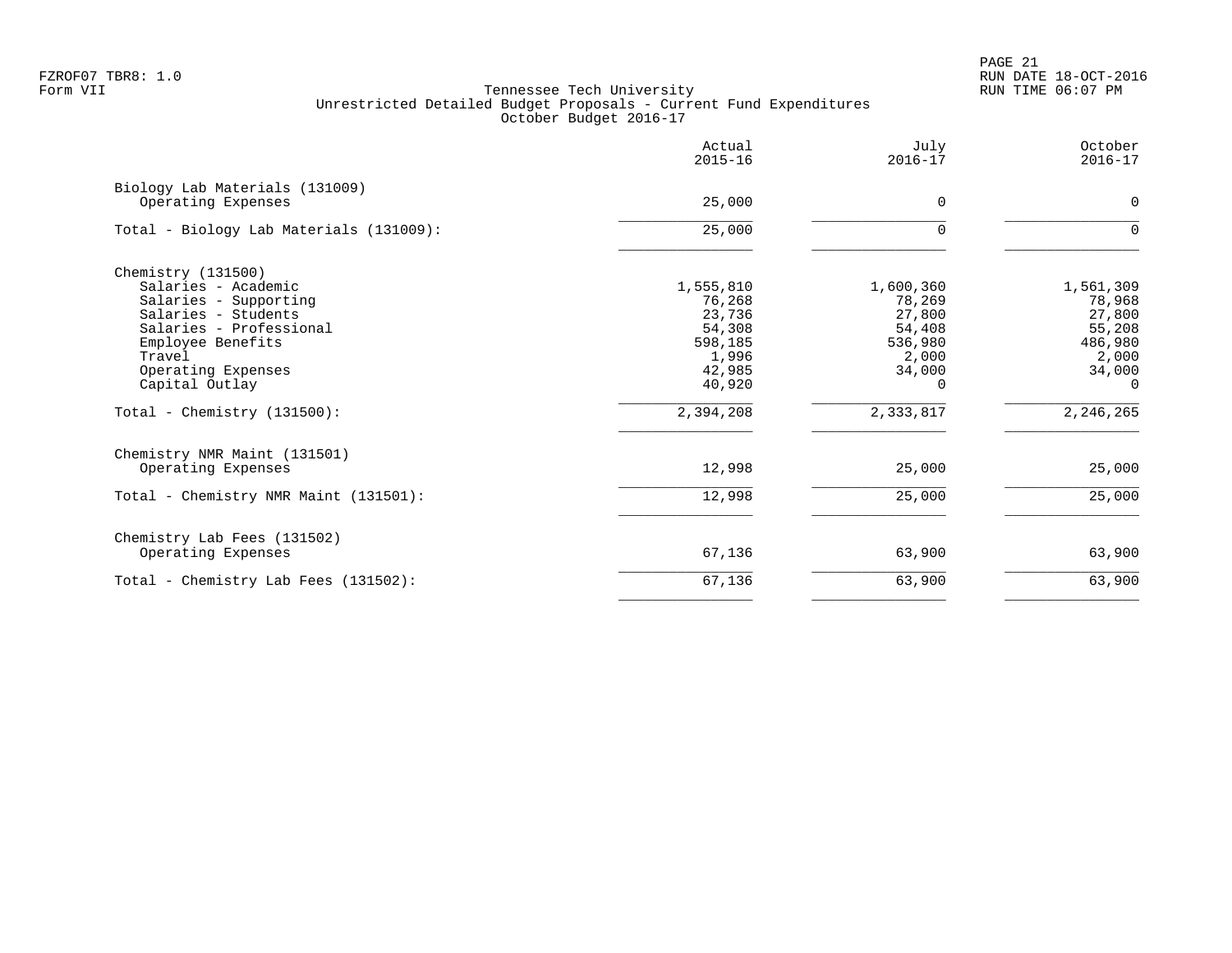PAGE 22 FZROF07 TBR8: 1.0 RUN DATE 18-OCT-2016

|                                                   | Actual<br>$2015 - 16$ | July<br>$2016 - 17$ | October<br>$2016 - 17$ |
|---------------------------------------------------|-----------------------|---------------------|------------------------|
| Preprofessional Health Services (131503)          |                       |                     |                        |
| Salaries - Supporting                             | 23,371                | 23,346              | 25,214                 |
| Employee Benefits                                 | 5,951                 | 5,700               | 5,700                  |
| Travel                                            | $\Omega$              | 500                 | 500                    |
| Operating Expenses                                | 1,257                 | 860                 | 860                    |
| Total - Preprofessional Health Services (131503): | 30,579                | 30,406              | 32,274                 |
| Environmental Science PHD (131504)                |                       |                     |                        |
| Salaries - Academic                               | 61,667                | 37,000              | 67,850                 |
| Salaries - Students                               | 46,066                | $\Omega$            | 37,900                 |
| Salaries - Professional                           | 15,041                | 87,580              | 14,030                 |
| Employee Benefits                                 | 1,747                 | 1,590               | 1,590                  |
| Travel                                            | 4,073                 | 3,700               | 3,700                  |
| Operating Expenses                                | 3,154                 | 5,660               | 5,660                  |
| Total - Environmental Science PHD (131504):       | 131,748               | 135,530             | 130,730                |
| Chemistry Equip Maintenance (131505)              |                       |                     |                        |
| Operating Expenses                                | 123,961               | 75,250              | 75,250                 |
| Total - Chemistry Equip Maintenance (131505):     | 123,961               | 75,250              | 75,250                 |
| Chemistry TAs (131506)                            |                       |                     |                        |
| Salaries - Academic                               | 48,000                | 0                   | $\mathsf{O}\xspace$    |
| Employee Benefits                                 | 45,298                | $\Omega$            | $\mathbf 0$            |
| Total - Chemistry TAs (131506):                   | 93,298                | $\Omega$            | $\Omega$               |
|                                                   |                       |                     |                        |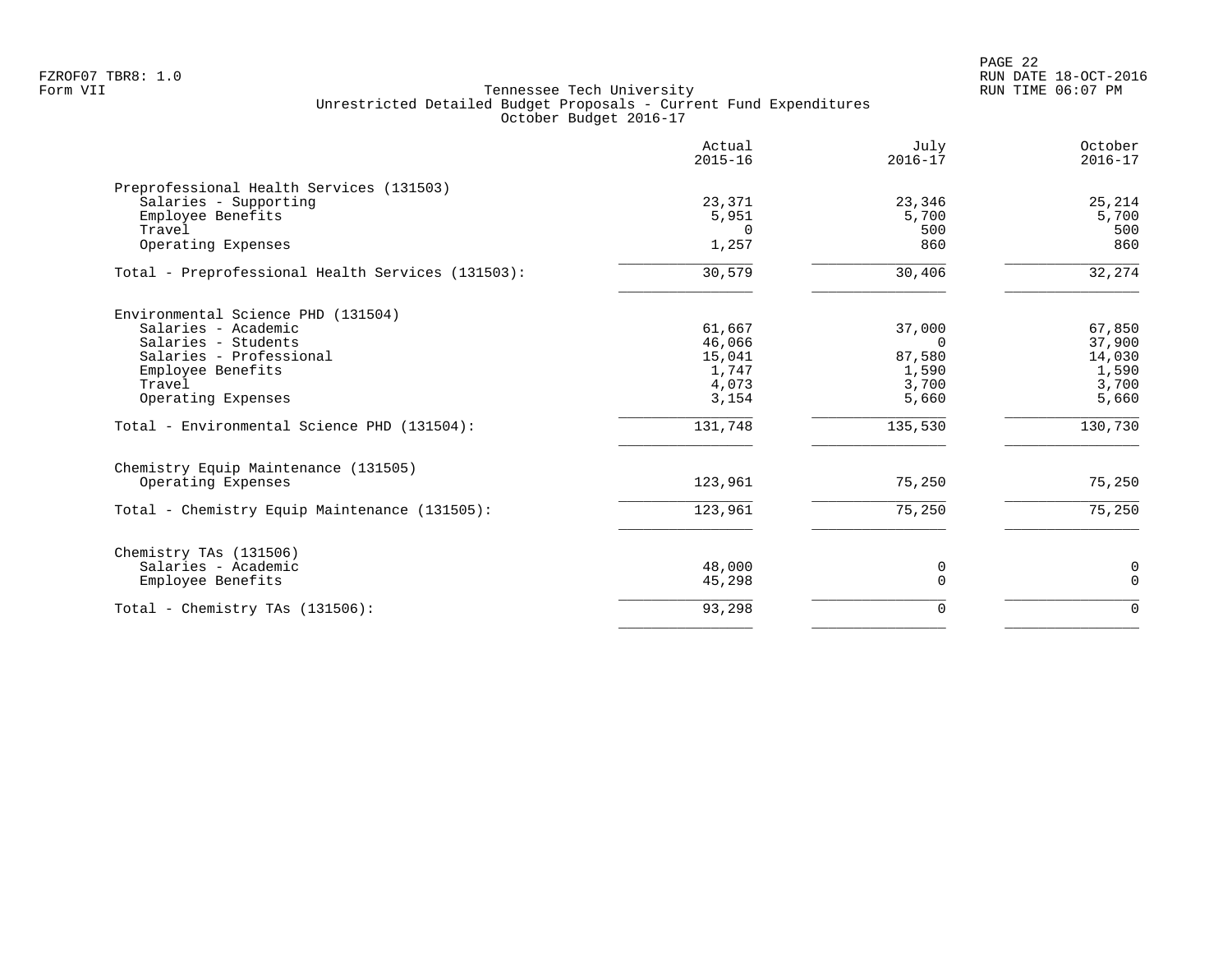PAGE 23 FZROF07 TBR8: 1.0 RUN DATE 18-OCT-2016

|                                                                                                                                                                        | Actual<br>$2015 - 16$                                      | July<br>$2016 - 17$                                       | October<br>$2016 - 17$                                         |
|------------------------------------------------------------------------------------------------------------------------------------------------------------------------|------------------------------------------------------------|-----------------------------------------------------------|----------------------------------------------------------------|
| Chemistry Lab Materials (131507)<br>Operating Expenses<br>Capital Outlay                                                                                               | 7,693<br>17,307                                            | 0<br>$\Omega$                                             | $\mathbf 0$<br>$\Omega$                                        |
| Total - Chemistry Lab Materials (131507):                                                                                                                              | 25,000                                                     | $\mathbf 0$                                               | $\Omega$                                                       |
| Computer Science (132000)<br>Salaries - Academic<br>Salaries - Supporting<br>Salaries - Students<br>Salaries - Professional<br>Employee Benefits<br>Operating Expenses | 854,517<br>51,095<br>$\cap$<br>41,348<br>281,177<br>31,139 | 962,171<br>50,841<br>6,000<br>43,342<br>252,870<br>15,830 | 1,004,437<br>52,895<br>$\Omega$<br>42,423<br>252,870<br>15,830 |
| Total - Computer Science (132000):                                                                                                                                     | 1,259,276                                                  | 1,331,054                                                 | 1,368,455                                                      |
| Computer Science Grad Assist (132001)<br>Salaries - Academic<br>Employee Benefits<br>Total - Computer Science Grad Assist (132001):                                    | 34,800<br>51,136<br>85,936                                 | 0<br>29,010<br>29,010                                     | 0<br>$\mathbf 0$<br>$\Omega$                                   |
| SACF Comp Sci GTAs (132007)<br>Employee Benefits                                                                                                                       | 41,997                                                     | 0                                                         | $\Omega$                                                       |
| Total - SACF Comp Sci GTAs (132007):                                                                                                                                   | 41,997                                                     | 0                                                         | $\mathbf 0$                                                    |
|                                                                                                                                                                        |                                                            |                                                           |                                                                |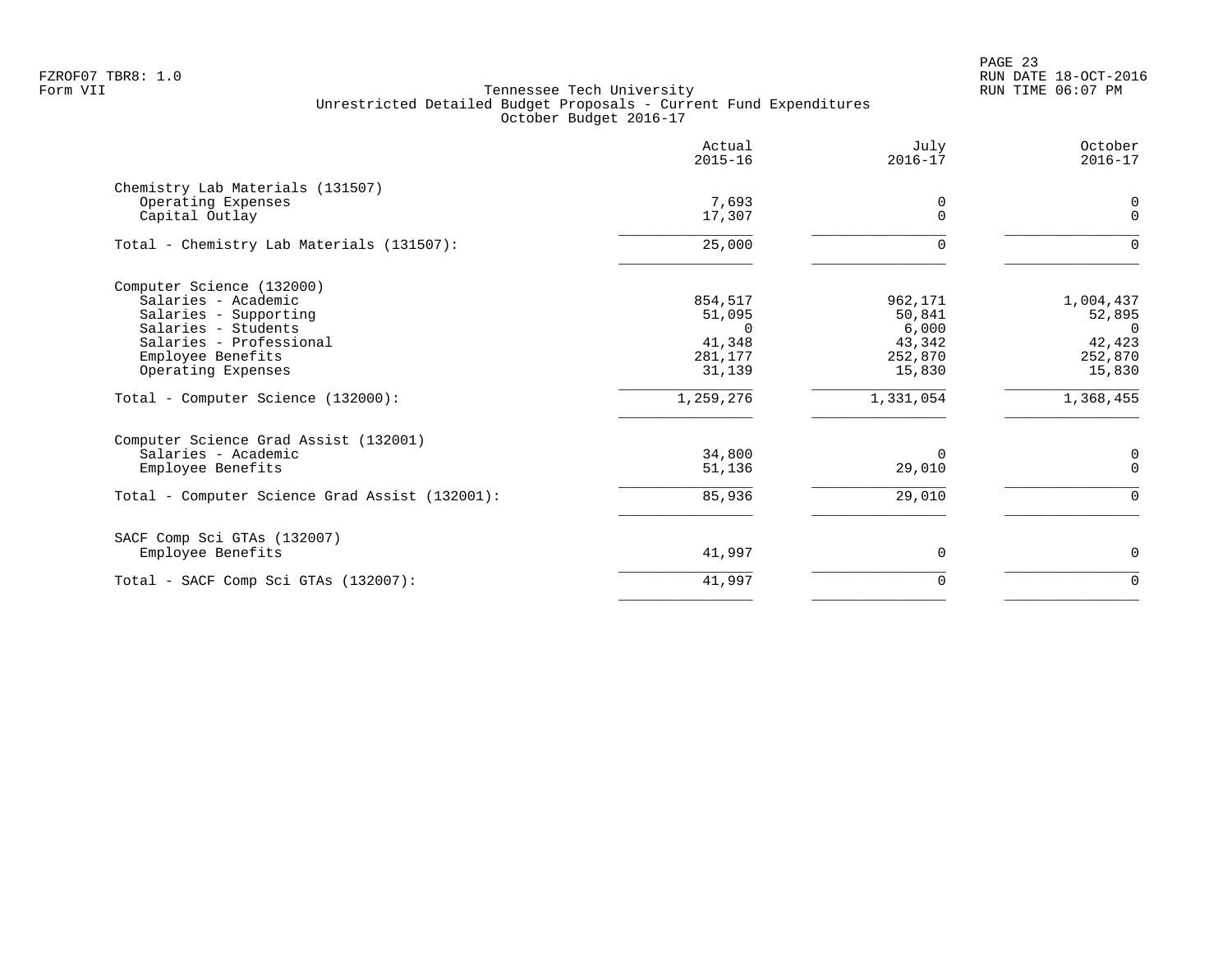|                                               | Actual<br>$2015 - 16$ | July<br>$2016 - 17$ | October<br>$2016 - 17$ |
|-----------------------------------------------|-----------------------|---------------------|------------------------|
| Earth Sciences (132500)                       |                       |                     |                        |
| Salaries - Academic                           | 505,433               | 512,839             | 516,851                |
| Salaries - Supporting                         | 28,162                | 28,262              | 28,669                 |
| Salaries - Students                           | 4,894                 | 5,300               | 5,300                  |
| Employee Benefits                             | 192,494               | 178,540             | 178,540                |
| Travel                                        | 45                    | $\Omega$            | $\Omega$               |
| Operating Expenses                            | 14,679                | 15,000              | 15,000                 |
| Capital Outlay                                | 771                   | $\Omega$            | $\Omega$               |
| Total - Earth Sciences (132500):              | 746,478               | 739,941             | 744,360                |
| Earth Sciences Lab Fees (132501)              |                       |                     |                        |
| Travel                                        | 3,992                 | 0                   | $\overline{0}$         |
| Operating Expenses                            | 5,253                 | 9,650               | 9,650                  |
| Total - Earth Sciences Lab Fees (132501):     | 9,245                 | 9,650               | 9,650                  |
| Earth Science Lab Materials (132506)          |                       |                     |                        |
| Operating Expenses                            | 13,713                | 0                   | 0                      |
| Capital Outlay                                | 1,000                 | $\Omega$            | $\Omega$               |
| Total - Earth Science Lab Materials (132506): | 14,713                | $\Omega$            | $\Omega$               |
| English (133000)                              |                       |                     |                        |
| Salaries - Academic                           | 1,787,460             | 1,902,320           | 1,839,549              |
| Salaries - Supporting                         | 53,417                | 52,613              | 56,444                 |
| Salaries - Students                           | 2,540                 | $\Omega$            | $\Omega$               |
| Employee Benefits                             | 625,956               | 564,600             | 514,600                |
| Travel                                        | 217                   | $\Omega$            | 500                    |
| Operating Expenses                            | 34,380                | 28,400              | 27,943                 |
| Total - English $(133000)$ :                  | 2,503,970             | 2,547,933           | 2,439,036              |
|                                               |                       |                     |                        |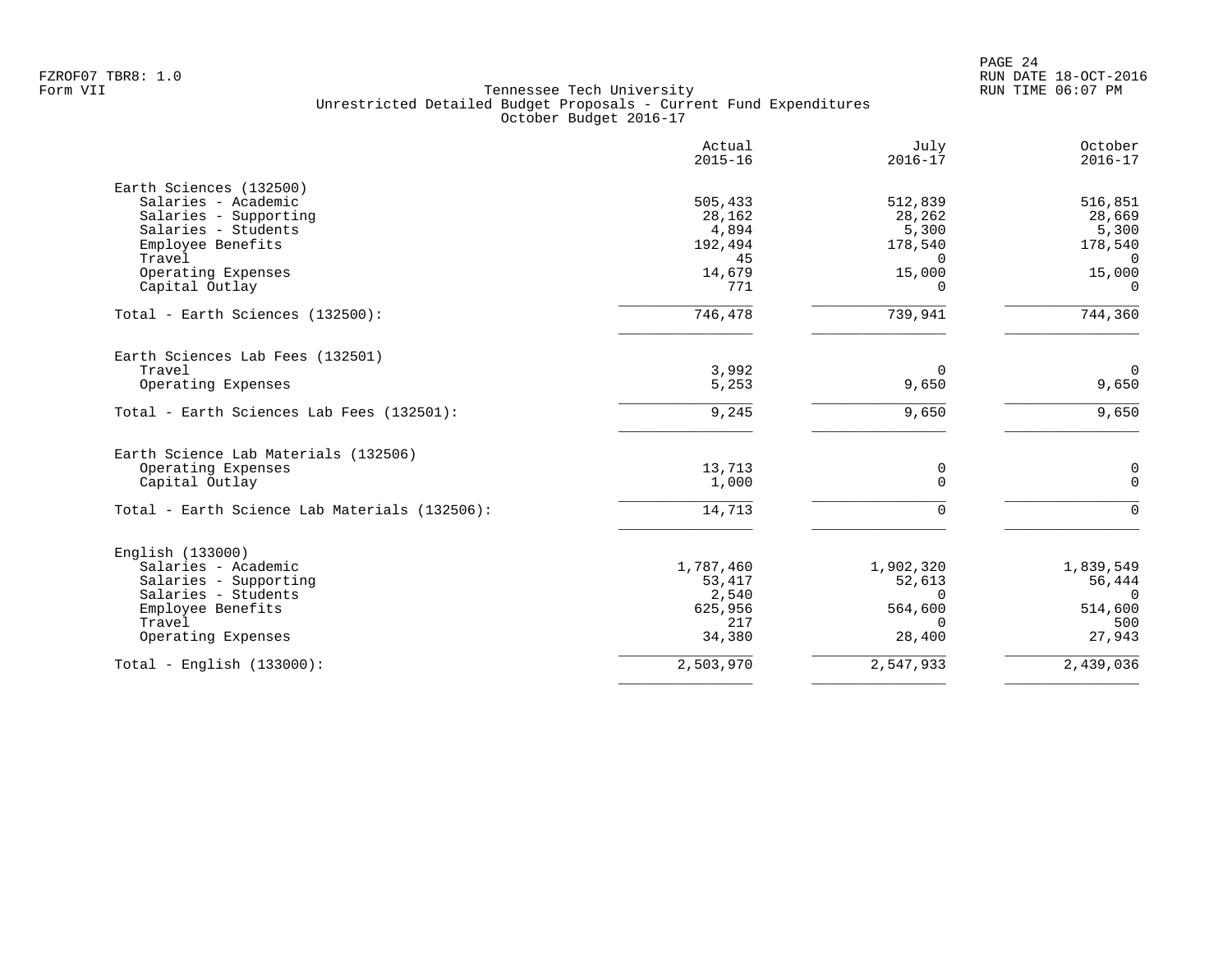|                                     | Actual<br>$2015 - 16$ | July<br>$2016 - 17$ | October<br>$2016 - 17$ |
|-------------------------------------|-----------------------|---------------------|------------------------|
| Speech (133001)                     |                       |                     |                        |
| Travel                              | 21,499                | 10,000              | 10,000                 |
| Total - Speech $(133001)$ :         | 21,499                | 10,000              | 10,000                 |
| Communication (133003)              |                       |                     |                        |
| Salaries - Academic                 | 649,481               | 639,756             | 636,392                |
| Salaries - Supporting               | 28,662                | 28,762              | 29,169                 |
| Employee Benefits                   | 225,201               | 201,330             | 201,330                |
| Operating Expenses                  | 16,893                | 13,000              | 13,000                 |
| Total - Communication (133003):     | 920,237               | 882,848             | 879,891                |
| Theatre (133004)                    |                       |                     |                        |
| Salaries - Supporting               | 18,498                | 20,946              | 19,000                 |
| Employee Benefits                   | 1,415                 | 3,500               | 3,500                  |
| Operating Expenses                  | 21,492                | 22,420              | 22,420                 |
| Total - Theatre $(133004)$ :        | 41,405                | 46,866              | 44,920                 |
| Foreign Languages (133500)          |                       |                     |                        |
| Salaries - Academic                 | 490,281               | 487,724             | 466,127                |
| Salaries - Supporting               | 28,162                | 28,262              | 28,669                 |
| Salaries - Students                 | 2,520                 | 5,220               | 5,220                  |
| Employee Benefits                   | 183,315               | 166,530             | 166,530                |
| Operating Expenses                  | 10,657                | 10,000              | 10,000                 |
| Total - Foreign Languages (133500): | 714,935               | 697,736             | 676,546                |
|                                     |                       |                     |                        |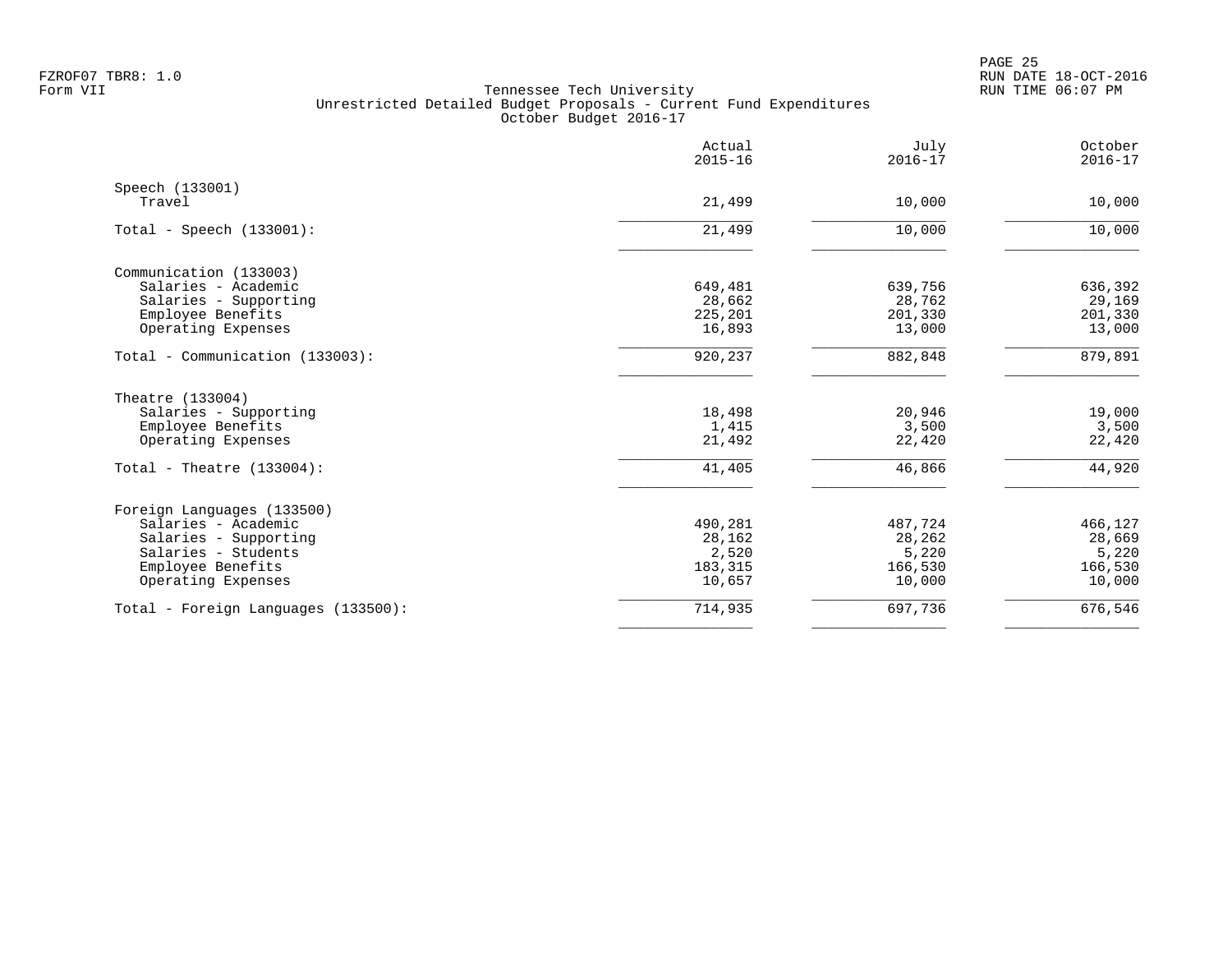PAGE 26 FZROF07 TBR8: 1.0 RUN DATE 18-OCT-2016

|                                                  | Actual<br>$2015 - 16$ | July<br>$2016 - 17$ | October<br>$2016 - 17$ |
|--------------------------------------------------|-----------------------|---------------------|------------------------|
| History (134000)                                 |                       |                     |                        |
| Salaries - Academic                              | 750,577               | 757,902             | 693,076                |
| Salaries - Supporting                            | 26,418                | 26,518              | 26,901                 |
| Employee Benefits                                | 283,065               | 257,270             | 237,270                |
| Operating Expenses                               | 18,090                | 11,810              | 11,810                 |
| Total - History $(134000)$ :                     | 1,078,150             | 1,053,500           | 969,057                |
| Ohio Valley History Conference (134005)          |                       |                     |                        |
| Operating Expenses                               | $\Omega$              | $\Omega$            | 3,465                  |
| Total - Ohio Valley History Conference (134005): |                       | 0                   | 3,465                  |
| Mathematics (134500)                             |                       |                     |                        |
| Salaries - Academic                              | 1,589,577             | 1,717,296           | 1,640,270              |
| Salaries - Supporting                            | 58,883                | 57,129              | 57,909                 |
| Salaries - Students                              | 16,290                | 20,000              | 20,000                 |
| Employee Benefits                                | 583,744               | 525,060             | 495,060                |
| Travel                                           | 914                   | $\Omega$            | 4,000                  |
| Operating Expenses                               | 24,272                | 24,000              | 20,000                 |
| Total - Mathematics (134500):                    | 2,273,680             | 2,343,485           | 2, 237, 239            |
| Math Grad Assist TIKI (134502)                   |                       |                     |                        |
| Salaries - Professional                          | 7,440                 | 0                   | 0                      |
| Employee Benefits                                | 7,547                 | $\Omega$            | $\mathbf 0$            |
| Total - Math Grad Assist TIKI (134502):          | 14,987                | $\Omega$            | $\Omega$               |
|                                                  |                       |                     |                        |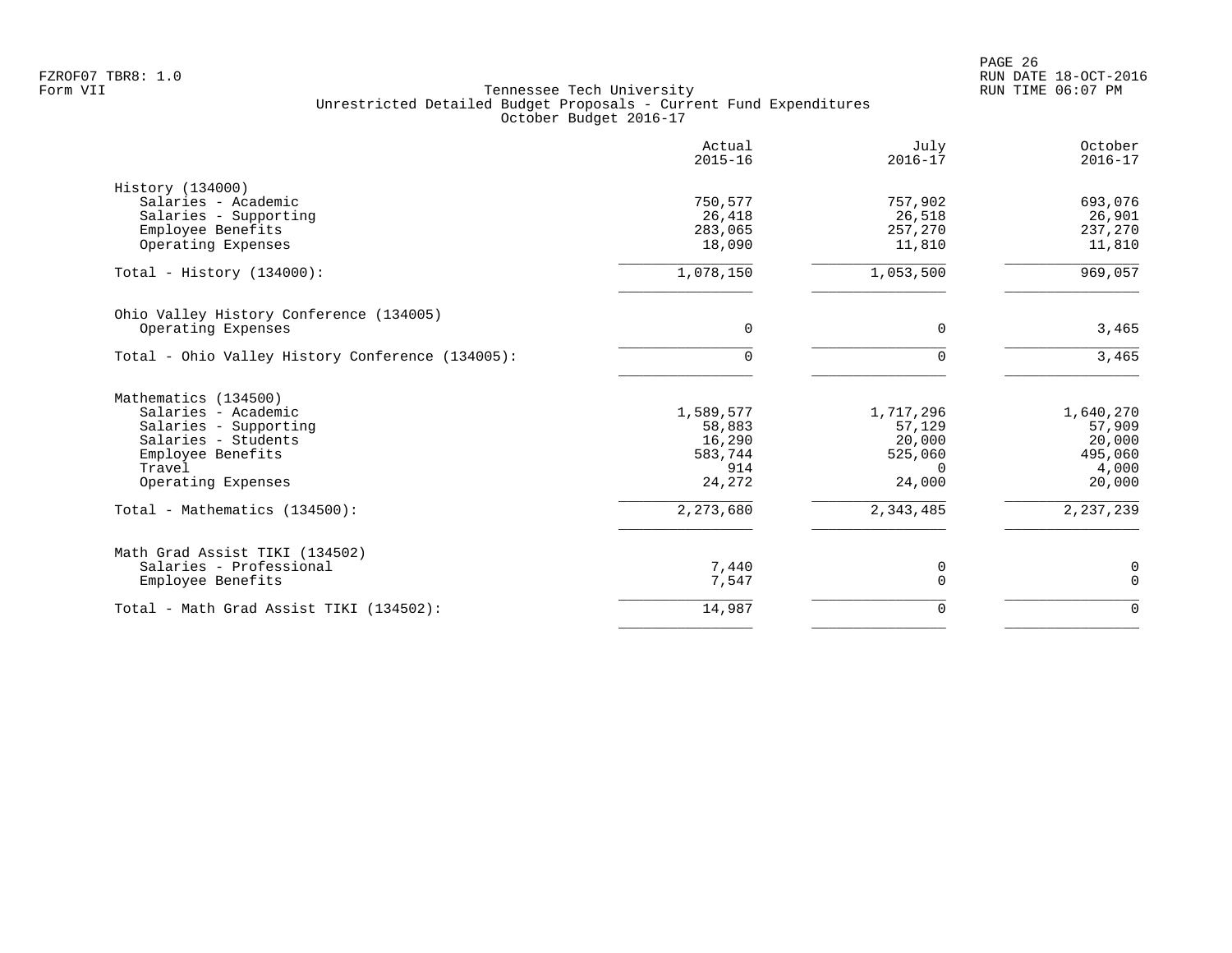PAGE 27 FZROF07 TBR8: 1.0 RUN DATE 18-OCT-2016

|                                              | Actual<br>$2015 - 16$ | July<br>$2016 - 17$ | October<br>$2016 - 17$ |
|----------------------------------------------|-----------------------|---------------------|------------------------|
| Math TAs (134506)<br>Salaries - Academic     | 19,200                | 0                   | 0                      |
| Employee Benefits                            | 15,093                | $\Omega$            | $\mathbf{0}$           |
| Total - Math TAs $(134506)$ :                | 34,293                | $\Omega$            | $\Omega$               |
| Physics (135000)                             |                       |                     |                        |
| Salaries - Academic                          | 666,145               | 668,445             | 684,344                |
| Salaries - Supporting<br>Salaries - Students | 74,841<br>16,126      | 74,839<br>19,000    | 75,906<br>19,000       |
| Employee Benefits                            | 272,702               | 241,940             | 221,940                |
| Operating Expenses                           | 7,596                 | 12,000              | 12,000                 |
| Total - Physics $(135000)$ :                 | 1,037,410             | 1,016,224           | 1,013,190              |
| Physics Lab Fees (135001)                    |                       |                     |                        |
| Operating Expenses                           | 12,392                | 18,930              | 18,930                 |
| Total - Physics Lab Fees (135001):           | 12,392                | 18,930              | 18,930                 |
| Physics Lab Materials (135007)               |                       |                     |                        |
| Operating Expenses<br>Capital Outlay         | 5,547<br>O            | 0<br>$\Omega$       | 695<br>8,705           |
| Total - Physics Lab Materials (135007):      | 5,547                 | 0                   | 9,400                  |
|                                              |                       |                     |                        |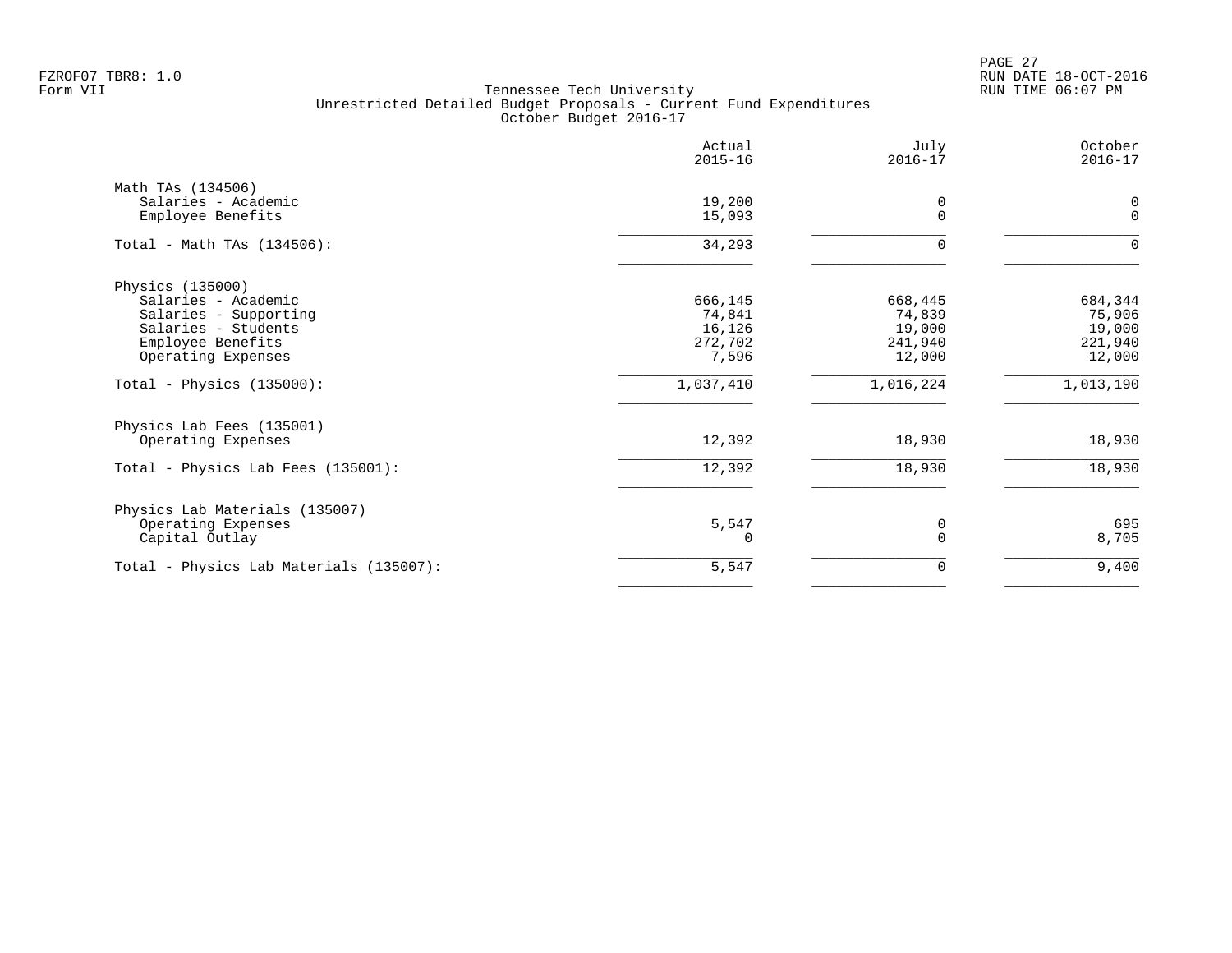|                                                       | Actual<br>$2015 - 16$ | July<br>$2016 - 17$ | October<br>$2016 - 17$ |
|-------------------------------------------------------|-----------------------|---------------------|------------------------|
| Sociology and Political Science (135500)              |                       |                     |                        |
| Salaries - Academic                                   | 929,080               | 1,062,022           | 1,050,056              |
| Salaries - Supporting                                 | 25,798                | 26,098              | 26,485                 |
| Employee Benefits                                     | 356,368               | 331,700             | 311,700                |
| Travel                                                | 5,591                 | $\Omega$            | $\Omega$               |
| Operating Expenses                                    | 42,373                | 16,000              | 16,000                 |
| Department Revenues                                   | $-3,285$              | $\Omega$            | $\Omega$               |
| Total - Sociology and Political Science (135500):     | 1,355,925             | 1,435,820           | 1,404,241              |
| General Curriculum Student Success (136000)           |                       |                     |                        |
| Salaries - Academic                                   | $-3,060$              | $\mathbf 0$         | $\overline{0}$         |
| Salaries - Supporting                                 | 27,388                | 27,986              | 28,388                 |
| Salaries - Students                                   | 930                   | 1,800               | 1,800                  |
| Salaries - Professional                               | 149,040               | 108,896             | 110,395                |
| Employee Benefits                                     | 51,264                | 47,050              | 47,050                 |
| Operating Expenses                                    | 3,938                 | 3,050               | 3,050                  |
| Total - General Curriculum Student Success (136000):  | 229,500               | 188,782             | 190,683                |
| Gen Curr Studt Succ Grad Assist (136001)              |                       |                     |                        |
| Employee Benefits                                     | 13,370                | 10,710              | 10,710                 |
| Total - Gen Curr Studt Succ Grad Assist (136001):     | 13,370                | 10,710              | 10,710                 |
| SACF Engineering Spec Acad Crs Fees (137001)          |                       |                     |                        |
| Salaries - Academic                                   | 541,207               | 150,040             | 260,484                |
| Salaries - Students                                   | 182,534               | 73,000              | 73,000                 |
| Salaries - Professional                               | 38,566                | 32,479              | 56,535                 |
| Employee Benefits                                     | 56,537                | 64,750              | 64,750                 |
| Travel                                                | 148,300               | 36,000              | 36,000                 |
| Operating Expenses                                    | 714,172               | 1,845,351           | 1,797,589              |
| Capital Outlay<br>Department Revenues                 | 36,833<br>$-10$       | 6,000<br>$\Omega$   | 6,000<br>$\Omega$      |
| Total - SACF Engineering Spec Acad Crs Fees (137001): | 1,718,139             | 2,207,620           | 2,294,358              |
|                                                       |                       |                     |                        |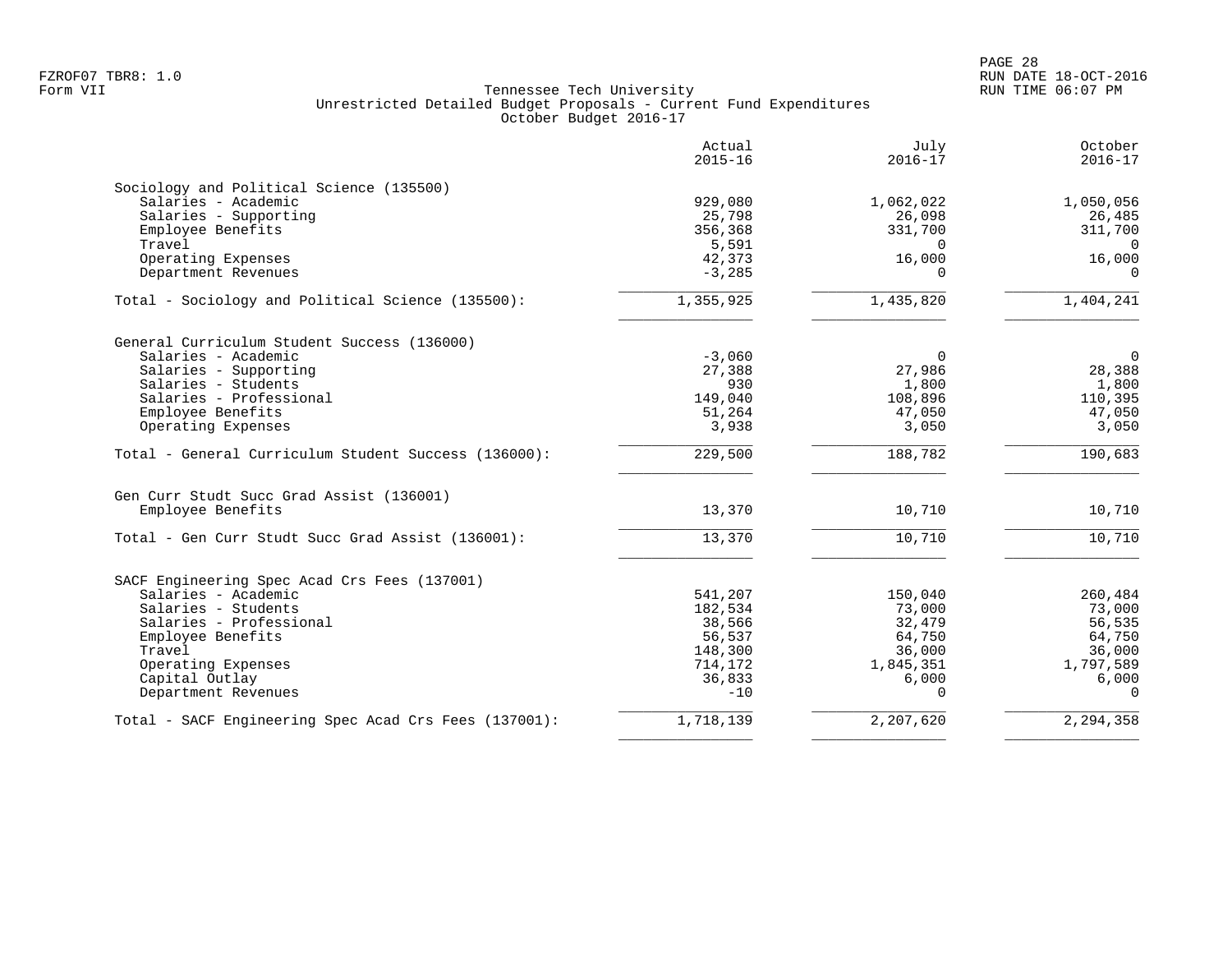|                                                   | Actual<br>$2015 - 16$ | July<br>$2016 - 17$ | October<br>$2016 - 17$ |
|---------------------------------------------------|-----------------------|---------------------|------------------------|
| SACF Enginrg Student Success (137002)             |                       |                     |                        |
| Salaries - Academic                               | $-800$                |                     | $\mathbf 0$            |
| Salaries - Supporting                             | 27,331                | 29,701              | 30,205                 |
| Salaries - Students                               | 10,901                |                     | $\Omega$               |
| Salaries - Professional                           | 111,567               | 96,931              | 98,188                 |
| Employee Benefits                                 | 54,837                | 45,293              | 45,293                 |
| Travel                                            | 37,336                |                     | $\Omega$               |
| Operating Expenses                                | 89,708                | 143,455             | 47,065                 |
| Total - SACF Enginrg Student Success (137002):    | 330,880               | 315,380             | 220,751                |
| Engineering Instruction Support (137008)          |                       |                     |                        |
| Employee Benefits                                 | $\Omega$              | 6,000               | 6,000                  |
| Total - Engineering Instruction Support (137008): |                       | 6,000               | 6,000                  |
| SACF Dean of Engineering GTAs (137010)            |                       |                     |                        |
| Employee Benefits                                 | 9,681                 | $\Omega$            | 0                      |
| Total - SACF Dean of Engineering GTAs (137010):   | 9,681                 |                     | $\Omega$               |
| Engr Match - SACF $1$ YR (137017)                 |                       |                     |                        |
| Operating Expenses                                | $\Omega$              | $\Omega$            | 408,000                |
| Total - Engr Match - SACF $1$ YR (137017):        | 0                     |                     | 408,000                |
|                                                   |                       |                     |                        |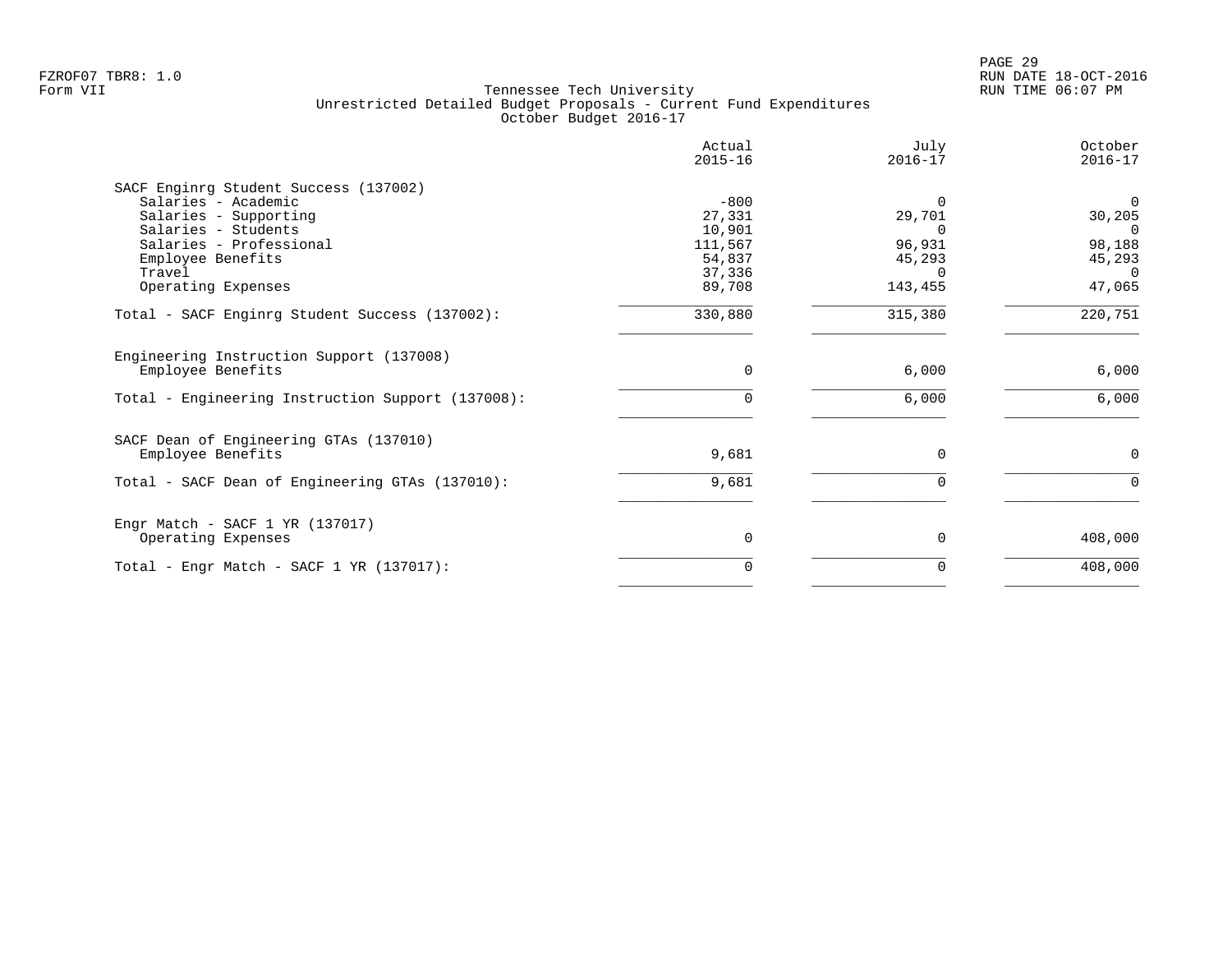| Actual<br>$2015 - 16$ | July<br>$2016 - 17$                     | October<br>$2016 - 17$                  |
|-----------------------|-----------------------------------------|-----------------------------------------|
|                       |                                         |                                         |
|                       |                                         | 484,007                                 |
| 128,514               | 128,000                                 | 128,000                                 |
| 606,225               | 608,246                                 | 612,007                                 |
|                       |                                         |                                         |
| 226,218               | 342,751                                 | 342,751                                 |
| 17,259                | $\Omega$                                | $\Omega$                                |
| 41,709                | 91,111                                  | 91,111                                  |
| 285,186               | 433,862                                 | 433,862                                 |
|                       |                                         |                                         |
|                       |                                         | 212,141                                 |
|                       |                                         | 28,769                                  |
| 87                    | $\Omega$                                | $\Omega$                                |
|                       |                                         | 118,180                                 |
| $\Omega$              | $\Omega$                                | 2,800                                   |
| 5,210                 | 11,420                                  | 14,639                                  |
| 492,286               | 534,632                                 | 376,529                                 |
|                       |                                         |                                         |
| 18,366                | 18,400                                  | 18,400                                  |
| 18,366                | 18,400                                  | 18,400                                  |
|                       | 477,711<br>328,449<br>28,262<br>130,278 | 480,246<br>376,670<br>28,362<br>118,180 |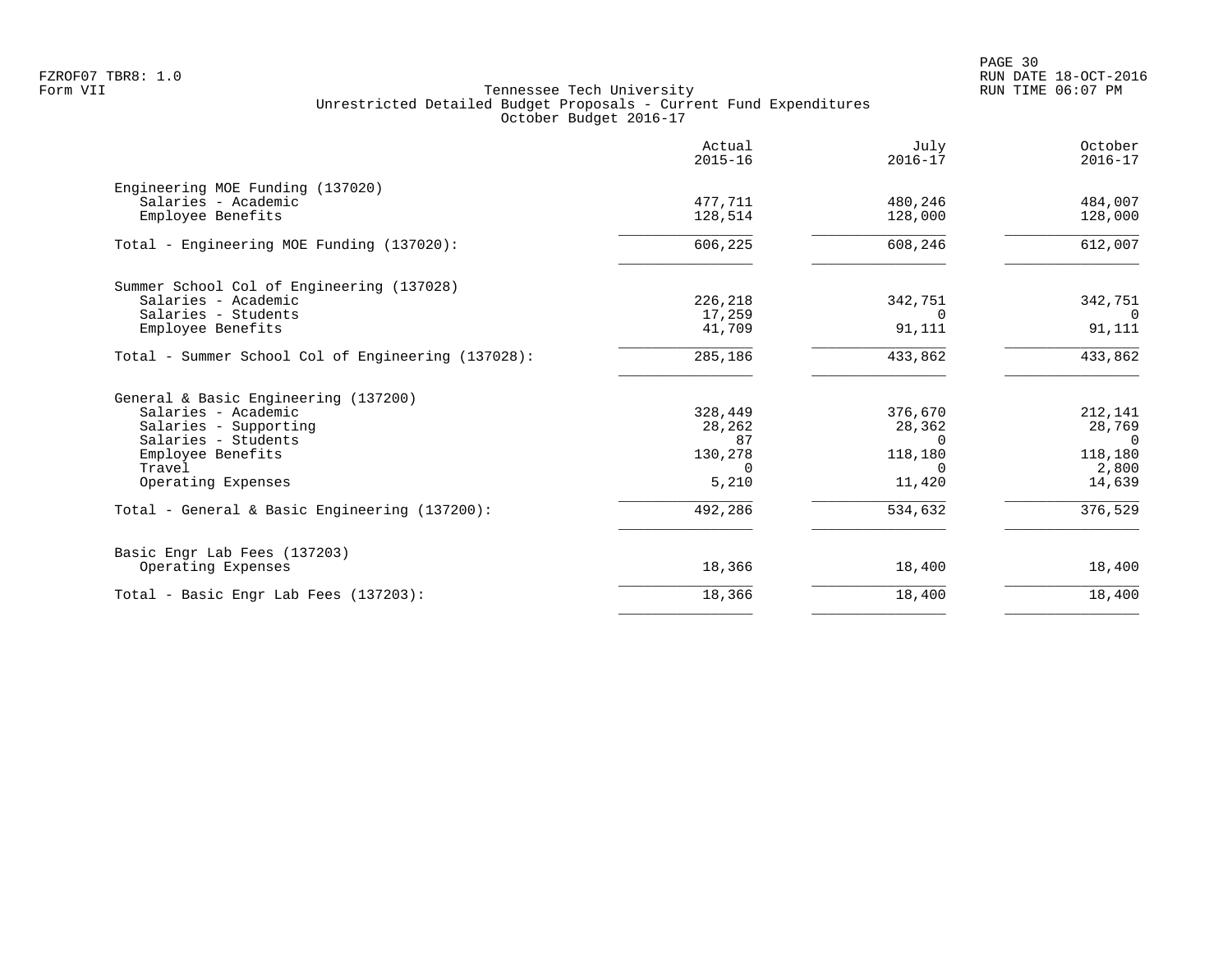|                                                | Actual<br>$2015 - 16$ | July<br>$2016 - 17$ | October<br>$2016 - 17$    |
|------------------------------------------------|-----------------------|---------------------|---------------------------|
| Chemical Engineering (137400)                  |                       |                     |                           |
| Salaries - Academic                            | 773,052               | 841,658             | 807,467                   |
| Salaries - Supporting                          | 95,105                | 96,301              | 97,803                    |
| Salaries - Students                            | 1,125                 |                     | $\Omega$                  |
| Salaries - Professional                        | 39,057<br>274,231     | 242,155             | 18,000                    |
| Employee Benefits<br>Travel                    | 1,041                 |                     | 227,155<br>$\overline{0}$ |
| Operating Expenses                             | 17,933                | 9,700               | 9,700                     |
| Total - Chemical Engineering (137400):         | 1,201,544             | 1,189,814           | 1,160,125                 |
| Chemical Engr Grad Assistant (137401)          |                       |                     |                           |
| Salaries - Academic                            | 15,000                | $\Omega$            | $\mathbf 0$               |
| Employee Benefits                              | 32,011                | 8,120               | 7,038                     |
| Total - Chemical Engr Grad Assistant (137401): | 47,011                | 8,120               | 7,038                     |
| Chemical Engr Lab Fees (137402)                |                       |                     |                           |
| Operating Expenses                             | 5,800                 | 5,800               | 5,800                     |
| Total - Chemical Engr Lab Fees (137402):       | 5,800                 | 5,800               | 5,800                     |
| SACF Chemical Engrg GTA (137406)               |                       |                     |                           |
| Employee Benefits                              | 65,968                | 0                   | 0                         |
| Total - SACF Chemical Engrg GTA (137406):      | 65,968                | 0                   | $\mathbf 0$               |
|                                                |                       |                     |                           |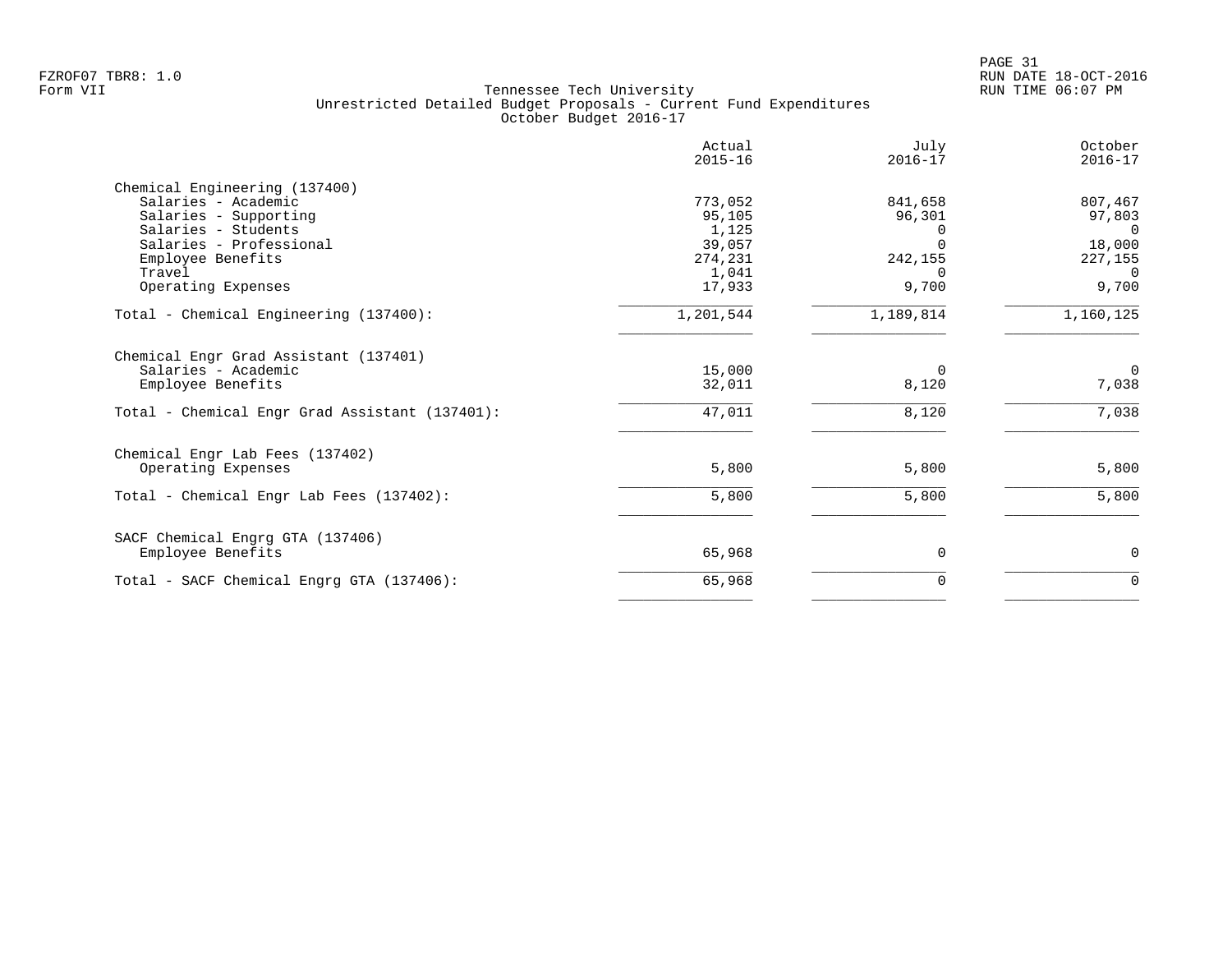| Actual<br>$2015 - 16$ | July<br>$2016 - 17$                | October<br>$2016 - 17$ |
|-----------------------|------------------------------------|------------------------|
|                       |                                    |                        |
| 8,305                 | 0                                  | $\Omega$               |
| 4,839                 | $\Omega$                           | $\Omega$               |
| 726                   | $\Omega$                           | $\Omega$               |
| 171                   | $\Omega$                           | $\Omega$               |
| 14,041                | 0                                  | $\Omega$               |
|                       |                                    |                        |
| 1,280,052             | 1,280,198                          | 1,266,799              |
| 101,138               | 98,915                             | 100,528                |
|                       | $\Omega$                           | $\Omega$               |
|                       |                                    | 368,040                |
|                       | $\Omega$                           | $\Omega$               |
|                       |                                    | 18,550                 |
| 1,905,087             | 1,815,703                          | 1,753,917              |
|                       |                                    |                        |
| 33,725                | 24,390                             | $\Omega$               |
| 33,725                | 24,390                             | $\Omega$               |
|                       |                                    |                        |
| 4,000                 | 4,000                              | 4,000                  |
| 4,000                 | 4,000                              | 4,000                  |
|                       | 29,869<br>471,508<br>144<br>22,376 | 418,040<br>18,550      |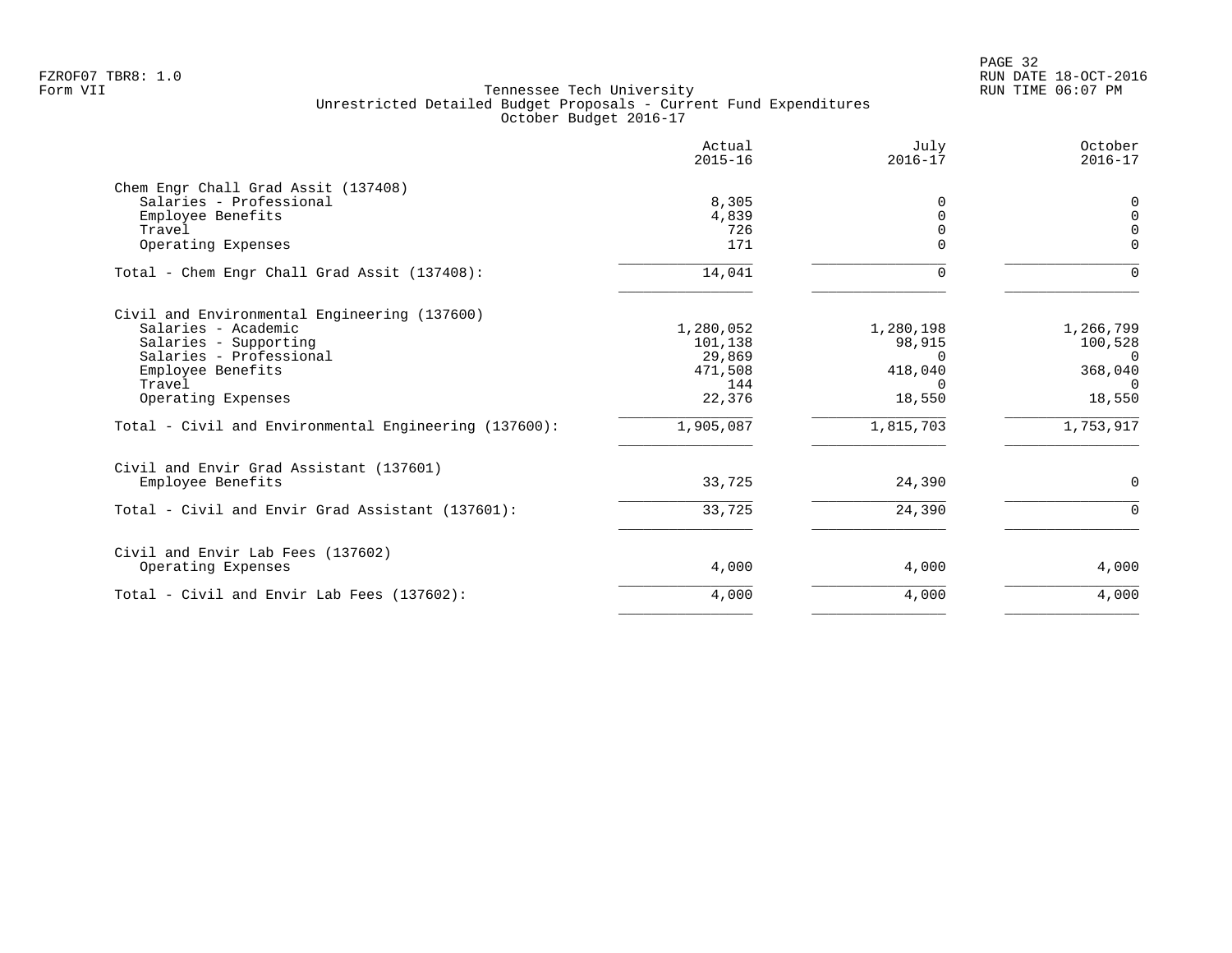PAGE 33 FZROF07 TBR8: 1.0 RUN DATE 18-OCT-2016

|                                                   | Actual<br>$2015 - 16$ | July<br>$2016 - 17$ | October<br>$2016 - 17$ |
|---------------------------------------------------|-----------------------|---------------------|------------------------|
| SACF Civil n Envir Engrg GTA (137606)             |                       |                     |                        |
| Employee Benefits                                 | 17,025                | 0                   | $\Omega$               |
| Total - SACF Civil n Envir Engrg GTA (137606):    | 17,025                | $\Omega$            |                        |
| Elect and Comptr Engr Office (137800)             |                       |                     |                        |
| Salaries - Academic                               | 1,378,475             | 1,413,638           | 1,324,795              |
| Salaries - Supporting                             | 123,566               | 123,883             | 125,642                |
| Salaries - Students                               | 220                   | $\Omega$            | $\Omega$               |
| Salaries - Professional                           | 71,213                | 60,963              | 61,716                 |
| Employee Benefits                                 | 534,311               | 490,690             | 450,690                |
| Travel                                            | 15,026                | 990                 | $\Omega$               |
| Operating Expenses                                | 63,428                | 19,250              | 19,250                 |
| Capital Outlay                                    | 7,000                 | $\Omega$            | $\Omega$               |
| Total - Elect and Comptr Engr Office (137800):    | 2,193,239             | 2,109,414           | 1,982,093              |
| Elect and Comp Engr Grad Assist (137801)          |                       |                     |                        |
| Salaries - Academic                               | 21,000                | $\Omega$            | $\mathbf 0$            |
| Employee Benefits                                 | 78,109                | 32,510              | 9,329                  |
| Total - Elect and Comp Engr Grad Assist (137801): | 99,109                | 32,510              | 9,329                  |
| Elect and Comp Lab Fees (137802)                  |                       |                     |                        |
| Operating Expenses                                | 4,500                 | 4,500               | 4,500                  |
| Total - Elect and Comp Lab Fees (137802):         | 4,500                 | 4,500               | 4,500                  |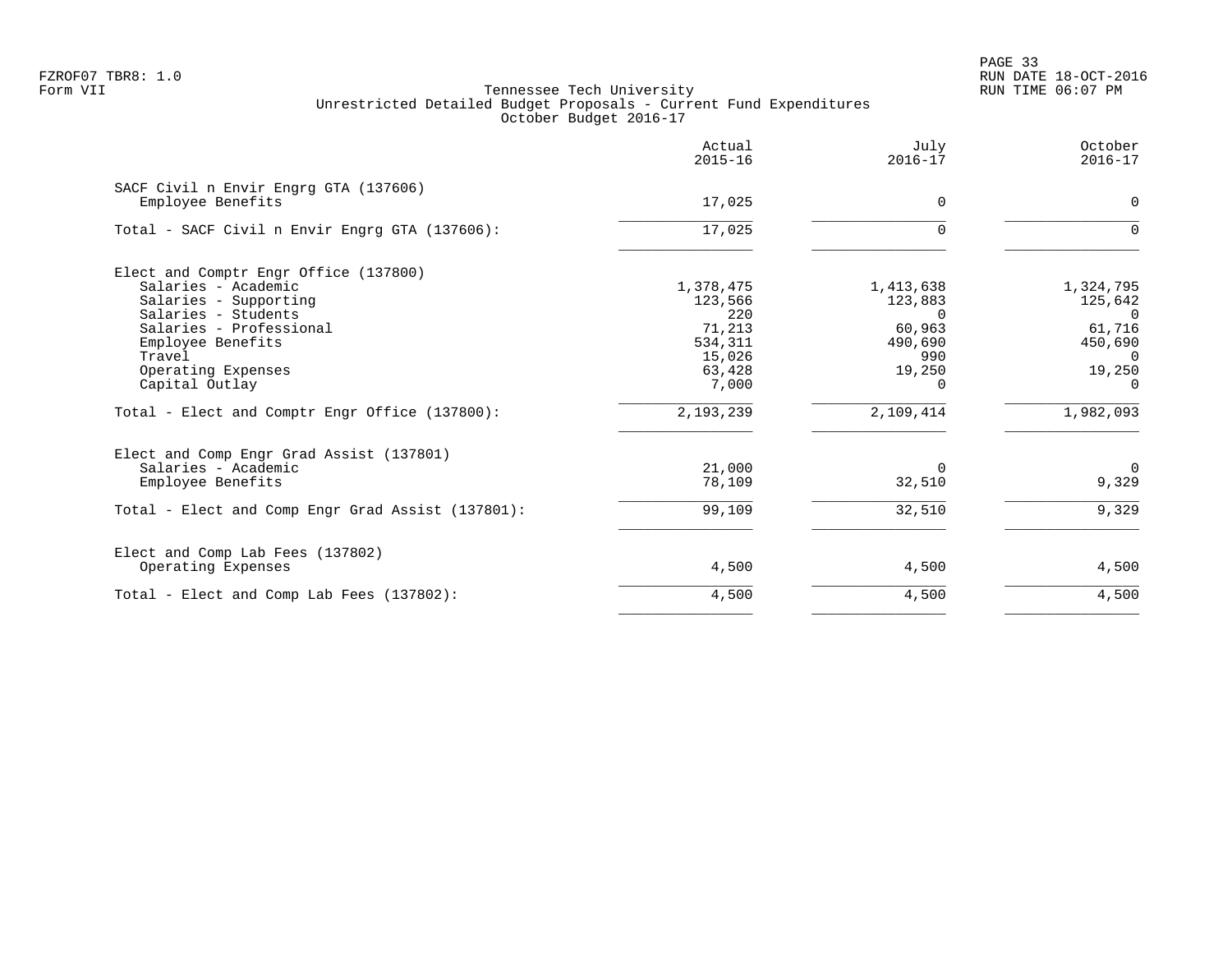|                                                      | Actual<br>$2015 - 16$ | July<br>$2016 - 17$ | October<br>$2016 - 17$ |
|------------------------------------------------------|-----------------------|---------------------|------------------------|
| SACF Elect n Comp GTAs (137807)                      |                       |                     |                        |
| Employee Benefits                                    | 90,071                | $\Omega$            | $\mathbf 0$            |
| Total - SACF Elect n Comp GTAs (137807):             | 90,071                | $\Omega$            | $\Omega$               |
| Dept Manuf & EngineeringTechnology (138200)          |                       |                     |                        |
| Salaries - Academic                                  | 416,218               | 413,677             | 422,169                |
| Salaries - Supporting                                | 74,819                | 74,919              | 75,885                 |
| Employee Benefits                                    | 161,392               | 174,450             | 174,450                |
| Operating Expenses                                   | 10,959                | 11,050              | 11,050                 |
| Capital Outlay                                       | 17,250                | $\Omega$            | $\Omega$               |
| Total - Dept Manuf & EngineeringTechnology (138200): | 680,638               | 674,096             | 683,554                |
| Manuf & Engineering Tech Lab Fees (138202)           |                       |                     |                        |
| Operating Expenses                                   | 4,846                 | 5,000               | 5,000                  |
| Total - Manuf & Engineering Tech Lab Fees (138202):  | 4,846                 | 5,000               | 5,000                  |
| Mechanical Engineering (138400)                      |                       |                     |                        |
| Salaries - Academic                                  | 1,885,405             | 1,951,912           | 1,830,228              |
| Salaries - Supporting                                | 91,543                | 90,650              | 94,439                 |
| Salaries - Professional                              | 103,316               | 103,516             | 105,019                |
| Employee Benefits                                    | 662,946               | 623,800             | 523,800                |
| Travel                                               | 2,399                 | $\Omega$            | $\cap$                 |
| Operating Expenses                                   | 57,329                | 24,540              | 24,540                 |
| Total - Mechanical Engineering (138400):             | 2,802,938             | 2,794,418           | 2,578,026              |
|                                                      |                       |                     |                        |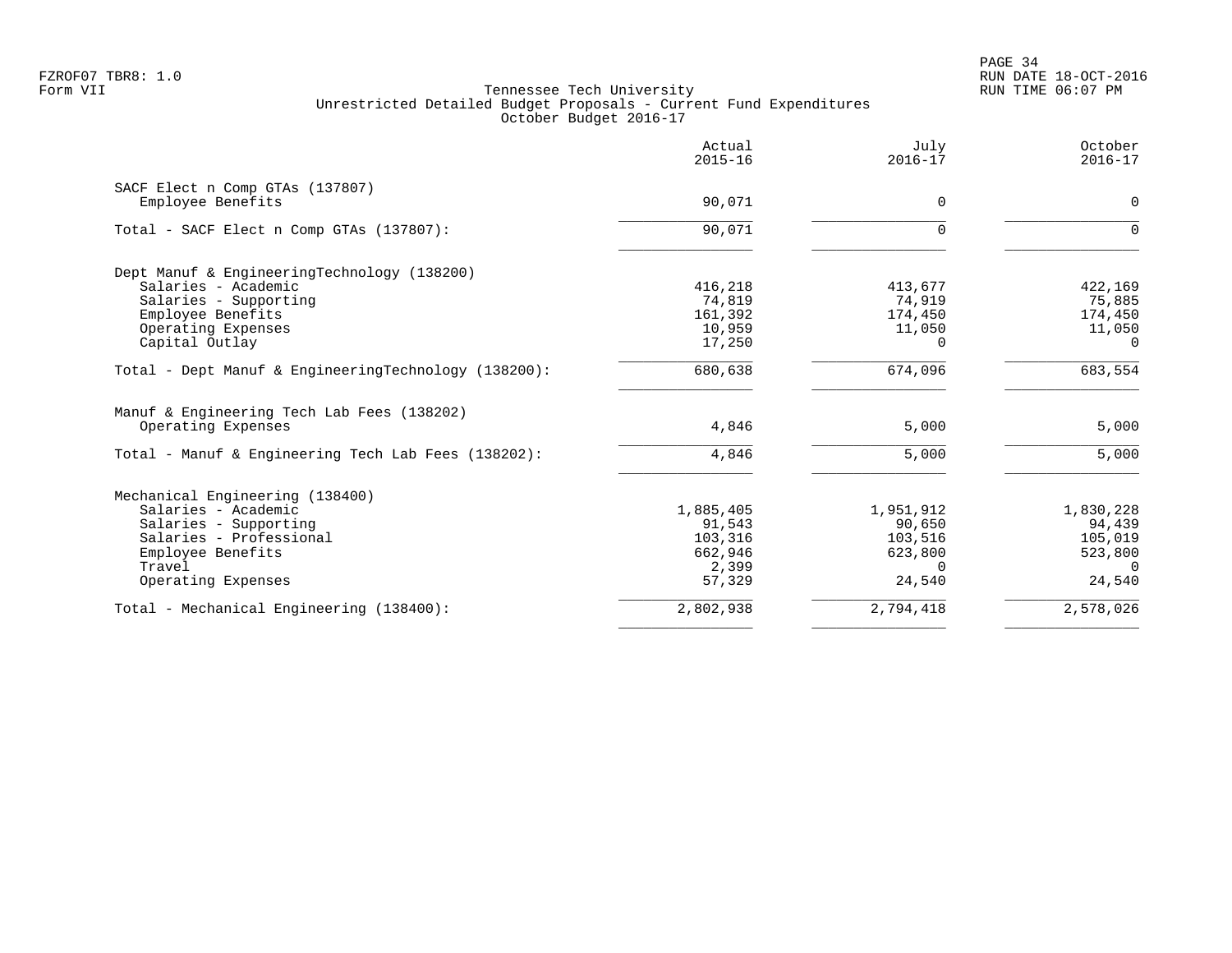en and the state of the state of the state of the state of the state of the state of the state of the state of the state of the state of the state of the state of the state of the state of the state of the state of the sta FZROF07 TBR8: 1.0 RUN DATE 18-OCT-2016

|                                                                                         | Actual<br>$2015 - 16$ | July<br>$2016 - 17$ | October<br>$2016 - 17$ |
|-----------------------------------------------------------------------------------------|-----------------------|---------------------|------------------------|
| Mech Engr Grad Assistant (138401)<br>Salaries - Academic<br>Employee Benefits           | 37,200<br>57,218      | $\Omega$<br>32,510  | 0<br>$\mathbf{0}$      |
| Total - Mech Engr Grad Assistant (138401):                                              | 94,418                | 32,510              | $\Omega$               |
| Mech Engr Lab Fees (138402)<br>Travel<br>Operating Expenses                             | 10<br>12,540          | $\Omega$<br>12,200  | $\mathbf 0$<br>12,200  |
| Total - Mech Engr Lab Fees (138402):                                                    | 12,550                | 12,200              | 12,200                 |
| SACF Mechanical Eng GTAs (138406)<br>Employee Benefits                                  | 75,075                | 0                   | $\mathbf 0$            |
| Total - SACF Mechanical Eng GTAs (138406):                                              | 75,075                | $\Omega$            | $\Omega$               |
| Indirect Cost Mech Engr (138429)<br>Travel                                              | 504                   | $\Omega$            | $\mathbf 0$            |
| Total - Indirect Cost Mech Engr (138429):                                               | 504                   | $\Omega$            | $\Omega$               |
| Summer School Col of Inter Studies (139328)<br>Salaries - Academic<br>Employee Benefits | 32,400<br>5,306       | 53,484<br>14,217    | 53,484<br>14,217       |
| Total - Summer School Col of Inter Studies (139328):                                    | 37,706                | 67,701              | 67,701                 |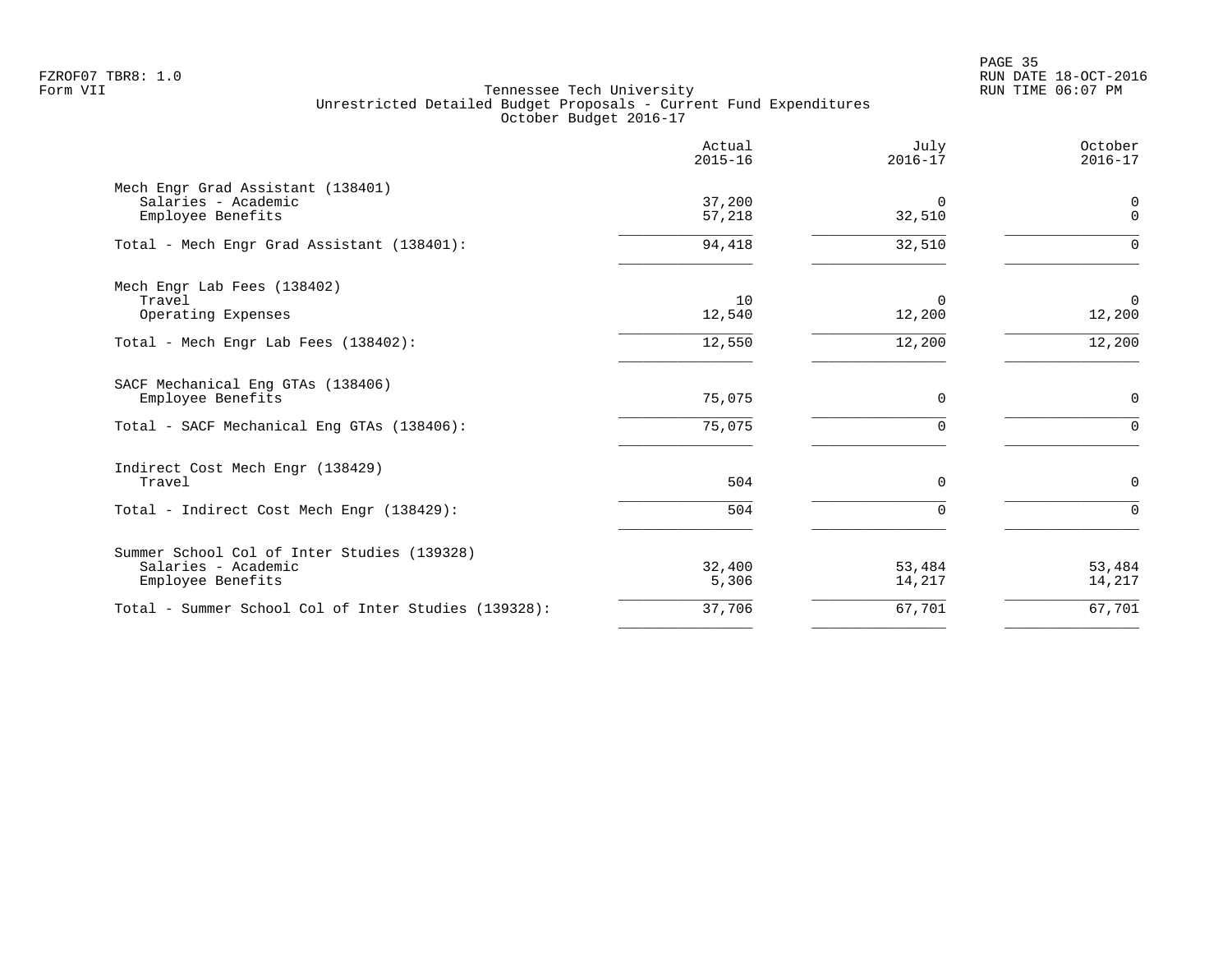en and the state of the state of the state of the state of the state of the state of the state of the state of the state of the state of the state of the state of the state of the state of the state of the state of the sta FZROF07 TBR8: 1.0 RUN DATE 18-OCT-2016

| Actual<br>$2015 - 16$                               | July<br>$2016 - 17$                                 | October<br>$2016 - 17$                                      |
|-----------------------------------------------------|-----------------------------------------------------|-------------------------------------------------------------|
| 17,084<br>2,563                                     | 96,677<br>$\Omega$                                  | 96,677<br>$\Omega$                                          |
| 19,647                                              | 96,677                                              | 96,677                                                      |
| 17,672<br>970<br>8,925<br>3,714<br>25,763<br>82,082 | $\Omega$<br>$\Omega$<br>22,390<br>25,000<br>253,695 | 0<br>$\mathbf 0$<br>$\Omega$<br>22,390<br>25,000<br>143,723 |
| 139,126                                             | 301,085                                             | 191,113                                                     |
| 126,670<br>22,807<br>149,477                        | 205,105<br>54,522<br>259,627                        | 205,105<br>54,522<br>259,627                                |
| 2,790<br>213                                        | 34,520<br>$\Omega$                                  | 34,520<br>$\Omega$                                          |
| 3,003                                               | 34,520                                              | 34,520                                                      |
|                                                     |                                                     |                                                             |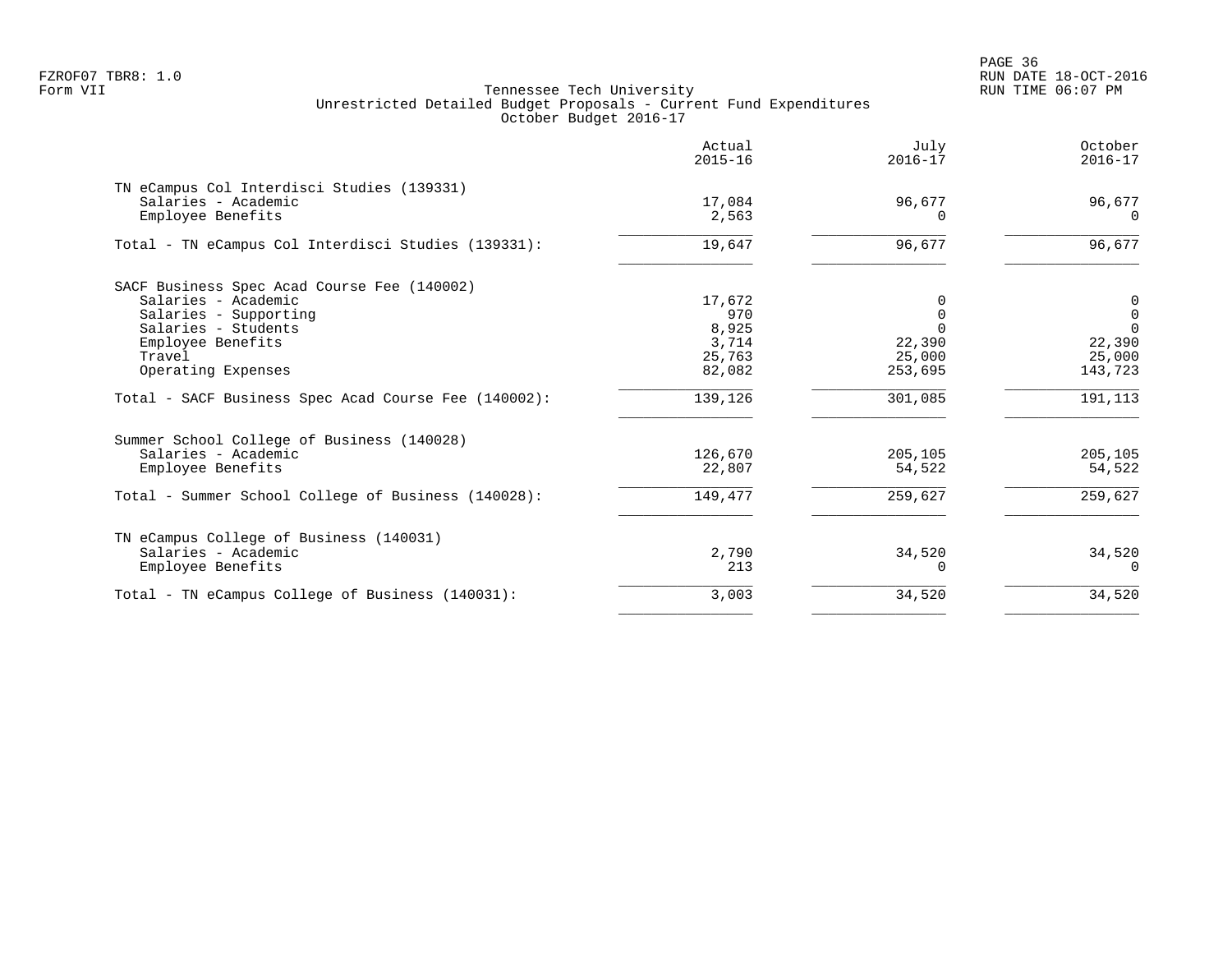|                                                                  | Actual<br>$2015 - 16$ | July<br>$2016 - 17$ | October<br>$2016 - 17$ |
|------------------------------------------------------------------|-----------------------|---------------------|------------------------|
| Online Course Dev Business Admin (140110)<br>Salaries - Students | 8,415                 | 0                   | $\mathbf 0$            |
| Employee Benefits                                                | 74                    | $\Omega$            | $\Omega$               |
| Operating Expenses                                               | 31,736                | 117,930             | 50,526                 |
| Total - Online Course Dev Business Admin (140110):               | 40,225                | 117,930             | 50,526                 |
| Accounting and Bus Law (141500)                                  |                       |                     |                        |
| Salaries - Academic                                              | 895,242               | 895,857             | 912,129                |
| Salaries - Supporting                                            | 23,306                | 27,578              | 27,578                 |
| Salaries - Students                                              | 667                   | 930                 | 930                    |
| Employee Benefits                                                | 272,151               | 237,500             | 237,500                |
| Operating Expenses                                               | 8,101                 | $\Omega$            | $\Omega$               |
| Total - Accounting and Bus Law (141500):                         | 1,199,467             | 1,161,865           | 1,178,137              |
| SACF Accounting and Bus Law (141501)                             |                       |                     |                        |
| Salaries - Academic                                              | 120,904               | 79,599              | 101,041                |
| Employee Benefits                                                | 23,341                | 18,030              | 18,030                 |
| Travel                                                           | 12,100                | $\Omega$            | 13,200                 |
| Operating Expenses                                               | $\Omega$              | $\Omega$            | 10,000                 |
| Total - SACF Accounting and Bus Law (141501):                    | 156,345               | 97,629              | 142,271                |
| MBA Studies (142000)                                             |                       |                     |                        |
| Salaries - Administrative                                        |                       | 10,000              | 1,295                  |
| Salaries - Supporting                                            | 24,319                | 24,619              | 24,998                 |
| Salaries - Students                                              | 4,550                 | $\Omega$            | $\Omega$               |
| Salaries - Professional                                          | 90,330                | 112,360             | 122,095                |
| Employee Benefits                                                | 25,817                | 24,410              | 24,410                 |
| Operating Expenses                                               | 2,497                 | $\Omega$            | $\Omega$               |
| Total - MBA Studies (142000):                                    | 147,513               | 171,389             | 172,798                |
|                                                                  |                       |                     |                        |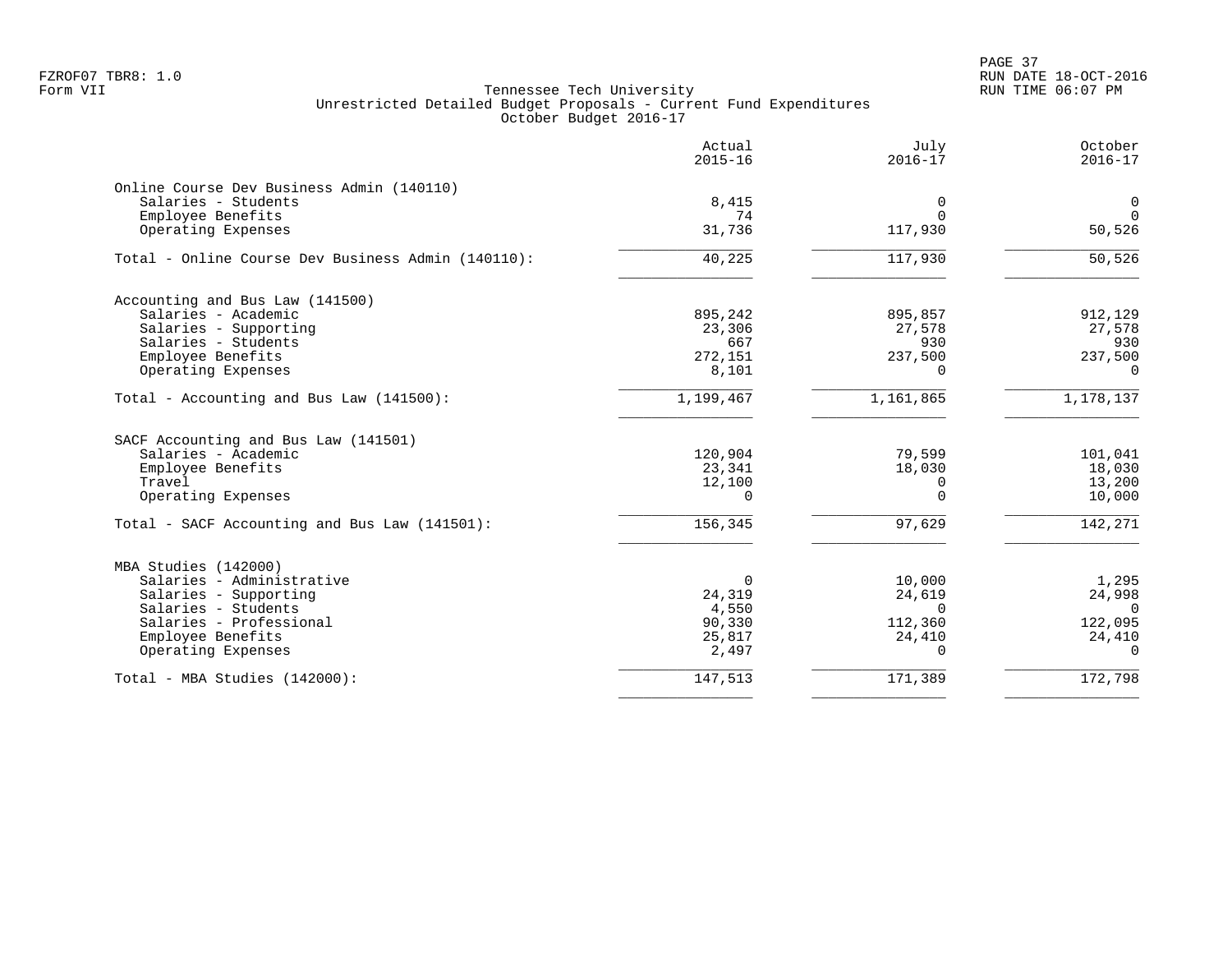PAGE 38 FZROF07 TBR8: 1.0 RUN DATE 18-OCT-2016

|                                                                                                                                               | Actual<br>$2015 - 16$                             | July<br>$2016 - 17$                                    | October<br>$2016 - 17$                             |
|-----------------------------------------------------------------------------------------------------------------------------------------------|---------------------------------------------------|--------------------------------------------------------|----------------------------------------------------|
| SACF MBA Studies (142001)<br>Operating Expenses                                                                                               | 0                                                 | $\Omega$                                               | 2,800                                              |
| Total - SACF MBA Studies (142001):                                                                                                            | 0                                                 | $\Omega$                                               | 2,800                                              |
| Management Programs (142002)<br>Employee Benefits                                                                                             | $\Omega$                                          | 570                                                    | 570                                                |
| Total - Management Programs (142002):                                                                                                         | 0                                                 | 570                                                    | 570                                                |
| MBA Bus Grad Assist (142004)<br>Salaries - Academic<br>Employee Benefits                                                                      | 4,400<br>128,049                                  | $\Omega$<br>112,000                                    | $\Omega$<br>112,000                                |
| Total - MBA Bus Grad Assist (142004):                                                                                                         | 132,449                                           | 112,000                                                | 112,000                                            |
| Economics Finance and Marketing (142500)<br>Salaries - Academic<br>Salaries - Supporting<br>Employee Benefits<br>Travel<br>Operating Expenses | 1,128,583<br>34,490<br>354,720<br>1,194<br>13,996 | 1,171,603<br>34,490<br>311,840<br>$\Omega$<br>$\Omega$ | 1,190,859<br>34,954<br>271,840<br>0<br>$\mathbf 0$ |
| Total - Economics Finance and Marketing (142500):                                                                                             | 1,532,983                                         | 1,517,933                                              | 1,497,653                                          |
| SACF Econ Fin and Marketing (142501)<br>Salaries - Academic<br>Employee Benefits<br>Travel<br>Operating Expenses                              | 207,744<br>47,609<br>23,407<br>$\Omega$           | 161,299<br>36,300<br>$\Omega$<br>$\Omega$              | 179,086<br>36,300<br>23,350<br>14,000              |
| Total - SACF Econ Fin and Marketing (142501):                                                                                                 | 278,760                                           | 197,599                                                | 252,736                                            |
|                                                                                                                                               |                                                   |                                                        |                                                    |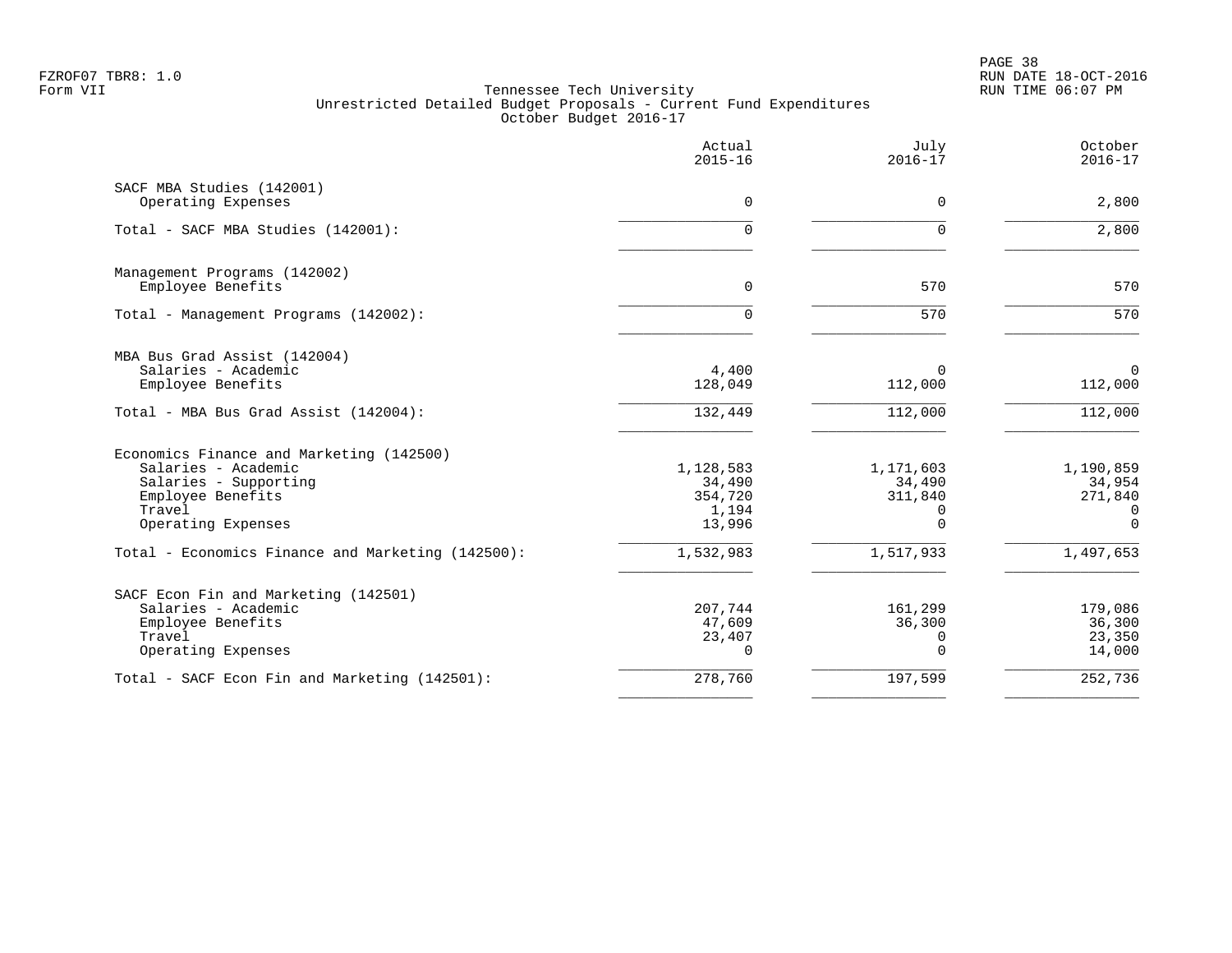|                                                     | Actual<br>$2015 - 16$ | July<br>$2016 - 17$ | October<br>$2016 - 17$ |
|-----------------------------------------------------|-----------------------|---------------------|------------------------|
| Basic Business (143000)                             |                       |                     |                        |
| Salaries - Supporting                               | 71,302                | 69,616              | 73,041                 |
| Salaries - Professional                             | 77,634                | 78,128              | 79,265                 |
| Employee Benefits                                   | 56,110                | 54,130              | 54,130                 |
| Operating Expenses                                  | 6,504                 | $\Omega$            | $\Omega$               |
| Total - Basic Business (143000):                    | 211,550               | 201,874             | 206,436                |
| SACF Basic Business (143001)                        |                       |                     |                        |
| Salaries - Supporting                               | 3,504                 | $\Omega$            | $\overline{0}$         |
| Salaries - Professional                             | 25,041                | 26,261              | 26,637                 |
| Employee Benefits                                   | 18,239                | 9,110               | 9,110                  |
| Operating Expenses                                  | $\Omega$              | $\Omega$            | 6,500                  |
| Total - SACF Basic Business (143001):               | 46,784                | 35,371              | 42,247                 |
| Decision Sciences and Management (144000)           |                       |                     |                        |
| Salaries - Academic                                 | 1,174,858             | 1, 175, 513         | 1,187,239              |
| Salaries - Supporting                               | 28,562                | 28,662              | 29,084                 |
| Employee Benefits                                   | 342,590               | 302,330             | 287,330                |
| Operating Expenses                                  | 7,827                 | <sup>n</sup>        | 2,500                  |
| Total - Decision Sciences and Management (144000):  | 1,553,837             | 1,506,505           | 1,506,153              |
| SACF Decision Sciences and Mangmt (144001)          |                       |                     |                        |
| Salaries - Academic                                 | 104,160               | 111,786             | 141,227                |
| Employee Benefits                                   | 16,961                | 15,830              | 15,830                 |
| Travel                                              | 10,011                | 0                   | 10,010                 |
| Operating Expenses                                  | $\Omega$              | $\Omega$            | 10,090                 |
| Total - SACF Decision Sciences and Mangmt (144001): | 131,132               | 127,616             | 177,157                |
|                                                     |                       |                     |                        |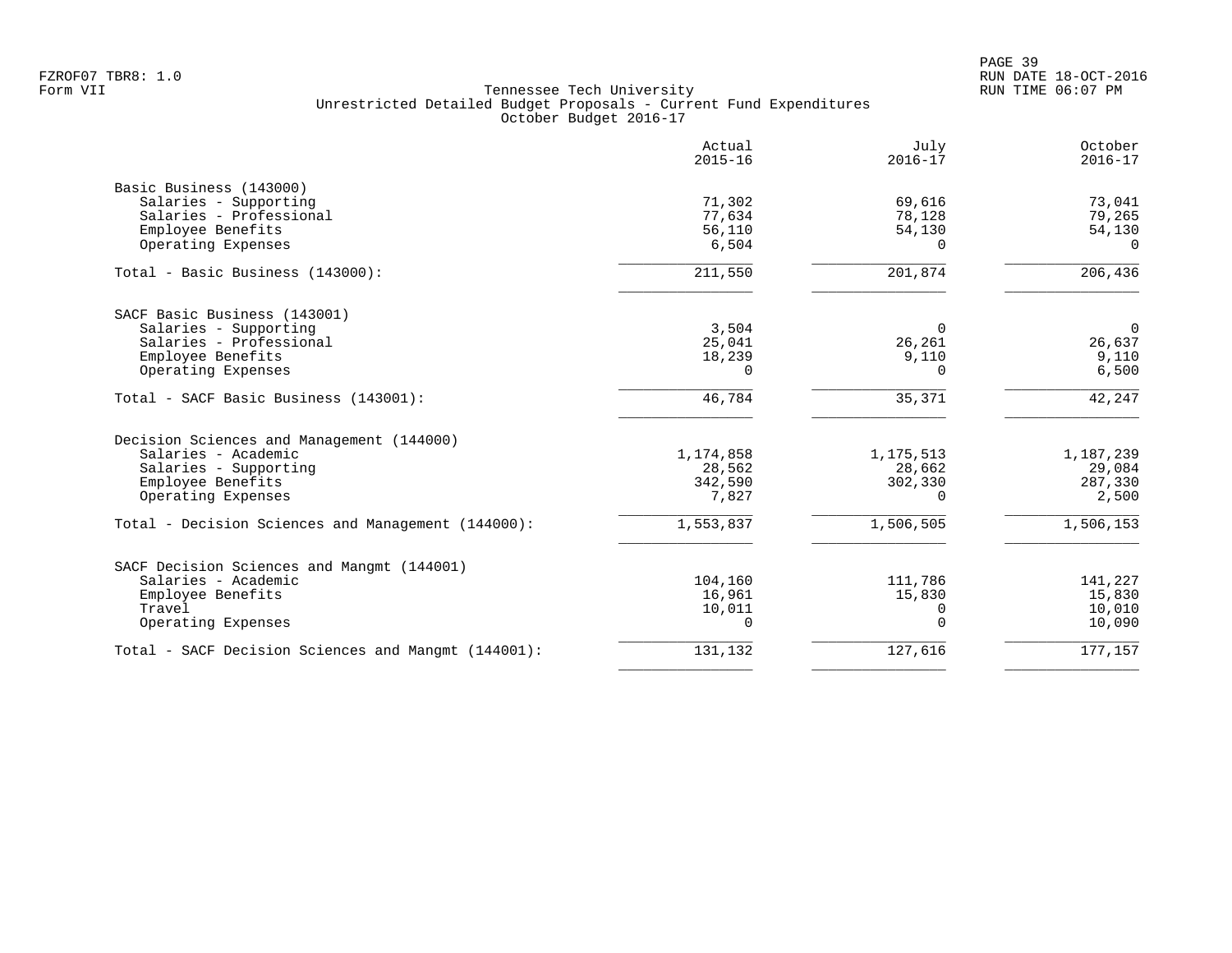PAGE 40 FZROF07 TBR8: 1.0 RUN DATE 18-OCT-2016

|                                                                                                                                                  | Actual<br>$2015 - 16$                       | July<br>$2016 - 17$                           | October<br>$2016 - 17$                       |
|--------------------------------------------------------------------------------------------------------------------------------------------------|---------------------------------------------|-----------------------------------------------|----------------------------------------------|
| World Cultures (144003)<br>Operating Expenses                                                                                                    | 949                                         | 950                                           | 950                                          |
| Total - World Cultures (144003):                                                                                                                 | 949                                         | 950                                           | 950                                          |
| Fleetquard Cummins Computer Ctr (145000)<br>Operating Expenses                                                                                   | 3,418                                       | 3,420                                         | 3,420                                        |
| Total - Fleetquard Cummins Computer Ctr (145000):                                                                                                | 3,418                                       | 3,420                                         | 3,420                                        |
| External Relations (146000)<br>Employee Benefits                                                                                                 | $\mathbf 0$                                 | 22,260                                        | 22,260                                       |
| Total - External Relations (146000):                                                                                                             | 0                                           | 22,260                                        | 22,260                                       |
| Governors Schools (148000)<br>Salaries - Academic<br>Salaries - Supporting<br>Salaries - Professional<br>Employee Benefits<br>Operating Expenses | 3,000<br>$\Omega$<br>4,894<br>607<br>13,861 | 14,500<br>4,000<br>$\Omega$<br>3,000<br>3,130 | 5,500<br>4,000<br>$\Omega$<br>3,000<br>7,654 |
| Total - Governors Schools (148000):                                                                                                              | 22,362                                      | 24,630                                        | 20,154                                       |
| Education Grad Assistant (150001)<br>Employee Benefits                                                                                           | 258,137                                     | 275,280                                       | 275,280                                      |
| Total - Education Grad Assistant (150001):                                                                                                       | 258,137                                     | 275,280                                       | 275,280                                      |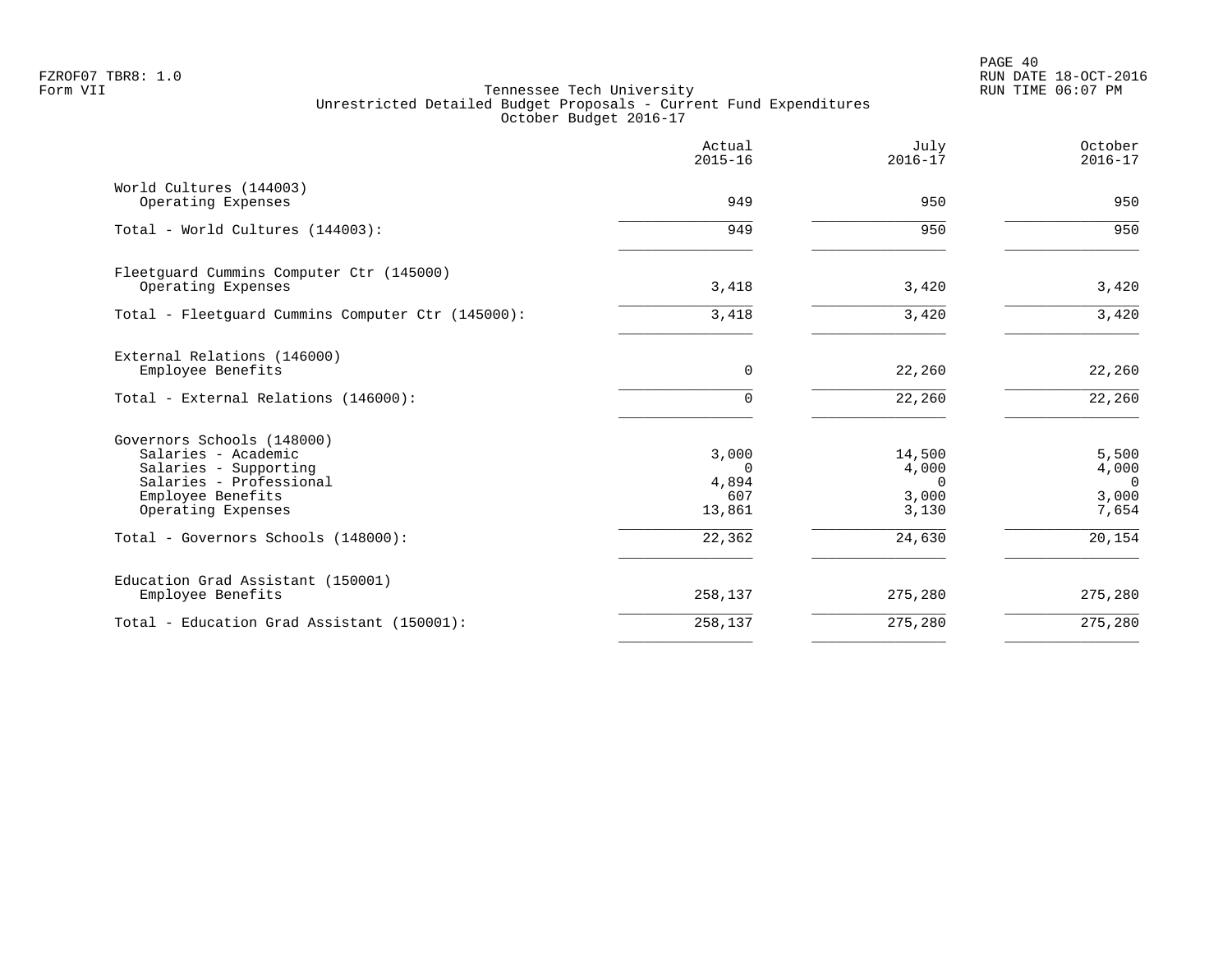PAGE 41 FZROF07 TBR8: 1.0 RUN DATE 18-OCT-2016

|                                                   | Actual<br>$2015 - 16$ | July<br>$2016 - 17$ | October<br>$2016 - 17$ |
|---------------------------------------------------|-----------------------|---------------------|------------------------|
| Educ TIKI Grad Assistant (150002)                 |                       |                     |                        |
| Salaries - Professional                           | 12,000                | 0                   | 0                      |
| Employee Benefits                                 | 10,613                | $\Omega$            | $\Omega$               |
| Total - Educ TIKI Grad Assistant (150002):        | 22,613                | $\Omega$            | $\Omega$               |
| SACF Education (150009)                           |                       |                     |                        |
| Salaries - Administrative                         | 1,505                 | $\Omega$            | $\mathbf 0$            |
| Salaries - Supporting                             | 158,193               | 82,000              | 82,000                 |
| Salaries - Professional                           | 98,574                | 98,774              | 100,049                |
| Employee Benefits                                 | 59,649                | 45,040              | 45,040                 |
| Travel                                            | 19,800                | 40,000              | 40,000                 |
| Operating Expenses                                | 40,409                | 89,186              | 79,911                 |
| Total - SACF Education (150009):                  | 378,130               | 355,000             | 347,000                |
| Summer School Col of Education (150028)           |                       |                     |                        |
| Salaries - Academic                               | 265,078               | 408,849             | 408,849                |
| Employee Benefits                                 | 52,572                | 108,681             | 108,681                |
| Total - Summer School Col of Education (150028):  | 317,650               | 517,530             | 517,530                |
| TN eCampus College of Education (150031)          |                       |                     |                        |
| Salaries - Academic                               | 837                   | 14,045              | 19,045                 |
| Employee Benefits                                 | 64                    | 0                   | 0                      |
| Total - TN eCampus College of Education (150031): | 901                   | 14,045              | 19,045                 |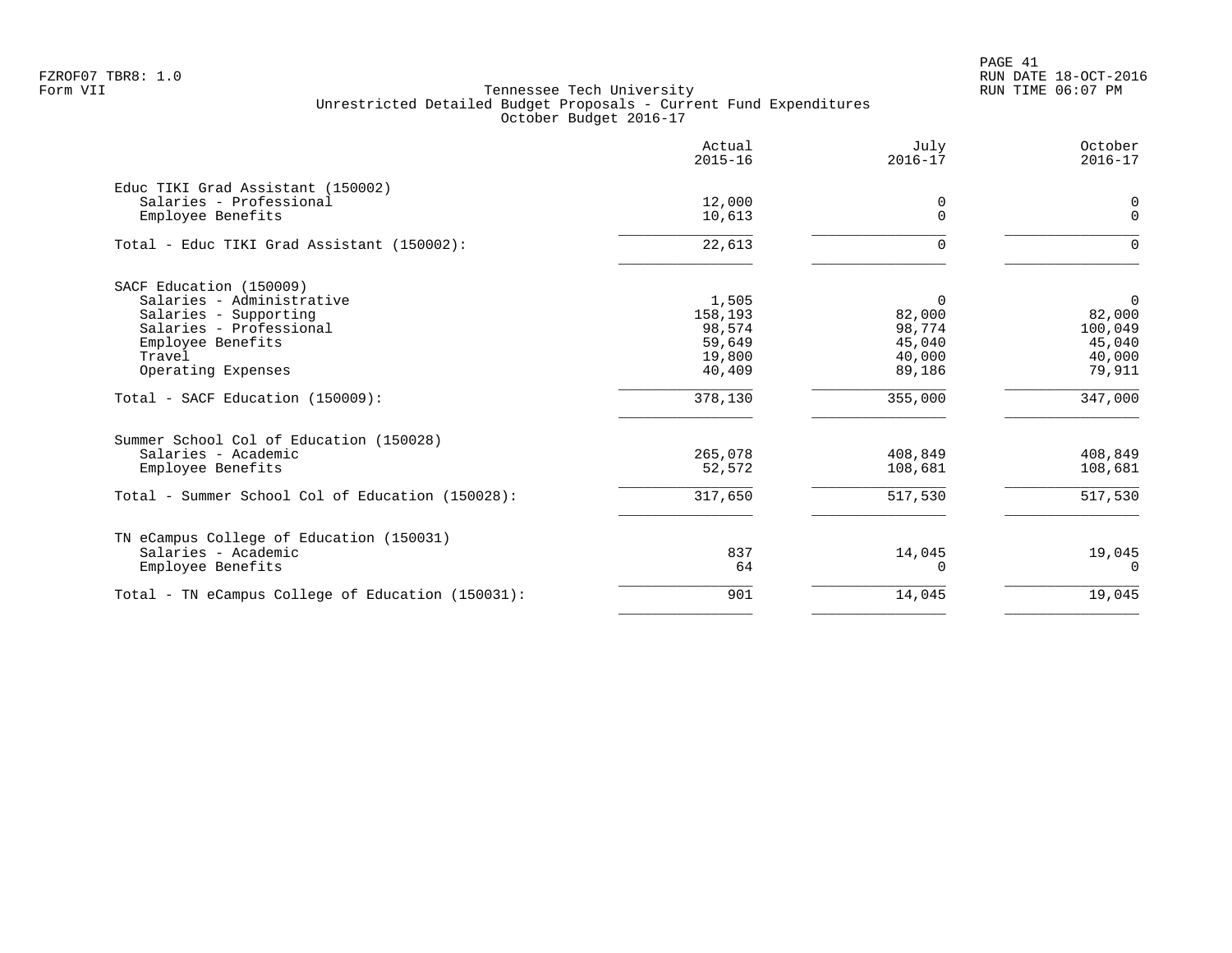| Actual<br>$2015 - 16$ | July<br>$2016 - 17$    | October<br>$2016 - 17$ |
|-----------------------|------------------------|------------------------|
|                       |                        |                        |
| 307,701               | 303,537                | 306,138                |
| 73                    | 1,960                  | 1,960                  |
| 2,507                 | 7,820                  | 7,820                  |
| 109,051               | 116,390                | 96,390                 |
| 1,322                 | 1,420                  | 1,420                  |
| 8,112                 | 11,630                 | 11,630                 |
|                       | $\Omega$               | $\Omega$               |
| 428,646               | 442,757                | 425,358                |
|                       |                        |                        |
| 763                   | $\Omega$               | 0                      |
| 4,478                 | $\Omega$               | $\mathbf{0}$           |
|                       |                        | $\Omega$               |
|                       | $\Omega$               | 71,013                 |
| 9,172                 | $\Omega$               | 71,013                 |
|                       |                        |                        |
| 58,014                | 58,214                 | 59,112                 |
| 118,600               | 116,750                | 119,346                |
| 65,448                | 64,505                 | 64,505                 |
| 1,214                 | 11,780                 | 1,283                  |
| 243,276               | 251,249                | 244,246                |
|                       | $-120$<br>523<br>3,408 |                        |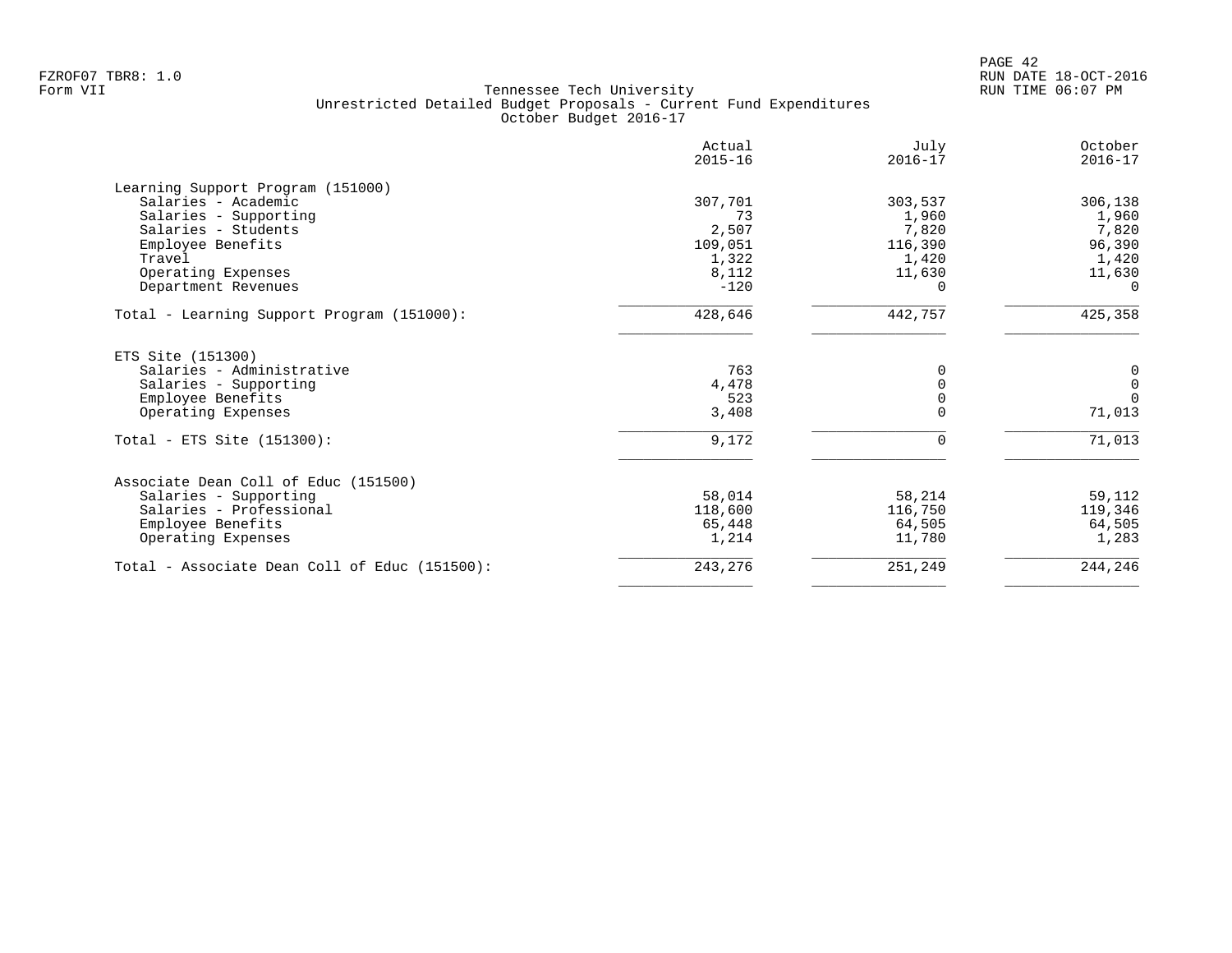|                                                  | Actual<br>$2015 - 16$ | July<br>$2016 - 17$ | October<br>$2016 - 17$ |
|--------------------------------------------------|-----------------------|---------------------|------------------------|
| Education PHD (151501)                           |                       |                     |                        |
| Salaries - Academic                              | 10,283                | 15,490              | 15,490                 |
| Salaries - Professional                          | 78,500                | 84,000              | 84,000                 |
| Employee Benefits                                | $-2,881$              | 6,300               | 6,300                  |
| Operating Expenses                               | 4,120                 | 4,120               | 3,572                  |
| Total - Education PHD (151501):                  | 90,022                | 109,910             | 109,362                |
| Exceptional Learning Grad Asst (151502)          |                       |                     |                        |
| Employee Benefits                                | 70,193                | 86,730              | 86,730                 |
| Total - Exceptional Learning Grad Asst (151502): | 70,193                | 86,730              | 86,730                 |
| Counseling and Psychology (152000)               |                       |                     |                        |
| Salaries - Academic                              | 998,134               | 1,031,191           | 1,052,319              |
| Salaries - Supporting                            | 25,256                | 34,029              | 34,464                 |
| Salaries - Students                              | $\Omega$              | 860                 | 860                    |
| Salaries - Professional                          | 9,400                 | $\Omega$            | $\Omega$               |
| Employee Benefits                                | 384,365               | 342,200             | 317,200                |
| Travel                                           | 7,338                 | <sup>n</sup>        | $\Omega$               |
| Operating Expenses                               | 15,391                | 9,780               | 18,450                 |
| Total - Counseling and Psychology (152000):      | 1,439,884             | 1,418,060           | 1,423,293              |
| Counseling and Psychology TAs (152001)           |                       |                     |                        |
| Salaries - Academic                              | 5,000                 | 0                   | $\mathsf 0$            |
| Employee Benefits                                | 7,547                 | $\Omega$            | $\mathbf 0$            |
| Total - Counseling and Psychology TAs (152001):  | 12,547                | $\Omega$            | $\Omega$               |
|                                                  |                       |                     |                        |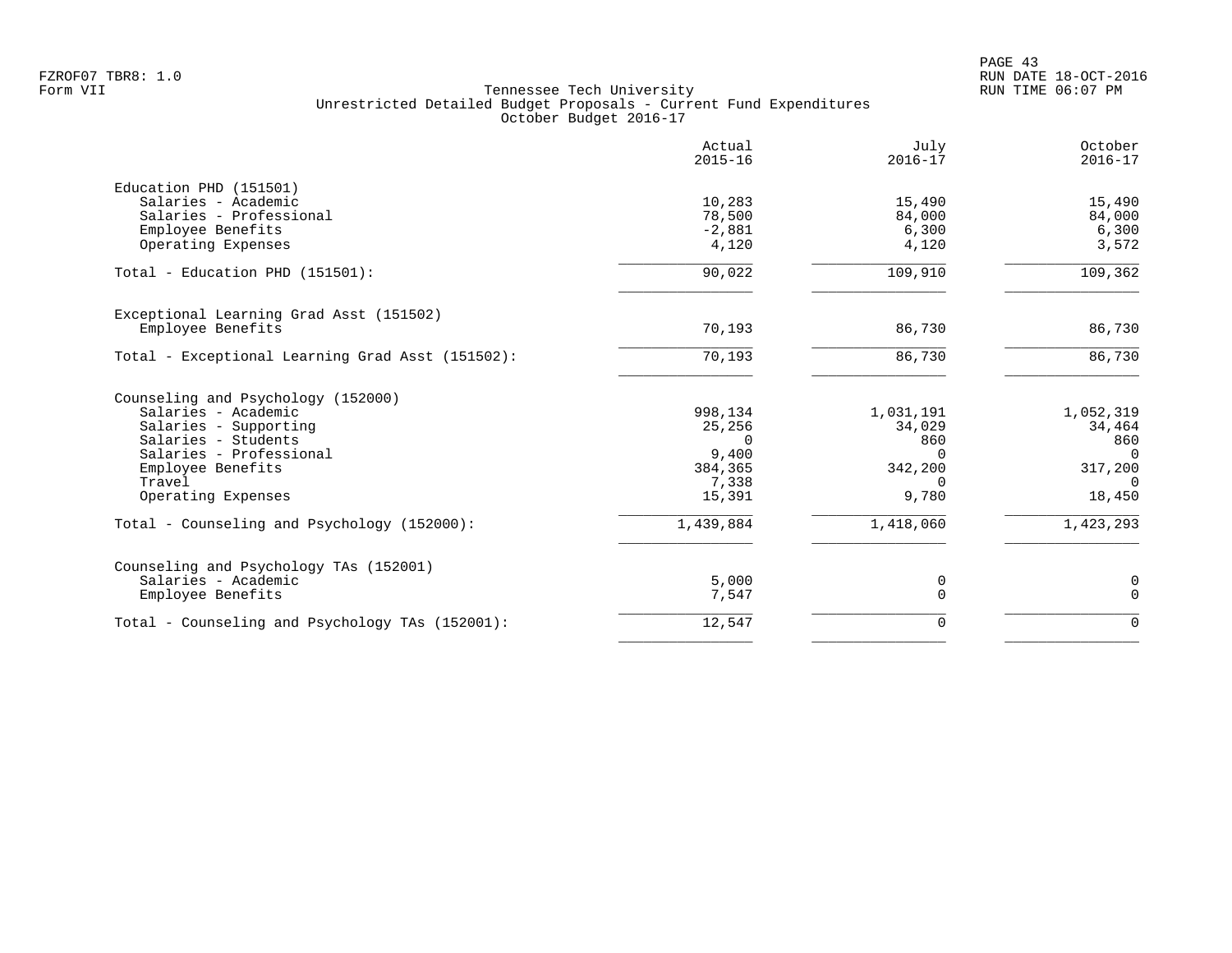| Actual<br>$2015 - 16$ | July<br>$2016 - 17$                                                   | October<br>$2016 - 17$                                                           |
|-----------------------|-----------------------------------------------------------------------|----------------------------------------------------------------------------------|
|                       |                                                                       |                                                                                  |
| 187,599               | 167,665                                                               | 178,754                                                                          |
| 59,711                | 59,911                                                                | 60,773                                                                           |
| $\cap$                | 1,000                                                                 | 1,000                                                                            |
| 50,160                | 86,700                                                                | 97,393                                                                           |
| 114,106               | 108,900                                                               | 108,900                                                                          |
| 3,351                 | 22,650                                                                | 22,650                                                                           |
| 39,508                | 40,290                                                                | 38,712                                                                           |
| 454,435               | 487,116                                                               | 508,182                                                                          |
|                       |                                                                       |                                                                                  |
|                       |                                                                       | 2,116,715                                                                        |
|                       |                                                                       | 77,958                                                                           |
|                       |                                                                       | 650,700                                                                          |
|                       |                                                                       | 20,490                                                                           |
|                       |                                                                       | 44,045                                                                           |
| 2,997,401             | 2,987,720                                                             | 2,909,908                                                                        |
|                       |                                                                       |                                                                                  |
| 100,776               | 100,976                                                               | 102,871                                                                          |
| 38,078                | 34,520                                                                | 34,520                                                                           |
|                       |                                                                       | 7,595                                                                            |
|                       |                                                                       | 2,800                                                                            |
| 142,666               |                                                                       | 147,786                                                                          |
|                       | 2,029,495<br>108,359<br>781,568<br>42,688<br>35,291<br>1,274<br>2,538 | 2,125,229<br>101,221<br>710,700<br>20,490<br>30,080<br>7,595<br>2,800<br>145,891 |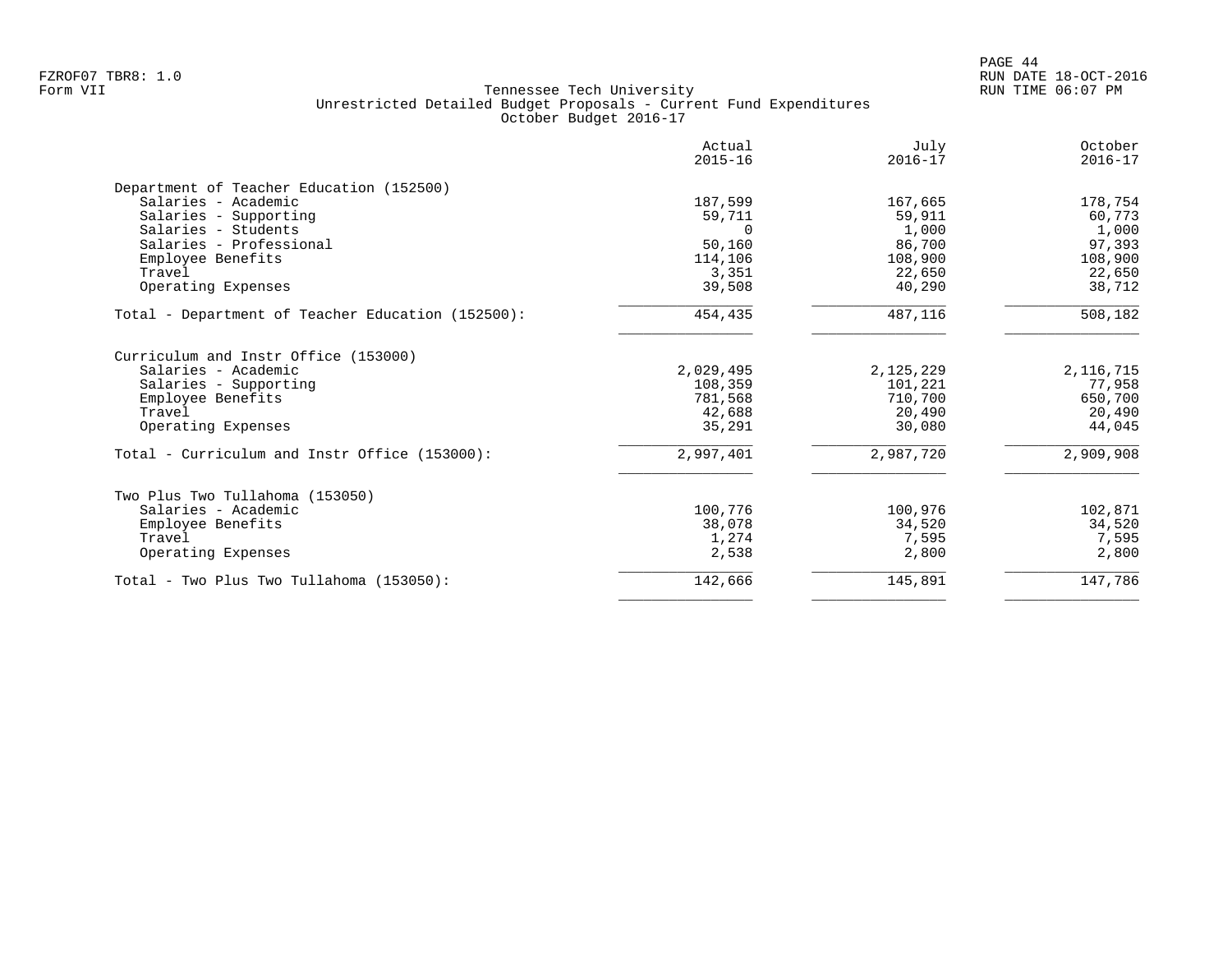|                                            | Actual<br>$2015 - 16$ | July<br>$2016 - 17$ | October<br>$2016 - 17$ |
|--------------------------------------------|-----------------------|---------------------|------------------------|
| Two Plus Two Crossville (153051)           |                       |                     |                        |
| Salaries - Academic                        | 55,621                | 57,521              | 57,959                 |
| Employee Benefits                          | 29,404                | 26,590              | 26,590                 |
| Travel                                     | 733                   | 7,900               | 7,900                  |
| Operating Expenses                         | 2,324                 | 1,000               | 1,000                  |
| Total - Two Plus Two Crossville (153051):  | 88,082                | 93,011              | 93,449                 |
| Two Plus Two Oak Ridge (153052)            |                       |                     |                        |
| Salaries - Academic                        | 204,817               | 205,110             | 206,711                |
| Employee Benefits                          | 85,146                | 78,140              | 78,140                 |
| Travel                                     | 1,464                 | 6,670               | 6,670                  |
| Operating Expenses                         | 2,130                 | 1,734               | 1,734                  |
| Total - Two Plus Two Oak Ridge (153052):   | 293,557               | 291,654             | 293,255                |
| Two Plus Two Pellissippi (153053)          |                       |                     |                        |
| Salaries - Academic                        | 185,912               | 186,212             | 187,680                |
| Employee Benefits                          | 80,559                | 72,300              | 72,300                 |
| Travel                                     | 4,300                 | 10,850              | 10,850                 |
| Operating Expenses                         | 5,958                 | 4,200               | 4,200                  |
| Total - Two Plus Two Pellissippi (153053): | 276,729               | 273,562             | 275,030                |
| Two Plus Two Chattanooga (153054)          |                       |                     |                        |
| Salaries - Academic                        | 86,156                | 96,245              | 95,137                 |
| Employee Benefits                          | 40,682                | 36,660              | 36,660                 |
| Travel                                     | 2,877                 | 7,345               | 7,345                  |
| Operating Expenses                         | 2,425                 | 1,400               | 1,400                  |
| Total - Two Plus Two Chattanooga (153054): | 132,140               | 141,650             | 140,542                |
|                                            |                       |                     |                        |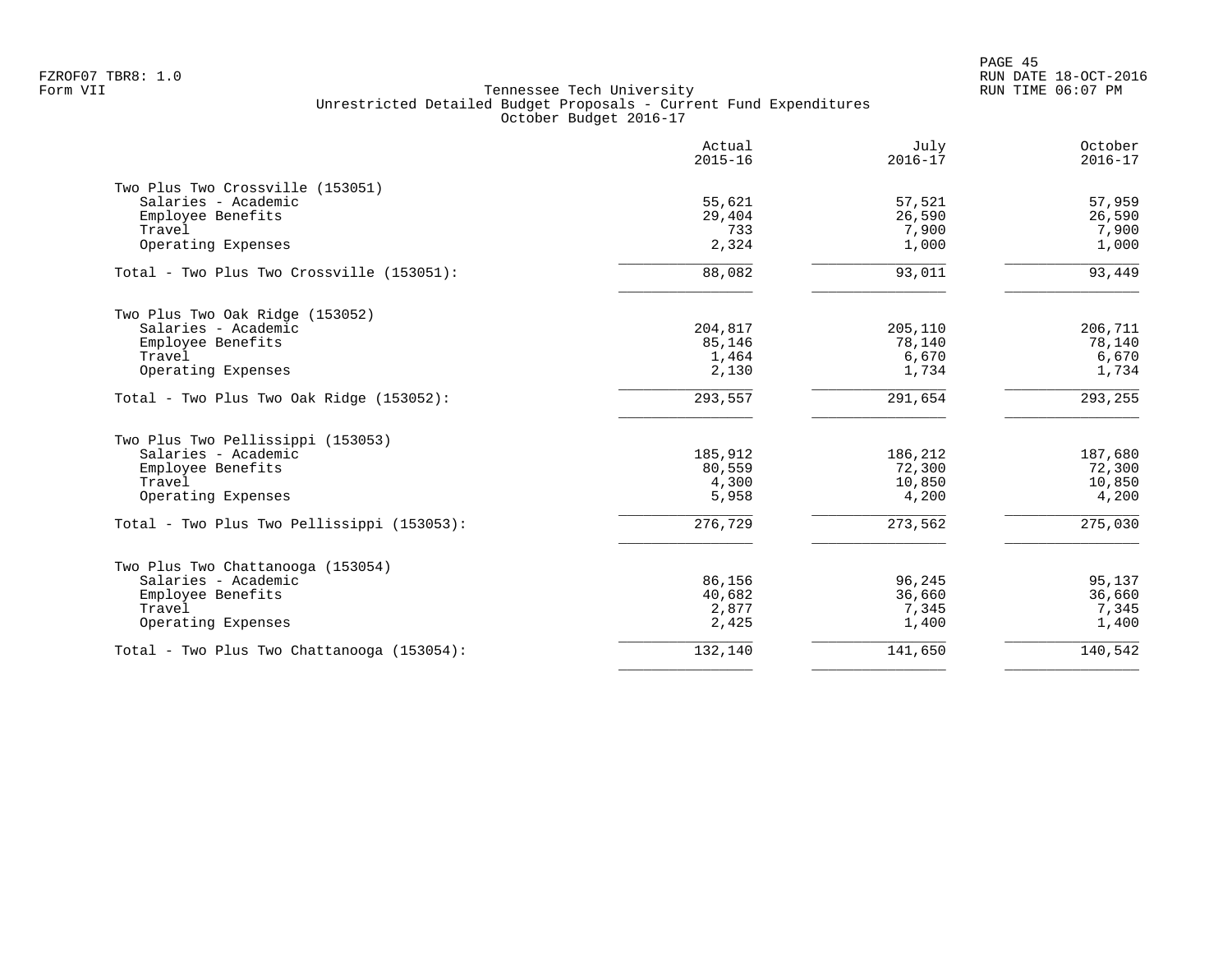|                                                     | Actual<br>$2015 - 16$ | July<br>$2016 - 17$ | October<br>$2016 - 17$ |
|-----------------------------------------------------|-----------------------|---------------------|------------------------|
| Two Plus Two Motlow (153055)                        |                       |                     |                        |
| Salaries - Academic                                 | 71,814                | 73,614              | 42,758                 |
| Employee Benefits                                   | 33,018                | 29,270              | 29,270                 |
| Travel                                              | 546                   | 5,367               | 5,367                  |
| Operating Expenses                                  | 2,010                 | 2,000               | 2,000                  |
| Total - Two Plus Two Motlow (153055):               | 107,388               | 110,251             | 79,395                 |
| Two Plus Two Roane St Harriman (153056)             |                       |                     |                        |
| Salaries - Academic                                 | 63,563                | 65,463              | 65,961                 |
| Employee Benefits                                   | 31,388                | 30,170              | 30,170                 |
| Travel                                              | 664                   | 4,638               | 4,638                  |
| Operating Expenses                                  | 4,299                 | 1,150               | 1,150                  |
| Total - Two Plus Two Roane St Harriman (153056):    | 99,914                | 101,421             | 101,919                |
| Two Plus Two Scott Co (153059)                      |                       |                     |                        |
| Salaries - Academic                                 | 42,420                | 45,180              | 45,519                 |
| Employee Benefits                                   | 26,023                | 25,420              | 25,420                 |
| Travel                                              | 1,349                 | 2,768               | 2,768                  |
| Operating Expenses                                  | 889                   | 1,010               | 1,010                  |
| Total - Two Plus Two Scott Co (153059):             | 70,681                | 74,378              | 74,717                 |
| Exercise Sci Physical Ed Wellness (154000)          |                       |                     |                        |
| Salaries - Academic                                 | 655,157               | 709,697             | 715,054                |
| Salaries - Supporting                               | 39,898                | 37,698              | 38,181                 |
| Salaries - Students                                 | 94                    | 100                 | 100                    |
| Salaries - Professional                             | 8,800                 | 4,000               | 4,000                  |
| Employee Benefits                                   | 254,029               | 228,840             | 228,840                |
| Travel                                              | 5,022                 | $\Omega$            | $\Omega$               |
| Operating Expenses                                  | 29,044                | 25,490              | 22,100                 |
| Total - Exercise Sci Physical Ed Wellness (154000): | 992,044               | 1,005,825           | 1,008,275              |
|                                                     |                       |                     |                        |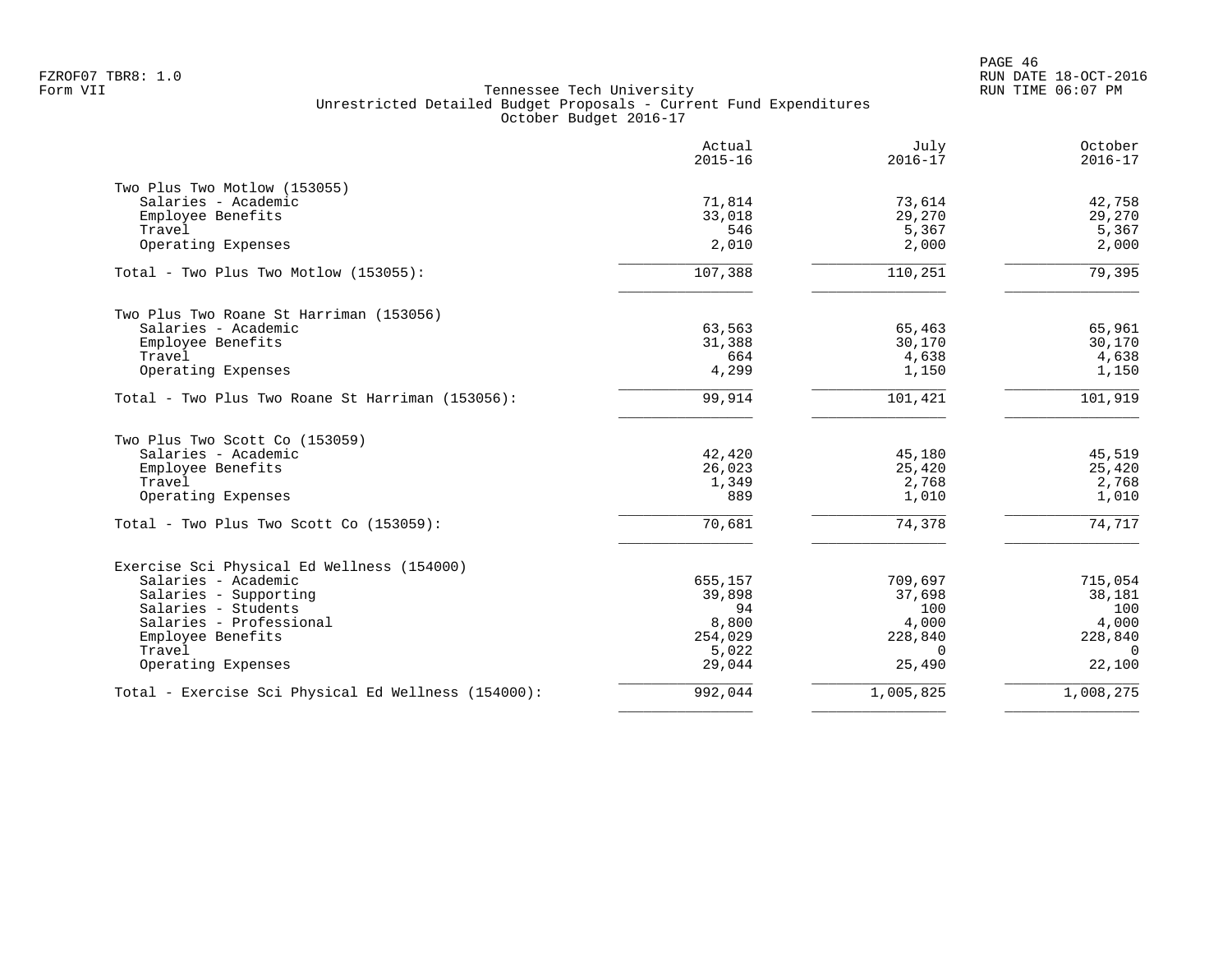|                                                      | Actual<br>$2015 - 16$ | July<br>$2016 - 17$ | October<br>$2016 - 17$ |
|------------------------------------------------------|-----------------------|---------------------|------------------------|
| EXPW Special Courses (154001)                        |                       |                     |                        |
| Employee Benefits<br>Operating Expenses              | $\overline{0}$<br>30  | 30<br>$\Omega$      | 30<br>$\overline{0}$   |
| Total - EXPW Special Courses (154001):               | 30                    | 30                  | 30                     |
| EXPW Special Courses Transf In (154002)              |                       |                     |                        |
| Salaries - Academic                                  | 219                   | $\Omega$            | $\overline{0}$         |
| Salaries - Students                                  | 3,611                 | 3,000               | 3,000                  |
| Employee Benefits                                    | 118                   | <sup>n</sup>        | $\Omega$               |
| Operating Expenses                                   | $\Omega$              | 5,000               | 9,053                  |
| Total - EXPW Special Courses Transf In (154002):     | 3,948                 | 8,000               | 12,053                 |
| Athletic Exer Sci Phys Ed Wellness (154007)          |                       |                     |                        |
| Salaries - Academic                                  | 151,615               | 113,444             | 114,624                |
| Salaries - Supporting                                | 7,789                 | 7,851               | 8,118                  |
| Salaries - Professional                              | $\Omega$              | 9,000               | 9,000                  |
| Employee Benefits                                    | 45,174                | 38,000              | 38,000                 |
| Total - Athletic Exer Sci Phys Ed Wellness (154007): | 204,578               | 168,295             | 169,742                |
| EXPW Lab Manuals (154008)                            |                       |                     |                        |
| Operating Expenses                                   | 761                   | 3,000               | 11,777                 |
| Total - EXPW Lab Manuals (154008):                   | 761                   | 3,000               | 11,777                 |
|                                                      |                       |                     |                        |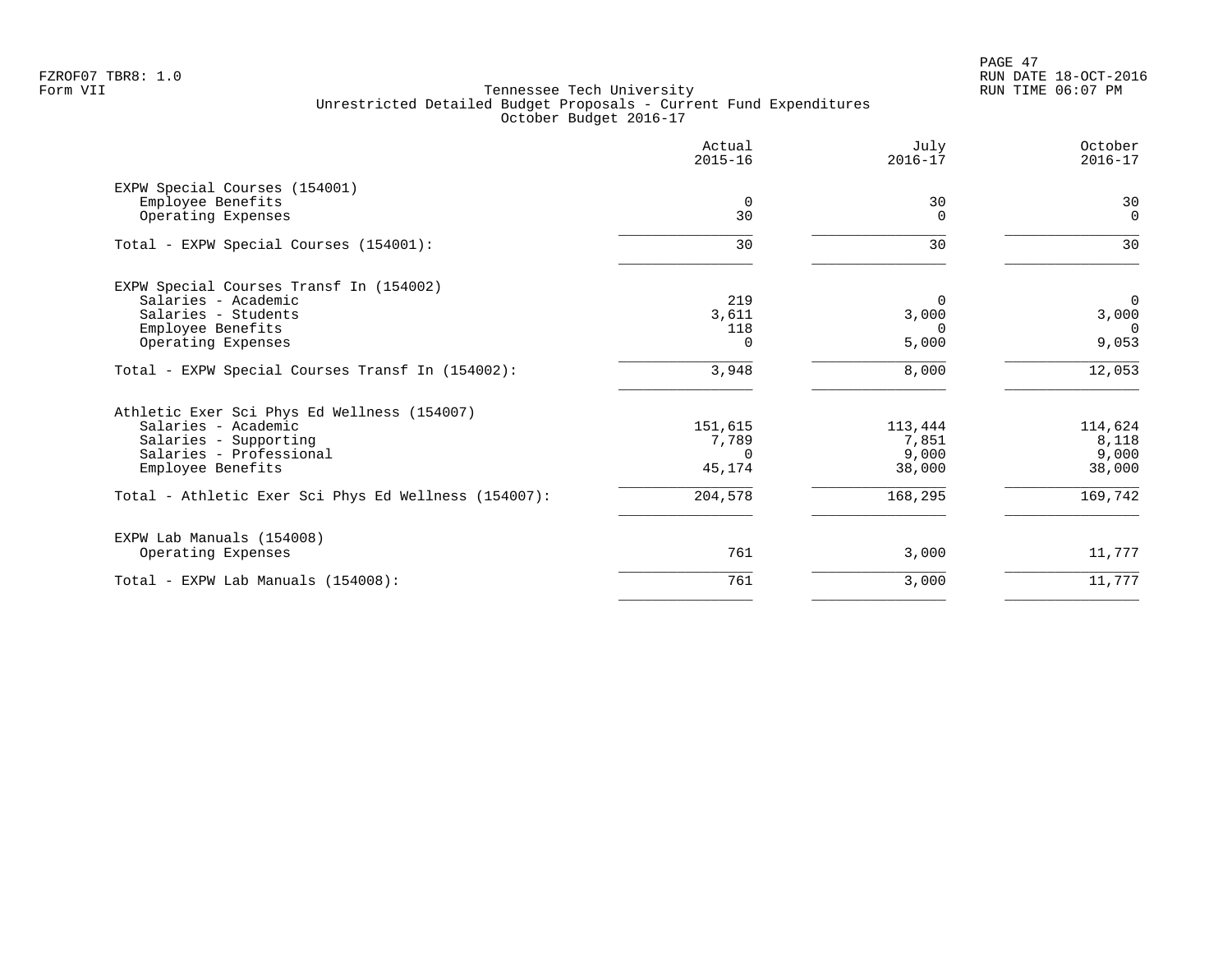| Actual<br>$2015 - 16$ | July<br>$2016 - 17$                                                                                   | October<br>$2016 - 17$                                                                     |
|-----------------------|-------------------------------------------------------------------------------------------------------|--------------------------------------------------------------------------------------------|
|                       |                                                                                                       |                                                                                            |
|                       |                                                                                                       | 1,692,826                                                                                  |
|                       |                                                                                                       | 122,683                                                                                    |
|                       |                                                                                                       | 1,000                                                                                      |
|                       |                                                                                                       | 573,100                                                                                    |
|                       |                                                                                                       | 1,370                                                                                      |
|                       |                                                                                                       | 69,820                                                                                     |
| 2,617,810             | 2,385,120                                                                                             | 2,460,799                                                                                  |
|                       |                                                                                                       |                                                                                            |
| 386,475               | 383,880                                                                                               | 383,880                                                                                    |
| 386,475               | 383,880                                                                                               | 383,880                                                                                    |
|                       |                                                                                                       |                                                                                            |
|                       | 0                                                                                                     | $\mathbf 0$                                                                                |
| 3,504                 | 4,180                                                                                                 | 4,180                                                                                      |
| 7,246                 | 4,180                                                                                                 | 4,180                                                                                      |
|                       |                                                                                                       |                                                                                            |
|                       |                                                                                                       | 409,668                                                                                    |
|                       |                                                                                                       | 27,524                                                                                     |
|                       |                                                                                                       | 127,500                                                                                    |
| 2,452                 | 1,360                                                                                                 | 1,360                                                                                      |
| 12,529                | 14,000                                                                                                | 12,138                                                                                     |
| 551,541               | 552,740                                                                                               | 578,190                                                                                    |
|                       | 1,710,447<br>96,824<br>2,342<br>633,348<br>58,556<br>116,293<br>3,742<br>367,607<br>43,097<br>125,856 | 1,632,666<br>96,164<br>1,000<br>573,100<br>1,370<br>80,820<br>382,679<br>27,201<br>127,500 |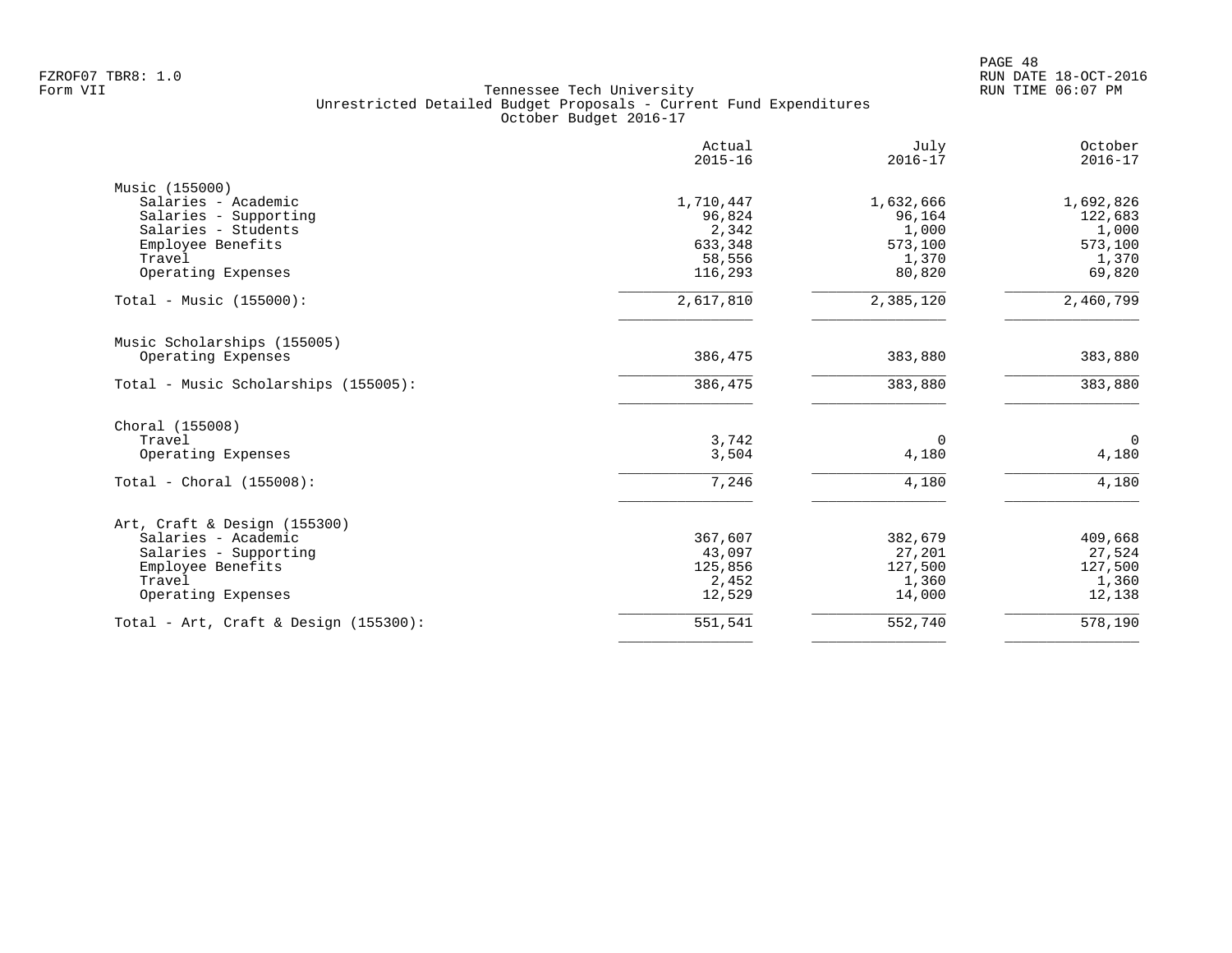|         | $2016 - 17$                                                             | $2016 - 17$                                      |
|---------|-------------------------------------------------------------------------|--------------------------------------------------|
|         |                                                                         |                                                  |
| 300     | $\Omega$                                                                | 0                                                |
| 195     | $\mathbf 0$                                                             | $\mathbf 0$                                      |
| 23      | $\Omega$                                                                | $\Omega$                                         |
| 4,199   |                                                                         | 6,940                                            |
| 4,717   | 6,719                                                                   | 6,940                                            |
|         |                                                                         |                                                  |
|         |                                                                         | 274,003                                          |
| 104,475 | 106,765                                                                 | 106,765                                          |
| 450,743 | 450,433                                                                 | 380,768                                          |
|         |                                                                         |                                                  |
|         |                                                                         | $\mathbf 0$                                      |
|         |                                                                         | 12,600                                           |
|         | $\Omega$                                                                | $\overline{0}$                                   |
|         |                                                                         | $\mathbf 0$                                      |
|         | $\Omega$                                                                | $\Omega$                                         |
| 51,619  | 61,850                                                                  | 61,850                                           |
| 126,988 | 74,450                                                                  | 74,450                                           |
|         |                                                                         |                                                  |
|         |                                                                         | $\mathbf 0$                                      |
|         | $\Omega$                                                                | $\Omega$                                         |
| 3,127   | 14,440                                                                  | 3,356                                            |
| 8,755   | 14,440                                                                  | 3,356                                            |
|         | 346,268<br>3,600<br>11,200<br>41,565<br>15,621<br>3,383<br>5,228<br>400 | 6,719<br>343,668<br>$\Omega$<br>12,600<br>0<br>0 |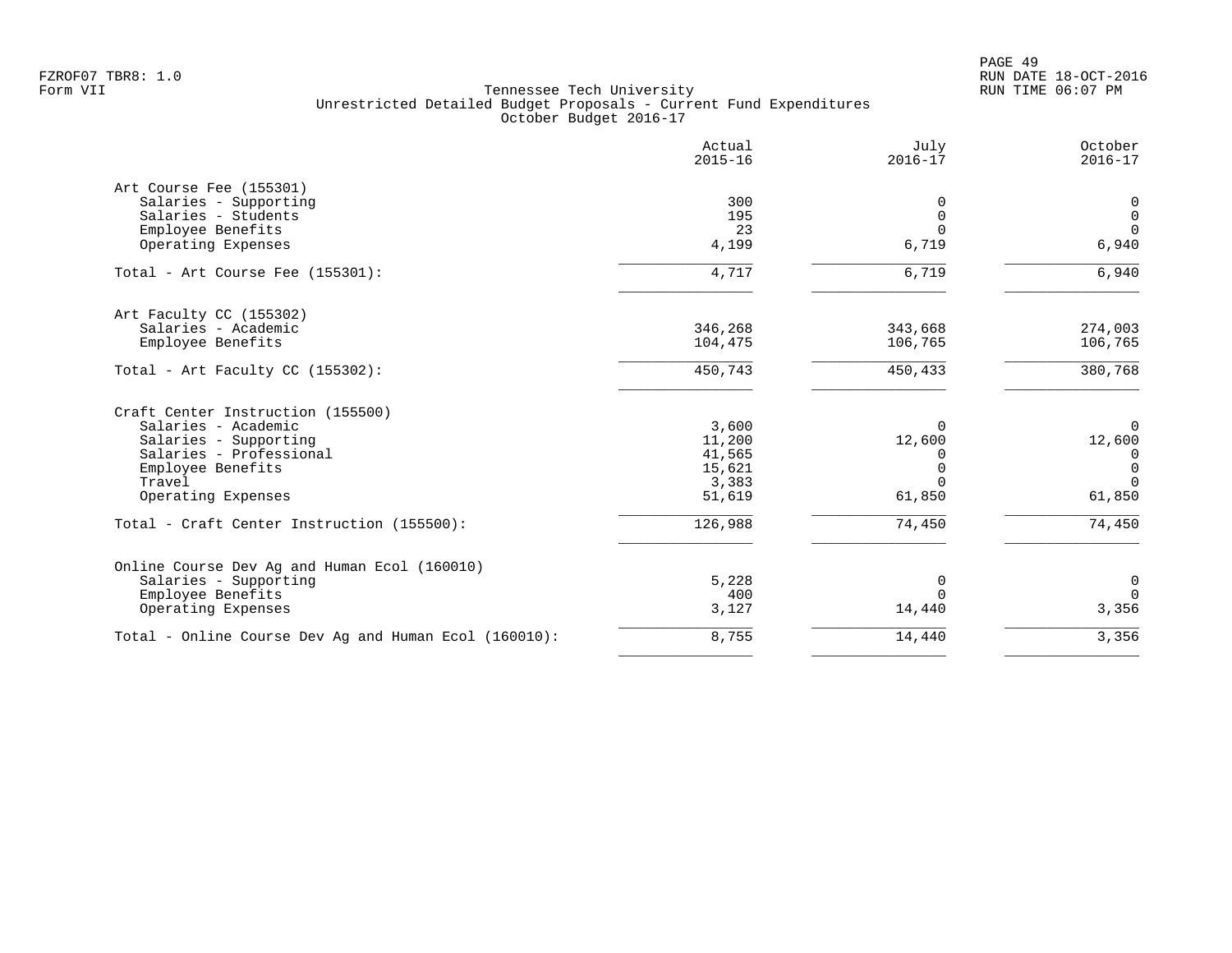PAGE 50 FZROF07 TBR8: 1.0 RUN DATE 18-OCT-2016

|                                              | Actual<br>$2015 - 16$ | July<br>$2016 - 17$ | October<br>$2016 - 17$ |
|----------------------------------------------|-----------------------|---------------------|------------------------|
| Summer School Col Aq & HEC (160028)          |                       |                     |                        |
| Salaries - Academic<br>Employee Benefits     | 28,626<br>5,720       | 45,253<br>12,029    | 45,253<br>12,029       |
| Total - Summer School Col Aq & HEC (160028): | 34,346                | 57,282              | 57,282                 |
| School of Agriculture (163000)               |                       |                     |                        |
| Salaries - Academic                          | 855,632               | 919,497             | 920,579                |
| Salaries - Supporting                        | 42,814                | 42,912              | 43,400                 |
| Salaries - Students                          | 253                   | $\Omega$            | $\Omega$               |
| Employee Benefits                            | 316,406               | 292,785             | 292,785                |
| Travel                                       | 15,603                | 500                 | 500                    |
| Operating Expenses                           | 47,558                | 15,800              | 21,672                 |
| Department Revenues                          | $-216$                | $\Omega$            | $\Omega$               |
| Total - School of Agriculture (163000):      | 1,278,050             | 1,271,494           | 1,278,936              |
| Lab Fee Agriculture (163001)                 |                       |                     |                        |
| Travel                                       | 1,611                 | 220                 | 220                    |
| Operating Expenses                           | 14,150                | 15,980              | 16,063                 |
| Total - Lab Fee Agriculture (163001):        | 15,761                | 16,200              | 16,283                 |
| Dept Match Agriculture (163005)              |                       |                     |                        |
| Employee Benefits                            | $\Omega$              | 0                   | 10,761                 |
| Travel                                       | 3,241                 | $\overline{0}$      | $\mathbf{0}$           |
| Operating Expenses                           | 998                   | $\Omega$            | $\Omega$               |
| Total - Dept Match Agriculture (163005):     | 4,239                 | 0                   | 10,761                 |
|                                              |                       |                     |                        |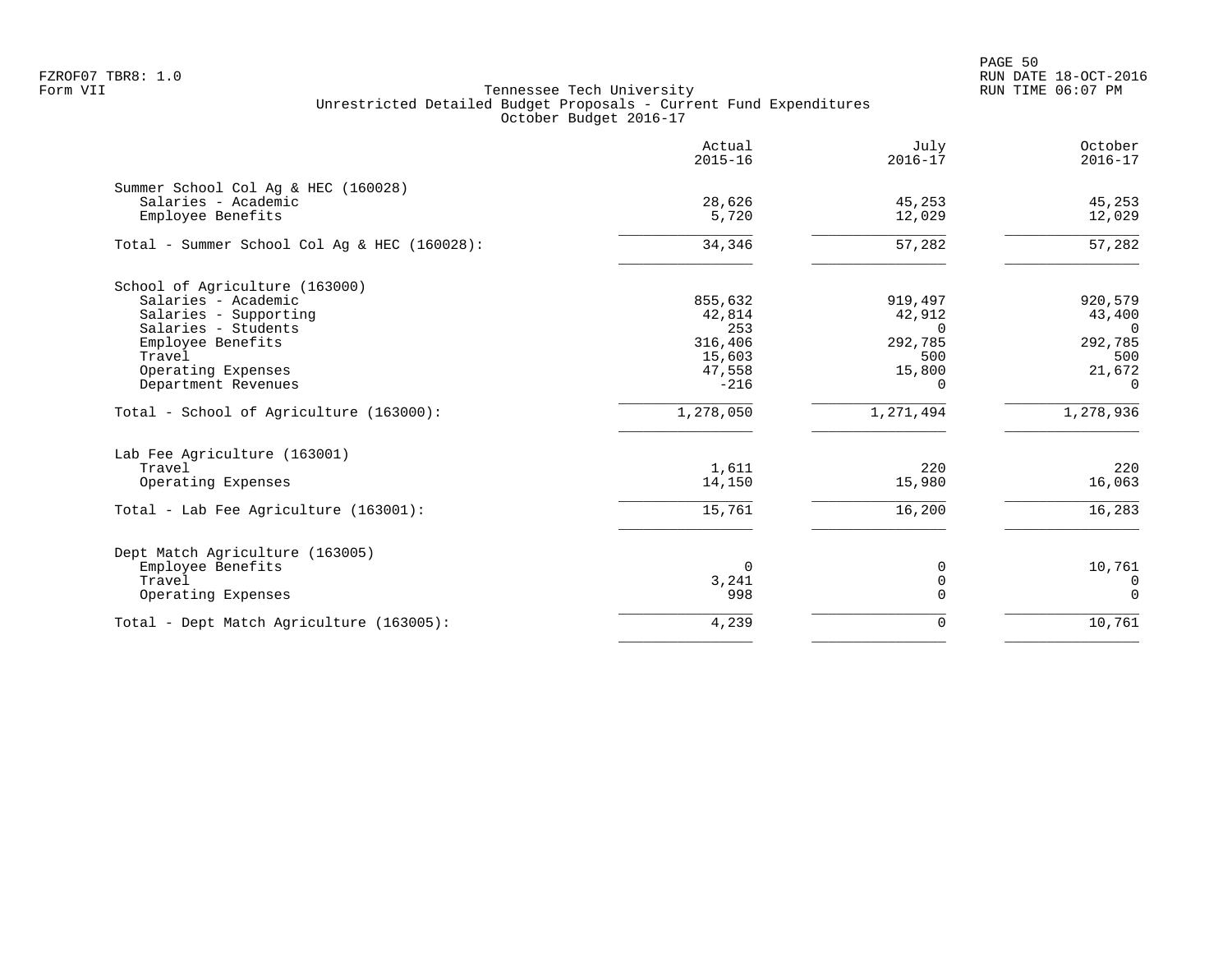|                                                                                                                                                                                                       | Actual<br>$2015 - 16$                                                         | July<br>$2016 - 17$                                                                  | October<br>$2016 - 17$                                                                   |
|-------------------------------------------------------------------------------------------------------------------------------------------------------------------------------------------------------|-------------------------------------------------------------------------------|--------------------------------------------------------------------------------------|------------------------------------------------------------------------------------------|
| School of Human Ecology (165000)<br>Salaries - Academic<br>Salaries - Supporting<br>Employee Benefits                                                                                                 | 575,238<br>39,670<br>223,069                                                  | 589,570<br>26,578<br>197,250                                                         | 591,630<br>26,775<br>197,250                                                             |
| Travel<br>Operating Expenses                                                                                                                                                                          | 1,615<br>10,015                                                               | $\Omega$<br>8,780                                                                    | $\Omega$<br>8,780                                                                        |
| Total - School of Human Ecology (165000):                                                                                                                                                             | 849,607                                                                       | 822,178                                                                              | 824,435                                                                                  |
| Lab Fee Human Ecology (165001)<br>Operating Expenses                                                                                                                                                  | 3,479                                                                         | 3,500                                                                                | 3,500                                                                                    |
| Total - Lab Fee Human Ecology (165001):                                                                                                                                                               | 3,479                                                                         | 3,500                                                                                | 3,500                                                                                    |
| Human Ecology South Hall Cafe (165006)<br>Operating Expenses<br>Department Revenues                                                                                                                   | 4,714<br>$-77$                                                                | 0<br>0                                                                               | $\mathbf 0$<br>$\mathbf 0$                                                               |
| Total - Human Ecology South Hall Cafe (165006):                                                                                                                                                       | 4,637                                                                         | $\Omega$                                                                             | $\Omega$                                                                                 |
| Lab Fee Nursing (166000)<br>Operating Expenses                                                                                                                                                        | 22,843                                                                        | 22,800                                                                               | 22,800                                                                                   |
| Total - Lab Fee Nursing $(166000)$ :                                                                                                                                                                  | 22,843                                                                        | 22,800                                                                               | 22,800                                                                                   |
| Nursing Instruction (166001)<br>Salaries - Academic<br>Salaries - Supporting<br>Salaries - Students<br>Salaries - Professional<br>Employee Benefits<br>Travel<br>Operating Expenses<br>Capital Outlay | 1,061,838<br>22,693<br>1,360<br>195,425<br>453,237<br>15,892<br>41,836<br>163 | 1,123,996<br>26,098<br>$\Omega$<br>217,529<br>473,345<br>4,690<br>18,160<br>$\Omega$ | 1,150,712<br>69,316<br>$\mathbf{0}$<br>172,696<br>473,345<br>4,690<br>48,469<br>$\Omega$ |
| Total - Nursing Instruction (166001):                                                                                                                                                                 | 1,792,444                                                                     | 1,863,818                                                                            | 1,919,228                                                                                |
|                                                                                                                                                                                                       |                                                                               |                                                                                      |                                                                                          |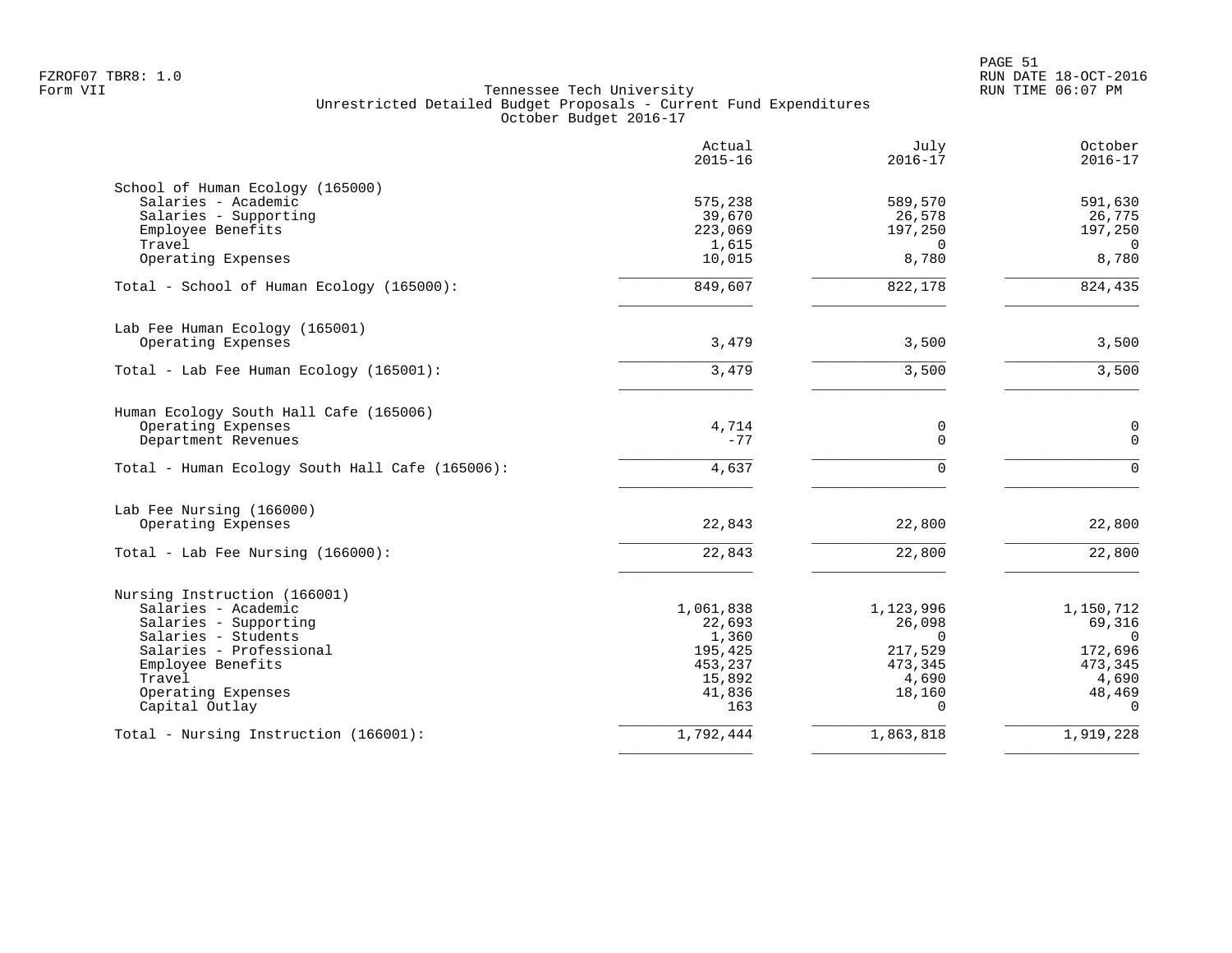PAGE 52 FZROF07 TBR8: 1.0 RUN DATE 18-OCT-2016

|                                                   | Actual<br>$2015 - 16$ | July<br>$2016 - 17$ | October<br>$2016 - 17$ |
|---------------------------------------------------|-----------------------|---------------------|------------------------|
| Nursing Exam and Testing (166002)                 |                       |                     |                        |
| Salaries - Academic                               | 0                     | 3,500               | 3,500                  |
| Employee Benefits                                 | $\Omega$              | 500                 | 500                    |
| Operating Expenses                                | 13,293                | 31,392              | 73,499                 |
| Total - Nursing Exam and Testing (166002):        | 13,293                | 35,392              | 77,499                 |
| SACF Nursing (166003)                             |                       |                     |                        |
| Salaries - Academic                               | 297,946               | 194,565             | 194,945                |
| Salaries - Professional                           | 2,538                 | <sup>0</sup>        | $\Omega$               |
| Employee Benefits                                 | 66,583                | 26,830              | 26,830                 |
| Travel                                            | 17,804                | $\Omega$            | $\Omega$               |
| Operating Expenses                                | 8,968                 | 94,605              | 104,864                |
| Total - SACF Nursing (166003):                    | 393,839               | 316,000             | 326,639                |
| Online Course Dev Nursing (166010)                |                       |                     |                        |
| Salaries - Academic                               | 11,613                | $\Omega$            | $\mathbf 0$            |
| Employee Benefits                                 | 2,176                 | $\Omega$            | $\Omega$               |
| Operating Expenses                                | 19,758                | 49,790              | 66,033                 |
| Total - Online Course Dev Nursing (166010):       | 33,547                | 49,790              | 66,033                 |
| Summer School School of Nursing (166028)          |                       |                     |                        |
| Salaries - Academic                               | 7,417                 | 41,657              | 41,657                 |
| Employee Benefits                                 | 1,310                 | 11,073              | 11,073                 |
| Total - Summer School School of Nursing (166028): | 8,727                 | 52,730              | 52,730                 |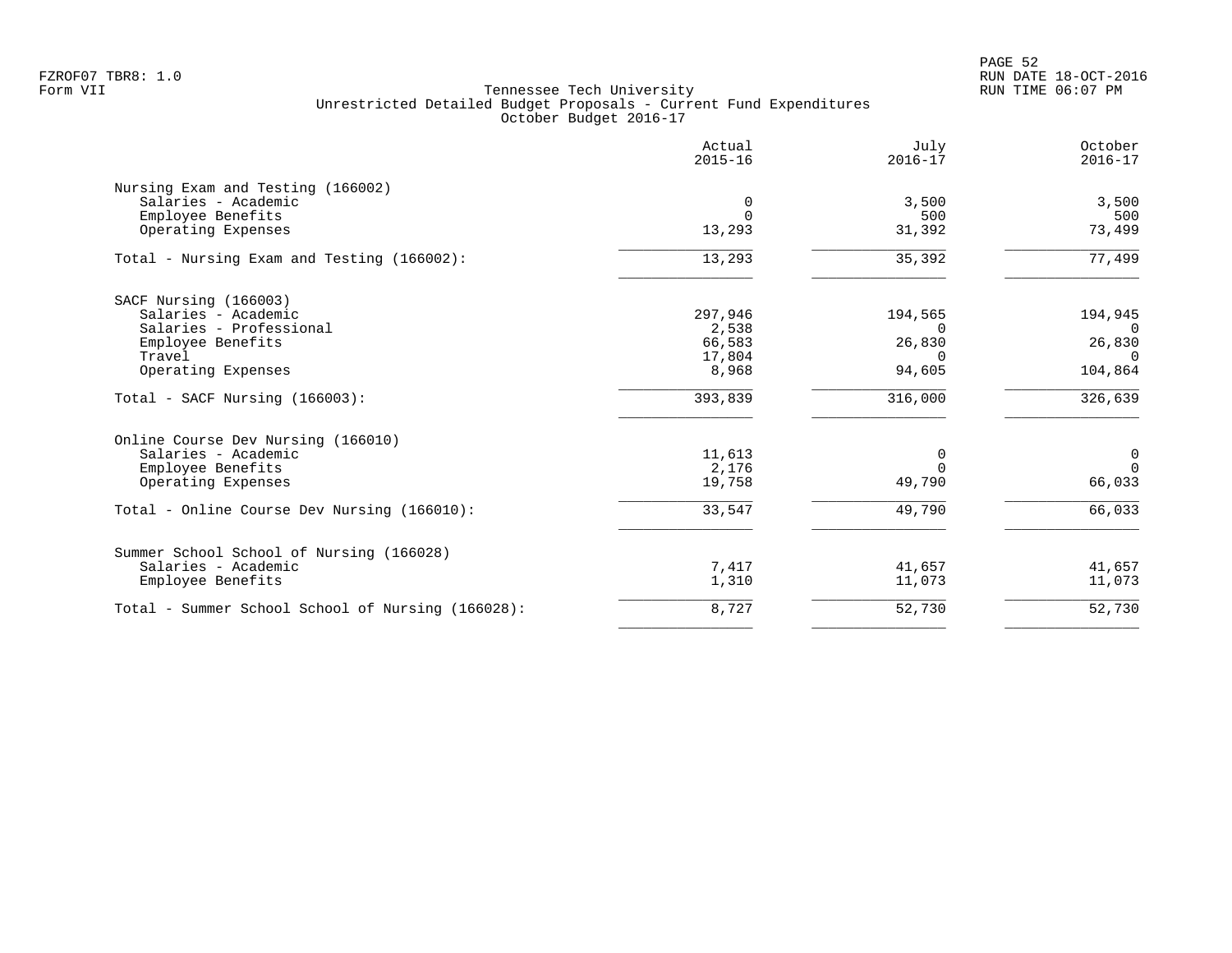PAGE 53 FZROF07 TBR8: 1.0 RUN DATE 18-OCT-2016

|                                                                                                                                                                                                      | Actual<br>$2015 - 16$                                                 | July<br>$2016 - 17$                                                     | October<br>$2016 - 17$                                                                                   |
|------------------------------------------------------------------------------------------------------------------------------------------------------------------------------------------------------|-----------------------------------------------------------------------|-------------------------------------------------------------------------|----------------------------------------------------------------------------------------------------------|
| TN eCampus School of Nursing (166031)<br>Salaries - Academic<br>Employee Benefits                                                                                                                    | 34,523<br>5,901                                                       | 368,417<br>$\Omega$                                                     | 368,417<br>$\Omega$                                                                                      |
| Total - TN eCampus School of Nursing (166031):                                                                                                                                                       | 40,424                                                                | 368,417                                                                 | 368,417                                                                                                  |
| GA Instruction Pool (170006)<br>Employee Benefits                                                                                                                                                    | 0                                                                     | 75,000                                                                  | 99,910                                                                                                   |
| Total - GA Instruction Pool (170006):                                                                                                                                                                | $\Omega$                                                              | 75,000                                                                  | 99,910                                                                                                   |
| TTU Matching (171000)<br>Employee Benefits                                                                                                                                                           | $\mathbf 0$                                                           | $\mathbf 0$                                                             | 7,500                                                                                                    |
| Total - TTU Matching (171000):                                                                                                                                                                       | 0                                                                     | $\Omega$                                                                | 7,500                                                                                                    |
| Minority Graduate Assistant (176004)<br>Salaries - Students<br>Salaries - Professional<br>Employee Benefits                                                                                          | 9,675<br>51,333<br>51,053                                             | 0<br>49,910<br>156,870                                                  | $\overline{0}$<br>49,910<br>251,589                                                                      |
| Total - Minority Graduate Assistant (176004):                                                                                                                                                        | 112,061                                                               | 206,780                                                                 | 301,499                                                                                                  |
| Ext Edu Off Campus (180003)<br>Salaries - Academic<br>Salaries - Supporting<br>Salaries - Students<br>Salaries - Professional<br>Employee Benefits<br>Travel<br>Operating Expenses<br>Capital Outlay | 0<br>0<br>$\Omega$<br>$\mathbf 0$<br>$\Omega$<br>0<br>24,004<br>1,916 | 32,378<br>35,000<br>650<br>960<br>8,110<br>15,450<br>33,630<br>$\Omega$ | $\mathbf 0$<br>$\mathsf{O}\xspace$<br>$\mathbf 0$<br>$\mathbf 0$<br>8,110<br>$\cap$<br>8,460<br>$\Omega$ |
| Total - Ext Edu Off Campus (180003):                                                                                                                                                                 | 25,920                                                                | 126,178                                                                 | 16,570                                                                                                   |
|                                                                                                                                                                                                      |                                                                       |                                                                         |                                                                                                          |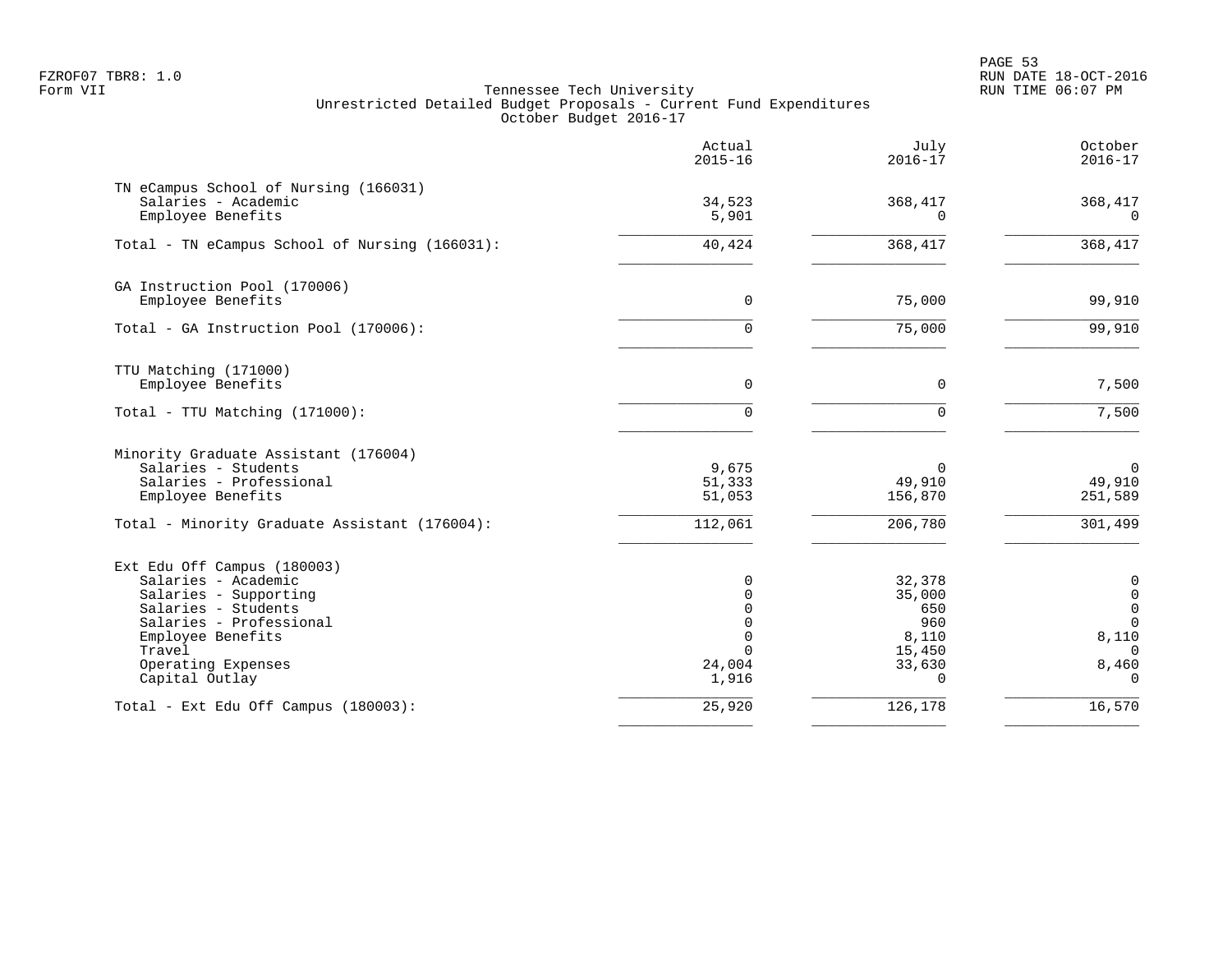PAGE 54 FZROF07 TBR8: 1.0 RUN DATE 18-OCT-2016

|                                                   | Actual<br>$2015 - 16$ | July<br>$2016 - 17$ | October<br>$2016 - 17$ |
|---------------------------------------------------|-----------------------|---------------------|------------------------|
| Ext Educ Overload (180005)<br>Salaries - Academic | 0                     | 22,440              | $\mathbf 0$            |
| Employee Benefits                                 | $\Omega$              | 5,010               | 5,010                  |
| Total - Ext Educ Overload (180005):               | 0                     | 27,450              | 5,010                  |
| Distance MBA (180500)                             |                       |                     |                        |
| Salaries - Academic                               | 305,223               | 288,190             | 288,190                |
| Salaries - Supporting                             | $\Omega$              | $\Omega$            | 5,864                  |
| Salaries - Professional                           | 90,552                | 95,935              | 90,760                 |
| Employee Benefits                                 | 93,937                | 91,290              | 91,290                 |
| Travel                                            | 2,998                 | $\Omega$            | $\overline{0}$         |
| Operating Expenses                                | 50,763                | 116,800             | 112,850                |
| Total - Distance MBA (180500):                    | 543,473               | 592,215             | $\frac{1}{588,954}$    |
| Distance MBA Modules (180501)                     |                       |                     |                        |
| Salaries - Academic                               | 0                     | 7,125               | 7,125                  |
| Employee Benefits                                 | $\Omega$              | 8,030               | 8,030                  |
| Operating Expenses                                | 8,416                 | $-10, 155$          | $-10, 155$             |
| Total - Distance MBA Modules (180501):            | 8,416                 | 5,000               | 5,000                  |
| Non Credit Ext Educ Instruction (181001)          |                       |                     |                        |
| Salaries - Academic                               | 2,844                 | 9,110               | 0                      |
| Salaries - Supporting                             | 24,686                | 24,686              | 0                      |
| Salaries - Professional                           | 6,466                 | 45,545              | $\Omega$               |
| Employee Benefits                                 | 9,268                 | 37,760              | $\Omega$               |
| Travel                                            | $\Omega$              | 600                 |                        |
| Operating Expenses                                | 2,887                 | 39,990              | $\Omega$               |
| Total - Non Credit Ext Educ Instruction (181001): | 46,151                | 157,691             | $\Omega$               |
|                                                   |                       |                     |                        |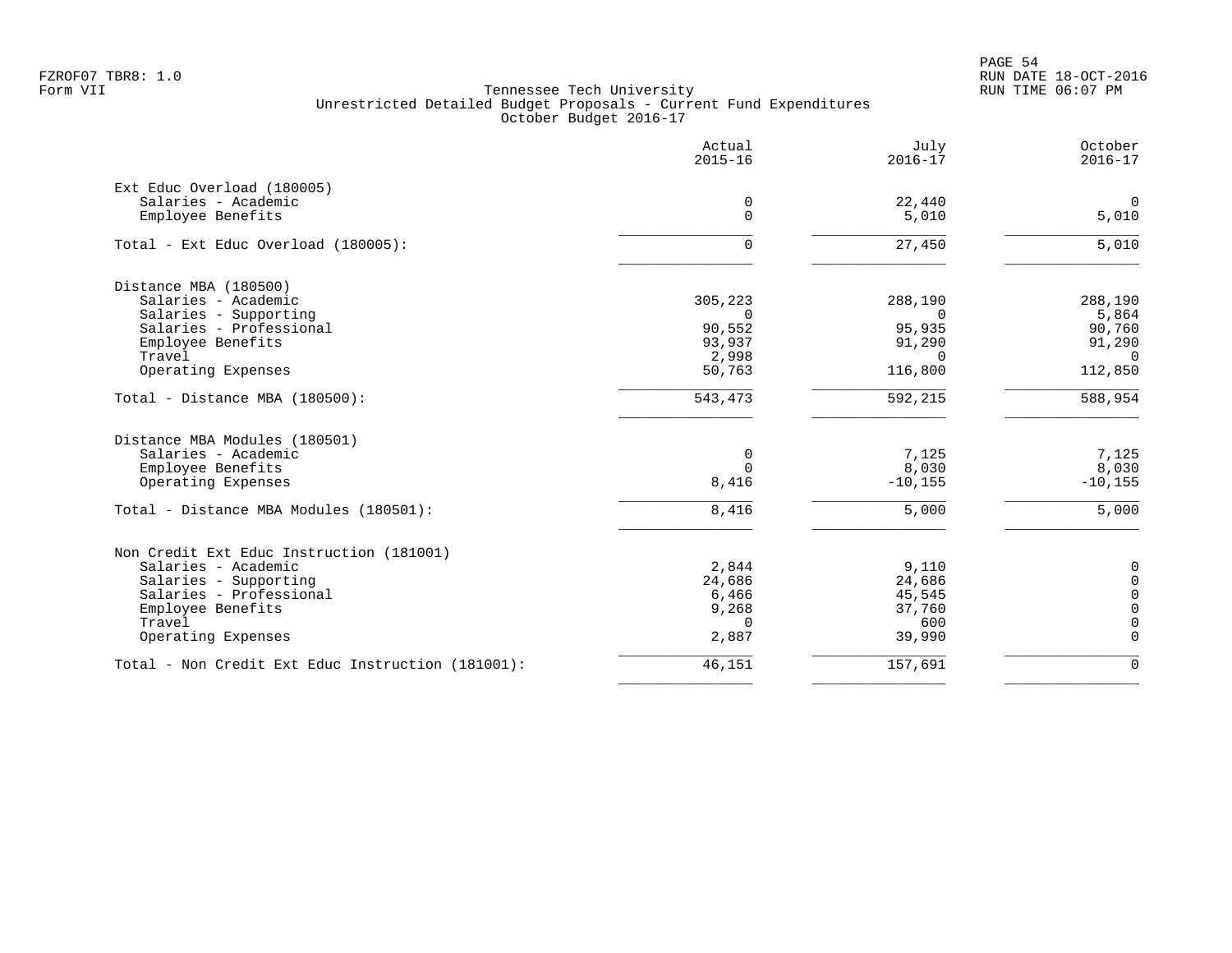|                                                       | Actual<br>$2015 - 16$ | July<br>$2016 - 17$ | October<br>$2016 - 17$ |
|-------------------------------------------------------|-----------------------|---------------------|------------------------|
| Non Credit Extended Programs (181002)                 |                       |                     |                        |
| Salaries - Academic                                   | 10,648                | 22,000              | 6,000                  |
| Salaries - Supporting                                 | 48,639                | 53,867              | 24,032                 |
| Employee Benefits                                     | 23,303                | 23,325              | $\Omega$               |
| Travel                                                | 2,907                 | 200                 | 200                    |
| Operating Expenses                                    | 61,437                | 33,980              | 33,980                 |
| Department Revenues                                   | $-2, 274$             | 0                   | $\Omega$               |
| Total - Non Credit Extended Programs (181002):        | 144,660               | 133,372             | 64,212                 |
| Governor Sch fr Emerging Technology (183000)          |                       |                     |                        |
| Salaries - Academic                                   | 13,021                | 26,380              | 13,644                 |
| Salaries - Students                                   | 5,772                 | 0                   | $\Omega$               |
| Employee Benefits                                     | 3,227                 | 7,100               | 7,100                  |
| Operating Expenses                                    | 10,593                | 10,460              | 10,455                 |
| Total - Governor Sch fr Emerging Technology (183000): | 32,613                | 43,940              | 31,199                 |
| Two Plus Two Eled Crossville (184000)                 |                       |                     |                        |
| Salaries - Supporting                                 | 22,350                | 12,275              | 20,260                 |
| Salaries - Professional                               | 15,386                | 59,120              | 49,167                 |
| Employee Benefits                                     | 10,335                | 30,310              | 30,310                 |
| Travel                                                | 464                   | 1,090               | 1,433                  |
| Operating Expenses                                    | 11,451                | 9,540               | 12,000                 |
| Total - Two Plus Two Eled Crossville (184000):        | 59,986                | 112,335             | 113,170                |
|                                                       |                       |                     |                        |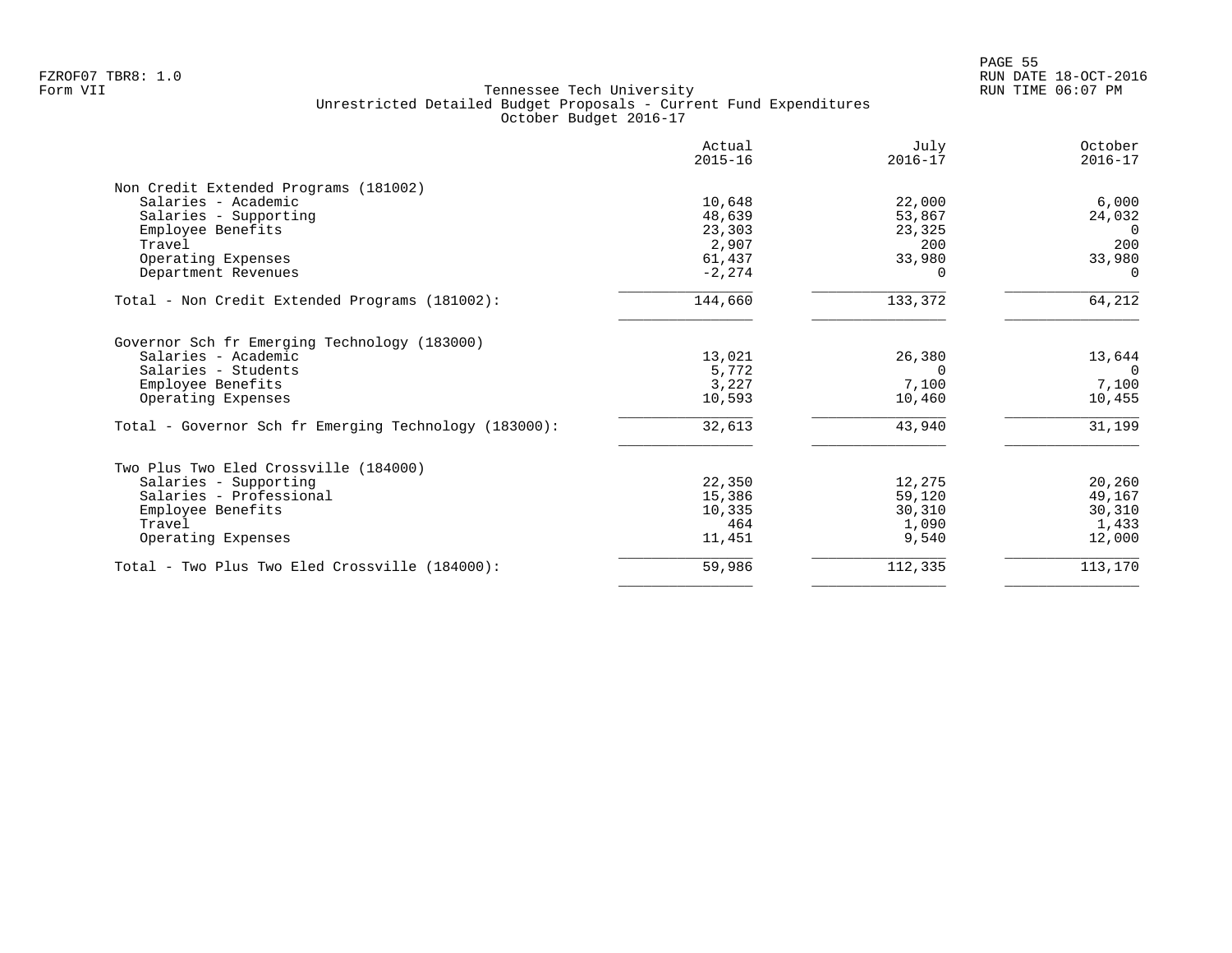PAGE 56 FZROF07 TBR8: 1.0 RUN DATE 18-OCT-2016

|                                                  | Actual<br>$2015 - 16$ | July<br>$2016 - 17$ | October<br>$2016 - 17$ |
|--------------------------------------------------|-----------------------|---------------------|------------------------|
| Two Plus Two Eled Oak Ridge (184001)             |                       |                     |                        |
| Salaries - Academic                              | $\mathbf 0$           | 150                 | $\mathsf{O}$           |
| Salaries - Supporting                            | 12,275                | 12,275              | 12,460                 |
| Employee Benefits                                | 2,784                 | 2,825               | 2,825                  |
| Travel                                           | 155                   | 2,050               | 156                    |
| Operating Expenses                               | 12,065                | 1,176               | 12,066                 |
| Total - Two Plus Two Eled Oak Ridge (184001):    | 27,279                | 18,476              | 27,507                 |
| Two Plus Two Eled Pellissippii (184002)          |                       |                     |                        |
| Salaries - Supporting                            | 11,722                | 11,722              | 11,898                 |
| Employee Benefits                                | 3,259                 | 3,270               | 3,270                  |
| Travel                                           | 313                   | 1,290               | 1,290                  |
| Operating Expenses                               | 45,419                | 3,270               | 50,000                 |
| Total - Two Plus Two Eled Pellissippii (184002): | 60,713                | 19,552              | 66,458                 |
| Two Plus Two Eled Chattanooga (184003)           |                       |                     |                        |
| Employee Benefits                                | 0                     | 350                 | 350                    |
| Travel                                           | $\Omega$              | 1,275               | $\Omega$               |
| Operating Expenses                               | 10,900                | 340                 | 10,900                 |
| Total - Two Plus Two Eled Chattanooga (184003):  | 10,900                | 1,965               | 11,250                 |
| Two Plus Two Eled Motlow (184004)                |                       |                     |                        |
| Salaries - Academic                              | 0                     | 690                 | 690                    |
| Salaries - Supporting                            | 12,275                | 12,275              | 12,460                 |
| Salaries - Professional                          | 61,520                | 61,620              | 62,501                 |
| Employee Benefits                                | 20,247                | 20,340              | 20,340                 |
| Travel                                           | 6,793                 | 2,363               | 6,793                  |
| Operating Expenses                               | 4,296                 | 3,550               | 5,700                  |
| Total - Two Plus Two Eled Motlow (184004):       | 105,131               | 100,838             | 108,484                |
|                                                  |                       |                     |                        |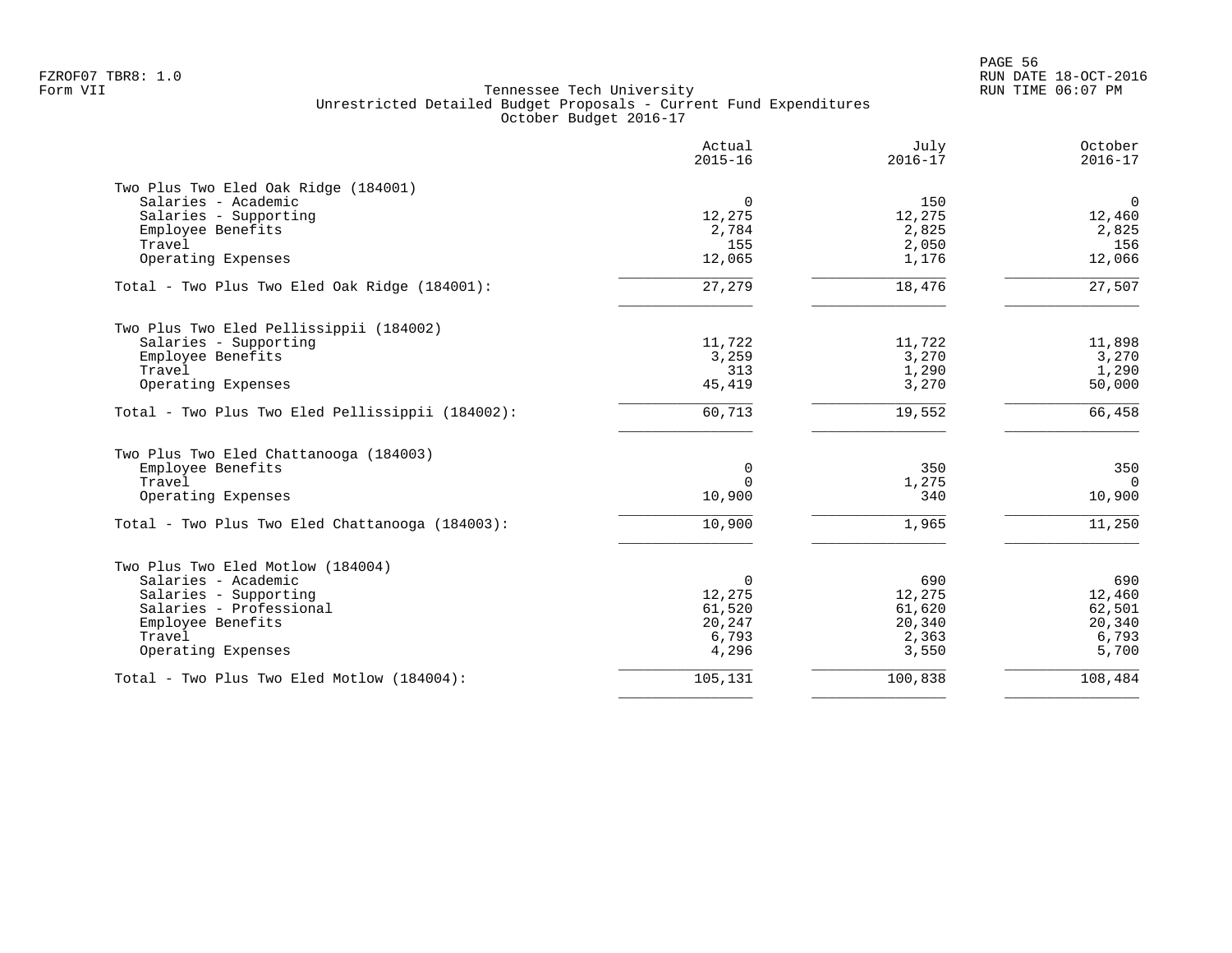PAGE 57 FZROF07 TBR8: 1.0 RUN DATE 18-OCT-2016

|                                                      | Actual<br>$2015 - 16$ | July<br>$2016 - 17$ | October<br>$2016 - 17$ |
|------------------------------------------------------|-----------------------|---------------------|------------------------|
| Two Plus Two Eled Tullahoma (184005)                 |                       |                     |                        |
| Salaries - Academic                                  | 0                     | 2,330               | $\mathbf 0$            |
| Employee Benefits                                    | $\mathbf 0$           | 300                 | 300                    |
| Travel                                               | $\Omega$              | 1,385               | 1,000                  |
| Operating Expenses                                   | 4,400                 | 2,450               | 7,000                  |
| Total - Two Plus Two Eled Tullahoma (184005):        | 4,400                 | 6,465               | 8,300                  |
| Two Plus Two Eled RS Harriman (184006)               |                       |                     |                        |
| Salaries - Academic                                  | $\mathbf 0$           | 5,850               | 1,300                  |
| Employee Benefits                                    | $\mathbf 0$           | 1,000               | 1,000                  |
| Travel                                               | 33                    | 2,062               | 750                    |
| Operating Expenses                                   | 1,099                 | 4,690               | 6,002                  |
| Total - Two Plus Two Eled RS Harriman (184006):      | 1,132                 | 13,602              | 9,052                  |
| Two Plus Two Eled Scott Co (184007)                  |                       |                     |                        |
| Salaries - Academic                                  | $\Omega$              | 550                 | 550                    |
| Salaries - Supporting                                | 14,723                | 15,000              | 15,000                 |
| Employee Benefits                                    | 1,127                 | 1,600               | 1,600                  |
| Travel                                               | 797                   | 1,382               | 1,382                  |
| Operating Expenses                                   | 7,172                 | 11,990              | 11,990                 |
| Total - Two Plus Two Eled Scott Co (184007):         | 23,819                | 30,522              | 30,522                 |
| Interdisciplinary Studies Instruct (185000)          |                       |                     |                        |
| Salaries - Academic                                  | 271,664               | 206,848             | 232,312                |
| Salaries - Supporting                                | 44,501                | 46,278              | 43,412                 |
| Salaries - Students                                  | 8,129                 | $\Omega$            | $\Omega$               |
| Employee Benefits                                    | 91,088                | 92,610              | 92,610                 |
| Travel                                               | 8,190                 | 25,000              | 25,000                 |
| Operating Expenses                                   | 16,149                | 20,000              | 20,095                 |
| Total - Interdisciplinary Studies Instruct (185000): | 439,721               | 390,736             | 413,429                |
|                                                      |                       |                     |                        |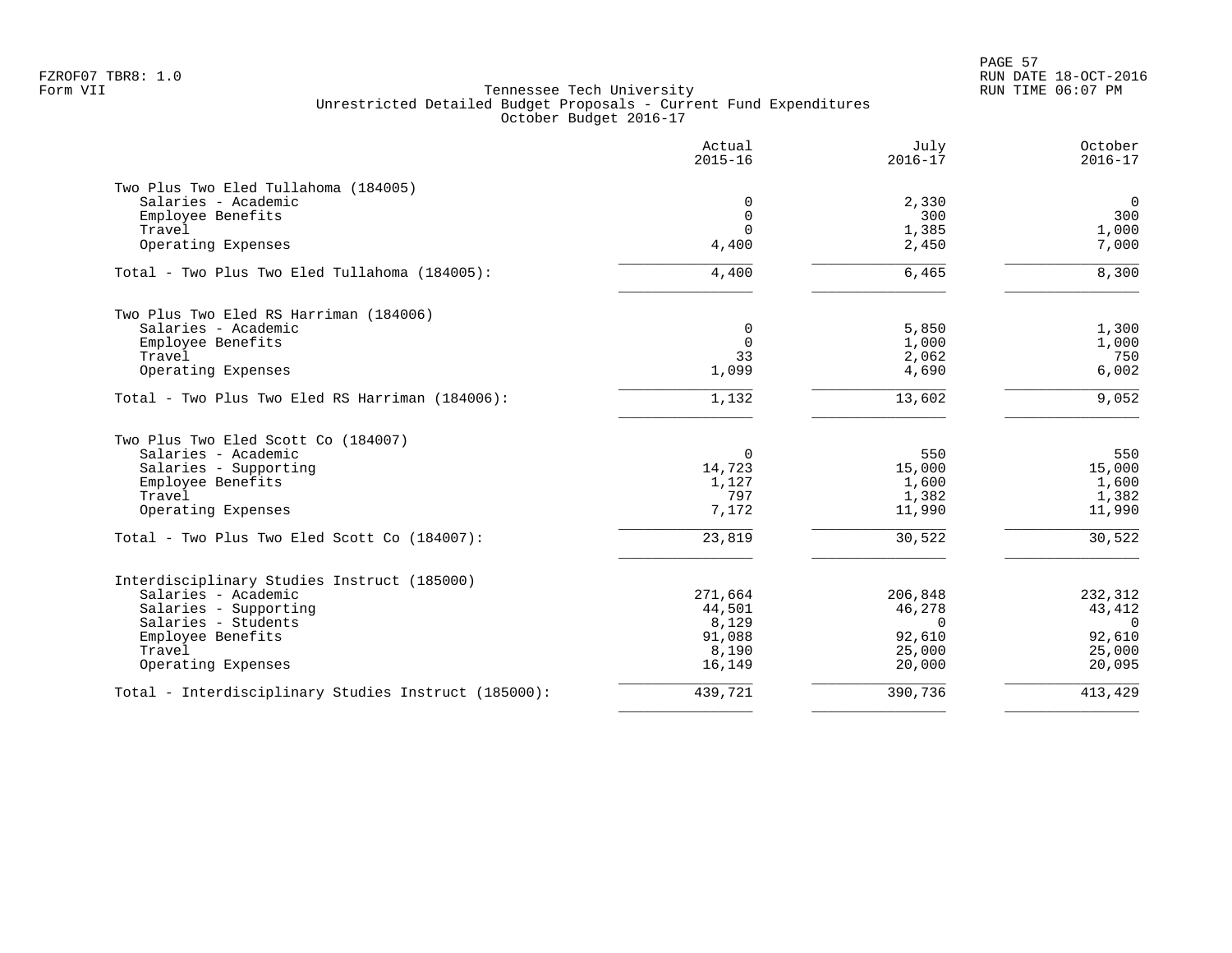|                                                | Actual<br>$2015 - 16$ | July<br>$2016 - 17$ | October<br>$2016 - 17$ |
|------------------------------------------------|-----------------------|---------------------|------------------------|
| Professional Studies (185001)                  |                       |                     |                        |
| Salaries - Academic                            | 63,007                | 52,668              | 71,329                 |
| Employee Benefits                              | 13,911                | 16,685              | 16,685                 |
| Travel                                         | $\Omega$              | 4,000               | 4,000                  |
| Operating Expenses                             | 664                   | 3,000               | 3,000                  |
| Total - Professional Studies (185001):         | 77,582                | 76,353              | 95,014                 |
| TN eCampus Instruction (185002)                |                       |                     |                        |
| Salaries - Academic                            | 584,392               | 25,000              | 68,424                 |
| Salaries - Supporting                          | 30,637                | 33,291              | 54,315                 |
| Salaries - Professional                        | 61,344                | 78,761              | 2,500                  |
| Employee Benefits                              | 133,009               | 186,785             | 195,425                |
| Travel                                         | 499                   | 4,330               | 4,330                  |
| Operating Expenses                             | 10,877                | 32,040              | 32,040                 |
| Total - TN eCampus Instruction (185002):       | 820,758               | 360,207             | 357,034                |
| Environmental Studies Udrgrd (185005)          |                       |                     |                        |
| Salaries - Administrative                      | 0                     | 5,000               | $\overline{0}$         |
| Salaries - Academic                            | 119,728               | 113,819             | 132,207                |
| Salaries - Supporting                          | 25,594                | 30,694              | 26,074                 |
| Employee Benefits                              | 64,347                | 61,270              | 61,270                 |
| Travel                                         | 2,366                 | 1,900               | 1,900                  |
| Operating Expenses                             | 7,624                 | 5,000               | 5,000                  |
| Total - Environmental Studies Udrgrd (185005): | 219,659               | 217,683             | 226,451                |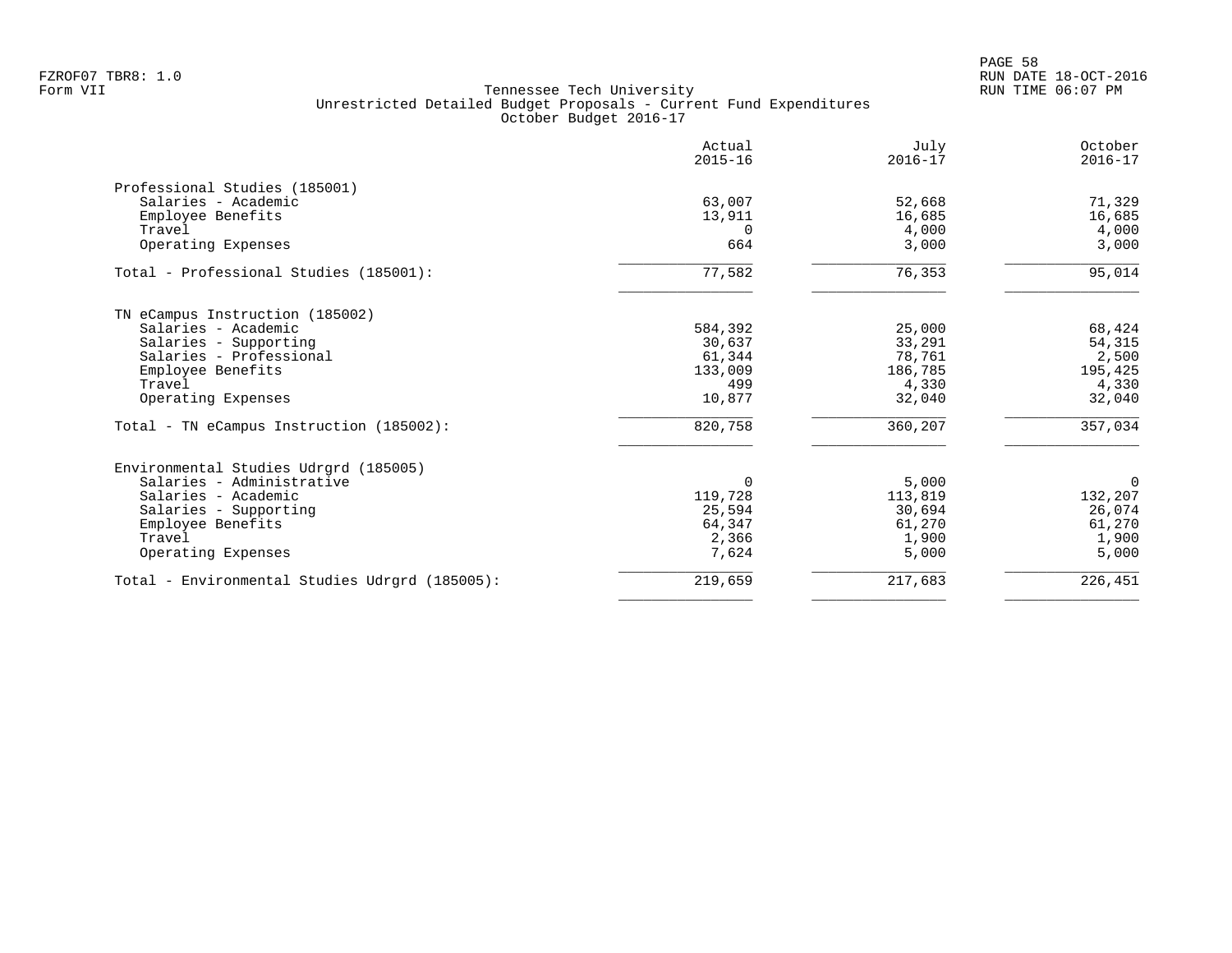PAGE 59 FZROF07 TBR8: 1.0 RUN DATE 18-OCT-2016

|                                                                                                                               | Actual<br>$2015 - 16$     | July<br>$2016 - 17$          | October<br>$2016 - 17$       |
|-------------------------------------------------------------------------------------------------------------------------------|---------------------------|------------------------------|------------------------------|
| Interdiscip Studies Campus Instr (185007)<br>Employee Benefits                                                                | $\mathbf 0$               | 2,330                        | 2,330                        |
| Total - Interdiscip Studies Campus Instr (185007):                                                                            | 0                         | 2,330                        | 2,330                        |
| Online Course Dev Interdiscipl Stys (185010)<br>Salaries - Academic<br>Employee Benefits<br>Operating Expenses                | 17,004<br>3,381<br>0      | 0<br>$\Omega$<br>29,610      | 0<br>$\Omega$<br>38,834      |
| Total - Online Course Dev Interdiscipl Stys (185010):                                                                         | 20,385                    | 29,610                       | 38,834                       |
| Public Safety Instruction (185502)<br>Salaries - Academic<br>Employee Benefits<br>Total - Public Safety Instruction (185502): | 17,000<br>1,301<br>18,301 | 0<br>$\Omega$<br>$\mathbf 0$ | 12,600<br>$\Omega$<br>12,600 |
| Environmental Sci Grad Assist (188000)<br>Salaries - Academic<br>Employee Benefits                                            | 42,315<br>68,763          | $\Omega$<br>45,000           | $\overline{0}$<br>45,000     |
| Total - Environmental Sci Grad Assist (188000):                                                                               | 111,078                   | 45,000                       | 45,000                       |
| EVS Challenge (188001)<br>Salaries - Professional<br>Employee Benefits                                                        | 15,000<br>8,961           | 0<br>$\mathbf 0$             | 0<br>$\mathbf 0$             |
| Total - EVS Challenge (188001):                                                                                               | 23,961                    | $\mathbf 0$                  | $\Omega$                     |
|                                                                                                                               |                           |                              |                              |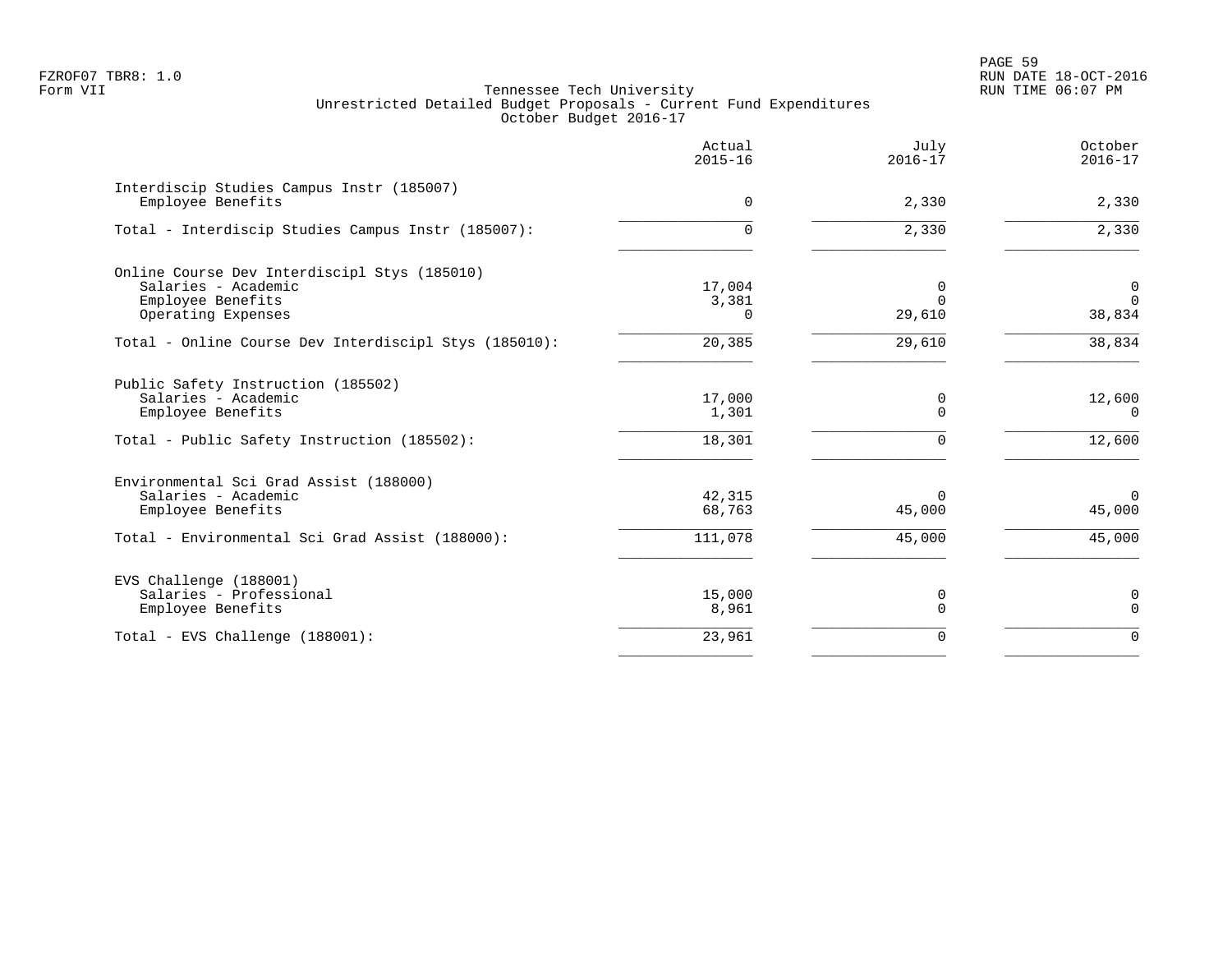| Actual<br>$2015 - 16$ | July<br>$2016 - 17$                                                                     | October<br>$2016 - 17$                                |
|-----------------------|-----------------------------------------------------------------------------------------|-------------------------------------------------------|
|                       |                                                                                         |                                                       |
|                       |                                                                                         | 4,800                                                 |
|                       | $\Omega$                                                                                | 5,000                                                 |
|                       |                                                                                         | $\Omega$                                              |
|                       |                                                                                         | 615                                                   |
|                       |                                                                                         | 4,000                                                 |
|                       |                                                                                         | 3,000                                                 |
|                       |                                                                                         |                                                       |
| 12,559                | 7,615                                                                                   | 17,415                                                |
|                       |                                                                                         |                                                       |
| 388                   | 0                                                                                       | 0                                                     |
| 371                   | $\Omega$                                                                                | $\mathbf 0$                                           |
|                       | 136,027                                                                                 | 138,159                                               |
|                       |                                                                                         | 64,325                                                |
|                       |                                                                                         | 4,000                                                 |
| 6,380                 | 5,000                                                                                   | 5,000                                                 |
| 218,545               | 209,352                                                                                 | 211,484                                               |
|                       |                                                                                         |                                                       |
| 206,034               | 118,830                                                                                 | 118,830                                               |
| 5,065                 | 15,310                                                                                  | 15,310                                                |
|                       |                                                                                         | 2,364,299                                             |
| 37,305                | 100,000                                                                                 | 100,000                                               |
| 2,169,908             | 1,715,392                                                                               | 2,598,439                                             |
|                       | 2,009<br>7,350<br>480<br>664<br>1,737<br>319<br>135,727<br>68,916<br>6,763<br>1,921,504 | 615<br>4,000<br>3,000<br>64,325<br>4,000<br>1,481,252 |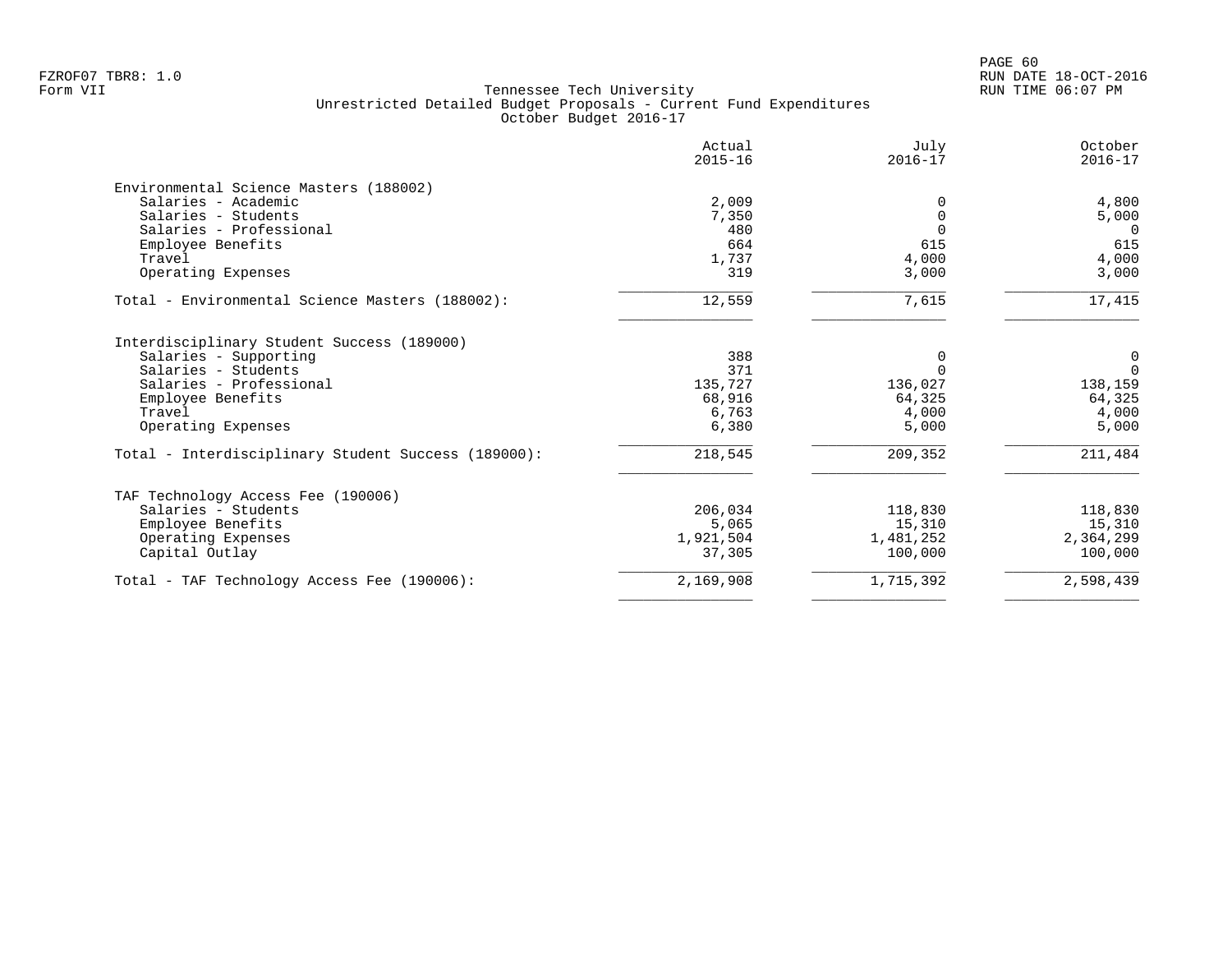PAGE 61 FZROF07 TBR8: 1.0 RUN DATE 18-OCT-2016

|                                                                                                                         | Actual<br>$2015 - 16$ | July<br>$2016 - 17$ | October<br>$2016 - 17$          |
|-------------------------------------------------------------------------------------------------------------------------|-----------------------|---------------------|---------------------------------|
| Craft Center Instuct Transfer (200007)<br>Operating Expenses                                                            | $-374,000$            | $-374,000$          | $-374,000$                      |
| Total - Craft Center Instuct Transfer (200007):                                                                         | $-374,000$            | $-374,000$          | $-374,000$                      |
| CHEC TAF Tech Access Fee (210004)<br>Operating Expenses                                                                 | $\mathbf 0$           | 5,000               | 100,000                         |
| Total - CHEC TAF Tech Access Fee (210004):                                                                              | $\Omega$              | 5,000               | 100,000                         |
| CHEC Tutoring Math (210020)<br>Salaries - Supporting<br>Employee Benefits                                               | 2,046<br>157          | 0<br>$\Omega$       | 0<br>$\mathbf 0$                |
| Total - CHEC Tutoring Math (210020):                                                                                    | 2,203                 | $\Omega$            | $\Omega$                        |
| CHEC Tutoring Writing (210021)<br>Salaries - Supporting<br>Employee Benefits<br>Total - CHEC Tutoring Writing (210021): | 3,046<br>233<br>3,279 | 0<br>$\Omega$<br>∩  | 0<br>$\Omega$<br>$\Omega$       |
| CHEC Lab Supplies (210022)<br>Salaries - Supporting<br>Employee Benefits<br>Operating Expenses                          | 7,336<br>561<br>5,196 | 0<br>0<br>$\Omega$  | 0<br>$\mathbf 0$<br>$\mathbf 0$ |
| Total - CHEC Lab Supplies (210022):                                                                                     | 13,093                | 0                   | $\Omega$                        |
|                                                                                                                         |                       |                     |                                 |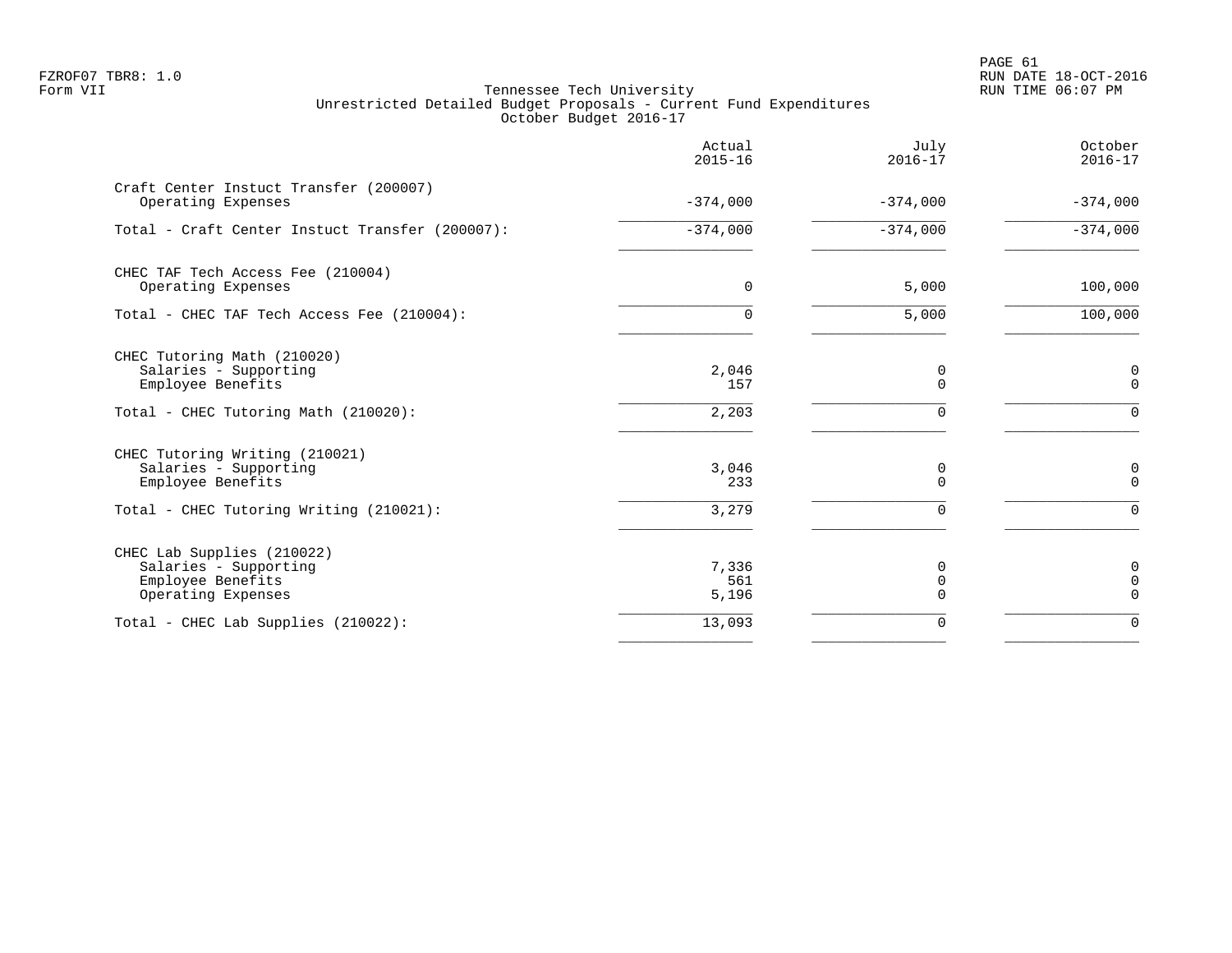|                                                      | Actual<br>$2015 - 16$ | July<br>$2016 - 17$     | October<br>$2016 - 17$ |
|------------------------------------------------------|-----------------------|-------------------------|------------------------|
| CHEC EETH & Comp Operating (210023)                  |                       |                         |                        |
| Salaries - Supporting<br>Employee Benefits           | 3,624<br>278          | $\Omega$<br>$\mathbf 0$ | 0<br>$\Omega$          |
| Operating Expenses                                   | 3,281                 | $\Omega$                | $\Omega$               |
| Total - CHEC EETH & Comp Operating (210023):         | 7,183                 | $\Omega$                | $\Omega$               |
| TBR Spouse Dependent Discount (700000)               |                       |                         |                        |
| Employee Benefits                                    | 365,354               | 226,140                 | 226,140                |
| Total - TBR Spouse Dependent Discount (700000):      | 365,354               | 226,140                 | 226,140                |
| TBR Employ Remission PC191 (700001)                  |                       |                         |                        |
| Employee Benefits                                    | 133,259               | 62,600                  | 62,600                 |
| Total - TBR Employ Remission PC191 (700001):         | 133,259               | 62,600                  | 62,600                 |
| E and G Data Processing Allocation (700003)          |                       |                         |                        |
| Department Revenues                                  | 3,953,235             | 4, 412, 220             | 4,474,870              |
| Total - E and G Data Processing Allocation (700003): | 3,953,235             | 4, 412, 220             | 4,474,870              |
| E and G Claims Adjustment (700004)                   |                       |                         |                        |
| Operating Expenses                                   | 252,484               | 210,800                 | 210,800                |
| Total - E and G Claims Adjustment (700004):          | 252,484               | 210,800                 | 210,800                |
|                                                      |                       |                         |                        |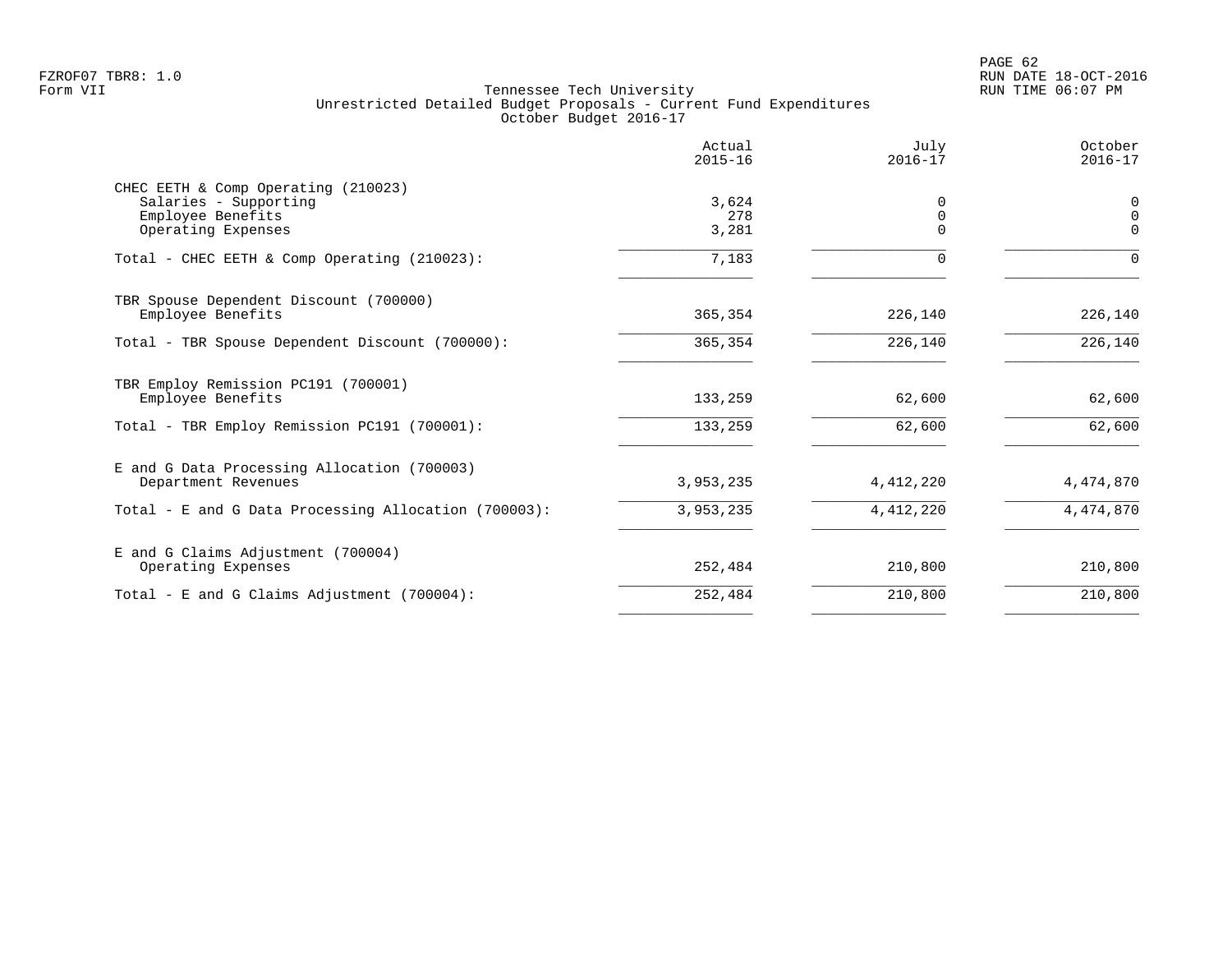|                                                                                                                                                                               | Actual<br>$2015 - 16$ | July<br>$2016 - 17$                                          | October<br>$2016 - 17$                                    |
|-------------------------------------------------------------------------------------------------------------------------------------------------------------------------------|-----------------------|--------------------------------------------------------------|-----------------------------------------------------------|
| $E$ and G Support (700005)<br>Salaries - Administrative<br>Salaries - Academic<br>Salaries - Supporting<br>Salaries - Professional<br>Employee Benefits<br>Operating Expenses | 92,346<br>$-6,834$    | 1,360<br>325,490<br>21,695<br>18,765<br>207,684<br>$-68,572$ | 680<br>356,088<br>11,757<br>9,382<br>329,129<br>$-68,572$ |
| Total - E and G Support $(700005)$ :                                                                                                                                          | 85,512                | 506,422                                                      | 638,464                                                   |
| Pool Reclass (700007)<br>Salaries - Supporting                                                                                                                                | 0                     | 10,000                                                       | 10,000                                                    |
| Total - Pool Reclass (700007):                                                                                                                                                | 0                     | 10,000                                                       | 10,000                                                    |
| Pool Degree Adj (700008)<br>Salaries - Academic                                                                                                                               | $\Omega$              | 5,000                                                        | 5,000                                                     |
| Total - Pool Degree Adj (700008):                                                                                                                                             | 0                     | 5,000                                                        | 5,000                                                     |
| E and G Other Salary Pool (700009)<br>Salaries - Academic<br>Salaries - Supporting                                                                                            | 0<br>$\Omega$         | 110,800<br>5,650                                             | 110,800<br>5,650                                          |
| Total - E and G Other Salary Pool (700009):                                                                                                                                   | 0                     | 116,450                                                      | 116,450                                                   |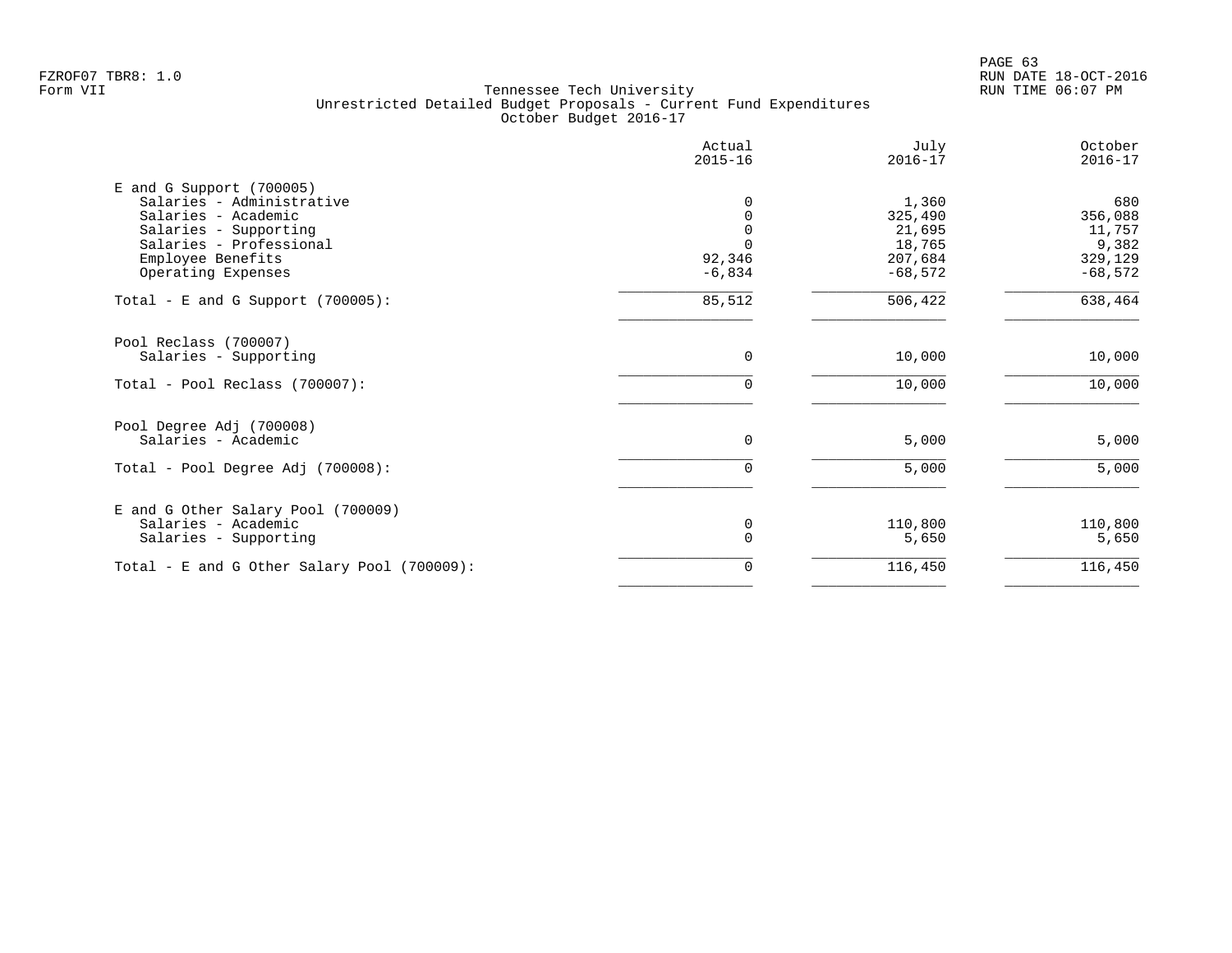# FZROF07 TBR8: 1.0 RUN DATE 18-OCT-2016 Tennessee Tech University Unrestricted Detailed Budget Proposals - Current Fund Expenditures October Budget 2016-17

|                                                                              | Actual<br>$2015 - 16$ | July<br>$2016 - 17$ | October<br>$2016 - 17$ |
|------------------------------------------------------------------------------|-----------------------|---------------------|------------------------|
| Post Office Allocation (700045)<br>Operating Expenses<br>Department Revenues | 26,440                | 27,340              | 27,340<br>$\Omega$     |
| Total - Post Office Allocation (700045):                                     | 26,440                | 27,340              | 27,340                 |
| TTU Staff Tuit Maint Reimbursment (700068)<br>Employee Benefits              | 129,944               | 96,964              | 96,964                 |
| Total - TTU Staff Tuit Maint Reimbursment (700068):                          | 129,944               | 96,964              | 96,964                 |
| TAF Carryforward Resources (700072)<br>Operating Expenses                    | 0                     | $\Omega$            | $-1,430,213$           |
| Total - TAF Carryforward Resources (700072):                                 | O                     | 0                   | $-1,430,213$           |

# Total - Instruction (200):

|       | Salaries - Administrative | 8,632      | 152,278    | 138,943    |
|-------|---------------------------|------------|------------|------------|
|       | Salaries - Academic       | 36,563,180 | 36,857,797 | 36,547,745 |
|       | Salaries - Supporting     | 2,369,724  | 2,381,653  | 2,389,194  |
|       | Salaries - Students       | 815,476    | 518,320    | 554,570    |
|       | Salaries - Professional   | 2,156,056  | 2,257,221  | 2,097,316  |
|       | Employee Benefits         | 15,385,131 | 14,036,178 | 13,583,298 |
|       | Travel                    | 587,236    | 313,140    | 349,867    |
|       | Operating Expenses        | 5,148,377  | 6,012,233  | 7,119,732  |
|       | Capital Outlay            | 231,185    | 111,500    | 120,205    |
|       | Department Revenues       | 3,973,632  | 4,412,220  | 4,474,870  |
|       |                           |            |            |            |
| Total |                           | 67,238,629 | 67,052,540 | 67,375,740 |
|       |                           |            |            |            |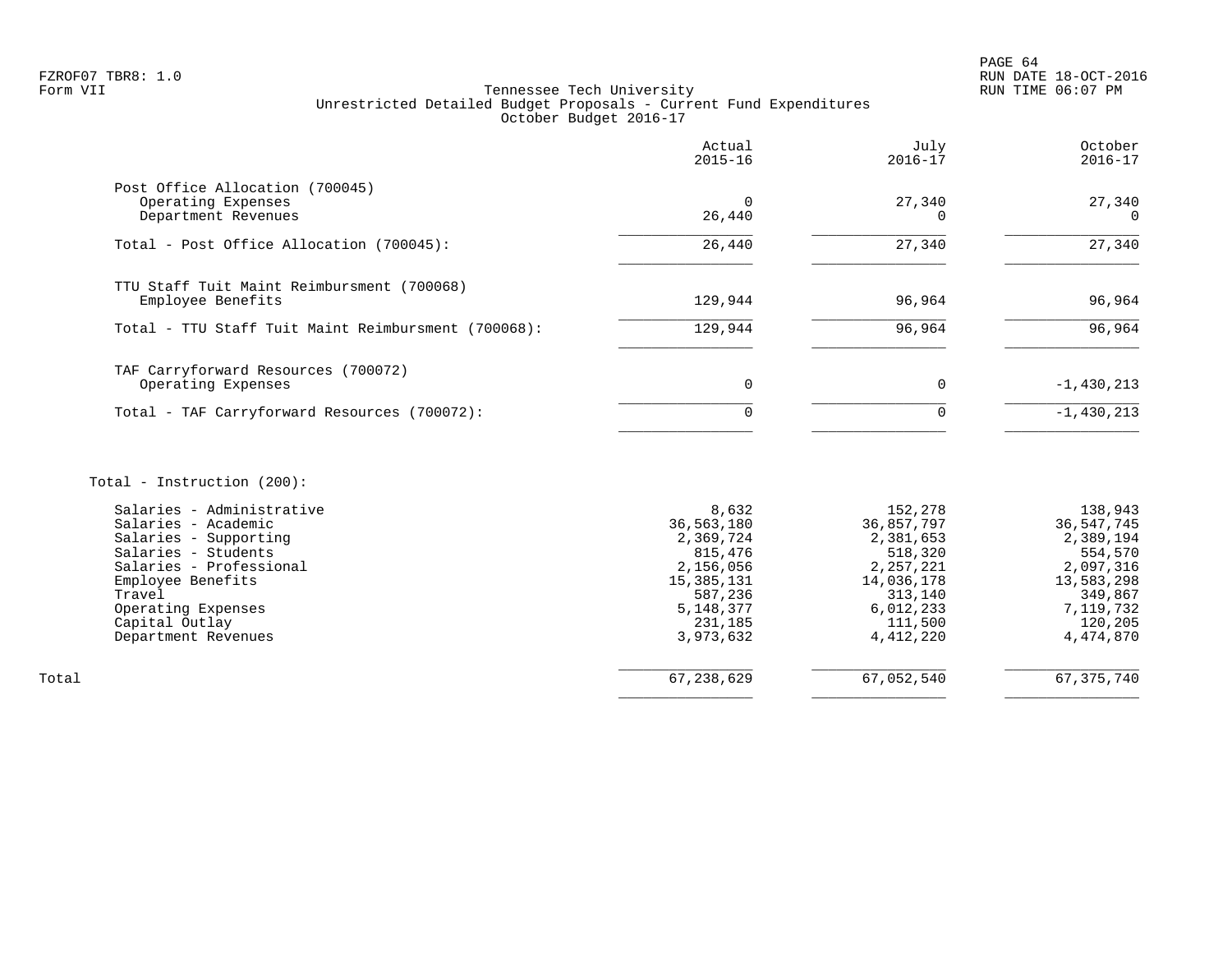PAGE 65 FZROF07 TBR8: 1.0 RUN DATE 18-OCT-2016

|                                                                                                                                                                                                                          | Actual<br>$2015 - 16$                                                                                                    | July<br>$2016 - 17$                                                                                                        | October<br>$2016 - 17$                                                                                                     |
|--------------------------------------------------------------------------------------------------------------------------------------------------------------------------------------------------------------------------|--------------------------------------------------------------------------------------------------------------------------|----------------------------------------------------------------------------------------------------------------------------|----------------------------------------------------------------------------------------------------------------------------|
| Total - Instruction $(20)$ :                                                                                                                                                                                             |                                                                                                                          |                                                                                                                            |                                                                                                                            |
| Salaries - Administrative<br>Salaries - Academic<br>Salaries - Supporting<br>Salaries - Students<br>Salaries - Professional<br>Employee Benefits<br>Travel<br>Operating Expense<br>Capital Outlay<br>Department Revenues | 8,632<br>36,563,180<br>2,369,724<br>815,476<br>2,156,056<br>15,385,131<br>587,236<br>5, 148, 377<br>231,185<br>3,973,632 | 152,278<br>36,857,797<br>2,381,653<br>518,320<br>2, 257, 221<br>14,036,178<br>313,140<br>6,012,233<br>111,500<br>4,412,220 | 138,943<br>36, 547, 745<br>2,389,194<br>554,570<br>2,097,316<br>13,583,298<br>349,867<br>7,119,732<br>120,205<br>4,474,870 |
| Total                                                                                                                                                                                                                    | 67,238,629                                                                                                               | 67,052,540                                                                                                                 | 67, 375, 740                                                                                                               |
| Research (25)<br>Research (250)<br>Strategic Research Initiatives (118001)<br>Salaries - Administrative<br>Salaries - Students<br>Salaries - Professional<br>Employee Benefits<br>Operating Expenses<br>Capital Outlay   | 155,994<br>5,565<br>81,115<br>75,194<br>147,264<br>132,987                                                               | 160,400<br>O<br>56,000<br>$\Omega$                                                                                         | 162,800<br>0<br>$\Omega$<br>56,000<br>12,448<br>7,490                                                                      |
| Total - Strategic Research Initiatives (118001):                                                                                                                                                                         | 598,119                                                                                                                  | 216,400                                                                                                                    | 238,738                                                                                                                    |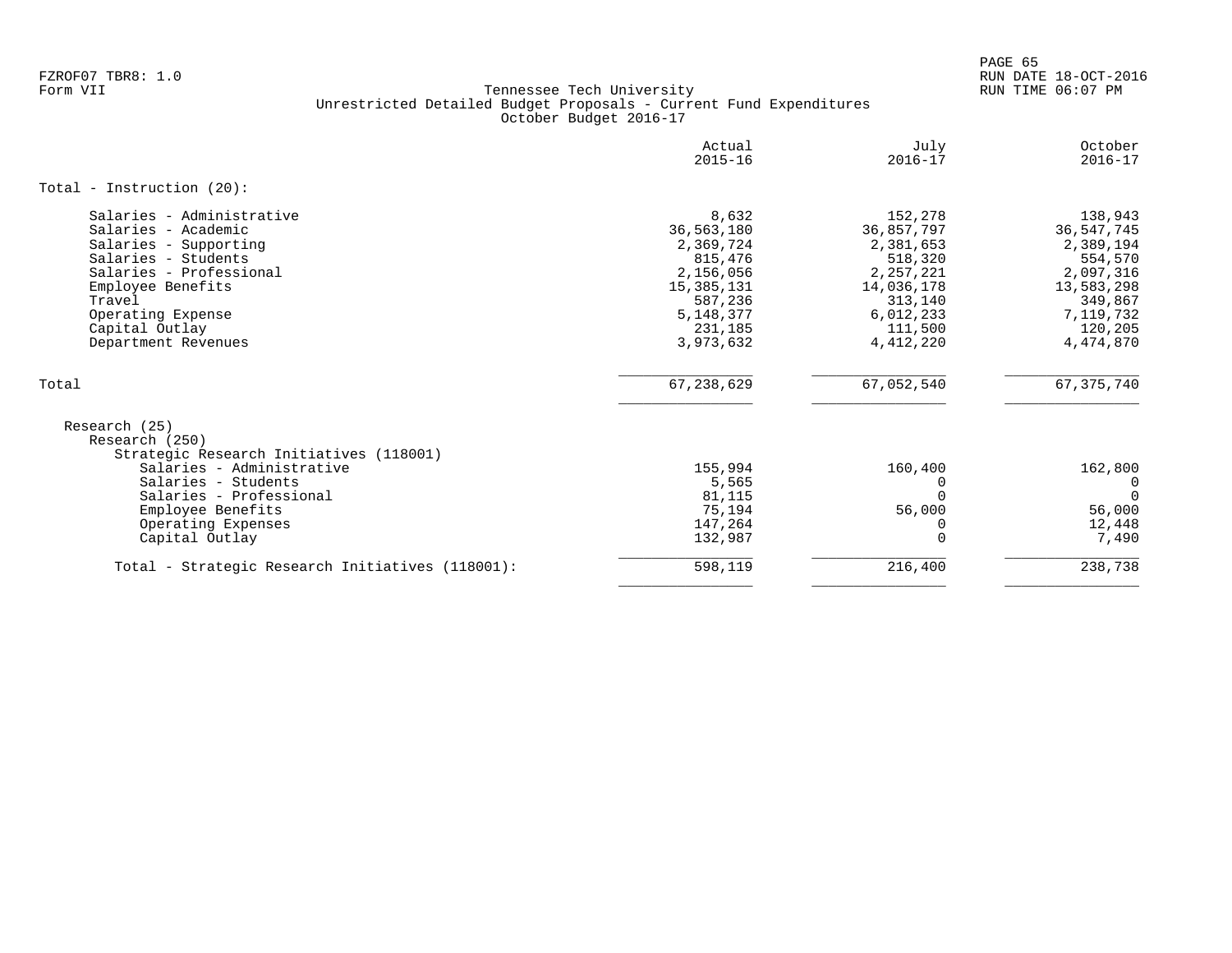|                                                      | Actual<br>$2015 - 16$ | July<br>$2016 - 17$ | October<br>$2016 - 17$ |
|------------------------------------------------------|-----------------------|---------------------|------------------------|
| Indirect Cost VP Research Econ Dev (118029)          |                       |                     |                        |
| Operating Expenses                                   | $\Omega$              | $\Omega$            | 1,400                  |
| Total - Indirect Cost VP Research Econ Dev (118029): | $\Omega$              |                     | 1,400                  |
| Center for Healthcare Informatics (118300)           |                       |                     |                        |
| Salaries - Academic                                  | 9,477                 | $\Omega$            | $\mathbf 0$            |
| Salaries - Students                                  | 30,876                |                     | $\mathbf 0$            |
| Salaries - Professional                              | 7,200                 |                     | $\Omega$               |
| Employee Benefits                                    | 12,207                |                     | $\Omega$               |
| Total - Center for Healthcare Informatics (118300):  | 59,760                | U                   | $\Omega$               |
| Distinguished Faculty Fellowships (120024)           |                       |                     |                        |
| Salaries - Academic                                  | $\Omega$              | 7,500               | 7,500                  |
| Employee Benefits                                    | 0                     | 5,300               | 5,300                  |
| Operating Expenses                                   |                       | 12,500              | 12,500                 |
| Total - Distinguished Faculty Fellowships (120024):  | $\Omega$              | 25,300              | 25,300                 |
| SAF Undergrad Research Initiative (121002)           |                       |                     |                        |
| Salaries - Students                                  | 34,765                | 30,000              | 30,000                 |
| Employee Benefits                                    | 1,515                 | 2,000               | 2,000                  |
| Travel                                               | 46,753                | 10,000              | 10,000                 |
| Operating Expenses                                   | 41,853                | 58,000              | 60,097                 |
| Total - SAF Undergrad Research Initiative (121002):  | 124,886               | 100,000             | 102,097                |
|                                                      |                       |                     |                        |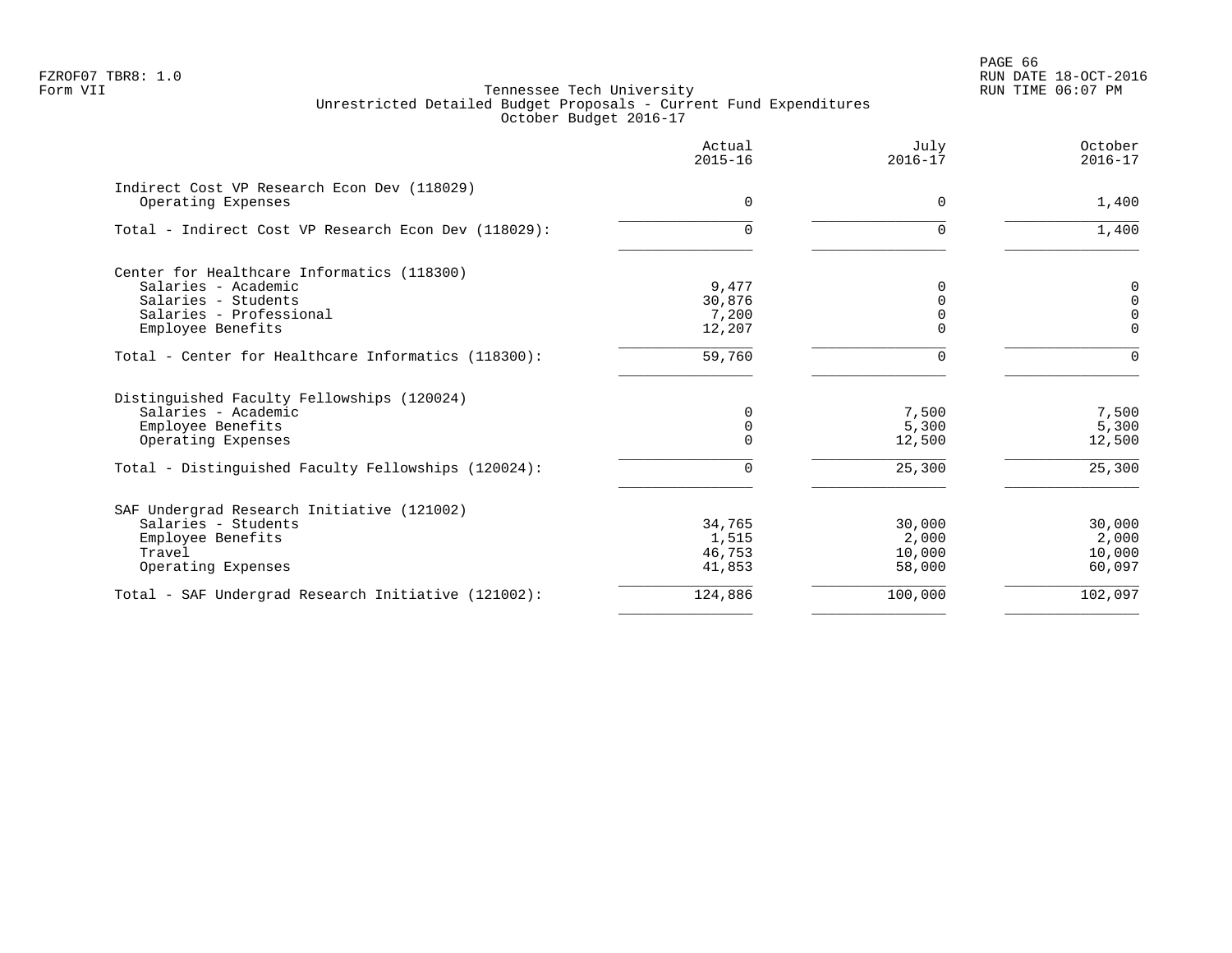|                                                      | Actual<br>$2015 - 16$ | July<br>$2016 - 17$ | October<br>$2016 - 17$ |
|------------------------------------------------------|-----------------------|---------------------|------------------------|
| QEP Operating (121702)                               |                       |                     |                        |
| Salaries - Administrative                            | 1,000                 | $\Omega$            | $\mathbf 0$            |
| Salaries - Academic                                  | 75,369                | 5,000               | 9,252                  |
| Salaries - Supporting                                | 6,572                 | 13,314              | 13,415                 |
| Salaries - Students                                  | 49,525                | $\Omega$            | 37,788                 |
| Salaries - Professional                              | 8,000                 | $\Omega$            | 2,500                  |
| Employee Benefits                                    | 31,767                | 9,200               | 16,411                 |
| Travel                                               | 6,047                 | 1,000               | 9,908                  |
| Operating Expenses                                   | 97,200                | 558,686             | 475,137                |
| Total - QEP Operating $(121702)$ :                   | 275,480               | 587,200             | 564,411                |
| Federal College Work Study Program (122001)          |                       |                     |                        |
| Salaries - Students                                  | 573                   | 390                 | 390                    |
| Total - Federal College Work Study Program (122001): | 573                   | 390                 | 390                    |
| Upper Cumberland Hum Sci (130008)                    |                       |                     |                        |
| Travel                                               | 386                   | 470                 | 470                    |
| Operating Expenses                                   | 970                   | 970                 | 970                    |
| Total - Upper Cumberland Hum Sci (130008):           | 1,356                 | 1,440               | 1,440                  |
| Research Arts and Science (130014)                   |                       |                     |                        |
| Travel                                               | 2,836                 | 0                   | 392                    |
| Operating Expenses                                   | $\Omega$              | $\Omega$            | 3,000                  |
| Total - Research Arts and Science (130014):          | 2,836                 | 0                   | 3,392                  |
|                                                      |                       |                     |                        |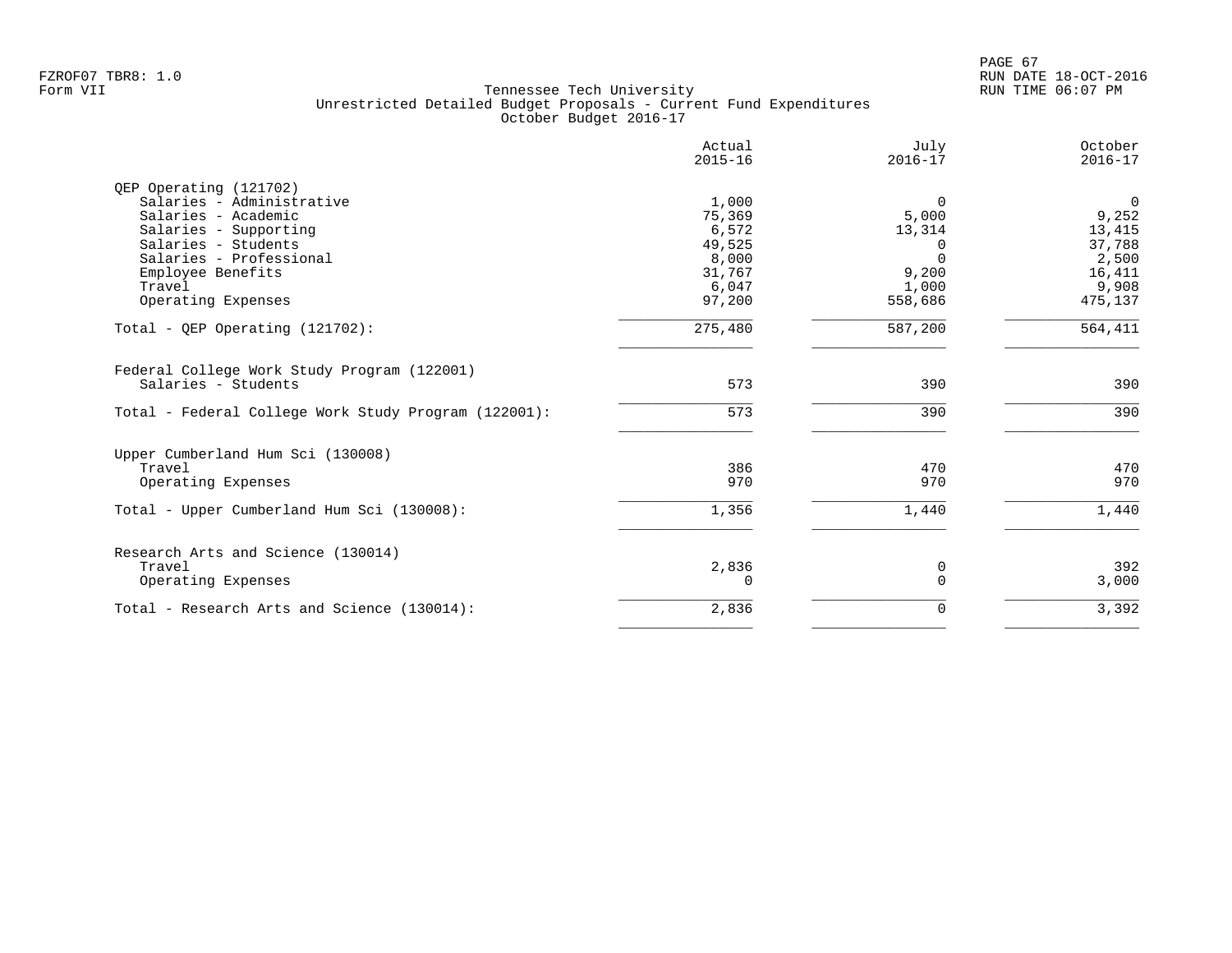PAGE 68 FZROF07 TBR8: 1.0 RUN DATE 18-OCT-2016

|                                                  | Actual<br>$2015 - 16$ | July<br>$2016 - 17$ | October<br>$2016 - 17$ |
|--------------------------------------------------|-----------------------|---------------------|------------------------|
| Match Arts & Sciences (130015)<br>Capital Outlay | 25,000                | $\Omega$            | $-25,000$              |
|                                                  |                       |                     |                        |
| Total - Match Arts & Sciences (130015):          | 25,000                | $\Omega$            | $-25,000$              |
| Indirect Cost Arts and Science (130029)          |                       |                     |                        |
| Salaries - Academic                              | 2,000                 | $\Omega$            | 0                      |
| Employee Benefits                                | 363                   |                     | $\Omega$               |
| Operating Expenses                               | 5,474                 | $\Omega$            | 71,868                 |
| Capital Outlay                                   | 8,066                 | $\Omega$            | <sup>n</sup>           |
| Total - Indirect Cost Arts and Science (130029): | 15,903                | 0                   | 71,868                 |
| Match Biology (131005)                           |                       |                     |                        |
| Salaries - Students                              | 1,468                 | $\Omega$            | $-10,885$              |
| Salaries - Professional                          | 4,800                 | $\mathbf 0$         | 0                      |
| Employee Benefits                                | 3,885                 | $\cap$              | $\Omega$               |
| Total - Match Biology (131005):                  | 10,153                | 0                   | $-10,885$              |
| IC Faculty Biology (131011)                      |                       |                     |                        |
| Salaries - Academic                              | 5,229                 | 0                   | 0                      |
| Employee Benefits                                | 585                   | 0                   | $\Omega$               |
| Operating Expenses                               |                       | $\Omega$            | 12,153                 |
| Total - IC Faculty Biology (131011):             | 5,814                 | 0                   | 12,153                 |
|                                                  |                       |                     |                        |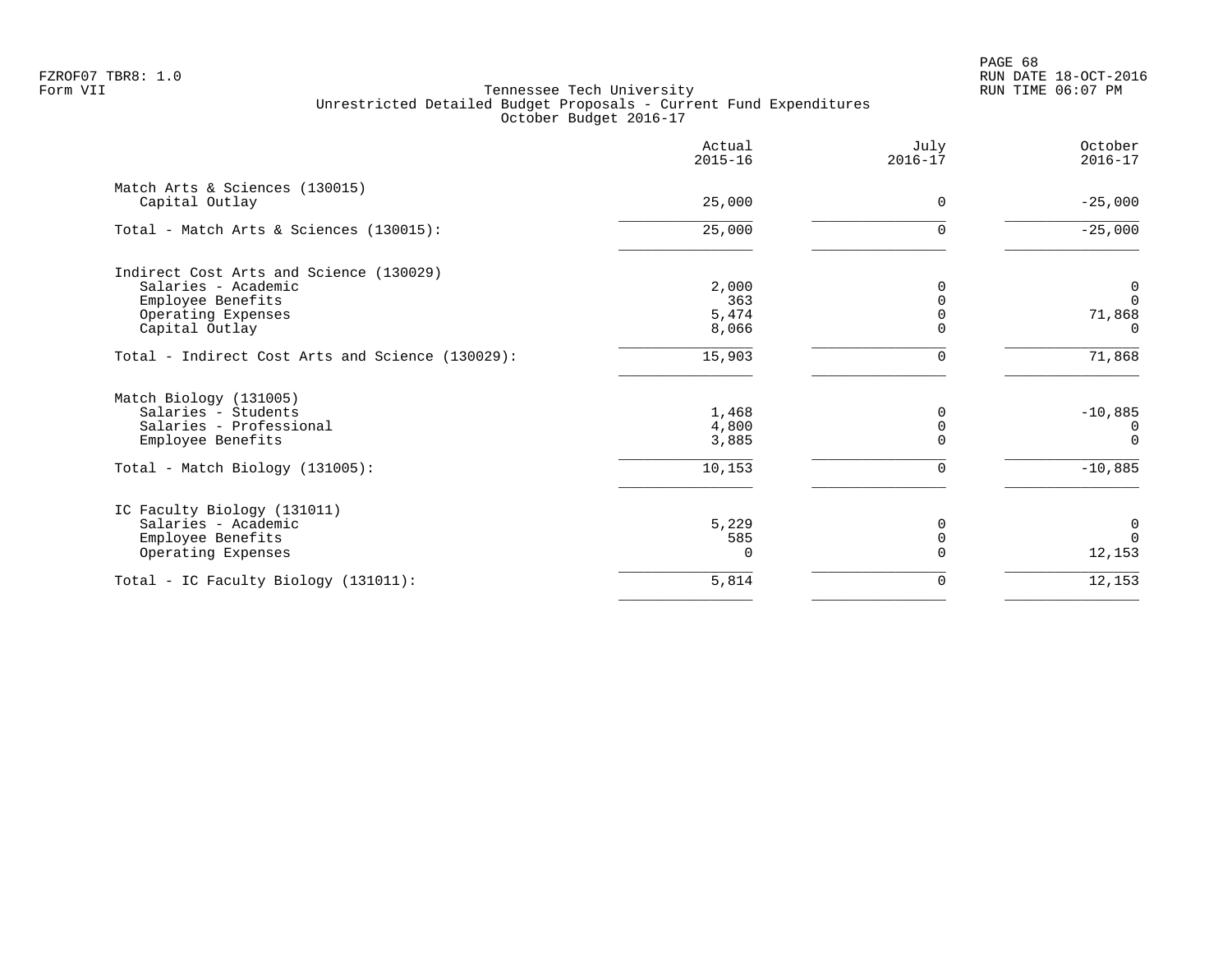PAGE 69 FZROF07 TBR8: 1.0 RUN DATE 18-OCT-2016

|                                                                                                               | Actual<br>$2015 - 16$        | July<br>$2016 - 17$       | October<br>$2016 - 17$                                           |
|---------------------------------------------------------------------------------------------------------------|------------------------------|---------------------------|------------------------------------------------------------------|
| Faculty Start-Up Biology (131012)<br>Operating Expenses                                                       | 25,500                       | $\Omega$                  | 48,250                                                           |
| Total - Faculty Start-Up Biology (131012):                                                                    | 25,500                       | U                         | 48,250                                                           |
| Restricted Biology (131013)<br>Salaries - Academic                                                            | 3,750                        | 0                         | 3,750                                                            |
| Total - Restricted Biology (131013):                                                                          | 3,750                        | $\Omega$                  | 3,750                                                            |
| Biology Faculty Research (131014)<br>Salaries - Students<br>Employee Benefits<br>Travel<br>Operating Expenses | 7,965<br>359<br>420<br>5,541 | $\Omega$<br>U             | $\begin{smallmatrix}0\0\0\end{smallmatrix}$<br>$\Omega$<br>9,987 |
| Total - Biology Faculty Research (131014):                                                                    | 14,285                       | $\Omega$                  | 9,987                                                            |
| IC Faculty Fisheries (131021)<br>Salaries - Academic<br>Employee Benefits<br>Operating Expenses               | 535<br>98<br>1,700           | 0<br>$\Omega$<br>$\Omega$ | $\mathbf 0$<br>$\Omega$<br>16,153                                |
| Total - IC Faculty Fisheries (131021):                                                                        | 2,333                        | $\Omega$                  | 16,153                                                           |
| Indirect Cost Biology (131029)<br>Travel<br>Operating Expenses                                                | 1,976<br>13,529              | 0<br>$\Omega$             | $\mathbf 0$<br>13,193                                            |
| Total - Indirect Cost Biology (131029):                                                                       | 15,505                       | $\Omega$                  | 13,193                                                           |
|                                                                                                               |                              |                           |                                                                  |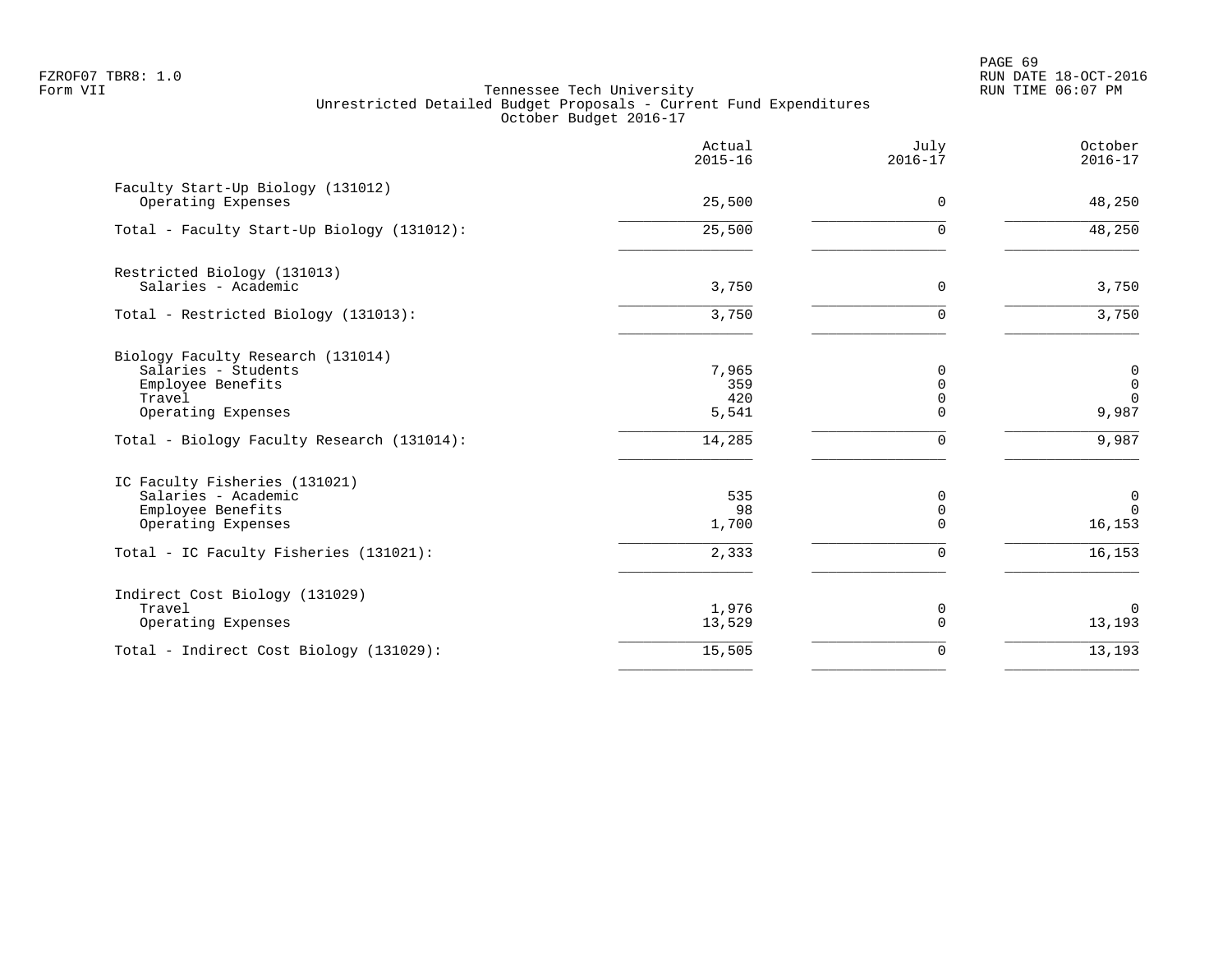PAGE 70 FZROF07 TBR8: 1.0 RUN DATE 18-OCT-2016

|                                                                                                           | Actual<br>$2015 - 16$     | July<br>$2016 - 17$            | October<br>$2016 - 17$                |
|-----------------------------------------------------------------------------------------------------------|---------------------------|--------------------------------|---------------------------------------|
| Indirect Cost Fisheries (131039)<br>Operating Expenses                                                    | 14,760                    | $\Omega$                       | 16,150                                |
| Total - Indirect Cost Fisheries (131039):                                                                 | 14,760                    | <sup>n</sup>                   | 16,150                                |
| Chemistry Student Research Developm (131510)<br>Operating Expenses                                        | 6,620                     | 15,298                         | 35,932                                |
| Total - Chemistry Student Research Developm (131510):                                                     | 6,620                     | 15,298                         | 35,932                                |
| IC Faculty Chemistry (131511)<br>Salaries - Academic<br>Employee Benefits<br>Travel<br>Operating Expenses | 698<br>63<br>970<br>2,361 | $\Omega$<br>0<br>0<br>$\Omega$ | 0<br>$\mathbb O$<br>$\Omega$<br>1,063 |
| Total - IC Faculty Chemistry (131511):                                                                    | 4,092                     | $\Omega$                       | 1,063                                 |
| Faculty Start-Up Chemistry (131512)<br>Operating Expenses<br>Capital Outlay                               | 12,713<br>31,474          | 0<br>$\Omega$                  | 70,213<br>$\Omega$                    |
| Total - Faculty Start-Up Chemistry (131512):                                                              | 44,187                    | $\Omega$                       | 70,213                                |
| Faculty Research Chemistry (131514)<br>Salaries - Students<br>Travel<br>Operating Expenses                | 0<br>$\mathbf 0$<br>2     | 0<br>$\mathbf 0$<br>$\Omega$   | 2,000<br>2,500<br>15,500              |
| Total - Faculty Research Chemistry (131514):                                                              | $\overline{2}$            | $\Omega$                       | 20,000                                |
|                                                                                                           |                           |                                |                                       |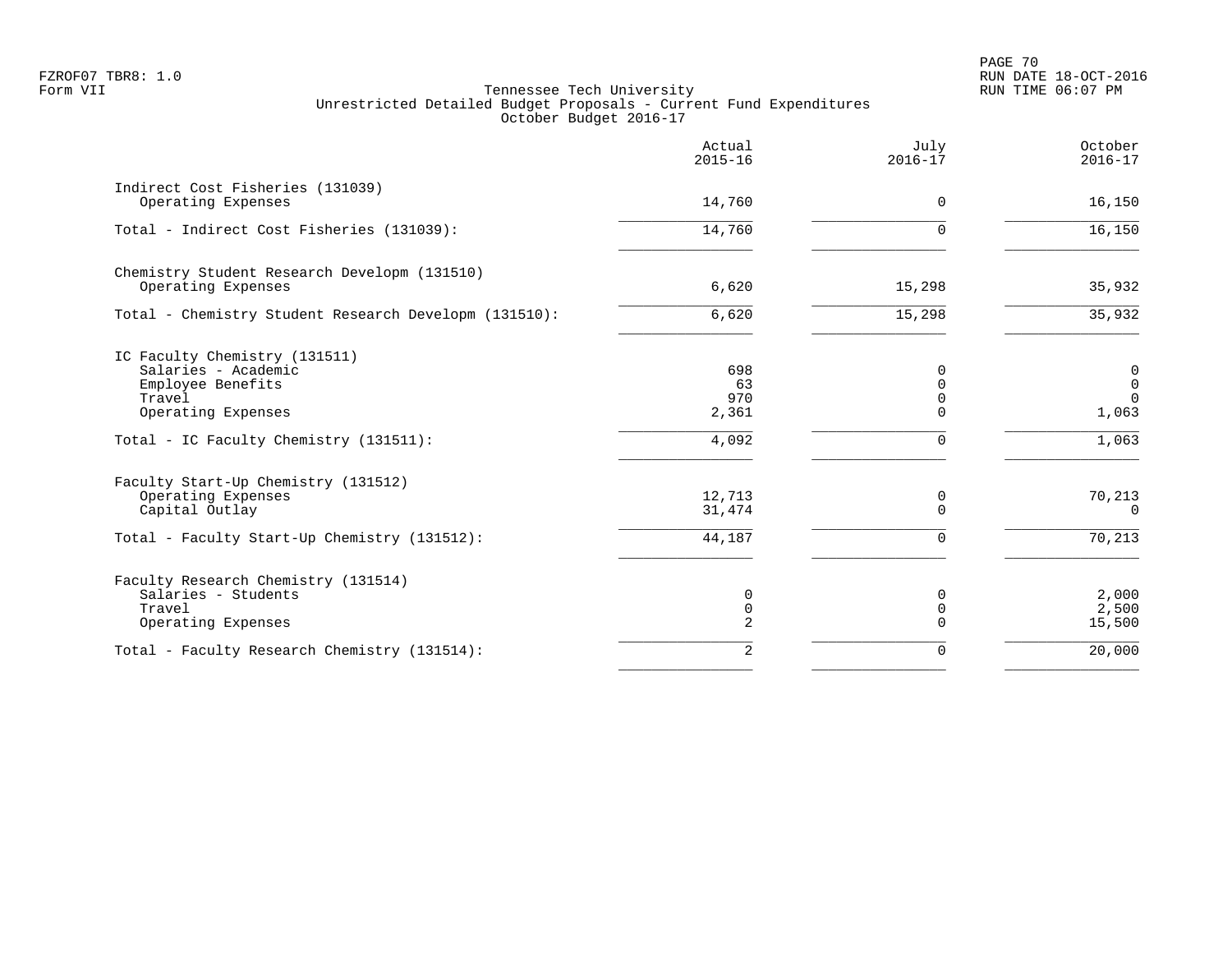PAGE 71 FZROF07 TBR8: 1.0 RUN DATE 18-OCT-2016

|                                                                                                                         | Actual<br>$2015 - 16$           | July<br>$2016 - 17$                             | October<br>$2016 - 17$                    |
|-------------------------------------------------------------------------------------------------------------------------|---------------------------------|-------------------------------------------------|-------------------------------------------|
| Match Chemistry (131515)<br>Salaries - Academic<br>Employee Benefits                                                    | 8,606<br>2,117                  | 0<br>$\Omega$                                   | 0<br>$\mathbf{0}$                         |
| Total - Match Chemistry (131515):                                                                                       | 10,723                          | $\Omega$                                        | $\Omega$                                  |
| Indirect Cost Chemistry (131529)<br>Operating Expenses                                                                  | 2,580                           | 0                                               | 6,270                                     |
| Total - Indirect Cost Chemistry (131529):                                                                               | 2,580                           | $\Omega$                                        | 6,270                                     |
| Match Computer Science (132005)<br>Salaries - Academic<br>Employee Benefits<br>Total - Match Computer Science (132005): | 49,518<br>11,535<br>61,053      | 0<br>$\overline{0}$<br>$\Omega$                 | 0<br>$\mathbf 0$<br>$\Omega$              |
| IC Faculty Computer Sci (132011)<br>Salaries - Academic<br>Employee Benefits<br>Travel<br>Operating Expenses            | 7,033<br>1,121<br>868<br>$\cap$ | $\Omega$<br>$\Omega$<br>$\mathbf 0$<br>$\Omega$ | 0<br>$\mathbf 0$<br>$\mathbf 0$<br>13,767 |
| Total - IC Faculty Computer Sci (132011):                                                                               | 9,022                           | $\Omega$                                        | 13,767                                    |
| Indirect Cost Computer Science (132029)<br>Travel<br>Operating Expenses                                                 | 4,023<br>280                    | 0<br>$\Omega$                                   | $\mathbf 0$<br>40,672                     |
| Total - Indirect Cost Computer Science (132029):                                                                        | 4,303                           | $\mathbf 0$                                     | 40,672                                    |
|                                                                                                                         |                                 |                                                 |                                           |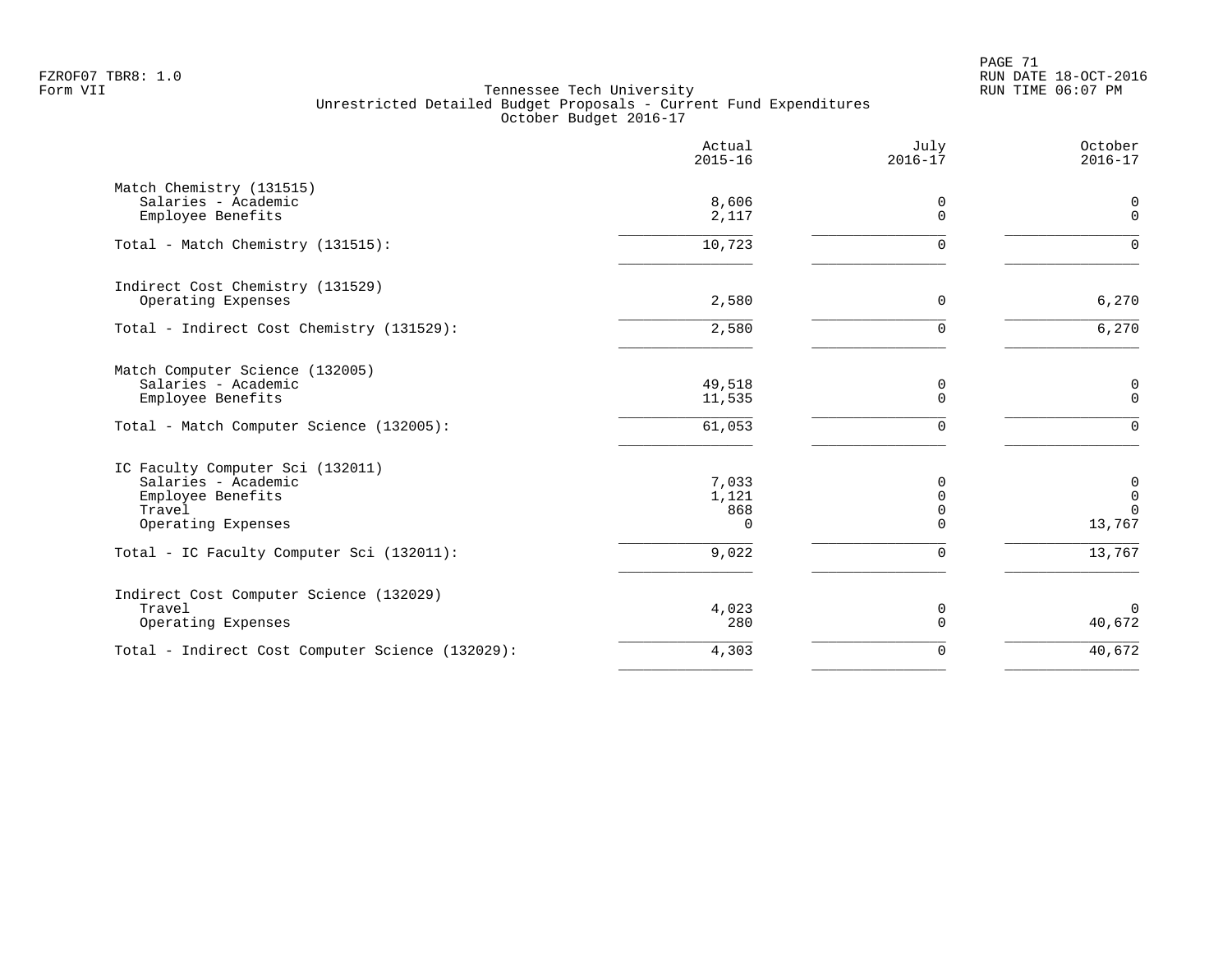PAGE 72 FZROF07 TBR8: 1.0 RUN DATE 18-OCT-2016

|                                                                                                                         | Actual<br>$2015 - 16$  | July<br>$2016 - 17$       | October<br>$2016 - 17$        |
|-------------------------------------------------------------------------------------------------------------------------|------------------------|---------------------------|-------------------------------|
| IC Faculty Earth Science (132511)<br>Salaries - Academic<br>Employee Benefits<br>Operating Expenses                     | 391<br>89<br>$\Omega$  | ∩<br>$\Omega$<br>$\Omega$ | 0<br>$\Omega$<br>2,470        |
| Total - IC Faculty Earth Science (132511):                                                                              | 480                    | $\Omega$                  | 2,470                         |
| Faculty Start-Up Earth Sciences (132512)<br>Operating Expenses                                                          | $\Omega$               | $\Omega$                  | 24,000                        |
| Total - Faculty Start-Up Earth Sciences (132512):                                                                       | 0                      | $\Omega$                  | 24,000                        |
| Indirect Cost Earth Sciences (132529)<br>Travel<br>Operating Expenses<br>Total - Indirect Cost Earth Sciences (132529): | 478<br>$\Omega$<br>478 | 0<br>$\Omega$<br>$\Omega$ | $\mathbf 0$<br>2,957<br>2,957 |
| Faculty Research English (133014)<br>Travel<br>Total - Faculty Research English (133014):                               | 2,994<br>2,994         | $\Omega$                  | $\mathbf 0$<br>$\Omega$       |
| Indirect Cost English Communicat (133029)                                                                               |                        |                           |                               |
| Operating Expenses                                                                                                      | $\mathbf 0$            | 0                         | 890                           |
| Total - Indirect Cost English Communicat (133029):                                                                      | $\Omega$               | $\Omega$                  | 890                           |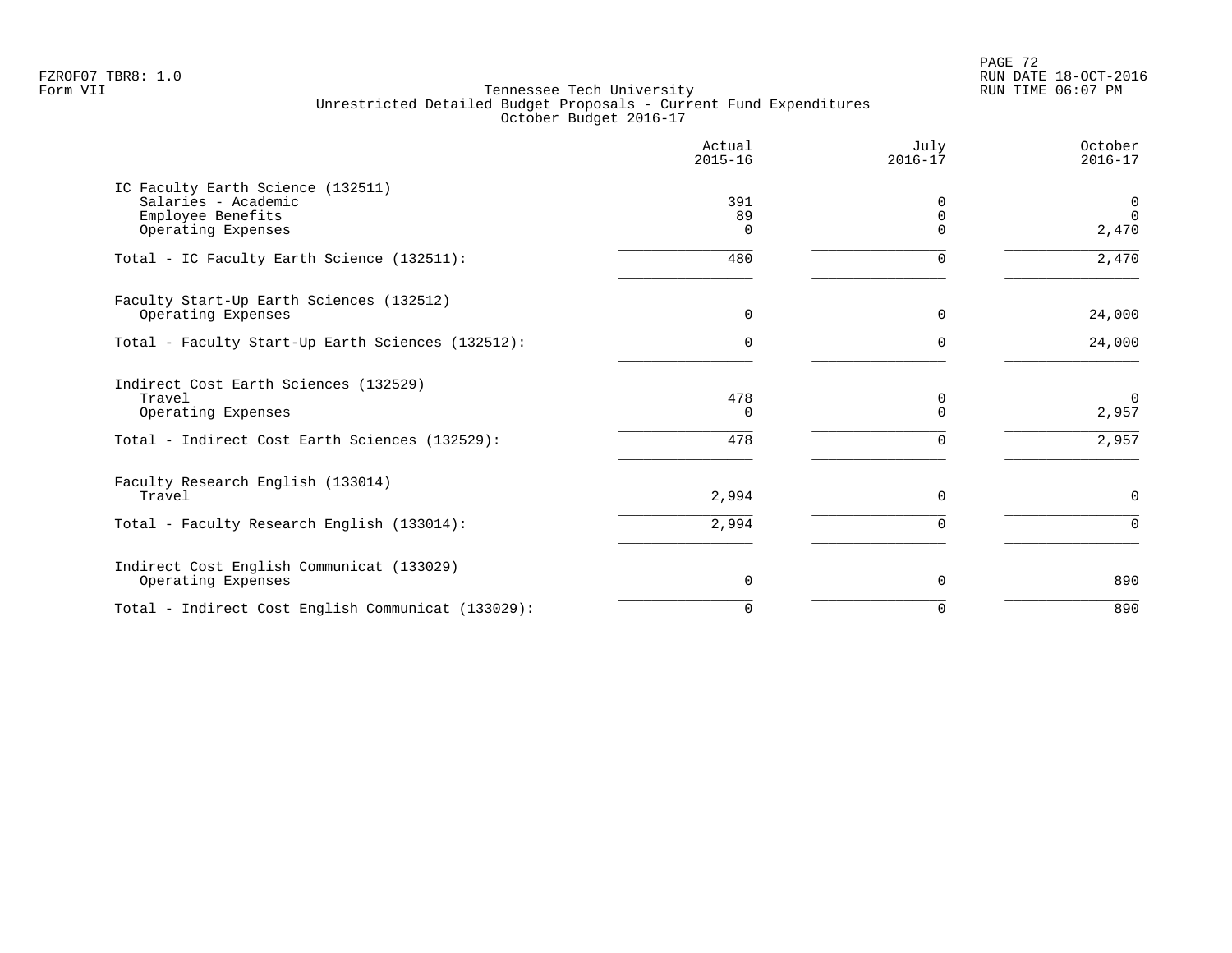PAGE 73 FZROF07 TBR8: 1.0 RUN DATE 18-OCT-2016

|                                                                             | Actual<br>$2015 - 16$ | July<br>$2016 - 17$ | October<br>$2016 - 17$ |
|-----------------------------------------------------------------------------|-----------------------|---------------------|------------------------|
| Faculty Research Foreign Lang (133514)<br>Operating Expenses                | 747                   | $\Omega$            | $\Omega$               |
| Total - Faculty Research Foreign Lang (133514):                             | 747                   | <sup>n</sup>        | $\cap$                 |
| Faculty Research History (134014)<br>Travel                                 | $\Omega$              | $\Omega$            | 2,971                  |
| Total - Faculty Research History (134014):                                  | 0                     | $\Omega$            | 2,971                  |
| Indirect Cost History (134029)<br>Operating Expenses                        | 0                     | 0                   | 440                    |
| Total - Indirect Cost History (134029):                                     | $\Omega$              | $\Omega$            | 440                    |
| IC Faculty Mathematics (134511)<br>Salaries - Academic<br>Employee Benefits | 136<br>25             | 0<br>$\Omega$       | 0<br>$\Omega$          |
| Total - IC Faculty Mathematics (134511):                                    | 161                   | $\Omega$            | $\Omega$               |
| Indirect Cost Mathematics (134529)<br>Operating Expenses                    | 380                   | $\Omega$            | 9,175                  |
| Total - Indirect Cost Mathematics (134529):                                 | 380                   | $\Omega$            | 9,175                  |
|                                                                             |                       |                     |                        |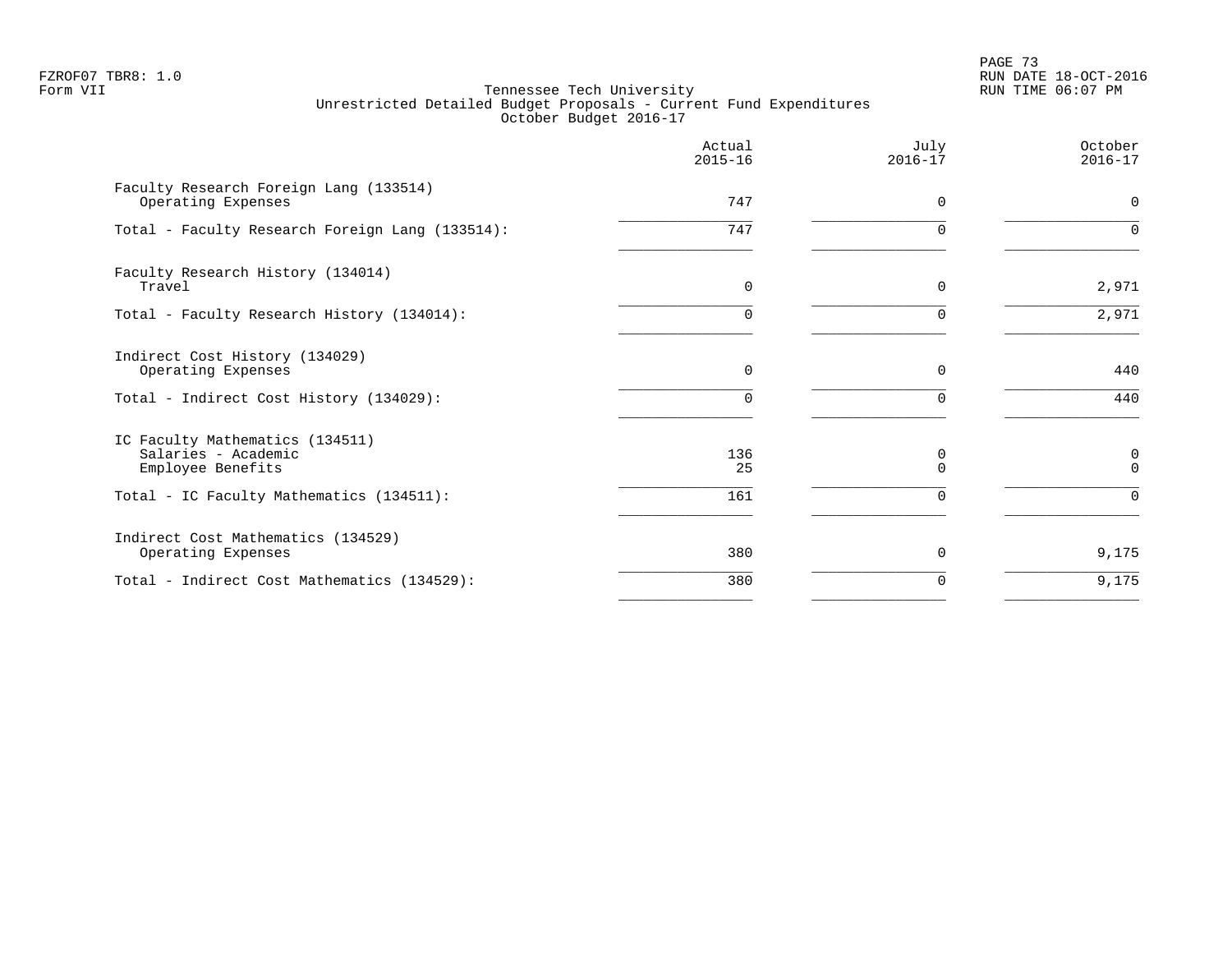PAGE 74 FZROF07 TBR8: 1.0 RUN DATE 18-OCT-2016

|                                                                                               | Actual<br>$2015 - 16$    | July<br>$2016 - 17$          | October<br>$2016 - 17$              |
|-----------------------------------------------------------------------------------------------|--------------------------|------------------------------|-------------------------------------|
| IC Faculty Physics (135011)<br>Salaries - Academic<br>Employee Benefits<br>Operating Expenses | 1,581<br>214<br>$\Omega$ | 0<br>$\mathbf 0$<br>$\Omega$ | $\mathbf 0$<br>$\mathbf 0$<br>2,115 |
| Total - IC Faculty Physics (135011):                                                          | 1,795                    | $\Omega$                     | 2,115                               |
| Faculty Start-Up Physics (135012)<br>Travel<br>Operating Expenses                             | 8,389<br>$\Omega$        | 0<br>$\Omega$                | $\mathbf 0$<br>4,115                |
| Total - Faculty Start-Up Physics (135012):                                                    | 8,389                    | $\Omega$                     | 4,115                               |
| Faculty Research Physics (135014)<br>Travel<br>Total - Faculty Research Physics (135014):     | 711<br>711               | $\Omega$<br><sup>n</sup>     | $\mathbf{0}$<br>$\Omega$            |
| Indirect Cost Physics (135029)<br>Travel<br>Operating Expenses                                | 1,358<br>3,386           | 0<br>$\Omega$                | $\Omega$<br>6,634                   |
| Total - Indirect Cost Physics (135029):                                                       | 4,744                    | $\Omega$                     | 6,634                               |
| Summer Research Soc Pol (135510)<br>Salaries - Academic                                       | $\mathbf 0$              | 0                            | 5,000                               |
| Total - Summer Research Soc Pol (135510):                                                     | $\Omega$                 | $\Omega$                     | 5,000                               |
|                                                                                               |                          |                              |                                     |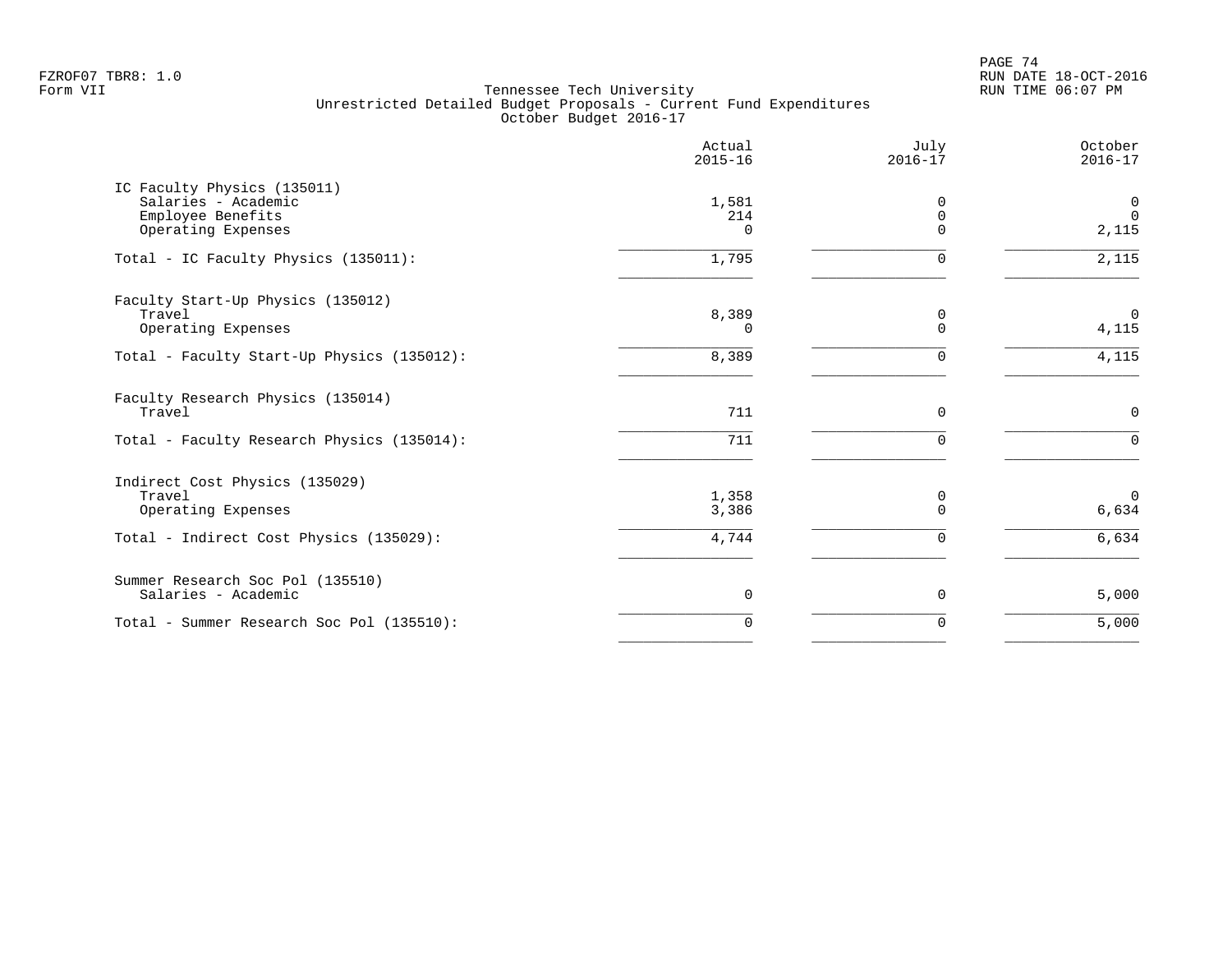en and the set of the set of the set of the set of the set of the set of the set of the set of the set of the set of the set of the set of the set of the set of the set of the set of the set of the set of the set of the se FZROF07 TBR8: 1.0 RUN DATE 18-OCT-2016

|                                                                                                                               | Actual<br>$2015 - 16$        | July<br>$2016 - 17$              | October<br>$2016 - 17$     |
|-------------------------------------------------------------------------------------------------------------------------------|------------------------------|----------------------------------|----------------------------|
| IC Faculty Sociology and Pol Sci (135511)<br>Salaries - Academic<br>Employee Benefits<br>Operating Expenses                   | 3,153<br>566<br><sup>n</sup> | $\Omega$<br>$\Omega$<br>$\Omega$ | 0<br>$\Omega$<br>8,438     |
| Total - IC Faculty Sociology and Pol Sci (135511):                                                                            | 3,719                        | $\Omega$                         | 8,438                      |
| Indirect Cost Soc and Pol Sci (135529)<br>Operating Expenses                                                                  | $\mathbf 0$                  | 0                                | 44,410                     |
| Total - Indirect Cost Soc and Pol Sci (135529):                                                                               | $\Omega$                     | $\Omega$                         | 44,410                     |
| Research College of Engineering (137004)<br>Travel<br>Operating Expenses<br>Total - Research College of Engineering (137004): | 2,800<br>0<br>2,800          | $\Omega$<br>$\Omega$<br>$\Omega$ | $\Omega$<br>3,000<br>3,000 |
|                                                                                                                               |                              |                                  |                            |
| Match Dean Engineering (137005)<br>Capital Outlay                                                                             | 10,000                       | 0                                | $\mathbf 0$                |
| Total - Match Dean Engineering (137005):                                                                                      | 10,000                       | $\Omega$                         | $\Omega$                   |
| IC Faculty Dean of Engineering (137011)<br>Operating Expenses                                                                 | $\mathbf 0$                  | 0                                | 280                        |
| Total - IC Faculty Dean of Engineering (137011):                                                                              | $\Omega$                     | $\Omega$                         | 280                        |
|                                                                                                                               |                              |                                  |                            |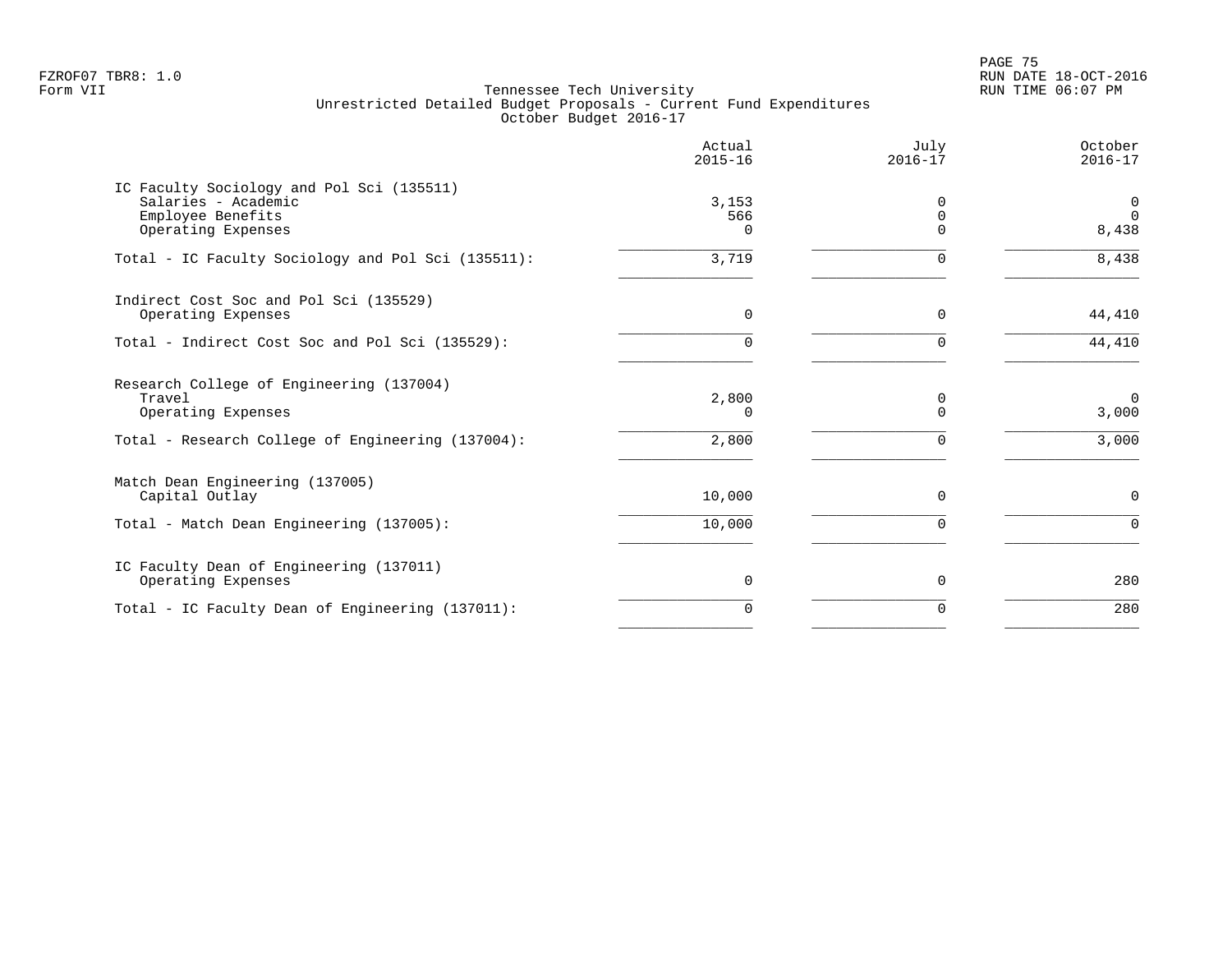| Actual<br>$2015 - 16$ | July<br>$2016 - 17$                                     | October<br>$2016 - 17$ |
|-----------------------|---------------------------------------------------------|------------------------|
|                       |                                                         |                        |
| 14,011                | $\Omega$                                                | $\Omega$               |
|                       | 32,500                                                  | 32,500                 |
|                       |                                                         | $\Omega$               |
|                       |                                                         | $\Omega$               |
|                       |                                                         | 160,533                |
| 84,369                | O                                                       | 193,033                |
|                       |                                                         |                        |
| 0                     | $\Omega$                                                | 173                    |
|                       |                                                         | 173                    |
|                       |                                                         |                        |
|                       | 0                                                       | $\Omega$               |
|                       | $\Omega$                                                | 4,318                  |
| 2,222                 | O                                                       | 4,318                  |
|                       |                                                         |                        |
|                       |                                                         | 8,500                  |
| 0                     |                                                         | 1,500                  |
| 0                     | 0                                                       | 10,000                 |
|                       | 8,243<br>6,279<br>32,573<br>23,263<br>2,222<br>$\Omega$ | $-32,500$<br>O         |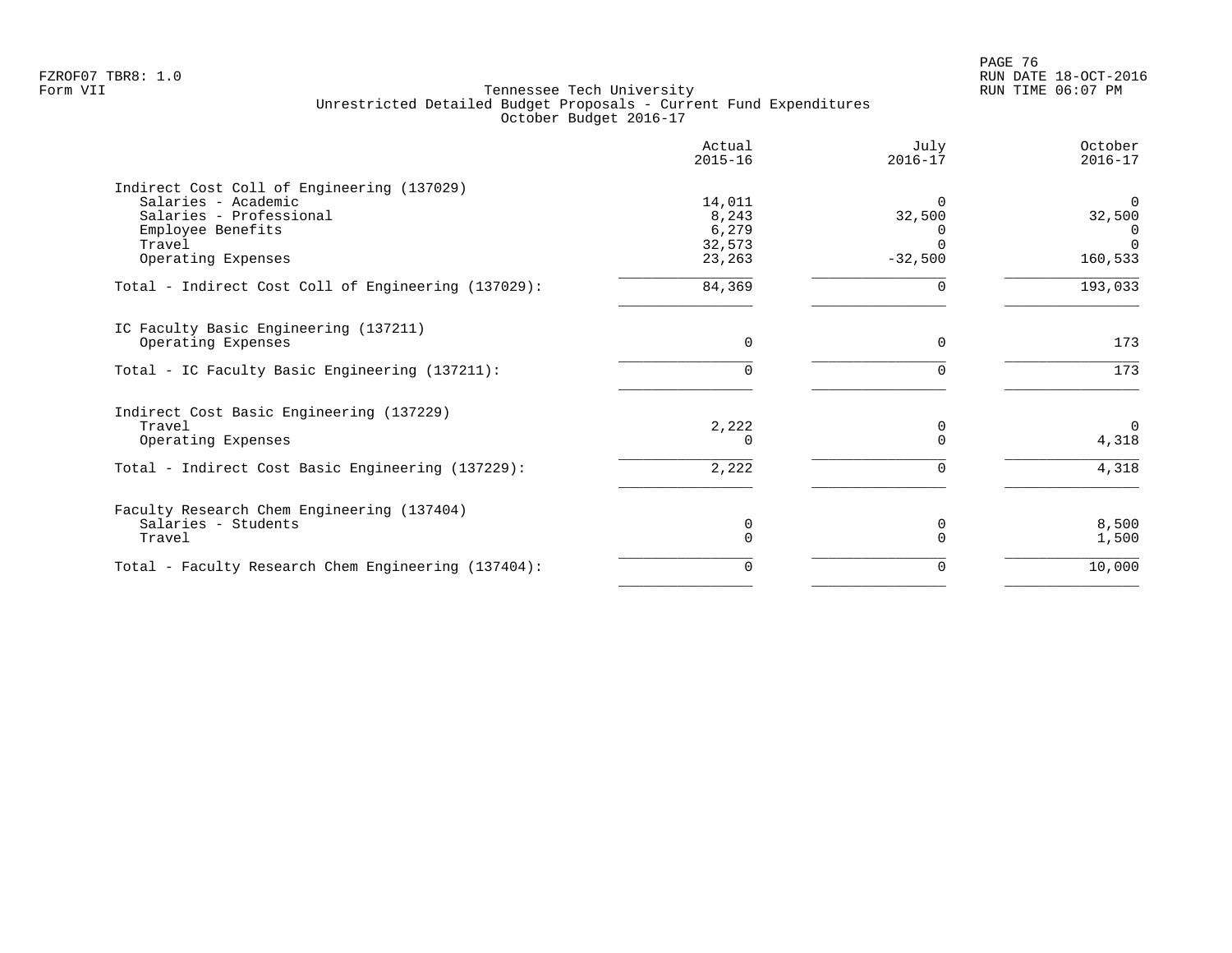PAGE 77 FZROF07 TBR8: 1.0 RUN DATE 18-OCT-2016

|                                                                  | Actual<br>$2015 - 16$ | July<br>$2016 - 17$ | October<br>$2016 - 17$           |
|------------------------------------------------------------------|-----------------------|---------------------|----------------------------------|
| IC Faculty Chemical Engineering (137411)                         |                       |                     |                                  |
| Salaries - Students                                              | 2,880                 | 0                   | $\mathbf 0$                      |
| Travel                                                           | 1,329                 | 0                   | $\overline{0}$                   |
| Operating Expenses                                               | 2,236                 | $\Omega$            | 4,443                            |
| Total - IC Faculty Chemical Engineering (137411):                | 6,445                 | 0                   | 4,443                            |
| Faculty Start-Up Chem Engineering (137412)                       |                       |                     |                                  |
| Capital Outlay                                                   | 461                   | $\Omega$            | $\mathbf 0$                      |
| Total - Faculty Start-Up Chem Engineering (137412):              | 461                   | $\Omega$            | $\Omega$                         |
| Indirect Cost Chemical Engineering (137429)                      |                       |                     |                                  |
| Travel                                                           | 5,023                 | 0                   | $\Omega$                         |
| Operating Expenses                                               | 6,634                 | $\Omega$            | 16,291                           |
| Total - Indirect Cost Chemical Engineering (137429):             | 11,657                | $\Omega$            | 16,291                           |
| IC Faculty Civil and Envir Engr (137611)                         |                       |                     |                                  |
| Salaries - Academic                                              | 5,032                 | 0                   | $\mathbf 0$                      |
| Employee Benefits                                                | 793                   | 0                   | $\mathbf 0$                      |
| Operating Expenses                                               | 310                   | $\Omega$            | 3,763                            |
| Total - IC Faculty Civil and Envir Engr (137611):                | 6,135                 | $\Omega$            | 3,763                            |
|                                                                  |                       |                     |                                  |
| Indirect Cost Civil Envir Engr (137629)<br>Salaries - Supporting | 574                   | $\Omega$            |                                  |
| Salaries - Students                                              | 1,363                 | $\mathbf 0$         | $\pmb{0}$<br>$\mathsf{O}\xspace$ |
| Employee Benefits                                                | 164                   | $\Omega$            | $\Omega$                         |
| Travel                                                           | 1,882                 | 0                   | $\Omega$                         |
| Operating Expenses                                               | 18,696                | $\Omega$            | 47,566                           |
| Total - Indirect Cost Civil Envir Engr (137629):                 | 22,679                | $\Omega$            | 47,566                           |
|                                                                  |                       |                     |                                  |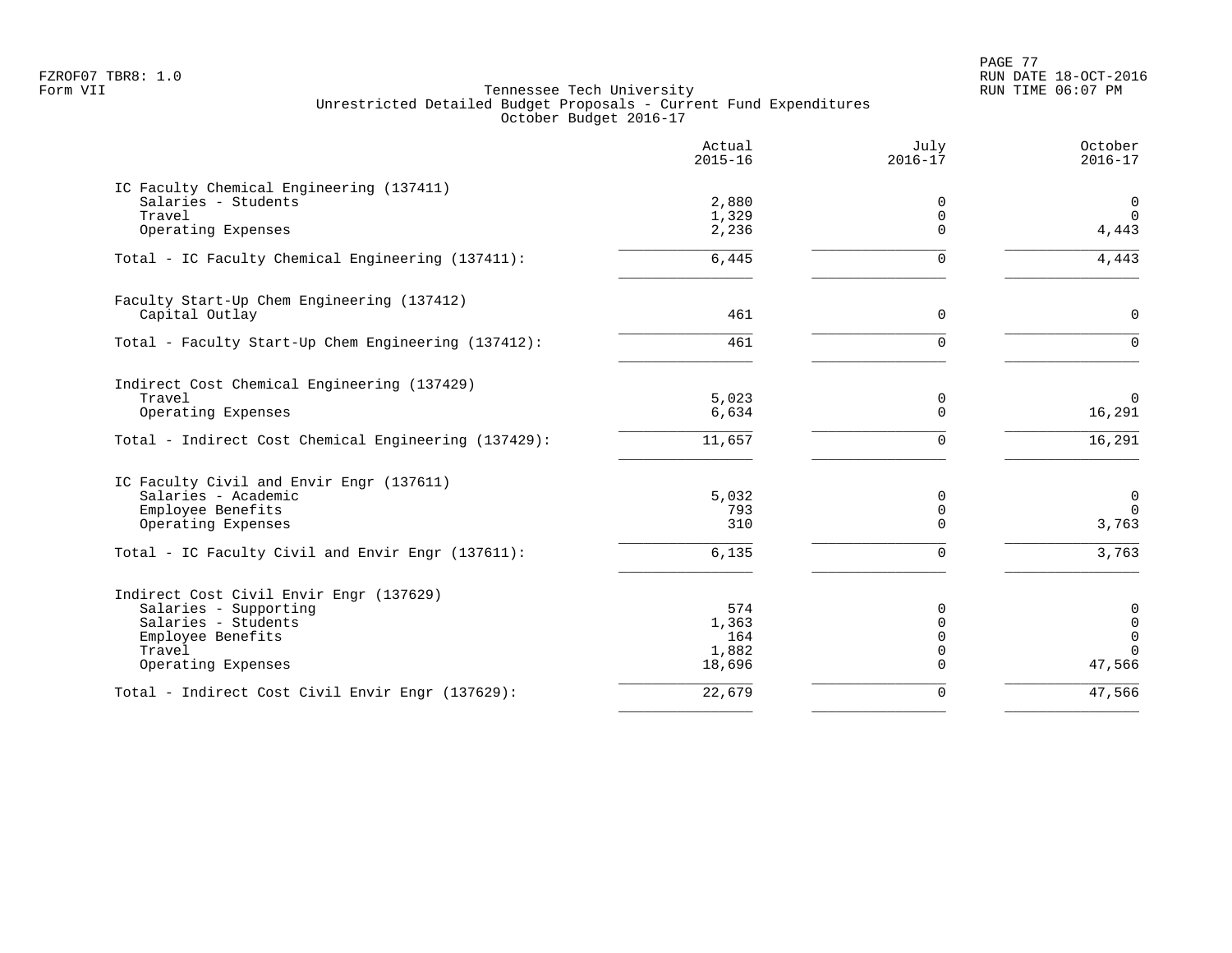PAGE 78 FZROF07 TBR8: 1.0 RUN DATE 18-OCT-2016

| Actual<br>$2015 - 16$ | July<br>$2016 - 17$ | October<br>$2016 - 17$                   |
|-----------------------|---------------------|------------------------------------------|
| $-1$                  |                     | 10,104<br>1,500<br>826<br>3,000<br>4,570 |
| $-1$                  |                     | 20,000                                   |
| 2,113<br>333          |                     | 0<br>$\Omega$<br>2,407                   |
| 2,446                 | 0                   | 2,407                                    |
| 10,575                | $\Omega$            | $\Omega$                                 |
|                       |                     | $\Omega$                                 |
| 1,191                 | $\Omega$            | 24,420                                   |
| 1,191                 | 0                   | 24,420                                   |
|                       | 10,575              |                                          |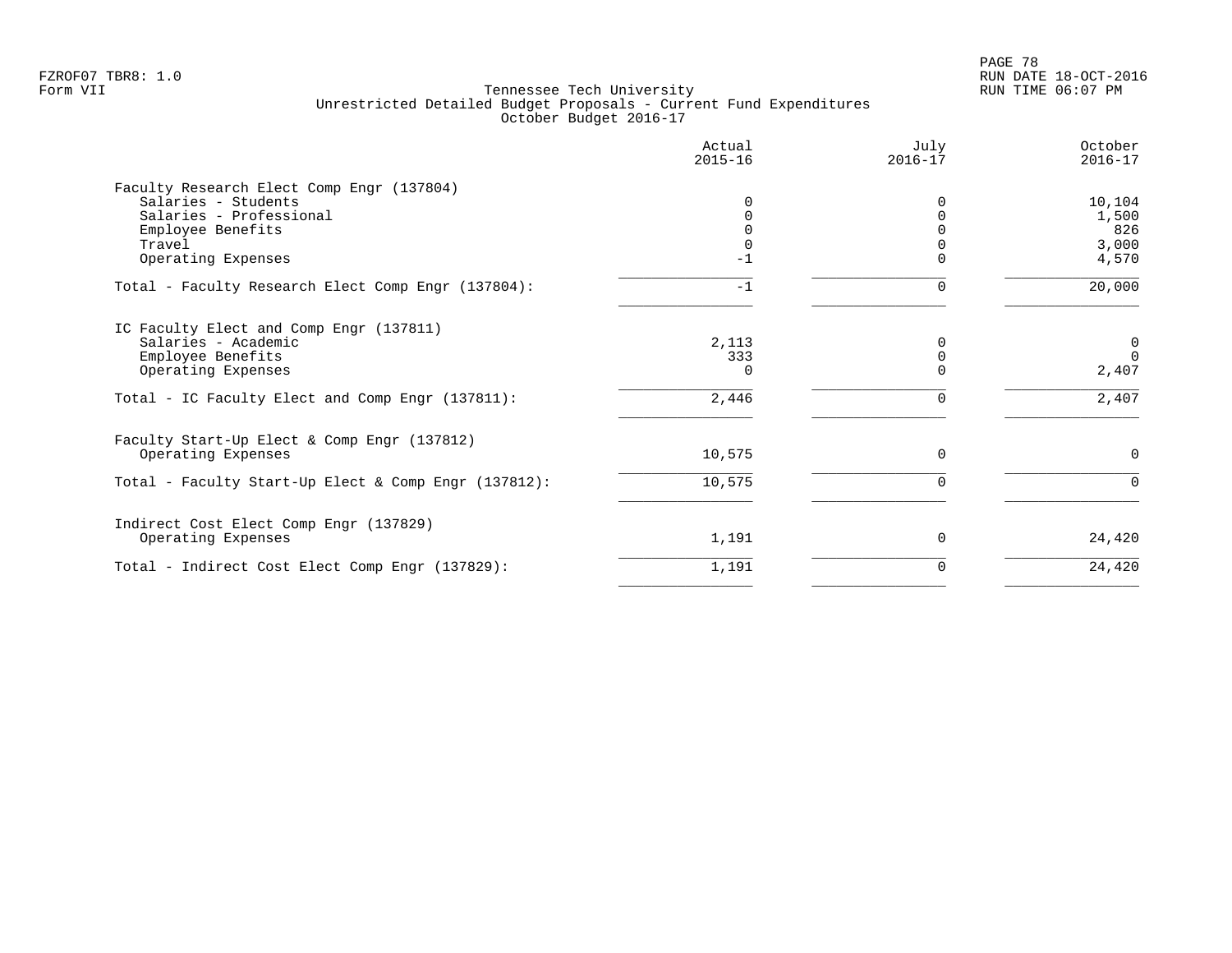PAGE 79 FZROF07 TBR8: 1.0 RUN DATE 18-OCT-2016

|                                                                                                                | Actual<br>$2015 - 16$   | July<br>$2016 - 17$       | October<br>$2016 - 17$                  |
|----------------------------------------------------------------------------------------------------------------|-------------------------|---------------------------|-----------------------------------------|
| Faculty Research Manuf Enginrg Tech (138204)<br>Operating Expenses                                             | 391                     | $\Omega$                  | $\Omega$                                |
| Total - Faculty Research Manuf Enginrg Tech (138204):                                                          | 391                     | U                         | $\Omega$                                |
| Matching Manuf & Engineering Tech (138205)<br>Salaries - Academic<br>Employee Benefits                         | 894<br>181              | 0<br>$\Omega$             | $-603$<br>22                            |
| Total - Matching Manuf & Engineering Tech (138205):                                                            | 1,075                   | U                         | $-581$                                  |
| IC Faculty Manuf & Engineering Tech (138211)<br>Salaries - Academic<br>Employee Benefits<br>Operating Expenses | 212<br>26<br>$\Omega$   | $\Omega$<br>0<br>$\Omega$ | $\overline{0}$<br>$\overline{0}$<br>297 |
| Total - IC Faculty Manuf & Engineering Tech (138211):                                                          | 238                     | $\Omega$                  | 297                                     |
| Indirect Cost Manuf & Enginrg Tech (138229)<br>Travel<br>Operating Expenses                                    | 2,810<br>4,857<br>7,667 | 0<br>$\Omega$<br>$\Omega$ | $\Omega$<br>1,766<br>1,766              |
| Total - Indirect Cost Manuf & Enginrg Tech (138229):                                                           |                         |                           |                                         |
| Match Mechanical Engineering (138405)<br>Salaries - Academic<br>Employee Benefits<br>Travel                    | 8,073<br>1,744<br>2,659 | O<br>$\Omega$<br>U        | $\mathbf 0$<br>$\mathbf 0$<br>$\Omega$  |
| Total - Match Mechanical Engineering (138405):                                                                 | 12,476                  | $\Omega$                  | $\Omega$                                |
|                                                                                                                |                         |                           |                                         |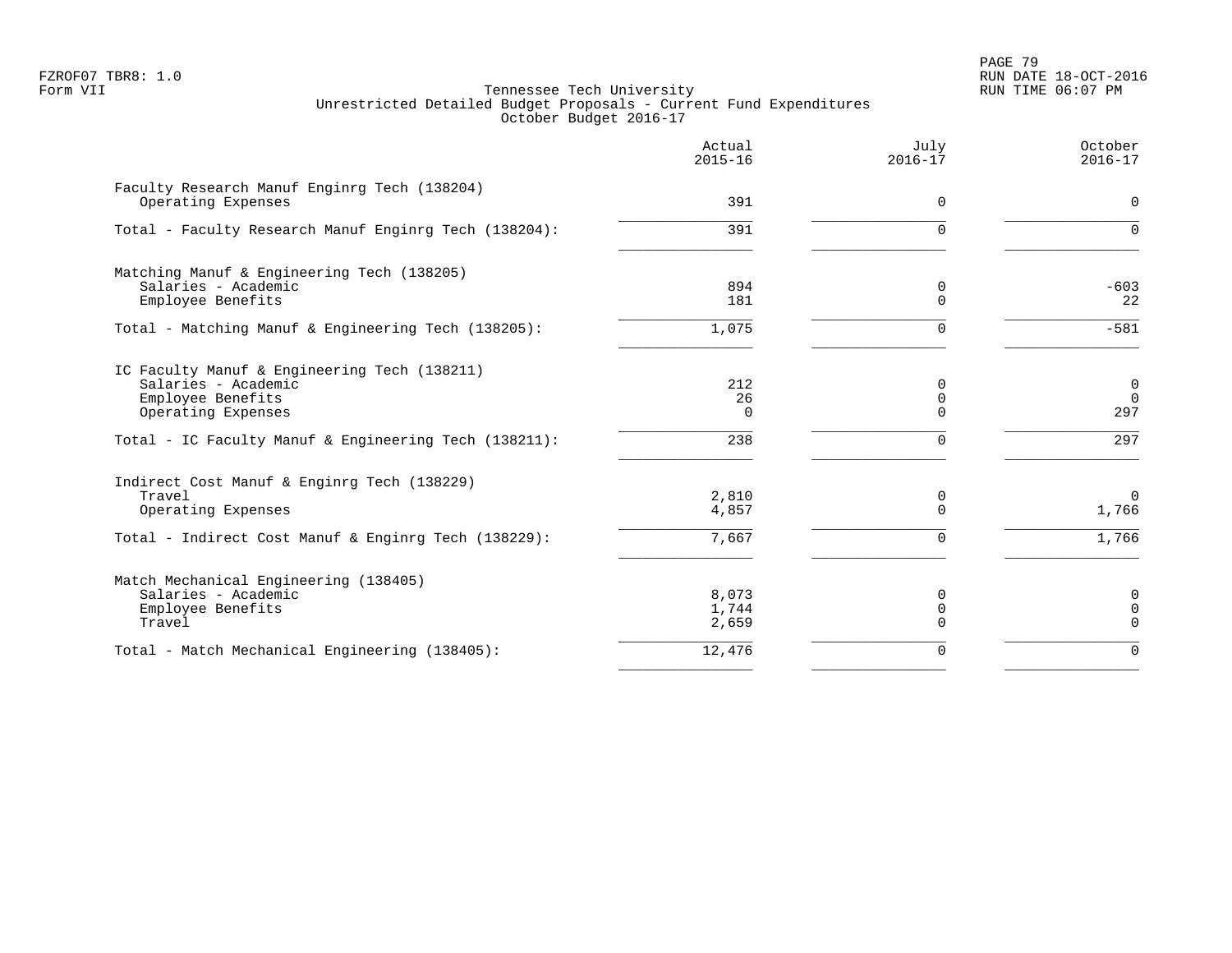PAGE 80 FZROF07 TBR8: 1.0 RUN DATE 18-OCT-2016

|                                                     | Actual<br>$2015 - 16$ | July<br>$2016 - 17$ | October<br>$2016 - 17$ |
|-----------------------------------------------------|-----------------------|---------------------|------------------------|
| IC Faculty Mechanical Engineering (138411)          |                       |                     |                        |
| Salaries - Academic                                 | 13,791                | <sup>0</sup>        | 0                      |
| Employee Benefits                                   | 2,166                 |                     | $\Omega$               |
| Operating Expenses                                  | 0                     | 0                   | 21,712                 |
| Total - IC Faculty Mechanical Engineering (138411): | 15,957                | $\Omega$            | 21,712                 |
| Faculty Start-Up Mechanical Engr (138412)           |                       |                     |                        |
| Salaries - Professional                             | 3,000                 | $\Omega$            | $\mathbf 0$            |
| Total - Faculty Start-Up Mechanical Engr (138412):  | 3,000                 | $\Omega$            | 0                      |
| Faculty Research Mechanical Engrg (138414)          |                       |                     |                        |
| Salaries - Students                                 | 2,920                 | ∩                   | 0                      |
| Employee Benefits                                   | 197                   |                     | $\Omega$               |
| Travel                                              | 1,500                 | $\Omega$            | 2,000                  |
| Operating Expenses                                  | 15,144                | $\Omega$            | 8,000                  |
| Total - Faculty Research Mechanical Engrg (138414): | 19,761                | 0                   | 10,000                 |
| Indirect Cost Mech Engr (138429)                    |                       |                     |                        |
| Salaries - Academic                                 | $\Omega$              | <sup>0</sup>        | 2,000                  |
| Travel                                              | 1,084                 | 0                   | $\Omega$               |
| Operating Expenses                                  | 15,114                | $\Omega$            | 27,179                 |
| Total - Indirect Cost Mech Engr (138429):           | 16,198                | 0                   | 29,179                 |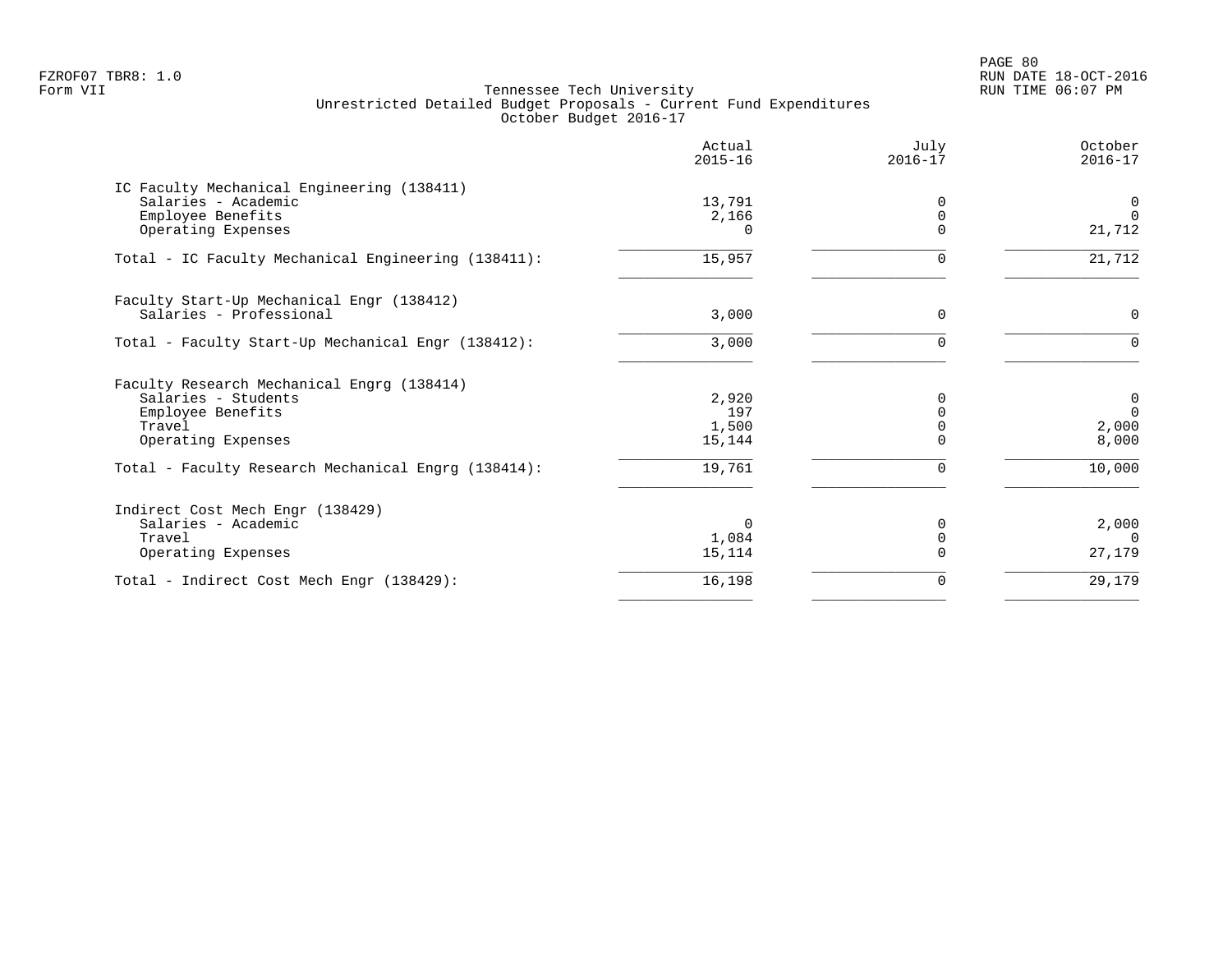|                                                                 | Actual<br>$2015 - 16$ | July<br>$2016 - 17$ | October<br>$2016 - 17$ |
|-----------------------------------------------------------------|-----------------------|---------------------|------------------------|
| IC Faculty Manufacturing Center (139011)<br>Salaries - Academic | 440                   | 0                   | $\mathbf 0$            |
| Employee Benefits                                               | 98                    | 0                   | $\Omega$               |
| Operating Expenses                                              | 442                   | $\Omega$            | 8,445                  |
| Total - IC Faculty Manufacturing Center (139011):               | 980                   | 0                   | 8,445                  |
| Faculty Research Manufacturing Ctr (139014)                     |                       |                     |                        |
| Salaries - Students                                             | 1,301                 | $\Omega$            | $\mathbf 0$            |
| Salaries - Professional                                         | 3,250                 | $\Omega$            | $\mathbf 0$            |
| Employee Benefits                                               | 2,520                 | $\Omega$            | $\mathbf 0$            |
| Operating Expenses                                              | 2,072                 | $\Omega$            | $\Omega$               |
| Total - Faculty Research Manufacturing Ctr (139014):            | 9,143                 | 0                   | $\Omega$               |
| Indirect Cost Manuf Res Center (139029)                         |                       |                     |                        |
| Operating Expenses                                              | 591                   | 10,620              | 42,330                 |
| Total - Indirect Cost Manuf Res Center (139029):                | 591                   | 10,620              | 42,330                 |
| CESR Smart Grid Lab Facility (139201)                           |                       |                     |                        |
| Capital Outlay                                                  | 34,810                | 0                   | $\mathsf{O}$           |
| Total - CESR Smart Grid Lab Facility (139201):                  | 34,810                | 0                   | $\mathbf 0$            |
| IC Faculty Water Center (139411)                                |                       |                     |                        |
| Operating Expenses                                              | 0                     | 0                   | 160                    |
| Total - IC Faculty Water Center (139411):                       | $\Omega$              | 0                   | 160                    |
|                                                                 |                       |                     |                        |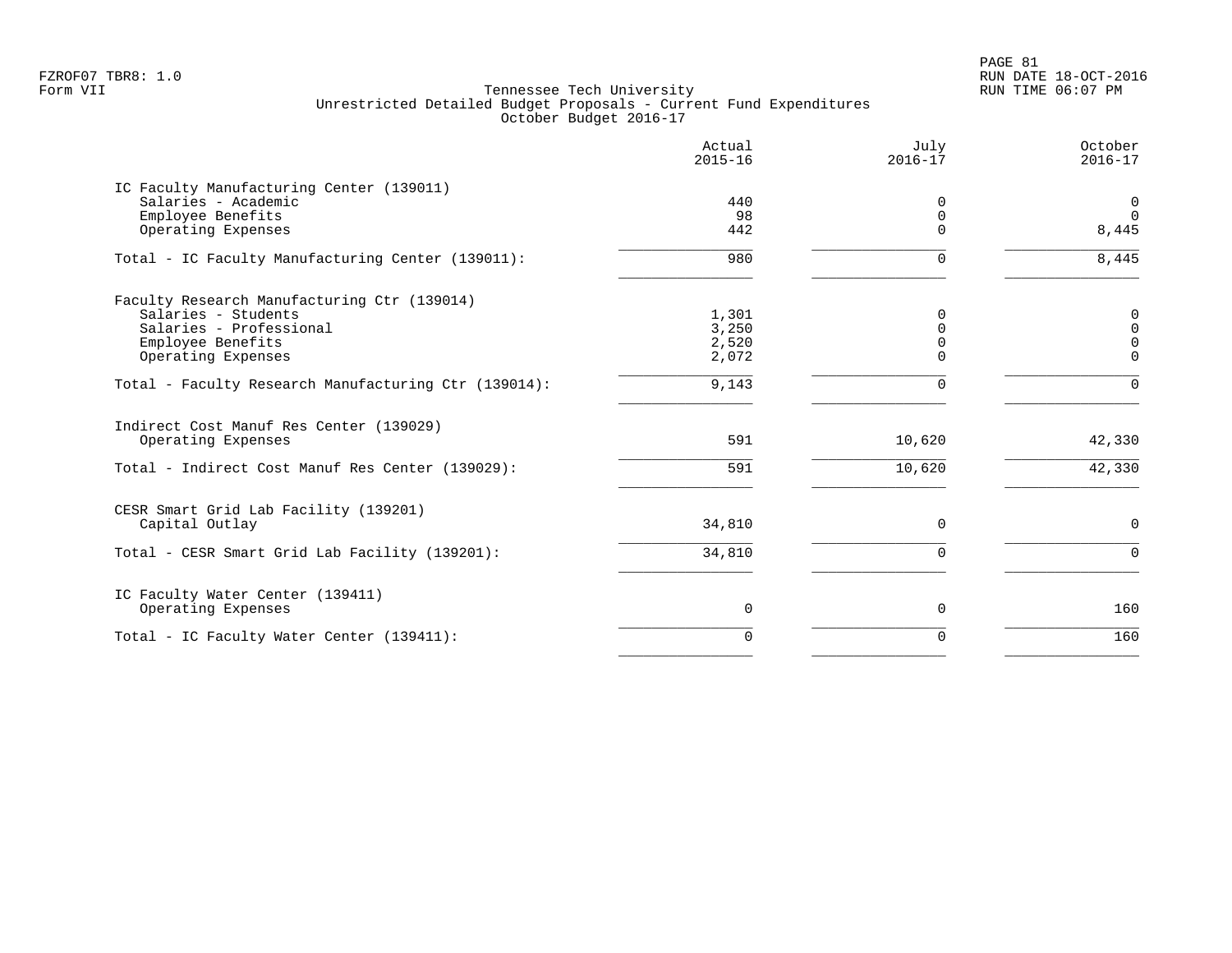|                                                       | Actual<br>$2015 - 16$ | July<br>$2016 - 17$ | October<br>$2016 - 17$ |
|-------------------------------------------------------|-----------------------|---------------------|------------------------|
| Faculty Research Water Center (139414)                |                       |                     |                        |
| Salaries - Students                                   | 1,059                 | 0                   | $\mathbf 0$            |
| Employee Benefits                                     | 60                    | $\mathbf 0$         | $\mathbf 0$            |
| Travel                                                | 756                   | $\mathbf 0$         | $\Omega$               |
| Operating Expenses                                    | 6,463                 | $\Omega$            | $\Omega$               |
| Total - Faculty Research Water Center (139414):       | 8,338                 | $\Omega$            | $\Omega$               |
| Indirect Cost Water Res Center (139429)               |                       |                     |                        |
| Operating Expenses                                    | 2,460                 | 6,820               | 1,660                  |
| Total - Indirect Cost Water Res Center (139429):      | 2,460                 | 6,820               | 1,660                  |
| Indirect Cost Cybersec Educ Rsr Ctr (139629)          |                       |                     |                        |
| Operating Expenses                                    | 550                   | $\mathbf 0$         | 5,349                  |
| Total - Indirect Cost Cybersec Educ Rsr Ctr (139629): | 550                   | $\Omega$            | 5,349                  |
| Indirect Cost Dean Coll of Bus (140029)               |                       |                     |                        |
| Salaries - Students                                   | 14,555                | 0                   | $\mathbf 0$            |
| Employee Benefits                                     | 510                   | $\mathbf 0$         | $\Omega$               |
| Operating Expenses                                    | 3,216                 | $\mathbf 0$         | 10,320                 |
| Total - Indirect Cost Dean Coll of Bus (140029):      | 18,281                | $\Omega$            | 10,320                 |
| Indirect Cost Business Media Center (140129)          |                       |                     |                        |
| Salaries - Academic                                   | 986                   | $\Omega$            | $\mathbf 0$            |
| Salaries - Students                                   | 6,955                 | $\mathbf 0$         | $\mathbf 0$            |
| Employee Benefits                                     | 697                   | $\mathbf 0$         | $\Omega$               |
| Operating Expenses                                    | 8,719                 | $\Omega$            | 20,255                 |
| Total - Indirect Cost Business Media Center (140129): | 17,357                | $\Omega$            | 20,255                 |
|                                                       |                       |                     |                        |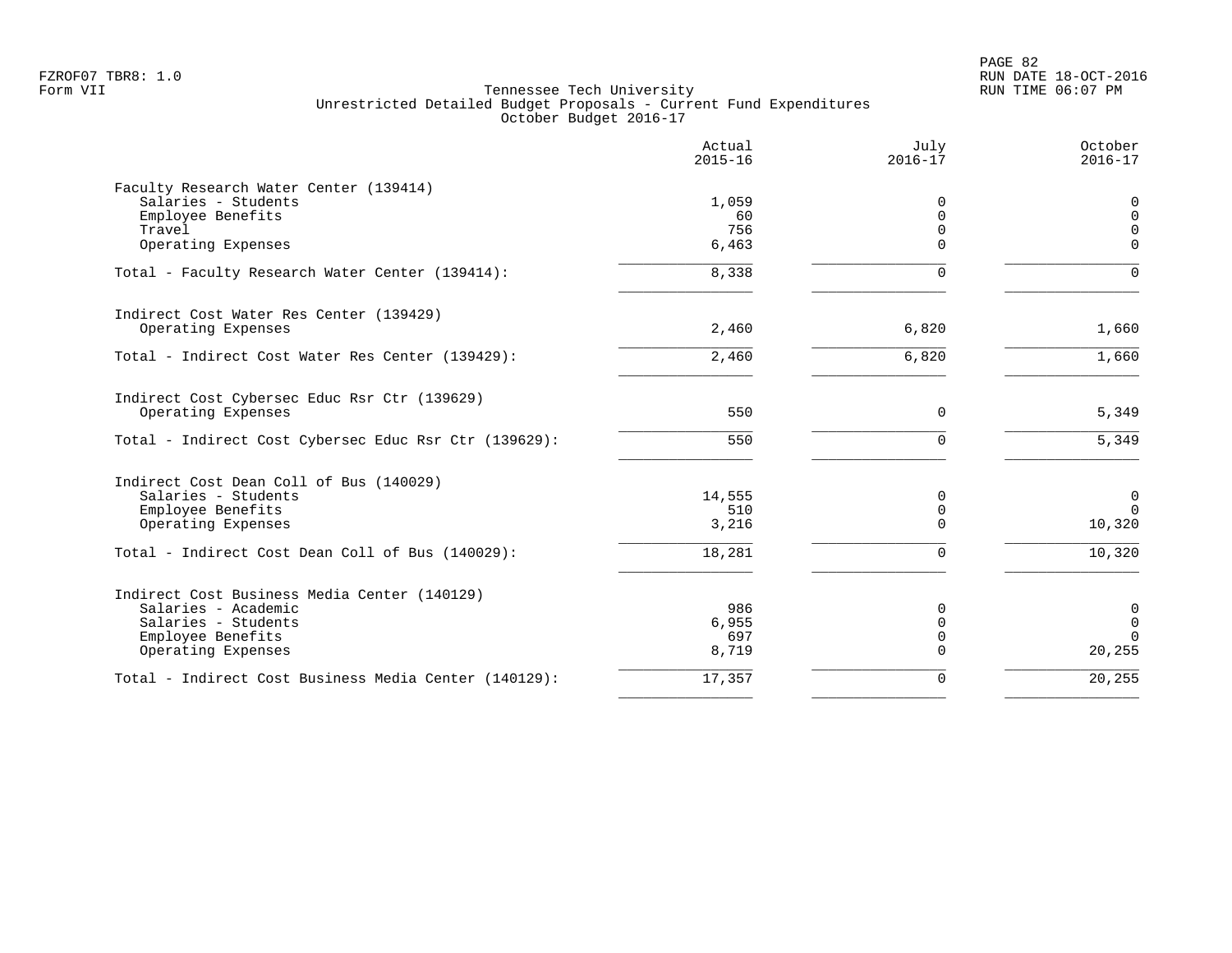PAGE 83 FZROF07 TBR8: 1.0 RUN DATE 18-OCT-2016

|                                                                                                              | Actual<br>$2015 - 16$ | July<br>$2016 - 17$       | October<br>$2016 - 17$              |
|--------------------------------------------------------------------------------------------------------------|-----------------------|---------------------------|-------------------------------------|
| IC Faculty Econ Finance Marketing (142511)<br>Salaries - Academic<br>Employee Benefits<br>Operating Expenses | 6,953<br>1,230<br>681 | 0<br>$\Omega$<br>$\Omega$ | $\overline{0}$<br>$\Omega$<br>1,100 |
| Total - IC Faculty Econ Finance Marketing (142511):                                                          | 8,864                 |                           | 1,100                               |
| Indirect Cost Econ and Finance (142529)<br>Operating Expenses                                                | $\Omega$              | $\Omega$                  | 840                                 |
| Total - Indirect Cost Econ and Finance (142529):                                                             | $\Omega$              | O                         | 840                                 |
| Indirect Cost Dec Sci and Mgnt (144029)<br>Salaries - Academic<br>Employee Benefits                          | 841<br>149            | 0<br>$\Omega$             | 0<br>$\Omega$                       |
| Total - Indirect Cost Dec Sci and Mgnt (144029):                                                             | 990                   | $\Omega$                  | $\Omega$                            |
| Match Dean College of Education (150015)<br>Operating Expenses                                               | 193,216               | $\Omega$                  | 60,670                              |
| Total - Match Dean College of Education (150015):                                                            | 193,216               |                           | 60,670                              |
| Indirect Cost College of Educ (150029)<br>Operating Expenses                                                 | 7,681                 | 0                         | 19,339                              |
| Total - Indirect Cost College of Educ (150029):                                                              | 7,681                 | $\Omega$                  | 19,339                              |
|                                                                                                              |                       |                           |                                     |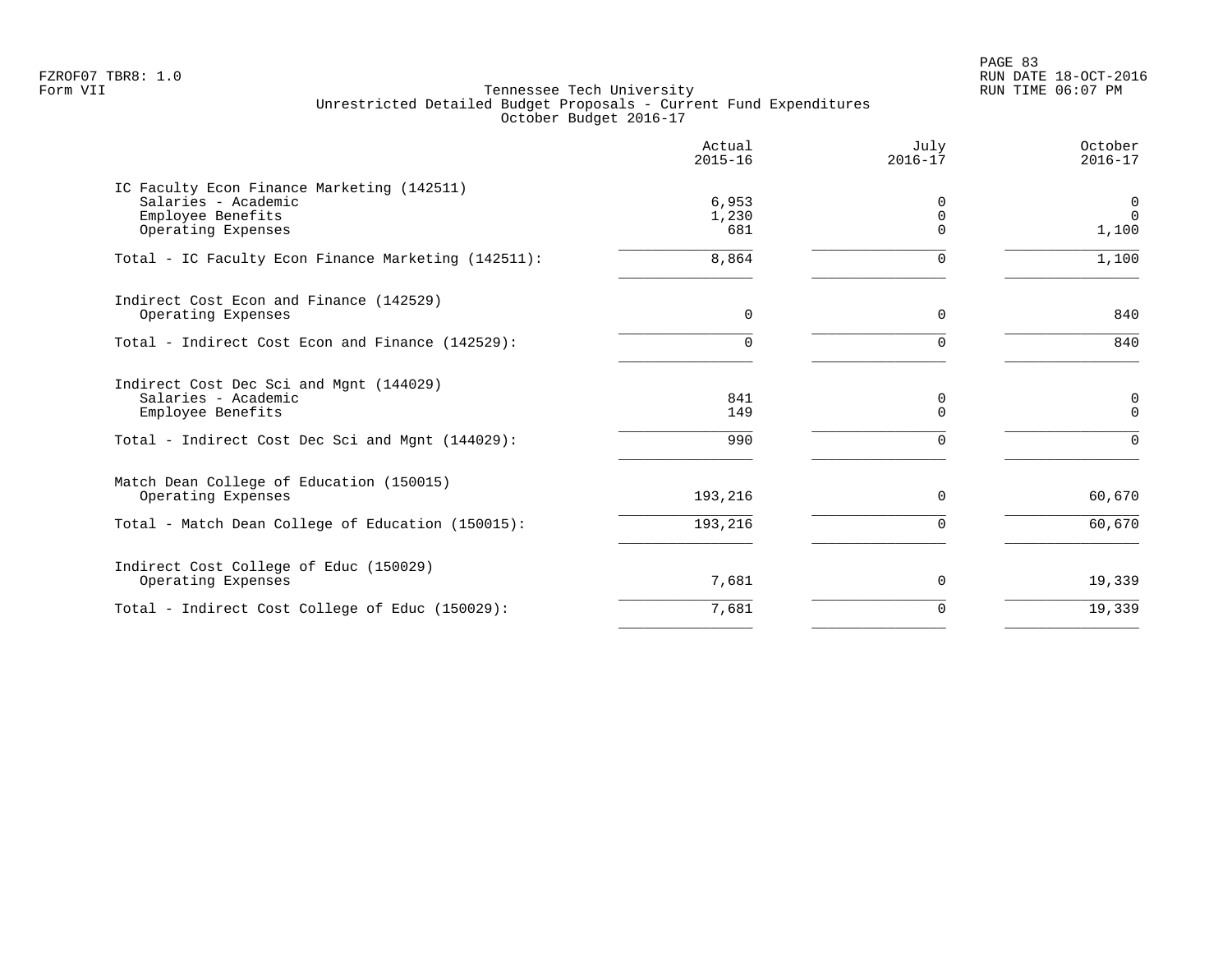|                                                                                                            | Actual<br>$2015 - 16$    | July<br>$2016 - 17$       | October<br>$2016 - 17$         |
|------------------------------------------------------------------------------------------------------------|--------------------------|---------------------------|--------------------------------|
| Research Education (151504)<br>Travel<br>Operating Expenses                                                | 600<br>$\Omega$          | 0<br>$\Omega$             | 1,900<br>3,000                 |
| Total - Research Education (151504):                                                                       | 600                      | $\Omega$                  | 4,900                          |
| Indirect Cost Assoc Dean Educ (151529)<br>Operating Expenses                                               | 0                        | $\Omega$                  | 1,322                          |
| Total - Indirect Cost Assoc Dean Educ (151529):                                                            | 0                        | <sup>n</sup>              | 1,322                          |
| Counseling and Psychology (152000)<br>Employee Benefits                                                    | $\Omega$                 | 200                       | 200                            |
| Total - Counseling and Psychology (152000):                                                                | 0                        | 200                       | 200                            |
| Match Counseling Psychology (152005)<br>Salaries - Academic                                                | $\Omega$                 | $\Omega$                  | 1,239                          |
| Total - Match Counseling Psychology (152005):                                                              | 0                        | $\Omega$                  | 1,239                          |
| IC Faculty Counseling and Psych (152011)<br>Salaries - Academic<br>Employee Benefits<br>Operating Expenses | 3,162<br>331<br>$\Omega$ | 0<br>$\Omega$<br>$\Omega$ | $\mathbf 0$<br>$\Omega$<br>555 |
| Total - IC Faculty Counseling and Psych (152011):                                                          | 3,493                    | $\Omega$                  | 555                            |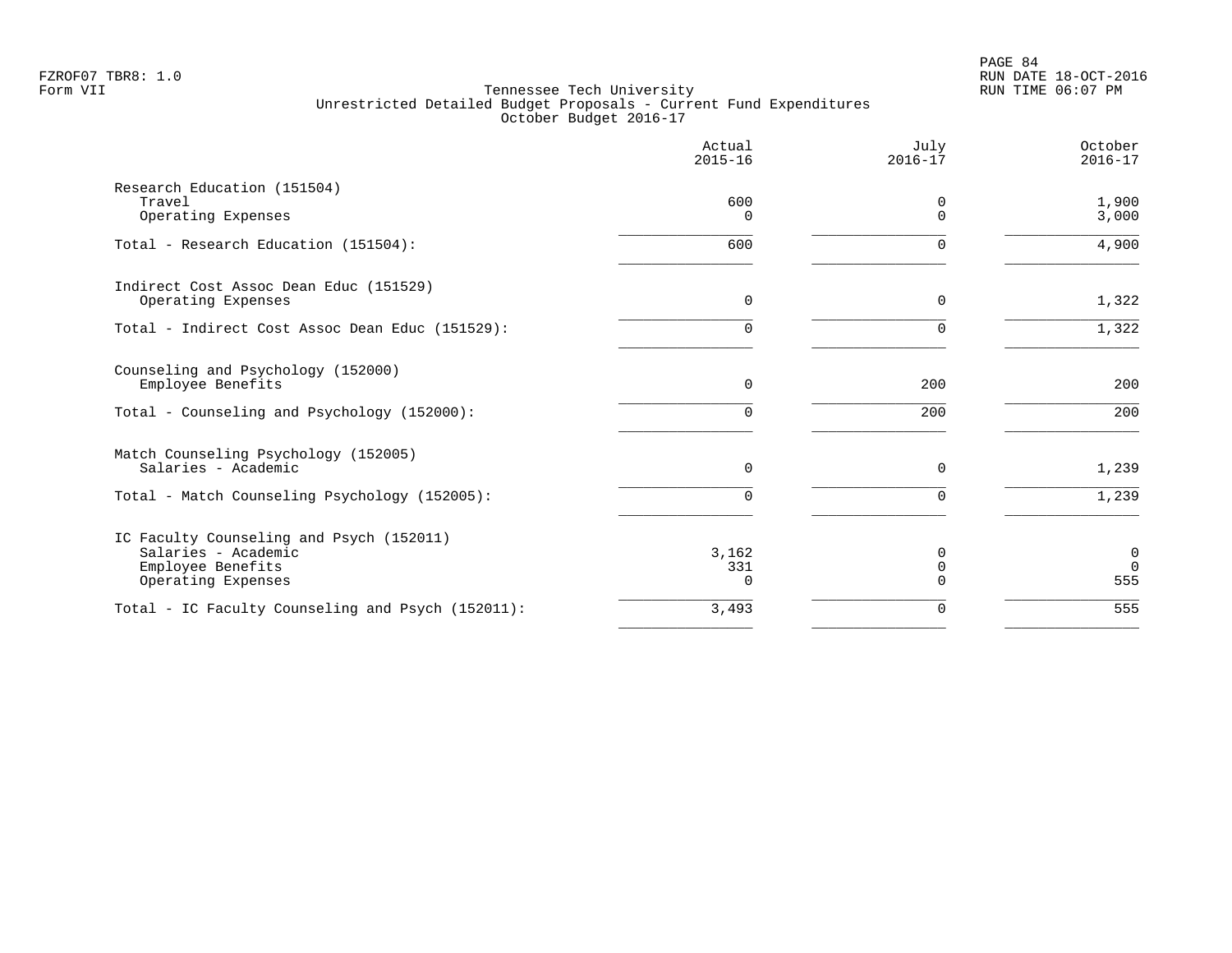PAGE 85 FZROF07 TBR8: 1.0 RUN DATE 18-OCT-2016

|                                                                                                                                     | Actual<br>$2015 - 16$     | July<br>$2016 - 17$ | October<br>$2016 - 17$                 |
|-------------------------------------------------------------------------------------------------------------------------------------|---------------------------|---------------------|----------------------------------------|
| Faculty Research Counsel and Psych (152014)<br>Travel                                                                               | 3,104                     | $\Omega$            | 4,200                                  |
| Total - Faculty Research Counsel and Psych (152014):                                                                                | 3,104                     | $\Omega$            | 4,200                                  |
| Indirect Cost Counsel and Psychol (152029)<br>Salaries - Students<br>Employee Benefits<br>Travel<br>Operating Expenses              | 288<br>19<br>560<br>4,979 |                     | 0<br>$\mathbf 0$<br>$\Omega$<br>20,448 |
| Total - Indirect Cost Counsel and Psychol (152029):                                                                                 | 5,846                     |                     | 20,448                                 |
| IC Faculty Dept Teacher Educ (152511)<br>Salaries - Academic<br>Employee Benefits<br>Total - IC Faculty Dept Teacher Educ (152511): | 196<br>46<br>242          | 0<br>$\Omega$       | 0<br>$\Omega$<br>$\Omega$              |
| Match Dept of Teacher Educ (152515)<br>Salaries - Academic<br>Salaries - Professional<br>Employee Benefits                          | 1,619<br>840<br>799       |                     | $\mathbf 0$<br>$\Omega$<br>$-799$      |
| Total - Match Dept of Teacher Educ (152515):                                                                                        | 3,258                     | 0                   | $-799$                                 |
|                                                                                                                                     |                           |                     |                                        |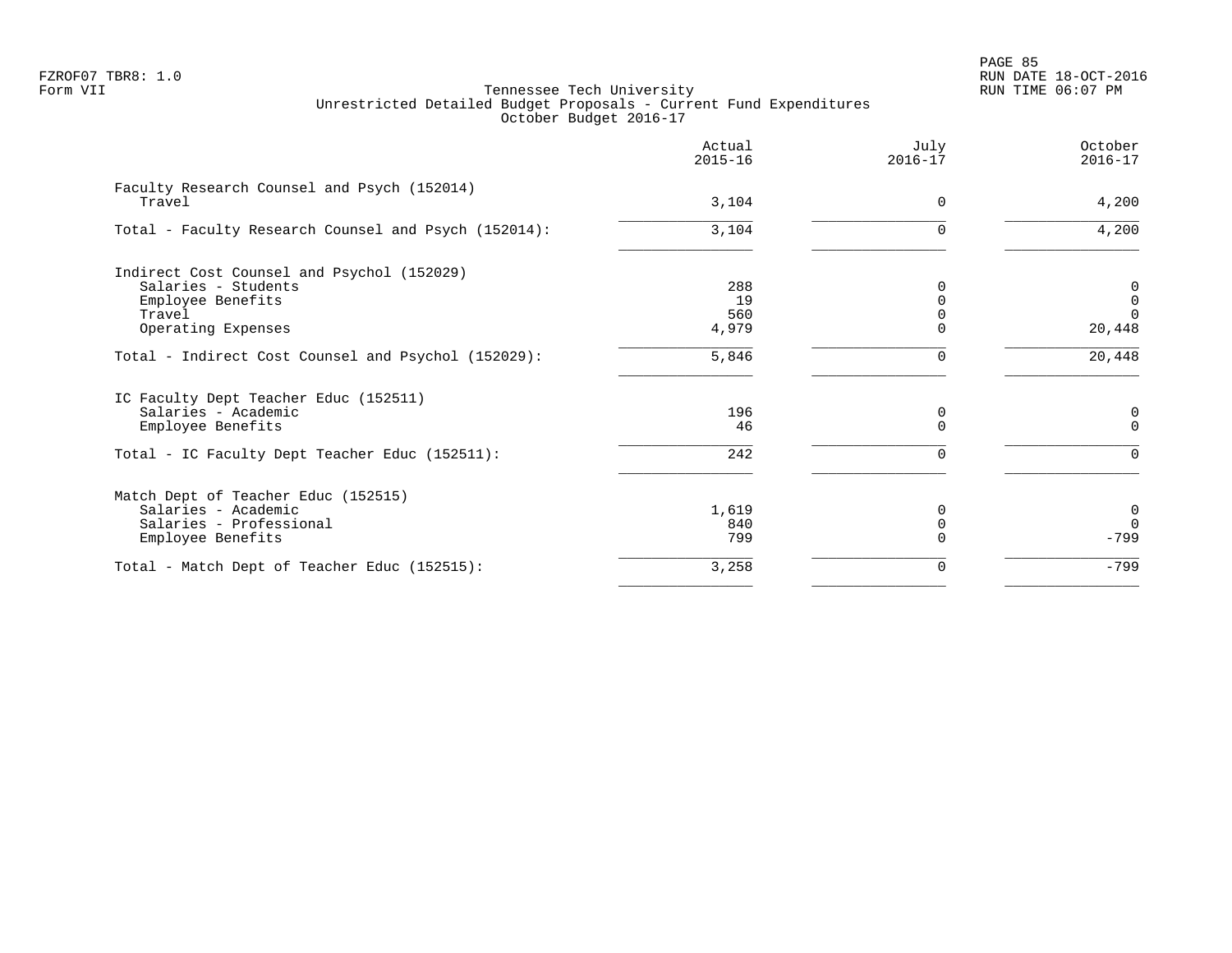|                                                                | Actual<br>$2015 - 16$ | July<br>$2016 - 17$     | October<br>$2016 - 17$  |
|----------------------------------------------------------------|-----------------------|-------------------------|-------------------------|
| Faculty Research Curr Instruct (153004)<br>Salaries - Students | $\Omega$              | 0                       | 1,200                   |
| Operating Expenses                                             | 3,419                 | $\Omega$                | $\Omega$                |
| Total - Faculty Research Curr Instruct (153004):               | 3,419                 | $\Omega$                | 1,200                   |
| Matching Curriculum Instruction (153005)                       |                       |                         |                         |
| Salaries - Academic<br>Employee Benefits                       | 3,762<br>1,393        | 0<br>$\Omega$           | $\mathbf 0$<br>$-444$   |
| Total - Matching Curriculum Instruction (153005):              | 5,155                 | $\Omega$                | $-444$                  |
| IC Faculty Curr and Instruction (153011)                       |                       |                         |                         |
| Salaries - Academic<br>Employee Benefits                       | 2,514<br>548          | $\Omega$<br>$\mathbf 0$ | $\mathbf 0$<br>$\Omega$ |
| Operating Expenses                                             | 1,184                 | $\Omega$                | 10,073                  |
| Total - IC Faculty Curr and Instruction (153011):              | 4,246                 | $\Omega$                | 10,073                  |
| Indirect Cost Curr and Instruct (153029)                       |                       |                         |                         |
| Operating Expenses                                             | 14,482                | $\Omega$                | 6,373                   |
| Total - Indirect Cost Curr and Instruct (153029):              | 14,482                | $\Omega$                | 6,373                   |
| Child Dev Lab Indirect Costs (153429)                          |                       |                         |                         |
| Operating Expenses                                             | 0                     | 0                       | 366                     |
| Total - Child Dev Lab Indirect Costs (153429):                 | $\Omega$              | $\Omega$                | 366                     |
|                                                                |                       |                         |                         |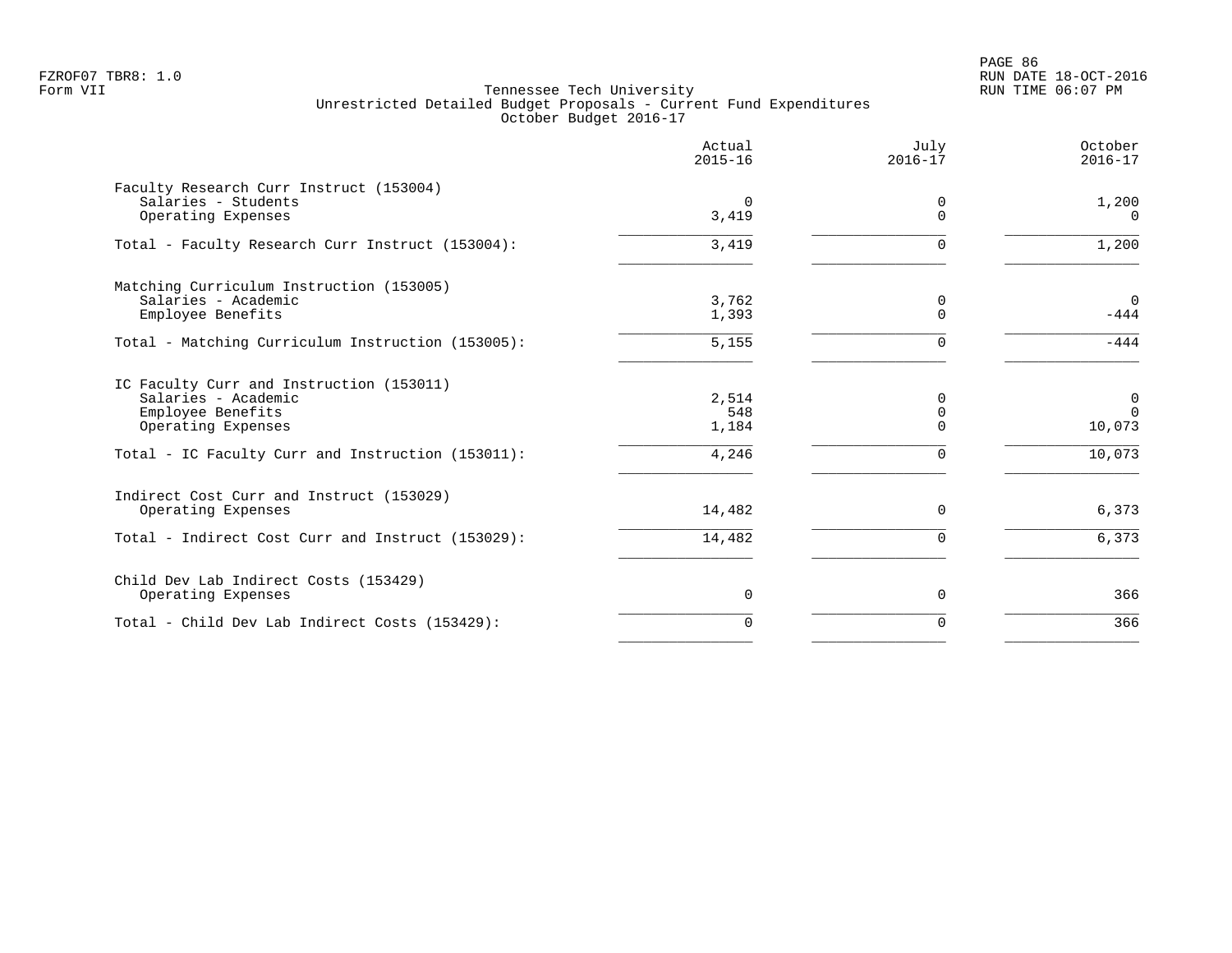PAGE 87 FZROF07 TBR8: 1.0 RUN DATE 18-OCT-2016

|                                                                                                                                | Actual<br>$2015 - 16$       | July<br>$2016 - 17$ | October<br>$2016 - 17$                           |
|--------------------------------------------------------------------------------------------------------------------------------|-----------------------------|---------------------|--------------------------------------------------|
| Faculty Research Music Art (155014)<br>Travel                                                                                  | 2,490                       | $\Omega$            | $\mathbf 0$                                      |
| Total - Faculty Research Music Art (155014):                                                                                   | 2,490                       | $\Omega$            | $\mathbf 0$                                      |
| Match STEM (156005)<br>Salaries - Academic<br>Employee Benefits                                                                | 1,513<br>492                | 0<br>$\Omega$       | $\overline{0}$<br>255                            |
| Total - Match STEM (156005):                                                                                                   | 2,005                       | $\Omega$            | 255                                              |
| Indirect Costs STEM Center (156009)<br>Salaries - Supporting<br>Salaries - Students<br>Employee Benefits<br>Operating Expenses | 5,360<br>1,270<br>452<br>19 | $\Omega$<br>U       | $\mathsf{O}$<br>$\mathsf 0$<br>$\Omega$<br>6,845 |
| Total - Indirect Costs STEM Center (156009):                                                                                   | 7,101                       | 0                   | 6,845                                            |
| IC Faculty STEM (156021)<br>Travel<br>Operating Expenses                                                                       | 3,001<br>198                | 0<br>$\Omega$       | $\overline{0}$<br>1,777                          |
| Total - IC Faculty STEM (156021):                                                                                              | 3,199                       | 0                   | 1,777                                            |
| Indirect Cost Rural Educ (156029)<br>Operating Expenses                                                                        | $\overline{0}$              | 0                   | 30                                               |
| Total - Indirect Cost Rural Educ (156029):                                                                                     | $\Omega$                    | $\Omega$            | 30                                               |
|                                                                                                                                |                             |                     |                                                  |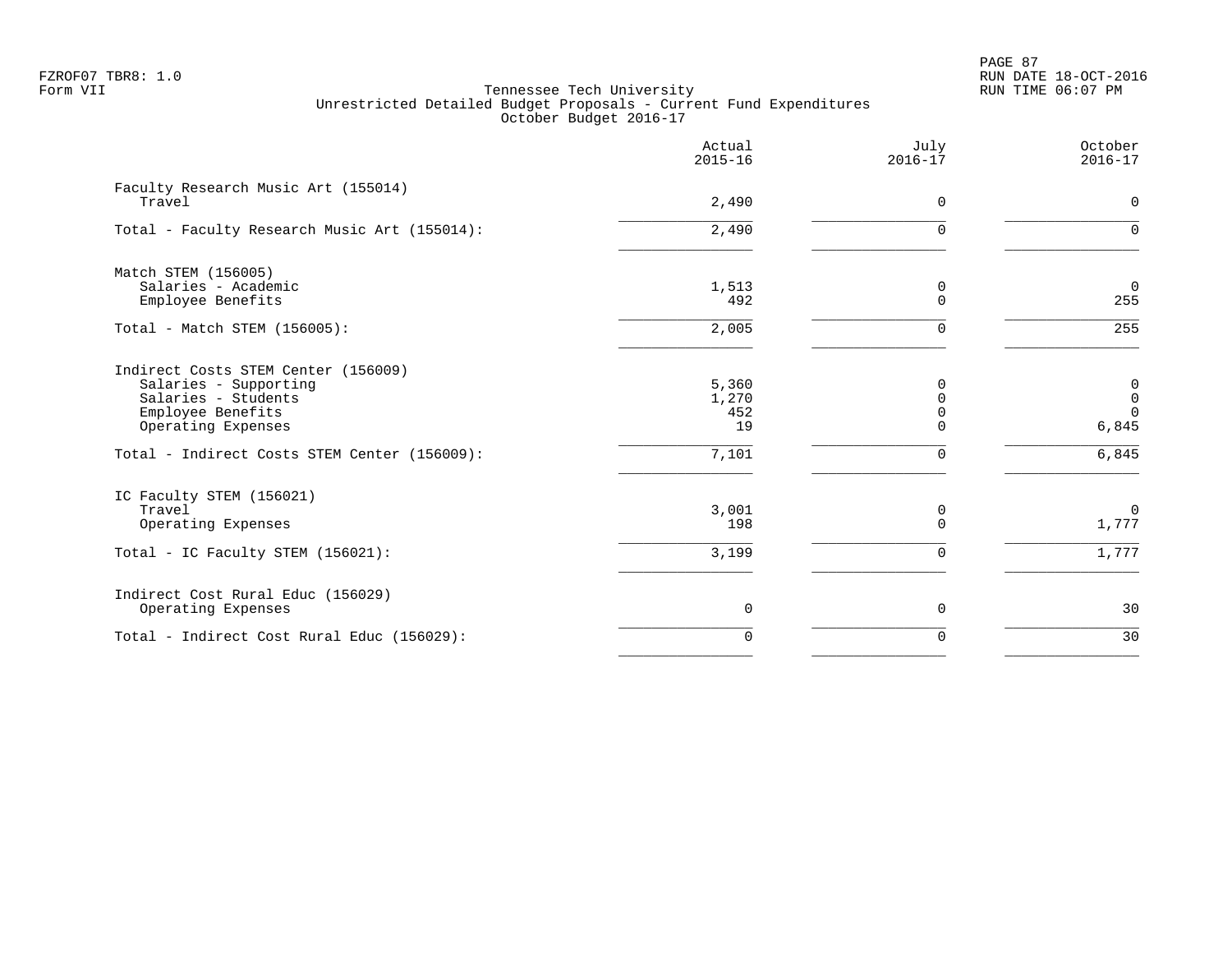|                                                     | Actual<br>$2015 - 16$ | July<br>$2016 - 17$ | October<br>$2016 - 17$ |
|-----------------------------------------------------|-----------------------|---------------------|------------------------|
| Horticulture Rest Staff (160001)                    |                       |                     |                        |
| Salaries - Academic                                 | 70,560                | 70,559              | 71,067                 |
| Salaries - Supporting                               | 70,780                | 70,483              | 71,139                 |
| Salaries - Students                                 | 7,065                 | $\Omega$            | $\Omega$               |
| Employee Benefits                                   | 58,430                | 55,050              | 55,050                 |
| Travel                                              | 440                   | 470                 | 470                    |
| Operating Expenses                                  | 11,167                | 6,900               | 6,900                  |
| Total - Horticulture Rest Staff (160001):           | 218,442               | 203,462             | 204,626                |
| Indirect Cost Coll of Ag Hum Ecol (160029)          |                       |                     |                        |
| Travel                                              | 76                    | 0                   | $\overline{0}$         |
| Operating Expenses                                  | 1,929                 | $\Omega$            | 9,341                  |
| Total - Indirect Cost Coll of Ag Hum Ecol (160029): | 2,005                 | $\Omega$            | 9,341                  |
| IC Faculty School of Gen Ag (163011)                |                       |                     |                        |
| Salaries - Academic                                 | 957                   | 0                   | $\mathbf 0$            |
| Employee Benefits                                   | 73                    | $\mathbf 0$         | $\Omega$               |
| Operating Expenses                                  | $\Omega$              | $\Omega$            | 910                    |
| Total - IC Faculty School of Gen Aq (163011):       | 1,030                 | $\Omega$            | 910                    |
| Faculty Research Agriculture (163014)               |                       |                     |                        |
| Operating Expenses                                  | 0                     | 0                   | 10,000                 |
| Total - Faculty Research Agriculture (163014):      | 0                     | 0                   | 10,000                 |
|                                                     |                       |                     |                        |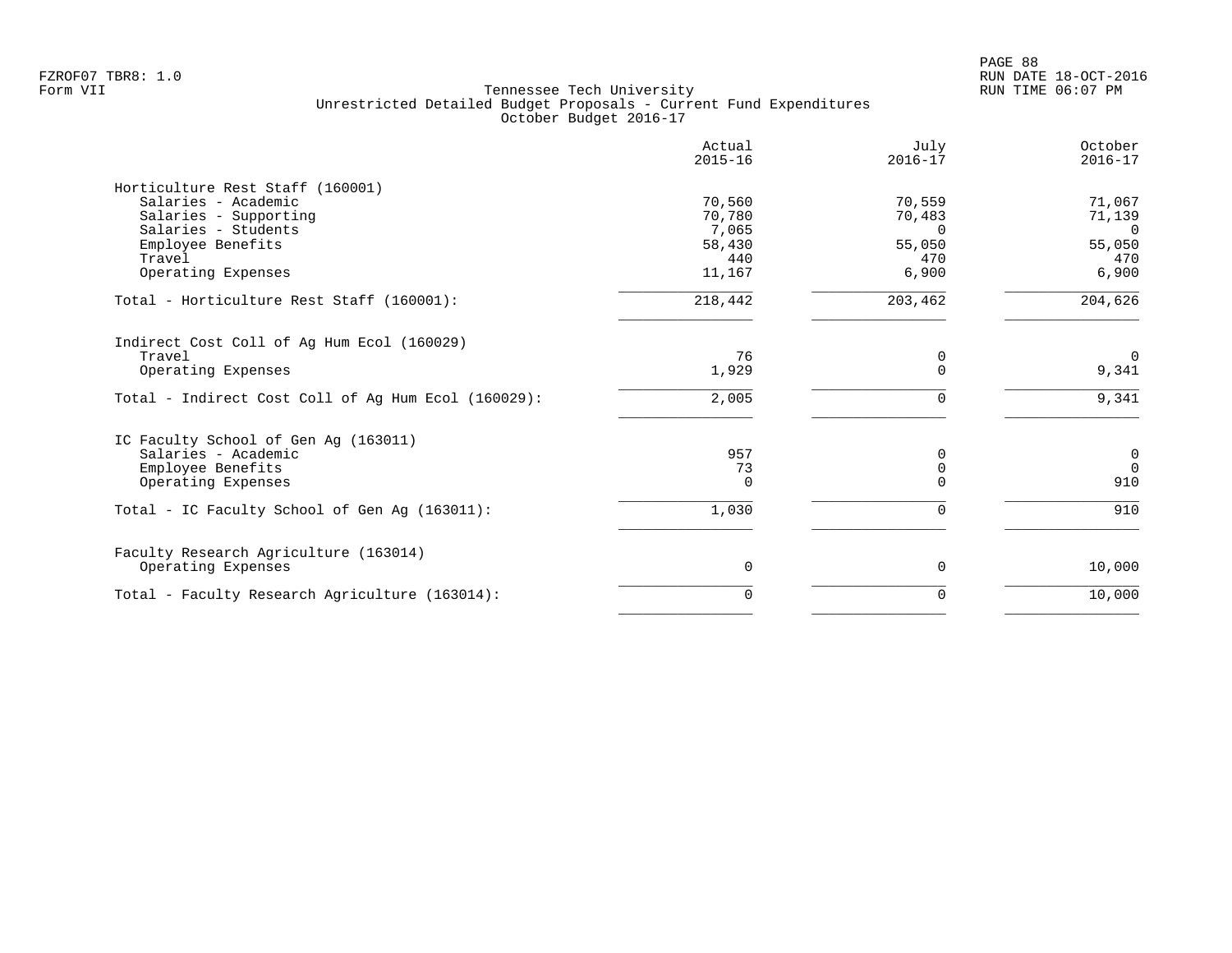PAGE 89 FZROF07 TBR8: 1.0 RUN DATE 18-OCT-2016

|                                                                                                                       | Actual<br>$2015 - 16$   | July<br>$2016 - 17$       | October<br>$2016 - 17$              |
|-----------------------------------------------------------------------------------------------------------------------|-------------------------|---------------------------|-------------------------------------|
| Indirect Cost Gen Aq (163029)<br>Operating Expenses                                                                   | 3,160                   | $\Omega$                  | 2,070                               |
| Total - Indirect Cost Gen Aq (163029):                                                                                | 3,160                   | $\Omega$                  | 2,070                               |
| IC Faculty Human Ecology (165011)<br>Salaries - Academic<br>Employee Benefits<br>Operating Expenses                   | 994<br>179<br>$-162$    | 0<br>0<br>$\Omega$        | $\overline{0}$<br>$\Omega$<br>1,167 |
| Total - IC Faculty Human Ecology (165011):                                                                            | 1,011                   | U                         | 1,167                               |
| Indirect Cost Human Ecology (165029)<br>Travel<br>Operating Expenses<br>Total - Indirect Cost Human Ecology (165029): | 1,841<br>4,590<br>6,431 | 0<br>$\Omega$<br>$\Omega$ | $\Omega$<br>2,379<br>2,379          |
| Faculty Research Nursing (166014)<br>Operating Expenses<br>Total - Faculty Research Nursing (166014):                 | $\Omega$<br>$\Omega$    | $\Omega$<br>$\Omega$      | 3,300<br>3,300                      |
| Research Start-up (166015)<br>Operating Expenses                                                                      | 10,000                  | 0                         | 65,000                              |
| Total - Research Start-up (166015):                                                                                   | 10,000                  | $\Omega$                  | 65,000                              |
|                                                                                                                       |                         |                           |                                     |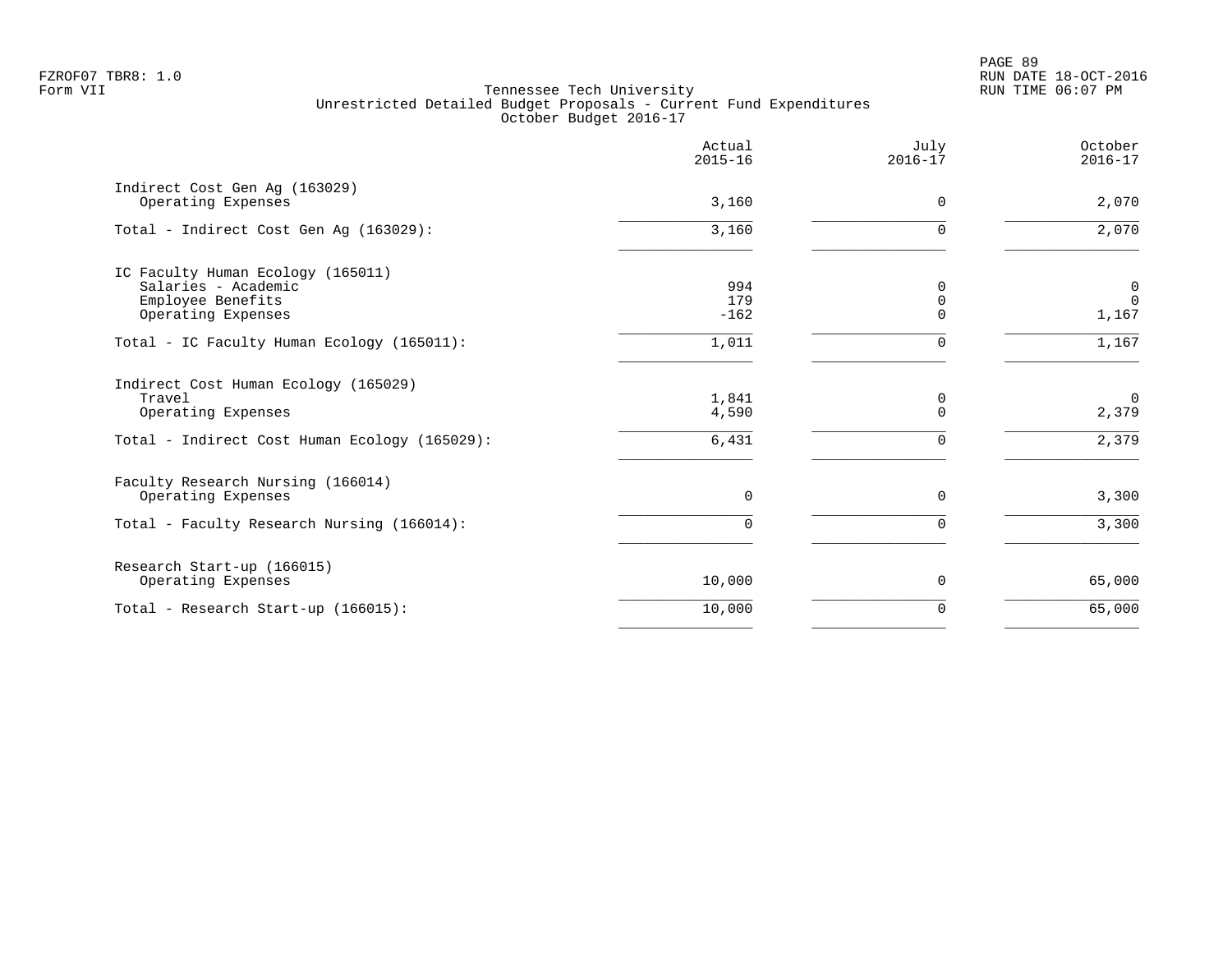PAGE 90 FZROF07 TBR8: 1.0 RUN DATE 18-OCT-2016

|                                                                                                                                | Actual<br>$2015 - 16$                      | July<br>$2016 - 17$                                 | October<br>$2016 - 17$                                 |
|--------------------------------------------------------------------------------------------------------------------------------|--------------------------------------------|-----------------------------------------------------|--------------------------------------------------------|
| Research Admin (170001)<br>Salaries - Students<br>Salaries - Professional<br>Employee Benefits<br>Travel<br>Operating Expenses | 3,083<br>1,200<br>827<br>45,064<br>139,796 | $\Omega$<br>17,994<br>6,170<br>$\Omega$<br>$\Omega$ | $\mathbf 0$<br>17,994<br>6,170<br>$\Omega$<br>$-1,926$ |
| Total - Research Admin (170001):                                                                                               | 189,970                                    | 24,164                                              | 22,238                                                 |
| IC Faculty Office of Research (170011)<br>Operating Expenses<br>Total - IC Faculty Office of Research (170011):                | $\Omega$<br>0                              | $\Omega$<br>$\Omega$                                | 1,680<br>1,680                                         |
| TTU Matching (171000)<br>Capital Outlay                                                                                        | 130,000                                    | $\Omega$                                            | $-130,000$                                             |
| Total - TTU Matching (171000):                                                                                                 | 130,000                                    | $\Omega$                                            | $-130,000$                                             |
| Indirect Cost Pool 20 Percent (172000)<br>Operating Expenses                                                                   | $\Omega$                                   | 249,370                                             | $-1,500$                                               |
| Total - Indirect Cost Pool 20 Percent (172000):                                                                                | $\Omega$                                   | 249,370                                             | $-1,500$                                               |
| Indirect Cost Pool Faculty 10 Per (172005)<br>Operating Expenses                                                               | 0                                          | 89,200                                              | 89,200                                                 |
| Total - Indirect Cost Pool Faculty 10 Per (172005):                                                                            | $\Omega$                                   | 89,200                                              | 89,200                                                 |
|                                                                                                                                |                                            |                                                     |                                                        |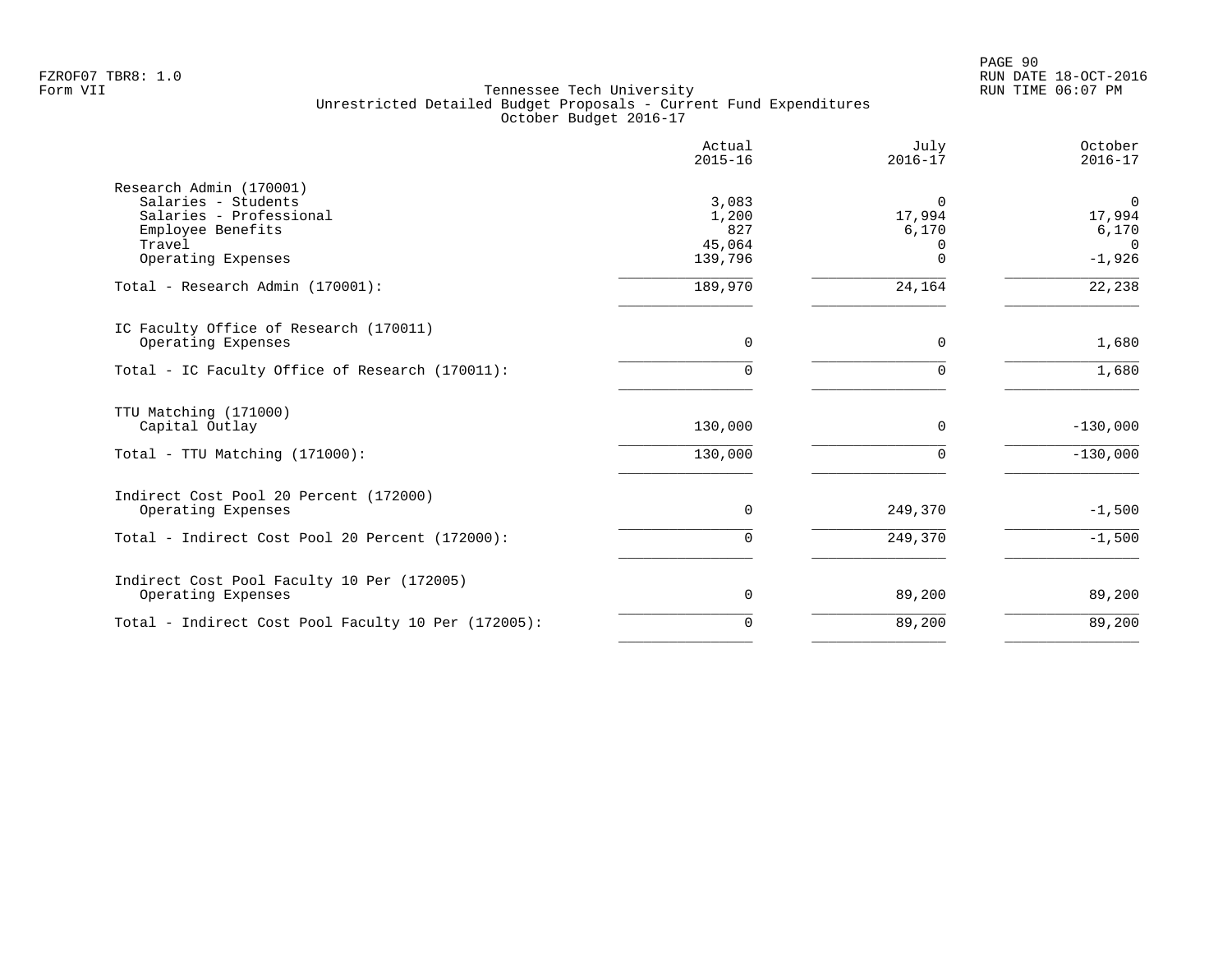|                                                                                 | Actual<br>$2015 - 16$ | July<br>$2016 - 17$ | October<br>$2016 - 17$ |
|---------------------------------------------------------------------------------|-----------------------|---------------------|------------------------|
| Faculty Research 30 Percent (174000)<br>Employee Benefits<br>Operating Expenses | 0<br>$\mathbf 0$      | 19,700<br>194,290   | 19,700<br>152,521      |
| Total - Faculty Research 30 Percent (174000):                                   | U                     | 213,990             | 172,221                |
| Fac Research Combined (174001)<br>Salaries - Academic<br>Employee Benefits      | 4,576<br>1,132        | $\Omega$<br>9,840   | $\Omega$<br>9,840      |
| Total - Fac Research Combined (174001):                                         | 5,708                 | 9,840               | 9,840                  |
| Indirect Costs Extended Programs (180029)<br>Operating Expenses                 | 0                     | $\mathbf 0$         | 3,570                  |
| Total - Indirect Costs Extended Programs (180029):                              | O                     | $\Omega$            | 3,570                  |
| TBR Spouse Dependent Discount (700000)<br>Employee Benefits                     | 11,948                | 35,150              | 35,150                 |
| Total - TBR Spouse Dependent Discount (700000):                                 | 11,948                | 35,150              | 35,150                 |
| TBR Employ Remission PC191 (700001)<br>Employee Benefits                        | 15,502                | 23,120              | 23,120                 |
| Total - TBR Employ Remission PC191 (700001):                                    | 15,502                | 23,120              | 23,120                 |
|                                                                                 |                       |                     |                        |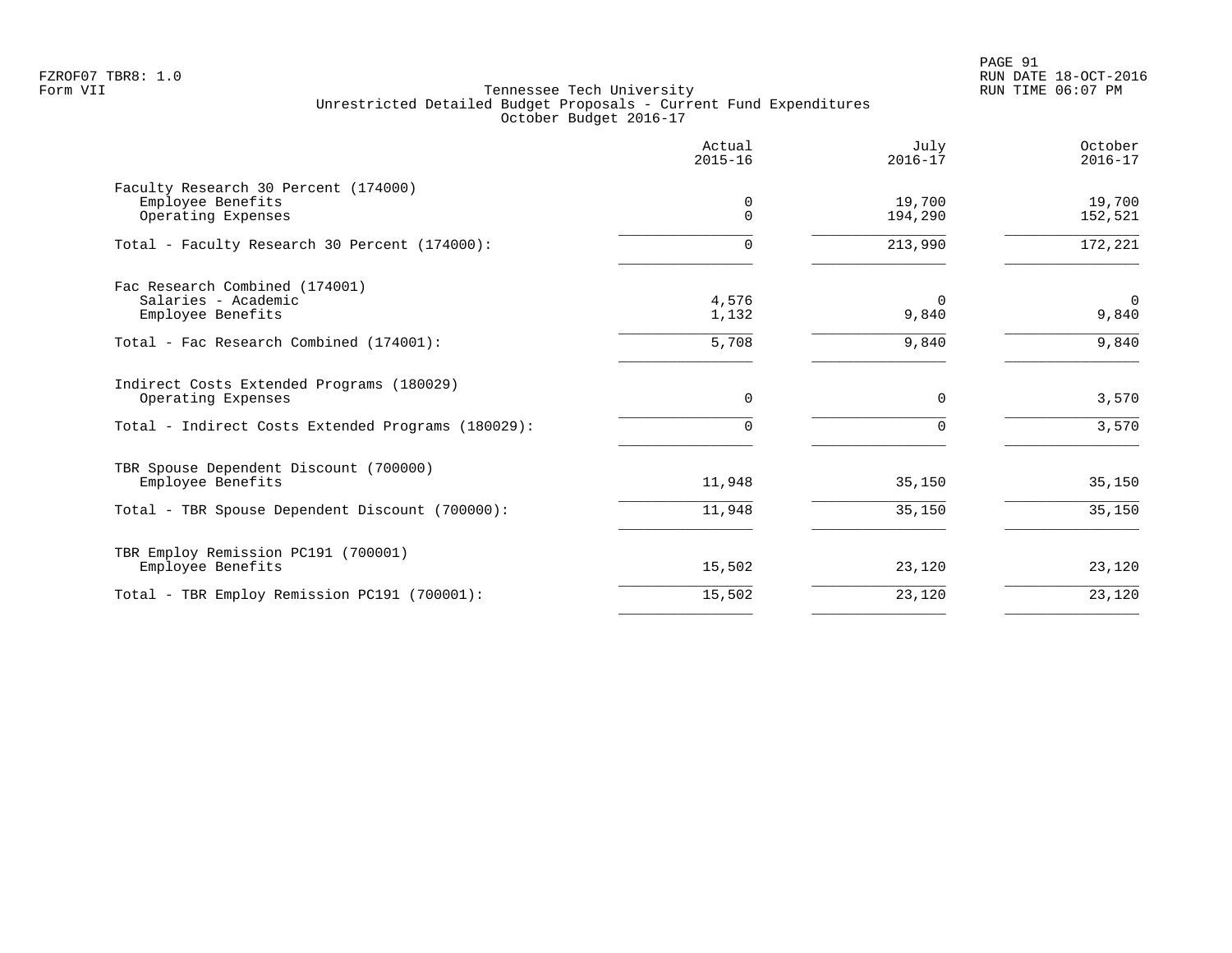PAGE 92 FZROF07 TBR8: 1.0 RUN DATE 18-OCT-2016

|                                                                                                                                                                               | Actual<br>$2015 - 16$                                   | July<br>$2016 - 17$                              | October<br>$2016 - 17$                                   |
|-------------------------------------------------------------------------------------------------------------------------------------------------------------------------------|---------------------------------------------------------|--------------------------------------------------|----------------------------------------------------------|
| E and G Data Processing Allocation (700003)<br>Department Revenues                                                                                                            | 268,149                                                 | 299,280                                          | 303,530                                                  |
| Total - E and G Data Processing Allocation (700003):                                                                                                                          | 268,149                                                 | 299,280                                          | 303,530                                                  |
| E and G Claims Adjustment (700004)<br>Operating Expenses                                                                                                                      | 4,720                                                   | 2,440                                            | 2,440                                                    |
| Total - E and G Claims Adjustment (700004):                                                                                                                                   | 4,720                                                   | 2,440                                            | 2,440                                                    |
| $E$ and G Support (700005)<br>Salaries - Administrative<br>Salaries - Academic<br>Salaries - Supporting<br>Salaries - Professional<br>Employee Benefits<br>Operating Expenses | $\Omega$<br>0<br>$\mathbf 0$<br>3,889<br>3,682<br>7,571 | 1,600<br>680<br>810<br>505<br>53,350<br>$-8,396$ | 800<br>272<br>405<br>252<br>54,615<br>$-1,569$<br>54,775 |
| Total - E and G Support $(700005)$ :                                                                                                                                          |                                                         | 48,549                                           |                                                          |
| E and G Salary Increase Pool (700010)<br>Salaries - Academic                                                                                                                  | 0                                                       | 1,800                                            | 1,800                                                    |
| Total - E and G Salary Increase Pool (700010):                                                                                                                                | $\Omega$                                                | 1,800                                            | 1,800                                                    |
| Horticulure Rest Staff Alloc (700050)<br>Operating Expenses                                                                                                                   | $-92,300$                                               | $-92,300$                                        | $-92,300$                                                |
| Total - Horticulure Rest Staff Alloc (700050):                                                                                                                                | $-92,300$                                               | $-92,300$                                        | $-92,300$                                                |
|                                                                                                                                                                               |                                                         |                                                  |                                                          |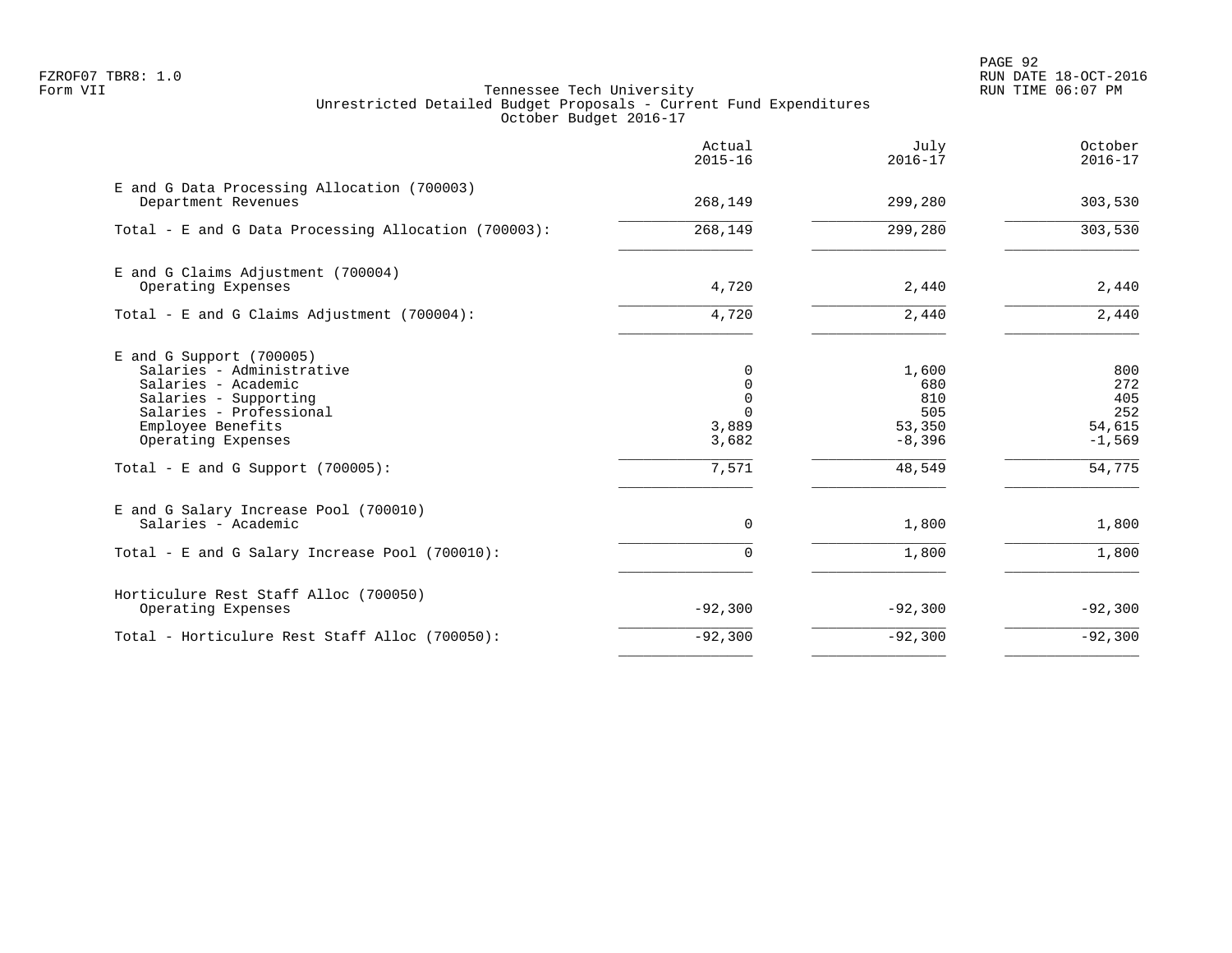| FZROF07 TBR8: |  |  |
|---------------|--|--|
|---------------|--|--|

|                                                                                                                                                                                                                           | Actual<br>$2015 - 16$                                                                                     | July<br>$2016 - 17$                                                                                      | October<br>$2016 - 17$                                                                                      |
|---------------------------------------------------------------------------------------------------------------------------------------------------------------------------------------------------------------------------|-----------------------------------------------------------------------------------------------------------|----------------------------------------------------------------------------------------------------------|-------------------------------------------------------------------------------------------------------------|
| TTU Staff Tuit Maint Reimbursment (700068)<br>Employee Benefits                                                                                                                                                           | 7,540                                                                                                     | 7,540                                                                                                    | 7,540                                                                                                       |
| Total - TTU Staff Tuit Maint Reimbursment (700068):                                                                                                                                                                       | 7,540                                                                                                     | 7,540                                                                                                    | 7,540                                                                                                       |
| Total - Research (250):                                                                                                                                                                                                   |                                                                                                           |                                                                                                          |                                                                                                             |
| Salaries - Administrative<br>Salaries - Academic<br>Salaries - Supporting<br>Salaries - Students<br>Salaries - Professional<br>Employee Benefits<br>Travel<br>Operating Expenses<br>Capital Outlay<br>Department Revenues | 156,994<br>310,675<br>83,286<br>173,476<br>117,648<br>262,450<br>190,023<br>818,224<br>372,798<br>268,149 | 162,000<br>85,539<br>84,607<br>30,390<br>50,999<br>282,620<br>11,940<br>1,071,898<br>0<br>299,280        | 163,600<br>101,277<br>84,959<br>79,097<br>54,746<br>290,956<br>39,311<br>1,847,525<br>$-147,510$<br>303,530 |
| Total                                                                                                                                                                                                                     | 2,753,723                                                                                                 | 2,079,273                                                                                                | 2,817,491                                                                                                   |
| Total - Research $(25)$ :                                                                                                                                                                                                 |                                                                                                           |                                                                                                          |                                                                                                             |
| Salaries - Administrative<br>Salaries - Academic<br>Salaries - Supporting<br>Salaries - Students<br>Salaries - Professional<br>Employee Benefits<br>Travel<br>Operating Expense<br>Capital Outlay<br>Department Revenues  | 156,994<br>310,675<br>83,286<br>173,476<br>117,648<br>262,450<br>190,023<br>818,224<br>372,798<br>268,149 | 162,000<br>85,539<br>84,607<br>30,390<br>50,999<br>282,620<br>11,940<br>1,071,898<br>$\Omega$<br>299,280 | 163,600<br>101,277<br>84,959<br>79,097<br>54,746<br>290,956<br>39,311<br>1,847,525<br>$-147,510$<br>303,530 |
| Total                                                                                                                                                                                                                     | 2,753,723                                                                                                 | 2,079,273                                                                                                | 2,817,491                                                                                                   |

 Public Service (30) Public Service (300)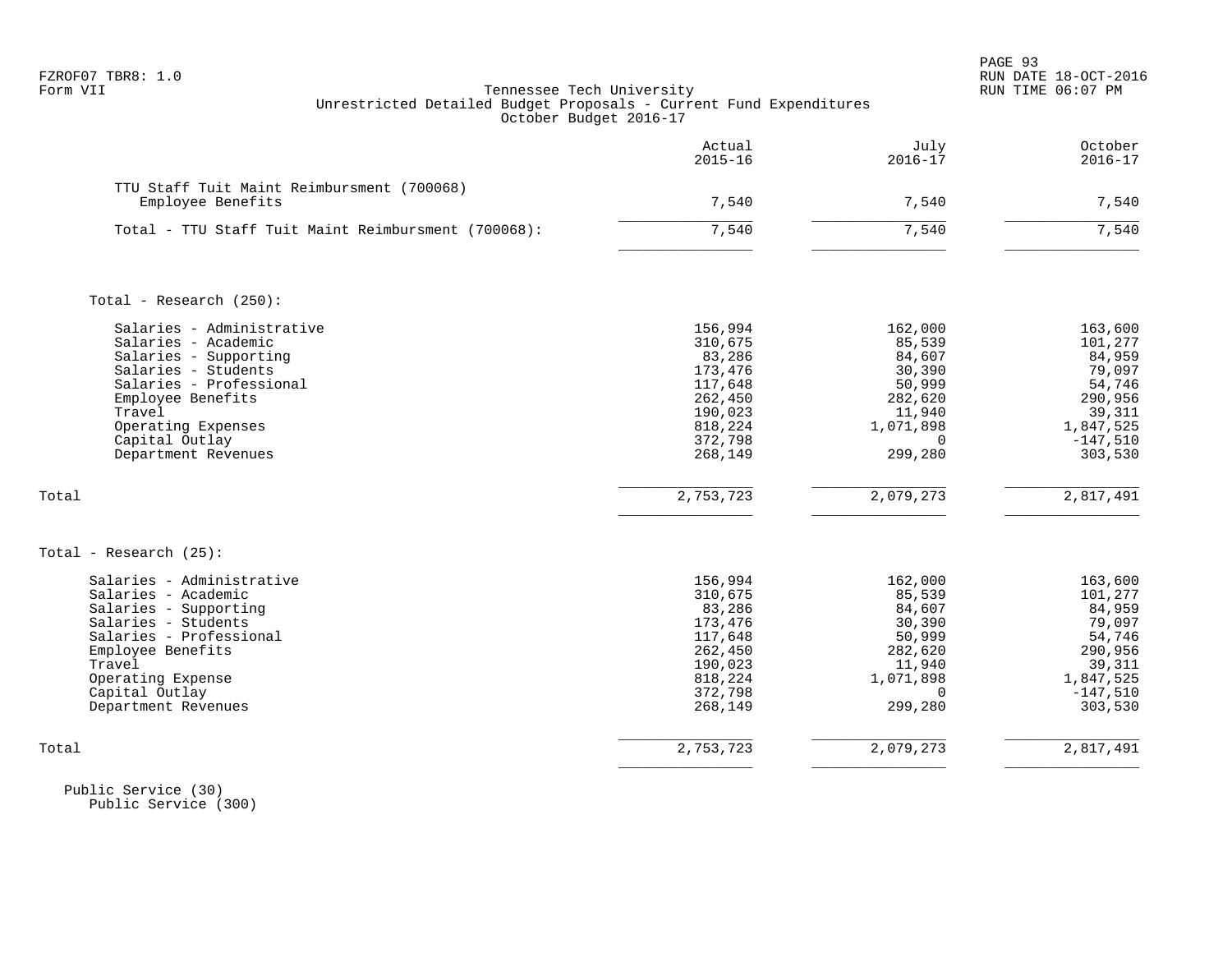|                                                      | Actual<br>$2015 - 16$ | July<br>$2016 - 17$ | October<br>$2016 - 17$ |
|------------------------------------------------------|-----------------------|---------------------|------------------------|
| Craft Center Workshops (121762)                      |                       |                     |                        |
| Salaries - Academic                                  | 2,486                 | 750                 | 750                    |
| Salaries - Supporting                                | 6,722                 | 15,750              | 15,750                 |
| Salaries - Students                                  | 1,002                 | 4,000               | 4,000                  |
| Salaries - Professional                              | 10,219                | 40,876              | 41,397                 |
| Employee Benefits                                    | 13,445                | 13,530              | 23,530                 |
| Travel                                               | 352                   | 600                 | 600                    |
| Operating Expenses                                   | 73,214                | 45,240              | 45,240                 |
| Total - Craft Center Workshops (121762):             | 107,440               | 120,746             | 131,267                |
| Craft Center Workshops Transf In (121763)            |                       |                     |                        |
| Operating Expenses                                   | $-50,000$             | $-50,000$           | $-50,000$              |
| Total - Craft Center Workshops Transf In (121763):   | $-50,000$             | $-50,000$           | $-50,000$              |
| Craft Center Exhibitions (121769)                    |                       |                     |                        |
| Salaries - Supporting                                | 0                     | 1,000               | 1,000                  |
| Employee Benefits                                    | $\mathbf 0$           | 760                 | 760                    |
| Travel                                               | $\Omega$              | 100                 | 100                    |
| Operating Expenses                                   | 3,844                 | 2,180               | 2,180                  |
| Total - Craft Center Exhibitions (121769):           | 3,844                 | 4,040               | 4,040                  |
| Federal College Work Study Program (122001)          |                       |                     |                        |
| Salaries - Students                                  | 14,688                | 12,080              | 12,080                 |
| Total - Federal College Work Study Program (122001): | 14,688                | 12,080              | 12,080                 |
|                                                      |                       |                     |                        |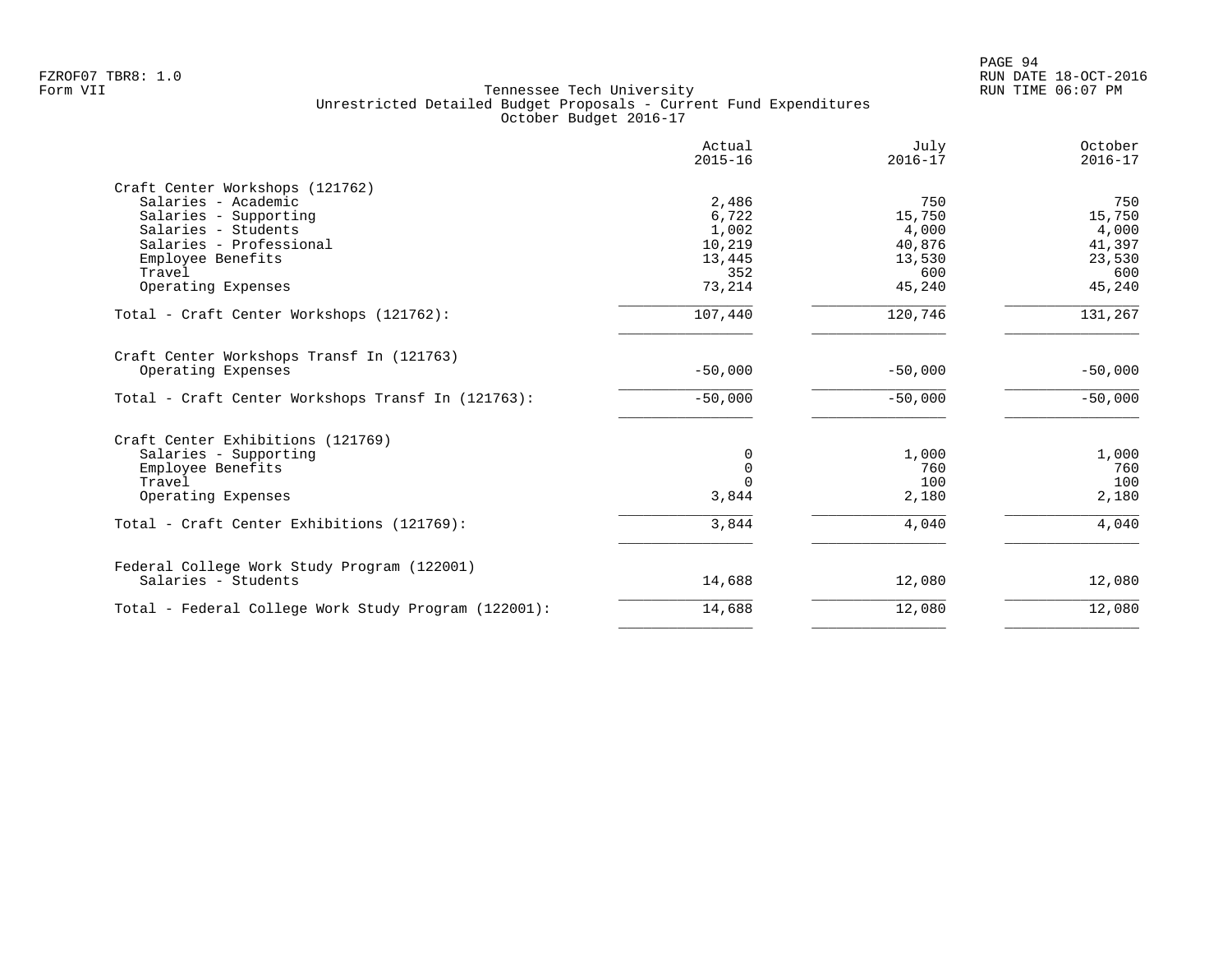PAGE 95 FZROF07 TBR8: 1.0 RUN DATE 18-OCT-2016

|                                                                                                                   | Actual<br>$2015 - 16$            | July<br>$2016 - 17$           | October<br>$2016 - 17$                |
|-------------------------------------------------------------------------------------------------------------------|----------------------------------|-------------------------------|---------------------------------------|
| WTTU Tech Radio (127904)<br>Salaries - Students<br>Employee Benefits<br>Operating Expenses<br>Department Revenues | 7,200<br>95<br>10,616<br>$-250$  | 10,880<br>5,830<br>6,880<br>0 | 10,880<br>5,830<br>12,074<br>$\Omega$ |
| Total - WTTU Tech Radio (127904):                                                                                 | 17,661                           | 23,590                        | 28,784                                |
| Science Fair (130005)<br>Employee Benefits<br>Total - Science Fair (130005):                                      | $\overline{0}$<br>$\overline{0}$ | 2,600<br>2,600                | 2,600<br>2,600                        |
|                                                                                                                   |                                  |                               |                                       |
| COOP Fisheries Unit (131002)<br>Salaries - Supporting<br>Employee Benefits                                        | 34,388<br>20,989                 | 34,388<br>20,715              | 34,859<br>20,715                      |
| Total - COOP Fisheries Unit (131002):                                                                             | 55,377                           | 55,103                        | 55,574                                |
| Restricted English (133013)<br>Operating Expenses                                                                 | 625                              | 0                             | $\mathbf 0$                           |
| Total - Restricted English (133013):                                                                              | 625                              | 0                             | $\mathbf 0$                           |
| TN Great War Comm Chair (134001)<br>Travel<br>Operating Expenses                                                  | 1,866<br>2,388                   | 0<br>$\Omega$                 | $\Omega$<br>4,775                     |
| Total - TN Great War Comm Chair (134001):                                                                         | 4,254                            | 0                             | 4,775                                 |
|                                                                                                                   |                                  |                               |                                       |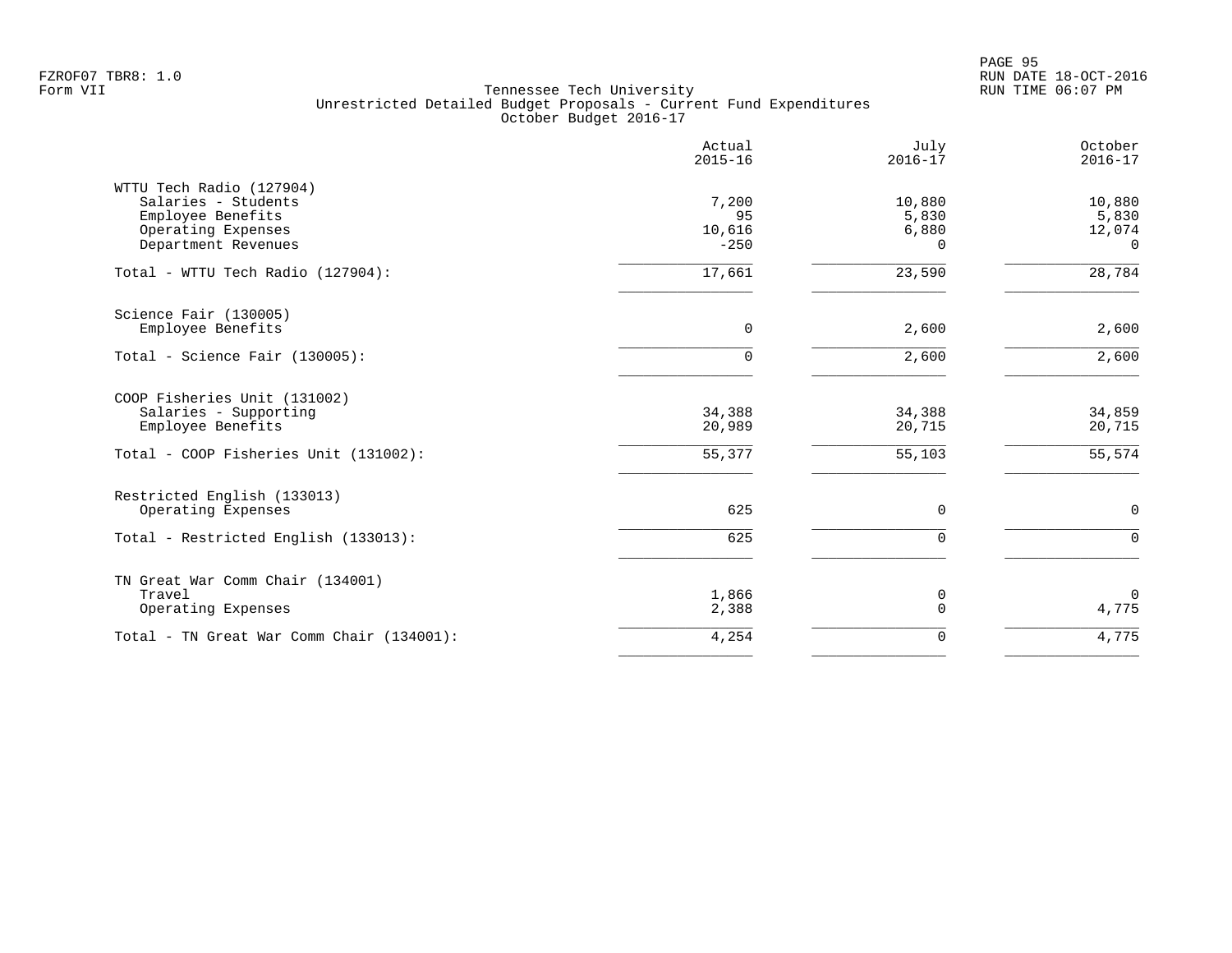PAGE 96 FZROF07 TBR8: 1.0 RUN DATE 18-OCT-2016

|                                                                                                                                 | Actual<br>$2015 - 16$             | July<br>$2016 - 17$ | October<br>$2016 - 17$                    |
|---------------------------------------------------------------------------------------------------------------------------------|-----------------------------------|---------------------|-------------------------------------------|
| Engineering MOE Funding (137020)<br>Employee Benefits                                                                           | $\mathbf 0$                       | 2,500               | 2,500                                     |
| Total - Engineering MOE Funding (137020):                                                                                       | $\Omega$                          | 2,500               | 2,500                                     |
| Match Mechanical Engineering (138405)<br>Salaries - Academic<br>Employee Benefits                                               | 5,592<br>1,579                    | 0<br>U              | 0<br>$\Omega$                             |
| Total - Match Mechanical Engineering (138405):                                                                                  | 7,171                             | 0                   | $\Omega$                                  |
| Restricted Dean Coll of Business (140023)<br>Salaries - Professional<br>Employee Benefits<br>Operating Expenses                 | 38,682<br>9,287<br>$\Omega$       |                     | $\overline{0}$<br>$\Omega$<br>5,637       |
| Total - Restricted Dean Coll of Business (140023):                                                                              | 47,969                            | U                   | 5,637                                     |
| Match College of Business (140035)<br>Salaries - Students<br>Salaries - Professional<br>Employee Benefits<br>Operating Expenses | 2,424<br>33,380<br>8,381<br>4,360 | O                   | 0<br>$\overline{0}$<br>$\Omega$<br>40,370 |
| Total - Match College of Business (140035):                                                                                     | 48,545                            | 0                   | 40,370                                    |
|                                                                                                                                 |                                   |                     |                                           |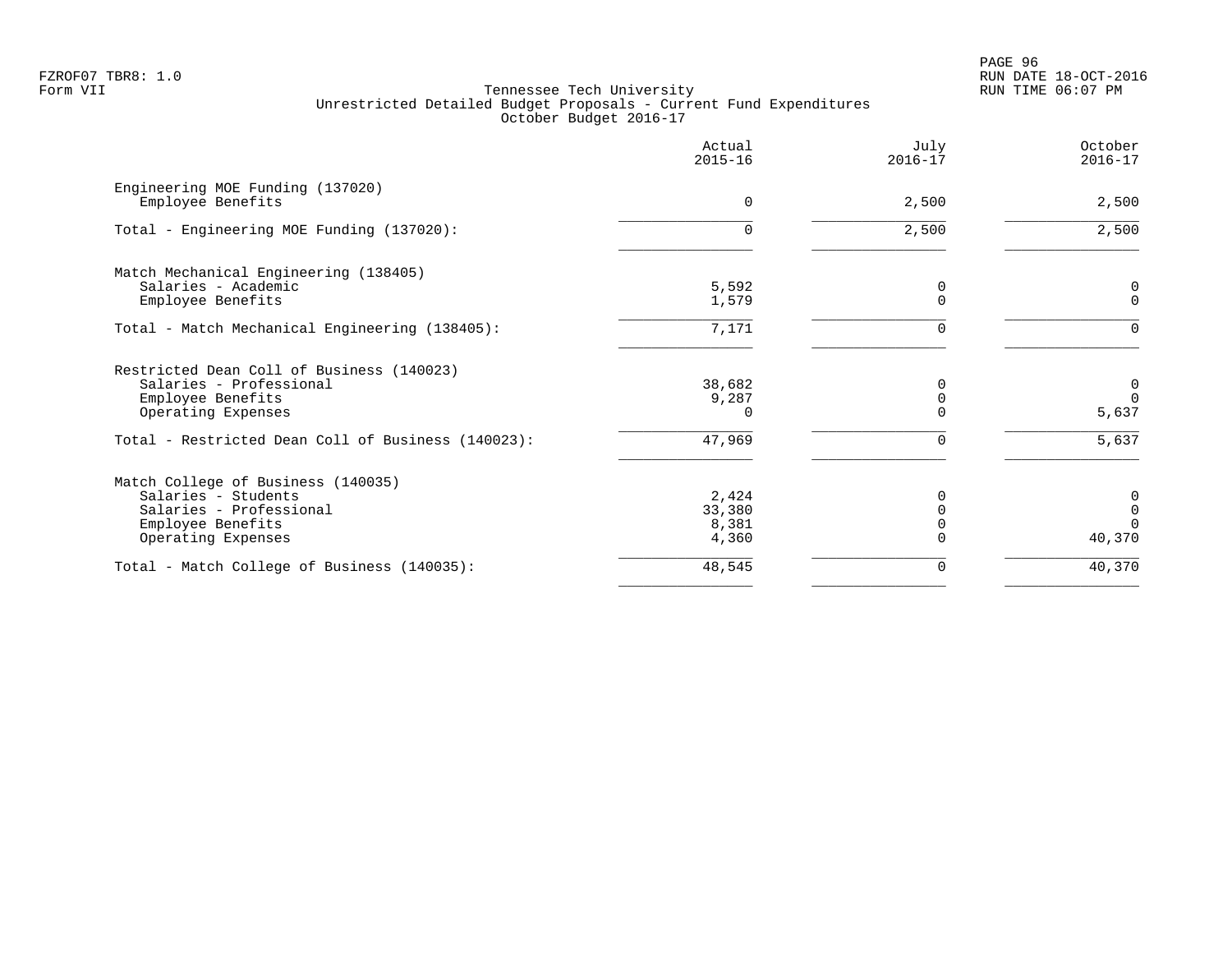FZROF07 TBR8: 1.0 RUN DATE 18-OCT-2016

|                                                                                                                   | Actual<br>$2015 - 16$             | July<br>$2016 - 17$                   | October<br>$2016 - 17$                |
|-------------------------------------------------------------------------------------------------------------------|-----------------------------------|---------------------------------------|---------------------------------------|
| TN eCampus Marketing Campaign (140100)<br>Salaries - Supporting<br>Salaries - Students<br>Salaries - Professional | 16,723<br>36,752<br>194,046       | $\Omega$<br>8,000<br>230,775          | $\mathbf 0$<br>8,000<br>232,628       |
| Employee Benefits<br>Travel<br>Operating Expenses                                                                 | 59,467<br>41,148<br>134,029       | 46,800<br>30,000<br>183,970           | 46,800<br>30,000<br>183,970           |
| Total - TN eCampus Marketing Campaign (140100):                                                                   | 482,165                           | 499,545                               | 501,398                               |
| Business Media Service Center (140101)                                                                            |                                   |                                       |                                       |
| Salaries - Professional<br>Employee Benefits<br>Operating Expenses<br>Department Revenues                         | 300<br>158<br>24,859<br>$-19,895$ | $\Omega$<br>800<br>34,198<br>$\Omega$ | $\Omega$<br>800<br>34,198<br>$\Omega$ |
| Total - Business Media Service Center (140101):                                                                   | 5,422                             | 34,998                                | 34,998                                |
| Match Business Media Service Center (140105)                                                                      |                                   |                                       |                                       |
| Salaries - Professional<br>Employee Benefits<br>Operating Expenses                                                | 15,795<br>4,331<br>1,849          | 0<br>$\mathbf 0$<br>$\Omega$          | $-4,481$<br>$\Omega$<br>$\Omega$      |
| Total - Match Business Media Service Center (140105):                                                             | 21,975                            | 0                                     | $-4,481$                              |
| SACF SBDC (147001)                                                                                                |                                   |                                       |                                       |
| Employee Benefits                                                                                                 | 0                                 | 850                                   | 850                                   |
| Total - SACF SBDC (147001):                                                                                       | $\Omega$                          | 850                                   | 850                                   |
|                                                                                                                   |                                   |                                       |                                       |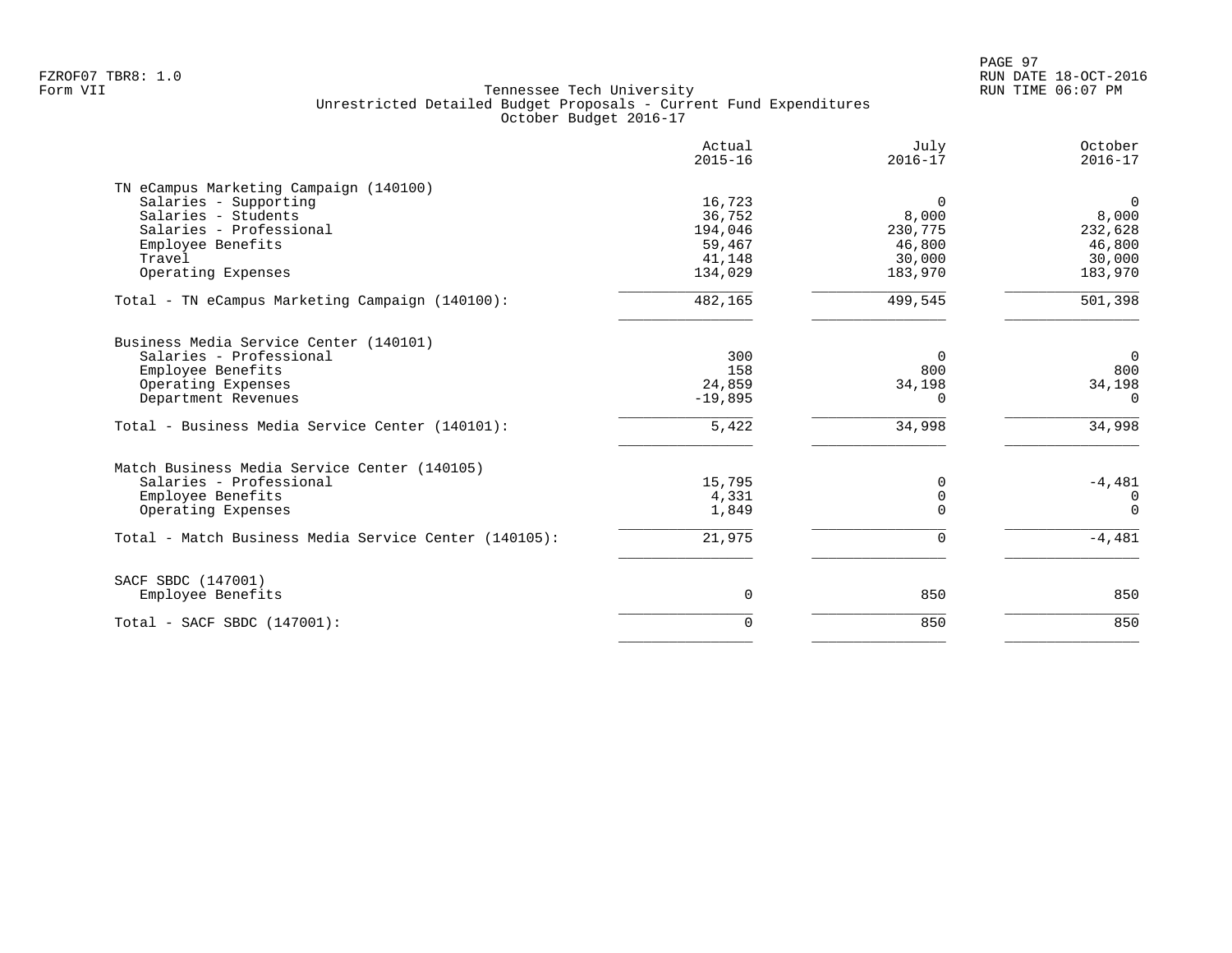| 6,678<br>12,014<br>$\Omega$<br>1,948 | $\Omega$<br><sup>0</sup> | 9,000<br>$\Omega$<br>10,000 |
|--------------------------------------|--------------------------|-----------------------------|
|                                      |                          |                             |
|                                      |                          |                             |
|                                      |                          |                             |
|                                      |                          |                             |
|                                      |                          | $\Omega$                    |
|                                      |                          | 13,229                      |
|                                      | $\mathbf 0$              | 8,958                       |
| 21,304                               | $\mathbf 0$              | 41,187                      |
|                                      |                          |                             |
| 37,438                               | 33,330                   | 31,270                      |
| 37,438                               | 33,330                   | 31,270                      |
|                                      |                          |                             |
| 500                                  | 0                        | $\mathbf 0$                 |
| 150                                  | $\Omega$                 | $\Omega$                    |
| 101                                  | 2,000                    | 2,000                       |
|                                      |                          | 18,000                      |
| 4,489                                | 20,000                   | 20,000                      |
|                                      |                          |                             |
| 0                                    | 1,670                    | 1,670                       |
| $\Omega$                             | 1,670                    | 1,670                       |
|                                      | $\Omega$<br>664<br>3,738 | 18,000                      |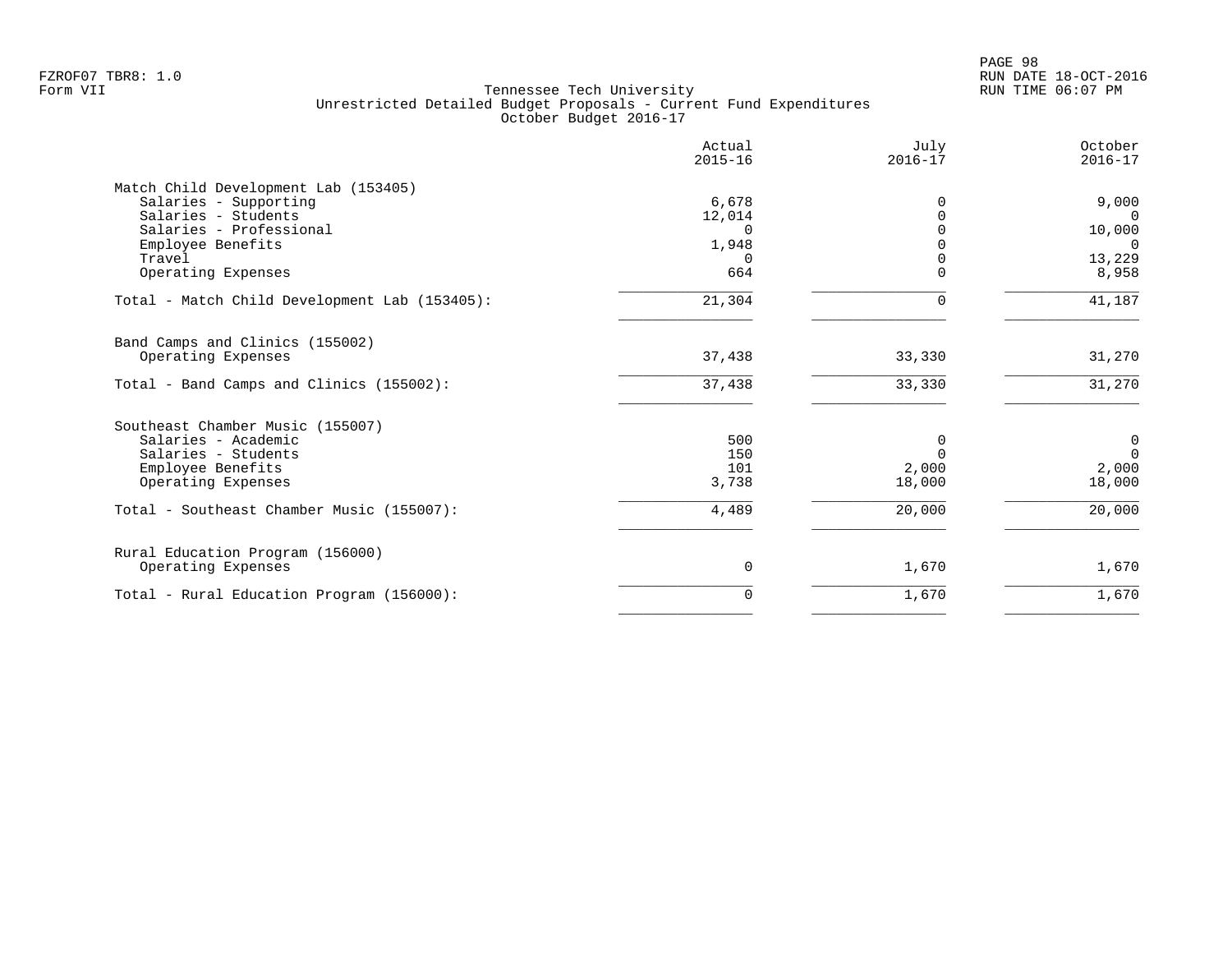| $2015 - 16$ | $2016 - 17$                           | October<br>$2016 - 17$                    |
|-------------|---------------------------------------|-------------------------------------------|
|             |                                       |                                           |
| 104,051     | 116,300                               | 117,157                                   |
| 146,320     | 164,060                               | 165,514                                   |
| 32,188      | 400                                   | 16,460                                    |
| 70,872      | 88,600                                | 85,397                                    |
|             |                                       | 134,130                                   |
|             |                                       | 7,760                                     |
| 59,097      | 54,240                                | 37,300                                    |
| 536,494     | 560,550                               | 563,718                                   |
|             |                                       |                                           |
| 14,183      | 23,130                                | 23,130                                    |
| 14,183      | 23,130                                | 23,130                                    |
|             |                                       |                                           |
|             |                                       | 6,500                                     |
|             |                                       | 500                                       |
|             |                                       | 1,600                                     |
| 833         | 11,400                                | 36,753                                    |
| 2,378       | 20,000                                | 45,353                                    |
|             |                                       |                                           |
| 730         | 2,000                                 | 3,828                                     |
| 730         | 2,000                                 | 3,828                                     |
|             | 119,995<br>3,971<br>594<br>758<br>193 | 134,130<br>2,820<br>6,500<br>500<br>1,600 |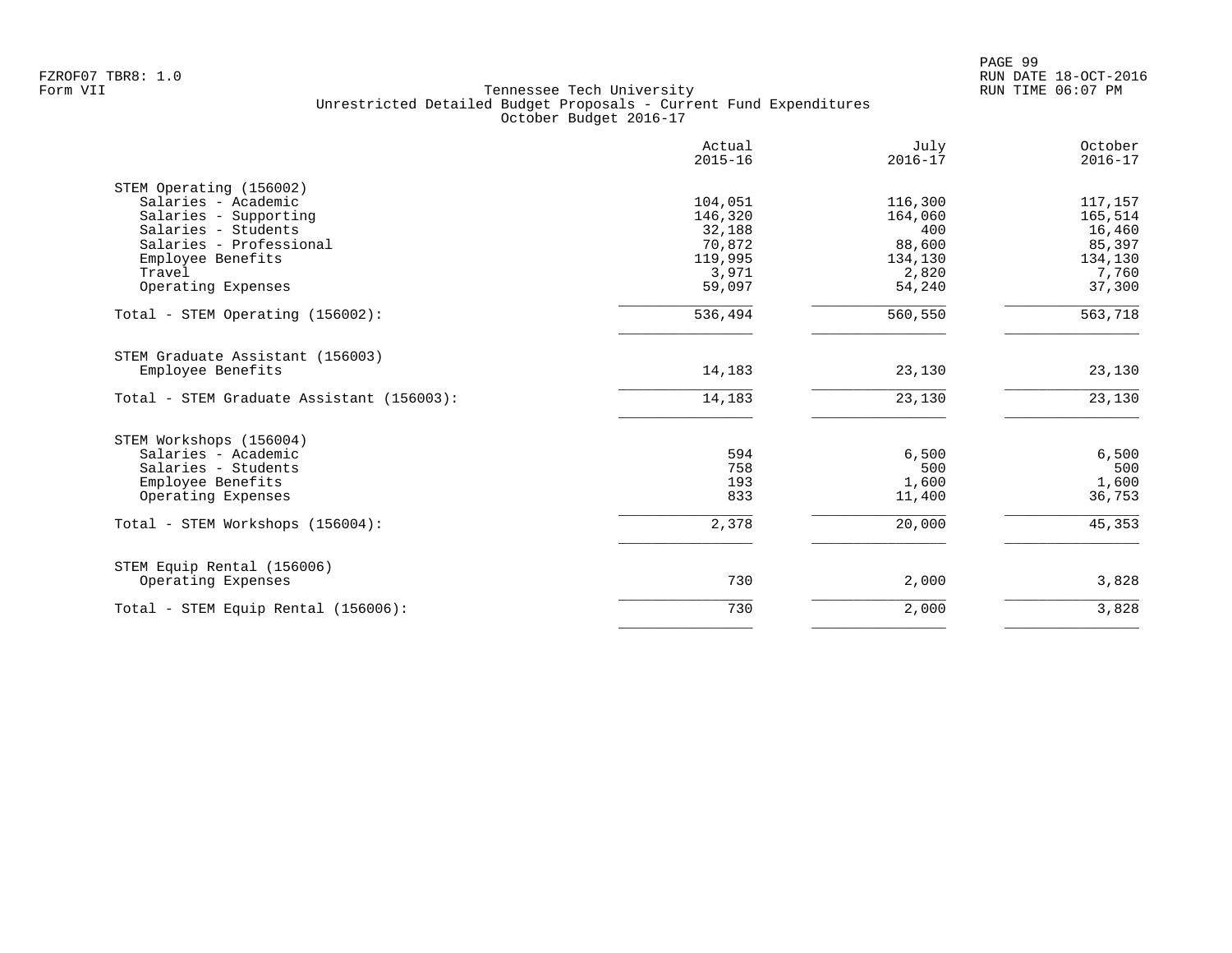PAGE 100 FZROF07 TBR8: 1.0 RUN DATE 18-OCT-2016

|                                       | Actual<br>$2015 - 16$ | July<br>$2016 - 17$ | October<br>$2016 - 17$ |
|---------------------------------------|-----------------------|---------------------|------------------------|
| STEM Science Fair (156007)            |                       |                     |                        |
| Operating Expenses                    | 847                   | 0                   | 7,543                  |
| Total - STEM Science Fair (156007):   | 847                   | $\Omega$            | 7,543                  |
| STEM Mobile (156008)                  |                       |                     |                        |
| Travel                                | 2,556                 | 0                   | $\Omega$               |
| Operating Expenses                    | 14,228                | $\Omega$            | 13,948                 |
| Total - STEM Mobile (156008):         | 16,784                | ∩                   | 13,948                 |
| Ag Pavilion (161000)                  |                       |                     |                        |
| Salaries - Supporting                 | 36,370                | 34,634              | 35,106                 |
| Salaries - Students                   | 23,970                | 3,000               | 3,000                  |
| Salaries - Professional               | 58,909                | 59,009              | 62,622                 |
| Employee Benefits                     | 49,921                | 48,315              | 48,315                 |
| Operating Expenses                    | 44,468                | 69,590              | 69,430                 |
| Department Revenues                   | $-25$                 | $\Omega$            | $\Omega$               |
| Total - Ag Pavilion $(161000)$ :      | 213,613               | 214,548             | 218,473                |
| Match Human Ecology (165015)          |                       |                     |                        |
| Salaries - Professional               | 4,193                 | 0                   | $\mathbf 0$            |
| Employee Benefits                     | 1,539                 | $\Omega$            | $-1,538$               |
| Total - Match Human Ecology (165015): | 5,732                 | 0                   | $-1,538$               |
|                                       |                       |                     |                        |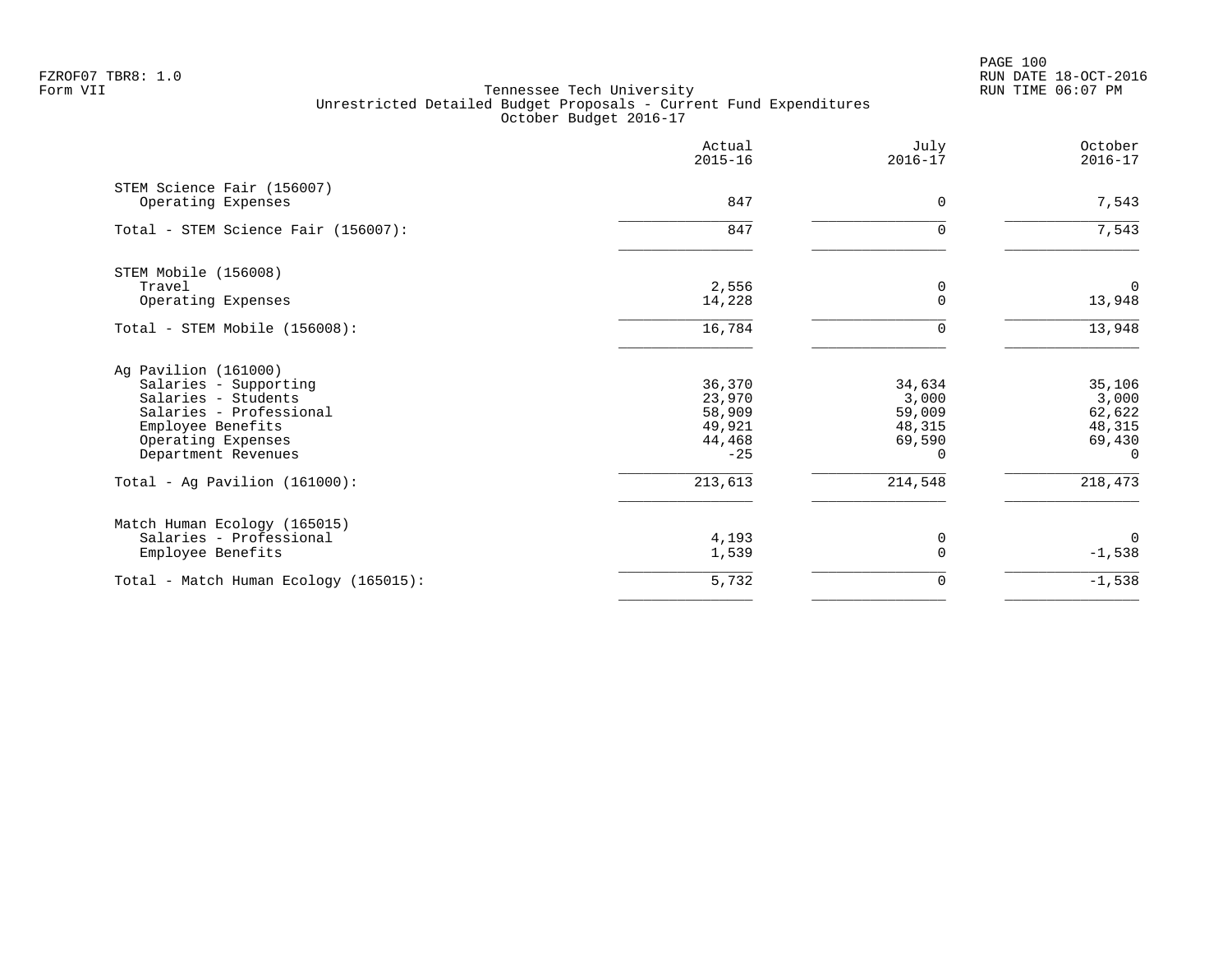|                                                                                                                                          | Actual<br>$2015 - 16$        | July<br>$2016 - 17$        | October<br>$2016 - 17$    |
|------------------------------------------------------------------------------------------------------------------------------------------|------------------------------|----------------------------|---------------------------|
| Extended Education (180001)<br>Employee Benefits                                                                                         | $\Omega$                     | 100                        | 100                       |
| Total - Extended Education (180001):                                                                                                     | 0                            | 100                        | 100                       |
| Ext Prog Vehicles (180007)<br>Operating Expenses                                                                                         | 345                          | 1,000                      | 1,000                     |
| Total - Ext Prog Vehicles (180007):                                                                                                      | 345                          | 1,000                      | 1,000                     |
| Ext Prog Vehicles Transfer In (180008)<br>Operating Expenses                                                                             | $\mathbf 0$                  | $-2,000$                   | $-2,000$                  |
| Total - Ext Prog Vehicles Transfer In (180008):                                                                                          | $\Omega$                     | $-2,000$                   | $-2,000$                  |
| Highlands Workforce Development (180201)<br>Employee Benefits<br>Operating Expenses<br>Total - Highlands Workforce Development (180201): | $\Omega$<br>39,658<br>39,658 | 2,900<br>$\Omega$<br>2,900 | 2,900<br>43,242<br>46,142 |
|                                                                                                                                          |                              |                            |                           |
| Ext Educ NC Seminars (181004)<br>Operating Expenses                                                                                      | 883                          | 1,800                      | 1,800                     |
| Total - Ext Educ NC Seminars (181004):                                                                                                   | 883                          | 1,800                      | 1,800                     |
|                                                                                                                                          |                              |                            |                           |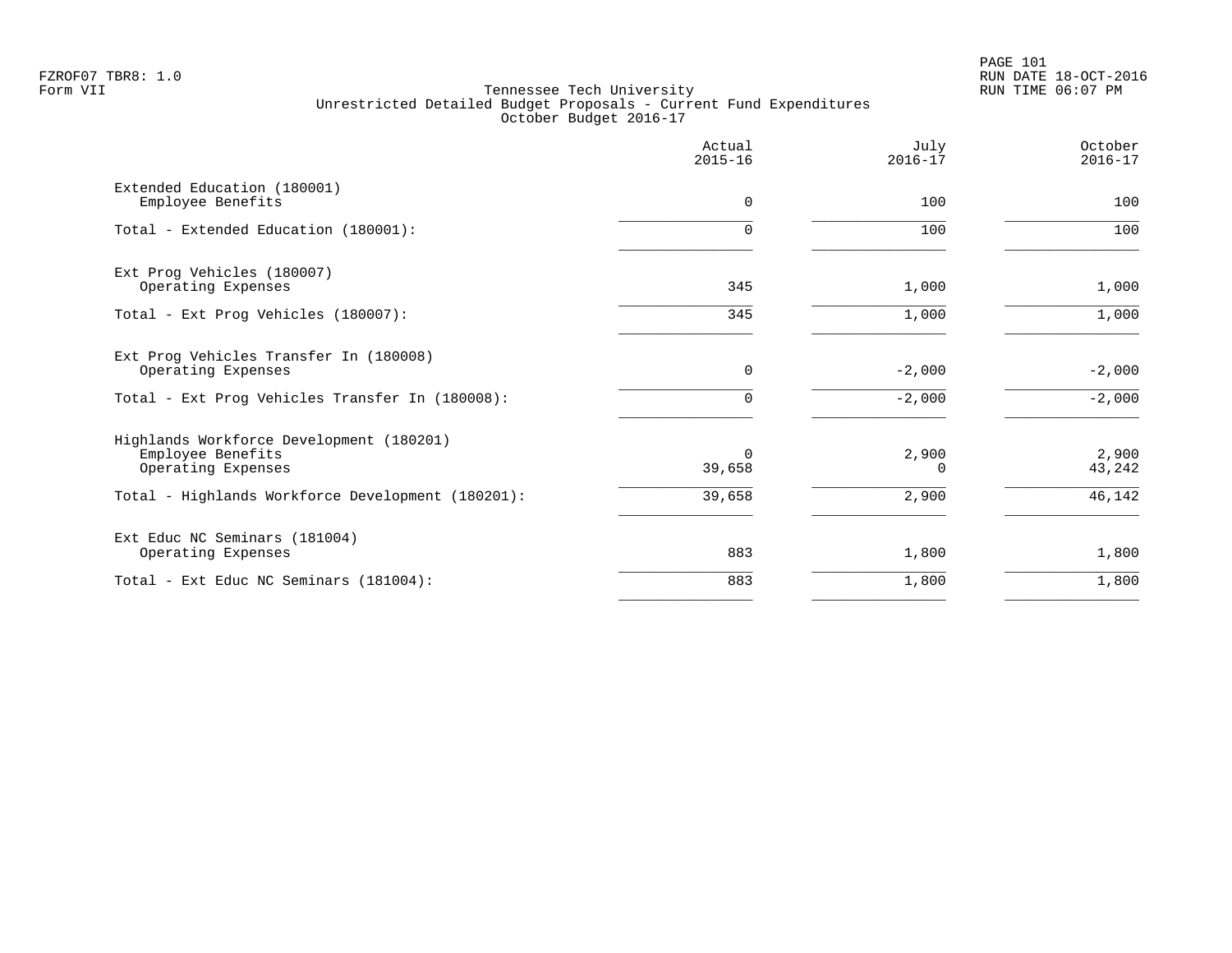| Actual<br>$2015 - 16$ | July<br>$2016 - 17$                         | October<br>$2016 - 17$             |
|-----------------------|---------------------------------------------|------------------------------------|
|                       |                                             |                                    |
| 104                   | 0                                           | $\overline{0}$                     |
|                       | $\Omega$                                    | 860                                |
|                       |                                             | 67,410                             |
|                       |                                             | 33,425                             |
|                       |                                             | 2,140                              |
|                       |                                             | 5,000                              |
| 110,723               | 110,706                                     | 108,835                            |
|                       |                                             |                                    |
| 27,637                | 0                                           | 13,289                             |
| 10,236                | $\Omega$                                    | $\Omega$                           |
| 37,873                | $\mathbf 0$                                 | 13,289                             |
|                       |                                             |                                    |
| 6,386                 | 11,580                                      | 11,580                             |
| 6,386                 | 11,580                                      | 11,580                             |
|                       |                                             |                                    |
| 12,118                | 11,840                                      | 11,840                             |
| 12,118                | 11,840                                      | 11,840                             |
|                       | 2,259<br>65,881<br>33,894<br>1,184<br>7,401 | 66,281<br>33,425<br>6,000<br>5,000 |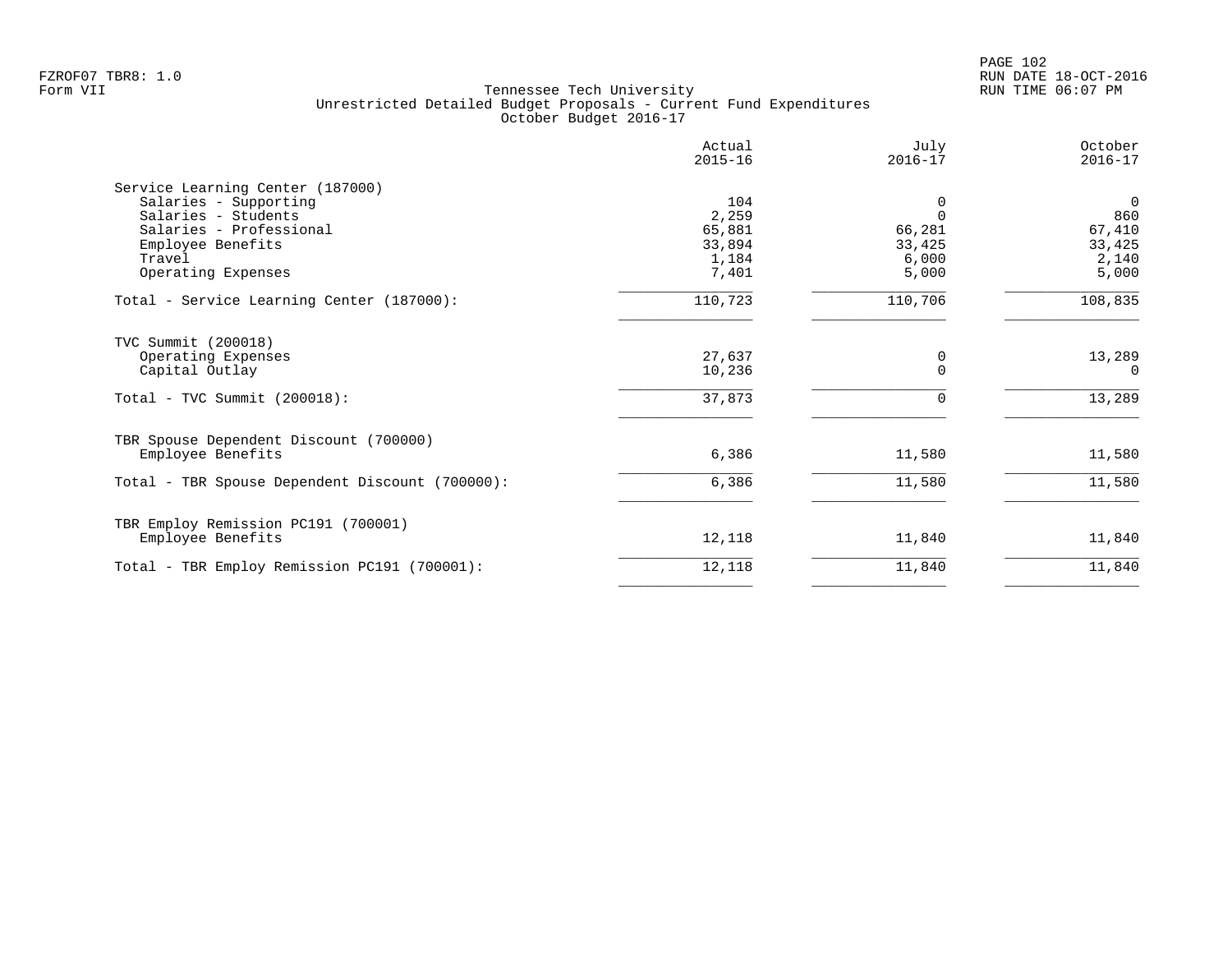PAGE 103 FZROF07 TBR8: 1.0 RUN DATE 18-OCT-2016

|                                                                                                                                                                                          | Actual<br>$2015 - 16$                       | July<br>$2016 - 17$                                     | October<br>$2016 - 17$                                |
|------------------------------------------------------------------------------------------------------------------------------------------------------------------------------------------|---------------------------------------------|---------------------------------------------------------|-------------------------------------------------------|
| E and G Data Processing Allocation (700003)<br>Department Revenues                                                                                                                       | 694,888                                     | 775,570                                                 | 786,580                                               |
| Total - E and G Data Processing Allocation (700003):                                                                                                                                     | 694,888                                     | 775,570                                                 | 786,580                                               |
| E and G Claims Adjustment (700004)<br>Operating Expenses                                                                                                                                 | 5,420                                       | 4,960                                                   | 4,960                                                 |
| Total - E and G Claims Adjustment $(700004)$ :                                                                                                                                           | 5,420                                       | 4,960                                                   | 4,960                                                 |
| $E$ and G Support (700005)<br>Salaries - Academic<br>Salaries - Supporting<br>Salaries - Professional<br>Employee Benefits<br>Operating Expenses<br>Total - E and G Support $(700005)$ : | 0<br>0<br>$\cap$<br>3,897<br>5,084<br>8,981 | 1,145<br>2,230<br>3,935<br>49,375<br>$-4,098$<br>52,587 | 572<br>1,115<br>1,967<br>51,935<br>$-3,108$<br>52,481 |
| E and G Salary Increase Pool (700010)<br>Salaries - Professional                                                                                                                         | 0                                           | 38,400                                                  | 38,400                                                |
| Total - E and G Salary Increase Pool (700010):                                                                                                                                           | 0                                           | 38,400                                                  | 38,400                                                |
| Post Office Allocation (700045)<br>Operating Expenses<br>Department Revenues                                                                                                             | 0<br>1,010                                  | 970<br>0                                                | 970<br>0                                              |
| Total - Post Office Allocation (700045):                                                                                                                                                 | 1,010                                       | 970                                                     | 970                                                   |
|                                                                                                                                                                                          |                                             |                                                         |                                                       |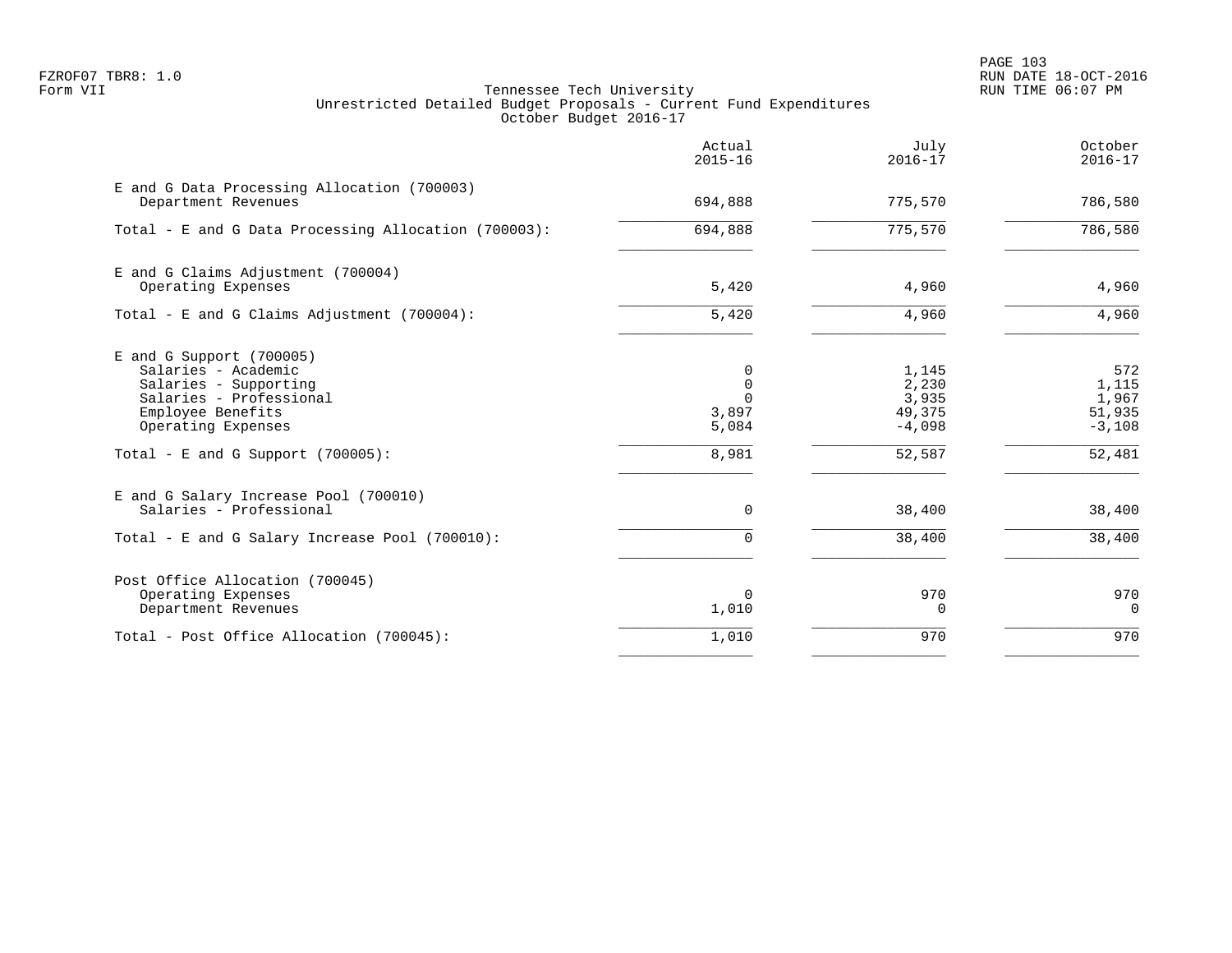| FZROF07 | TBR8: |  |
|---------|-------|--|
|---------|-------|--|

|                                                                                                                                                                                              | Actual<br>$2015 - 16$                                                                         | July<br>$2016 - 17$                                                                            | October<br>$2016 - 17$                                                                         |
|----------------------------------------------------------------------------------------------------------------------------------------------------------------------------------------------|-----------------------------------------------------------------------------------------------|------------------------------------------------------------------------------------------------|------------------------------------------------------------------------------------------------|
| TTU Staff Tuit Maint Reimbursment (700068)<br>Employee Benefits                                                                                                                              | 5,007                                                                                         | 5,190                                                                                          | 5,190                                                                                          |
| Total - TTU Staff Tuit Maint Reimbursment (700068):                                                                                                                                          | 5,007                                                                                         | 5,190                                                                                          | 5,190                                                                                          |
| Total - Public Service (300):                                                                                                                                                                |                                                                                               |                                                                                                |                                                                                                |
| Salaries - Academic<br>Salaries - Supporting<br>Salaries - Students<br>Salaries - Professional<br>Employee Benefits<br>Travel<br>Operating Expenses<br>Capital Outlay<br>Department Revenues | 113,223<br>247,305<br>133,405<br>492,277<br>366,914<br>51,077<br>454,255<br>10,236<br>675,728 | 124,695<br>252,062<br>38,860<br>527,876<br>417,970<br>39,520<br>420,330<br>$\Omega$<br>775,570 | 124,979<br>262,344<br>55,780<br>535,340<br>428,992<br>53,829<br>572,297<br>$\Omega$<br>786,580 |
| Total                                                                                                                                                                                        | 2,544,420                                                                                     | 2,596,883                                                                                      | 2,820,141                                                                                      |
| Total - Public Service (30):                                                                                                                                                                 |                                                                                               |                                                                                                |                                                                                                |
| Salaries - Academic<br>Salaries - Supporting<br>Salaries - Students<br>Salaries - Professional<br>Employee Benefits<br>Travel<br>Operating Expense<br>Capital Outlay<br>Department Revenues  | 113,223<br>247,305<br>133,405<br>492,277<br>366,914<br>51,077<br>454,255<br>10,236<br>675,728 | 124,695<br>252,062<br>38,860<br>527,876<br>417,970<br>39,520<br>420,330<br>$\Omega$<br>775,570 | 124,979<br>262,344<br>55,780<br>535,340<br>428,992<br>53,829<br>572,297<br>$\Omega$<br>786,580 |
| Total                                                                                                                                                                                        | 2,544,420                                                                                     | 2,596,883                                                                                      | 2,820,141                                                                                      |

 Academic Support (35) Academic Support (350)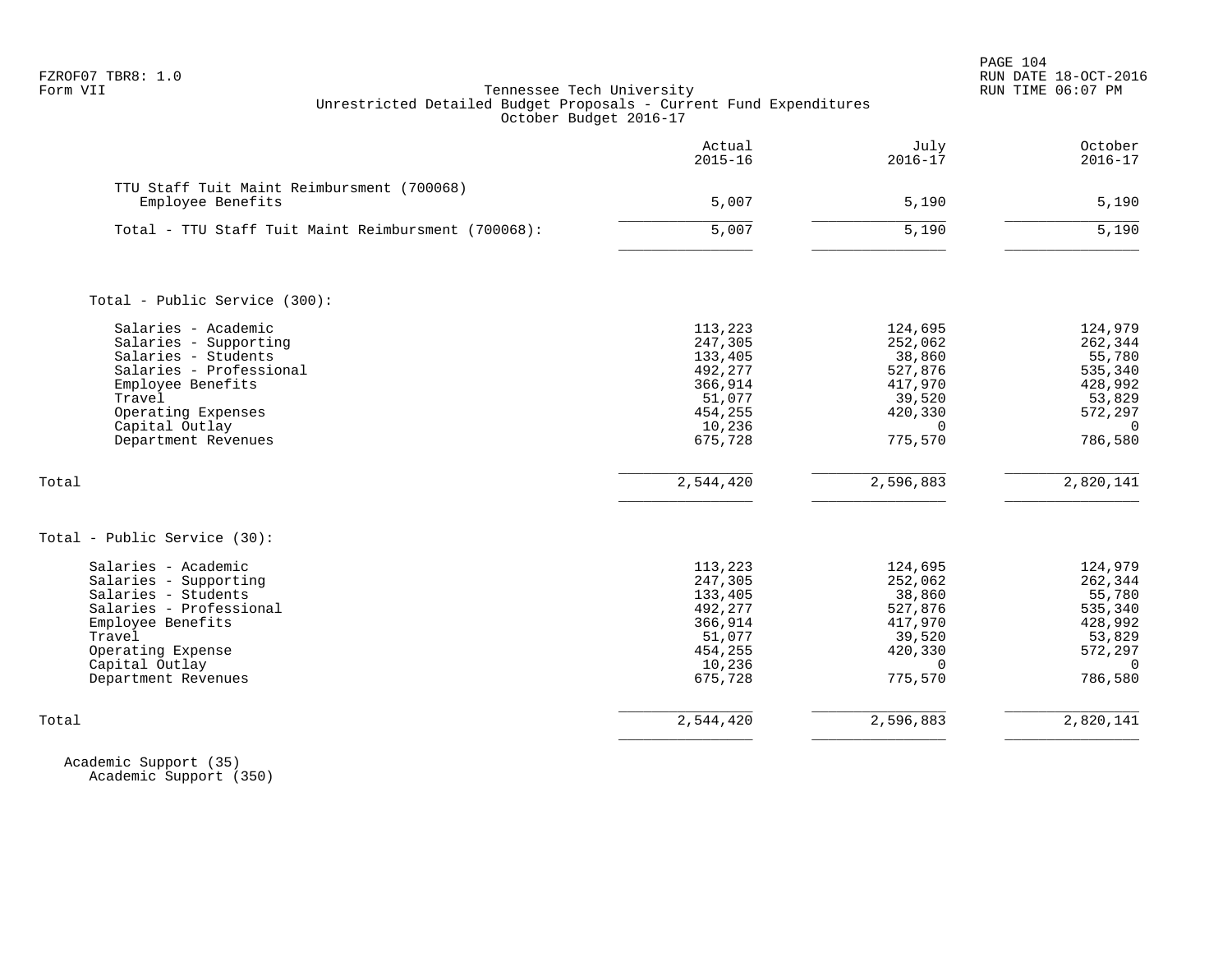|                                                    | Actual<br>$2015 - 16$ | July<br>$2016 - 17$ | October<br>$2016 - 17$ |
|----------------------------------------------------|-----------------------|---------------------|------------------------|
| Testing and Surveys (120006)<br>Operating Expenses | 41,428                | 32,400              | 32,400                 |
| Total - Testing and Surveys (120006):              | 41,428                | 32,400              | 32,400                 |
| Self Study Accred Fee (120007)                     |                       |                     |                        |
| Employee Benefits                                  | $\Omega$              | 3,400               | 3,400                  |
| Travel                                             | 1,745                 | 1,100               | 1,100                  |
| Operating Expenses                                 | 39,851                | 45,000              | 53,017                 |
| Total - Self Study Accred Fee (120007):            | 41,596                | 49,500              | 57,517                 |
| Faculty Recruitment (120008)                       |                       |                     |                        |
| Travel                                             | 54,003                | 12,620              | 12,620                 |
| Operating Expenses                                 | 16,564                | 6,440               | 6,936                  |
| Total - Faculty Recruitment (120008):              | 70,567                | 19,060              | 19,556                 |
| Faculty Moving (120009)                            |                       |                     |                        |
| Salaries - Administrative                          | 4,000                 | 0                   | $\mathbf 0$            |
| Salaries - Academic                                | 82,000                | $\Omega$            | $\mathbb O$            |
| Employee Benefits                                  | 9,387                 |                     | $\Omega$               |
| Travel                                             |                       | 4,620               | 4,620                  |
| Total - Faculty Moving (120009):                   | 95,387                | 4,620               | 4,620                  |
|                                                    |                       |                     |                        |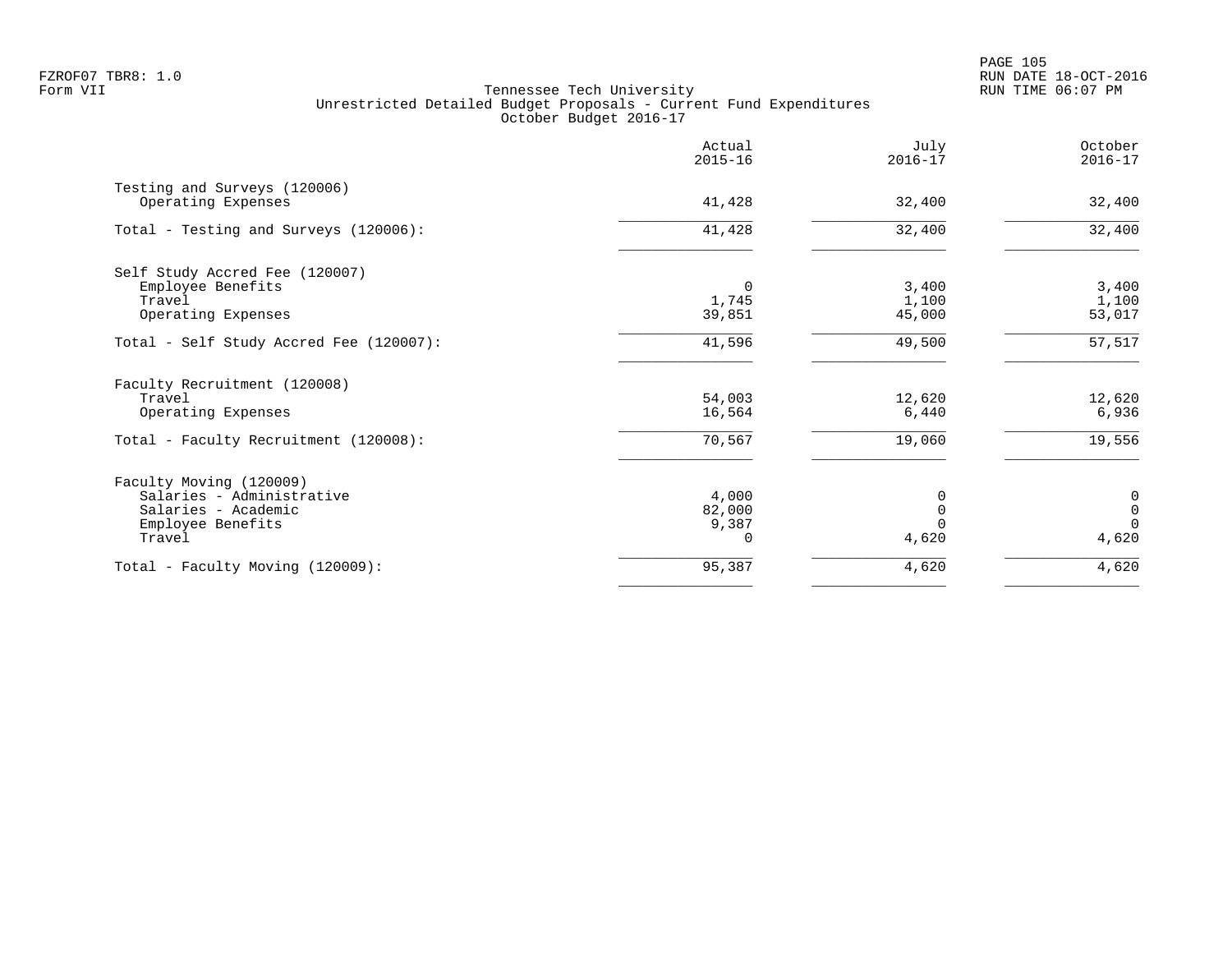|                                                | Actual<br>$2015 - 16$ | July<br>$2016 - 17$ | October<br>$2016 - 17$ |
|------------------------------------------------|-----------------------|---------------------|------------------------|
| Provost Office Discretion (120010)             |                       |                     |                        |
| Salaries - Academic                            | 50,802                | $\Omega$            | 0                      |
| Salaries - Students                            | 14,977                | $\Omega$            | $\mathbf 0$            |
| Salaries - Professional                        | 5,019                 | $\Omega$            | $\mathbf{0}$           |
| Employee Benefits                              | 12,178                | 3,500               | 3,500                  |
| Travel                                         | 15,994                | ∩                   | $\Omega$               |
| Operating Expenses                             | 129,466               | 3,000               | 78,561                 |
| Total - Provost Office Discretion (120010):    | 228,436               | 6,500               | 82,061                 |
| Faculty Development (120011)                   |                       |                     |                        |
| Employee Benefits                              | 0                     | 1,000               | 1,000                  |
| Travel                                         | 44,064                | 14,900              | 14,900                 |
| Operating Expenses                             | 1,490                 | $\Omega$            | $\Omega$               |
| Total - Faculty Development (120011):          | 45,554                | 15,900              | 15,900                 |
| Non Instr Faculty Assignment (120012)          |                       |                     |                        |
| Salaries - Academic                            | $\mathbf 0$           | 44,000              | 22,000                 |
| Total - Non Instr Faculty Assignment (120012): | $\Omega$              | 44,000              | 22,000                 |
| Faculty Award (120016)                         |                       |                     |                        |
| Operating Expenses                             | 10,321                | 7,740               | 7,740                  |
| Total - Faculty Award (120016):                | 10,321                | 7,740               | 7,740                  |
|                                                |                       |                     |                        |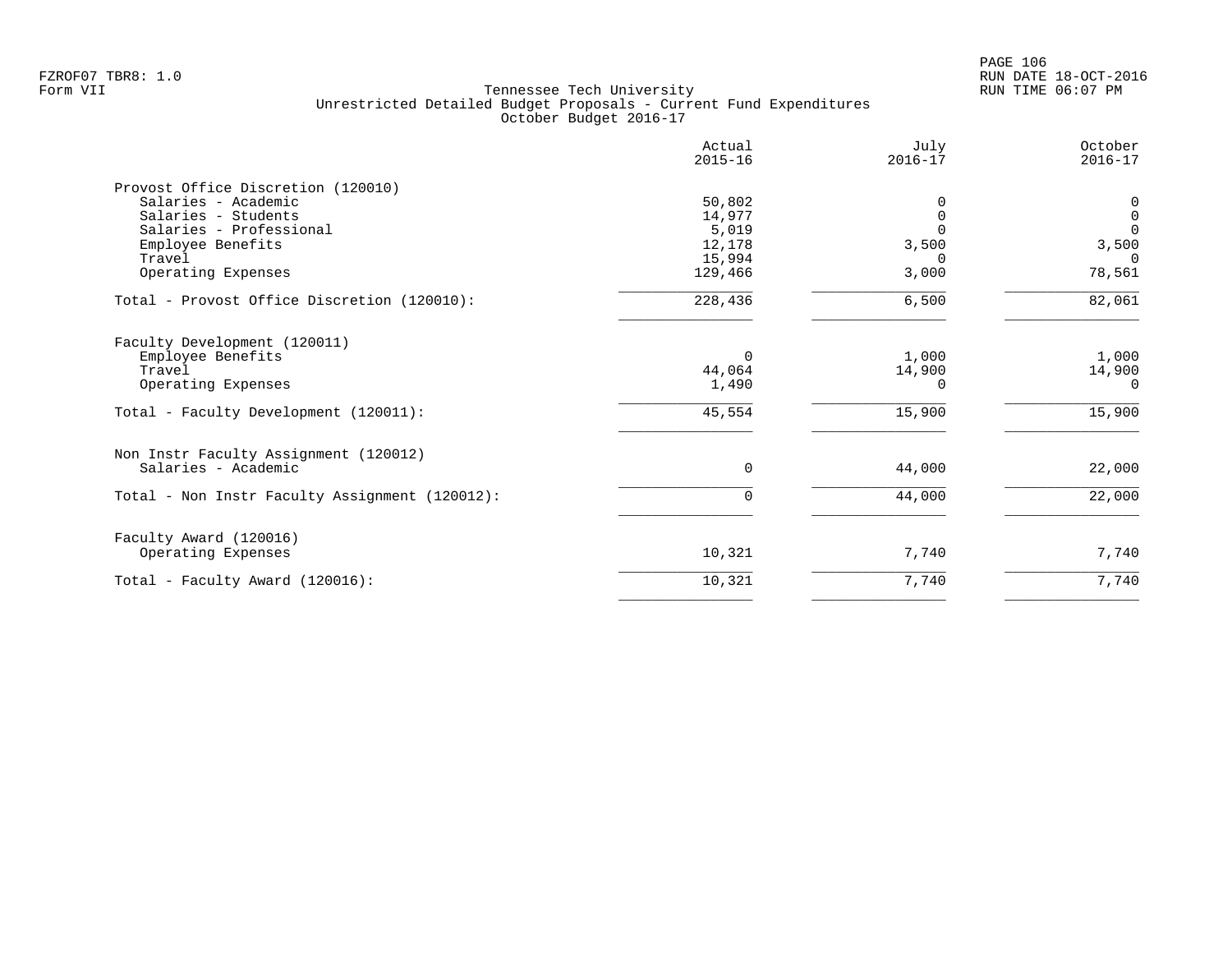|                                                       | Actual<br>$2015 - 16$ | July<br>$2016 - 17$ | October<br>$2016 - 17$ |
|-------------------------------------------------------|-----------------------|---------------------|------------------------|
| Faculty Evaluations (120017)                          |                       |                     |                        |
| Salaries - Students                                   | 2,405                 | $\Omega$            | $\mathbf{0}$           |
| Employee Benefits                                     | 62                    | 1,750               | 1,750                  |
| Operating Expenses                                    | 32,732                | 15,220              | 15,220                 |
| Total - Faculty Evaluations (120017):                 | 35,199                | 16,970              | 16,970                 |
| Provost Surplus Non Instruction (120021)              |                       |                     |                        |
| Salaries - Professional                               | 5,000                 | 0                   | 0                      |
| Employee Benefits                                     | 1,547                 | 0                   | $\mathbf 0$            |
| Operating Expenses                                    | $\Omega$              |                     |                        |
| Total - Provost Surplus Non Instruction (120021):     | $6,547$               |                     |                        |
| Strategic Initiatives Non Instructi (120028)          |                       |                     |                        |
| Operating Expenses                                    | $\Omega$              | $\Omega$            | 21,102                 |
| Total - Strategic Initiatives Non Instructi (120028): | $\Omega$              | $\Omega$            | 21,102                 |
| Office of Senior Associate Provost (121700)           |                       |                     |                        |
| Salaries - Administrative                             | 292,374               | 292,474             | 297,602                |
| Salaries - Supporting                                 | 24,686                | 24,686              | 25,171                 |
| Salaries - Professional                               | 132,246               | 127,946             | 106,245                |
| Employee Benefits                                     | 154,570               | 148,805             | 154,805                |
| Travel                                                | 2,065                 | 1,920               | 1,920                  |
| Operating Expenses                                    | 18,541                | 2,950               | 2,950                  |
| Total - Office of Senior Associate Provost (121700):  | 624,482               | 598,781             | 588,693                |
|                                                       |                       |                     |                        |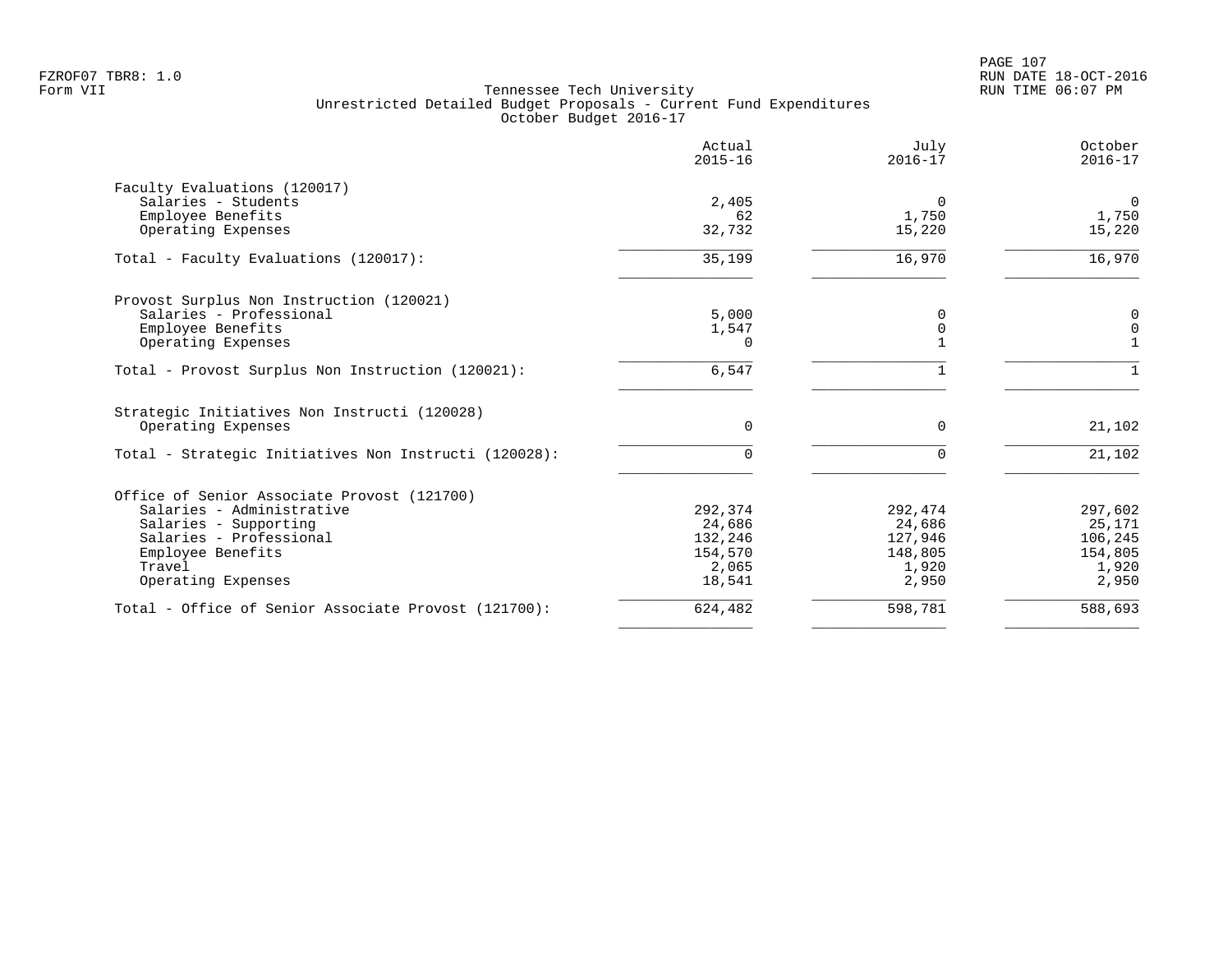PAGE 108 FZROF07 TBR8: 1.0 RUN DATE 18-OCT-2016

|                                                                                                                                                                                                     | Actual<br>$2015 - 16$                                          | July<br>$2016 - 17$                                               | October<br>$2016 - 17$                                            |
|-----------------------------------------------------------------------------------------------------------------------------------------------------------------------------------------------------|----------------------------------------------------------------|-------------------------------------------------------------------|-------------------------------------------------------------------|
| Center for Teaching & Learning Exc (121740)<br>Salaries - Academic<br>Salaries - Supporting<br>Salaries - Professional<br>Employee Benefits<br>Travel<br>Operating Expenses                         | 400<br>6,572<br>44,476<br>10,459<br>1,380<br>42,520            | $\Omega$<br>13,315<br>85,000<br>6,050<br>$\Omega$<br>$\Omega$     | $\mathbf 0$<br>13,414<br>85,638<br>36,050<br>$\Omega$<br>$\Omega$ |
| Total - Center for Teaching & Learning Exc (121740):                                                                                                                                                | 105,807                                                        | 104,365                                                           | 135,102                                                           |
| Craft Center Admin (121760)<br>Salaries - Supporting<br>Salaries - Students<br>Salaries - Professional<br>Employee Benefits<br>Travel<br>Operating Expenses<br>Total - Craft Center Admin (121760): | 7,940<br>3,806<br>75,145<br>34,312<br>285<br>53,958<br>175,446 | 23,860<br>10,870<br>160,073<br>36,965<br>700<br>50,880<br>283,348 | 61,215<br>10,870<br>123,647<br>56,965<br>700<br>50,880<br>304,277 |
| Federal College Work Study Program (122001)<br>Salaries - Students<br>Total - Federal College Work Study Program (122001):                                                                          | 22,869<br>22,869                                               | 27,260<br>27,260                                                  | 27,260<br>27,260                                                  |
| Student Exchance Program (123703)<br>Operating Expenses                                                                                                                                             | 30,526                                                         | 0                                                                 | 0                                                                 |
| Total - Student Exchance Program (123703):                                                                                                                                                          | 30,526                                                         | $\Omega$                                                          | $\Omega$                                                          |
|                                                                                                                                                                                                     |                                                                |                                                                   |                                                                   |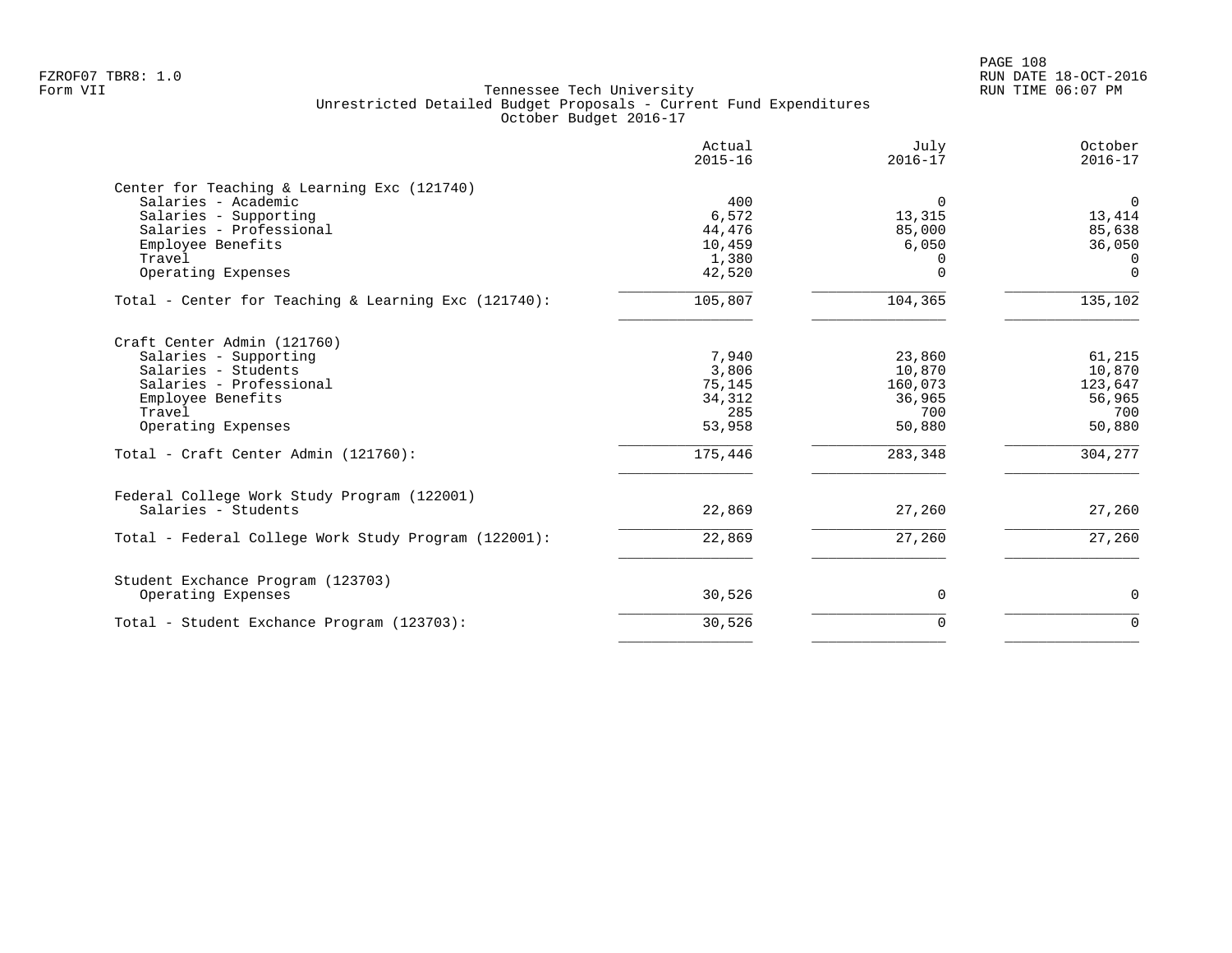PAGE 109 FZROF07 TBR8: 1.0 RUN DATE 18-OCT-2016

|                                              | Actual<br>$2015 - 16$ | July<br>$2016 - 17$ | October<br>$2016 - 17$ |
|----------------------------------------------|-----------------------|---------------------|------------------------|
| Exchange BA ENG Course Fee (123704)          |                       |                     |                        |
| Operating Expenses                           | 3,360                 | 2,500               | 2,500                  |
| Total - Exchange BA ENG Course Fee (123704): | 3,360                 | 2,500               | 2,500                  |
| Library Administration (124000)              |                       |                     |                        |
| Salaries - Administrative                    | 130,376               | 130,476             | 132,838                |
| Salaries - Supporting                        | 36,207                | 35,823              | 36,407                 |
| Salaries - Professional                      | 47,063                | 47,163              | 47,824                 |
| Employee Benefits                            | 88,899                | 90,440              | 90,440                 |
| Travel                                       | 1,218                 | 1,660               | 1,660                  |
| Total - Library Administration (124000):     | 303,763               | 305,562             | 309,169                |
| Library Operating (124001)                   |                       |                     |                        |
| Salaries - Academic                          | 632,700               | 777,029             | 751,020                |
| Salaries - Supporting                        | 314,517               | 317,219             | 321,553                |
| Salaries - Students                          | 44,685                | 35,000              | 56,144                 |
| Salaries - Professional                      | 95,497                | 98,106              | 97,496                 |
| Employee Benefits                            | 438,841               | 480,540             | 493,540                |
| Travel                                       | 22,026                | 4,850               | 4,850                  |
| Operating Expenses                           | 393,943               | 87,530              | 146,595                |
| Department Revenues                          | $-71,106$             | $\Omega$            | $\Omega$               |
| Total - Library Operating (124001):          | 1,871,103             | 1,800,274           | 1,871,198              |
| Library Copying (124004)                     |                       |                     |                        |
| Operating Expenses                           | 4,384                 | 4,050               | 4,050                  |
| Department Revenues                          | $\Omega$              | $-50$               | $-50$                  |
| Total - Library Copying (124004):            | 4,384                 | 4,000               | 4,000                  |
|                                              |                       |                     |                        |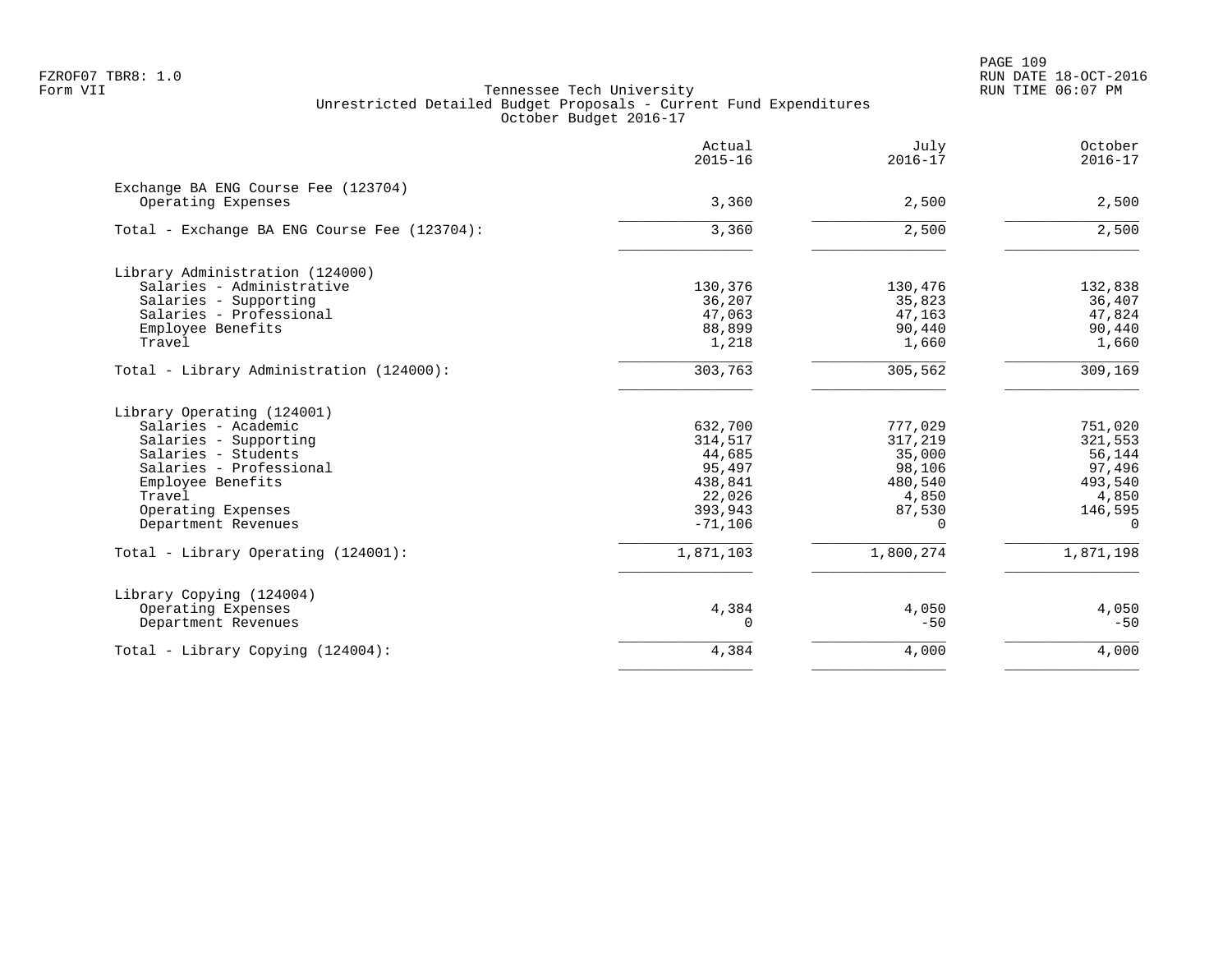PAGE 110 FZROF07 TBR8: 1.0 RUN DATE 18-OCT-2016

|                                                   | Actual<br>$2015 - 16$ | July<br>$2016 - 17$ | October<br>$2016 - 17$ |
|---------------------------------------------------|-----------------------|---------------------|------------------------|
| Library Books and Periodicals (124008)            |                       |                     |                        |
| Operating Expenses                                | 354,014               | 511,780             | 686,510                |
| Capital Outlay                                    | 205,056               | 220,000             | 220,000                |
| Total - Library Books and Periodicals (124008):   | 559,070               | 731,780             | 906,510                |
| Dean of Arts and Science Office (130000)          |                       |                     |                        |
| Salaries - Administrative                         | 159,830               | 159,930             | 161,917                |
| Salaries - Supporting                             | 73,598                | 69,395              | 70,380                 |
| Salaries - Professional                           | 107,607               | 107,707             | 109,284                |
| Employee Benefits                                 | 105,936               | 105,760             | 135,760                |
| Travel                                            | 40,018                | 37,793              | 12,793                 |
| Operating Expenses                                | 66,760                | 25,000              | 18,370                 |
| Capital Outlay                                    | 43,490                |                     | $\Omega$               |
| Total - Dean of Arts and Science Office (130000): | 597,239               | 505,585             | 508,504                |
| Arts and Sci Vehicles (131003)                    |                       |                     |                        |
| Operating Expenses                                | 6,578                 | 3,860               | 3,860                  |
| Total - Arts and Sci Vehicles (131003):           | 6,578                 | 3,860               | 3,860                  |
| Arts and Sci Vehicles Revenue (131004)            |                       |                     |                        |
| Travel                                            | $-29,592$             | $\Omega$            | $\Omega$               |
| Department Revenues                               | 0                     | $-13,860$           | $-13,860$              |
| Total - Arts and Sci Vehicles Revenue (131004):   | $-29,592$             | $-13,860$           | $-13,860$              |
|                                                   |                       |                     |                        |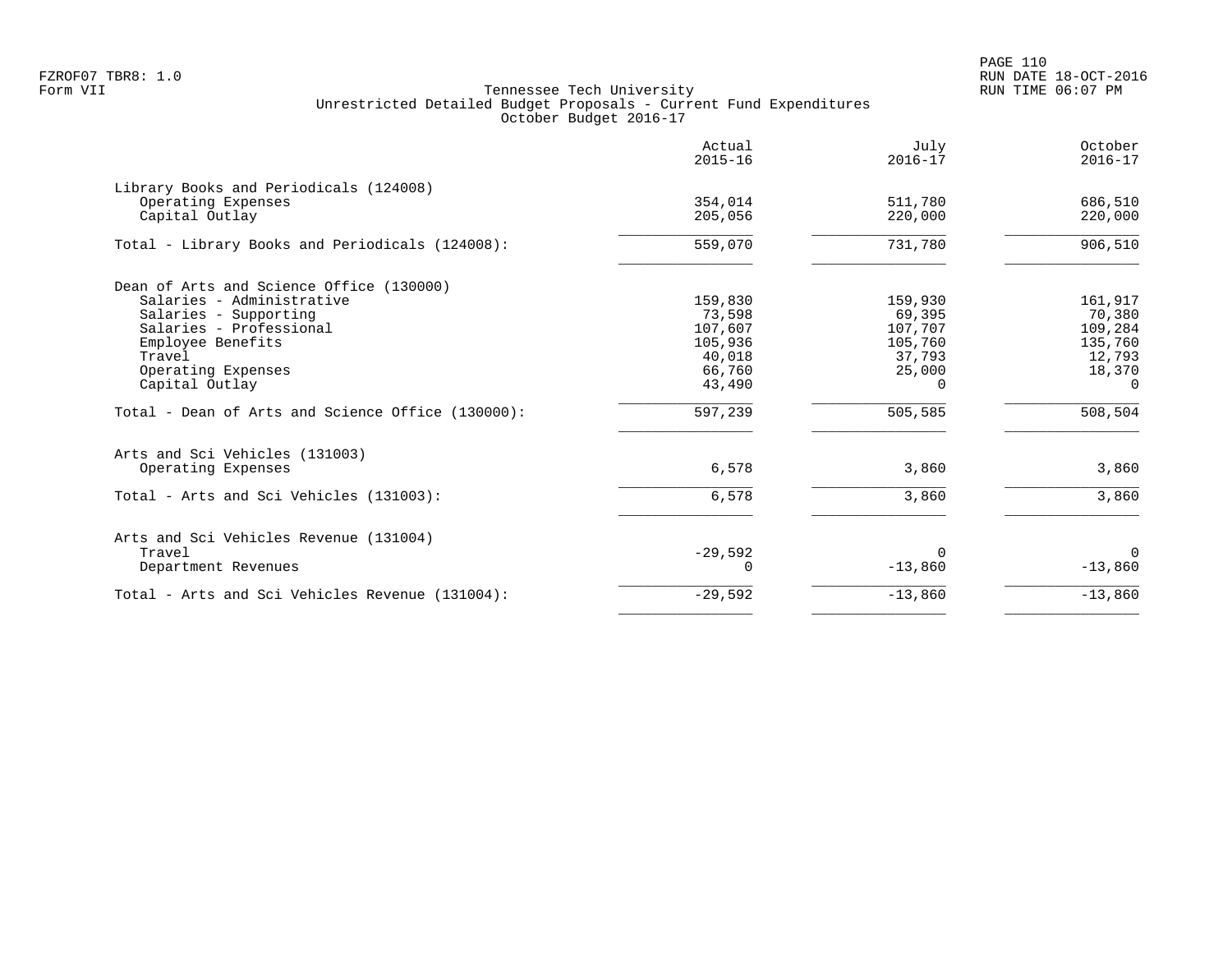| Actual<br>$2015 - 16$ | July<br>$2016 - 17$                                                  | October<br>$2016 - 17$                          |
|-----------------------|----------------------------------------------------------------------|-------------------------------------------------|
|                       |                                                                      |                                                 |
| 215,818               | 215,918                                                              | 218,557                                         |
| 12,972                | $\Omega$                                                             | $\Omega$                                        |
|                       | 100                                                                  | 11,200                                          |
|                       | 535,371                                                              | 543,176                                         |
| 219,915               | 225,680                                                              | 225,680                                         |
| 11,915                | $\Omega$                                                             | $\Omega$                                        |
| 51,310                | 12,825                                                               | 33,708                                          |
| 1,062,831             | 989,894                                                              | 1,032,321                                       |
|                       |                                                                      |                                                 |
|                       | 0                                                                    | 0                                               |
|                       |                                                                      | $\Omega$                                        |
| $-3,839$              | $\Omega$                                                             | $\Omega$                                        |
|                       |                                                                      |                                                 |
| 126,619               | 135,782                                                              | 134,928                                         |
| 29,777                | 28,694                                                               | 28,927                                          |
| 1,575                 | $\Omega$                                                             | $\Omega$                                        |
|                       |                                                                      | 53,458                                          |
|                       |                                                                      | 75,295                                          |
|                       |                                                                      | 4,970                                           |
|                       |                                                                      | 10,000                                          |
|                       |                                                                      |                                                 |
|                       | 550,901<br>$-6,861$<br>3,022<br>52,981<br>75,855<br>13,873<br>25,134 | $\Omega$<br>53,081<br>75,295<br>5,000<br>10,000 |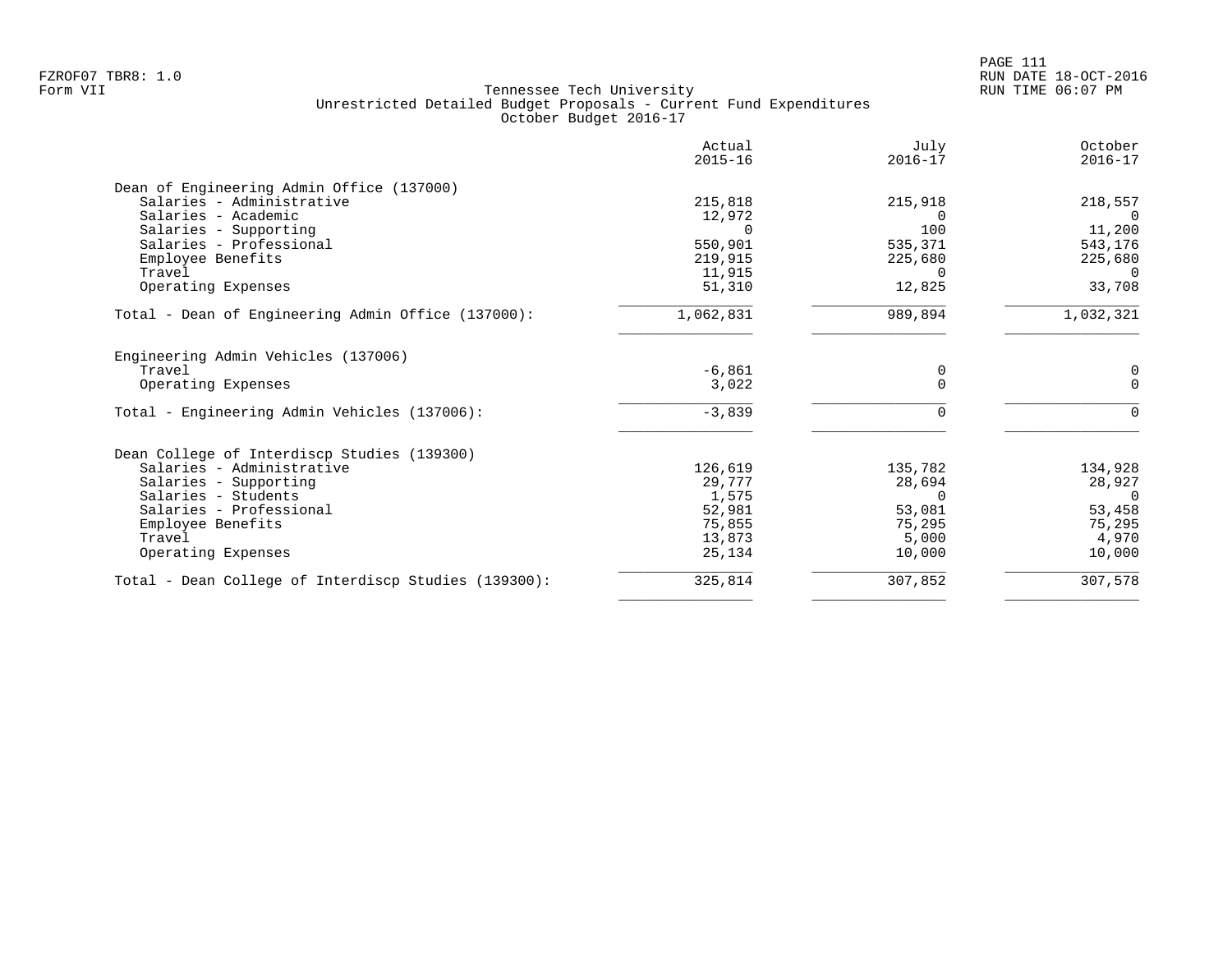PAGE 112 FZROF07 TBR8: 1.0 RUN DATE 18-OCT-2016

|                                                 | Actual<br>$2015 - 16$ | July<br>$2016 - 17$ | October<br>$2016 - 17$ |
|-------------------------------------------------|-----------------------|---------------------|------------------------|
| Water Ctr Vehicle (139401)                      |                       |                     |                        |
| Operating Expenses                              | 2,942                 | 13,000              | 13,000                 |
| Total - Water Ctr Vehicle (139401):             | 2,942                 | 13,000              | 13,000                 |
| Water Ctr Vehicle Transfer In (139402)          |                       |                     |                        |
| Salaries - Students                             | 51                    | 0                   | 0                      |
| Travel                                          | $-11,787$             | $\Omega$            | $\Omega$               |
| Operating Expenses                              | 0                     | $-25,000$           | $-25,000$              |
| Total - Water Ctr Vehicle Transfer In (139402): | $-11,736$             | $-25,000$           | $-25,000$              |
| Dean College Of Business (140000)               |                       |                     |                        |
| Salaries - Administrative                       | 202,300               | 202,400             | 205,655                |
| Salaries - Academic                             |                       | 6,980               | 6,980                  |
| Salaries - Supporting                           | 96,243                | 93,219              | 91,583                 |
| Salaries - Professional                         | 225,895               | 225,147             | 228,425                |
| Employee Benefits                               | 152,528               | 140,985             | 155,985                |
| Travel<br>Operating Expenses                    | 12,000<br>11,291      | $\Omega$<br>5,790   | $\Omega$<br>42,780     |
|                                                 |                       |                     |                        |
| Total - Dean College Of Business (140000):      | 700,257               | 674,521             | 731,408                |
| Business Copying (140006)                       |                       |                     |                        |
| Operating Expenses                              | 3,641                 | 4,220               | 4,220                  |
| Total - Business Copying (140006):              | 3,641                 | 4,220               | 4,220                  |
|                                                 |                       |                     |                        |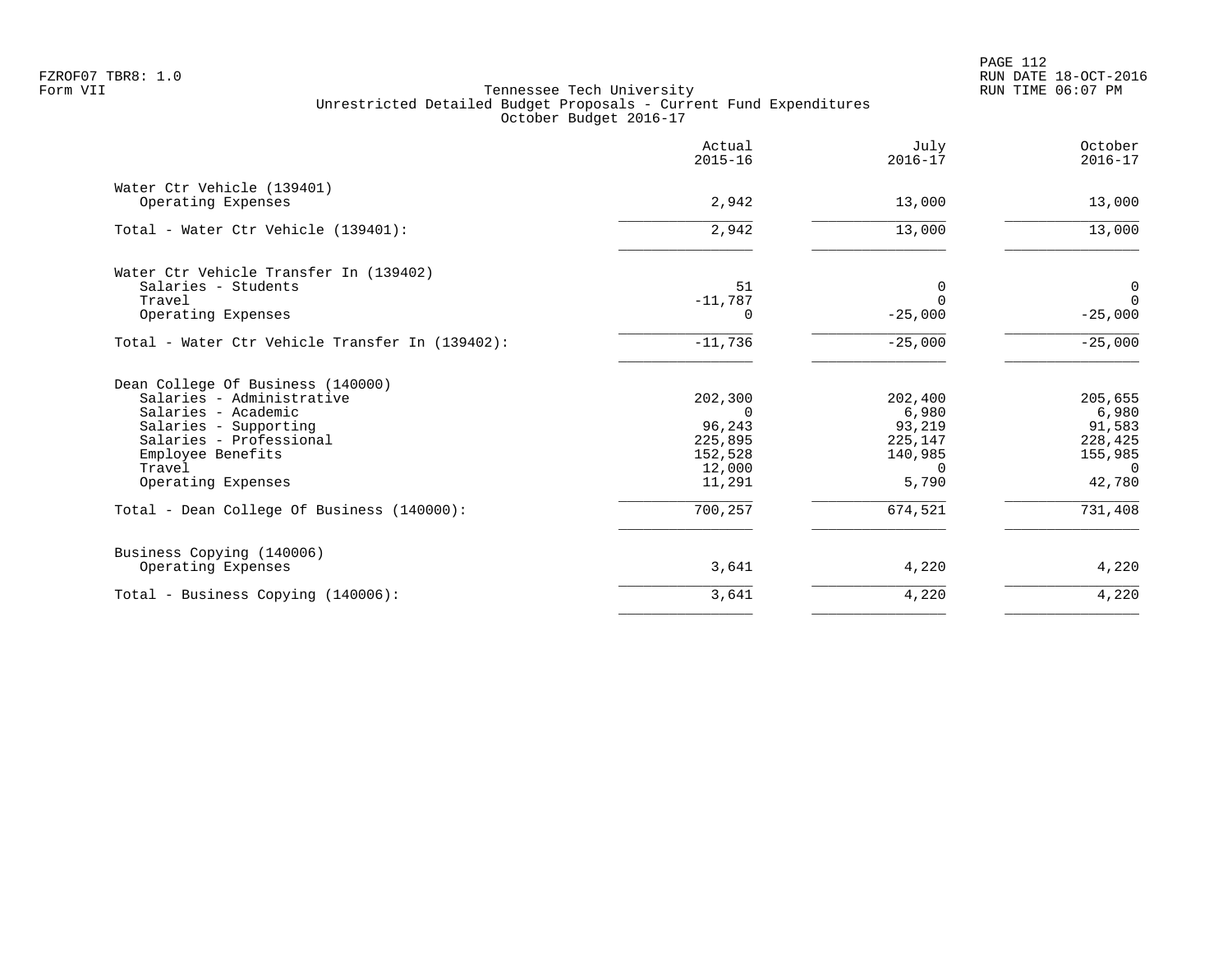|                                                       | Actual<br>$2015 - 16$ | July<br>$2016 - 17$  | October<br>$2016 - 17$ |
|-------------------------------------------------------|-----------------------|----------------------|------------------------|
| Bus Copying Transfer In (140007)                      |                       |                      |                        |
| Operating Expenses<br>Department Revenues             | $-5,932$<br>$-244$    | $\Omega$<br>$-4,220$ | $\Omega$<br>$-4,220$   |
| Total - Bus Copying Transfer In (140007):             | $-6,176$              | $-4,220$             | $-4,220$               |
| Dean Business Strategic Initiatives (140027)          |                       |                      |                        |
| Operating Expenses                                    | $\Omega$              | $\Omega$             | 233,758                |
| Total - Dean Business Strategic Initiatives (140027): | 0                     | $\Omega$             | 233,758                |
| Dean of College of Education Office (150000)          |                       |                      |                        |
| Salaries - Administrative                             | 155,300               | 155,400              | 156,833                |
| Salaries - Academic                                   | 505<br>61,929         | 36,628<br>61,059     | 19,000<br>61,931       |
| Salaries - Supporting<br>Salaries - Students          | 1,857                 | 780                  | 780                    |
| Salaries - Professional                               | 162,692               | 155,892              | 164,959                |
| Employee Benefits                                     | 142,434               | 152,180              | 152,180                |
| Travel                                                | 78,457                | 14,542               | 37,914                 |
| Operating Expenses                                    | 96,545                | 30,669               | 23,211                 |
| Total - Dean of College of Education Office (150000): | 699,719               | 607,150              | 616,808                |
| Dean Educ Revenues (150026)                           |                       |                      |                        |
| Operating Expenses                                    | 5,898                 | 5,060                | 5,060                  |
| Department Revenues                                   | $-840$                | $\Omega$             | $\Omega$               |
| Total - Dean Educ Revenues (150026):                  | 5,058                 | 5,060                | 5,060                  |
|                                                       |                       |                      |                        |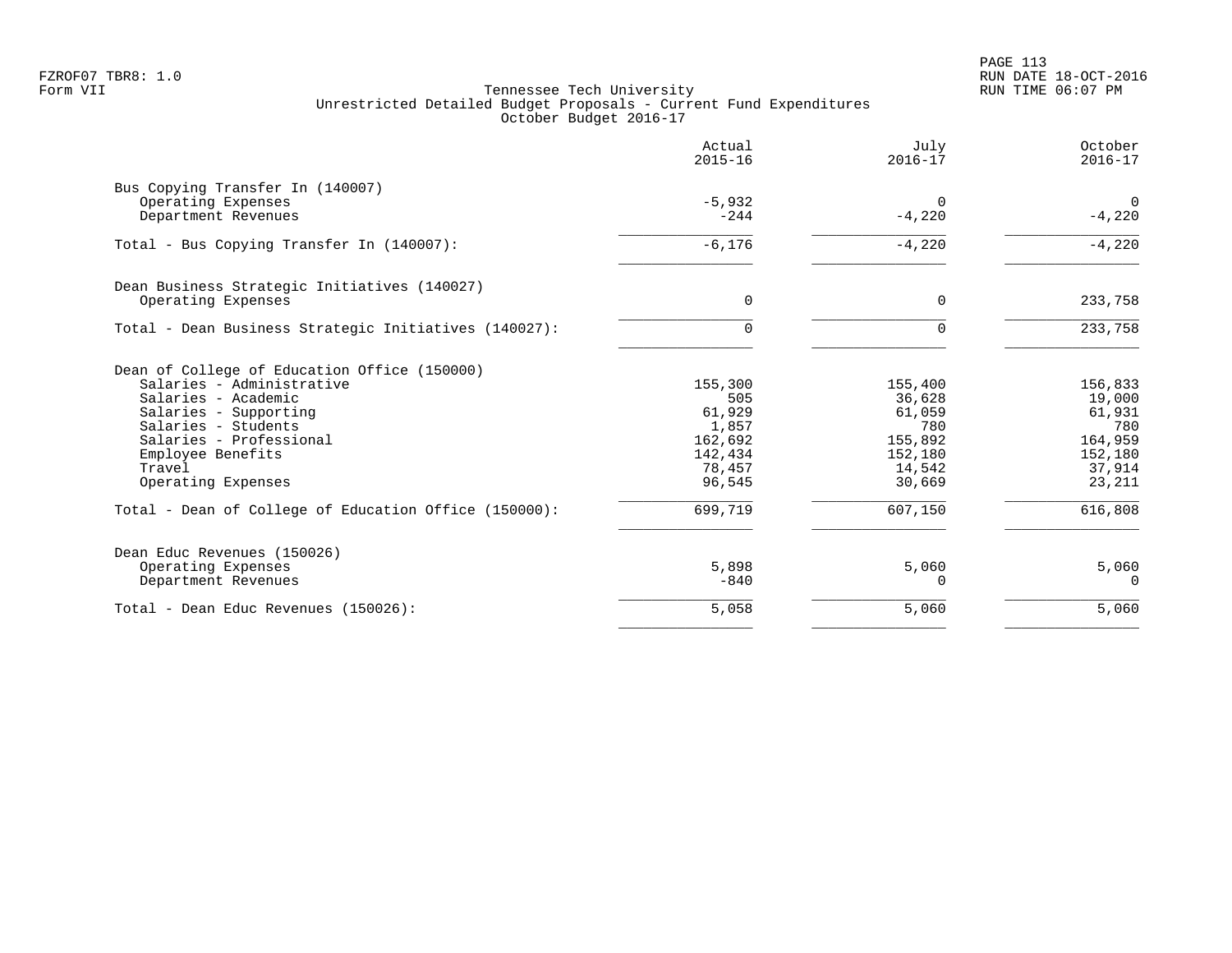|                                                       | Actual<br>$2015 - 16$ | July<br>$2016 - 17$ | October<br>$2016 - 17$ |
|-------------------------------------------------------|-----------------------|---------------------|------------------------|
| Dean Education Strategic Initiative (150027)          |                       |                     |                        |
| Travel                                                | 5,032                 | 0                   | $\Omega$               |
| Operating Expenses                                    | 20,162                | $\Omega$            | 74,806                 |
| Total - Dean Education Strategic Initiative (150027): | 25,194                | $\Omega$            | 74,806                 |
| Col of Education Student Success Ct (153058)          |                       |                     |                        |
| Salaries - Academic                                   | $-1,575$              | $\Omega$            | 0                      |
| Salaries - Supporting                                 | 24,876                | 25,548              | 25,873                 |
| Salaries - Students                                   | 3,083                 | $\Omega$            | $\Omega$               |
| Salaries - Professional                               | 175,864               | 188,686             | 186,182                |
| Employee Benefits                                     | 81,109                | 78,470              | 78,470                 |
| Operating Expenses                                    | 13,534                | 6,640               | 5,757                  |
| Total - Col of Education Student Success Ct (153058): | 296,891               | 299,344             | 296,282                |
| Child Development Lab (153400)                        |                       |                     |                        |
| Salaries - Supporting                                 | 174,884               | 156,394             | 147,298                |
| Salaries - Students                                   | 57,054                | 6,000               | 17,586                 |
| Salaries - Professional                               | 230,947               | 236,034             | 227,360                |
| Employee Benefits                                     | 180,645               | 220,530             | 220,530                |
| Travel                                                | $\Omega$              | 760                 | 760                    |
| Operating Expenses                                    | 44,113                | 39,110              | 24,709                 |
| Total - Child Development Lab (153400):               | 687,643               | 658,828             | 638,243                |
| UC Joan Derryberry Art Gallery (155003)               |                       |                     |                        |
| Salaries - Students                                   | 83                    | $\Omega$            | $\mathbf 0$            |
| Operating Expenses                                    | 1,708                 | 1,810               | 1,810                  |
| Total - UC Joan Derryberry Art Gallery (155003):      | 1,791                 | 1,810               | 1,810                  |
|                                                       |                       |                     |                        |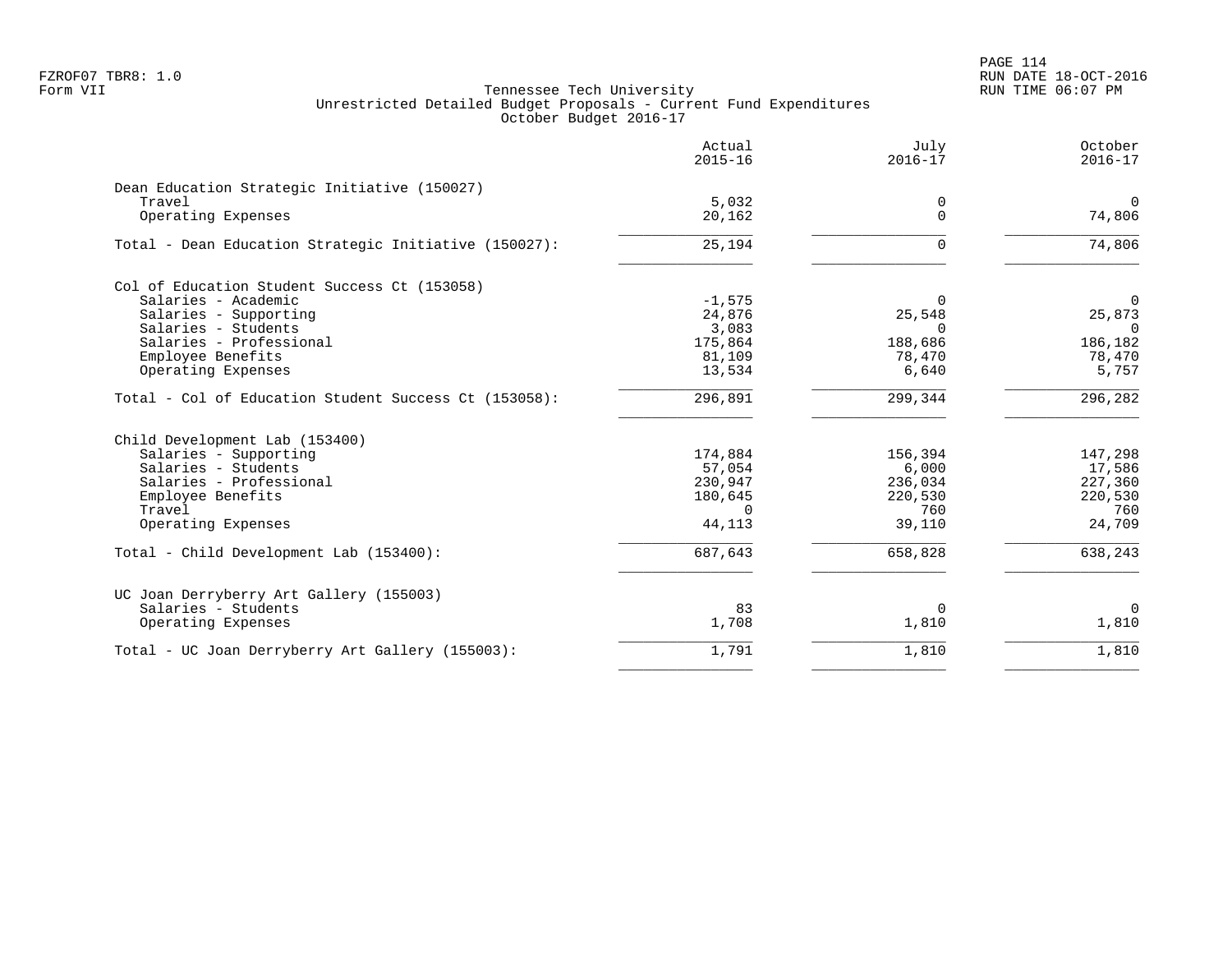| 5,938<br>28,967<br>45,993<br>35,967<br>19,309<br>$-773$<br>135,401<br>16,459<br>16,459<br>166,500 | 6,000<br>29,067<br>48,320<br>35,300<br>18,760<br>$\Omega$<br>137,447<br>17,230<br>17,230<br>166,600 | 6,000<br>29,546<br>46,719<br>35,300<br>16,265<br>$\Omega$<br>133,830<br>17,230<br>17,230<br>169,053 |
|---------------------------------------------------------------------------------------------------|-----------------------------------------------------------------------------------------------------|-----------------------------------------------------------------------------------------------------|
|                                                                                                   |                                                                                                     |                                                                                                     |
|                                                                                                   |                                                                                                     |                                                                                                     |
|                                                                                                   |                                                                                                     |                                                                                                     |
|                                                                                                   |                                                                                                     |                                                                                                     |
|                                                                                                   |                                                                                                     |                                                                                                     |
|                                                                                                   |                                                                                                     |                                                                                                     |
|                                                                                                   |                                                                                                     |                                                                                                     |
|                                                                                                   |                                                                                                     |                                                                                                     |
|                                                                                                   |                                                                                                     |                                                                                                     |
|                                                                                                   |                                                                                                     |                                                                                                     |
|                                                                                                   |                                                                                                     |                                                                                                     |
|                                                                                                   |                                                                                                     |                                                                                                     |
|                                                                                                   |                                                                                                     |                                                                                                     |
|                                                                                                   |                                                                                                     |                                                                                                     |
| 35,966                                                                                            | 36,040                                                                                              | 37,041                                                                                              |
| $\Omega$                                                                                          | 3,000                                                                                               | 3,000                                                                                               |
| 729                                                                                               | $\Omega$                                                                                            | $\overline{0}$                                                                                      |
| 65,429                                                                                            | 69,200                                                                                              | 69,200                                                                                              |
| 2,567                                                                                             | $\Omega$                                                                                            | $\Omega$                                                                                            |
| 10,435                                                                                            | 5,330                                                                                               | 4,337                                                                                               |
| 281,626                                                                                           | 280,170                                                                                             | 282,631                                                                                             |
|                                                                                                   |                                                                                                     |                                                                                                     |
|                                                                                                   |                                                                                                     | 1,554                                                                                               |
| $-1,766$                                                                                          | $\Omega$                                                                                            | $\Omega$                                                                                            |
|                                                                                                   |                                                                                                     | 1,554                                                                                               |
|                                                                                                   | 212                                                                                                 | 0<br>$-1,554$<br>0                                                                                  |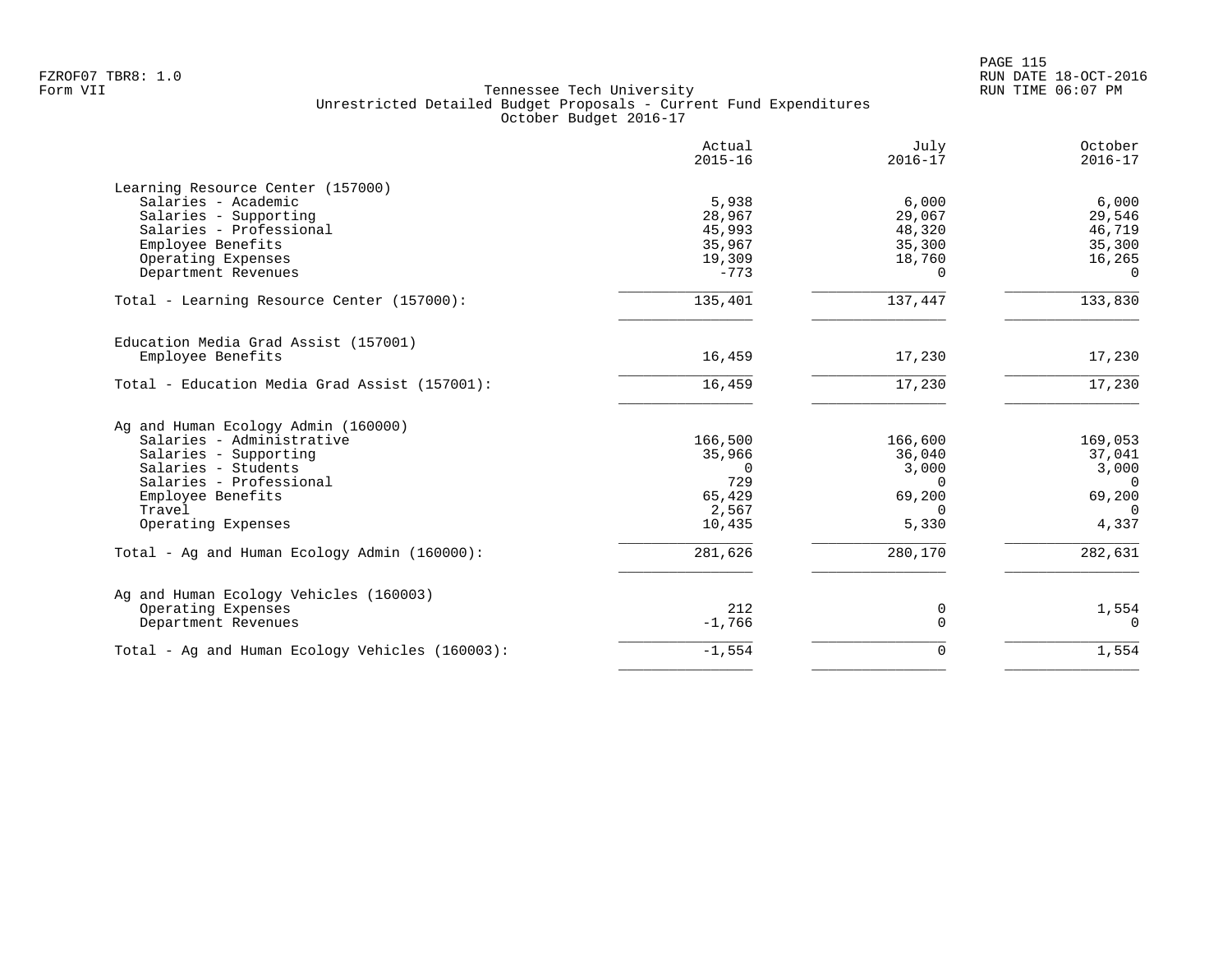PAGE 116 FZROF07 TBR8: 1.0 RUN DATE 18-OCT-2016

|                                                       | Actual<br>$2015 - 16$ | July<br>$2016 - 17$ | October<br>$2016 - 17$ |
|-------------------------------------------------------|-----------------------|---------------------|------------------------|
| Dean Ag & HEC Strategic Initiatives (160027)          |                       |                     |                        |
| Travel                                                | 4,476                 | 0                   | $\overline{0}$         |
| Operating Expenses                                    | 22,465                | 0                   | 41,165                 |
| Capital Outlay                                        | 30,395                | $\Omega$            | $\Omega$               |
| Total - Dean Aq & HEC Strategic Initiatives (160027): | 57,336                | $\Omega$            | 41,165                 |
| Farm Administration (162000)                          |                       |                     |                        |
| Salaries - Supporting                                 | $\Omega$              | 51,481              | 51,884                 |
| Salaries - Professional                               | 96,969                | 49,241              | 49,963                 |
| Employee Benefits                                     | 43,625                | 53,224              | 53,224                 |
| Travel                                                | 0                     | 140                 | 140                    |
| Total - Farm Administration (162000):                 | 140,594               | 154,086             | 155,211                |
| Livestock and Dairy (162001)                          |                       |                     |                        |
| Salaries - Supporting                                 | 1,946                 | $\Omega$            | $\overline{0}$         |
| Salaries - Students                                   | 18,167                | 2,090               | 2,090                  |
| Employee Benefits                                     | 533                   | 300                 | 300                    |
| Operating Expenses                                    | 143,011               | 168,950             | 168,950                |
| Total - Livestock and Dairy (162001):                 | 163,657               | 171,340             | 171,340                |
| Oakley Sustainable Aq Center (162006)                 |                       |                     |                        |
| Salaries - Academic                                   | 12,845                | $\Omega$            | $\Omega$               |
| Salaries - Supporting                                 | 57,179                | 72,342              | 73,024                 |
| Salaries - Students                                   | 4,650                 | $\Omega$            | $\Omega$               |
| Salaries - Professional                               | 35,655                | 75,488              | 75,488                 |
| Employee Benefits                                     | 41,498                | 52,800              | 52,800                 |
| Travel                                                | 1,174                 | $\Omega$            | $\Omega$               |
| Operating Expenses                                    | 180,064               | 100,520             | 99,838                 |
| Total - Oakley Sustainable Aq Center (162006):        | 333,065               | 301,150             | 301,150                |
|                                                       |                       |                     |                        |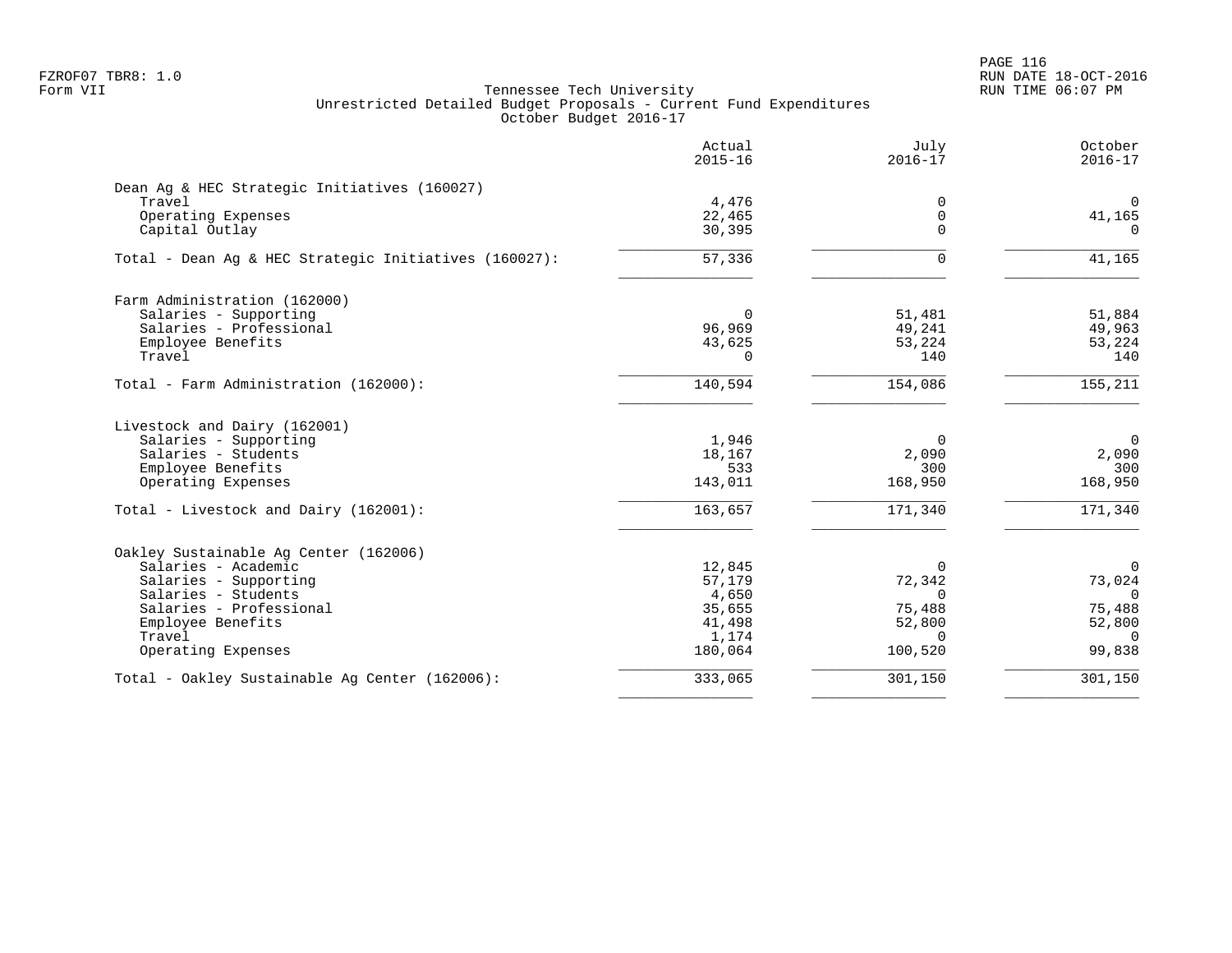|                                                 | Actual<br>$2015 - 16$ | July<br>$2016 - 17$ | October<br>$2016 - 17$ |
|-------------------------------------------------|-----------------------|---------------------|------------------------|
| Waters Organic Farm (162007)                    |                       |                     |                        |
| Travel                                          | 768                   | $\mathbf 0$         | $\overline{0}$         |
| Operating Expenses                              | 0                     | 6,000               | 6,000                  |
| Total - Waters Organic Farm (162007):           | 768                   | 6,000               | 6,000                  |
| Oakley Produce (162009)                         |                       |                     |                        |
| Salaries - Academic                             | 386                   | $\Omega$            | $\mathbf 0$            |
| Salaries - Supporting                           | 5,855                 | $\mathbf 0$         | $\mathbf 0$            |
| Salaries - Students                             | 1,726                 | $\Omega$            | $\mathsf 0$            |
| Employee Benefits                               | 591                   | $\Omega$            | $\mathbf 0$            |
| Travel                                          | 5,231                 | $\Omega$            | $\Omega$               |
| Operating Expenses                              | 33,321                | 15,000              | 15,000                 |
| Total - Oakley Produce (162009):                | 47,110                | 15,000              | 15,000                 |
| Agriculture Vehicles (163002)                   |                       |                     |                        |
| Travel                                          | $-1,360$              | 0                   | 910                    |
| Operating Expenses                              | 441                   | $\mathbf 0$         | $\mathbf 0$            |
| Total - Agriculture Vehicles (163002):          | $-919$                | 0                   | 910                    |
| Dean Hester School of Nursing (166004)          |                       |                     |                        |
| Salaries - Administrative                       | 175,000               | 175,000             | 176,313                |
| Salaries - Supporting                           | 26,212                | 27,694              | 29,438                 |
| Salaries - Professional                         | 9,517                 | $\Omega$            | $\Omega$               |
| Employee Benefits                               | 45,856                | 42,255              | 42,255                 |
| Operating Expenses                              | 51                    | 0                   | $\Omega$               |
| Total - Dean Hester School of Nursing (166004): | 256,636               | 244,949             | 248,006                |
|                                                 |                       |                     |                        |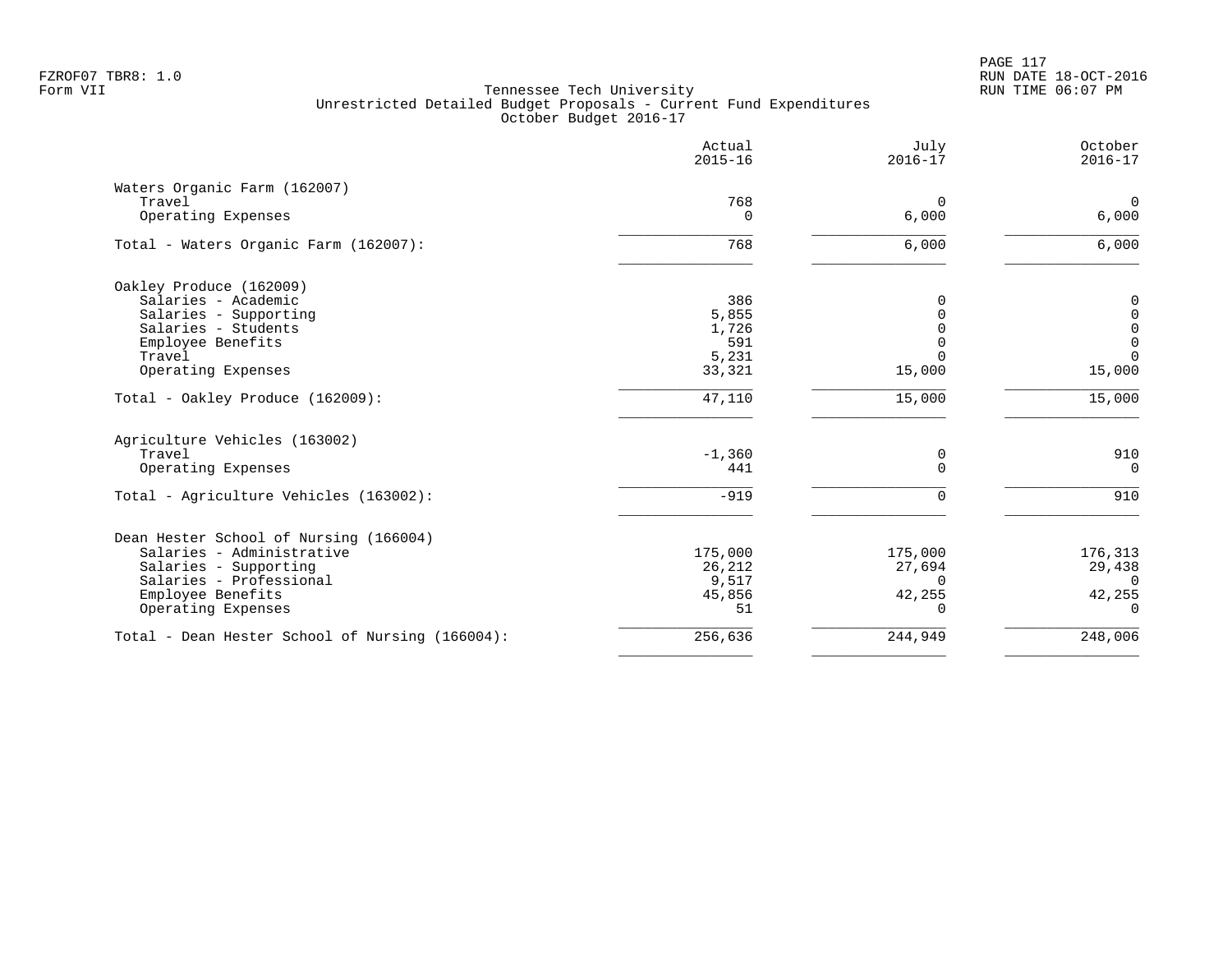PAGE 118 FZROF07 TBR8: 1.0 RUN DATE 18-OCT-2016

| Actual<br>$2015 - 16$ | July<br>$2016 - 17$                              | October<br>$2016 - 17$                 |
|-----------------------|--------------------------------------------------|----------------------------------------|
|                       |                                                  |                                        |
|                       | $\Omega$                                         | 0                                      |
| 83                    |                                                  | $\mathbf 0$                            |
| 211                   |                                                  | $\Omega$                               |
| 28,924                |                                                  | 39,359                                 |
| 35,641                | 0                                                | 39,359                                 |
|                       |                                                  |                                        |
|                       |                                                  | 166,148                                |
|                       |                                                  | 33,266                                 |
|                       |                                                  | 213,346                                |
| 137,054               | 169,840                                          | 169,840                                |
| $\Omega$              | 2,000                                            | 2,000                                  |
| 4,565                 | 5,000                                            | 11,757                                 |
| 521,797               | 643,976                                          | 596,357                                |
|                       |                                                  |                                        |
|                       |                                                  | 70,286                                 |
| 371                   | $\Omega$                                         | $\Omega$                               |
| 200,591               | 216,323                                          | 214,443                                |
| 138,811               | 135,630                                          | 163,630                                |
| 24,234                | 1,000                                            | 1,000                                  |
| 32,289                | 23,000                                           | 21,090                                 |
| 509,887               | 468,677                                          | 470,449                                |
|                       | 6,423<br>163,615<br>32,819<br>183,744<br>113,591 | 163,715<br>32,819<br>270,602<br>92,724 |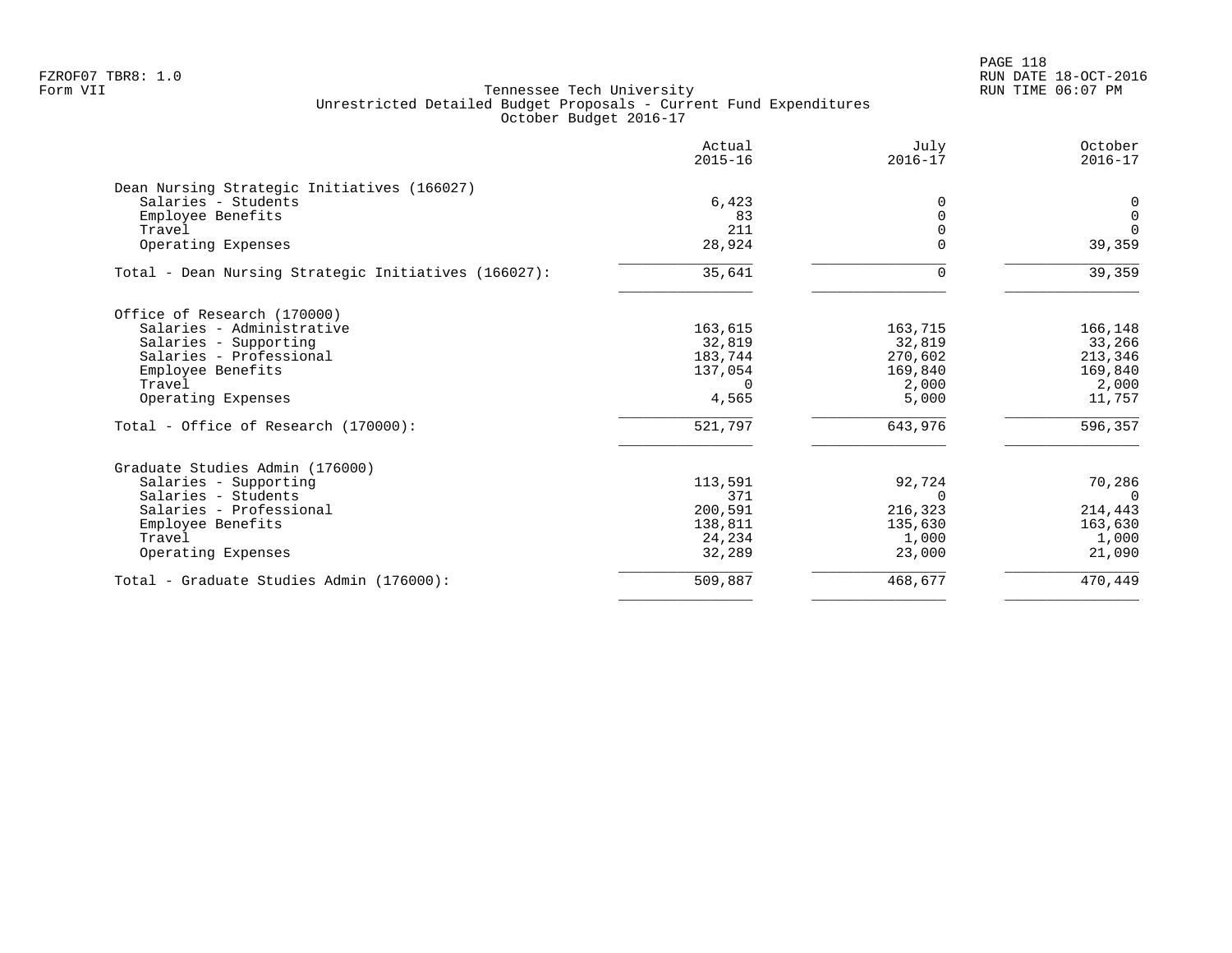PAGE 119 FZROF07 TBR8: 1.0 RUN DATE 18-OCT-2016

|                                                                                                                                                                                    | Actual<br>$2015 - 16$                                            | July<br>$2016 - 17$                                                | October<br>$2016 - 17$                                        |
|------------------------------------------------------------------------------------------------------------------------------------------------------------------------------------|------------------------------------------------------------------|--------------------------------------------------------------------|---------------------------------------------------------------|
| Thesis Binding (176005)<br>Operating Expenses                                                                                                                                      | 472                                                              | 2,000                                                              | 2,000                                                         |
| Total - Thesis Binding (176005):                                                                                                                                                   | 472                                                              | 2,000                                                              | 2,000                                                         |
| Visions 5000 (180006)<br>Operating Expenses                                                                                                                                        | 0                                                                | 30                                                                 | 30                                                            |
| Total - Visions 5000 (180006):                                                                                                                                                     | 0                                                                | 30                                                                 | 30                                                            |
| Extended Education (180012)<br>Salaries - Academic<br>Salaries - Supporting<br>Salaries - Students<br>Salaries - Professional<br>Employee Benefits<br>Travel<br>Operating Expenses | 4,954<br>75,178<br>1,359<br>72,752<br>49,993<br>22,566<br>30,873 | $\Omega$<br>74,989<br>8,000<br>81,102<br>56,160<br>3,700<br>32,390 | 0<br>104,814<br>1,500<br>76,200<br>65,421<br>10,000<br>10,000 |
| Total - Extended Education (180012):                                                                                                                                               | 257,675                                                          | 256,341                                                            | 267,935                                                       |
| Extended Educ Grad Asst (180018)<br>Employee Benefits                                                                                                                              | 13,047                                                           | $\Omega$                                                           | 0                                                             |
| Total - Extended Educ Grad Asst (180018):                                                                                                                                          | 13,047                                                           | 0                                                                  | $\mathbf 0$                                                   |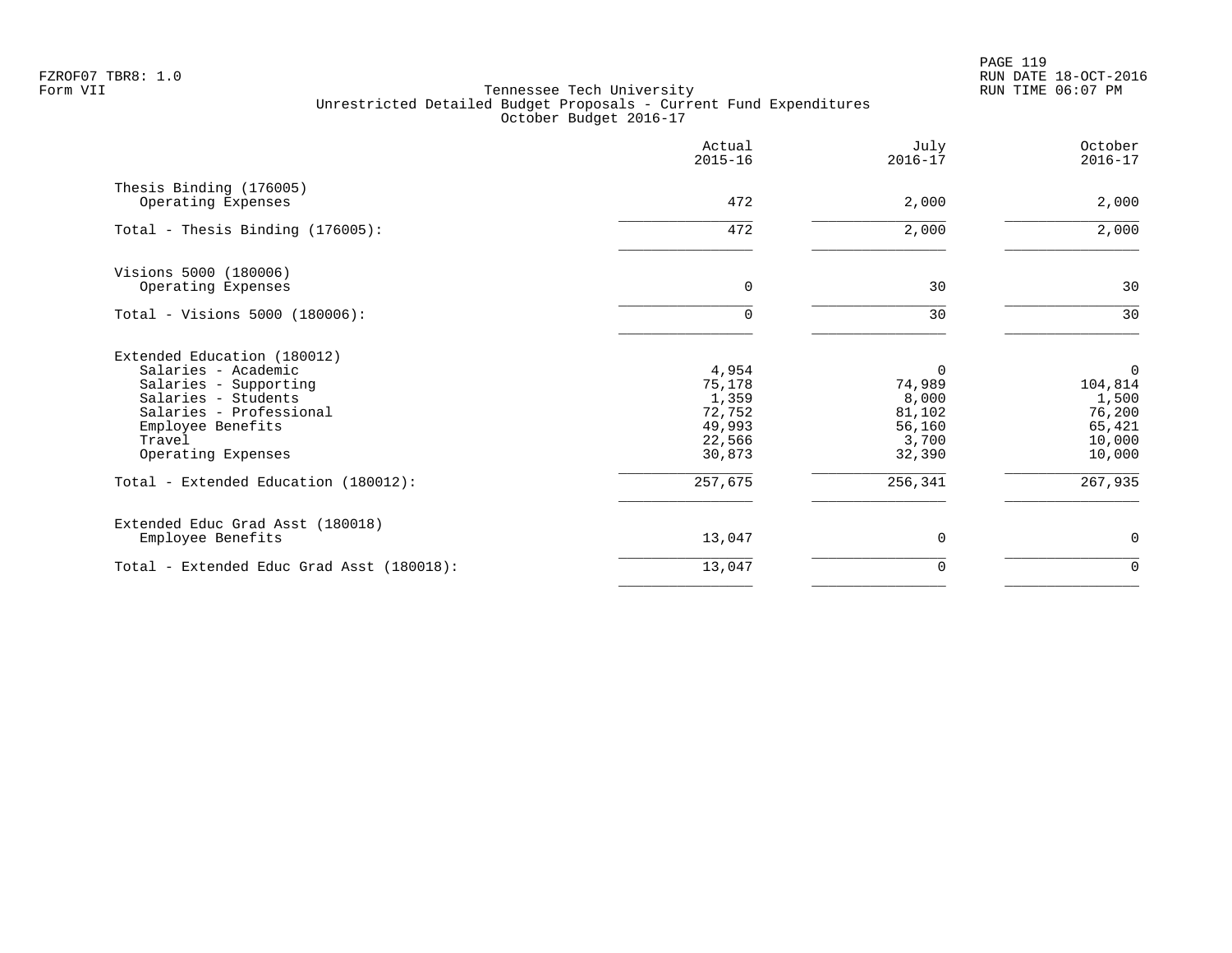| Actual<br>$2015 - 16$ | July<br>$2016 - 17$                                                                      | October<br>$2016 - 17$                                                                                                                     |
|-----------------------|------------------------------------------------------------------------------------------|--------------------------------------------------------------------------------------------------------------------------------------------|
|                       |                                                                                          |                                                                                                                                            |
|                       |                                                                                          | 90,000                                                                                                                                     |
|                       |                                                                                          | 30,941                                                                                                                                     |
|                       |                                                                                          | 2,290                                                                                                                                      |
|                       |                                                                                          | 180,369                                                                                                                                    |
|                       |                                                                                          | 100,620                                                                                                                                    |
|                       |                                                                                          | 24,000                                                                                                                                     |
|                       |                                                                                          | 138,396                                                                                                                                    |
| 450,000               | 450,000                                                                                  | 450,000                                                                                                                                    |
| 871,747               | 984,784                                                                                  | 1,016,616                                                                                                                                  |
|                       |                                                                                          |                                                                                                                                            |
| 33,496                | 37,020                                                                                   | 37,020                                                                                                                                     |
| 33,496                | 37,020                                                                                   | 37,020                                                                                                                                     |
|                       |                                                                                          |                                                                                                                                            |
|                       |                                                                                          | 5,000                                                                                                                                      |
|                       |                                                                                          | 45,218                                                                                                                                     |
|                       |                                                                                          | 1,180                                                                                                                                      |
|                       |                                                                                          | 153,245                                                                                                                                    |
|                       |                                                                                          | 61,430                                                                                                                                     |
|                       |                                                                                          | 5,000                                                                                                                                      |
|                       |                                                                                          | 33,622                                                                                                                                     |
| $\Omega$              | 13,420                                                                                   | 10,000                                                                                                                                     |
|                       |                                                                                          |                                                                                                                                            |
|                       | 39,968<br>156,242<br>75,493<br>16,714<br>133,330<br>137,883<br>44,959<br>2,693<br>45,351 | 140,000<br>33,441<br>2,290<br>177,855<br>100,620<br>24,000<br>56,578<br>5,000<br>$\Omega$<br>1,180<br>151,488<br>61,430<br>5,000<br>26,310 |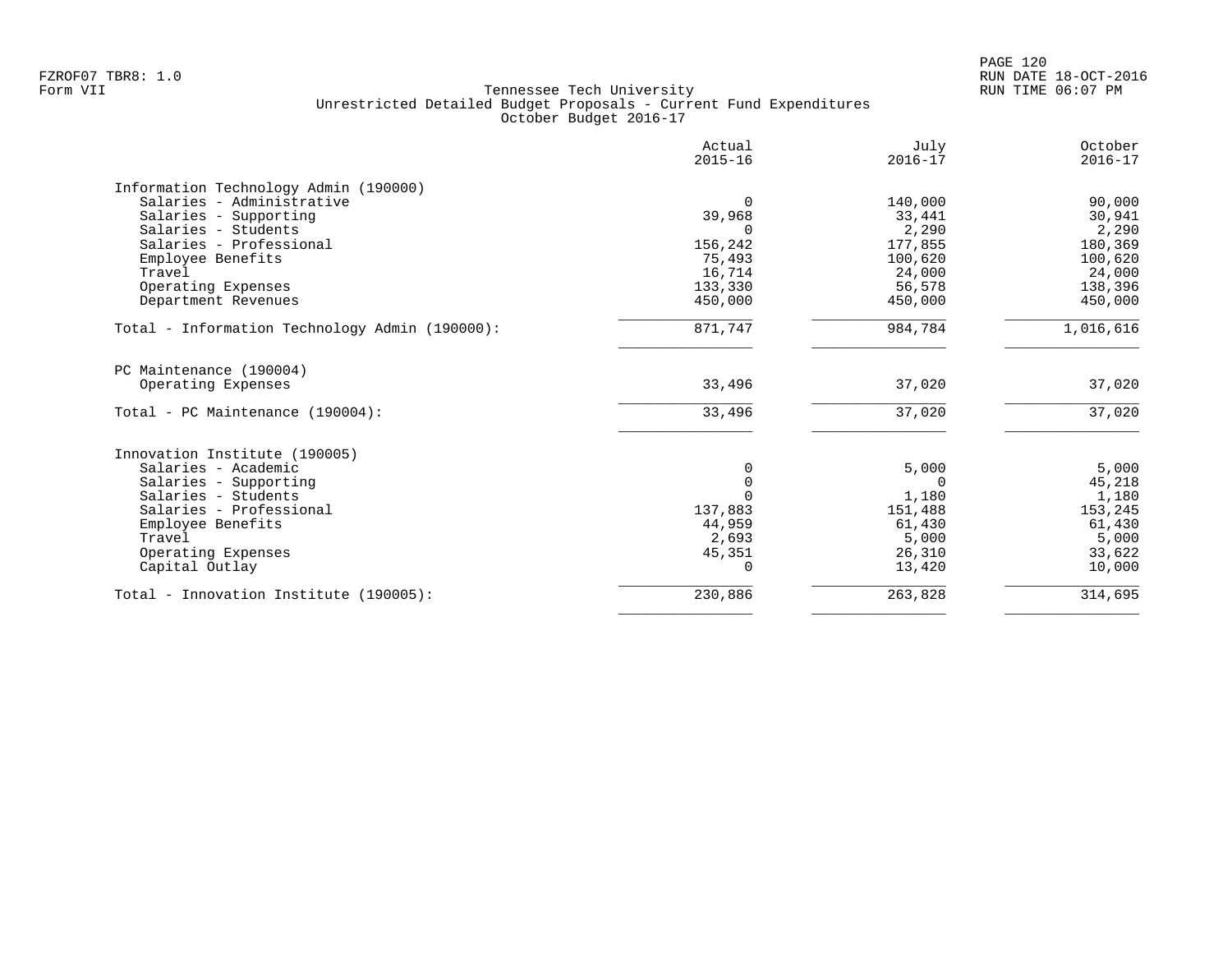PAGE 121 FZROF07 TBR8: 1.0 RUN DATE 18-OCT-2016

|                                                                                                                                                  | Actual<br>$2015 - 16$                             | July<br>$2016 - 17$                               | October<br>$2016 - 17$                            |
|--------------------------------------------------------------------------------------------------------------------------------------------------|---------------------------------------------------|---------------------------------------------------|---------------------------------------------------|
| TAF Acad Support Tech Access Fee (190007)<br>Salaries - Professional<br>Employee Benefits                                                        | 201,086<br>97,661                                 | 209,408<br>88,200                                 | 213,735<br>88,200                                 |
| Total - TAF Acad Support Tech Access Fee (190007):                                                                                               | 298,747                                           | 297,608                                           | 301,935                                           |
| ITS Equipment Loss and Damage (190009)<br>Operating Expenses                                                                                     | 775                                               | $\Omega$                                          | 0                                                 |
| Total - ITS Equipment Loss and Damage (190009):                                                                                                  | 775                                               | $\Omega$                                          | $\Omega$                                          |
| Student Printing Cost Center (190010)<br>Operating Expenses<br>Department Revenues                                                               | 5,436<br>$-570$                                   | 5,460<br>0                                        | 5,460<br>$\Omega$                                 |
| Total - Student Printing Cost Center (190010):                                                                                                   | 4,866                                             | 5,460                                             | 5,460                                             |
| Academic & Client Technologies (190100)<br>Salaries - Supporting<br>Salaries - Professional<br>Employee Benefits<br>Travel<br>Operating Expenses | 272,264<br>423,962<br>263,881<br>11,157<br>25,248 | 298,377<br>442,059<br>261,260<br>31,000<br>47,300 | 303,288<br>443,877<br>261,260<br>31,000<br>80,345 |
| Total - Academic & Client Technologies (190100):                                                                                                 | 996,512                                           | 1,079,996                                         | 1,119,770                                         |
|                                                                                                                                                  |                                                   |                                                   |                                                   |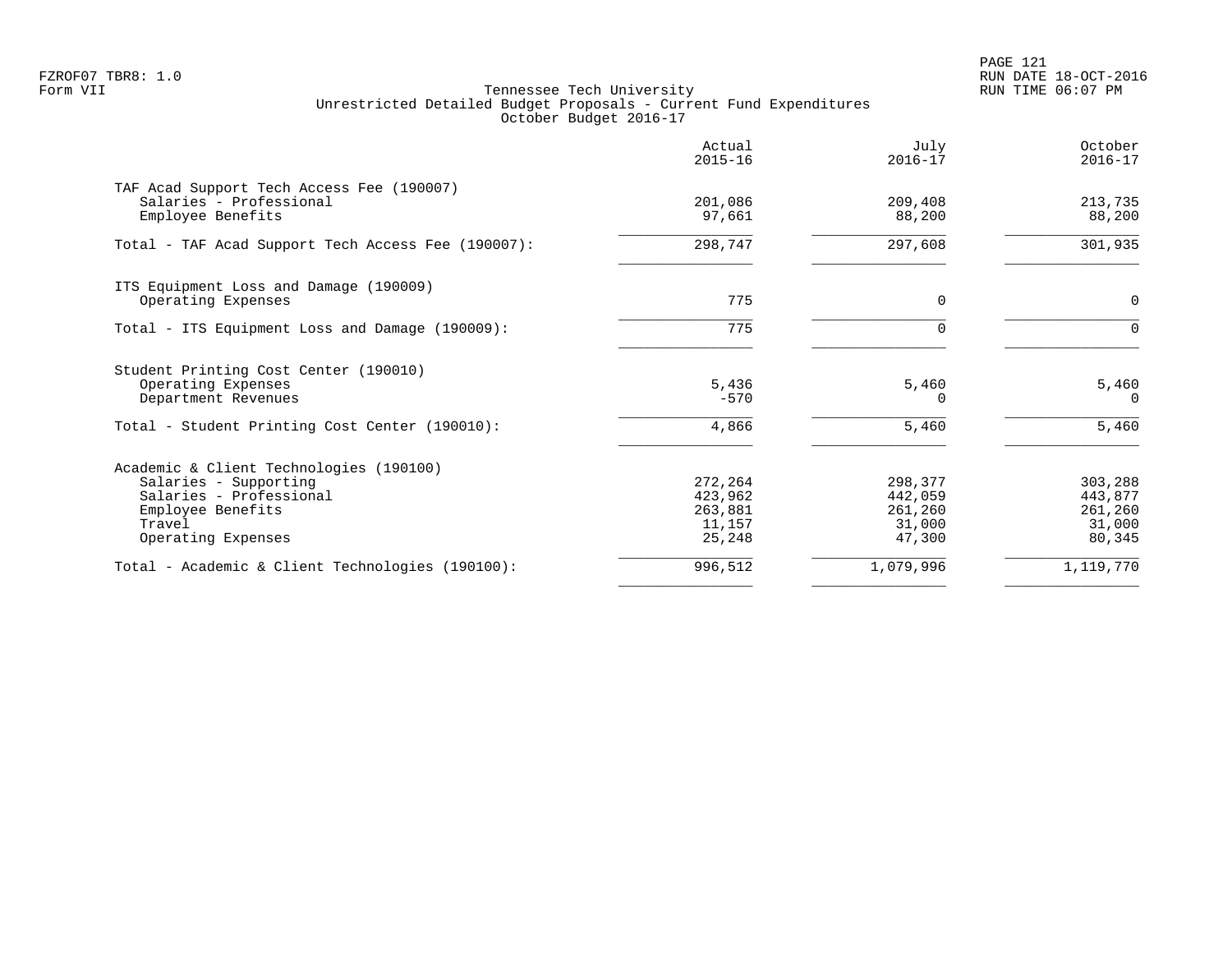|                                                   | Actual<br>$2015 - 16$ | July<br>$2016 - 17$ | October<br>$2016 - 17$ |
|---------------------------------------------------|-----------------------|---------------------|------------------------|
| IT Infrastructure Services (190199)               |                       |                     |                        |
| Employee Benefits                                 | $\Omega$              | 12,700              | 12,700                 |
| Total - IT Infrastructure Services (190199):      | 0                     | 12,700              | 12,700                 |
| Network Services & Operations (190200)            |                       |                     |                        |
| Salaries - Supporting                             | 102,414               | 169,489             | 125,997                |
| Salaries - Professional                           | 247,269               | 260,318             | 263,965                |
| Employee Benefits                                 | 122,385               | 123,335             | 153,335                |
| Travel                                            | 3,263                 | 11,600              | 11,600                 |
| Operating Expenses                                | 494,159               | 343,300             | 282,800                |
| Capital Outlay                                    | 8,323                 | $\cap$              | $\Omega$               |
| Total - Network Services & Operations (190200):   | 977,813               | 908,042             | 837,697                |
| Systems Support (190300)                          |                       |                     |                        |
| Salaries - Professional                           | 465,568               | 478,386             | 481,144                |
| Employee Benefits                                 | 165,021               | 169,895             | 169,895                |
| Travel                                            | 9,927                 | 22,055              | 22,055                 |
| Operating Expenses                                | 30,981                | 12,000              | 23,595                 |
| Total - Systems Support (190300):                 | 671,497               | 682,336             | 696,689                |
| Enterprise Application Services (190400)          |                       |                     |                        |
| Salaries - Professional                           | 527,409               | 648,084             | 662,680                |
| Employee Benefits                                 | 216,112               | 210,150             | 260,150                |
| Travel                                            | 15,312                | 29,630              | 29,630                 |
| Operating Expenses                                | 80,666                | 65,000              | 84,205                 |
| Capital Outlay                                    | 16,525                | $\Omega$            | $\Omega$               |
| Total - Enterprise Application Services (190400): | 856,024               | 952,864             | 1,036,665              |
|                                                   |                       |                     |                        |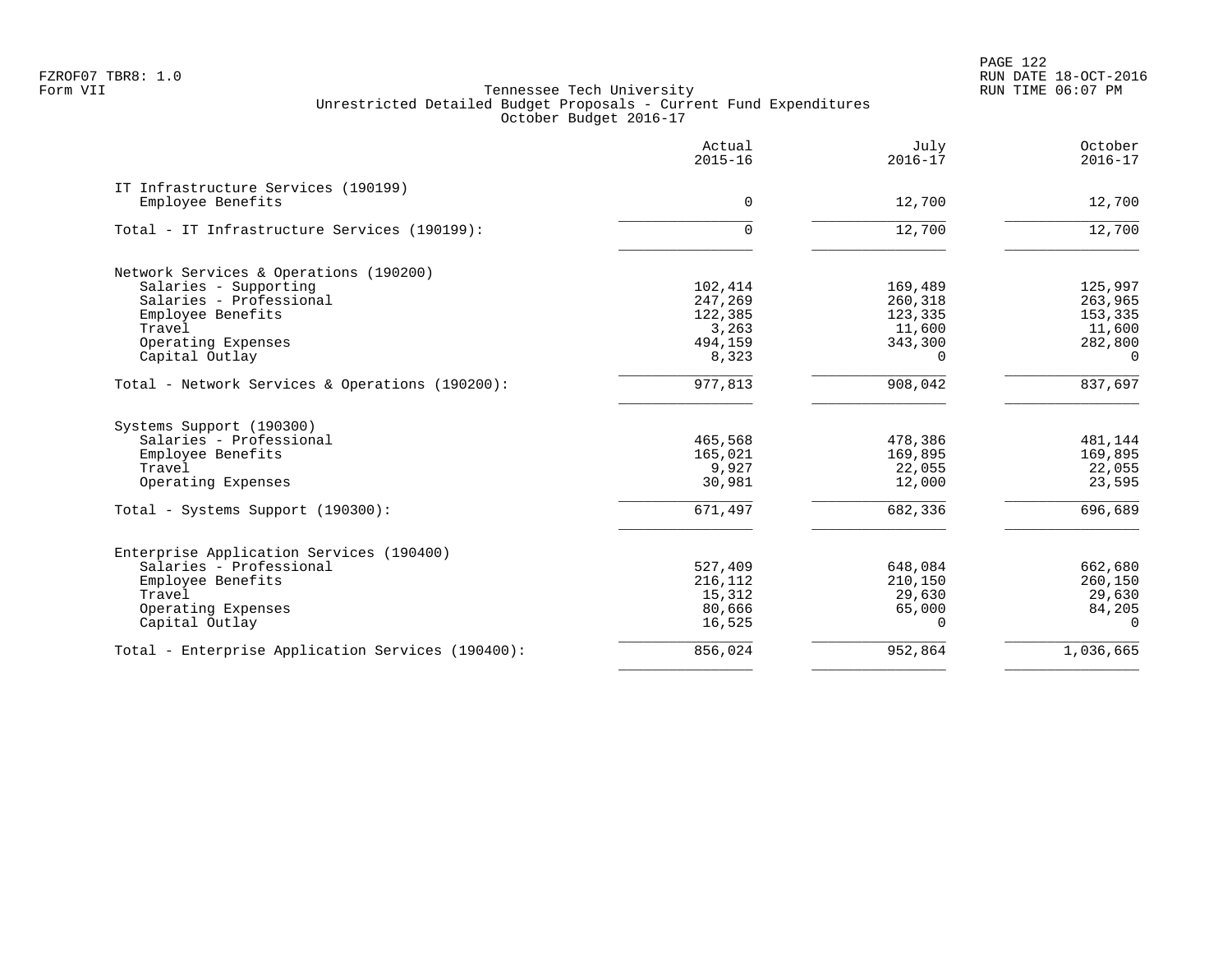| Actual<br>$2015 - 16$ | July<br>$2016 - 17$                            | October<br>$2016 - 17$                             |
|-----------------------|------------------------------------------------|----------------------------------------------------|
|                       |                                                |                                                    |
| 147,174               | 156,913                                        | 159,000                                            |
| 50,286                | 51,140                                         | 51,140                                             |
|                       |                                                | 7,850                                              |
|                       |                                                | 31,391                                             |
| 210,874               | 238,603                                        | 249,381                                            |
|                       |                                                |                                                    |
| 16,587                | 0                                              | $\mathbf 0$                                        |
| 16,587                | $\Omega$                                       | $\Omega$                                           |
|                       |                                                |                                                    |
| 1,403,405             | 1,859,471                                      | 1,845,193                                          |
| 15,078                | $\Omega$                                       | $\Omega$                                           |
| 1,418,483             | 1,859,471                                      | 1,845,193                                          |
|                       |                                                |                                                    |
| 38,142                | 38,024                                         | 37,841                                             |
| 13,293                | 15,037                                         | 15,167                                             |
|                       | $\Omega$                                       | $\Omega$                                           |
|                       |                                                | 104,753                                            |
|                       |                                                | 44,222                                             |
|                       |                                                | 0                                                  |
| 226,146               | 72,031                                         | 201,983                                            |
|                       | 4,669<br>8,745<br>11<br>116,682<br>58,018<br>0 | 7,850<br>22,700<br>91,000<br>$\Omega$<br>$-72,030$ |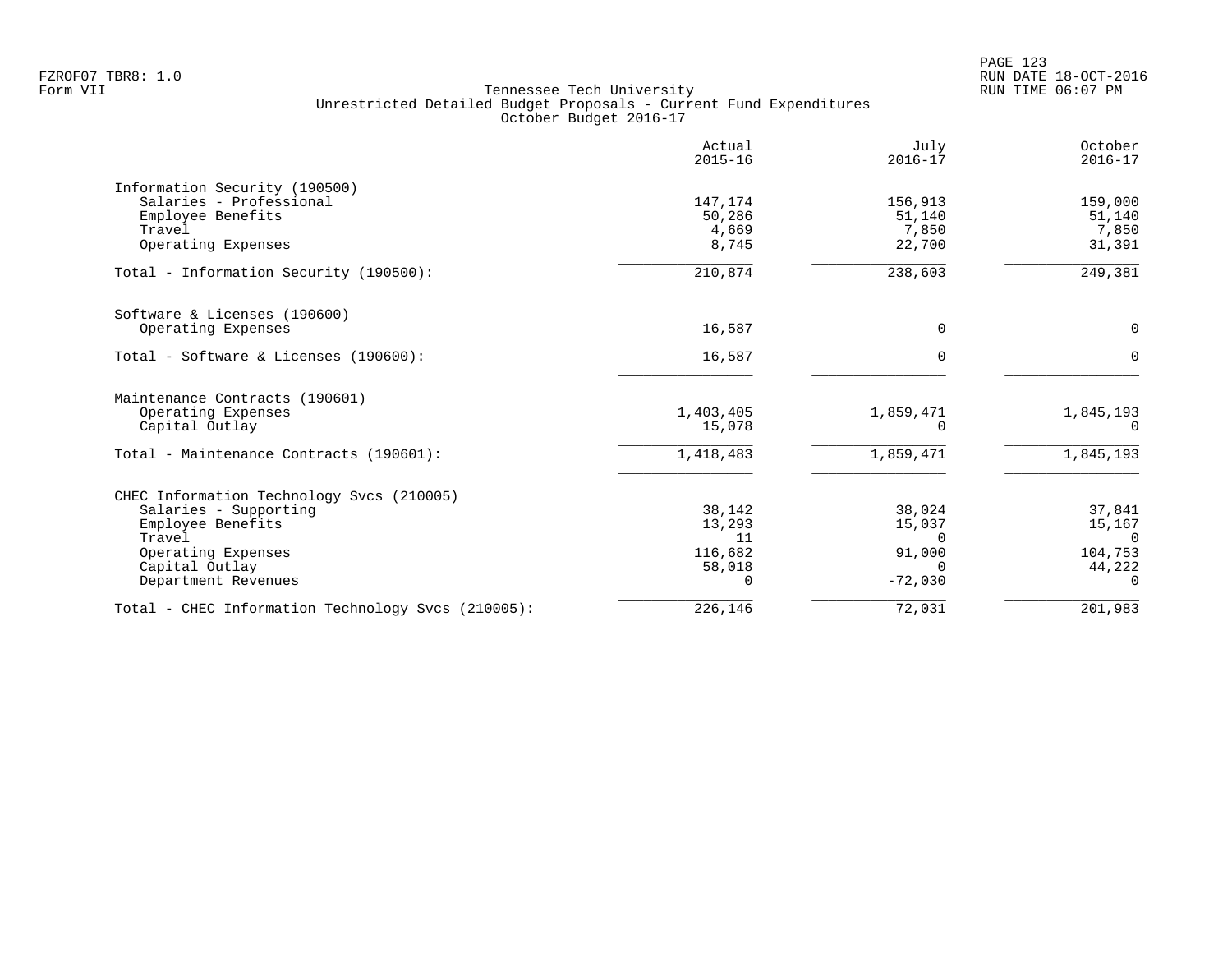|                                                                                                                                                                               | Actual<br>$2015 - 16$                                           | July<br>$2016 - 17$                                          | October<br>$2016 - 17$                                      |
|-------------------------------------------------------------------------------------------------------------------------------------------------------------------------------|-----------------------------------------------------------------|--------------------------------------------------------------|-------------------------------------------------------------|
| TBR Spouse Dependent Discount (700000)<br>Employee Benefits                                                                                                                   | 81,025                                                          | 105,010                                                      | 105,010                                                     |
| Total - TBR Spouse Dependent Discount (700000):                                                                                                                               | 81,025                                                          | 105,010                                                      | 105,010                                                     |
| TBR Employ Remission PC191 (700001)<br>Employee Benefits                                                                                                                      | 72,584                                                          | 28,700                                                       | 28,700                                                      |
| Total - TBR Employ Remission PC191 (700001):                                                                                                                                  | 72,584                                                          | 28,700                                                       | 28,700                                                      |
| E and G Data Processing Allocation (700003)<br>Department Revenues                                                                                                            | 30,265                                                          | 33,780                                                       | 34,260                                                      |
| Total - E and G Data Processing Allocation (700003):                                                                                                                          | 30,265                                                          | 33,780                                                       | 34,260                                                      |
| E and G Claims Adjustment (700004)<br>Operating Expenses                                                                                                                      | 54,928                                                          | 44,080                                                       | 44,080                                                      |
| Total - E and G Claims Adjustment $(700004)$ :                                                                                                                                | 54,928                                                          | 44,080                                                       | 44,080                                                      |
| $E$ and G Support (700005)<br>Salaries - Administrative<br>Salaries - Academic<br>Salaries - Supporting<br>Salaries - Professional<br>Employee Benefits<br>Operating Expenses | 0<br>$\mathbf 0$<br>$\Omega$<br>$\Omega$<br>25,922<br>$-20,156$ | 19,215<br>23,100<br>20,290<br>51,595<br>293,257<br>$-35,892$ | 9,607<br>18,510<br>11,915<br>25,797<br>326,587<br>$-32,867$ |
| Total - E and G Support $(700005)$ :                                                                                                                                          | 5,766                                                           | 371,565                                                      | 359,549                                                     |
|                                                                                                                                                                               |                                                                 |                                                              |                                                             |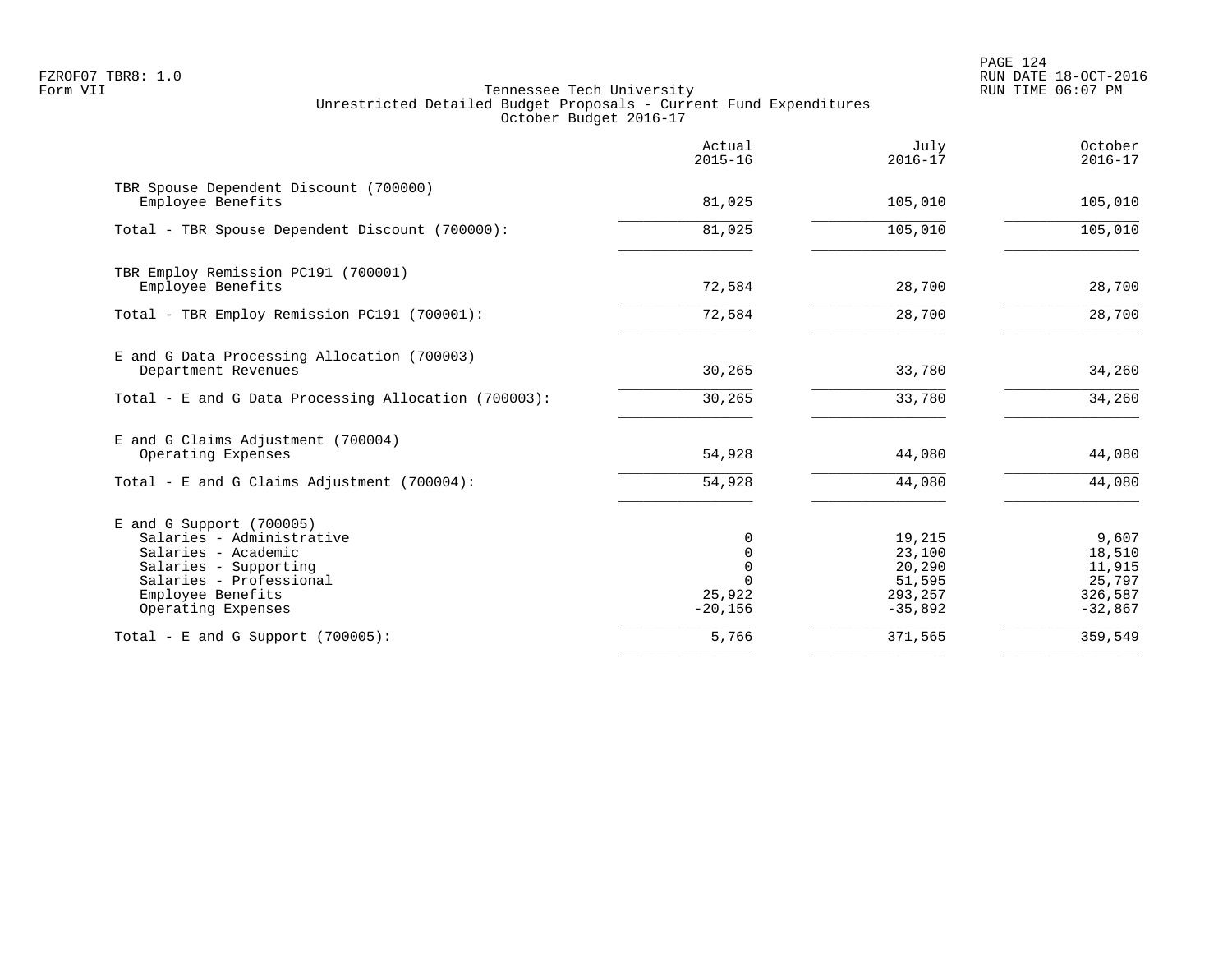|                                                                                        | Actual<br>$2015 - 16$ | July<br>$2016 - 17$ | October<br>$2016 - 17$ |
|----------------------------------------------------------------------------------------|-----------------------|---------------------|------------------------|
| E and G Other Salary Pool (700009)<br>Salaries - Supporting<br>Salaries - Professional | 0<br>$\Omega$         | 20,670<br>12,380    | 20,670<br>12,380       |
| Total - E and G Other Salary Pool (700009):                                            |                       | 33,050              | 33,050                 |
| $C$ C Admin Trans (700014)<br>Operating Expenses                                       | $-124,600$            | $-124,600$          | $-124,600$             |
| Total - C C Admin Trans (700014):                                                      | $-124,600$            | $-124,600$          | $-124,600$             |
| Post Office Allocation (700045)<br>Operating Expenses<br>Department Revenues           | 4,920                 | 4,030<br>0          | 4,030<br>$\Omega$      |
| Total - Post Office Allocation (700045):                                               | 4,920                 | 4,030               | 4,030                  |
| Computing Alloc to Other Function (700051)<br>Department Revenues                      | $-6,053,031$          | $-6, 755, 820$      | $-6,851,740$           |
| Total - Computing Alloc to Other Function (700051):                                    | $-6,053,031$          | $-6, 755, 820$      | $-6,851,740$           |
| TTU Staff Tuit Maint Reimbursment (700068)<br>Employee Benefits                        | 47,846                | 39,170              | 39,170                 |
| Total - TTU Staff Tuit Maint Reimbursment (700068):                                    | 47,846                | 39,170              | 39,170                 |
|                                                                                        |                       |                     |                        |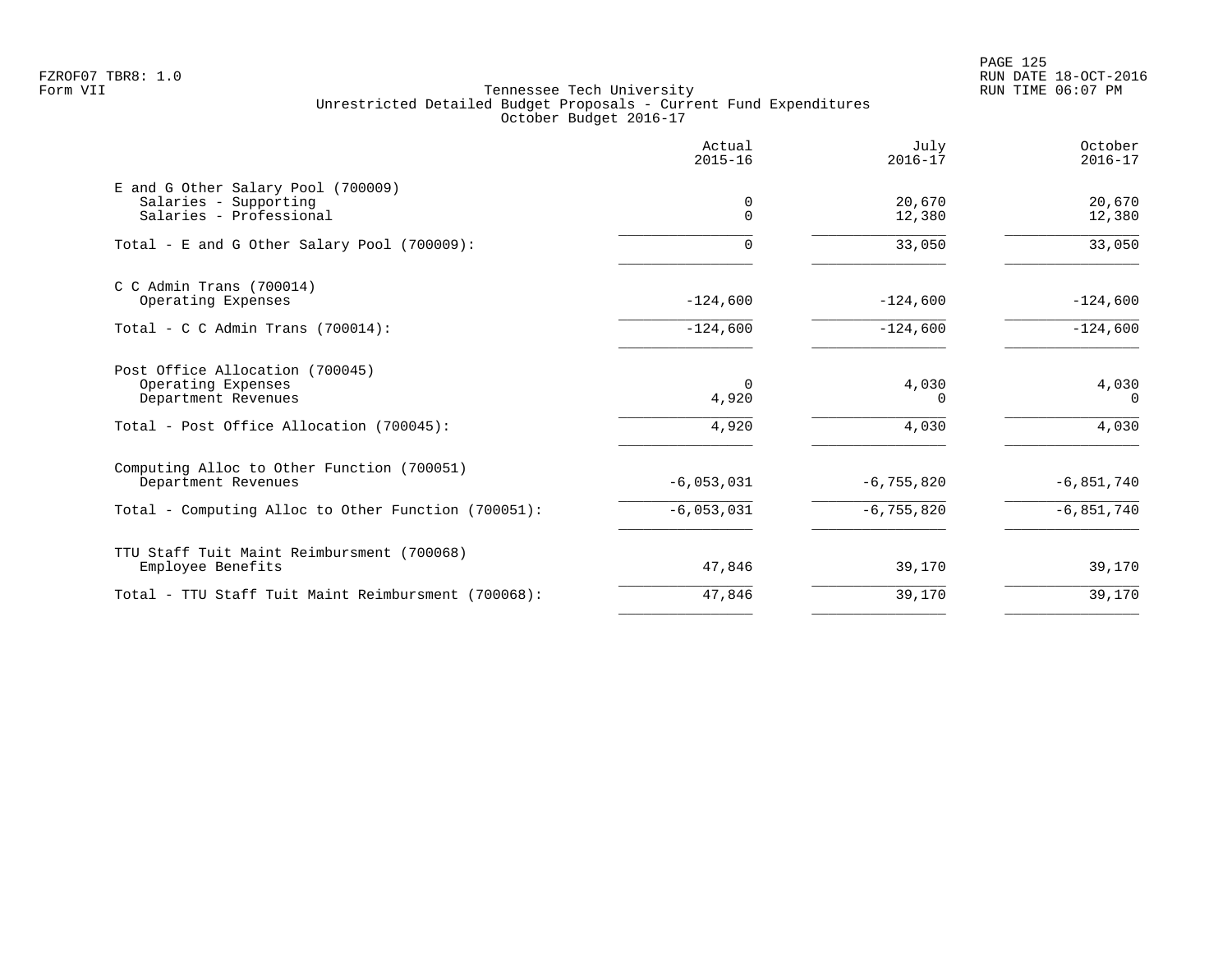PAGE 126

# FZROF07 TBR8: 1.0 RUN DATE 18-OCT-2016 Tennessee Tech University Unrestricted Detailed Budget Proposals - Current Fund Expenditures October Budget 2016-17

|                                 | Actual<br>$2015 - 16$ | July<br>$2016 - 17$ | October<br>$2016 - 17$ |
|---------------------------------|-----------------------|---------------------|------------------------|
| Total - Academic Support (350): |                       |                     |                        |
| Salaries - Administrative       | 1,791,732             | 1,956,910           | 1,919,451              |
| Salaries - Academic             | 801,927               | 898,737             | 828,510                |
| Salaries - Supporting           | 1,681,730             | 1,846,759           | 1,900,121              |
| Salaries - Students             | 185,141               | 96,470              | 122,700                |
| Salaries - Professional         | 4,863,876             | 5,349,768           | 5,246,045              |
| Employee Benefits               | 3,574,091             | 3,963,193           | 4,227,914              |
| Travel                          | 379,448               | 238,440             | 243,992                |
| Operating Expenses              | 4,331,269             | 3,733,212           | 4,573,279              |
| Capital Outlay                  | 376,885               | 233,420             | 274,222                |
| Department Revenues             | $-5,643,145$          | $-6, 362, 200$      | $-6, 385, 610$         |
| Total                           | 12,342,954            | 11,954,709          | 12,950,624             |
|                                 |                       |                     |                        |
| Total - Academic Support (35):  |                       |                     |                        |
| Salaries - Administrative       | 1,791,732             | 1,956,910           | 1,919,451              |
| Salaries - Academic             | 801,927               | 898,737             | 828,510                |
| Salaries - Supporting           | 1,681,730             | 1,846,759           | 1,900,121              |
| Salaries - Students             | 185,141               | 96,470              | 122,700                |
| Salaries - Professional         | 4,863,876             | 5,349,768           | 5,246,045              |
| Employee Benefits               | 3,574,091             | 3,963,193           | 4,227,914              |
| Travel                          | 379,448               | 238,440             | 243,992                |
| Operating Expense               | 4,331,269             | 3,733,212           | 4,573,279              |
| Capital Outlay                  | 376,885               | 233,420             | 274,222                |
| Department Revenues             | $-5,643,145$          | $-6, 362, 200$      | $-6, 385, 610$         |
| Total                           | 12,342,954            | 11,954,709          | 12,950,624             |
|                                 |                       |                     |                        |

 Student Services (40) Student Services (400)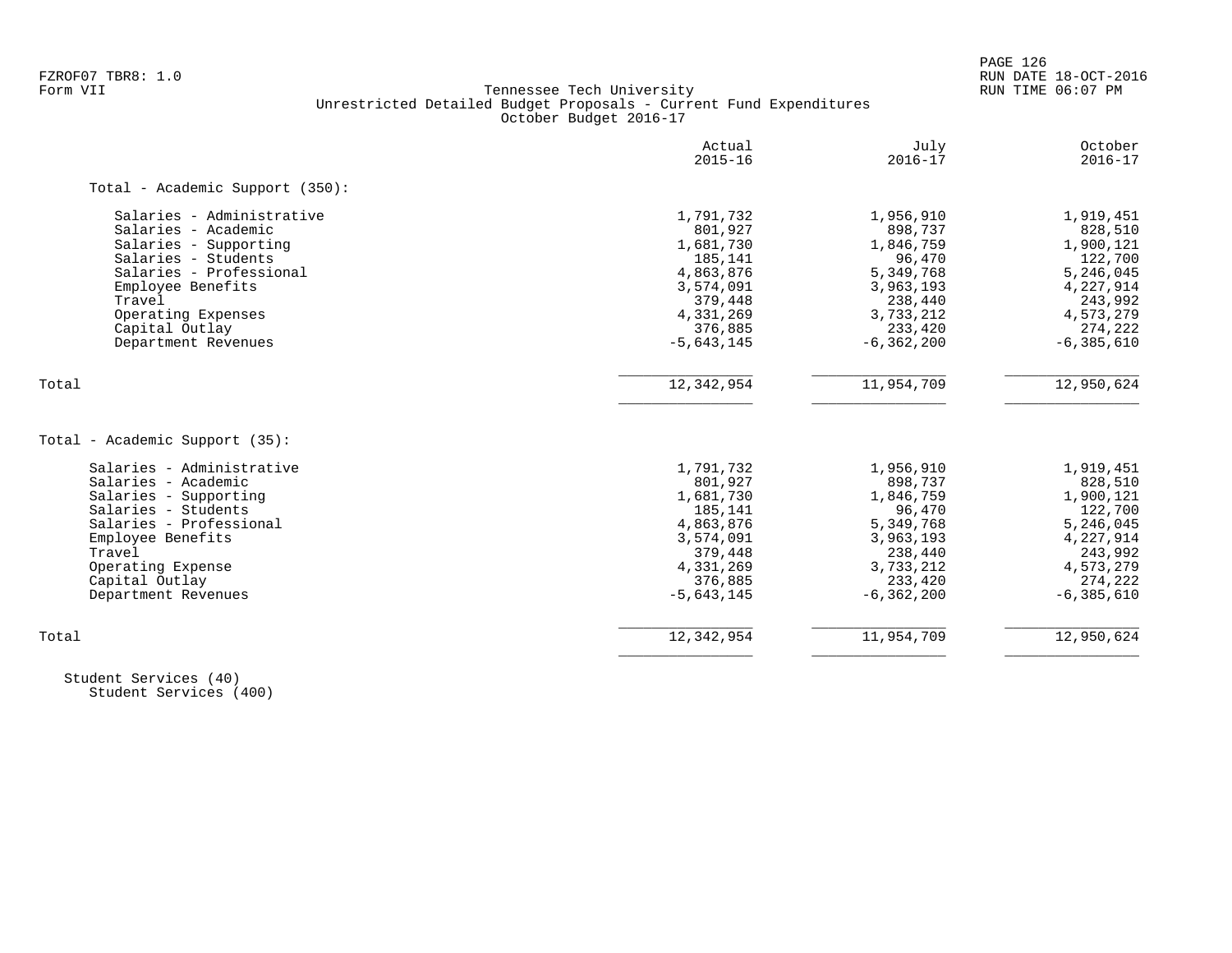|                                                     | Actual<br>$2015 - 16$ | July<br>$2016 - 17$ | October<br>$2016 - 17$ |
|-----------------------------------------------------|-----------------------|---------------------|------------------------|
| Seminars and Forums (110013)                        |                       |                     |                        |
| Operating Expenses                                  | 82,514                | 33,480              | 83,480                 |
| Total - Seminars and Forums (110013):               | 82,514                | 33,480              | 83,480                 |
| NCAA Certification and Compliance (110015)          |                       |                     |                        |
| Salaries - Professional                             | 111,524               | 111,624             | 113,019                |
| Employee Benefits                                   | 29,911                | 32,170              | 32,170                 |
| Travel                                              | 3,764                 | 7,000               | 7,000                  |
| Operating Expenses                                  | 1,979                 | 1,280               | 1,280                  |
| Total - NCAA Certification and Compliance (110015): | 147,178               | 152,074             | 153,469                |
| Scholarship Office (120003)                         |                       |                     |                        |
| Salaries - Supporting                               | 27,749                | 27,849              | 23,472                 |
| Salaries - Professional                             | 35,722                | 47,619              | 67,400                 |
| Employee Benefits                                   | 26,239                | 25,490              | 10,490                 |
| Travel                                              | 664                   | 800                 | 800                    |
| Operating Expenses                                  | 1,598                 | 1,260               | 1,260                  |
| Total - Scholarship Office (120003):                | 91,972                | 103,018             | 103,422                |
| Womens Center (121500)                              |                       |                     |                        |
| Salaries - Supporting                               | 28,828                | 25,421              | 25,789                 |
| Salaries - Students                                 | 1,039                 | $\Omega$            | $\Omega$               |
| Salaries - Professional                             | 10,800                | 9,310               | 9,310                  |
| Employee Benefits                                   | 16,394                | 17,020              | 17,020                 |
| Travel                                              | 491                   | $\Omega$            | $\Omega$               |
| Operating Expenses                                  | 5,570                 | 1,600               | 1,850                  |
| Total - Womens Center (121500):                     | 63,122                | 53,351              | 53,969                 |
|                                                     |                       |                     |                        |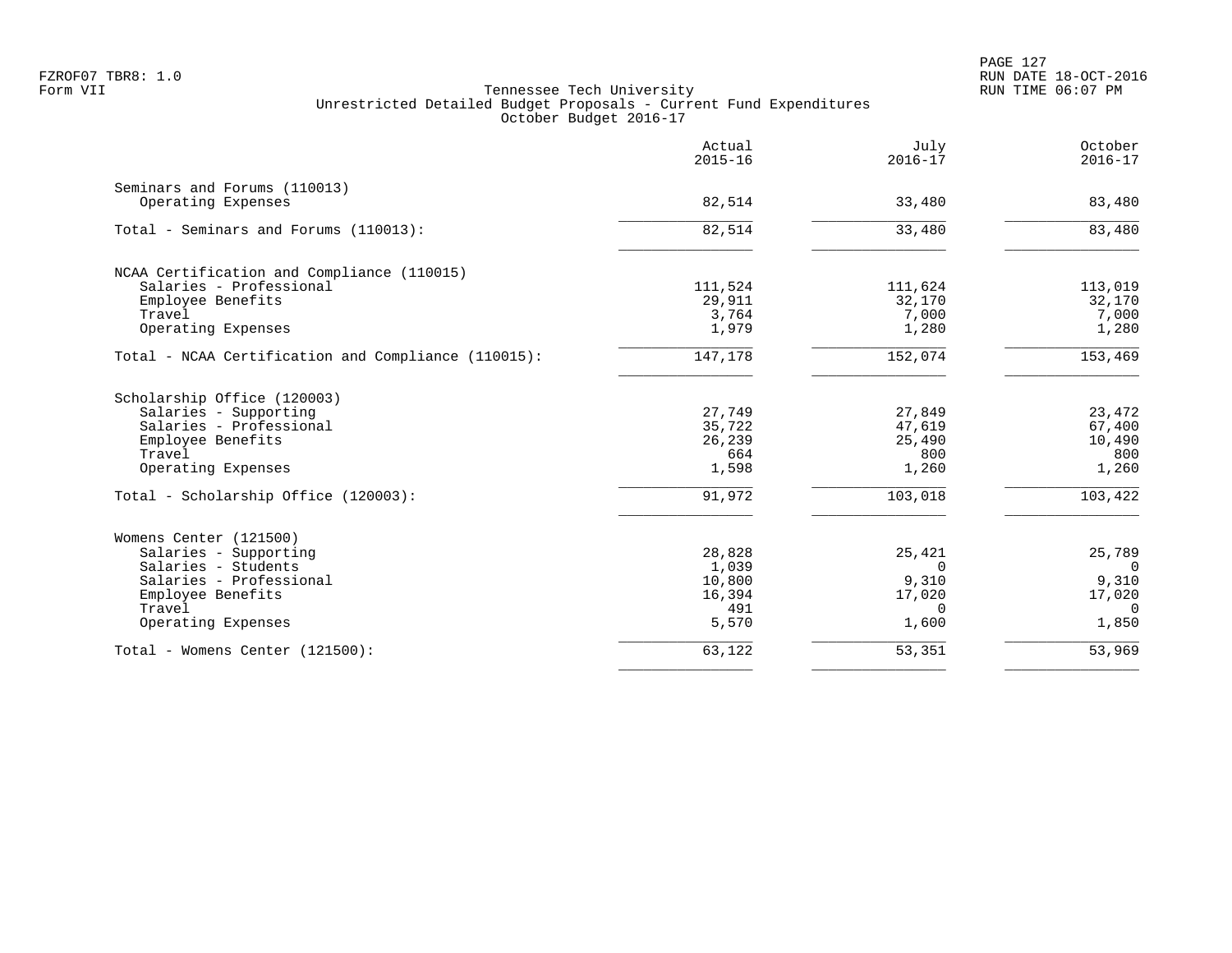PAGE 128 FZROF07 TBR8: 1.0 RUN DATE 18-OCT-2016

|                                                | Actual<br>$2015 - 16$ | July<br>$2016 - 17$ | October<br>$2016 - 17$ |
|------------------------------------------------|-----------------------|---------------------|------------------------|
| SAF Internaltional Educ Fee (121704)           |                       |                     |                        |
| Travel                                         | 219,255               | 266,980             | 266,980                |
| Operating Expenses                             | 13,696                | 25,630              | 171,149                |
| Total - SAF Internaltional Educ Fee (121704):  | 232,951               | 292,610             | $\overline{438,129}$   |
| Craft Center Promo and Dev (121761)            |                       |                     |                        |
| Salaries - Students                            | 351                   | $\Omega$            | $\mathbf 0$            |
| Employee Benefits                              | 2,139                 | 5,200               | 5,200                  |
| Travel                                         | 1,357                 | 500                 | 500                    |
| Operating Expenses                             | 27,159                | 22,600              | 22,600                 |
| Total - Craft Center Promo and Dev (121761):   | 31,006                | 28,300              | 28,300                 |
| Career Services (121800)                       |                       |                     |                        |
| Salaries - Supporting                          | 19,247                | 25,274              | 25,595                 |
| Salaries - Students                            | 10,401                | $\Omega$            | $\Omega$               |
| Salaries - Professional                        | 119,518               | 119,718             | 121,449                |
| Employee Benefits                              | 48,284                | 51,830              | 51,830                 |
| Travel                                         | 9,746                 | 3,000               | 3,000                  |
| Operating Expenses                             | 65,560                | 31,464              | 39,319                 |
| Total - Career Services (121800):              | 272,756               | 231,286             | 241,193                |
| Student Financial Aid Office (122000)          |                       |                     |                        |
| Salaries - Supporting                          | 251,867               | 289,139             | 283,471                |
| Salaries - Students                            | 7,581                 | $\Omega$            | $\Omega$               |
| Salaries - Professional                        | 278,680               | 280,620             | 282,376                |
| Employee Benefits                              | 263,343               | 264,365             | 282,065                |
| Travel                                         | 11,457                | 2,190               | 4,690                  |
| Operating Expenses                             | 148,907               | 177,200             | 172,799                |
| Total - Student Financial Aid Office (122000): | 961,835               | 1,013,514           | 1,025,401              |
|                                                |                       |                     |                        |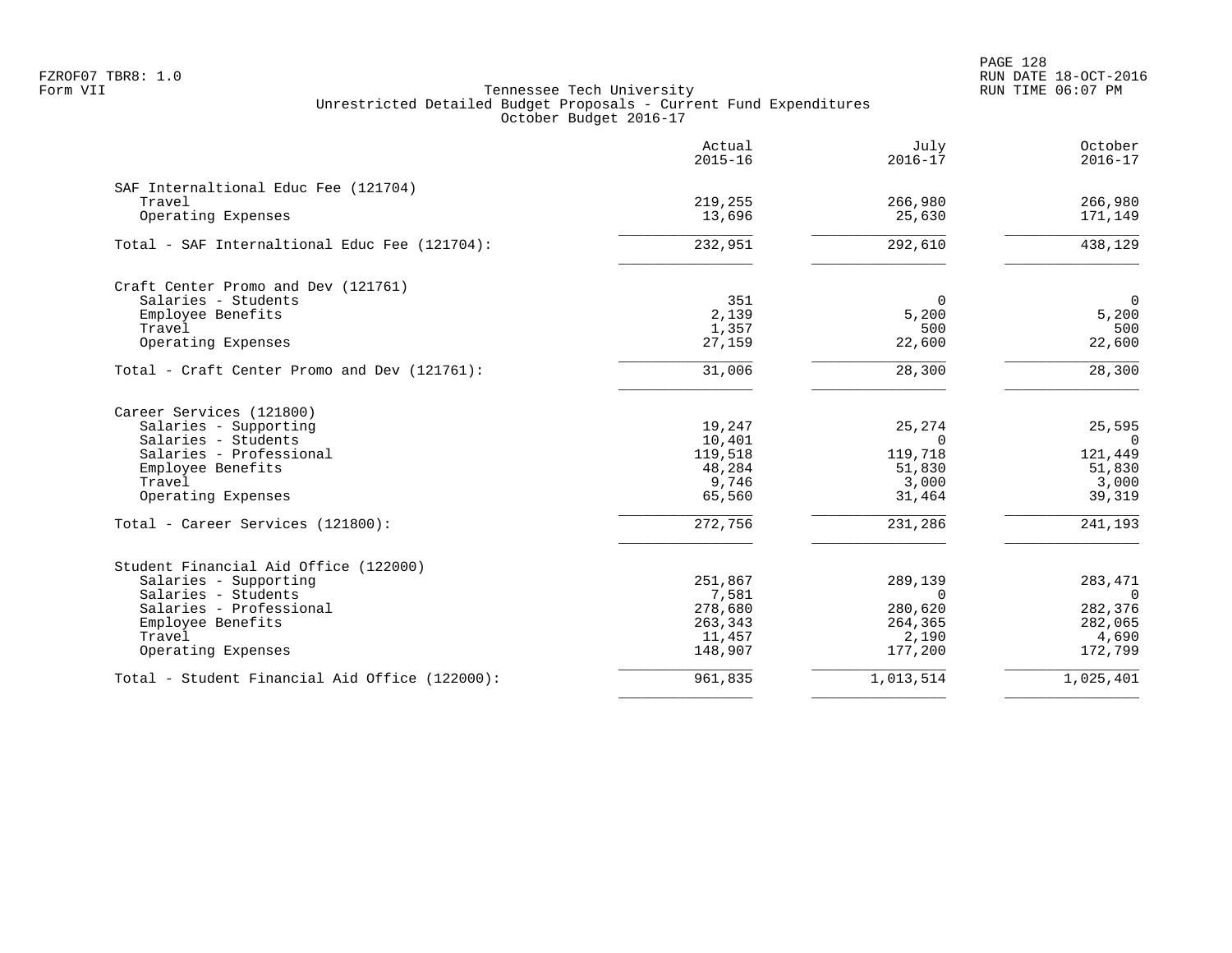PAGE 129 FZROF07 TBR8: 1.0 RUN DATE 18-OCT-2016

|                                                                                                                                                                                   | Actual<br>$2015 - 16$                                              | July<br>$2016 - 17$                                    | October<br>$2016 - 17$                                        |
|-----------------------------------------------------------------------------------------------------------------------------------------------------------------------------------|--------------------------------------------------------------------|--------------------------------------------------------|---------------------------------------------------------------|
| Federal College Work Study Program (122001)<br>Salaries - Students                                                                                                                | 28,632                                                             | 28,490                                                 | 28,490                                                        |
| Total - Federal College Work Study Program (122001):                                                                                                                              | 28,632                                                             | 28,490                                                 | 28,490                                                        |
| Student Fin Aid Grad Asst (122017)<br>Employee Benefits                                                                                                                           | 8,961                                                              | 8,320                                                  | 8,320                                                         |
| Total - Student Fin Aid Grad Asst (122017):                                                                                                                                       | 8,961                                                              | 8,320                                                  | 8,320                                                         |
| Admissions Office (123000)<br>Salaries - Supporting<br>Salaries - Students<br>Salaries - Professional<br>Employee Benefits<br>Travel<br>Operating Expenses<br>Department Revenues | 188,880<br>363<br>379,272<br>251,065<br>54,458<br>44,947<br>$-125$ | 180,707<br>0<br>467,245<br>244,450<br>50,000<br>28,440 | 249,486<br>351,871<br>254,450<br>50,000<br>27,634<br>$\Omega$ |
| Total - Admissions Office (123000):                                                                                                                                               | 918,860                                                            | 970,842                                                | 933,441                                                       |
| Admiss Counsel Athlet Tickets (123001)<br>Operating Expenses                                                                                                                      | 10,440                                                             | 10,440                                                 | 10,440                                                        |
| Total - Admiss Counsel Athlet Tickets (123001):                                                                                                                                   | 10,440                                                             | 10,440                                                 | 10,440                                                        |
|                                                                                                                                                                                   |                                                                    |                                                        |                                                               |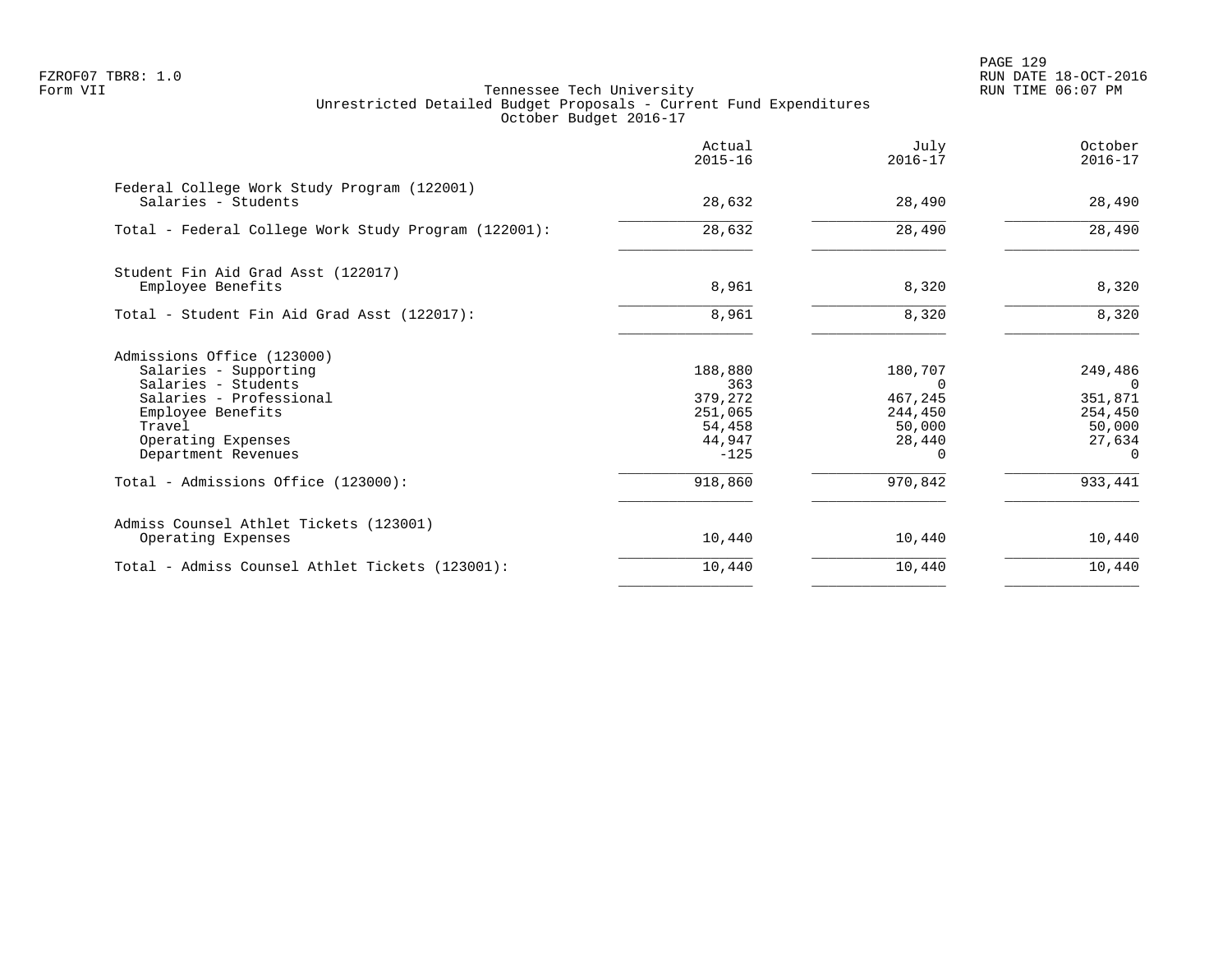|                                                  | Actual<br>$2015 - 16$ | July<br>$2016 - 17$ | October<br>$2016 - 17$ |
|--------------------------------------------------|-----------------------|---------------------|------------------------|
| Enrollment Management (123002)                   |                       |                     |                        |
| Salaries - Administrative                        | 123,344               | 123,444             | 125,505                |
| Salaries - Supporting                            | 148,253               | 140,675             | 112,170                |
| Salaries - Professional                          | 119,511               | 119,586             | 123,843                |
| Employee Benefits                                | 127,288               | 123,410             | 141,410                |
| Travel                                           | 13,206                | 2,700               | 2,700                  |
| Operating Expenses                               | 150,565               | 41,340              | 76,951                 |
| Department Revenues                              | $-4$                  | 0                   | $\Omega$               |
| Total - Enrollment Management (123002):          | 682,163               | 551,155             | 582,579                |
| Admissions Athletic Recruiting (123003)          |                       |                     |                        |
| Salaries - Professional                          | 375,810               | 332,652             | 335,974                |
| Employee Benefits                                | 111,788               | 109,440             | 109,440                |
| Total - Admissions Athletic Recruiting (123003): | 487,598               | 442,092             | 445,414                |
| Admissions Publicatins (123004)                  |                       |                     |                        |
| Operating Expenses                               | 43,346                | 30,000              | 30,000                 |
| Total - Admissions Publicatins (123004):         | 43,346                | 30,000              | 30,000                 |
| Admiss Rec Grad Assist (123005)                  |                       |                     |                        |
| Employee Benefits                                | 11,822                | 9,720               | 9,720                  |
| Total - Admiss Rec Grad Assist (123005):         | 11,822                | 9,720               | 9,720                  |
|                                                  |                       |                     |                        |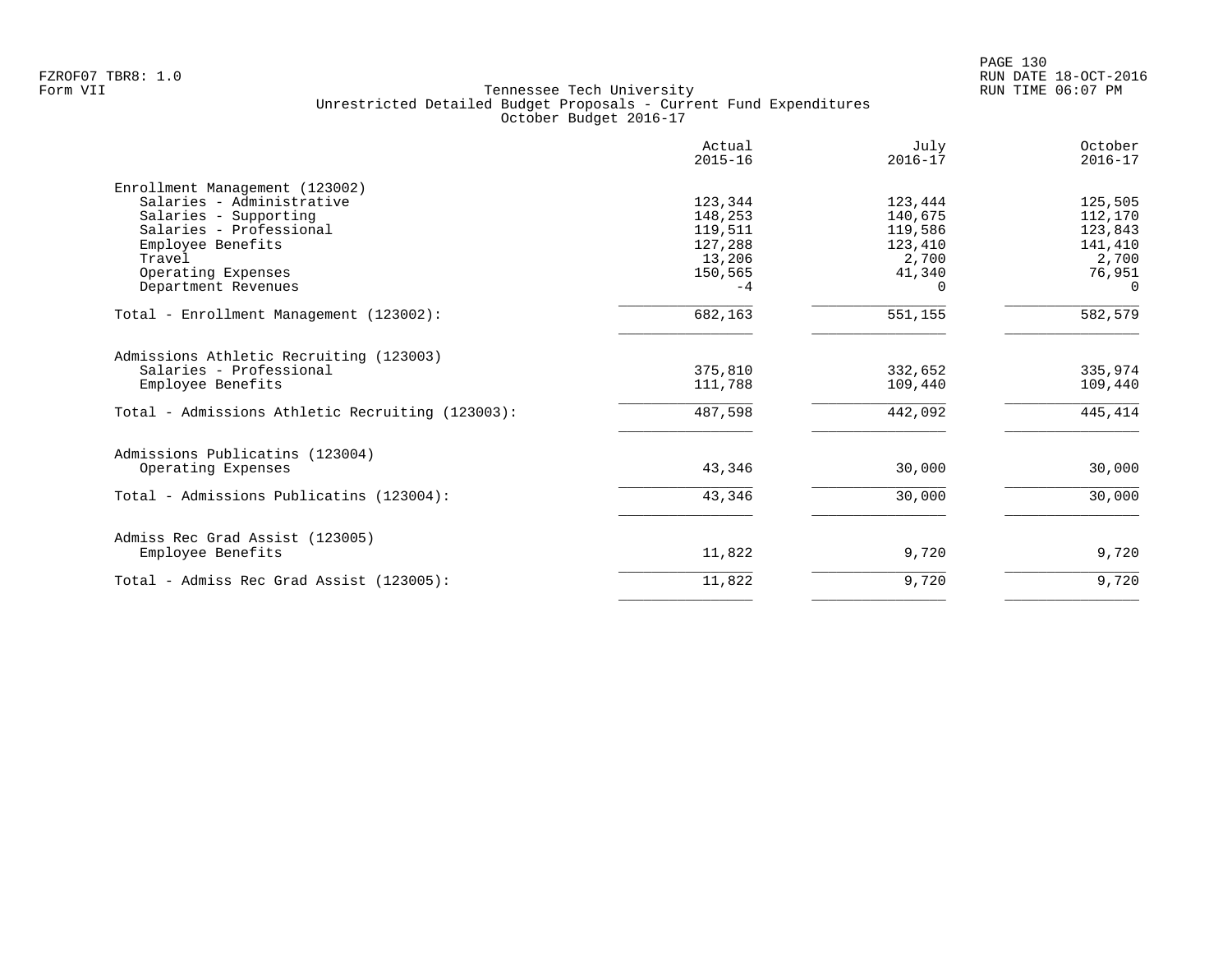PAGE 131 FZROF07 TBR8: 1.0 RUN DATE 18-OCT-2016

|                                                                                                                                                                      | Actual<br>$2015 - 16$                     | July<br>$2016 - 17$                              | October<br>$2016 - 17$                                 |
|----------------------------------------------------------------------------------------------------------------------------------------------------------------------|-------------------------------------------|--------------------------------------------------|--------------------------------------------------------|
| Career College Fair (123007)<br>Operating Expenses                                                                                                                   | 3,815                                     | 5,880                                            | 5,880                                                  |
| Total - Career College Fair (123007):                                                                                                                                | 3,815                                     | 5,880                                            | 5,880                                                  |
| Campus Visitation (123008)<br>Salaries - Students<br>Employee Benefits<br>Operating Expenses                                                                         | 2,015<br>141<br>2,983                     | 0<br>$\Omega$<br>8,000                           | 0<br>$\mathbf 0$<br>4,788                              |
| Total - Campus Visitation (123008):                                                                                                                                  | 5,139                                     | 8,000                                            | 4,788                                                  |
| Undergrad Recruitment (123009)<br>Salaries - Supporting<br>Salaries - Students<br>Employee Benefits<br>Operating Expenses<br>Total - Undergrad Recruitment (123009): | 80<br>15,413<br>500<br>154,449<br>170,442 | $\Omega$<br>22,823<br>2,230<br>87,285<br>112,338 | $\overline{0}$<br>22,823<br>2,230<br>84,285<br>109,338 |
| Strategic Recruitment Initiatives (123027)<br>Operating Expenses<br>Total - Strategic Recruitment Initiatives (123027):                                              | $\mathbf 0$<br>$\Omega$                   | $\mathbf 0$<br>$\mathbf 0$                       | 425,000<br>425,000                                     |
| Admissition GIK Chartwells (123100)<br>Operating Expenses                                                                                                            | 8,358                                     | $\mathbf 0$                                      | $\mathbf 0$                                            |
| Total - Admissition GIK Chartwells (123100):                                                                                                                         | 8,358                                     | $\mathbf 0$                                      | $\Omega$                                               |
|                                                                                                                                                                      |                                           |                                                  |                                                        |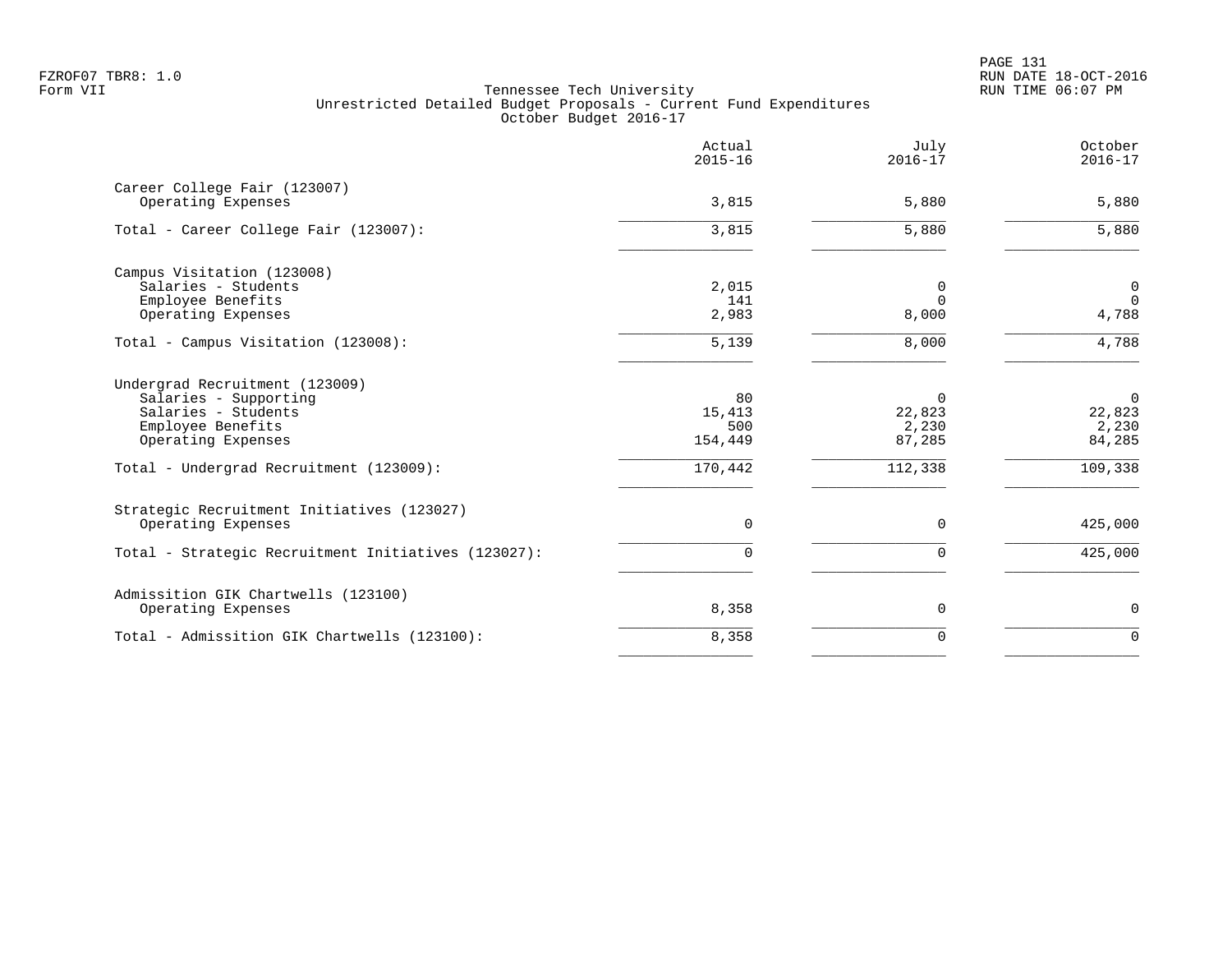|                                               | Actual<br>$2015 - 16$ | July<br>$2016 - 17$ | October<br>$2016 - 17$ |
|-----------------------------------------------|-----------------------|---------------------|------------------------|
| Advisement Services (123400)                  |                       |                     |                        |
| Salaries - Professional                       | 578,252               | 602,421             | 609,037                |
| Employee Benefits                             | 230,764               | 228,280             | 253,280                |
| Travel                                        | 2,836                 | $\Omega$            | 3,000                  |
| Operating Expenses                            | 3,393                 | $\mathbf 0$         | $\Omega$               |
| Total - Advisement Services (123400):         | 815,245               | 830,701             | 865,317                |
| Student Success (123401)                      |                       |                     |                        |
| Salaries - Professional                       | 72,453                | 89,139              | 90,463                 |
| Employee Benefits                             | 23,201                | 19,575              | 27,575                 |
| Travel                                        | 4,209                 | 10,000              | 6,335                  |
| Operating Expenses                            | 1,180                 | $\Omega$            | $\Omega$               |
| Total - Student Success (123401):             | 101,043               | 118,714             | 124,373                |
| Military & Veterans Affairs (123402)          |                       |                     |                        |
| Salaries - Professional                       | 51,412                | 50,168              | 61,050                 |
| Employee Benefits                             | 12,266                | 13,235              | 16,885                 |
| Travel                                        | 2,108                 | 5,000               | 3,000                  |
| Operating Expenses                            | 1,969                 | 5,000               | 1,293                  |
| Total - Military & Veterans Affairs (123402): | 67,755                | 73,403              | 82,228                 |
| Record Office (123500)                        |                       |                     |                        |
| Salaries - Supporting                         | 232,092               | 241,249             | 229,745                |
| Salaries - Students                           | 4,262                 | $\Omega$            | 2,025                  |
| Salaries - Professional                       | 86,863                | 115,203             | 116,804                |
| Employee Benefits                             | 188,964               | 189,150             | 207,150                |
| Travel                                        | 1,290                 | $\Omega$            | $\Omega$               |
| Operating Expenses                            | 29,064                | 26,280              | 24,255                 |
| Department Revenues                           | $-1$                  | $\Omega$            | $\Omega$               |
| Total - Record Office (123500):               | 542,534               | 571,882             | 579,979                |
|                                               |                       |                     |                        |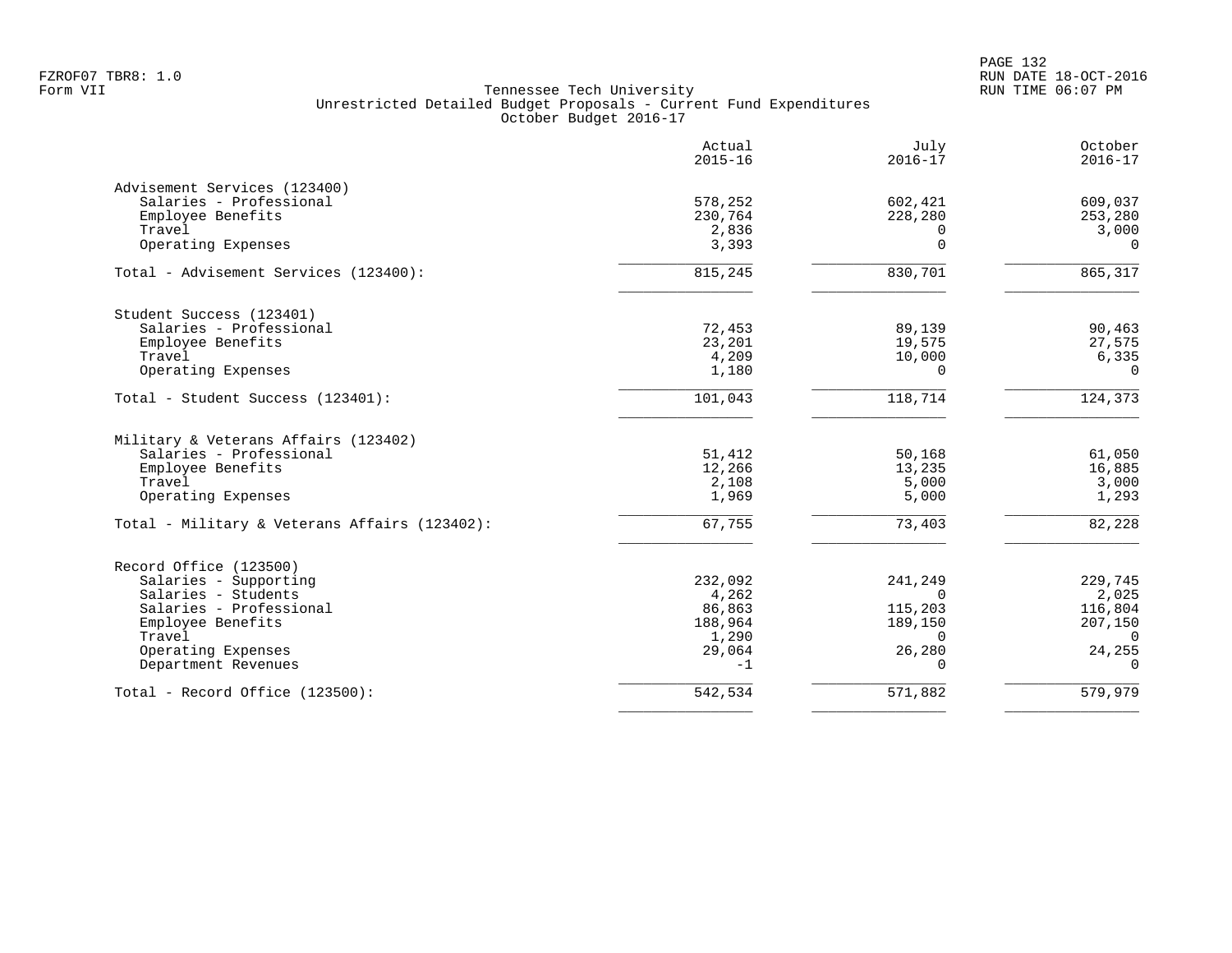| Actual<br>$2015 - 16$ | July<br>$2016 - 17$                                                                 | October<br>$2016 - 17$                                                |
|-----------------------|-------------------------------------------------------------------------------------|-----------------------------------------------------------------------|
|                       |                                                                                     | 700                                                                   |
|                       |                                                                                     |                                                                       |
| $\Omega$              | 700                                                                                 | 700                                                                   |
|                       |                                                                                     |                                                                       |
| 104,808               | 105,026                                                                             | 87,474                                                                |
|                       |                                                                                     | 860                                                                   |
|                       |                                                                                     | 162,819<br>113,420                                                    |
|                       |                                                                                     | 20,000                                                                |
| 9,468                 | 41,881                                                                              | 31,281                                                                |
| 432,210               | 476,636                                                                             | 415,854                                                               |
|                       |                                                                                     |                                                                       |
| 215                   | $\mathbf 0$                                                                         | $\mathbf 0$                                                           |
| 215                   | $\Omega$                                                                            | $\Omega$                                                              |
|                       |                                                                                     |                                                                       |
| $\Omega$              | 5,000                                                                               | 5,000                                                                 |
| 19,046                | 500                                                                                 | 500                                                                   |
|                       |                                                                                     | 96,209                                                                |
|                       |                                                                                     | 500                                                                   |
| 107,384               | 54,306                                                                              | 10,500<br>271,213                                                     |
| 330,255               | 165,600                                                                             | 383,922                                                               |
|                       | $\Omega$<br>$\Omega$<br>160,149<br>127,951<br>29,834<br>112,769<br>73,573<br>17,483 | 700<br>860<br>160,449<br>148,420<br>20,000<br>94,794<br>500<br>10,500 |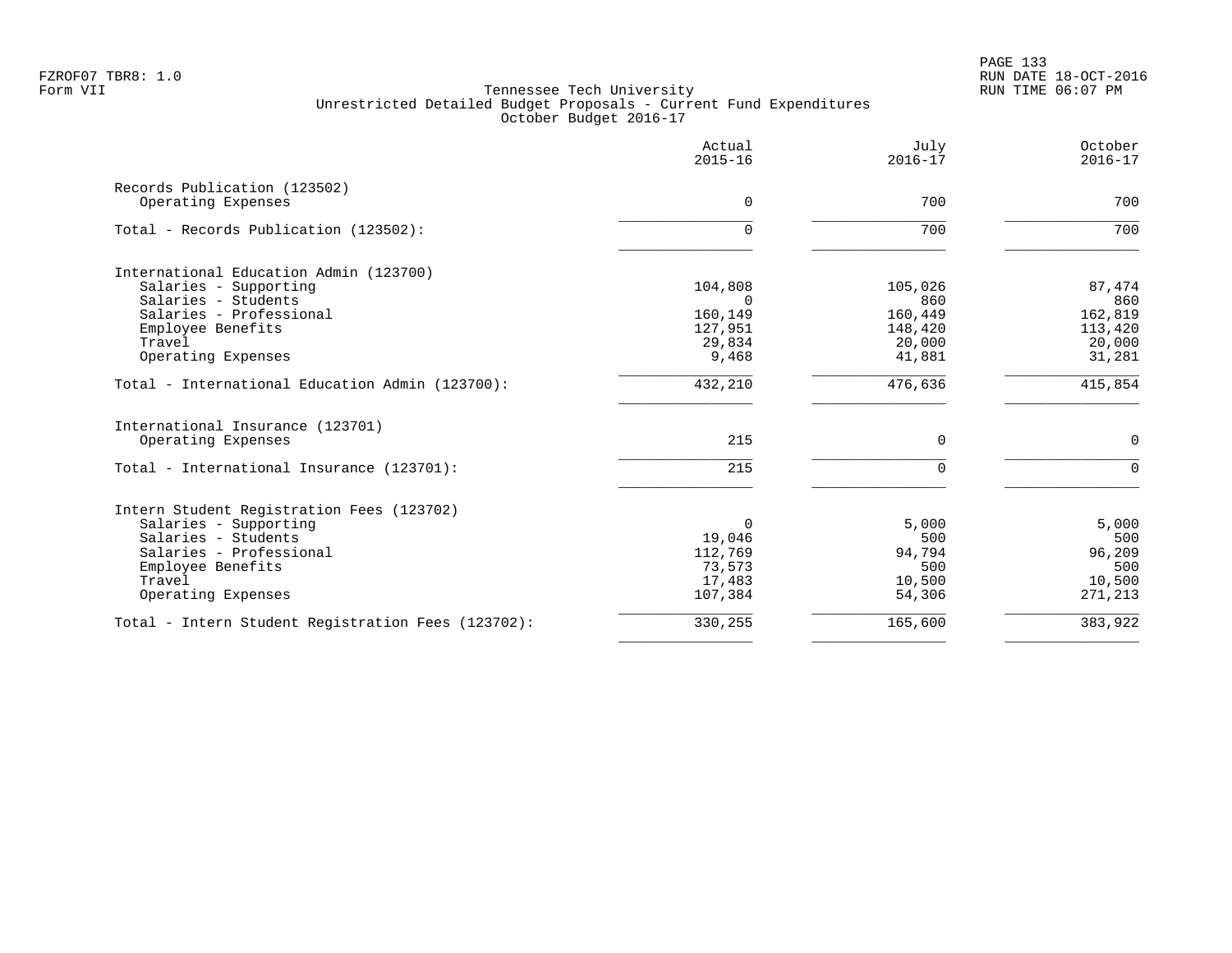PAGE 134 FZROF07 TBR8: 1.0 RUN DATE 18-OCT-2016

|                                               | Actual<br>$2015 - 16$ | July<br>$2016 - 17$ | October<br>$2016 - 17$ |
|-----------------------------------------------|-----------------------|---------------------|------------------------|
| Airport Transportation Fee (123706)<br>Travel | 7,390                 | 9,440               | 9,440                  |
| Operating Expenses                            | 0                     | n                   | 8,035                  |
| Total - Airport Transportation Fee (123706):  | 7,390                 | 9,440               | 17,475                 |
| FLS International ESL (123711)                |                       |                     |                        |
| Operating Expenses                            | 121,917               | 96,000              | 96,000                 |
| Total - FLS International ESL (123711):       | 121,917               | 96,000              | 96,000                 |
| International Student SOAR (123712)           |                       |                     |                        |
| Salaries - Students                           | 3,749                 | 4,950               | 4,950                  |
| Employee Benefits<br>Travel                   | 170<br>1,040          | 750<br>$\Omega$     | 750<br>$\Omega$        |
| Operating Expenses                            | 11,789                | 5,738               | 8,229                  |
| Total - International Student SOAR (123712):  | 16,748                | 11,438              | 13,929                 |
| International Recruitment (123715)            |                       |                     |                        |
| Salaries - Professional                       | 38,500                | 38,500              | 39,070                 |
| Employee Benefits<br>Travel                   | 10,764<br>23,257      | 6,910<br>50,000     | 13,910<br>100,000      |
| Operating Expenses                            | 75,399                | 10,000              | 70,000                 |
| Total - International Recruitment (123715):   | 147,920               | 105,410             | 222,980                |
|                                               |                       |                     |                        |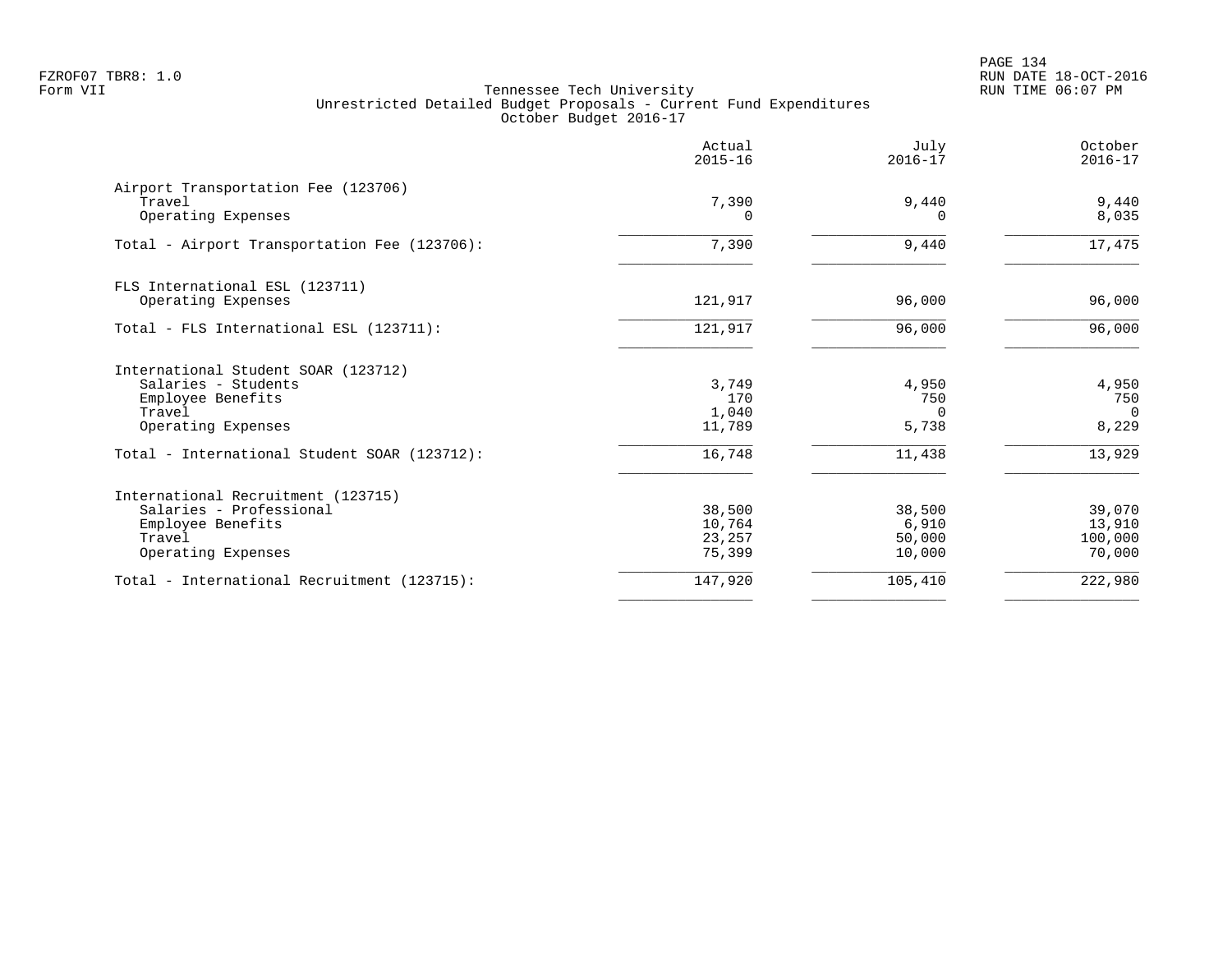PAGE 135 FZROF07 TBR8: 1.0 RUN DATE 18-OCT-2016

|                                                    | Actual<br>$2015 - 16$ | July<br>$2016 - 17$ | October<br>$2016 - 17$ |
|----------------------------------------------------|-----------------------|---------------------|------------------------|
| Deposit Forfeiture (123716)<br>Operating Expenses  | $\Omega$              | $\Omega$            | 109,500                |
| Total - Deposit Forfeiture (123716):               | 0                     | $\Omega$            | 109,500                |
| Student Svc Publications (127003)                  |                       |                     |                        |
| Operating Expenses                                 | 10,452                | 10,500              | 7,500                  |
| Total - Student Svc Publications (127003):         | 10,452                | 10,500              | 7,500                  |
| Student Government Association (127005)            |                       |                     |                        |
| Salaries - Students                                | 3,060                 | 3,520               | 3,520                  |
| Travel<br>Operating Expenses                       | 490<br>3,476          | 140<br>3,550        | 360<br>3,330           |
| Total - Student Government Association (127005):   | 7,026                 | 7,210               | 7,210                  |
| Student Gov Assoc CDS (127006)                     |                       |                     |                        |
| Salaries - Students                                | 2,448                 | 0                   | 0                      |
| Travel<br>Operating Expenses                       | 901<br>6,584          | $\Omega$<br>10,000  | $\mathbf{0}$<br>10,000 |
|                                                    |                       |                     |                        |
| Total - Student Gov Assoc CDS (127006):            | 9,933                 | 10,000              | 10,000                 |
| SAF General Educ Student Affairs (127007)          |                       |                     |                        |
| Salaries - Supporting                              | 25,238                | 25,338              | 25,727                 |
| Employee Benefits<br>Operating Expenses            | 12,633<br>5,036       | 14,840<br>2,062     | 14,840<br>9,541        |
|                                                    |                       |                     |                        |
| Total - SAF General Educ Student Affairs (127007): | 42,907                | 42,240              | 50,108                 |
|                                                    |                       |                     |                        |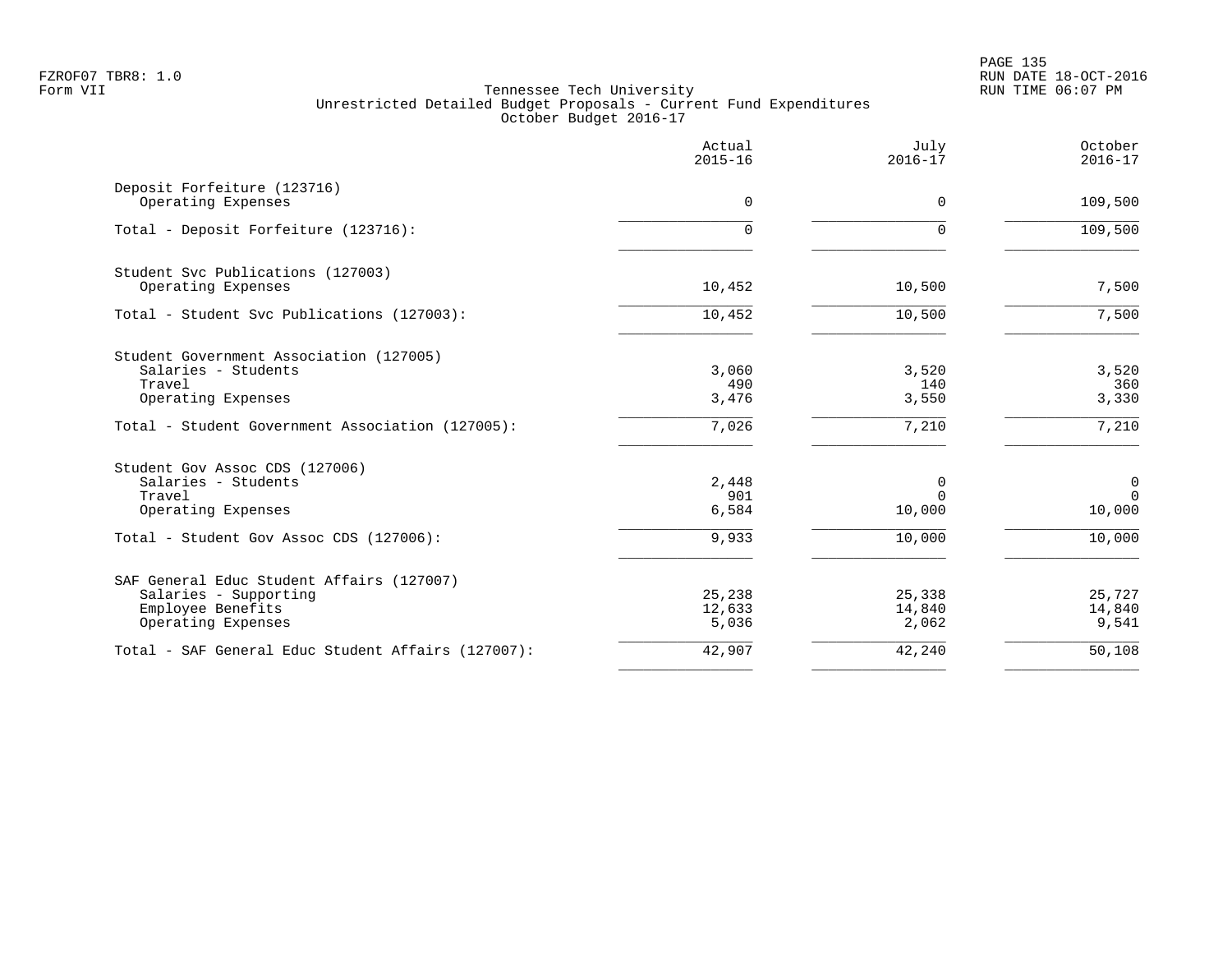|                                              | Actual<br>$2015 - 16$ | July<br>$2016 - 17$ | October<br>$2016 - 17$ |
|----------------------------------------------|-----------------------|---------------------|------------------------|
| SAF University Programming (127008)          |                       |                     |                        |
| Salaries - Supporting                        | 2,239                 | 0                   | 0                      |
| Salaries - Students                          | 2,820                 | $\mathbf 0$         | $\mathbf 0$            |
| Salaries - Professional                      | 11,600                | $\Omega$            | 11,600                 |
| Employee Benefits                            | 27,660                | 23,120              | 23,120                 |
| Operating Expenses                           | 50,267                | 82,001              | 93,125                 |
| Total - SAF University Programming (127008): | 94,586                | 105,121             | 127,845                |
| Student Gov Assoc GAs (127010)               |                       |                     |                        |
| Salaries - Professional                      | 1,763                 | 4,500               | 4,500                  |
| Employee Benefits                            | 2,420                 | 9,055               | 9,055                  |
| Total - Student Gov Assoc GAs (127010):      | 4,183                 | 13,555              | 13,555                 |
| Counseling Center (127200)                   |                       |                     |                        |
| Salaries - Academic                          | $-929$                | $\Omega$            | $\overline{0}$         |
| Salaries - Supporting                        | 26,342                | 24,186              | 65,575                 |
| Salaries - Students                          | 856                   | $\Omega$            | $\Omega$               |
| Salaries - Professional                      | 231,980               | 288,335             | 246,101                |
| Employee Benefits                            | 100,271               | 120,610             | 90,610                 |
| Travel                                       | 3,166                 | $\Omega$            | $\Omega$               |
| Operating Expenses                           | 38,277                | 16,650              | 8,150                  |
| Total - Counseling Center (127200):          | 399,963               | 449,781             | 410,436                |
| Counseling Center GAs (127210)               |                       |                     |                        |
| Salaries - Professional                      | 3,890                 | 4,000               | 4,000                  |
| Employee Benefits                            | 8,300                 | 8,665               | 8,665                  |
| Total - Counseling Center GAs (127210):      | 12,190                | 12,665              | 12,665                 |
|                                              |                       |                     |                        |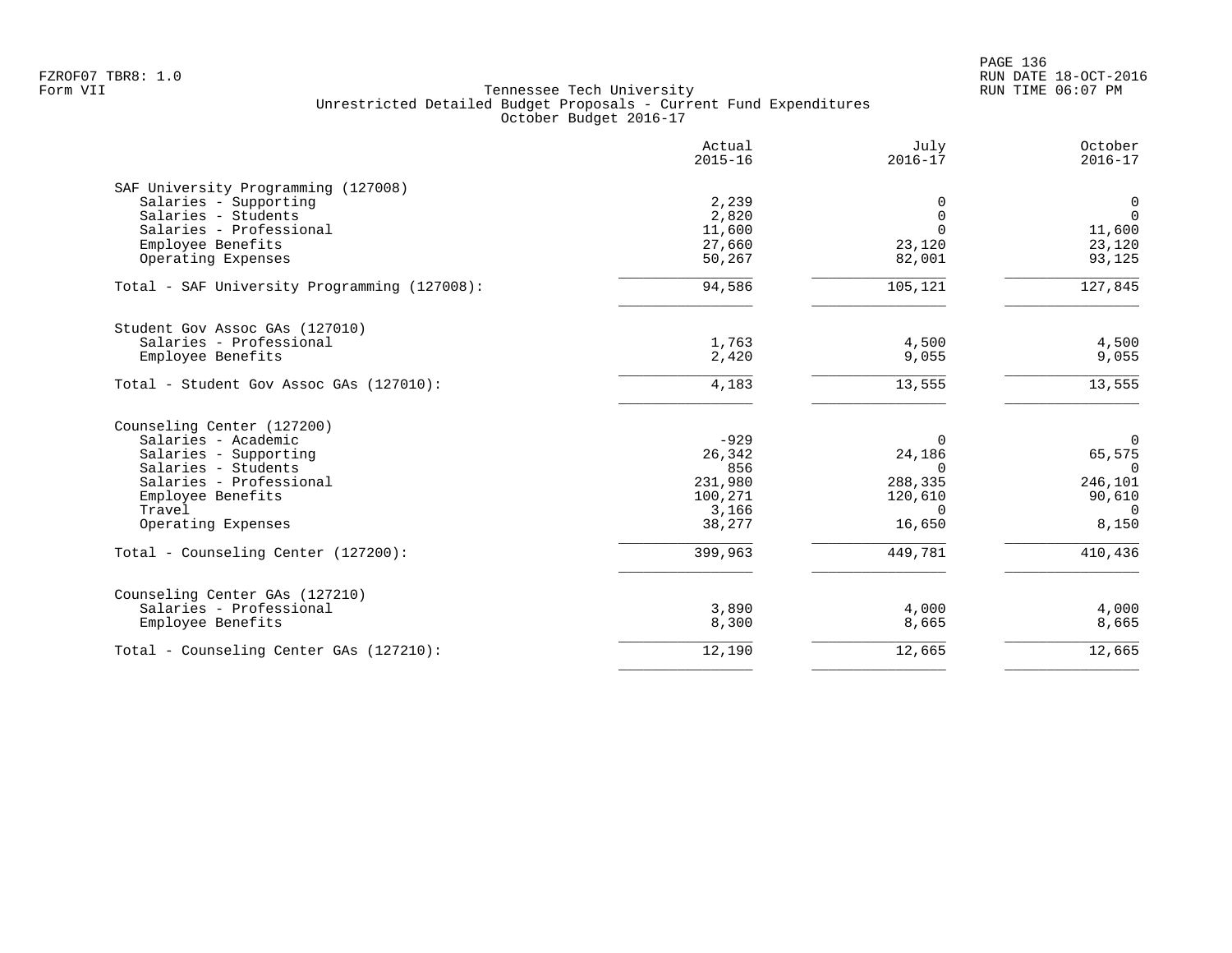|                                              | Actual<br>$2015 - 16$ | July<br>$2016 - 17$ | October<br>$2016 - 17$ |
|----------------------------------------------|-----------------------|---------------------|------------------------|
| Match Counseling Center (127215)             |                       |                     |                        |
| Salaries - Administrative                    | $\Omega$              | 0                   | 90,262                 |
| Salaries - Professional                      | 24,263                |                     | 0                      |
| Employee Benefits                            | 10,679                |                     | $\overline{0}$         |
| Operating Expenses                           | 10                    | 0                   | $\Omega$               |
| Total - Match Counseling Center (127215):    | 34,952                | $\Omega$            | 90,262                 |
| AVP Student Affairs (127300)                 |                       |                     |                        |
| Salaries - Administrative                    | 99,672                | 99,672              | 100,979                |
| Salaries - Supporting                        | 18,243                | 18,247              | 2,800                  |
| Employee Benefits                            | 50,898                | 50,095              | 50,095                 |
| Travel                                       | 65                    | 0                   | $\Omega$               |
| Operating Expenses                           | 3,647                 | 2,380               | 2,380                  |
| Total - AVP Student Affairs (127300):        | 172,525               | 170,394             | 156, 254               |
| Student Development (127301)                 |                       |                     |                        |
| Operating Expenses                           | 4,033                 | 3,990               | 3,990                  |
| Total - Student Development (127301):        | 4,033                 | 3,990               | 3,990                  |
| Student Affairs Orient CDS (127302)          |                       |                     |                        |
| Operating Expenses                           | 15,120                | 15,000              | 15,000                 |
| Total - Student Affairs Orient CDS (127302): | 15,120                | 15,000              | 15,000                 |
|                                              |                       |                     |                        |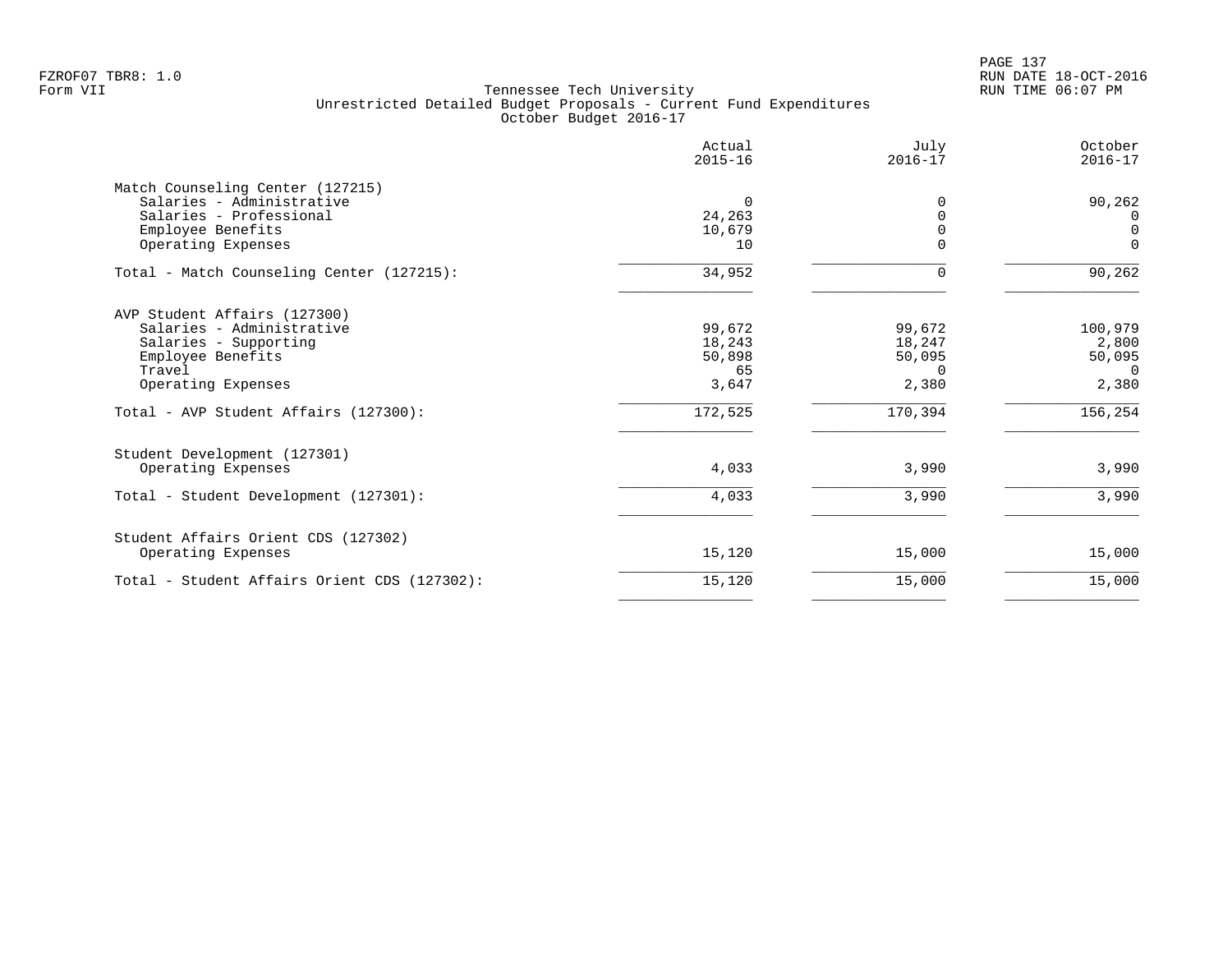| 15,617<br>21,266<br>51,112<br>18,340<br>6,890<br>80,108<br>$\cap$<br>$-1,100$<br>192,233<br>744 | 15,459<br>12,050<br>84,281<br>27,520<br>7,500<br>64,689<br>0<br>$\Omega$<br>211,499<br>$\Omega$ | 31,193<br>12,050<br>90,950<br>27,520<br>7,500<br>43,450<br>7,208<br>$\Omega$<br>219,871<br>$\overline{0}$ |
|-------------------------------------------------------------------------------------------------|-------------------------------------------------------------------------------------------------|-----------------------------------------------------------------------------------------------------------|
|                                                                                                 |                                                                                                 |                                                                                                           |
|                                                                                                 |                                                                                                 |                                                                                                           |
|                                                                                                 |                                                                                                 |                                                                                                           |
|                                                                                                 |                                                                                                 |                                                                                                           |
|                                                                                                 |                                                                                                 |                                                                                                           |
|                                                                                                 |                                                                                                 |                                                                                                           |
|                                                                                                 |                                                                                                 |                                                                                                           |
|                                                                                                 |                                                                                                 |                                                                                                           |
|                                                                                                 |                                                                                                 |                                                                                                           |
|                                                                                                 |                                                                                                 |                                                                                                           |
|                                                                                                 |                                                                                                 |                                                                                                           |
|                                                                                                 |                                                                                                 |                                                                                                           |
| 44,492                                                                                          | 50,000                                                                                          | 50,000                                                                                                    |
| 2,387                                                                                           | 2,000                                                                                           | 2,000                                                                                                     |
| 193,445                                                                                         | 120,589                                                                                         | 263,860                                                                                                   |
| 241,068                                                                                         | 172,589                                                                                         | 315,860                                                                                                   |
|                                                                                                 |                                                                                                 |                                                                                                           |
| 21,728                                                                                          | 22,200                                                                                          | 20,784                                                                                                    |
| 143,407                                                                                         |                                                                                                 | 148,297                                                                                                   |
|                                                                                                 | 55,935                                                                                          | 55,935                                                                                                    |
| 9,208                                                                                           | $\Omega$                                                                                        | 10,991                                                                                                    |
| 9,539                                                                                           | 16,880                                                                                          | 10,275                                                                                                    |
| 237,796                                                                                         | 240,713                                                                                         | 246,282                                                                                                   |
|                                                                                                 | 53,914                                                                                          | 145,698                                                                                                   |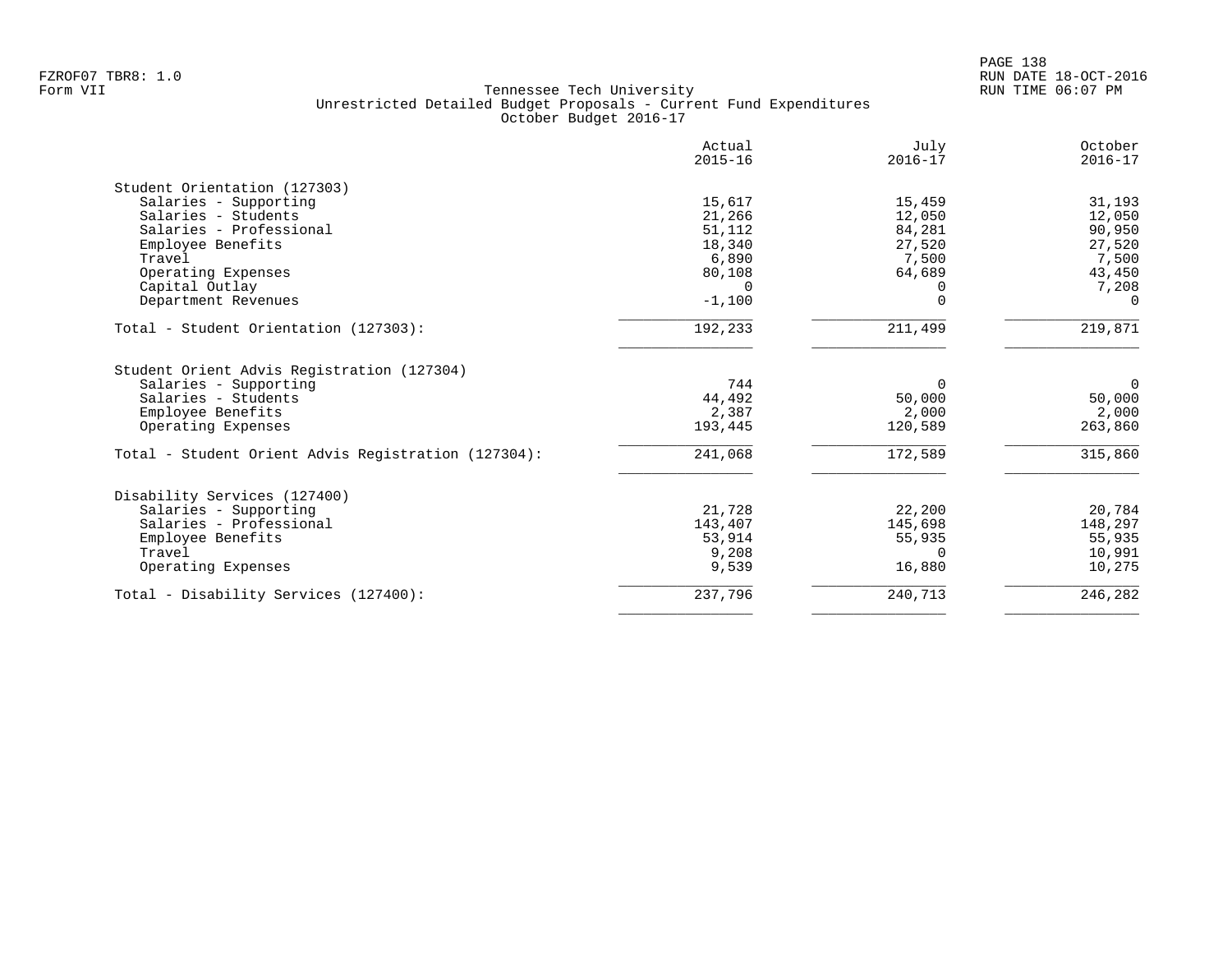PAGE 139 FZROF07 TBR8: 1.0 RUN DATE 18-OCT-2016

|                                              | Actual<br>$2015 - 16$ | July<br>$2016 - 17$ | October<br>$2016 - 17$ |
|----------------------------------------------|-----------------------|---------------------|------------------------|
| ADA Student Affairs (127401)                 |                       |                     |                        |
| Salaries - Students                          | 1,343                 | $\Omega$            | $\mathbf 0$            |
| Salaries - Professional                      | 2,250                 | 4,500               | 4,500                  |
| Employee Benefits                            | 52                    | 1,300               | 1,300                  |
| Total - ADA Student Affairs (127401):        | 3,645                 | 5,800               | 5,800                  |
| Health Services (127500)                     |                       |                     |                        |
| Salaries - Supporting                        | 86,340                | 94,750              | 96,239                 |
| Salaries - Professional                      | 69,900                | 74,645              | 75,058                 |
| Employee Benefits                            | 77,870                | 80,900              | 80,900                 |
| Operating Expenses                           | 11,361                | 10,835              | 14,300                 |
| Total - Health Services (127500):            | 245,471               | 261,130             | 266,497                |
| Pharmacy (127501)                            |                       |                     |                        |
| Salaries - Supporting                        | 18,401                | 19,023              | 19,154                 |
| Employee Benefits                            | 2,708                 | 2,400               | 2,400                  |
| Operating Expenses                           | 48,493                | 42,377              | 42,246                 |
| Total - Pharmacy $(127501)$ :                | 69,602                | 63,800              | 63,800                 |
| Health Services Laboratory (127502)          |                       |                     |                        |
| Operating Expenses                           | 13,063                | 27,000              | 27,000                 |
| Total - Health Services Laboratory (127502): | 13,063                | 27,000              | 27,000                 |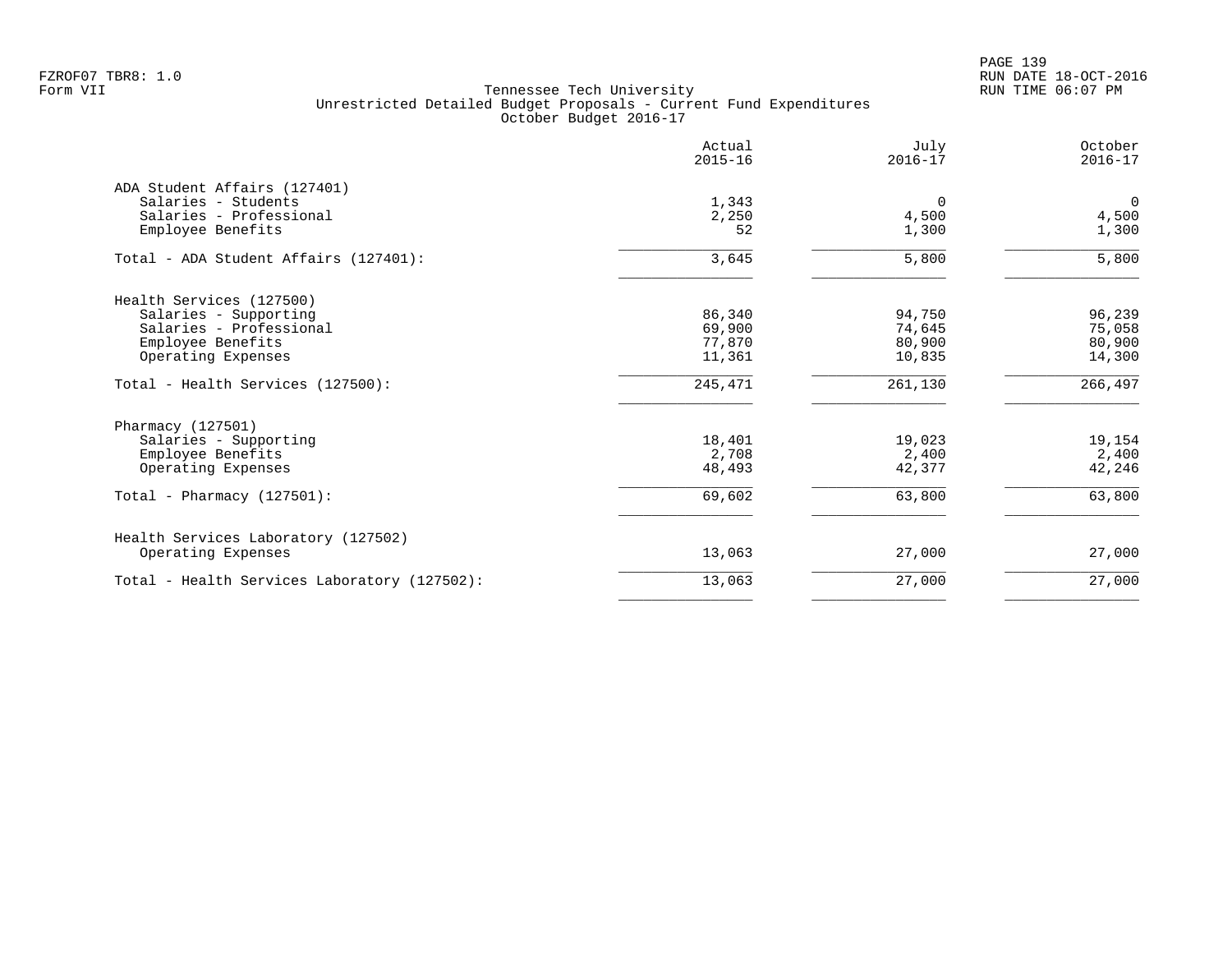|                                                             | Actual<br>$2015 - 16$ | July<br>$2016 - 17$ | October<br>$2016 - 17$ |
|-------------------------------------------------------------|-----------------------|---------------------|------------------------|
| SAF Health Services (127504)                                |                       |                     |                        |
| Salaries - Supporting                                       | 56,555                | 22,643              | 23,016                 |
| Salaries - Students                                         | 4,440                 | $\Omega$            | $\Omega$               |
| Salaries - Professional                                     | 369,923               | 339,523             | 344,186                |
| Employee Benefits                                           | 156,499               | 119,070             | 119,070                |
| Operating Expenses                                          | 54,960                | 147,276             | 178,124                |
| Total - SAF Health Services (127504):                       | 642,377               | 628,512             | 664,396                |
| Dean of Students (127600)                                   |                       |                     |                        |
| Salaries - Administrative                                   | 66,077                | 71,989              | 73,050                 |
| Salaries - Supporting                                       | 65,615                | 63,681              | 75,188                 |
| Salaries - Professional                                     | 24,559                | 43,898              | 100                    |
| Employee Benefits                                           | 61,275                | 74,140              | 64,140                 |
| Travel                                                      | 301                   | $\Omega$            | $\Omega$               |
| Operating Expenses                                          | 9,397                 | 4,580               | 4,801                  |
| Total - Dean of Students (127600):                          | 227,224               | 258,288             | 217,279                |
| Social Development UPC (127602)                             |                       |                     |                        |
| Employee Benefits                                           | $\Omega$              | 310                 | 310                    |
| Operating Expenses                                          | 7,061                 | 6,270               | 6,270                  |
| Total - Social Development UPC (127602):                    | 7,061                 | 6,580               | 6,580                  |
|                                                             |                       |                     |                        |
| Student Act Grad Assist (127603)<br>Salaries - Professional | 8,000                 | 8,000               | 8,000                  |
| Employee Benefits                                           | 17,625                | 18,000              | 18,000                 |
| Total - Student Act Grad Assist (127603):                   | 25,625                | 26,000              | 26,000                 |
|                                                             |                       |                     |                        |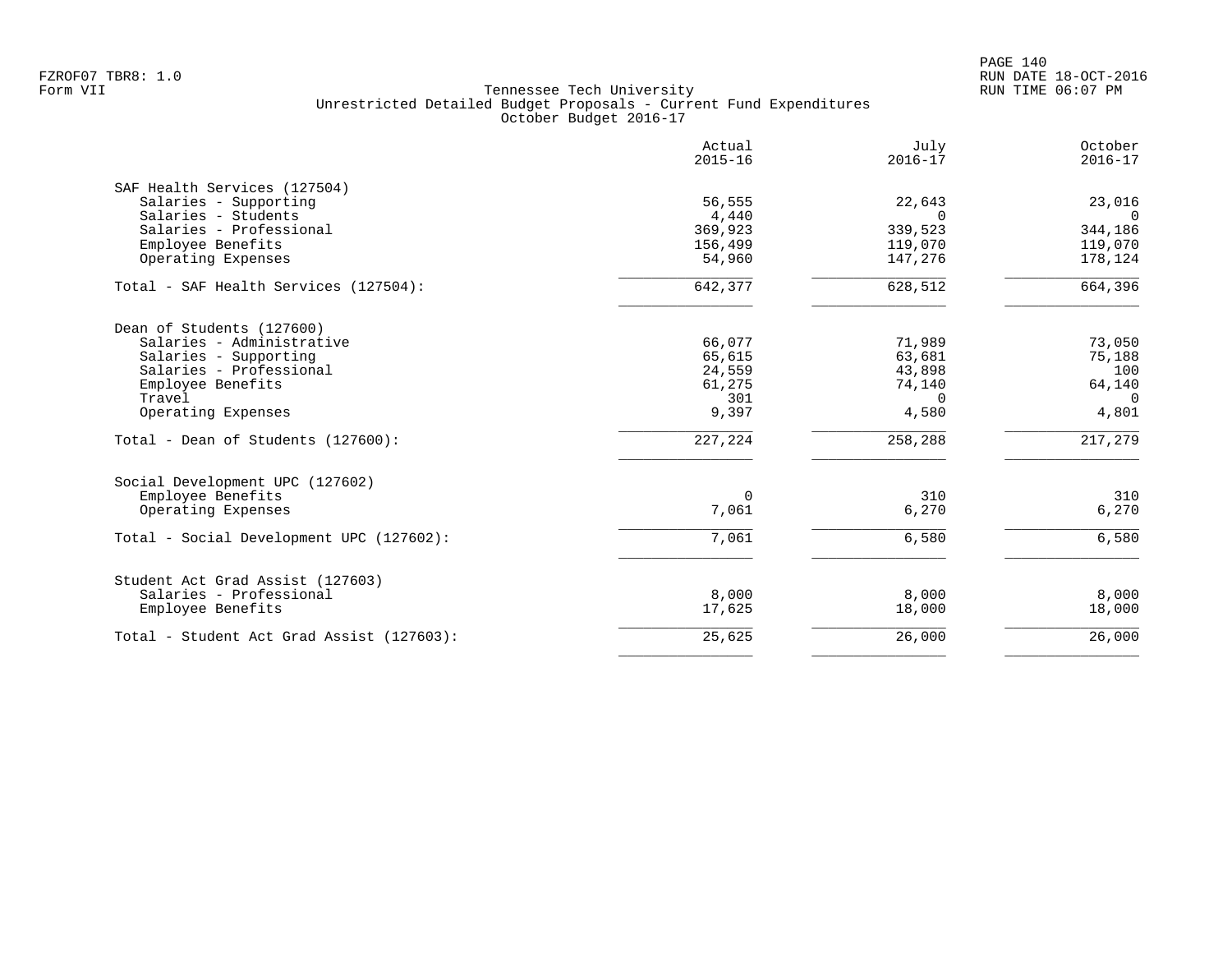|                                                                                                                          | Actual<br>$2015 - 16$                        | July<br>$2016 - 17$                          | October<br>$2016 - 17$                       |
|--------------------------------------------------------------------------------------------------------------------------|----------------------------------------------|----------------------------------------------|----------------------------------------------|
| Minority Student Affairs (127700)<br>Salaries - Administrative<br>Salaries - Professional<br>Employee Benefits<br>Travel | 76,178<br>44,907<br>48,347<br>1,429<br>6,604 | 76,278<br>45,024<br>43,590<br>3,000<br>5,120 | 77,442<br>45,566<br>43,590<br>3,000<br>5,120 |
| Operating Expenses<br>Total - Minority Student Affairs (127700):                                                         | 177,465                                      | 173,012                                      | 174,718                                      |
| Diversity Summit (127702)                                                                                                |                                              |                                              |                                              |
| Operating Expenses                                                                                                       | $\Omega$                                     | $\mathbf 0$                                  | 5,800                                        |
| Total - Diversity Summit (127702):                                                                                       | $\Omega$                                     | $\Omega$                                     | 5,800                                        |
| Eagle Card Office (127800)                                                                                               |                                              |                                              |                                              |
| Salaries - Supporting                                                                                                    | 32,378                                       | 32,478                                       | 32,889                                       |
| Salaries - Students<br>Salaries - Professional                                                                           | 5,783<br>43,032                              | $\Omega$<br>39,032                           | $\overline{0}$<br>39,628                     |
| Employee Benefits                                                                                                        | 34,469                                       | 35,900                                       | 35,900                                       |
| Operating Expenses                                                                                                       | 37,799                                       | 39,660                                       | 39,858                                       |
| Department Revenues                                                                                                      | $-133$                                       | $\Omega$                                     | $\Omega$                                     |
| Total - Eagle Card Office (127800):                                                                                      | 153,328                                      | 147,070                                      | 148,275                                      |
| The Eagle (127900)                                                                                                       |                                              |                                              |                                              |
| Salaries - Students                                                                                                      | 7,911                                        | 7,840                                        | 7,840                                        |
| Employee Benefits                                                                                                        | 0                                            | 5,370                                        | 5,370                                        |
| Travel                                                                                                                   | $\cap$                                       | 400                                          | 400                                          |
| Operating Expenses                                                                                                       | 19,467                                       | 7,810<br>$\Omega$                            | 10,072<br>$\Omega$                           |
| Department Revenues                                                                                                      | $-13,486$                                    |                                              |                                              |
| Total - The Eagle $(127900)$ :                                                                                           | 13,892                                       | 21,420                                       | 23,682                                       |
|                                                                                                                          |                                              |                                              |                                              |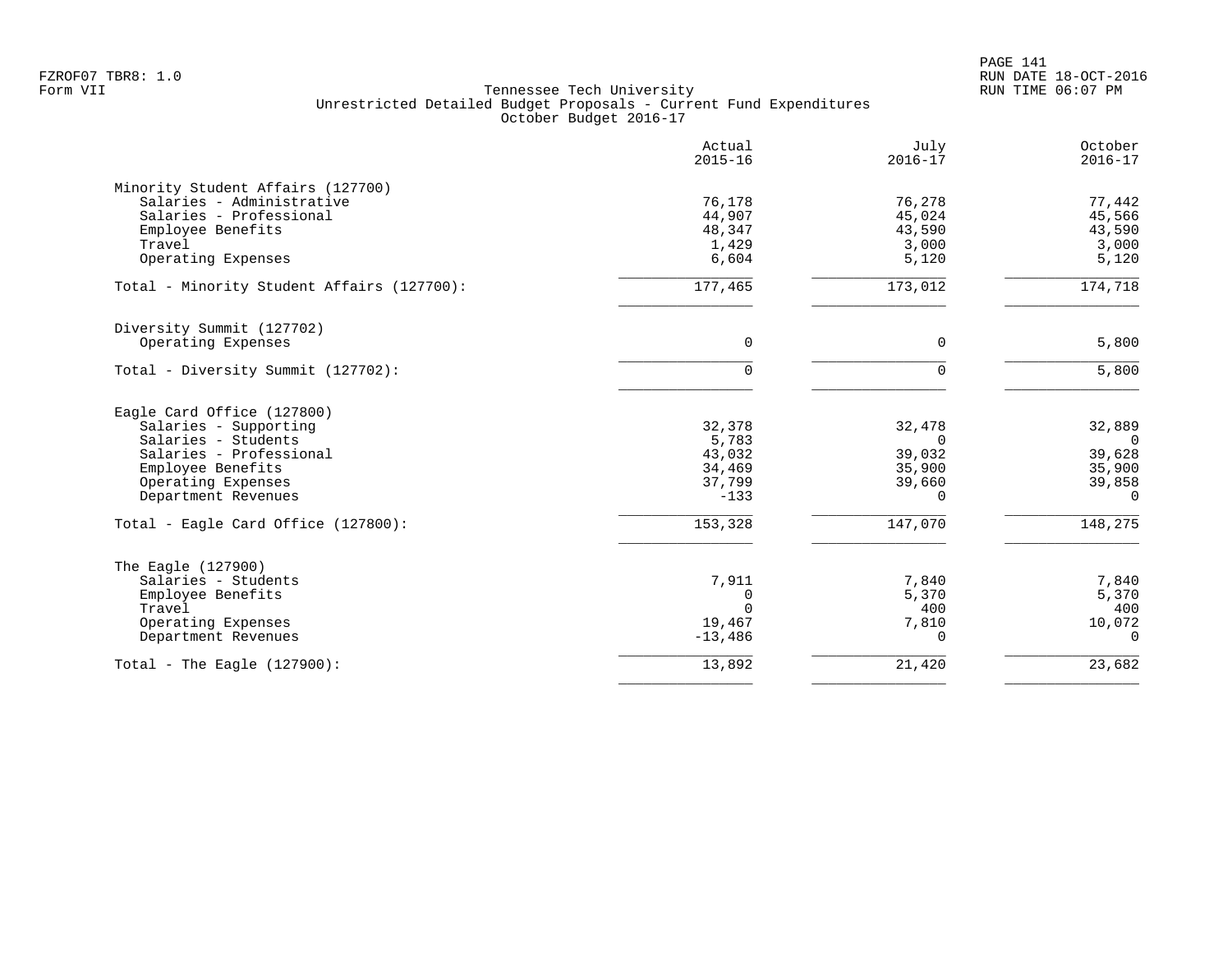PAGE 142 FZROF07 TBR8: 1.0 RUN DATE 18-OCT-2016

|                                    | Actual<br>$2015 - 16$ | July<br>$2016 - 17$ | October<br>$2016 - 17$ |
|------------------------------------|-----------------------|---------------------|------------------------|
| Tenn Tech Oracle (127902)          |                       |                     |                        |
| Salaries - Students                | 9,942                 | 11,990              | 11,990                 |
| Employee Benefits                  | $\Omega$              | 6,300               | 6,300                  |
| Operating Expenses                 | 12,668                | 8,810               | 9,574                  |
| Department Revenues                | $-1,563$              | 0                   | $\Omega$               |
| Total - Tenn Tech Oracle (127902): | 21,047                | 27,100              | 27,864                 |
| SAF Intramurals (129001)           |                       |                     |                        |
| Salaries - Supporting              | 245                   | $\mathbf 0$         | 38,561                 |
| Salaries - Students                | 54,347                | 45,520              | 45,520                 |
| Salaries - Professional            | 62,194                | 77,561              | 39,383                 |
| Employee Benefits                  | 34,398                | 47,330              | 47,330                 |
| Travel                             | 826                   | 3,000               | 3,000                  |
| Operating Expenses                 | 23,470                | 35,721              | 102,848                |
| Total - SAF Intramurals (129001):  | 175,480               | 209,132             | 276,642                |
| Extramurals (129002)               |                       |                     |                        |
| Operating Expenses                 | $\mathbf 0$           | 820                 | 820                    |
| Total - Extramurals (129002):      | $\Omega$              | 820                 | 820                    |
| Cheerleaders (129003)              |                       |                     |                        |
| Salaries - Professional            | 42,145                | 46,638              | 47,321                 |
| Employee Benefits                  | 20,177                | 12,470              | 12,470                 |
| Travel                             | 17,176                | 1,000               | 1,000                  |
| Operating Expenses                 | 20,532                | 17,950              | 17,950                 |
| Total - Cheerleaders (129003):     | 100,030               | 78,058              | 78,741                 |
|                                    |                       |                     |                        |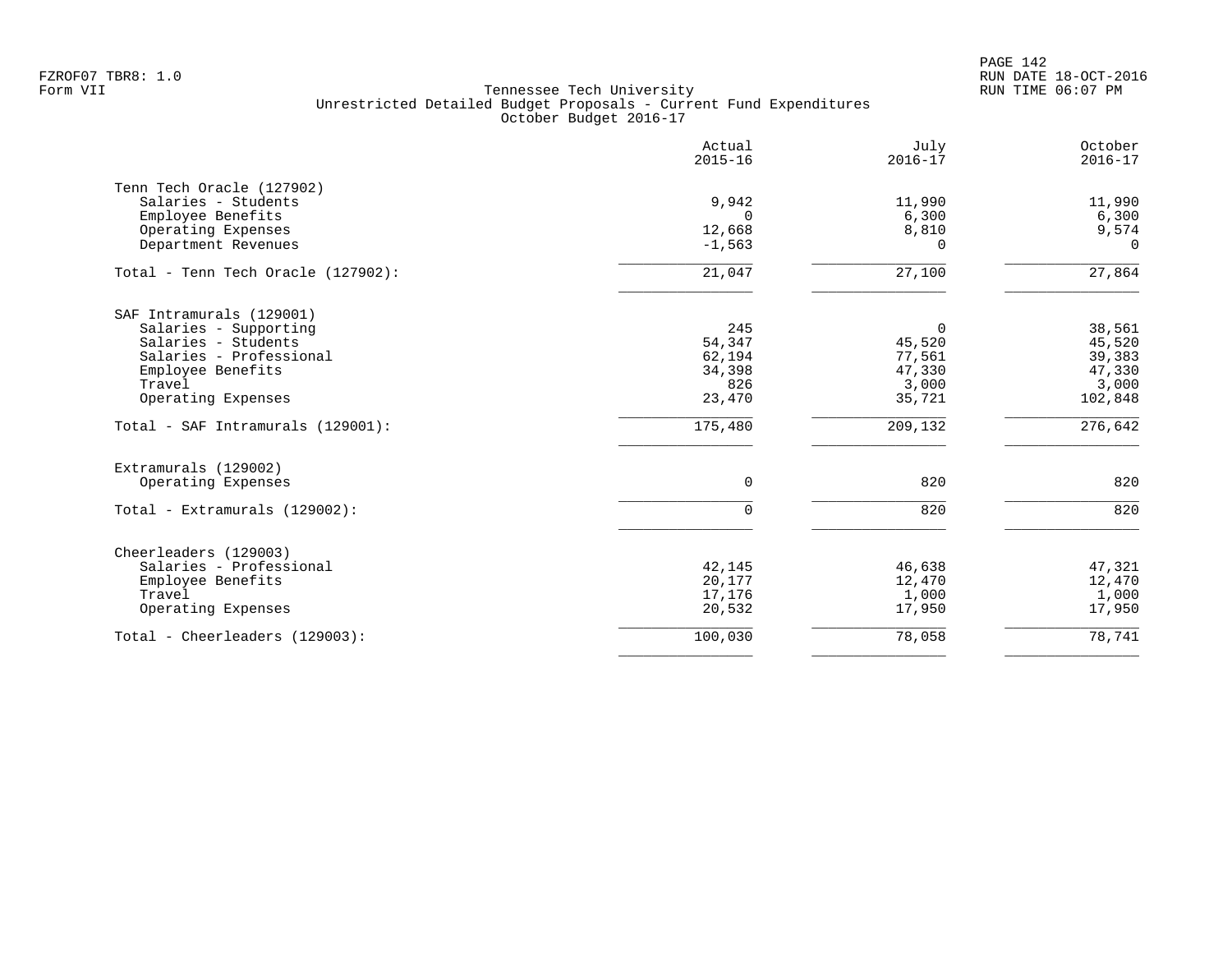|                                                         | Actual<br>$2015 - 16$ | July<br>$2016 - 17$ | October<br>$2016 - 17$   |
|---------------------------------------------------------|-----------------------|---------------------|--------------------------|
| Cheerleaders Housing Sch (129004)<br>Operating Expenses | 1,200                 | 25,390              | 25,390                   |
| Total - Cheerleaders Housing Sch (129004):              | 1,200                 | 25,390              | 25,390                   |
| Dance Team (129007)                                     |                       |                     |                          |
| Travel<br>Operating Expenses                            | 21,174<br>7,730       | 17,100<br>6,000     | 17,100<br>6,000          |
| Total - Dance Team $(129007)$ :                         | 28,904                | 23,100              | 23,100                   |
| Rugby (129010)                                          |                       |                     |                          |
| Operating Expenses                                      | 0                     | 0                   | 16,000                   |
| Total - Rugby $(129010)$ :                              | $\Omega$              | $\Omega$            | 16,000                   |
| SAF General Education Acad Affrs (130002)               |                       |                     |                          |
| Salaries - Academic                                     | 4,110                 |                     | 0                        |
| Salaries - Supporting<br>Salaries - Students            | 7,075<br>1,826        |                     | $\mathsf{O}$<br>$\Omega$ |
| Salaries - Professional                                 | 20,557                | 34,086              | 35,105                   |
| Employee Benefits                                       | 7,700                 | 21,510              | 21,510                   |
| Travel                                                  | 78                    | $\Omega$            | $\Omega$                 |
| Operating Expenses                                      | 234,502               | 238,061             | 315,102                  |
| Total - SAF General Education Acad Affrs (130002):      | 275,848               | 293,657             | 371,717                  |
|                                                         |                       |                     |                          |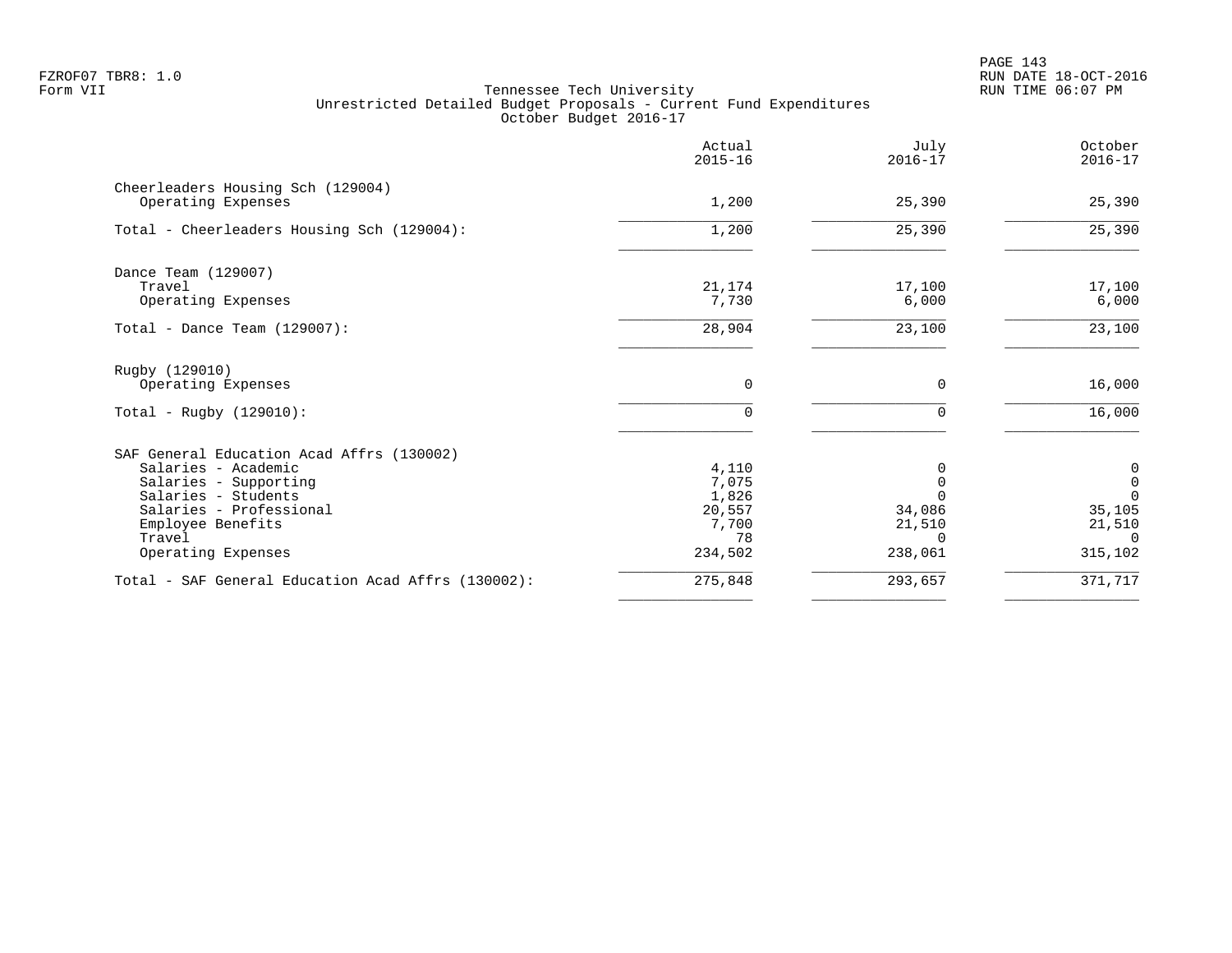|                                            | Actual<br>$2015 - 16$ | July<br>$2016 - 17$ | October<br>$2016 - 17$ |
|--------------------------------------------|-----------------------|---------------------|------------------------|
| Band (155004)                              |                       |                     |                        |
| Salaries - Supporting                      | 1,875                 | 0                   | $\overline{0}$         |
| Salaries - Students                        | 5,035                 | $\Omega$            | $\Omega$               |
| Employee Benefits                          | 443                   | 1,145               | 1,145                  |
| Travel                                     | 2,115                 | 1,600               | 27,490                 |
| Operating Expenses                         | 58,027                | 7,050               | 7,869                  |
| Total - Band $(155004)$ :                  | 67,495                | 9,795               | 36,504                 |
| Pep Band Scholarships (155006)             |                       |                     |                        |
| Operating Expenses                         | 82,400                | 148,010             | 148,010                |
| Total - Pep Band Scholarships (155006):    | 82,400                | 148,010             | 148,010                |
| Band Uniforms and Shoes (155009)           |                       |                     |                        |
| Operating Expenses                         | 1,759                 | 1,400               | 1,400                  |
| Total - Band Uniforms and Shoes (155009):  | 1,759                 | 1,400               | 1,400                  |
| Public Safety Recruiting (185503)          |                       |                     |                        |
| Salaries - Professional                    | 64,725                | O                   | 45,000                 |
| Employee Benefits                          | 4,952                 |                     | $\Omega$               |
| Travel                                     | 3,259                 |                     | 2,000                  |
| Operating Expenses                         | 172                   |                     | 21,201                 |
| Total - Public Safety Recruiting (185503): | 73,108                | $\Omega$            | 68,201                 |
|                                            |                       |                     |                        |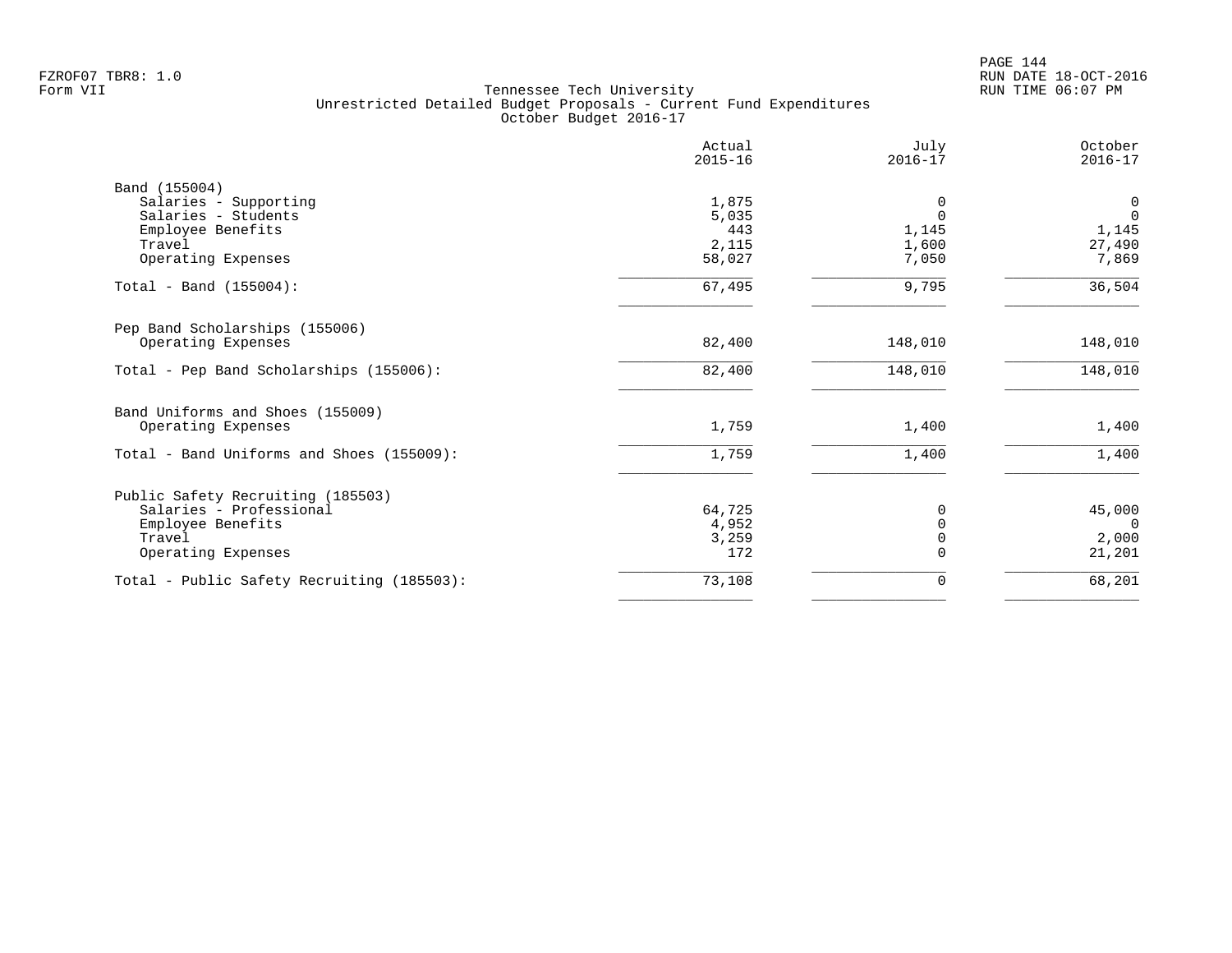PAGE 145 FZROF07 TBR8: 1.0 RUN DATE 18-OCT-2016

|                                                                                                                            | Actual<br>$2015 - 16$             | July<br>$2016 - 17$                   | October<br>$2016 - 17$                |
|----------------------------------------------------------------------------------------------------------------------------|-----------------------------------|---------------------------------------|---------------------------------------|
| Improved Parking Operations (203026)<br>Salaries - Supporting<br>Operating Expenses                                        | $\Omega$<br>83,200                | $\Omega$<br>16,000                    | 12,000<br>174,025                     |
| Total - Improved Parking Operations (203026):                                                                              | 83,200                            | 16,000                                | 186,025                               |
| CHEC Financial Aid & Admissions (210001)<br>Salaries - Supporting<br>Employee Benefits<br>Operating Expenses               | 52,353<br>22,483<br>982           | 0<br>0<br>$\Omega$                    | 0<br>$\mathbf 0$<br>$\Omega$          |
| Total - CHEC Financial Aid & Admissions (210001):                                                                          | 75,818                            | 0                                     | $\Omega$                              |
| CHEC Student Activities (210006)<br>Operating Expenses<br>Department Revenues<br>Total - CHEC Student Activities (210006): | 122<br>$\Omega$<br>122            | 6,000<br>$-3,000$<br>3,000            | 6,000<br>$\Omega$<br>6,000            |
| CHEC Testing Center (210007)<br>Salaries - Supporting<br>Employee Benefits<br>Operating Expenses<br>Department Revenues    | 24,045<br>21,804<br>491<br>$-325$ | 39,825<br>10,741<br>2,208<br>$\Omega$ | 39,594<br>10,741<br>2,208<br>$\Omega$ |
| Total - CHEC Testing Center (210007):                                                                                      | 46,015                            | 52,774                                | 52,543                                |
|                                                                                                                            |                                   |                                       |                                       |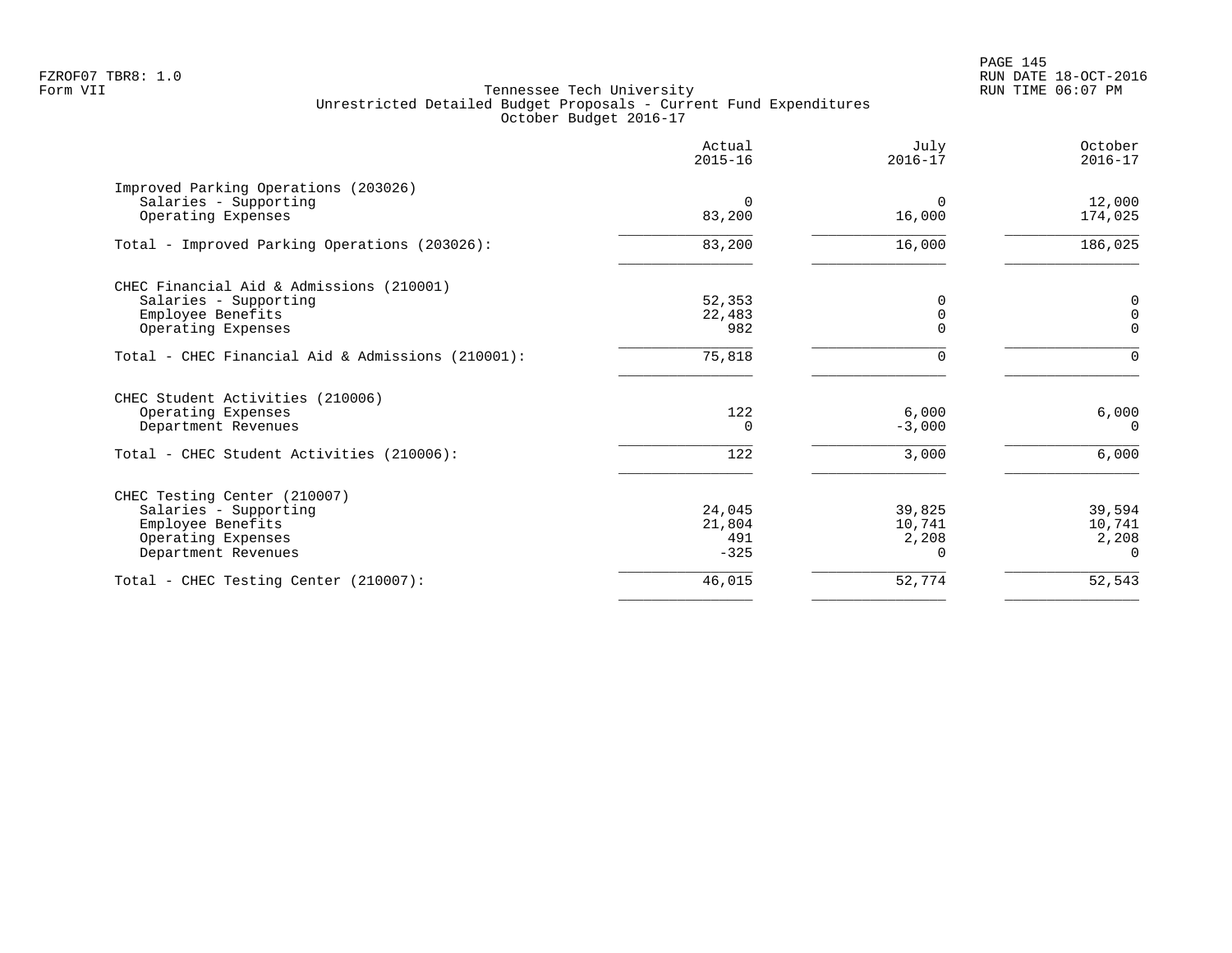|                                            | Actual<br>$2015 - 16$ | July<br>$2016 - 17$ | October<br>$2016 - 17$ |
|--------------------------------------------|-----------------------|---------------------|------------------------|
| Marketing and Promotions (305000)          |                       |                     |                        |
| Salaries - Students                        | 7,200                 | 0                   | $\mathbf 0$            |
| Salaries - Professional                    | 0                     | 100                 | 100                    |
| Employee Benefits                          | $\Omega$              | 720                 | 720                    |
| Travel                                     | 3,133                 | $\Omega$            | $\Omega$               |
| Operating Expenses                         | 409,708               | 219,390             | 219,390                |
| Department Revenues                        | $-170$                | n                   | $\Omega$               |
| Total - Marketing and Promotions (305000): | 419,871               | 220,210             | 220,210                |
| Athletic Director (600050)                 |                       |                     |                        |
| Salaries - Administrative                  | 80,570                | 80,670              | 82,413                 |
| Salaries - Supporting                      | 114,304               | 116,949             | 118,281                |
| Salaries - Students                        | 2,017                 | 7,000               | 5,000                  |
| Salaries - Professional                    | 370,355               | 378,586             | 351,528                |
| Employee Benefits                          | 208,530               | 167,000             | 167,000                |
| Travel                                     | 28,711                | 20,000              | 20,000                 |
| Operating Expenses                         | 188,142               | 85,313              | 85,344                 |
| Department Revenues                        | $-68$                 |                     | $\Omega$               |
| Total - Athletic Director (600050):        | 992,561               | 855,518             | 829,566                |
| Athletic Grad Assistant (600051)           |                       |                     |                        |
| Employee Benefits                          | 36,734                | 31,200              | 31,200                 |
| Total - Athletic Grad Assistant (600051):  | 36,734                | 31,200              | 31,200                 |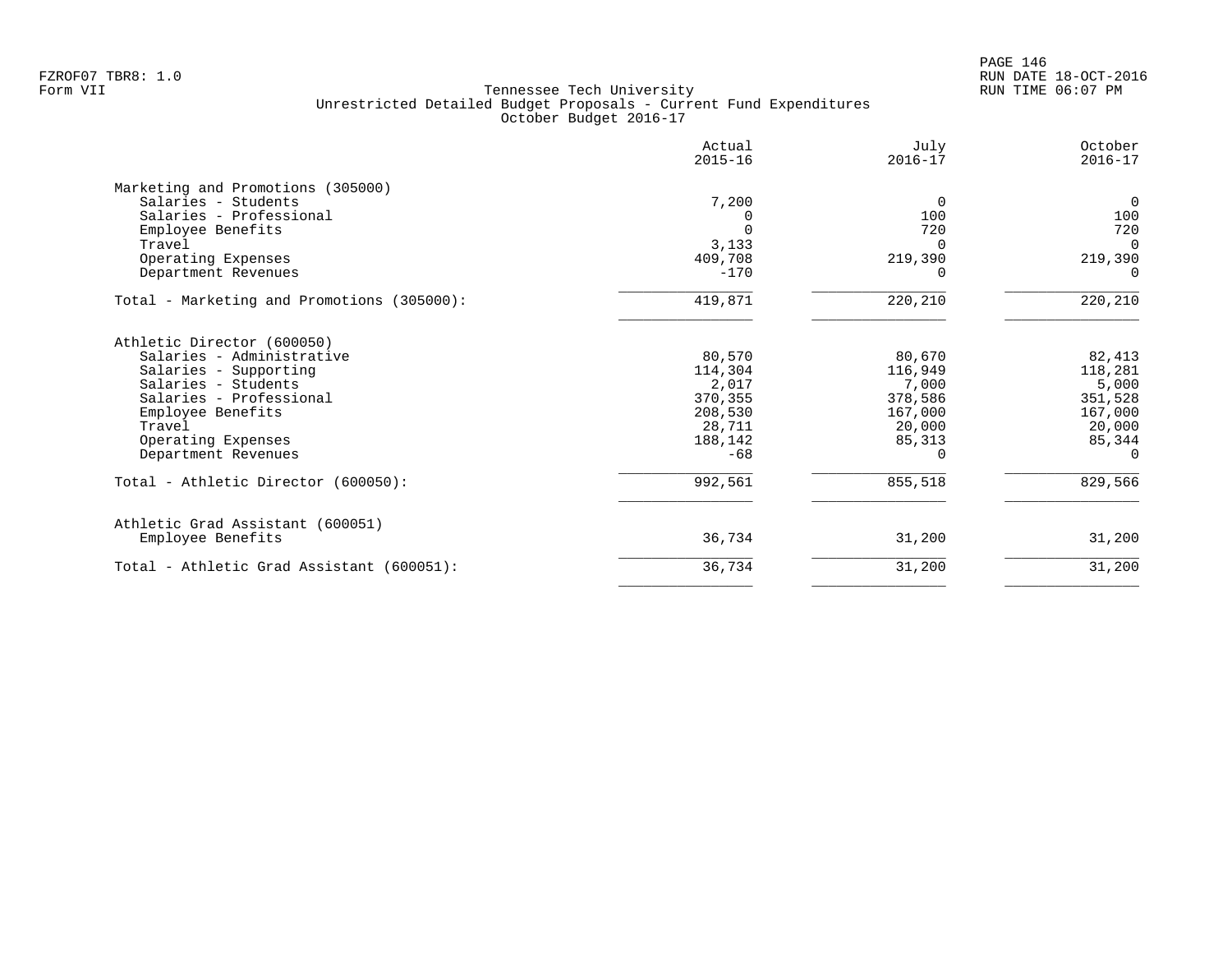PAGE 147 FZROF07 TBR8: 1.0 RUN DATE 18-OCT-2016

|                                                                                                                                                                             | Actual<br>$2015 - 16$                                  | July<br>$2016 - 17$                                  | October<br>$2016 - 17$                                   |
|-----------------------------------------------------------------------------------------------------------------------------------------------------------------------------|--------------------------------------------------------|------------------------------------------------------|----------------------------------------------------------|
| Marketing and Promotion Management (600052)<br>Salaries - Supporting<br>Salaries - Students<br>Salaries - Professional<br>Employee Benefits<br>Travel<br>Operating Expenses | 15,990<br>5,108<br>67,462<br>14,589<br>568<br>$\Omega$ | 13,000<br>15,000<br>69,000<br>4,000<br>0<br>$\Omega$ | 13,000<br>5,000<br>46,000<br>4,000<br>$\Omega$<br>88,038 |
| Total - Marketing and Promotion Management (600052):                                                                                                                        | 103,717                                                | 101,000                                              | 156,038                                                  |
| Athletic Medical and Insurance (600054)<br>Operating Expenses                                                                                                               | 80,142                                                 | 87,650                                               | 87,650                                                   |
| Total - Athletic Medical and Insurance (600054):                                                                                                                            | 80,142                                                 | 87,650                                               | 87,650                                                   |
| Athletic Comp Tickets (600056)<br>Operating Expenses                                                                                                                        | 39,975                                                 | 16,890                                               | 16,890                                                   |
| Total - Athletic Comp Tickets (600056):                                                                                                                                     | 39,975                                                 | 16,890                                               | 16,890                                                   |
| Athletic Book Account (600057)<br>Operating Expenses                                                                                                                        | 207,179                                                | 125,000                                              | 125,000                                                  |
| Total - Athletic Book Account (600057):                                                                                                                                     | 207,179                                                | 125,000                                              | 125,000                                                  |
| Athletic Book Trans Out (600058)<br>Operating Expenses                                                                                                                      | $-207,179$                                             | $-125,000$                                           | $-125,000$                                               |
| Total - Athletic Book Trans Out (600058):                                                                                                                                   | $-207,179$                                             | $-125,000$                                           | $-125,000$                                               |
|                                                                                                                                                                             |                                                        |                                                      |                                                          |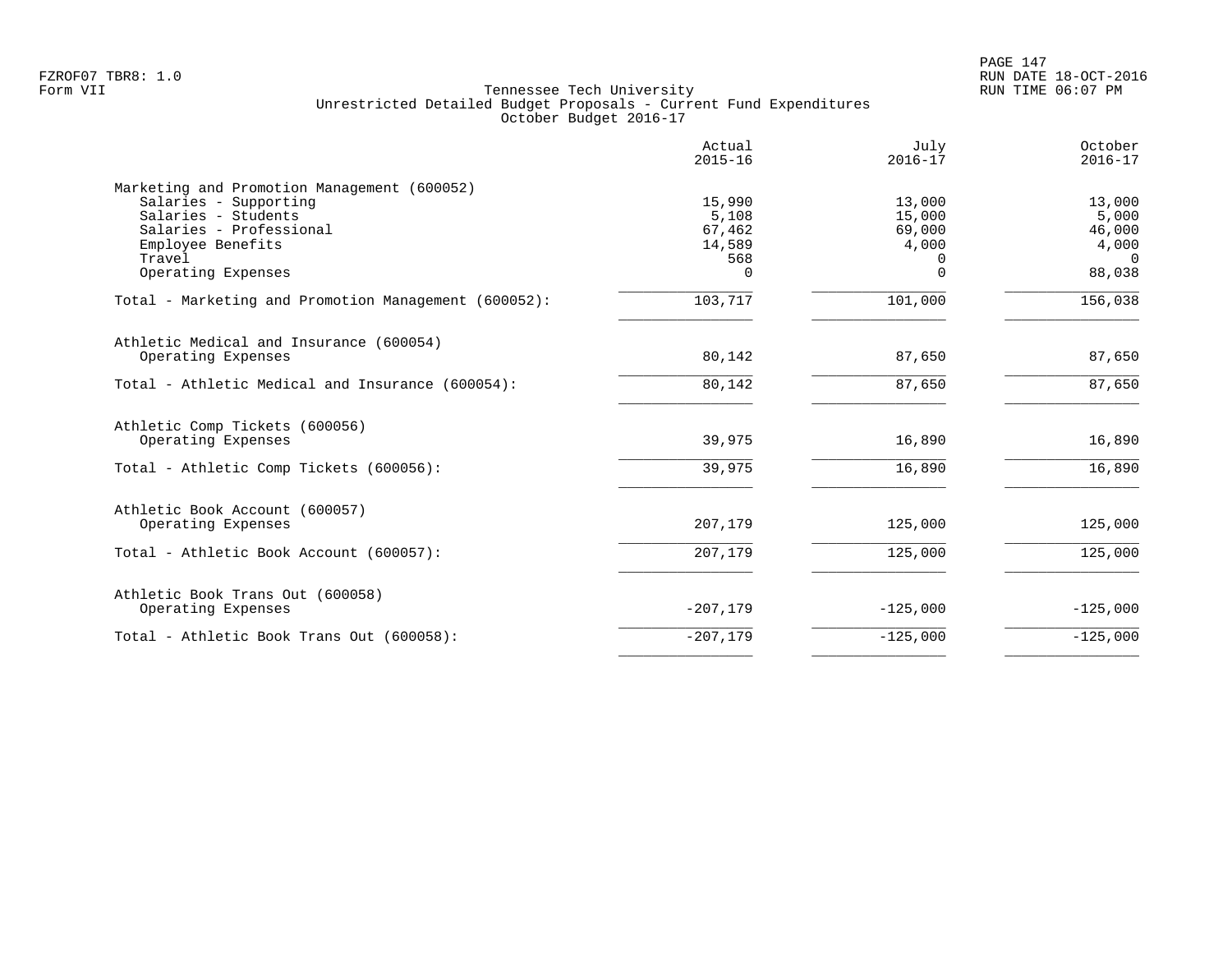|                                                | Actual<br>$2015 - 16$ | July<br>$2016 - 17$ | October<br>$2016 - 17$ |
|------------------------------------------------|-----------------------|---------------------|------------------------|
| Sports Information (600059)                    |                       |                     |                        |
| Salaries - Students                            | 26,829                | 12,000              | $\Omega$               |
| Salaries - Professional                        | 243,479               | 229,299             | 112,802                |
| Employee Benefits                              | 84,559                | 83,000              | 83,000                 |
| Travel                                         | 5,349                 | 6,920               | 6,920                  |
| Operating Expenses                             | 53,736                | 35,000              | 35,000                 |
| Department Revenues                            | $-2$                  |                     | $\Omega$               |
| Total - Sports Information (600059):           | 413,950               | 366,219             | 237,722                |
| Athletic Academic Counseling (600060)          |                       |                     |                        |
| Salaries - Supporting                          | 21,953                | 12,275              | 12,480                 |
| Salaries - Professional                        | 122,999               | 140,919             | 143,399                |
| Employee Benefits                              | 69,124                | 70,000              | 70,000                 |
| Travel                                         | 836                   | $\Omega$            | - 0                    |
| Operating Expenses                             | 18,048                | 12,690              | 12,690                 |
| Department Revenues                            | $-21$                 | <sup>n</sup>        | $\Omega$               |
| Total - Athletic Academic Counseling (600060): | 232,939               | 235,884             | 238,569                |
| Athletic Academic Tutoring (600061)            |                       |                     |                        |
| Salaries - Students                            | 34,014                | 30,000              | 0                      |
| Salaries - Professional                        | $\Omega$              | 300                 | $\mathbf 0$            |
| Employee Benefits                              | 43                    |                     | $\Omega$               |
| Total - Athletic Academic Tutoring (600061):   | 34,057                | 30,300              | 0                      |
|                                                |                       |                     |                        |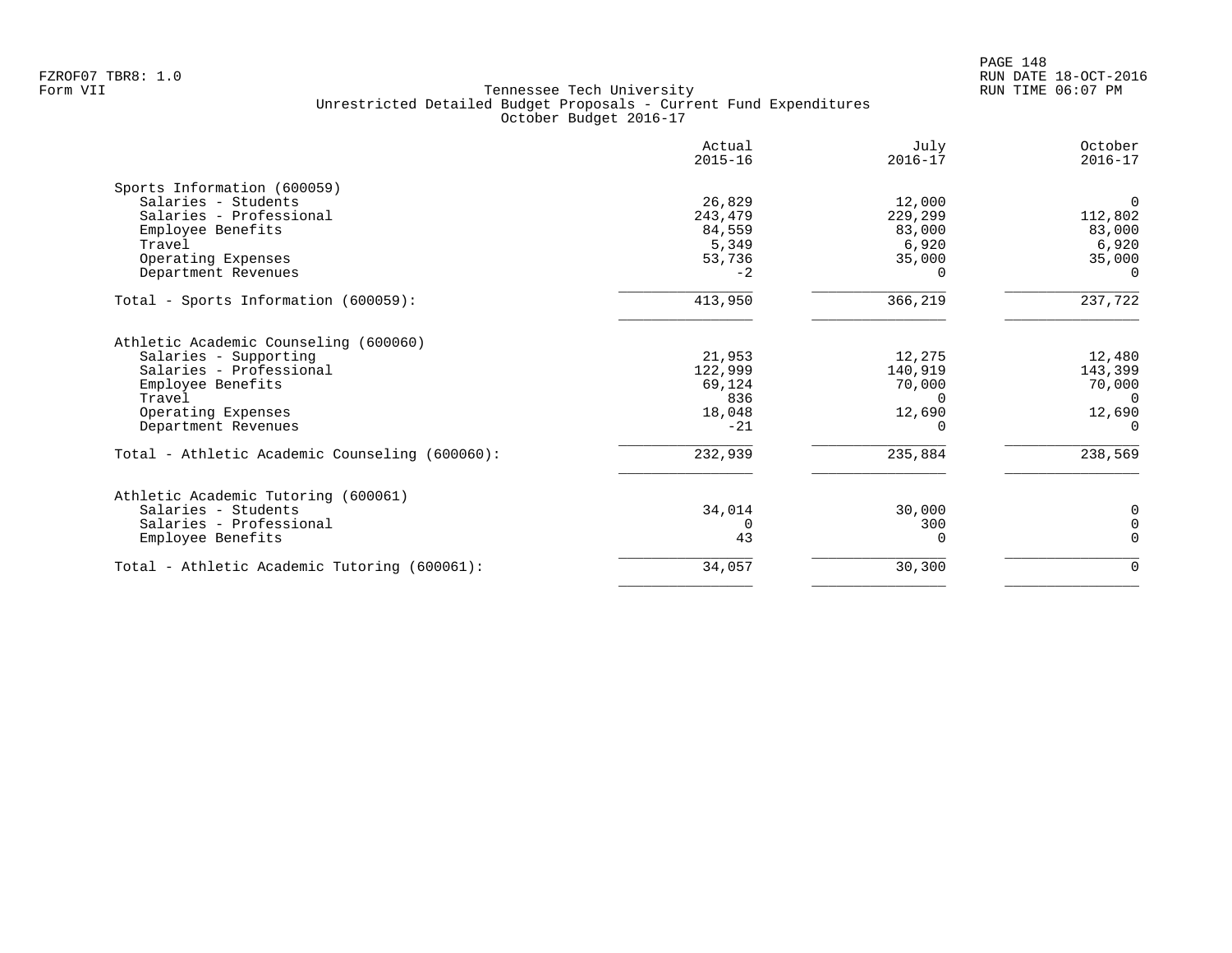|                                                       | Actual<br>$2015 - 16$ | July<br>$2016 - 17$ | October<br>$2016 - 17$ |
|-------------------------------------------------------|-----------------------|---------------------|------------------------|
| Athletic Student Therapy Center (600062)              |                       |                     |                        |
| Salaries - Students                                   | 3,250                 | $\Omega$            | $\Omega$               |
| Salaries - Professional                               | 246,677               | 217,716             | 220,934                |
| Employee Benefits                                     | 103,481               | 90,000              | 90,000                 |
| Travel                                                | 9,373                 | 6,010               | 6,010                  |
| Operating Expenses                                    | 95,543                | 68,193              | 68,193                 |
| Department Revenues                                   | $-25$                 | $\cap$              | $\Omega$               |
| Total - Athletic Student Therapy Center (600062):     | 458,299               | 381,919             | 385,137                |
| Athletic Training Graduate Teaching (600064)          |                       |                     |                        |
| Employee Benefits                                     | 28,189                | 23,830              | 23,830                 |
| Total - Athletic Training Graduate Teaching (600064): | 28,189                | 23,830              | 23,830                 |
| Strength and Conditioning (600066)                    |                       |                     |                        |
| Salaries - Supporting                                 | 31,242                | 31,242              | 31,739                 |
| Salaries - Students                                   | 4,000                 | 6,000               | 6,000                  |
| Salaries - Professional                               | 71,230                | 102,080             | 102,080                |
| Employee Benefits                                     | 30,249                | 42,938              | 42,938                 |
| Travel                                                | 1,093                 | 5,000               | 5,000                  |
| Operating Expenses                                    | 21,697                | 12,000              | 12,000                 |
| Department Revenues                                   | $-29$                 | $\Omega$            | $\Omega$               |
| Total - Strength and Conditioning (600066):           | 159,482               | 199,260             | 199,757                |
| Video Production (600067)                             |                       |                     |                        |
| Salaries - Supporting                                 | 0                     | 0                   | 32,960                 |
| Salaries - Professional                               | $\mathbf 0$           | $\Omega$            | 64,240                 |
|                                                       | $\Omega$              | $\Omega$            | 97,200                 |
| Total - Video Production (600067):                    |                       |                     |                        |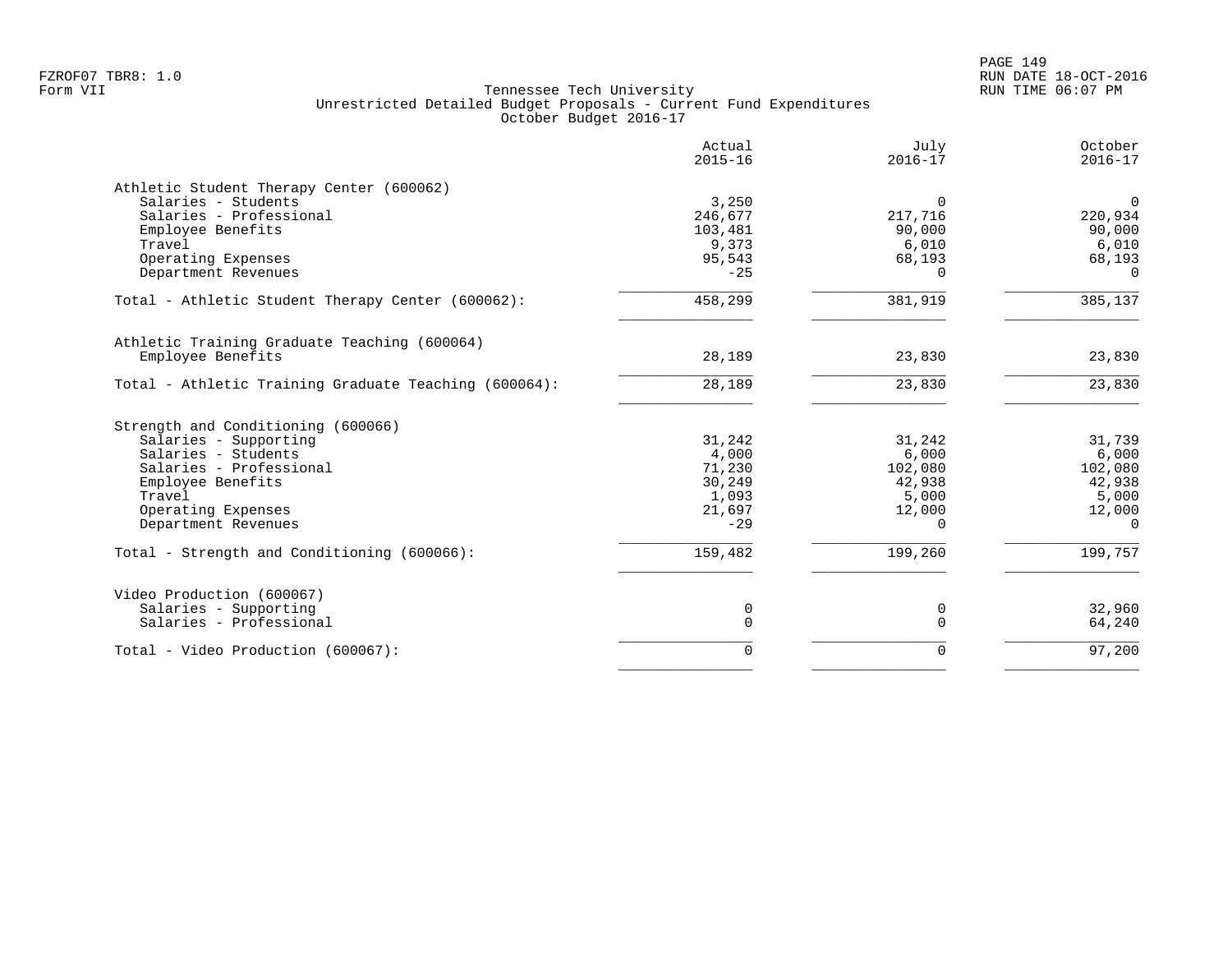|                                   | Actual<br>$2015 - 16$ | July<br>$2016 - 17$ | October<br>$2016 - 17$ |
|-----------------------------------|-----------------------|---------------------|------------------------|
| Football (601000)                 |                       |                     |                        |
| Salaries - Supporting             | 26,439                | 26,427              | 26,831                 |
| Salaries - Professional           | 779,604               | 590,425             | 595,117                |
| Employee Benefits                 | 209,983               | 212,000             | 212,000                |
| Travel                            | 327,012               | 156,030             | 156,030                |
| Operating Expenses                | 232,840               | 167,420             | 167,420                |
| $Total - Football (601000):$      | 1,575,878             | 1,152,302           | 1,157,398              |
| Mens Basketball (601001)          |                       |                     |                        |
| Salaries - Supporting             | 24,295                | 24,395              | 24,662                 |
| Salaries - Professional           | 268,569               | 265,303             | 267,899                |
| Employee Benefits                 | 101,365               | 90,000              | 90,000                 |
| Travel                            | 165,958               | 149,610             | 149,610                |
| Operating Expenses                | 145,685               | 124,880             | 124,880                |
| Total - Mens Basketball (601001): | 705,872               | 654,188             | 657,051                |
| Baseball (601003)                 |                       |                     |                        |
| Salaries - Professional           | 119,451               | 118,551             | 121,084                |
| Employee Benefits                 | 48,866                | 47,000              | 47,000                 |
| Travel                            | 64,454                | 47,420              | 47,420                 |
| Operating Expenses                | 66,383                | 47,130              | 47,130                 |
| Department Revenues               | $-6$                  | $\Omega$            | $\Omega$               |
| $Total - Baseball (601003):$      | 299,148               | 260,101             | 262,634                |
|                                   |                       |                     |                        |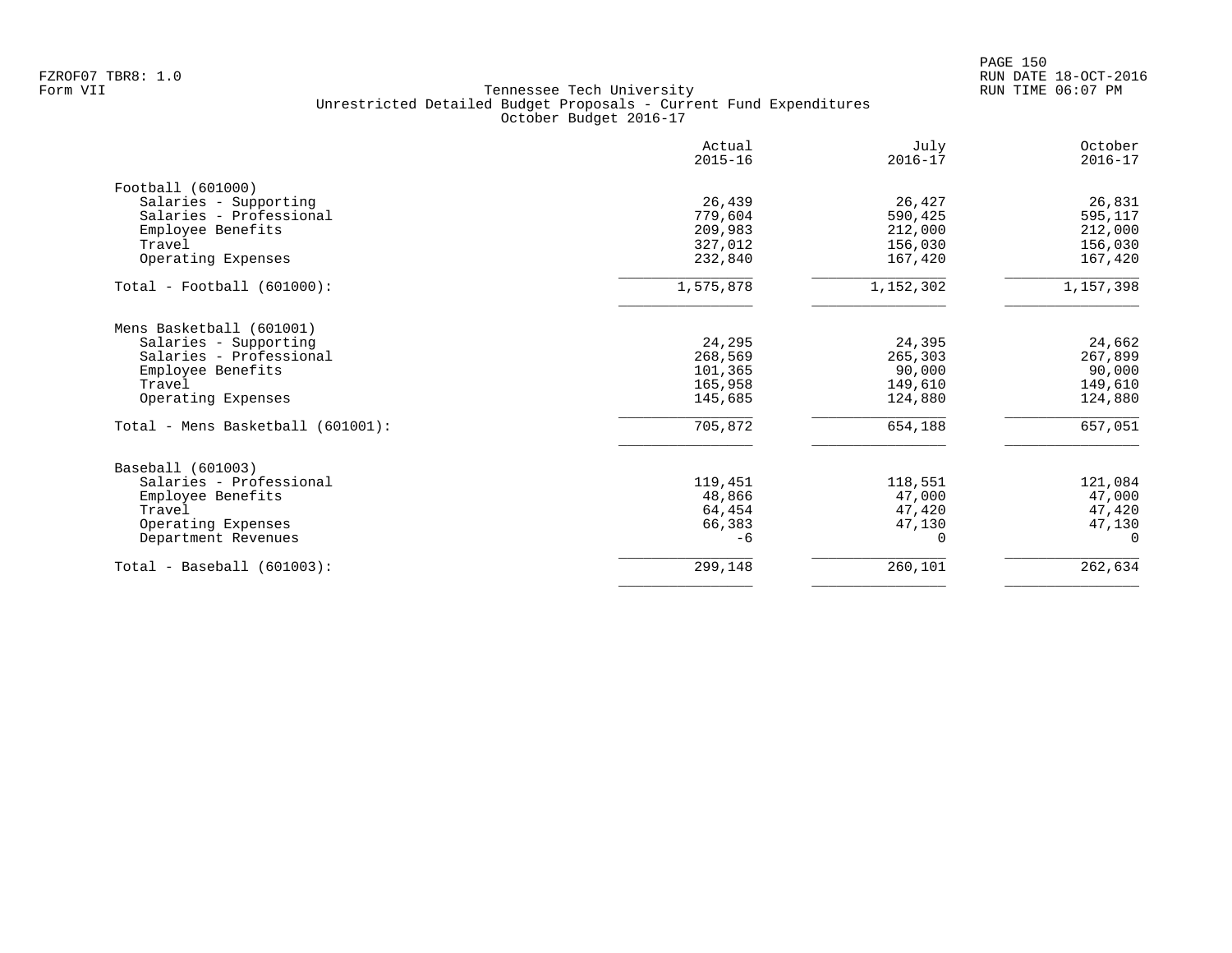|                                           | Actual<br>$2015 - 16$ | July<br>$2016 - 17$ | October<br>$2016 - 17$ |
|-------------------------------------------|-----------------------|---------------------|------------------------|
| Mens Cross Country (601005)               |                       |                     |                        |
| Salaries - Professional                   | 46,300                | 46,400              | 47,165                 |
| Employee Benefits                         | 21,474                | 18,400              | 18,400                 |
| Travel                                    | 11,587                | 7,100               | 7,100                  |
| Operating Expenses                        | 14,741                | 4,880               | 4,880                  |
| Total - Mens Cross Country (601005):      | 94,102                | 76,780              | 77,545                 |
| Mens Golf (601006)                        |                       |                     |                        |
| Salaries - Professional                   | 25,575                | 25,875              | 26,442                 |
| Employee Benefits                         | 9,569                 | 12,800              | 12,800                 |
| Travel                                    | 25,695                | 24,350              | 24,350                 |
| Operating Expenses                        | 10,995                | 10,000              | 10,000                 |
| Total - Mens Golf $(601006)$ :            | 71,834                | 73,025              | 73,592                 |
| Mens Tennis (601007)                      |                       |                     |                        |
| Salaries - Professional                   | 61,135                | 64,647              | 65,339                 |
| Employee Benefits                         | 26,344                | 27,000              | 27,000                 |
| Travel                                    | 46,478                | 33,000              | 33,000                 |
| Operating Expenses                        | 18,026                | 22,500              | 22,500                 |
| Department Revenues                       | $-3$                  | $\Omega$            | $\Omega$               |
| Total - Mens Tennis (601007):             | 151,980               | 147,147             | 147,839                |
| Mens Tennis Tournaments (601008)          |                       |                     |                        |
| Travel                                    | 14,273                | 0                   | 0                      |
| Total - Mens Tennis Tournaments (601008): | 14,273                | $\mathbf 0$         | $\Omega$               |
|                                           |                       |                     |                        |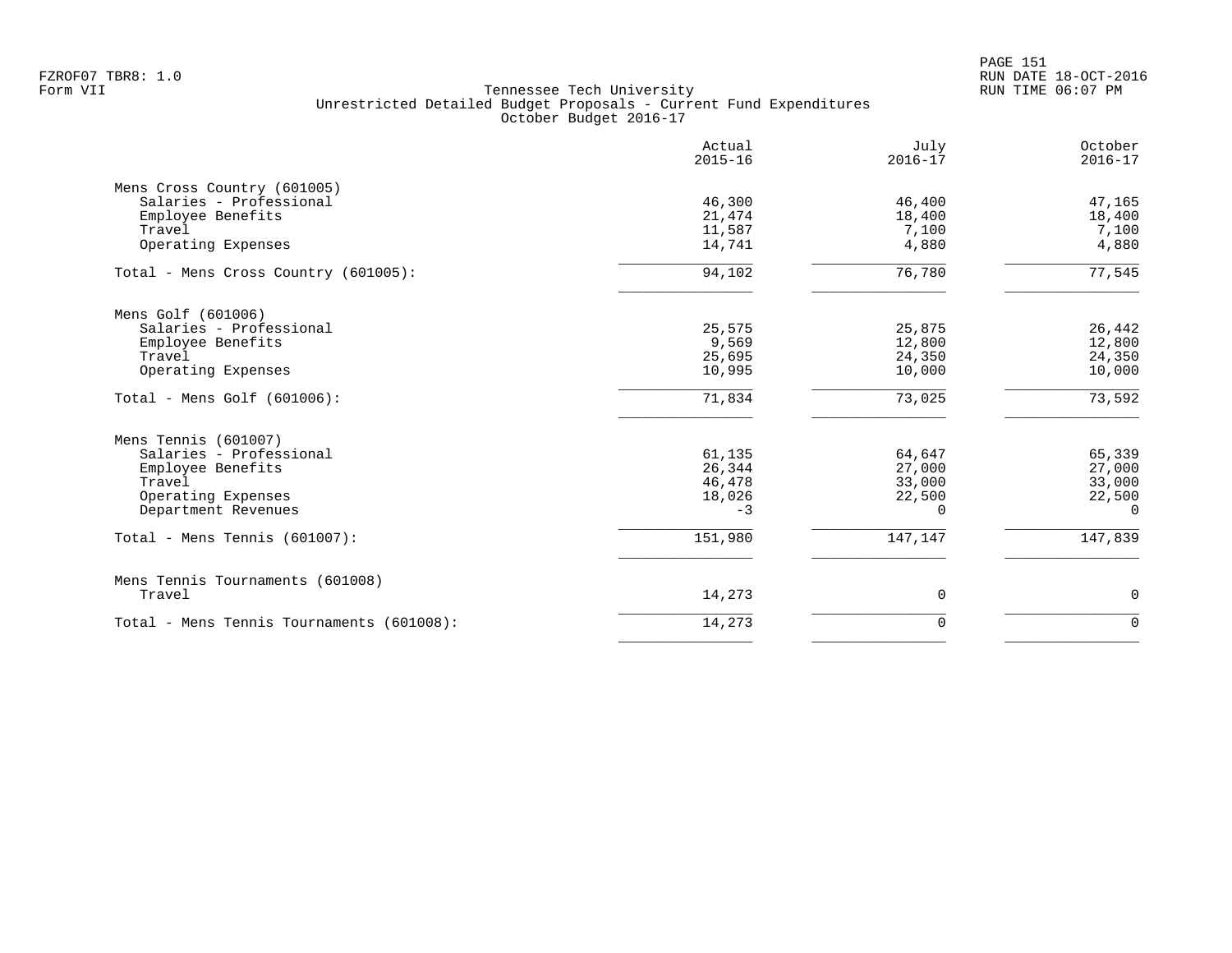|                                                               | Actual<br>$2015 - 16$ | July<br>$2016 - 17$ | October<br>$2016 - 17$ |
|---------------------------------------------------------------|-----------------------|---------------------|------------------------|
| Mens OVC Tournaments (601011)<br>Travel<br>Operating Expenses | 15,364<br>300         | $\Omega$<br>$\cap$  | 0<br>$\mathbf 0$       |
| Total - Mens OVC Tournaments (601011):                        | 15,664                |                     | 0                      |
| Mens OVC Golf (601012)<br>Travel                              | 4,493                 | $\Omega$            | 0                      |
| Total - Mens OVC Golf (601012):                               | 4,493                 |                     | $\Omega$               |
| Mens OVC Baseball Tourney (601014)<br>Travel                  | 21,466                | $\mathbf 0$         | 0                      |
| Total - Mens OVC Baseball Tourney (601014):                   | 21,466                | ∩                   | $\Omega$               |
| Mens OVC Cross Country Tourney (601016)<br>Travel             | 4,310                 | $\Omega$            | 0                      |
| Total - Mens OVC Cross Country Tourney (601016):              | 4,310                 | $\Omega$            | $\Omega$               |
| Football Scholarships (601060)<br>Operating Expenses          | 1,838,070             | 1,887,100           | 1,745,170              |
| Total - Football Scholarships (601060):                       | 1,838,070             | 1,887,100           | 1,745,170              |
|                                                               |                       |                     |                        |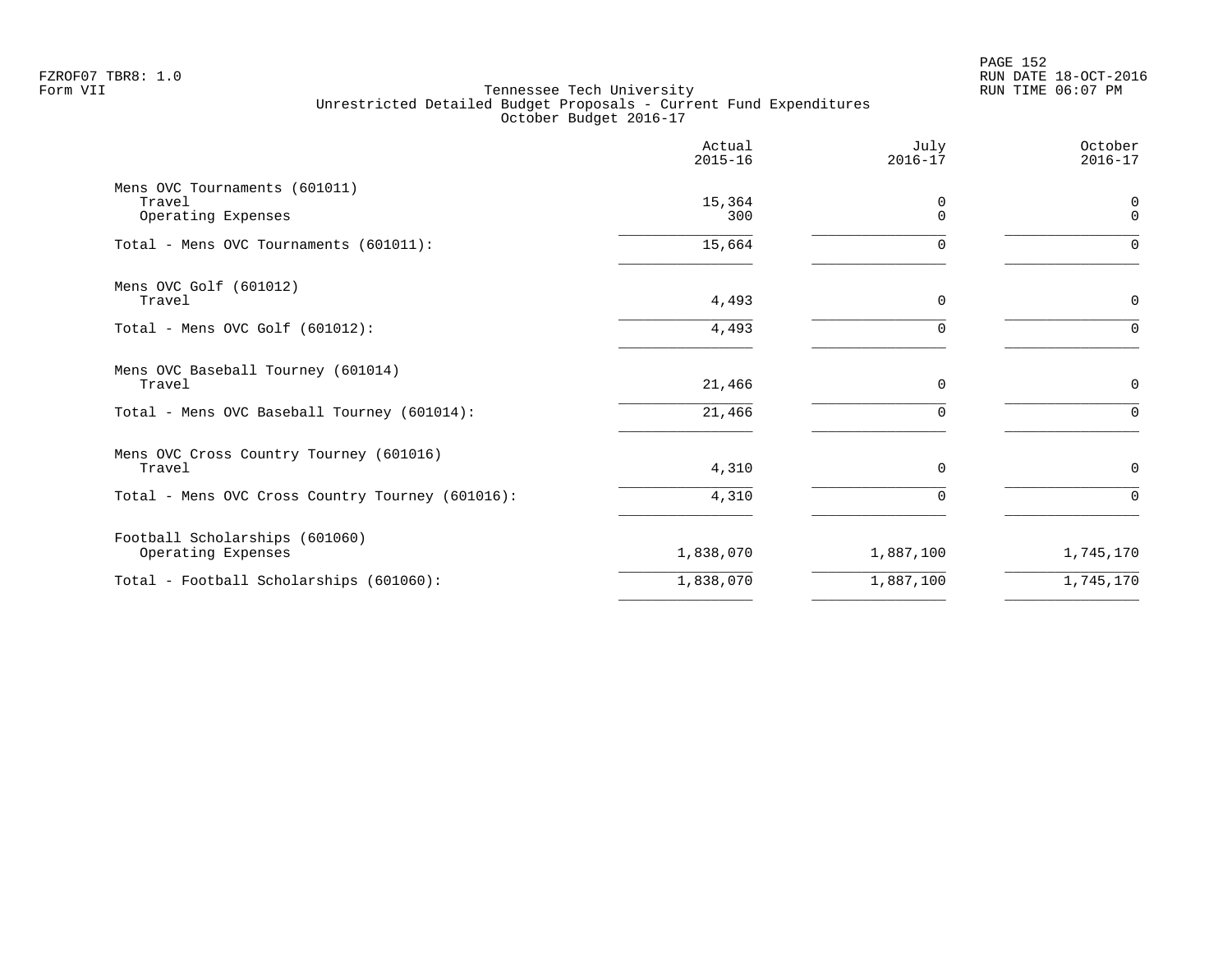PAGE 153 FZROF07 TBR8: 1.0 RUN DATE 18-OCT-2016

|                                                                                  | Actual<br>$2015 - 16$ | July<br>$2016 - 17$ | October<br>$2016 - 17$ |
|----------------------------------------------------------------------------------|-----------------------|---------------------|------------------------|
| Mens Basketball Scholarships (601061)<br>Employee Benefits<br>Operating Expenses | 7,547<br>429,554      | $\Omega$<br>464,370 | $\Omega$<br>464,170    |
| Total - Mens Basketball Scholarships (601061):                                   | 437,101               | 464,370             | 464,170                |
| Baseball Scholarships (601062)<br>Operating Expenses                             | 309,777               | 374,080             | 333,970                |
| Total - Baseball Scholarships (601062):                                          | 309,777               | 374,080             | 333,970                |
| Mens Tennis Scholarships (601064)<br>Operating Expenses                          | 167,386               | 154,470             | 158,570                |
| Total - Mens Tennis Scholarships (601064):                                       | 167,386               | 154,470             | 158,570                |
| Mens Golf Scholarships (601065)<br>Operating Expenses                            | 60,309                | 81,540              | 83,610                 |
| Total - Mens Golf Scholarships (601065):                                         | 60,309                | 81,540              | 83,610                 |
| Mens Cross Country Scholarships (601066)<br>Operating Expenses                   | 171,933               | 155,430             | 159,530                |
| Total - Mens Cross Country Scholarships (601066):                                | 171,933               | 155,430             | 159,530                |
|                                                                                  |                       |                     |                        |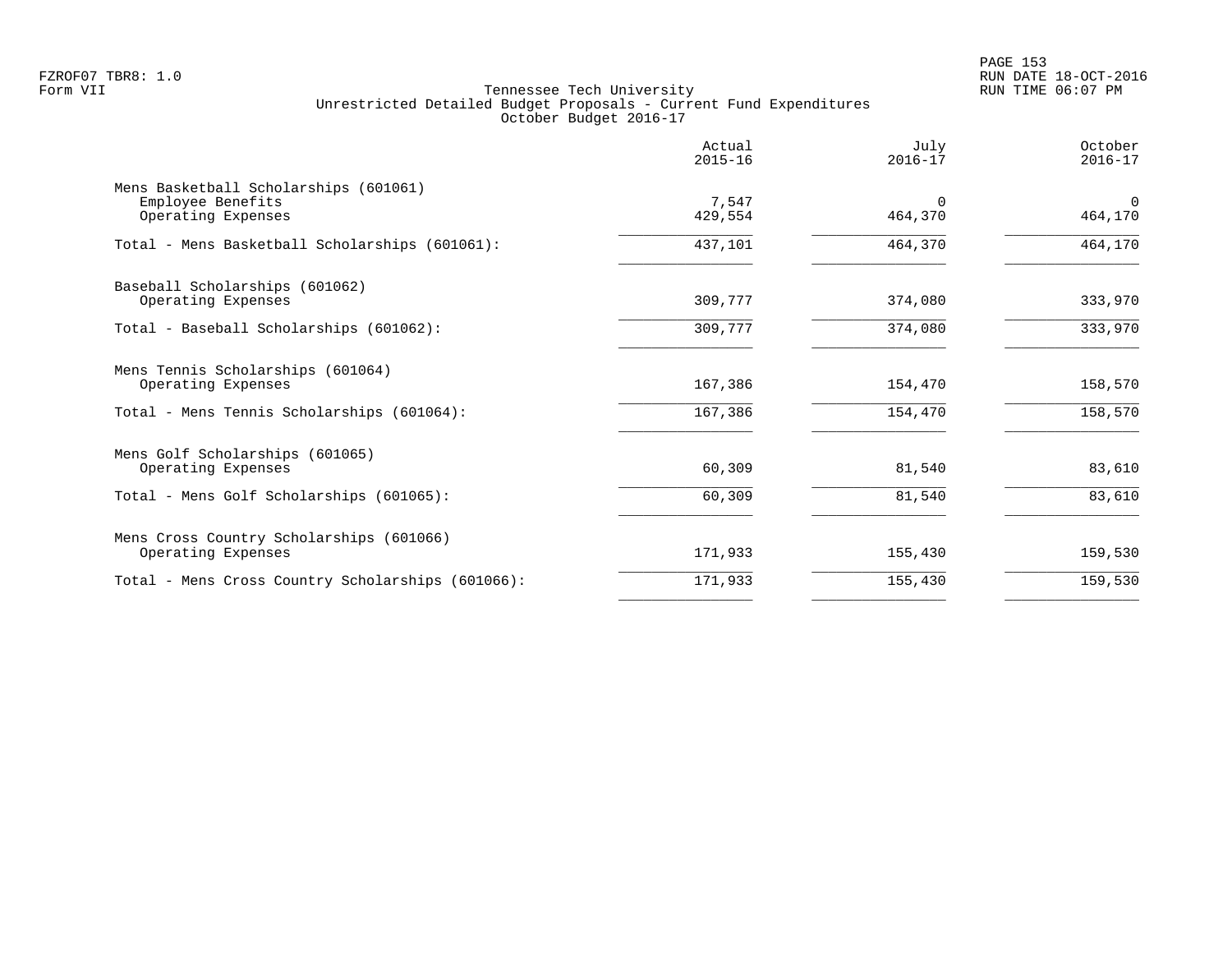|                                                 | Actual<br>$2015 - 16$ | July<br>$2016 - 17$ | October<br>$2016 - 17$ |
|-------------------------------------------------|-----------------------|---------------------|------------------------|
| Womens Basketball (602000)                      |                       |                     |                        |
| Salaries - Supporting                           | 23,063                | 23,838              | 24,214                 |
| Salaries - Professional                         | 274,622               | 225,158             | 227,001                |
| Employee Benefits                               | 89,996                | 66,000              | 66,000                 |
| Travel                                          | 112,725               | 112,700             | 112,700                |
| Operating Expenses                              | 112,750               | 93,660              | 93,660                 |
| Total - Womens Basketball (602000):             | 613,156               | 521,356             | 523,575                |
| Womens Volleyball (602004)                      |                       |                     |                        |
| Salaries - Students                             | 1,925                 | 550                 | 550                    |
| Salaries - Professional                         | 98,243                | 97,064              | 98,605                 |
| Employee Benefits                               | 34,076                | 41,090              | 41,090                 |
| Travel                                          | 41,064                | 33,600              | 33,600                 |
| Operating Expenses                              | 32,552                | 21,240              | 21,240                 |
| Total - Womens Volleyball (602004):             | 207,860               | 193,544             | 195,085                |
| Womens Volleyball Tournaments (602005)          |                       |                     |                        |
| Travel                                          | 8,943                 | 0                   | $\mathbf 0$            |
| Total - Womens Volleyball Tournaments (602005): | 8,943                 | $\Omega$            | $\Omega$               |
| Womens Golf (602008)                            |                       |                     |                        |
| Salaries - Professional                         | 25,575                | 25,575              | 26,142                 |
| Employee Benefits                               | 9,569                 | 13,400              | 13,400                 |
| Travel                                          | 31,203                | 26,650              | 26,650                 |
| Operating Expenses                              | 15,110                | 10,000              | 10,000                 |
| Department Revenues                             | $-2$                  | $\Omega$            | $\Omega$               |
| Total - Womens Golf (602008):                   | 81,455                | 75,625              | 76,192                 |
|                                                 |                       |                     |                        |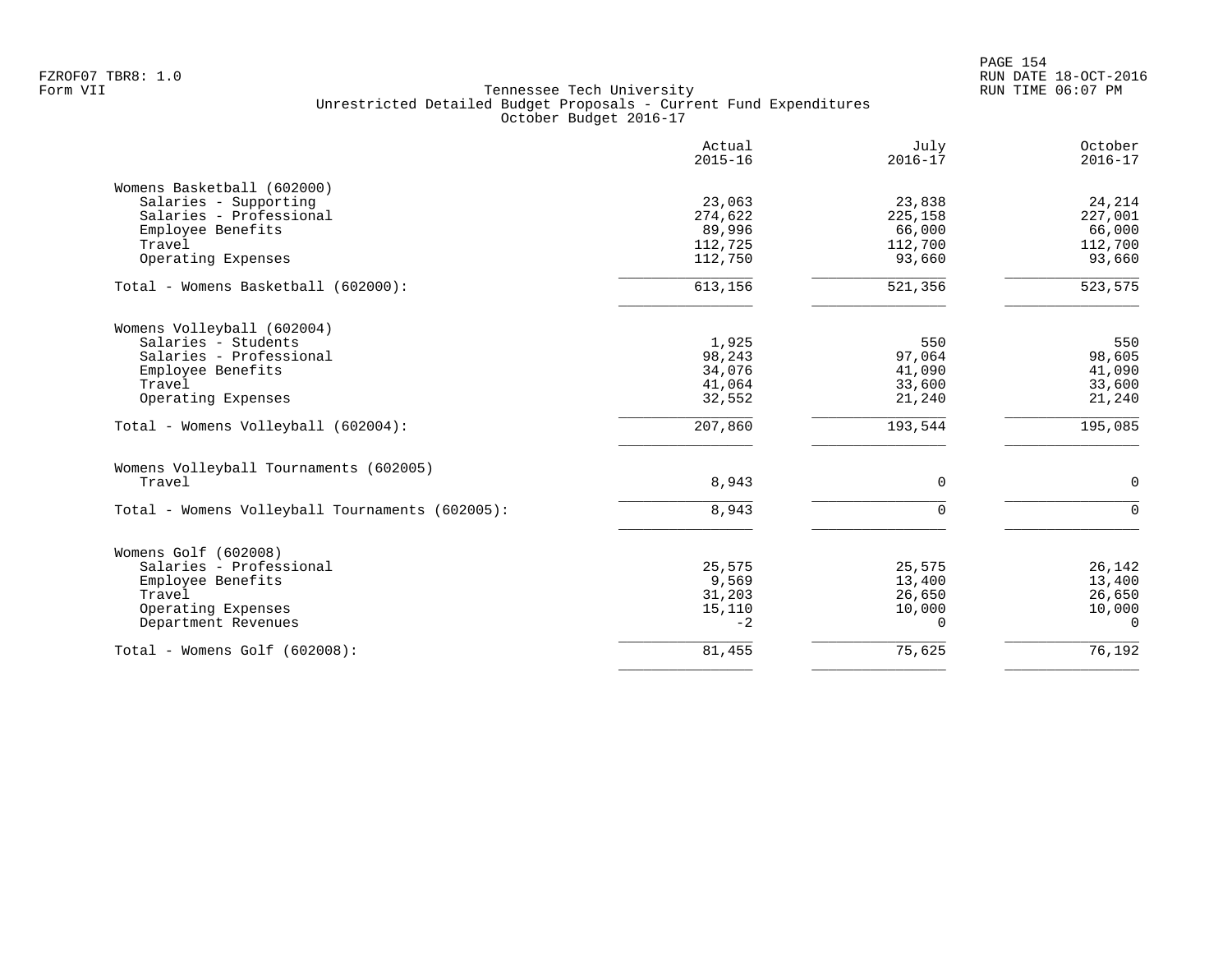|                                              | Actual<br>$2015 - 16$ | July<br>$2016 - 17$ | October<br>$2016 - 17$ |
|----------------------------------------------|-----------------------|---------------------|------------------------|
| Womens Cross Country Track (602009)          |                       |                     |                        |
| Salaries - Professional                      | 52,084                | 51,200              | 51,492                 |
| Employee Benefits                            | 20,116                | 19,130              | 19,130                 |
| Travel                                       | 49,821                | 19,750              | 19,750                 |
| Operating Expenses                           | 19,130                | 10,000              | 10,000                 |
| Department Revenues                          | $-13$                 | $\Omega$            | $\Omega$               |
| Total - Womens Cross Country Track (602009): | 141,138               | 100,080             | 100,372                |
| Womens Track Tournaments (602010)            |                       |                     |                        |
| Travel                                       | 29,170                | $\Omega$            | $\mathbf 0$            |
| Total - Womens Track Tournaments (602010):   | 29,170                | $\Omega$            | $\Omega$               |
| Womens Softball (602011)                     |                       |                     |                        |
| Salaries - Professional                      | 100,818               | 100,918             | 102,535                |
| Employee Benefits                            | 28,943                | 47,000              | 47,000                 |
| Travel                                       | 52,088                | 42,960              | 42,960                 |
| Operating Expenses                           | 36,060                | 36,440              | 36,440                 |
| Total - Womens Softball (602011):            | 217,909               | 227,318             | 228,935                |
| Womens Soccer (602012)                       |                       |                     |                        |
| Salaries - Professional                      | 107,534               | 110,484             | 112,171                |
| Employee Benefits                            | 35,883                | 44,000              | 44,000                 |
| Travel                                       | 46,878                | 47,150              | 47,150                 |
| Operating Expenses                           | 39,542                | 33,560              | 33,560                 |
| Total - Womens Soccer (602012):              | 229,837               | 235,194             | 236,881                |
|                                              |                       |                     |                        |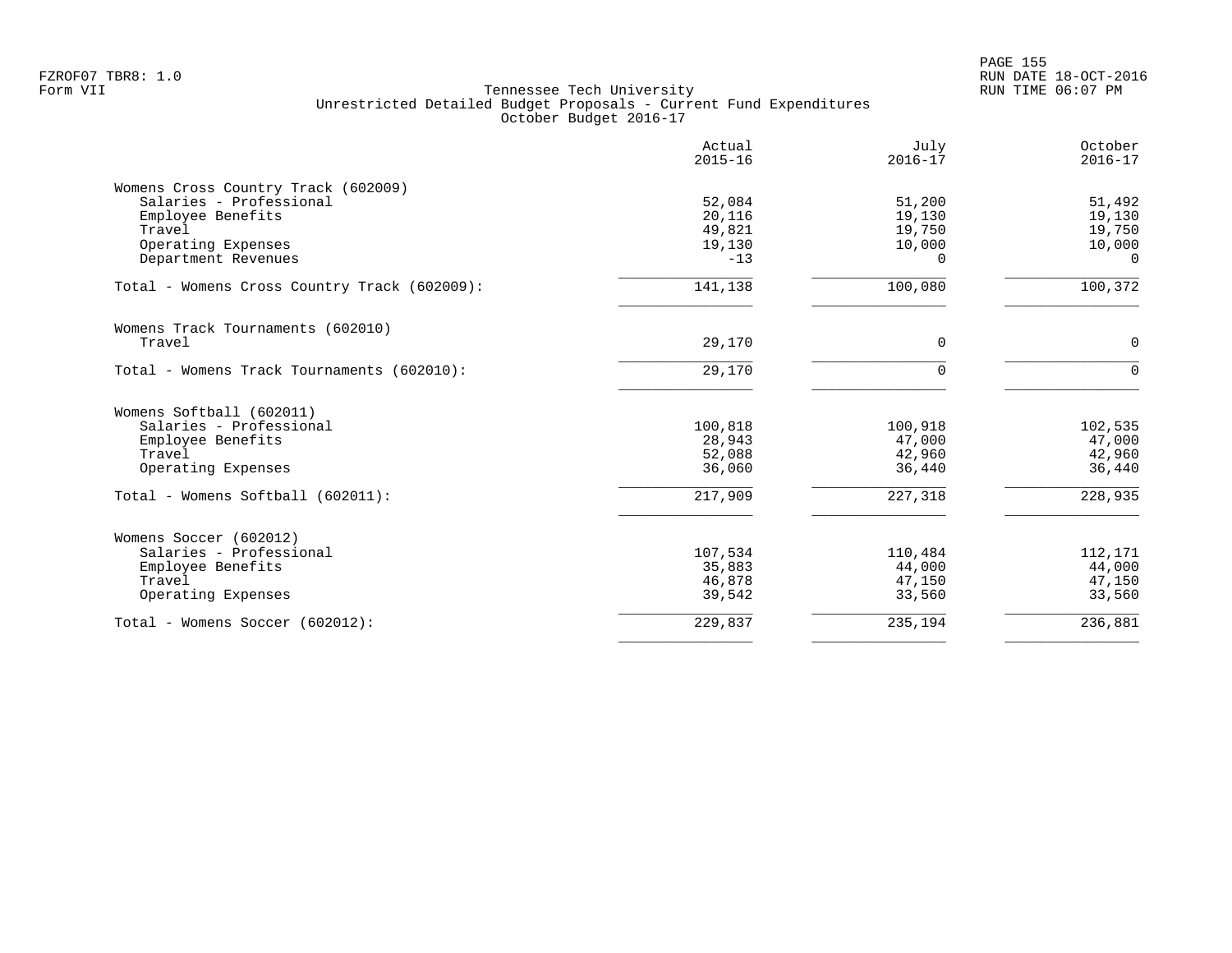|                                                               | Actual<br>$2015 - 16$ | July<br>$2016 - 17$ | October<br>$2016 - 17$ |
|---------------------------------------------------------------|-----------------------|---------------------|------------------------|
| Womens OVC Softball Tournaments (602013)<br>Travel            | 12,003                | $\Omega$            | $\mathbf 0$            |
| Total - Womens OVC Softball Tournaments (602013):             | 12,003                | $\Omega$            | $\Omega$               |
| Womens OVC Golf (602014)<br>Travel                            | 4,175                 | 0                   | $\mathbf 0$            |
| Total - Womens OVC Golf (602014):                             | 4,175                 | $\Omega$            | $\Omega$               |
| Womens Soccer OVC Tourney (602015)<br>Travel                  | 4,634                 | $\Omega$            | $\mathbf 0$            |
| Total - Womens Soccer OVC Tourney (602015):                   | 4,634                 | $\Omega$            | $\Omega$               |
| Womens Basketball Scholarships (602060)<br>Operating Expenses | 426,004               | 514,910             | 475,925                |
| Total - Womens Basketball Scholarships (602060):              | 426,004               | 514,910             | 475,925                |
| Womens Volleyball Scholarships (602061)<br>Operating Expenses | 419,811               | 421,080             | 419,700                |
| Total - Womens Volleyball Scholarships (602061):              | 419,811               | 421,080             | 419,700                |
|                                                               |                       |                     |                        |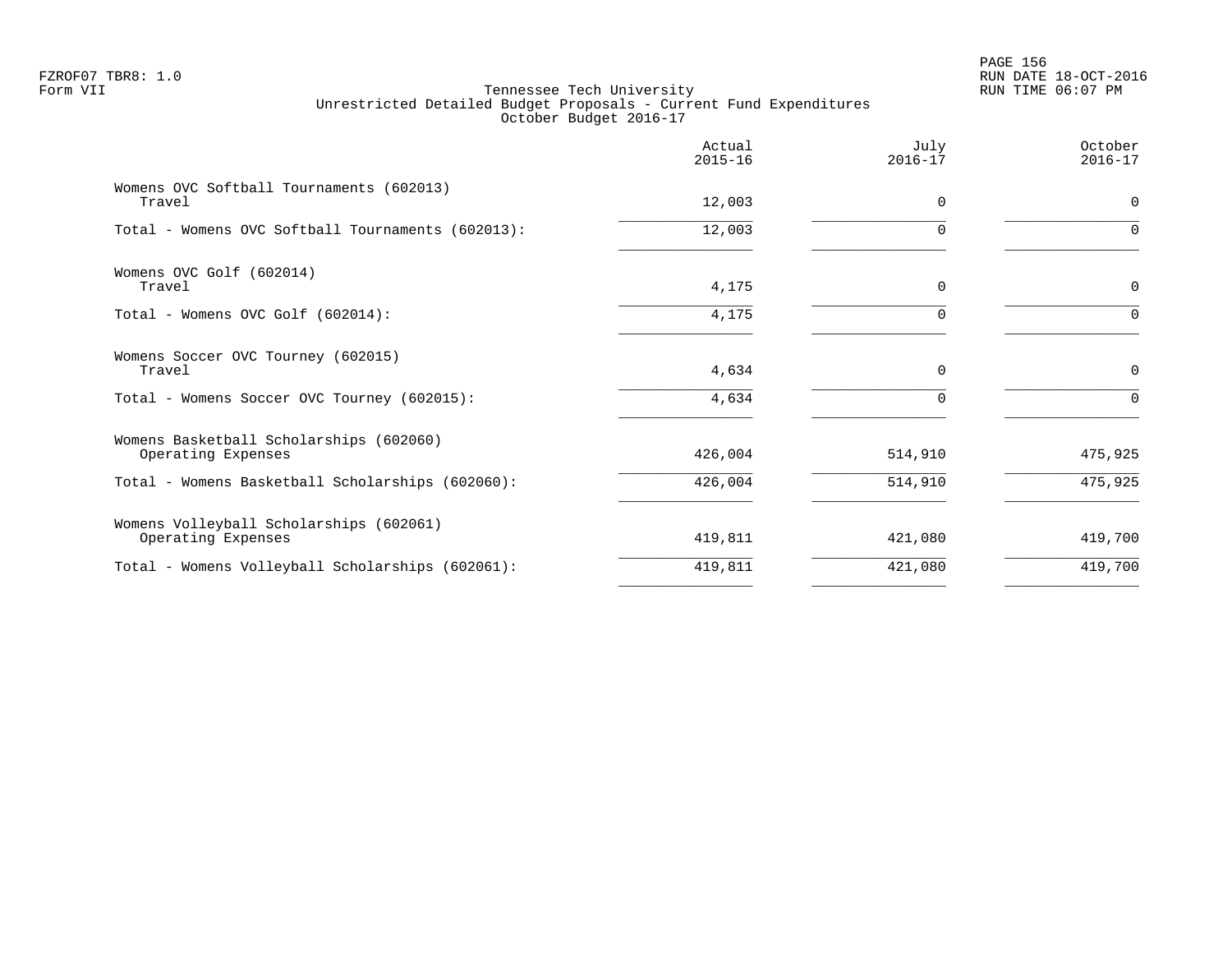|                                                                  | Actual<br>$2015 - 16$ | July<br>$2016 - 17$ | October<br>$2016 - 17$ |
|------------------------------------------------------------------|-----------------------|---------------------|------------------------|
| Womens Golf Scholarships (602063)<br>Operating Expenses          | 104,778               | 205,960             | 148,940                |
| Total - Womens Golf Scholarships (602063):                       | 104,778               | 205,960             | 148,940                |
| Womens Softball Scholarships (602064)<br>Operating Expenses      | 387,255               | 411,920             | 364,540                |
| Total - Womens Softball Scholarships (602064):                   | 387,255               | 411,920             | 364,540                |
| Womens Cross Country Scholarships (602065)<br>Operating Expenses | 539,989               | 423,420             | 501,020                |
| Total - Womens Cross Country Scholarships (602065):              | 539,989               | 423,420             | 501,020                |
| Womens Soccer Scholarships (602066)<br>Operating Expenses        | 365,577               | 480,580             | 480,820                |
| Total - Womens Soccer Scholarships (602066):                     | 365,577               | 480,580             | 480,820                |
| Athletic Motor Pool (650000)<br>Salaries - Professional          | $\Omega$<br>49,953    | 4,000               | 4,000                  |
| Operating Expenses<br>Total - Athletic Motor Pool (650000):      | 49,953                | 13,000<br>17,000    | 13,000<br>17,000       |
|                                                                  |                       |                     |                        |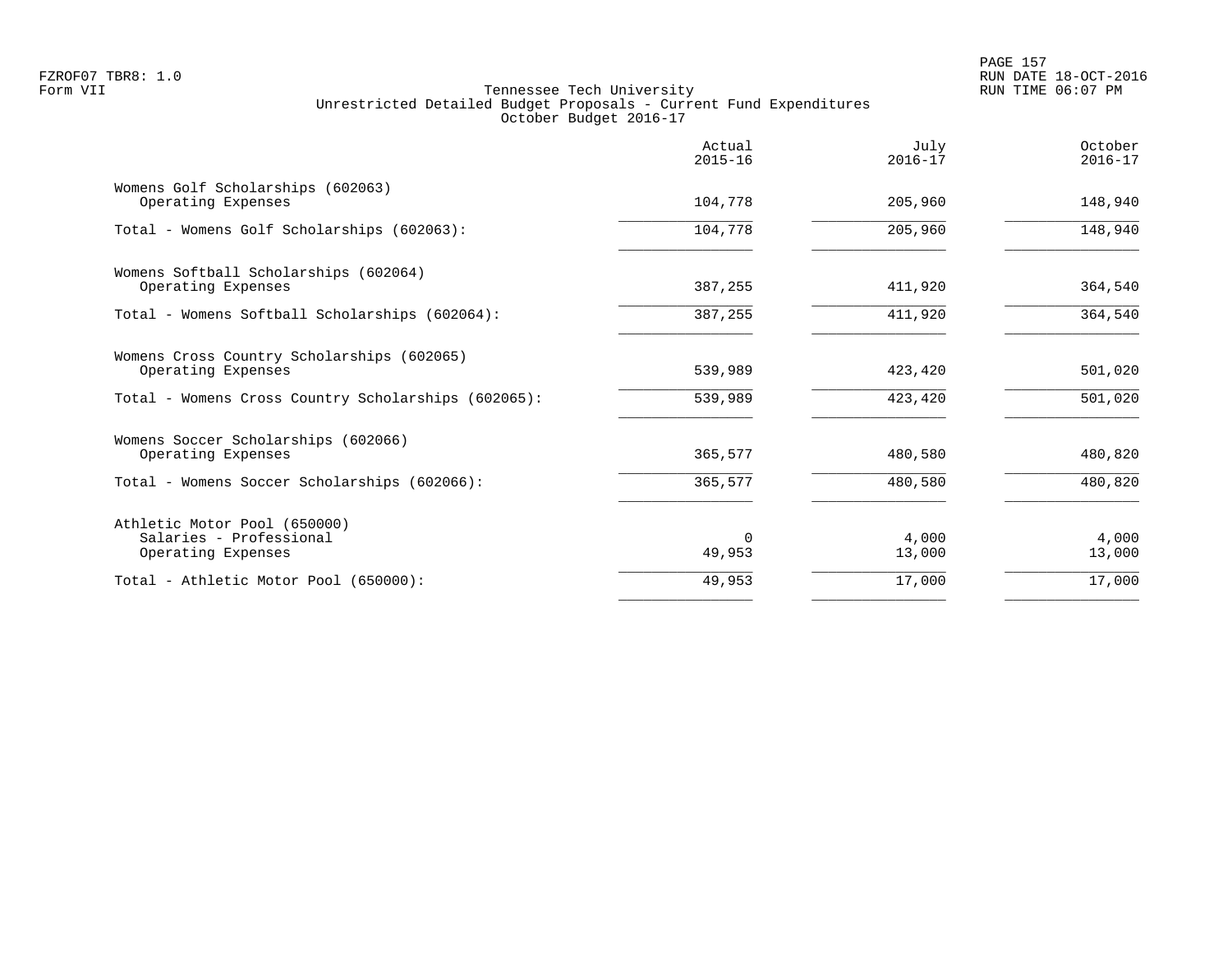PAGE 158 FZROF07 TBR8: 1.0 RUN DATE 18-OCT-2016

|                                                               | Actual<br>$2015 - 16$ | July<br>$2016 - 17$ | October<br>$2016 - 17$ |
|---------------------------------------------------------------|-----------------------|---------------------|------------------------|
| Athletic Motor Pool Revenue (650001)                          |                       |                     |                        |
| Travel                                                        | $-39,300$             | $\Omega$            | $\mathbf 0$            |
| Operating Expenses                                            | $-2,988$              | $-19,000$           | $-19,000$              |
| Total - Athletic Motor Pool Revenue (650001):                 | $-42,288$             | $-19,000$           | $-19,000$              |
| Student Sports Comp (650002)                                  |                       |                     |                        |
| Salaries - Professional                                       | 44,500                | 52,116              | 52,621                 |
| Employee Benefits                                             | 16,281                | 14,606              | 14,606                 |
| Operating Expenses                                            | 27,476                | 15,930              | 15,930                 |
| Department Revenues                                           | $-1$                  | $\Omega$            | $\Omega$               |
| Total - Student Sports Comp (650002):                         | 88,256                | 82,652              | 83,157                 |
| Student Sports Comp Grad Assist (650003)<br>Employee Benefits | 0                     | 2,780               | 2,780                  |
|                                                               |                       |                     |                        |
| Total - Student Sports Comp Grad Assist (650003):             | $\Omega$              | 2,780               | 2,780                  |
| Tennis Center (650004)                                        |                       |                     |                        |
| Salaries - Professional                                       | 20,091                | 20,085              | 20,315                 |
| Employee Benefits                                             | 7,353                 | 10,362              | 10,362                 |
| Total - Tennis Center (650004):                               | 27,444                | 30,447              | 30,677                 |
| Athletic Facilities & Events (650008)                         |                       |                     |                        |
| Salaries - Students                                           | 0                     | 2,000               | 2,000                  |
| Salaries - Professional                                       | 0                     | 1,000               | 1,000                  |
| Employee Benefits                                             | $\Omega$              | 1,000               | 1,000                  |
| Total - Athletic Facilities & Events (650008):                | 0                     | 4,000               | 4,000                  |
|                                                               |                       |                     |                        |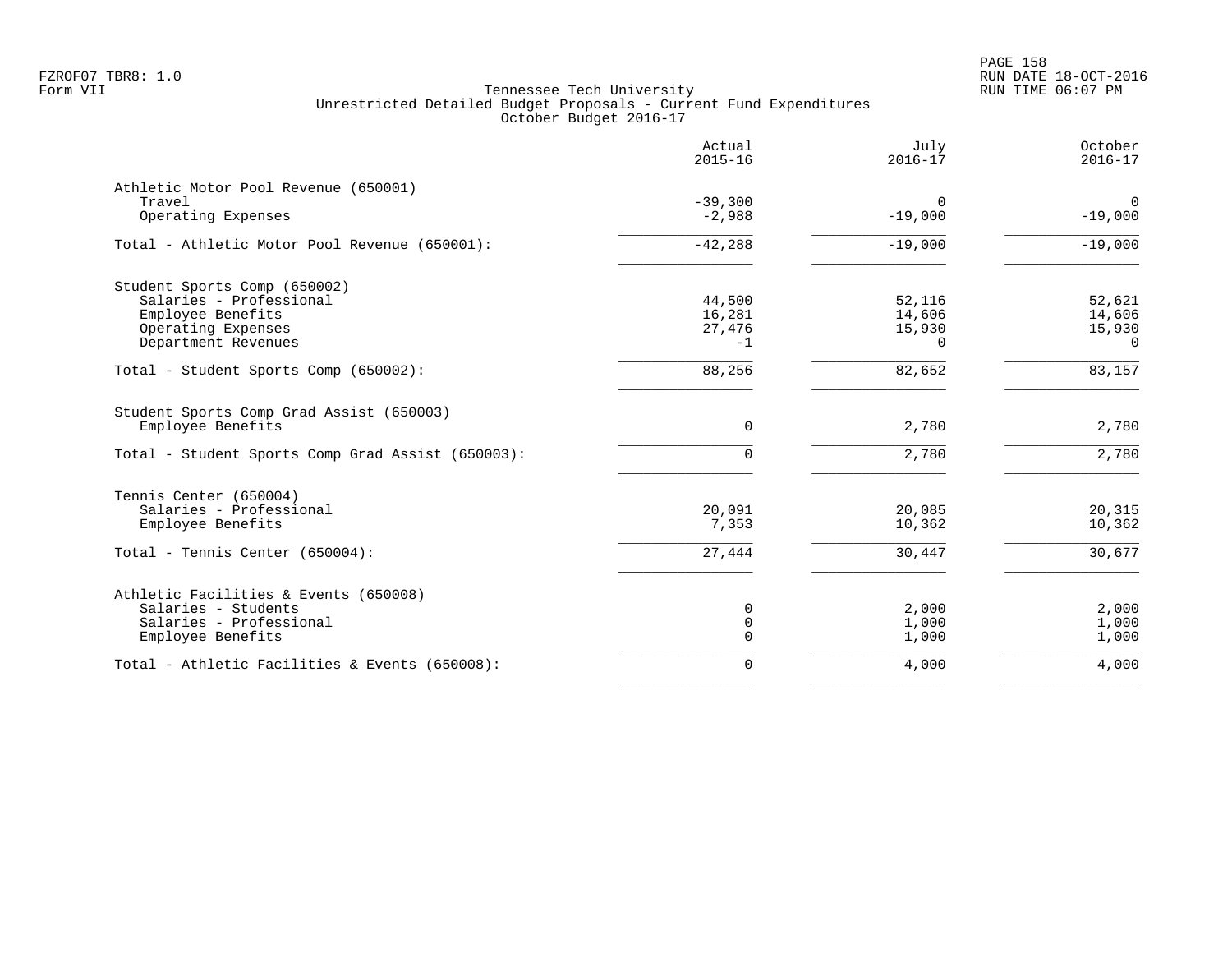PAGE 159 FZROF07 TBR8: 1.0 RUN DATE 18-OCT-2016

|                                                                                                                                                        | Actual<br>$2015 - 16$      | July<br>$2016 - 17$                               | October<br>$2016 - 17$                           |
|--------------------------------------------------------------------------------------------------------------------------------------------------------|----------------------------|---------------------------------------------------|--------------------------------------------------|
| TBR Spouse Dependent Discount (700000)<br>Employee Benefits                                                                                            | 121,746                    | 89,270                                            | 89,270                                           |
| Total - TBR Spouse Dependent Discount (700000):                                                                                                        | 121,746                    | 89,270                                            | 89,270                                           |
| TBR Employ Remission PC191 (700001)<br>Employee Benefits                                                                                               | 69,067                     | 34,860                                            | 34,860                                           |
| Total - TBR Employ Remission PC191 (700001):                                                                                                           | 69,067                     | 34,860                                            | 34,860                                           |
| E and G Data Processing Allocation (700003)<br>Department Revenues                                                                                     | 547,194                    | 610,730                                           | 619,400                                          |
| Total - E and G Data Processing Allocation (700003):                                                                                                   | 547,194                    | 610,730                                           | 619,400                                          |
| E and G Claims Adjustment (700004)<br>Operating Expenses                                                                                               | 50,786                     | 39,130                                            | 39,130                                           |
| Total - E and G Claims Adjustment $(700004)$ :                                                                                                         | 50,786                     | 39,130                                            | 39,130                                           |
| $E$ and G Support (700005)<br>Salaries - Administrative<br>Salaries - Supporting<br>Salaries - Professional<br>Employee Benefits<br>Operating Expenses | 0<br>0<br>20,553<br>79,988 | 4,435<br>15,035<br>63,720<br>186,865<br>$-59,242$ | 2,217<br>7,517<br>31,860<br>215,990<br>$-56,430$ |
| Total - E and G Support $(700005)$ :                                                                                                                   | 100,541                    | 210,813                                           | 201,154                                          |
|                                                                                                                                                        |                            |                                                   |                                                  |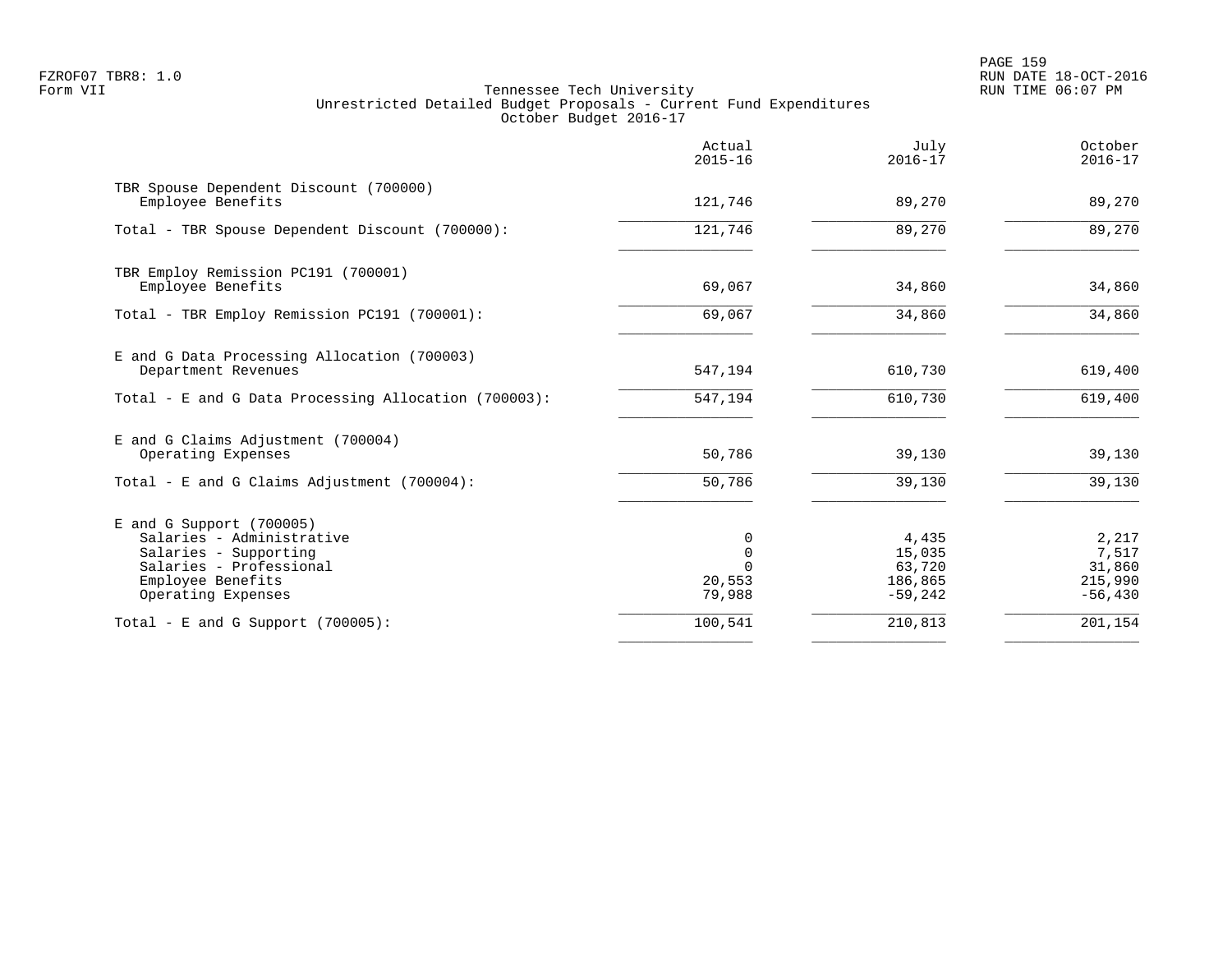PAGE 160 FZROF07 TBR8: 1.0 RUN DATE 18-OCT-2016

|                                                     | Actual<br>$2015 - 16$ | July<br>$2016 - 17$   | October<br>$2016 - 17$ |
|-----------------------------------------------------|-----------------------|-----------------------|------------------------|
| E and G Other Salary Pool (700009)                  |                       |                       |                        |
| Salaries - Supporting                               | $\mathbf 0$           | 21,350                | 21,350                 |
| Salaries - Professional                             | $\mathbf 0$           | 21,520                | 21,520                 |
| Total - E and G Other Salary Pool (700009):         | $\Omega$              | 42,870                | 42,870                 |
| Post Office Allocation (700045)                     |                       |                       |                        |
| Operating Expenses                                  | $\Omega$              | 1,200                 | 1,200                  |
| Department Revenues                                 | 9,770                 | $\mathbf 0$           | $\Omega$               |
| Total - Post Office Allocation (700045):            | 9,770                 | 1,200                 | 1,200                  |
| TTU Staff Tuit Maint Reimbursment (700068)          |                       |                       |                        |
| Employee Benefits                                   | 81,507                | 61,326                | 61,326                 |
| Total - TTU Staff Tuit Maint Reimbursment (700068): | 81,507                | 61,326                | 61,326                 |
| SAF Carryforward Resources (700073)                 |                       |                       |                        |
| Operating Expenses                                  | 0                     | $\mathbf 0$           | $-693,638$             |
| Total - SAF Carryforward Resources (700073):        | $\Omega$              | $\Omega$              | $-693,638$             |
| Total - Student Services (400):                     |                       |                       |                        |
| Salaries - Administrative                           | 445,841               | 456,488               | 551,868                |
| Salaries - Academic                                 | 3,181                 | $\Omega$<br>1,702,681 | $\Omega$               |
| Salaries - Supporting<br>Salaries - Students        | 1,714,123<br>342,764  | 261,093               | 1,837,956<br>209,118   |
| Salaries - Professional                             | 6,897,745             | 6,900,810             | 6,683,380              |
| Employee Benefits                                   | 3,899,568             | 3,844,358             | 3,890,833              |
| Travel                                              | 1,574,480             | 1,210,100             | 1,299,036              |
| Operating Expenses                                  | 9,359,881             | 8,583,157             | 9,280,872              |
| Capital Outlay<br>Department Revenues               | $\Omega$<br>539,887   | $\Omega$<br>607,730   | 7,208<br>619,400       |
| Total                                               | 24,777,470            | 23,566,417            | 24, 379, 671           |
|                                                     |                       |                       |                        |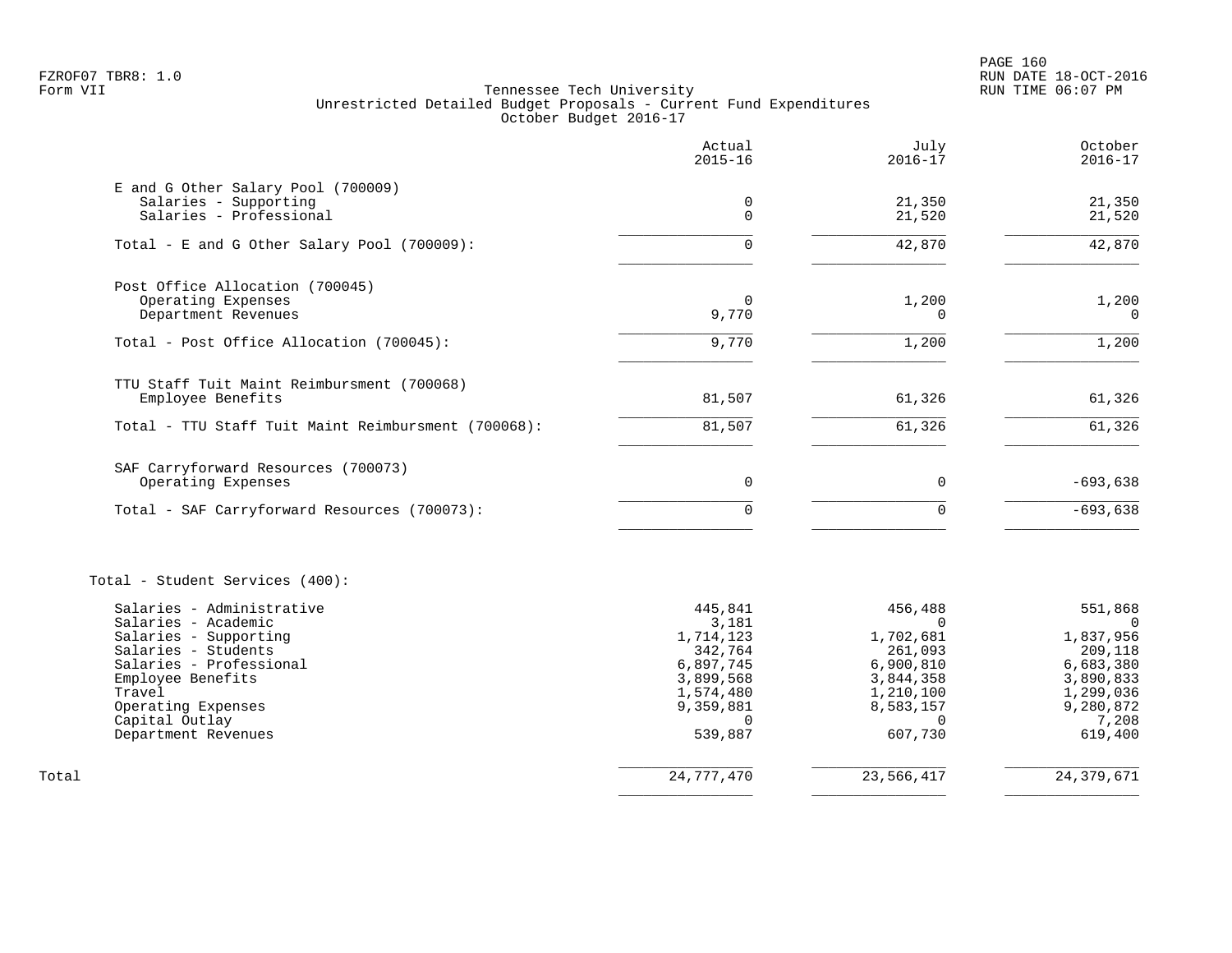PAGE 161 FZROF07 TBR8: 1.0 RUN DATE 18-OCT-2016

|                                                                                                                                                                                                                                                      | Actual<br>$2015 - 16$                                                                                               | July<br>$2016 - 17$                                                                                                        | October<br>$2016 - 17$                                                                                  |
|------------------------------------------------------------------------------------------------------------------------------------------------------------------------------------------------------------------------------------------------------|---------------------------------------------------------------------------------------------------------------------|----------------------------------------------------------------------------------------------------------------------------|---------------------------------------------------------------------------------------------------------|
| Total - Student Services (40):                                                                                                                                                                                                                       |                                                                                                                     |                                                                                                                            |                                                                                                         |
| Salaries - Administrative<br>Salaries - Academic<br>Salaries - Supporting<br>Salaries - Students<br>Salaries - Professional<br>Employee Benefits<br>Travel<br>Operating Expense<br>Capital Outlay<br>Department Revenues                             | 445,841<br>3,181<br>1,714,123<br>342,764<br>6,897,745<br>3,899,568<br>1,574,480<br>9,359,881<br>$\Omega$<br>539,887 | 456,488<br><sup>n</sup><br>1,702,681<br>261,093<br>6,900,810<br>3,844,358<br>1,210,100<br>8,583,157<br>$\Omega$<br>607,730 | 551,868<br>1,837,956<br>209,118<br>6,683,380<br>3,890,833<br>1,299,036<br>9,280,872<br>7,208<br>619,400 |
| Total                                                                                                                                                                                                                                                | 24,777,470                                                                                                          | 23,566,417                                                                                                                 | 24, 379, 671                                                                                            |
| Institutional Support (45)<br>Institutional Support (450)<br>Presidents Office (110000)<br>Salaries - Administrative<br>Salaries - Supporting<br>Salaries - Students<br>Salaries - Professional<br>Employee Benefits<br>Travel<br>Operating Expenses | 477,379<br>419<br>6,421<br>195,514<br>163,787<br>18,933<br>47,142                                                   | 461,966<br>3,000<br>3,190<br>145,973<br>160,130<br>4,000<br>15,720                                                         | 466,941<br>60,063<br>6,390<br>88,819<br>140,130<br>18,950<br>16,660                                     |
| Total - Presidents Office (110000):                                                                                                                                                                                                                  | 909,595                                                                                                             | 793,979                                                                                                                    | 797,953                                                                                                 |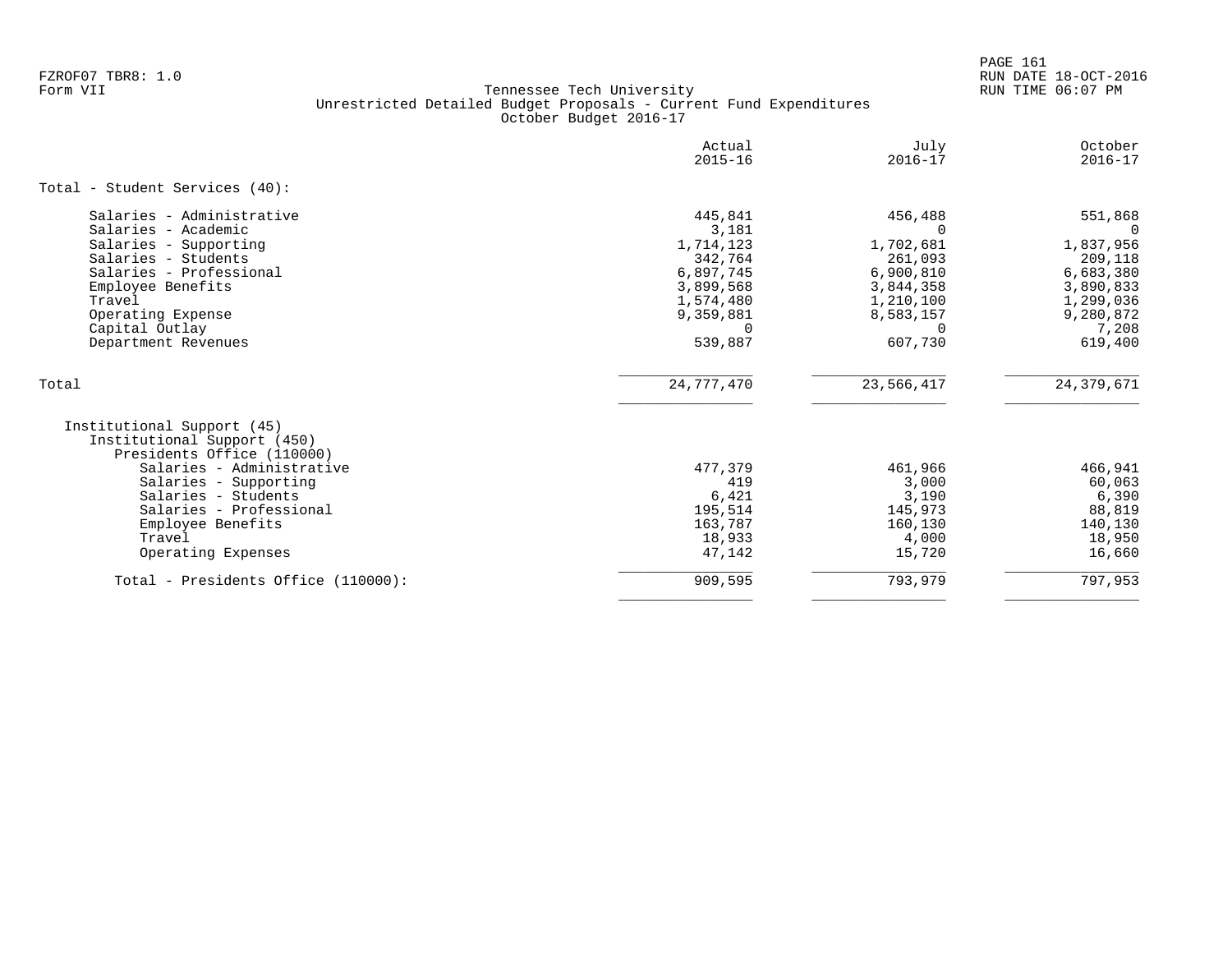PAGE 162 FZROF07 TBR8: 1.0 RUN DATE 18-OCT-2016

|                                                                                                             | Actual<br>$2015 - 16$             | July<br>$2016 - 17$                  | October<br>$2016 - 17$              |
|-------------------------------------------------------------------------------------------------------------|-----------------------------------|--------------------------------------|-------------------------------------|
| University Support (110001)<br>Operating Expenses                                                           | $\Omega$                          | 56,130                               | $\mathbf 0$                         |
| Total - University Support (110001):                                                                        | 0                                 | 56,130                               | $\Omega$                            |
| President Emeritus (110002)<br>Salaries - Professional<br>Employee Benefits<br>Travel<br>Operating Expenses | 77,918<br>4,191<br>2,081<br>368   | 77,920<br>4,185<br>$\Omega$<br>1,040 | 77,920<br>4,185<br>2,000<br>440     |
| Total - President Emeritus (110002):                                                                        | 84,558                            | 83,145                               | 84,545                              |
| Faculty Senate (110003)<br>Salaries - Academic<br>Employee Benefits<br>Travel<br>Operating Expenses         | 3,998<br>720<br>1,583<br>$\Omega$ | 4,000<br>1,500<br>400<br>380         | 4,000<br>1,500<br>1,580<br>$\Omega$ |
| Total - Faculty Senate (110003):                                                                            | 6,301                             | 6,280                                | 7,080                               |
| Staff Development (110005)<br>Operating Expenses                                                            | 1,500                             | 1,500                                | 1,500                               |
| Total - Staff Development (110005):                                                                         | 1,500                             | 1,500                                | 1,500                               |
|                                                                                                             |                                   |                                      |                                     |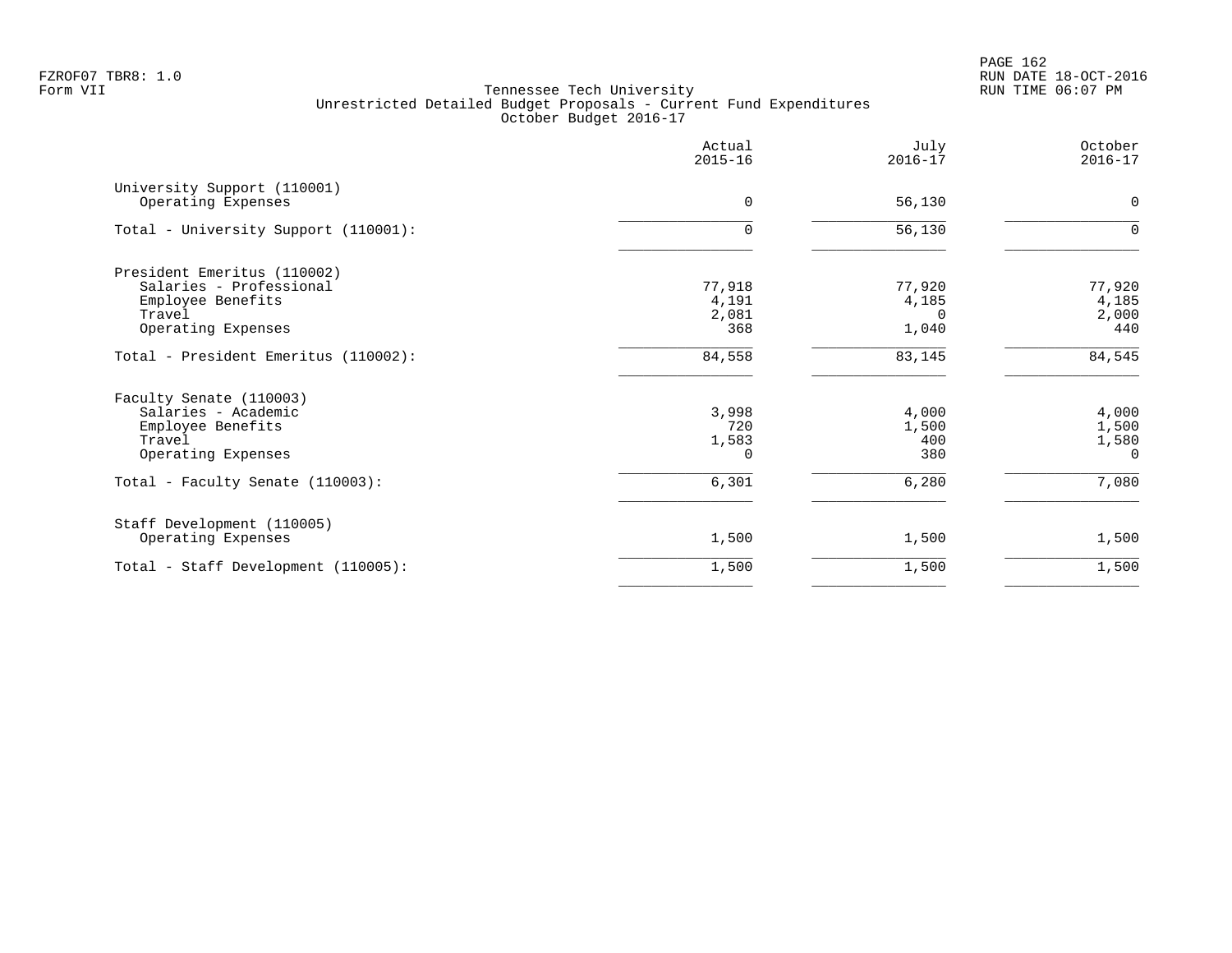|                                                                                                                             | Actual<br>$2015 - 16$             | July<br>$2016 - 17$              | October<br>$2016 - 17$         |
|-----------------------------------------------------------------------------------------------------------------------------|-----------------------------------|----------------------------------|--------------------------------|
| President Grad Assistant (110006)<br>Employee Benefits                                                                      | 24,743                            | 16,380                           | 16,380                         |
| Total - President Grad Assistant (110006):                                                                                  | 24,743                            | 16,380                           | 16,380                         |
| Staff Moving (110007)<br>Salaries - Administrative<br>Employee Benefits                                                     | 3,000<br>390                      | 0<br>$\Omega$                    | 0<br>$\mathbf 0$               |
| Total - Staff Moving (110007):                                                                                              | 3,390                             | $\Omega$                         | $\Omega$                       |
| Staff Awards (110008)<br>Salaries - Supporting<br>Employee Benefits<br>Operating Expenses<br>Total - Staff Awards (110008): | 3,000<br>$\Omega$<br>204<br>3,204 | 4,000<br>2,115<br>2,200<br>8,315 | 4,000<br>2,115<br>200<br>6,315 |
| Professional Awards (110009)<br>Salaries - Professional<br>Operating Expenses                                               | 1,000<br>35                       | 1,000<br>50                      | 1,000<br>50                    |
| Total - Professional Awards (110009):                                                                                       | 1,035                             | 1,050                            | 1,050                          |
| Performance Awards (110010)<br>Operating Expenses                                                                           | $\mathbf 0$                       | 12,000                           | 12,000                         |
| Total - Performance Awards (110010):                                                                                        | $\Omega$                          | 12,000                           | 12,000                         |
|                                                                                                                             |                                   |                                  |                                |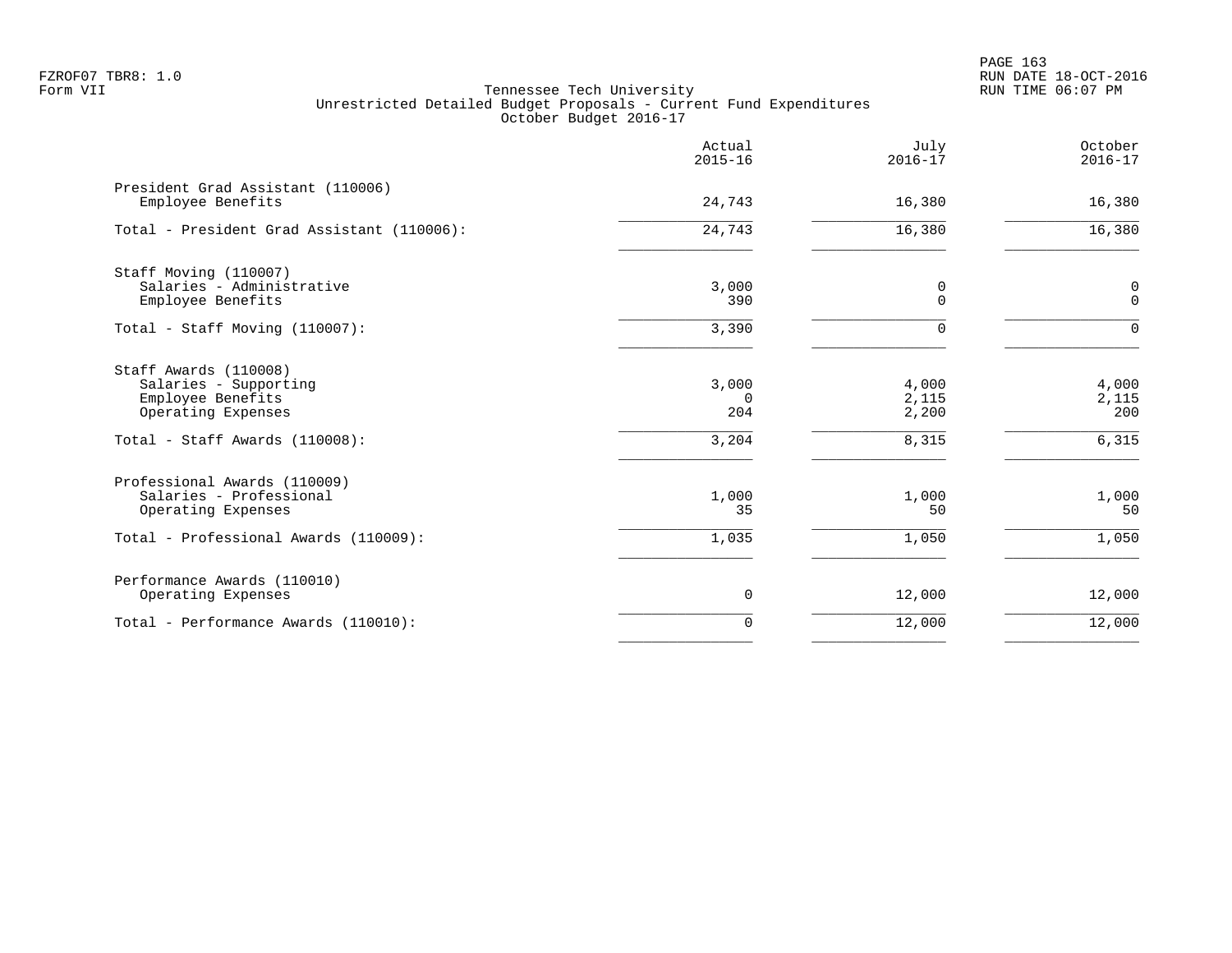|                                                                                                                           | Actual<br>$2015 - 16$            | July<br>$2016 - 17$             | October<br>$2016 - 17$                       |
|---------------------------------------------------------------------------------------------------------------------------|----------------------------------|---------------------------------|----------------------------------------------|
| Graduation Experience (110012)<br>Salaries - Supporting<br>Salaries - Students<br>Employee Benefits<br>Operating Expenses | 1,794<br>6,633<br>372<br>148,267 | 0<br>$\Omega$<br>100<br>100,110 | $\overline{0}$<br>$\Omega$<br>100<br>157,110 |
| Total - Graduation Experience (110012):                                                                                   | 157,066                          | 100,210                         | 157,210                                      |
| Exec Mgt Strategic Initiatives (110016)<br>Operating Expenses                                                             | $\Omega$                         | 346,016                         | 97,311                                       |
| Total - Exec Mgt Strategic Initiatives (110016):                                                                          | $\Omega$                         | 346,016                         | 97,311                                       |
| Marketing Strategic Plans (110017)<br>Operating Expenses                                                                  | 153,247                          | $\Omega$                        | 150,753                                      |
| Total - Marketing Strategic Plans (110017):                                                                               | 153, 247                         | $\Omega$                        | 150, 753                                     |
| President GIK Chartwells (110025)<br>Operating Expenses                                                                   | 10,000                           | $\Omega$                        | $\mathbf 0$                                  |
| Total - President GIK Chartwells (110025):                                                                                | 10,000                           | $\Omega$                        | $\Omega$                                     |
| Centennial (110026)<br>Salaries - Academic<br>Salaries - Students<br>Employee Benefits<br>Operating Expenses              | 3,948<br>640<br>702<br>17,429    | O<br>U<br>0<br>U                | 0<br>$\mathbf 0$<br>$\mathbf 0$<br>$\Omega$  |
| Total - Centennial $(110026)$ :                                                                                           | 22,719                           | 0                               | $\Omega$                                     |
|                                                                                                                           |                                  |                                 |                                              |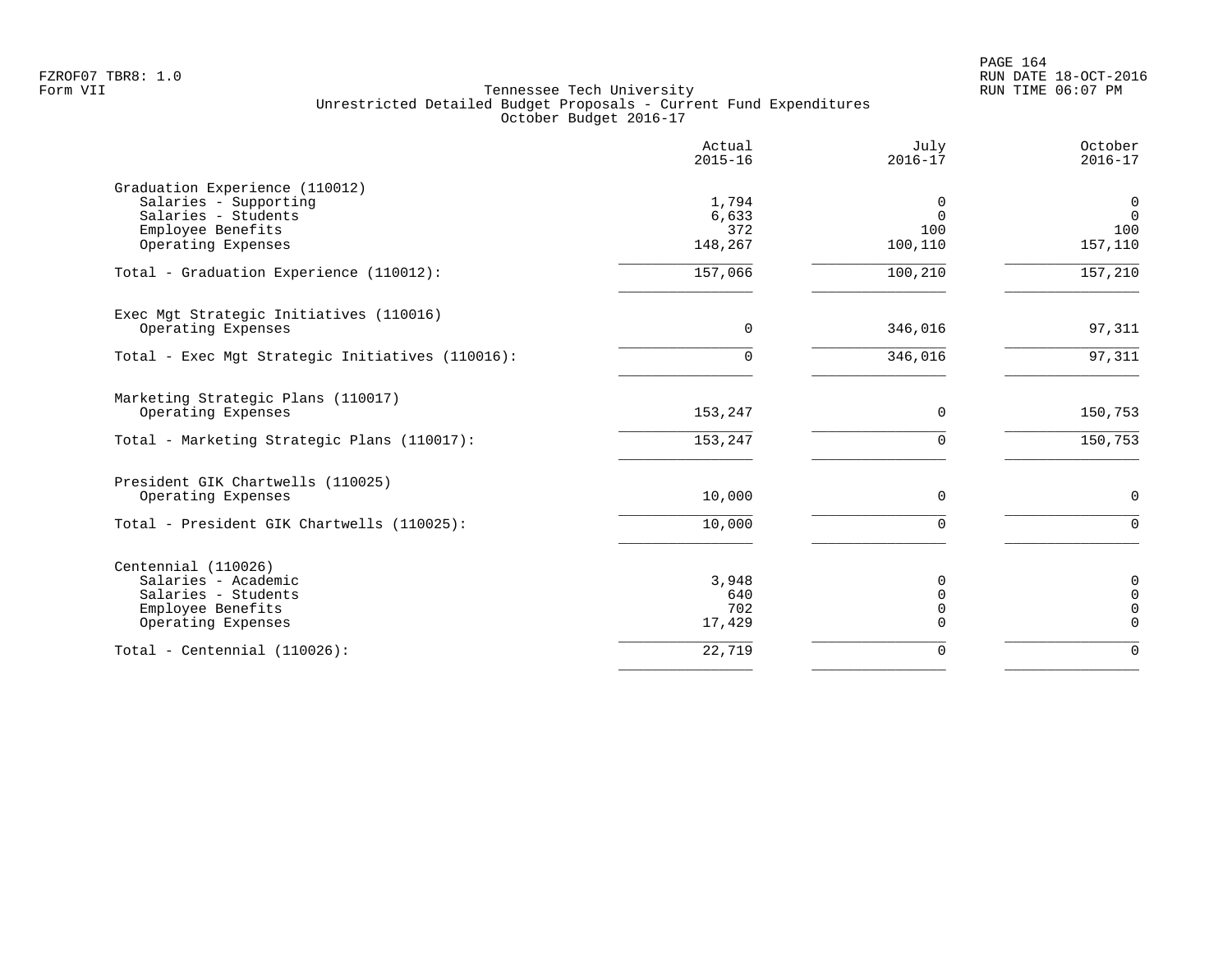| Actual<br>$2015 - 16$ | July<br>$2016 - 17$                                                                                                                                        | October<br>$2016 - 17$                                                                                                                                    |
|-----------------------|------------------------------------------------------------------------------------------------------------------------------------------------------------|-----------------------------------------------------------------------------------------------------------------------------------------------------------|
|                       |                                                                                                                                                            |                                                                                                                                                           |
| 151,600               | 151,700                                                                                                                                                    | 154,325                                                                                                                                                   |
|                       | $\Omega$                                                                                                                                                   | $\Omega$                                                                                                                                                  |
|                       |                                                                                                                                                            | 72,643                                                                                                                                                    |
|                       |                                                                                                                                                            | 64,510                                                                                                                                                    |
|                       |                                                                                                                                                            | 5,000                                                                                                                                                     |
|                       |                                                                                                                                                            | 14,500                                                                                                                                                    |
| 242,107               | 252,210                                                                                                                                                    | 310,978                                                                                                                                                   |
|                       |                                                                                                                                                            |                                                                                                                                                           |
|                       |                                                                                                                                                            | 97,267                                                                                                                                                    |
|                       |                                                                                                                                                            | 39,187                                                                                                                                                    |
|                       |                                                                                                                                                            | 61,488                                                                                                                                                    |
|                       |                                                                                                                                                            | 73,540                                                                                                                                                    |
|                       |                                                                                                                                                            | 13,700                                                                                                                                                    |
| 2,906                 | 3,650                                                                                                                                                      | 3,650                                                                                                                                                     |
| 277,878               | 277,704                                                                                                                                                    | 288,832                                                                                                                                                   |
|                       |                                                                                                                                                            |                                                                                                                                                           |
| 1,850                 | 2,000                                                                                                                                                      | 2,000                                                                                                                                                     |
|                       |                                                                                                                                                            | 2,000                                                                                                                                                     |
|                       |                                                                                                                                                            |                                                                                                                                                           |
|                       |                                                                                                                                                            |                                                                                                                                                           |
|                       |                                                                                                                                                            | 308,335                                                                                                                                                   |
|                       |                                                                                                                                                            | 300                                                                                                                                                       |
|                       |                                                                                                                                                            | 64,601                                                                                                                                                    |
|                       |                                                                                                                                                            | 109,329                                                                                                                                                   |
|                       |                                                                                                                                                            | 148,115                                                                                                                                                   |
| 798,154               |                                                                                                                                                            | 630,680                                                                                                                                                   |
|                       | 875<br>16,426<br>52,929<br>7,231<br>13,046<br>95,069<br>38,312<br>60,533<br>76,698<br>4,360<br>1,850<br>305,525<br>155,967<br>24,407<br>125,137<br>187,118 | 45,000<br>44,510<br>5,000<br>6,000<br>95,069<br>38,612<br>60,533<br>73,540<br>6,300<br>2,000<br>305,825<br>300<br>24,686<br>147,968<br>198,115<br>676,894 |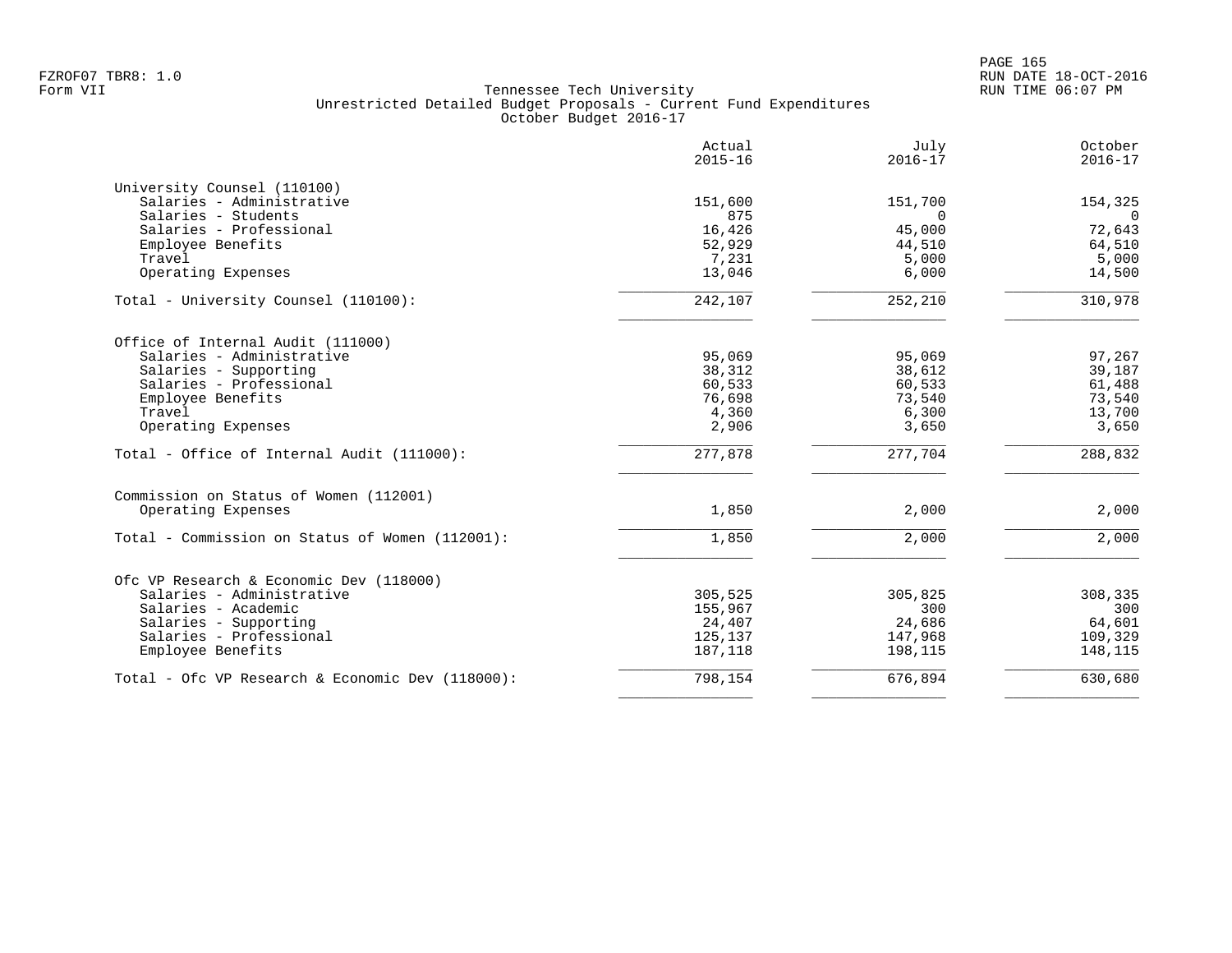|                                                      | Actual<br>$2015 - 16$ | July<br>$2016 - 17$ | October<br>$2016 - 17$ |
|------------------------------------------------------|-----------------------|---------------------|------------------------|
| Office of the Provost (120000)                       |                       |                     |                        |
| Salaries - Administrative                            | 227,250               | 227,550             | 229,474                |
| Salaries - Supporting                                | 7,033                 |                     | $\Omega$               |
| Salaries - Students                                  | 5,614                 |                     | $\Omega$               |
| Salaries - Professional                              | 182,385               | 196,185             | 199,380                |
| Employee Benefits                                    | 148,523               | 137,870             | 149,870                |
| Travel                                               | 5,789                 | 1,920               | 1,920                  |
| Operating Expenses                                   | 15,055                | 4,500               | 4,500                  |
| Total - Office of the Provost (120000):              | 591,649               | 568,025             | 585,144                |
| Self Study (120001)                                  |                       |                     |                        |
| Salaries - Academic                                  | 4,514                 |                     | 0                      |
| Salaries - Supporting                                | 7,233                 |                     | $\mathsf{O}\xspace$    |
| Salaries - Professional                              | 1,816                 |                     | $\Omega$               |
| Employee Benefits                                    | 2,212                 | 5,800               | 5,800                  |
| Travel                                               | 26,969                | 4,000               | 4,000                  |
| Operating Expenses                                   | 46,121                | 75,960              | 71,714                 |
| Total - Self Study $(120001)$ :                      | 88,865                | 85,760              | 81,514                 |
| Federal College Work Study Program (122001)          |                       |                     |                        |
| Salaries - Students                                  | 5,244                 | 20,410              | 20,410                 |
| Employee Benefits                                    |                       | 3,000               | 3,000                  |
| Total - Federal College Work Study Program (122001): | 5,244                 | 23,410              | 23,410                 |
|                                                      |                       |                     |                        |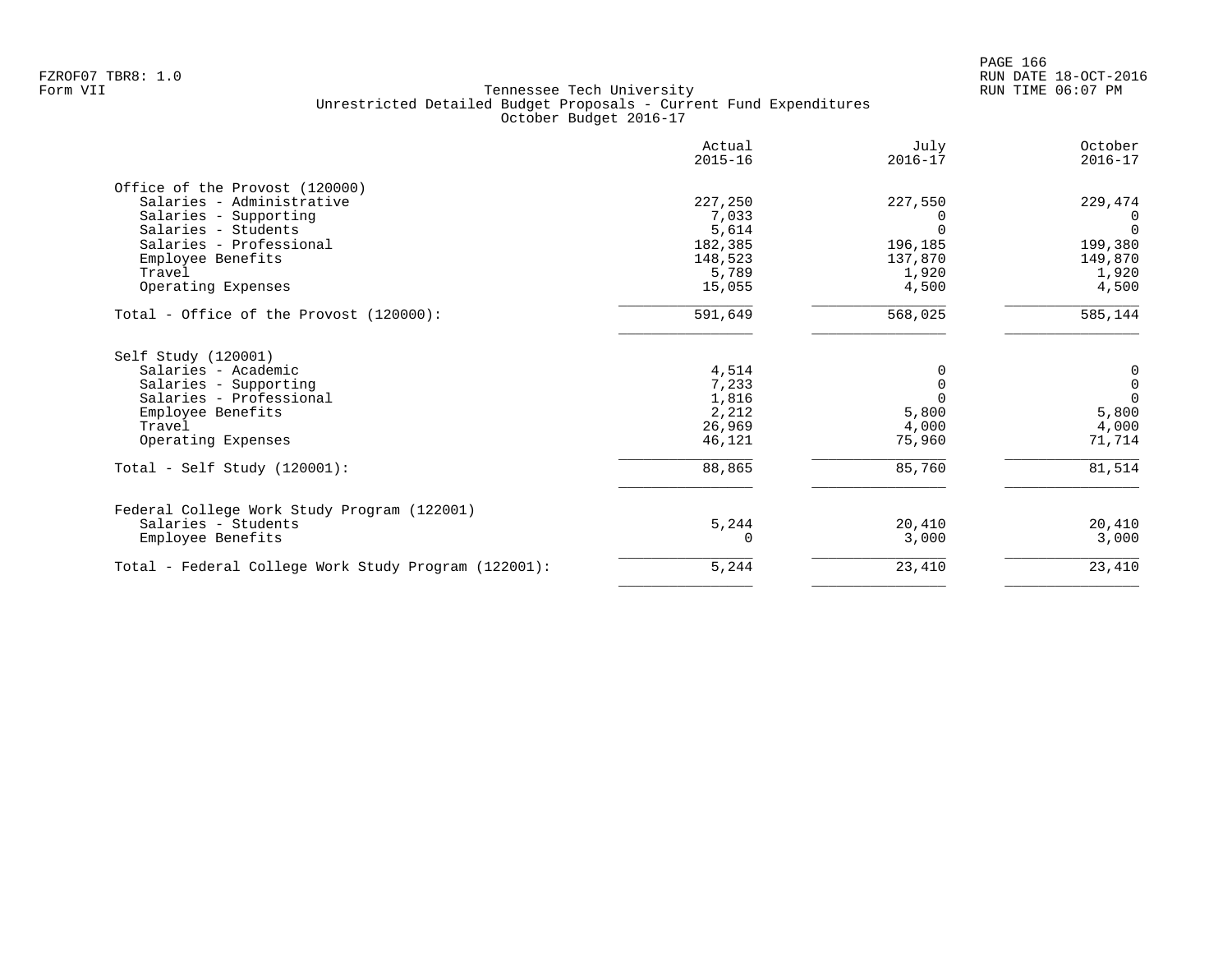|                                                     | Actual<br>$2015 - 16$ | July<br>$2016 - 17$ | October<br>$2016 - 17$ |
|-----------------------------------------------------|-----------------------|---------------------|------------------------|
| African Am Undergrad Sch (123017)                   |                       |                     |                        |
| Employee Benefits                                   | 11,218                | $\mathbf 0$         | 0                      |
| Total - African Am Undergrad Sch (123017):          | 11,218                | $\Omega$            | $\Omega$               |
| Institutional Research Office (125000)              |                       |                     |                        |
| Salaries - Administrative                           | 94,169                | 94,269              | 95,432                 |
| Salaries - Students                                 | 881                   | $\Omega$            | $\mathbf 0$            |
| Salaries - Professional                             | 125,478               | 180,693             | 115,984                |
| Employee Benefits                                   | 68,050                | 82,675              | 64,675                 |
| Travel                                              | 4,111                 | 2,300               | 7,300                  |
| Operating Expenses                                  | 12,607                | 12,220              | 8,867                  |
| Total - Institutional Research Office (125000):     | 305, 296              | 372,157             | 292, 258               |
| Institutional Res Graduate Assist (125001)          |                       |                     |                        |
| Employee Benefits                                   | $\mathbf 0$           | 9,640               | 9,640                  |
| Total - Institutional Res Graduate Assist (125001): | $\mathbf 0$           | 9,640               | 9,640                  |
| Student Affairs Administration (127000)             |                       |                     |                        |
| Salaries - Administrative                           | 157,000               | 157,000             | 159,655                |
| Salaries - Supporting                               | 50,758                | 50,858              | 57,039                 |
| Salaries - Students                                 | 5,184                 | 1,200               | 1,200                  |
| Salaries - Professional                             | 35,045                | 36,832              | 37,428                 |
| Employee Benefits                                   | 84,684                | 89,666              | 89,666                 |
| Travel                                              | 5,809                 | 480                 | 480                    |
| Operating Expenses                                  | 18,274                | 7,340               | 7,538                  |
| Total - Student Affairs Administration (127000):    | 356,754               | 343,376             | 353,006                |
|                                                     |                       |                     |                        |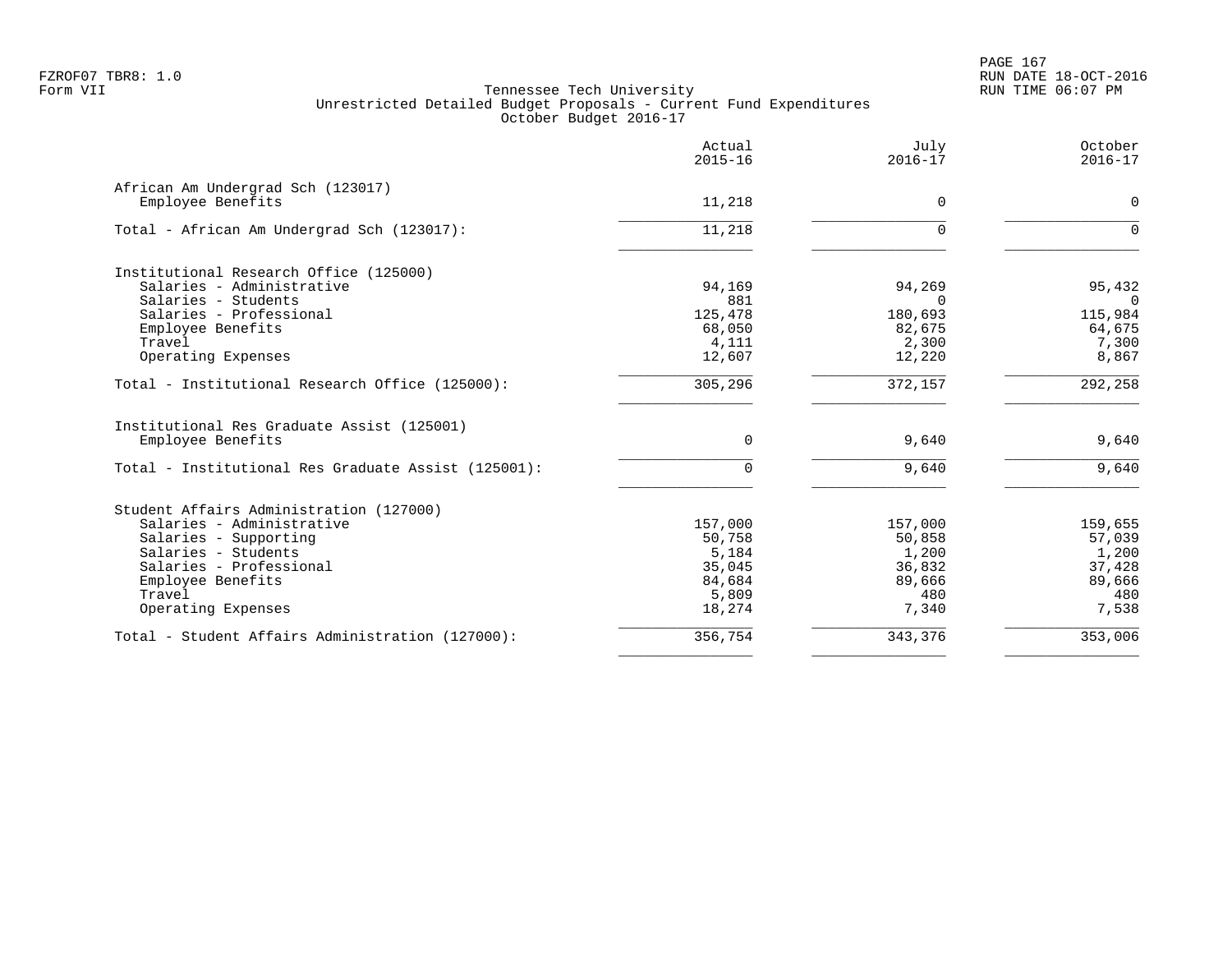PAGE 168 FZROF07 TBR8: 1.0 RUN DATE 18-OCT-2016

|                                                      | Actual<br>$2015 - 16$ | July<br>$2016 - 17$ | October<br>$2016 - 17$ |
|------------------------------------------------------|-----------------------|---------------------|------------------------|
| Student Affairs Grad Assist (127001)                 |                       |                     |                        |
| Employee Benefits                                    | 45,437                | 46,300              | 46,300                 |
| Total - Student Affairs Grad Assist (127001):        | 45,437                | 46,300              | 46,300                 |
| Commission on Status of Blacks (127002)              |                       |                     |                        |
| Operating Expenses                                   | 1,695                 | 2,010               | 2,010                  |
| Total - Commission on Status of Blacks (127002):     | 1,695                 | 2,010               | 2,010                  |
| Vice Pres for Planning and Finance (200000)          |                       |                     |                        |
| Salaries - Administrative                            | 202,300               | 202,400             | 205,775                |
| Salaries - Supporting                                | 26,085                | 49,357              | 30,534                 |
| Salaries - Professional                              | 51,180                | 51,280              | 52,323                 |
| Employee Benefits                                    | 70,258                | 69,340              | 69,340                 |
| Travel<br>Operating Expenses                         | 12,462<br>5,738       | 750<br>3,760        | 750<br>3,760           |
| Total - Vice Pres for Planning and Finance (200000): | 368,023               | 376,887             | 362,482                |
| Business Office (200001)                             |                       |                     |                        |
| Salaries - Administrative                            | 164,913               | 167,400             | 169,163                |
| Salaries - Supporting                                | 418,700               | 425,049             | 516,824                |
| Salaries - Students                                  | 7,590                 | 1,739               | 4,448                  |
| Salaries - Professional                              | 598,444               | 685,197             | 567,825                |
| Employee Benefits                                    | 512,647               | 512,535             | 524,535                |
| Travel                                               | 14,164                | 25,670              | 25,670                 |
| Operating Expenses                                   | 71,825                | 82,240              | 74,240                 |
| Department Revenues                                  | $-79$                 | $\Omega$            | $\Omega$               |
| Total - Business Office (200001):                    | 1,788,204             | 1,899,830           | 1,882,705              |
|                                                      |                       |                     |                        |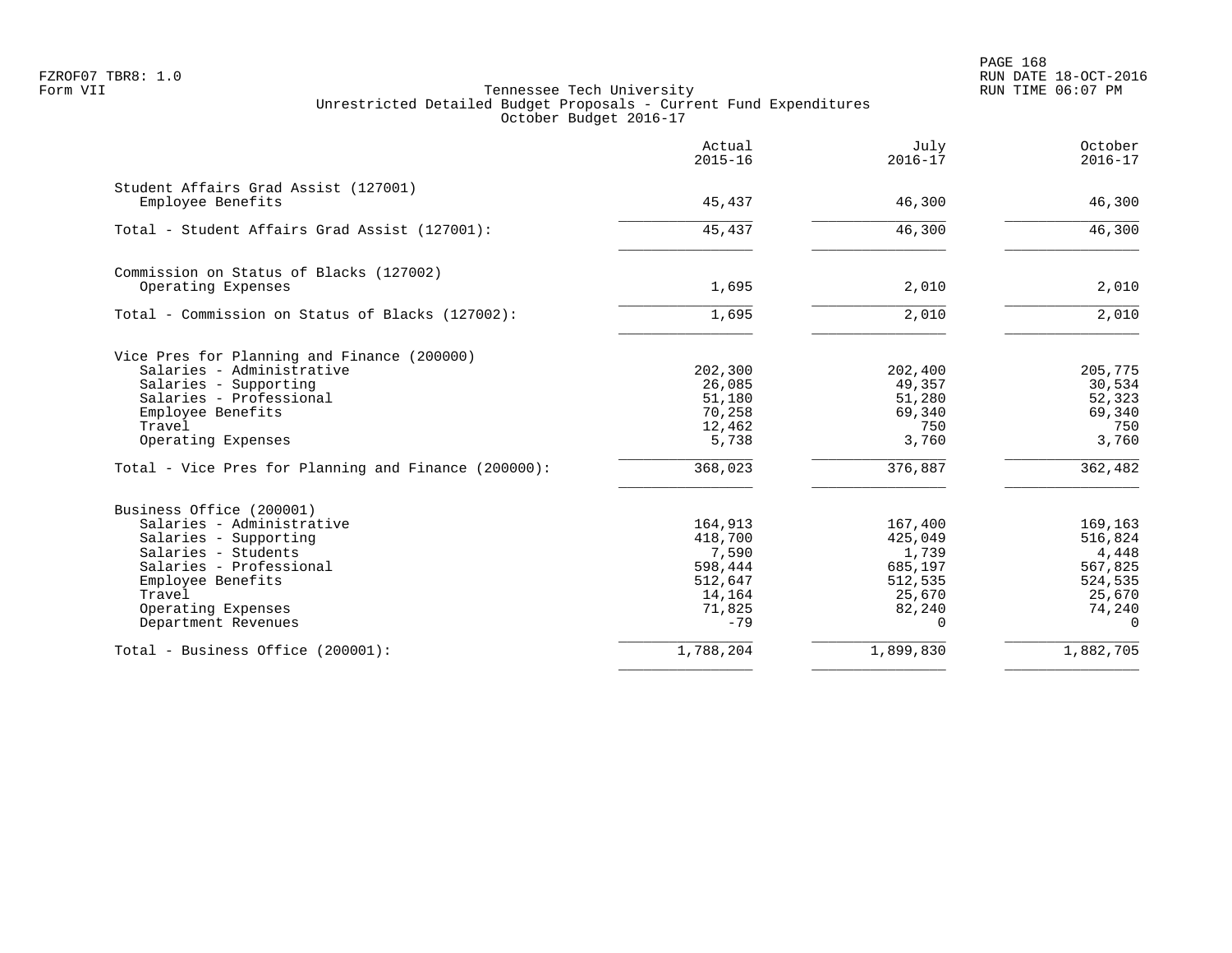|                                                  | Actual<br>$2015 - 16$ | July<br>$2016 - 17$ | October<br>$2016 - 17$ |
|--------------------------------------------------|-----------------------|---------------------|------------------------|
| Human Resources (200002)                         |                       |                     |                        |
| Salaries - Administrative                        | 117,683               | 120,000             | 123,150                |
| Salaries - Supporting                            | 186,462               | 212,833             | 220,373                |
| Salaries - Students                              | 1,613                 | $\Omega$            | $\overline{0}$         |
| Salaries - Professional                          | 427,910               | 546,417             | 554,584                |
| Employee Benefits<br>Travel                      | 267,020               | 253,090             | 313,090                |
| Operating Expenses                               | 3,953<br>113,781      | 1,780<br>58,080     | 1,780<br>90,015        |
|                                                  |                       |                     |                        |
| Total - Human Resources (200002):                | 1,118,422             | 1,192,200           | 1,302,992              |
| Business Office GA (200008)                      |                       |                     |                        |
| Employee Benefits                                | 11,196                | 11,420              | 11,420                 |
| Total - Business Office GA (200008):             | 11,196                | 11,420              | 11,420                 |
| Planning Strategic Initiatives (200009)          |                       |                     |                        |
| Operating Expenses                               | 107,984               | 0                   | 301,800                |
| Total - Planning Strategic Initiatives (200009): | 107,984               | $\Omega$            | 301,800                |
| Facilities Rental (200011)                       |                       |                     |                        |
| Salaries - Administrative                        | 0                     | 700                 | 700                    |
| Salaries - Supporting                            | 1,857                 | 800                 | 800                    |
| Salaries - Students                              | 252                   | 450                 | 450                    |
| Salaries - Professional                          | 4,625                 | 1,000               | 1,000                  |
| Employee Benefits                                | 1,337                 | 600                 | 600                    |
| Total - Facilities Rental (200011):              | 8,071                 | 3,550               | 3,550                  |
|                                                  |                       |                     |                        |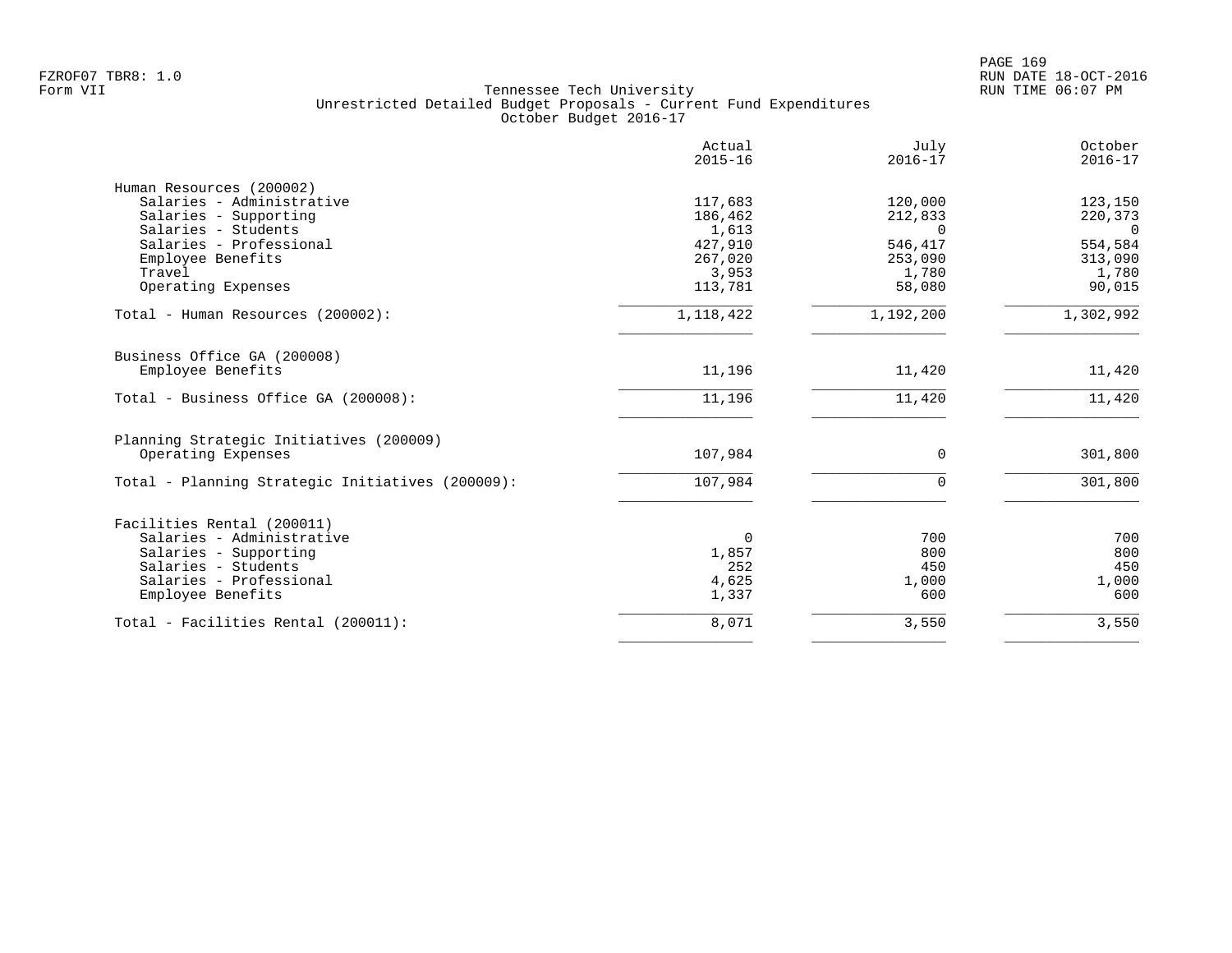|                                                                                                              | Actual<br>$2015 - 16$               | July<br>$2016 - 17$                | October<br>$2016 - 17$                |
|--------------------------------------------------------------------------------------------------------------|-------------------------------------|------------------------------------|---------------------------------------|
| CHEC Management (200012)<br>Operating Expenses                                                               | 80,410                              | 0                                  | 50,000                                |
| Total - CHEC Management (200012):                                                                            | 80,410                              | $\Omega$                           | 50,000                                |
| University Budget & Planning (200025)<br>Salaries - Professional<br>Employee Benefits<br>Operating Expenses  | 81,600<br>32,341<br>922             | 81,700<br>33,000<br>$\Omega$       | 83,060<br>33,000<br>$\Omega$          |
| Total - University Budget & Planning (200025):                                                               | 114,863                             | 114,700                            | 116,060                               |
| Compliance Office (200026)<br>Salaries - Administrative<br>Employee Benefits<br>Travel<br>Operating Expenses | 107,805<br>36,941<br>6,103<br>9,013 | 100,905<br>38,800<br>0<br>$\Omega$ | 101,804<br>38,800<br>0<br>$\mathbf 0$ |
| Total - Compliance Office (200026):                                                                          | 159,862                             | 139,705                            | 140,604                               |
| PCI Compliance (200030)<br>Operating Expenses<br>Total - PCI Compliance (200030):                            | $\mathbf 0$<br>$\Omega$             | 5,000<br>5,000                     | 5,000<br>5,000                        |
| Postage and Mailing (203007)<br>Operating Expenses                                                           | 113,997                             | 170,000                            | 170,000                               |
| Total - Postage and Mailing (203007):                                                                        | 113,997                             | 170,000                            | 170,000                               |
|                                                                                                              |                                     |                                    |                                       |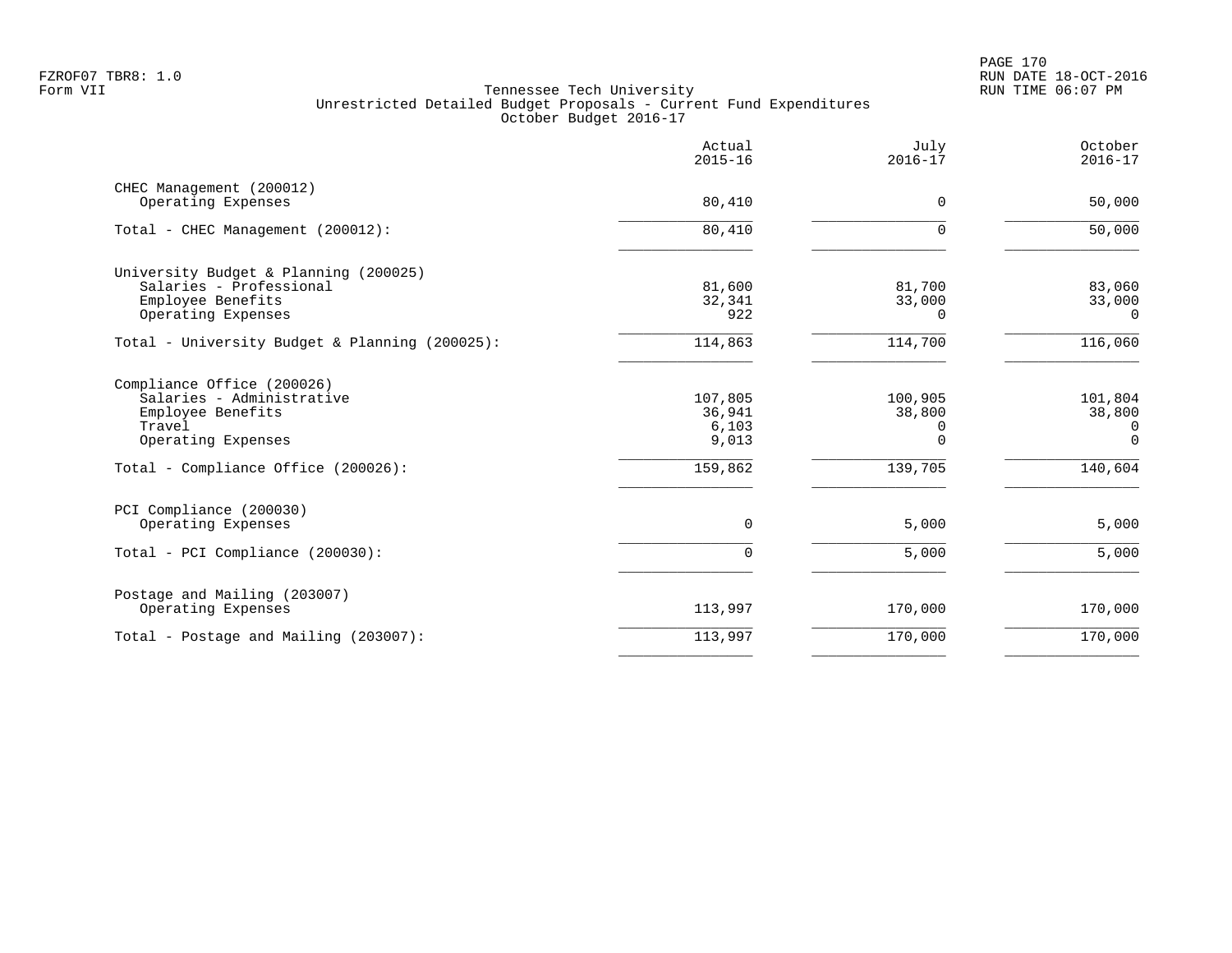|                                                   | Actual<br>$2015 - 16$ | July<br>$2016 - 17$ | October<br>$2016 - 17$ |
|---------------------------------------------------|-----------------------|---------------------|------------------------|
| Postage and Mailing Transfer In (203008)          |                       |                     |                        |
| Operating Expenses                                | $-155, 328$           | $\Omega$            | $\Omega$               |
| Department Revenues                               | $-4,419$              | $-170,000$          | $-170,000$             |
| Total - Postage and Mailing Transfer In (203008): | $-159,747$            | $-170,000$          | $-170,000$             |
| Printing Services (203009)                        |                       |                     |                        |
| Salaries - Supporting                             | 76,727                | 2,610               | 2,610                  |
| Salaries - Students                               |                       | 2,120               | 2,120                  |
| Salaries - Professional                           | 72,790                | $\Omega$            | $\Omega$               |
| Employee Benefits                                 | 18,256                | 46,190              | 46,190                 |
| Travel                                            | $\Omega$              | 140                 | 140                    |
| Operating Expenses                                | 319,111               | 68,320              | 68,609                 |
| Department Revenues                               | 8,300                 | 8,300               | 8,300                  |
| Total - Printing Services (203009):               | 495,184               | 127,680             | 127,969                |
| Printing Serv Transf In (203010)                  |                       |                     |                        |
| Operating Expenses                                | $-220,886$            | $\Omega$            | $\Omega$               |
| Department Revenues                               | 0                     | $-15,520$           | $-15,520$              |
| Total - Printing Serv Transf In (203010):         | $-220,886$            | $-15,520$           | $-15,520$              |
| Printing Serv Allocation Offset (203011)          |                       |                     |                        |
| Operating Expenses                                | $-175, 191$           | $\Omega$            | $\Omega$               |
| Department Revenues                               | 0                     | $-40,000$           | $-40,289$              |
| Total - Printing Serv Allocation Offset (203011): | $-175, 191$           | $-40,000$           | $-40,289$              |
|                                                   |                       |                     |                        |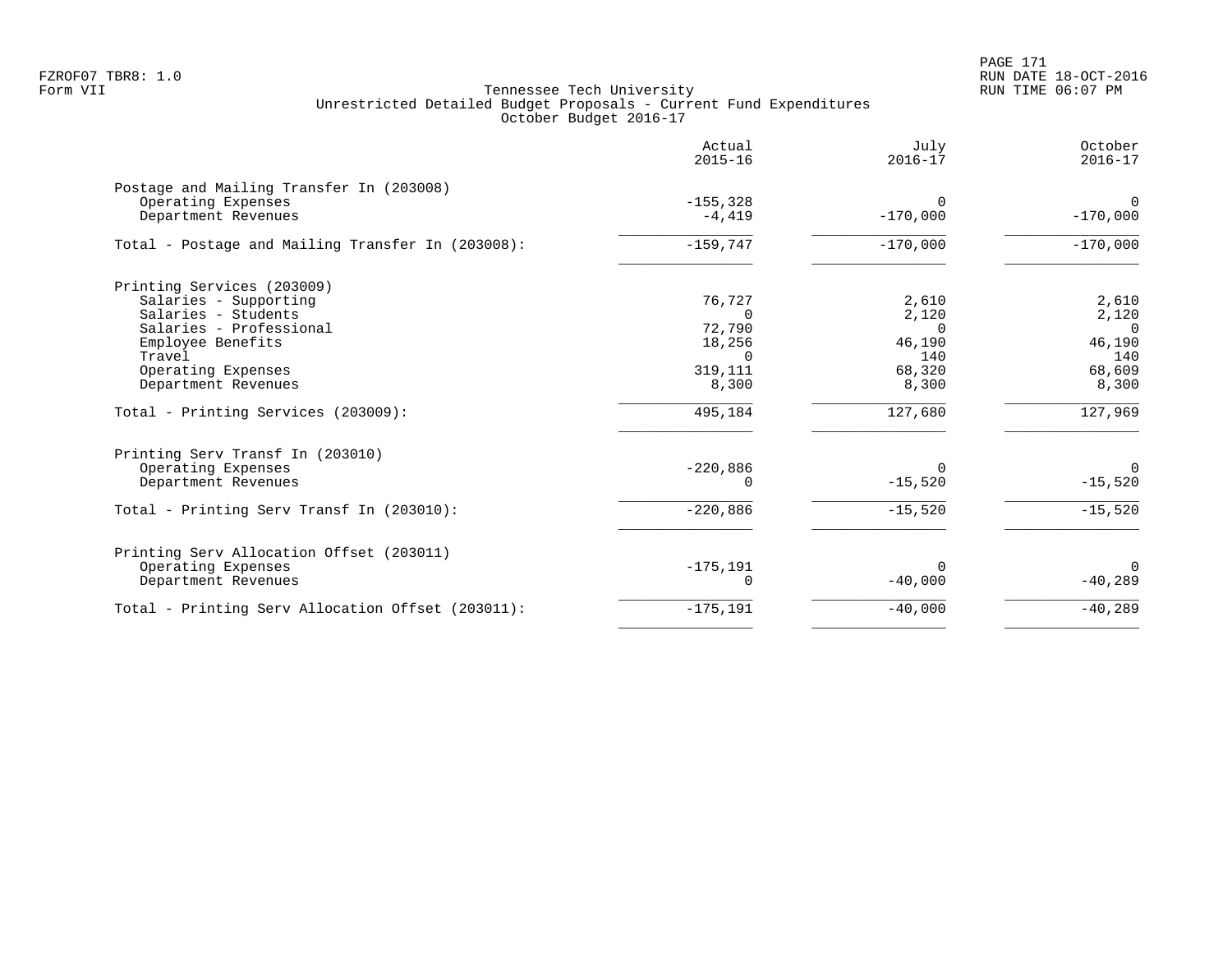PAGE 172 FZROF07 TBR8: 1.0 RUN DATE 18-OCT-2016

|                                                              | Actual<br>$2015 - 16$ | July<br>$2016 - 17$  | October<br>$2016 - 17$ |
|--------------------------------------------------------------|-----------------------|----------------------|------------------------|
| Post Office Spouse Dependent (203014)<br>Employee Benefits   | $\Omega$              | 10,830               | 10,830                 |
| Total - Post Office Spouse Dependent (203014):               | 0                     | 10,830               | 10,830                 |
| Post Office PC191 (203015)                                   |                       |                      |                        |
| Employee Benefits                                            | $\mathbf 0$           | 3,300                | 3,300                  |
| Total - Post Office PC191 (203015):                          | $\Omega$              | 3,300                | 3,300                  |
| Post Office E&G Operations (203027)<br>Salaries - Supporting | 48,231                | 0                    | 0                      |
| Employee Benefits                                            | 11,510                | $\Omega$             | $\Omega$               |
| Operating Expenses<br>Department Revenues                    | 322,241<br>$\Omega$   | 309,778<br>$-21,841$ | 309,778<br>$-15,779$   |
|                                                              |                       |                      |                        |
| Total - Post Office E&G Operations (203027):                 | 381,982               | 287,937              | 293,999                |
| Post Office Svc Ctr Allocation (203028)                      |                       |                      |                        |
| Operating Expenses<br>Department Revenues                    | 64,700<br>$-54,000$   | 0<br>$\Omega$        | 0<br>$\Omega$          |
| Total - Post Office Svc Ctr Allocation (203028):             | 10,700                | $\Omega$             | $\Omega$               |
| CHEC Administrative Services (210000)                        |                       |                      |                        |
| Salaries - Administrative                                    | 79,040                | 79,930               | 80,530                 |
| Salaries - Supporting                                        | 38,420                | 98,839               | 54,087                 |
| Salaries - Professional                                      | 10,102                | $\Omega$             | 44,996                 |
| Employee Benefits                                            | 33,910                | 76,155               | 76,775                 |
| Travel<br>Operating Expenses                                 | 2,323<br>25,565       | 3,000<br>41,824      | 3,000<br>44,693        |
| Department Revenues                                          | $-44, 497$            | $-149,874$           | $-50,000$              |
| Total - CHEC Administrative Services (210000):               | 144,863               | 149,874              | 254,081                |
|                                                              |                       |                      |                        |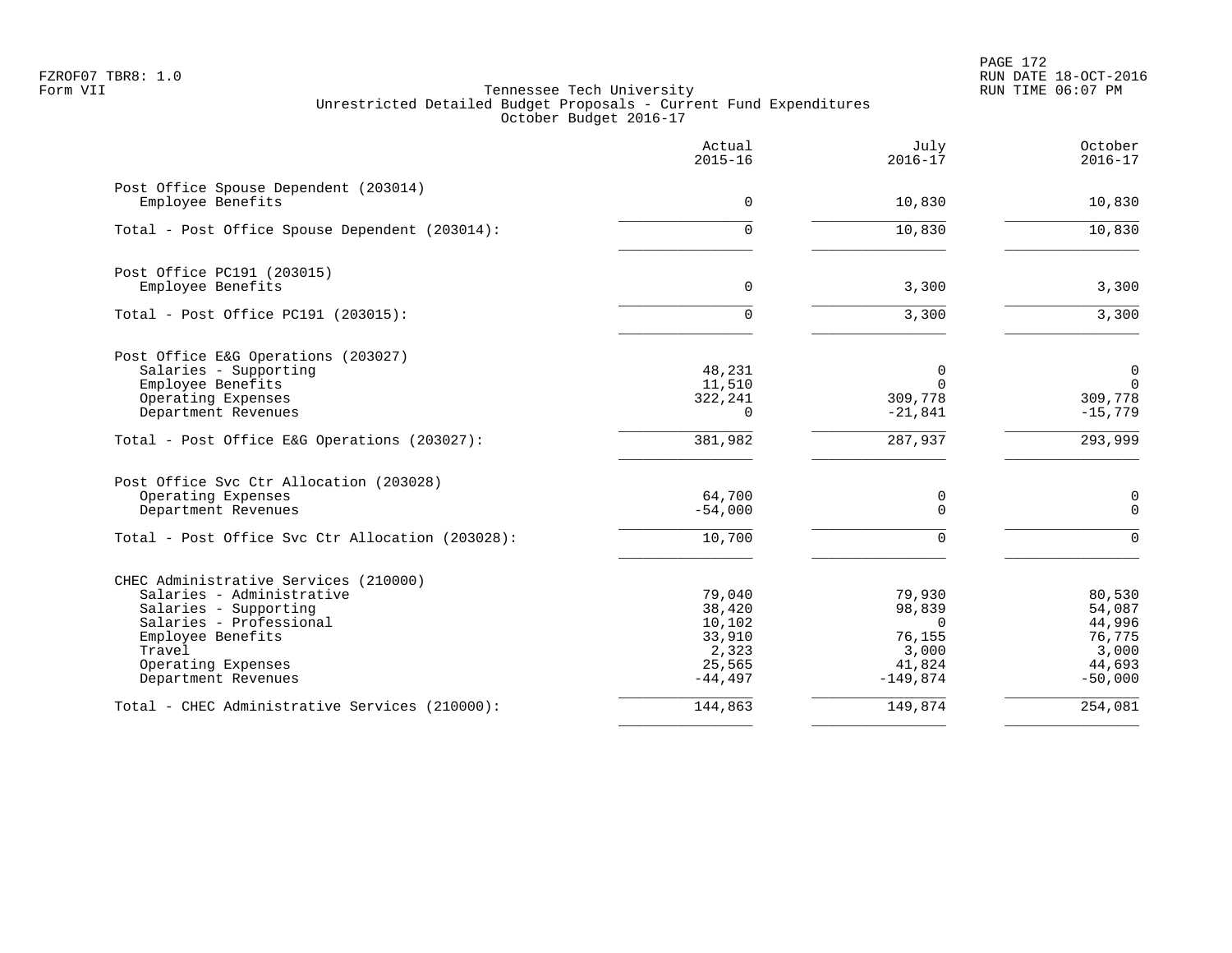|                                                   | Actual<br>$2015 - 16$ | July<br>$2016 - 17$ | October<br>$2016 - 17$ |
|---------------------------------------------------|-----------------------|---------------------|------------------------|
| CHEC Facilities Rentals (210002)                  |                       |                     |                        |
| Salaries - Supporting                             | 240                   | $\mathbf 0$         | $\mathbf 0$            |
| Employee Benefits                                 | 56                    | $\Omega$            | $\mathbf 0$            |
| Operating Expenses                                | 2,859                 | 5,000               | 5,000                  |
| Total - CHEC Facilities Rentals (210002):         | 3,155                 | 5,000               | 5,000                  |
| CHEC Marketing & Communications (210003)          |                       |                     |                        |
| Operating Expenses                                | 41,775                | 8,000               | 50,625                 |
| Department Revenues                               | $-30,000$             | $-4,000$            | $\Omega$               |
| Total - CHEC Marketing & Communications (210003): | 11,775                | 4,000               | $\overline{50,625}$    |
| Purchasing Office (221001)                        |                       |                     |                        |
| Salaries - Administrative                         | 86,504                | 86,604              | 88,357                 |
| Salaries - Supporting                             | 97,419                | 99,629              | 101,056                |
| Salaries - Students                               | $\Omega$              | 410                 | 410                    |
| Salaries - Professional                           | 54,347                | 54,447              | 55,251                 |
| Employee Benefits                                 | 114,451               | 115,365             | 115,365                |
| Travel                                            | 438                   | 4,200               | 4,200                  |
| Operating Expenses                                | 17,060                | 14,210              | 14,210                 |
| Total - Purchasing Office (221001):               | 370,219               | 374,865             | 378,849                |
| Environmental Safety (221003)                     |                       |                     |                        |
| Salaries - Supporting                             | 28,819                | 28,919              | 29,526                 |
| Salaries - Students                               | 3,026                 | 11,000              | 11,000                 |
| Salaries - Professional                           | 194,710               | 258,670             | 204,316                |
| Employee Benefits                                 | 71,667                | 78,165              | 78,165                 |
| Travel                                            | 5,093                 | $\Omega$            | 5,000                  |
| Operating Expenses                                | 36,169                | 43,430              | 38,430                 |
| Department Revenues                               | $-16$                 | $\Omega$            | $\Omega$               |
| Total - Environmental Safety (221003):            | 339,468               | 420,184             | 366,437                |
|                                                   |                       |                     |                        |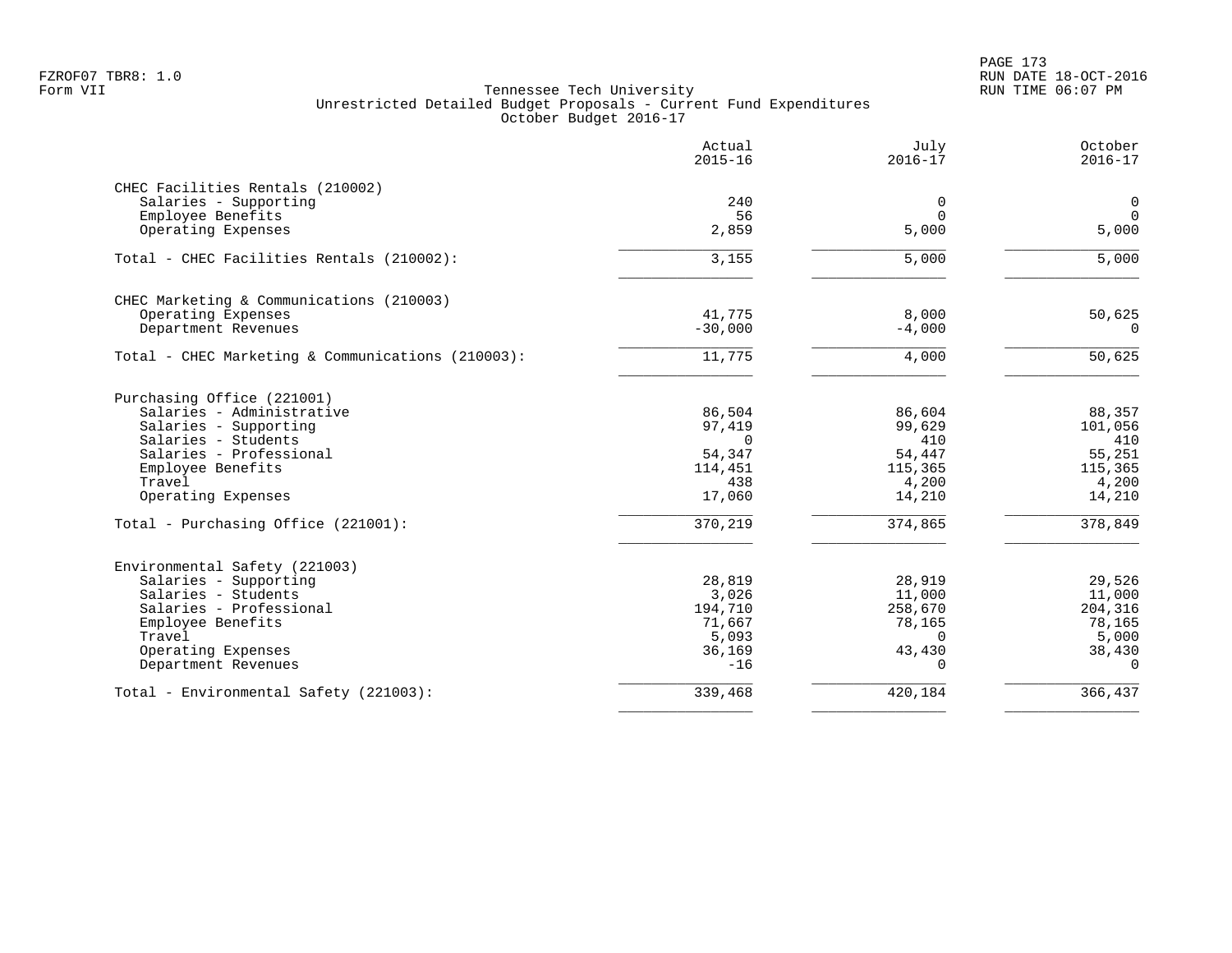PAGE 174 FZROF07 TBR8: 1.0 RUN DATE 18-OCT-2016

|                                                | Actual<br>$2015 - 16$ | July<br>$2016 - 17$ | October<br>$2016 - 17$ |
|------------------------------------------------|-----------------------|---------------------|------------------------|
| Motor Pool Fuel (221006)<br>Operating Expenses | 85,227                | 150,000             | 150,000                |
|                                                |                       |                     |                        |
| Total - Motor Pool Fuel (221006):              | 85,227                | 150,000             | 150,000                |
| Motor Pool Fuel Transfer In (221007)           |                       |                     |                        |
| Operating Expenses                             | $-85,227$             | $-150,000$          | $-150,000$             |
| Total - Motor Pool Fuel Transfer In (221007):  | $-85,227$             | $-150,000$          | $-150,000$             |
| Telephone Services (231000)                    |                       |                     |                        |
| Salaries - Supporting                          | 89,777                | 97,839              | 99,146                 |
| Salaries - Students                            | 5,209                 | 5,140               | 5,140                  |
| Salaries - Professional                        | 134,224               | 134,324             | 136,180                |
| Employee Benefits                              | 112,890               | 108,990             | 123,990                |
| Travel                                         | 2,155<br>310,550      | 1,000<br>554,470    | 1,000<br>554,470       |
| Operating Expenses<br>Department Revenues      | 99,991                | 100,000             | 100,000                |
| Total - Telephone Services (231000):           | 754,796               | 1,001,763           | 1,019,926              |
| Telephone Transfer In (231001)                 |                       |                     |                        |
| Operating Expenses                             | $-737,296$            | $\Omega$            | $\Omega$               |
| Department Revenues                            |                       | $-980,763$          | $-998,924$             |
| Total - Telephone Transfer In (231001):        | $-737,296$            | $-980,763$          | $-998,924$             |
|                                                |                       |                     |                        |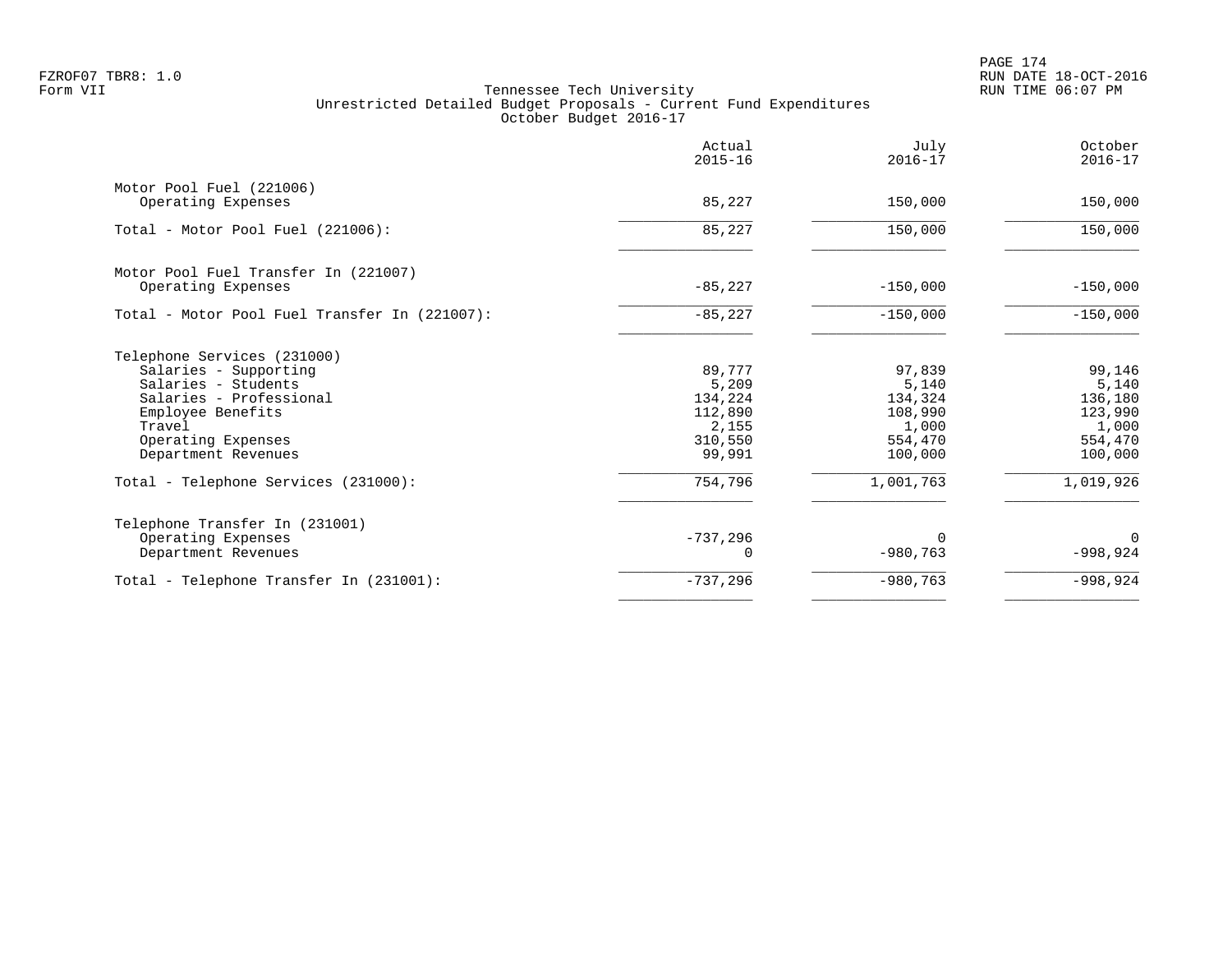|                                                  | Actual<br>$2015 - 16$ | July<br>$2016 - 17$ | October<br>$2016 - 17$ |
|--------------------------------------------------|-----------------------|---------------------|------------------------|
| Cable TV (231002)                                |                       |                     |                        |
| Operating Expenses                               | 92,648                | 102,000             | 102,000                |
| Total - Cable TV $(231002)$ :                    | 92,648                | 102,000             | 102,000                |
| Cable TV Transfer In (231003)                    |                       |                     |                        |
| Operating Expenses                               | $-154,922$            | $\Omega$            | $\mathbf 0$            |
| Department Revenues                              | 0                     | $-102,000$          | $-102,000$             |
| Total - Cable TV Transfer In (231003):           | $-154,922$            | $-102,000$          | $-102,000$             |
| Regulated Waste Disposal (255001)                |                       |                     |                        |
| Operating Expenses                               | 56,406                | 25,000              | 25,000                 |
| Total - Regulated Waste Disposal (255001):       | 56,406                | 25,000              | 25,000                 |
| VP for Univ Advancement Office (300000)          |                       |                     |                        |
| Salaries - Administrative                        | 400,442               | 400,542             | 406,557                |
| Salaries - Supporting                            | 193,327               | 250,896             | 254,076                |
| Salaries - Students                              | 7,989                 | 1,940               | 1,940                  |
| Salaries - Professional                          | 996,475               | 1,065,545           | 1,126,488              |
| Employee Benefits                                | 545,999               | 554,877             | 556,267                |
| Travel                                           | 16,306                | 12,310              | 12,310                 |
| Operating Expenses<br>Capital Outlay             | 103,318<br>$\Omega$   | 10,521<br>6,970     | 71,015<br>6,970        |
| Total - VP for Univ Advancement Office (300000): | 2,263,856             | 2,303,601           | 2,435,623              |
|                                                  |                       |                     |                        |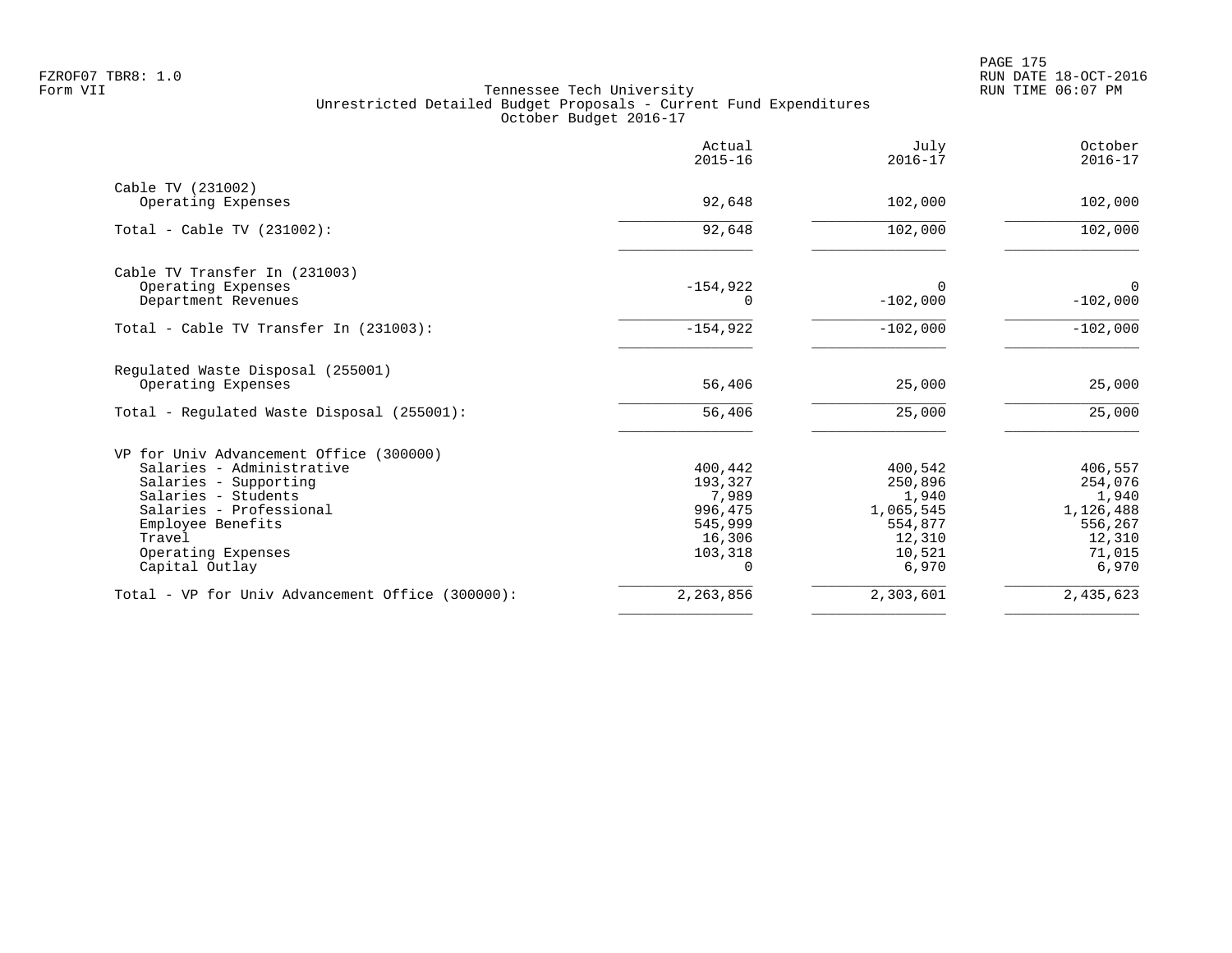PAGE 176 FZROF07 TBR8: 1.0 RUN DATE 18-OCT-2016

|                                                                                                                           | Actual<br>$2015 - 16$             | July<br>$2016 - 17$           | October<br>$2016 - 17$        |
|---------------------------------------------------------------------------------------------------------------------------|-----------------------------------|-------------------------------|-------------------------------|
| Univ Advancement Advertising (301000)<br>Operating Expenses                                                               | 581                               | 3,490                         | 3,490                         |
| Total - Univ Advancement Advertising (301000):                                                                            | 581                               | 3,490                         | 3,490                         |
| Univ Advancement Athletic Tickets (301001)<br>Operating Expenses                                                          | 114,560                           | 114,560                       | 114,560                       |
| Total - Univ Advancement Athletic Tickets (301001):                                                                       | 114,560                           | 114,560                       | 114,560                       |
| Univ Adv Graduate Assistant (301003)<br>Employee Benefits                                                                 | $\Omega$                          | 25,440                        | 25,440                        |
| Total - Univ Adv Graduate Assistant (301003):                                                                             | $\Omega$                          | 25,440                        | 25,440                        |
| Special Activity Fundraising (301004)<br>Salaries - Professional<br>Employee Benefits                                     | 50,610<br>14,123                  | 66,554<br>12,700              | 67,265<br>12,700              |
| Total - Special Activity Fundraising (301004):                                                                            | 64,733                            | 79,254                        | 79,965                        |
| Univ Develop and Alumni Engagement (302000)<br>Salaries - Supporting<br>Employee Benefits<br>Travel<br>Operating Expenses | 0<br>$\Omega$<br>31,277<br>24,708 | 500<br>110<br>6,170<br>18,670 | 500<br>110<br>6,170<br>18,670 |
| Total - Univ Develop and Alumni Engagement (302000):                                                                      | 55,985                            | 25,450                        | 25,450                        |
|                                                                                                                           |                                   |                               |                               |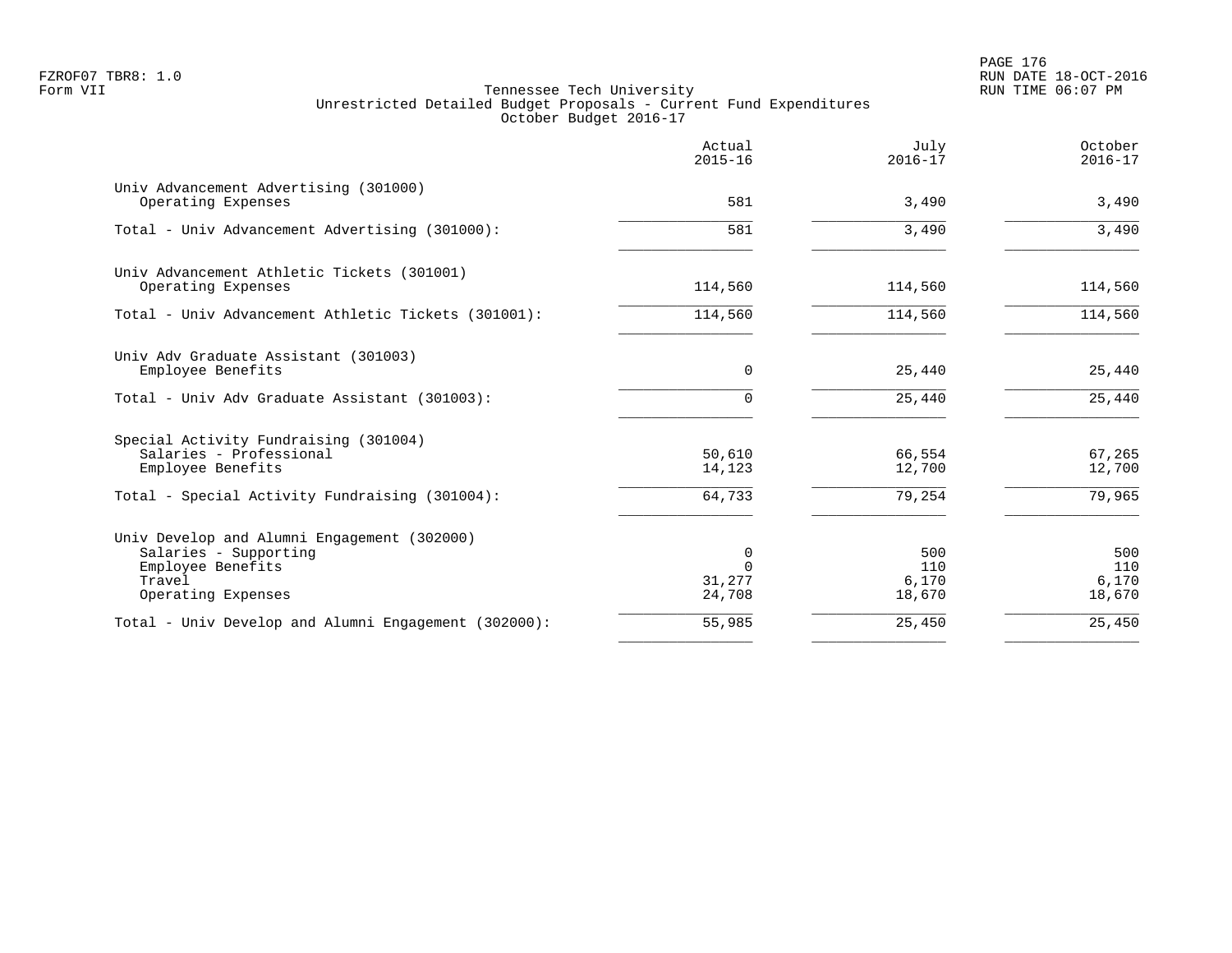|                                                                  | Actual<br>$2015 - 16$ | July<br>$2016 - 17$ | October<br>$2016 - 17$ |
|------------------------------------------------------------------|-----------------------|---------------------|------------------------|
| Alumni Engagement & Annual Giving (302004)<br>Operating Expenses | 1,898                 | 2,500               | 2,500                  |
| Total - Alumni Engagement & Annual Giving (302004):              | 1,898                 | 2,500               | 2,500                  |
| Communications & Marketing (303000)                              |                       |                     |                        |
| Salaries - Administrative                                        | 106,477               | 118,152             | 120,963                |
| Salaries - Supporting                                            | 181,155               | 208,630             | 252,664                |
| Salaries - Students                                              | 3,375                 | $\Omega$            | $\Omega$               |
| Salaries - Professional                                          | 349,300               | 431,555             | 390,606                |
| Employee Benefits                                                | 245,584               | 247,270             | 269,270                |
| Travel                                                           | 9,878                 | 820                 | 820                    |
| Operating Expenses                                               | 220,284               | 20,910              | 218,910                |
| Total - Communications & Marketing (303000):                     | 1,116,053             | 1,027,337           | 1,253,233              |
| Communications & Mrktg Transfer In (303001)                      |                       |                     |                        |
| Operating Expenses                                               | $-38,058$             | $\Omega$            | $\Omega$               |
| Department Revenues                                              | 1,000                 | $-4,120$            | $-4,120$               |
| Total - Communications & Mrktg Transfer In (303001):             | $-37,058$             | $-4,120$            | $-4,120$               |
| Web & Digital Media (303003)                                     |                       |                     |                        |
| Operating Expenses                                               | 22,112                | 0                   | $\mathbf 0$            |
| Total - Web & Digital Media (303003):                            | 22,112                | 0                   | $\mathbf 0$            |
|                                                                  |                       |                     |                        |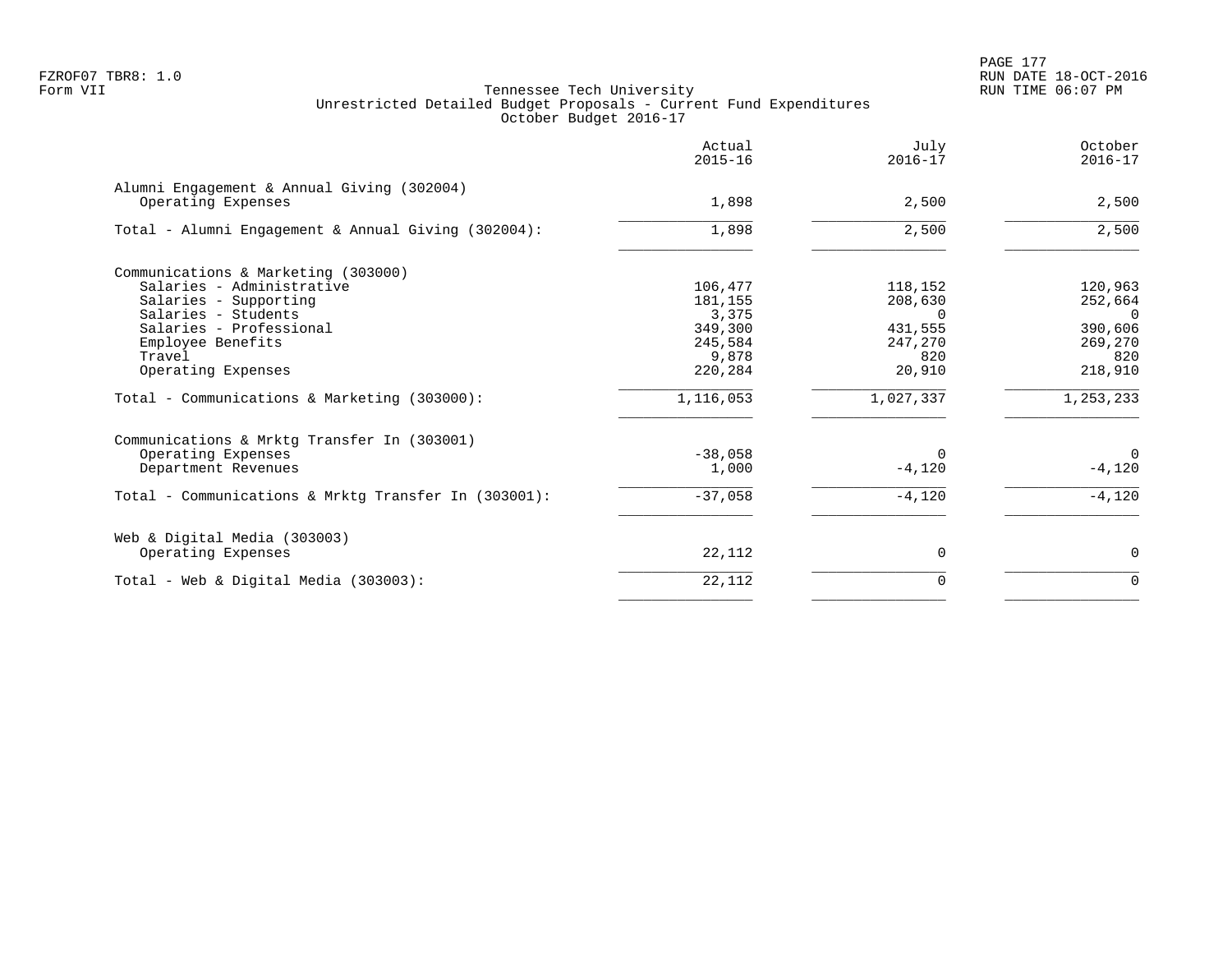|                                                           | Actual<br>$2015 - 16$ | July<br>$2016 - 17$ | October<br>$2016 - 17$ |
|-----------------------------------------------------------|-----------------------|---------------------|------------------------|
| Special Activity Marketing (303004)<br>Operating Expenses | 100,000               | $\Omega$            | $\Omega$               |
| Total - Special Activity Marketing (303004):              | 100,000               | $\Omega$            | $\Omega$               |
| Photo Services Office (304000)                            |                       |                     |                        |
| Salaries - Supporting                                     | 79,081                | 81,034              | 82,051                 |
| Employee Benefits                                         | 36,383                | 62,960              | 62,960                 |
| Travel                                                    | 4,820                 | 420                 | 420                    |
| Operating Expenses                                        | 10,338                | 27,390              | 27,390                 |
| Department Revenues                                       | 1,500                 | 1,500               | 1,500                  |
| Total - Photo Services Office (304000):                   | 132,122               | 173,304             | 174,321                |
| Photo Svc Transfer In Revenue (304001)                    |                       |                     |                        |
| Operating Expenses                                        | $-15,536$             | $-22,500$           | $-22,500$              |
| Department Revenues                                       |                       | $-580$              | $-580$                 |
| Total - Photo Svc Transfer In Revenue (304001):           | $-15,536$             | $-23,080$           | $-23,080$              |
| Photo Svc Allocation Offset (304002)                      |                       |                     |                        |
| Operating Expenses                                        | $-82,208$             | 28,250              | 28,250                 |
| Department Revenues                                       |                       | $-145,984$          | $-147,001$             |
| Total - Photo Svc Allocation Offset (304002):             | $-82,208$             | $-117,734$          | $-118,751$             |
|                                                           |                       |                     |                        |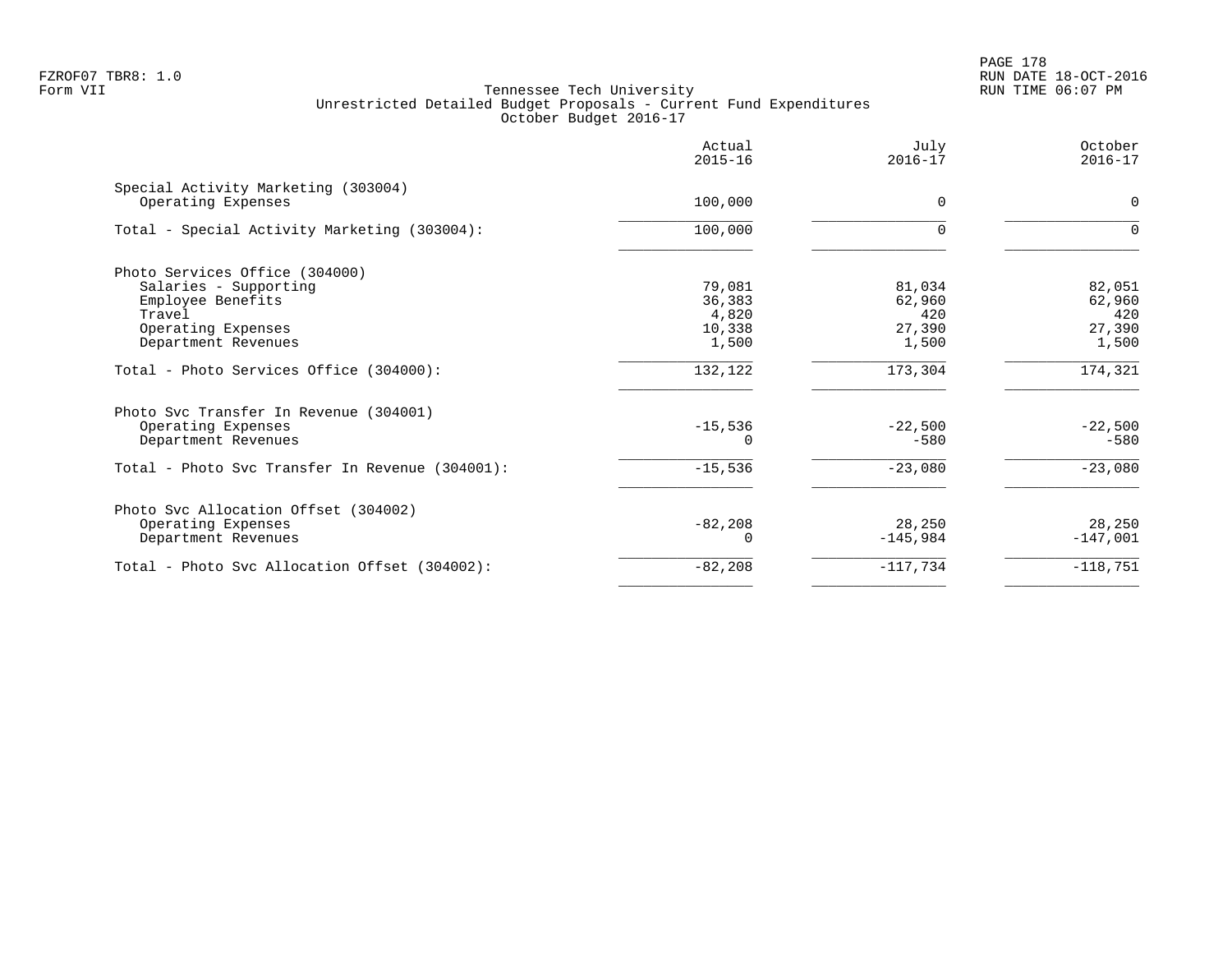|                                                                                                                                                        | Actual<br>$2015 - 16$              | July<br>$2016 - 17$                                  | October<br>$2016 - 17$                                |
|--------------------------------------------------------------------------------------------------------------------------------------------------------|------------------------------------|------------------------------------------------------|-------------------------------------------------------|
| TBR Spouse Dependent Discount (700000)<br>Employee Benefits                                                                                            | 97,173                             | 79,600                                               | 79,600                                                |
| Total - TBR Spouse Dependent Discount (700000):                                                                                                        | 97,173                             | 79,600                                               | 79,600                                                |
| TBR Employ Remission PC191 (700001)<br>Employee Benefits                                                                                               | 22,397                             | 33,940                                               | 33,940                                                |
| Total - TBR Employ Remission PC191 (700001):                                                                                                           | 22,397                             | 33,940                                               | 33,940                                                |
| E and G Data Processing Allocation (700003)<br>Department Revenues                                                                                     | 484,242                            | 540,470                                              | 548,140                                               |
| Total - E and G Data Processing Allocation (700003):                                                                                                   | 484,242                            | 540,470                                              | 548,140                                               |
| E and G Claims Adjustment (700004)<br>Operating Expenses                                                                                               | 50,275                             | 41,910                                               | 41,910                                                |
| Total - E and G Claims Adjustment $(700004)$ :                                                                                                         | 50,275                             | 41,910                                               | 41,910                                                |
| $E$ and G Support (700005)<br>Salaries - Administrative<br>Salaries - Supporting<br>Salaries - Professional<br>Employee Benefits<br>Operating Expenses | $\mathbf 0$<br>28,989<br>$-97,119$ | 26,650<br>17,965<br>44,140<br>269,410<br>$-157, 383$ | 15,075<br>31,166<br>169,230<br>298,315<br>$-158, 361$ |
| Total - E and G Support $(700005)$ :                                                                                                                   | $-68,130$                          | 200,782                                              | 355,425                                               |
|                                                                                                                                                        |                                    |                                                      |                                                       |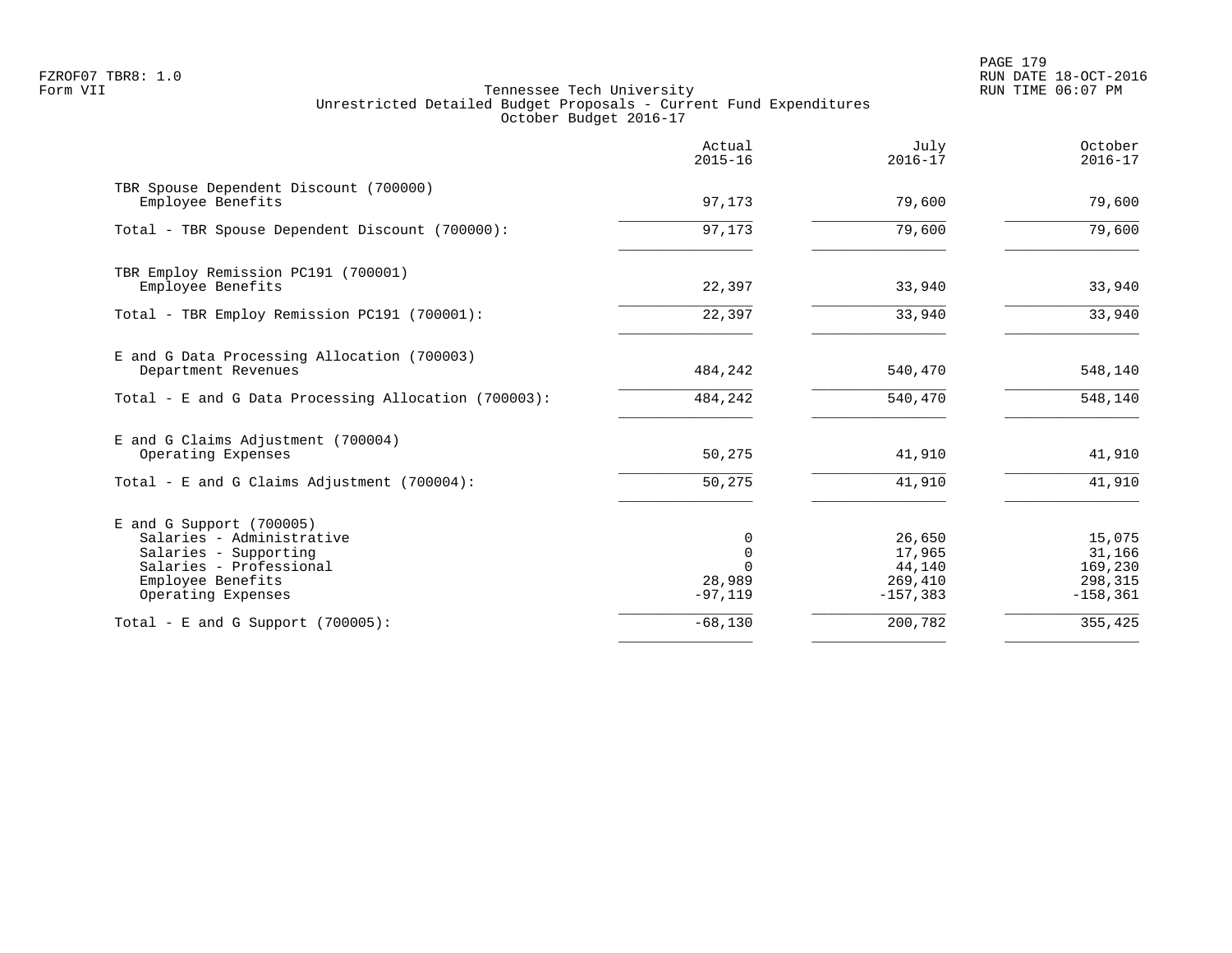PAGE 180 FZROF07 TBR8: 1.0 RUN DATE 18-OCT-2016

|                                                              | Actual<br>$2015 - 16$ | July<br>$2016 - 17$ | October<br>$2016 - 17$ |
|--------------------------------------------------------------|-----------------------|---------------------|------------------------|
| E and G Other Salary Pool (700009)<br>Salaries - Supporting  | $\mathbf 0$           | 15,220              | 15,220                 |
| Total - E and G Other Salary Pool (700009):                  |                       | 15,220              | 15,220                 |
| TBR Chargeback non TN eCampus (700017)<br>Operating Expenses | 513,637               | 526,340             | 409,040                |
| Total - TBR Chargeback non TN eCampus (700017):              | 513,637               | 526,340             | 409,040                |
| Legal Fees (700023)<br>Operating Expenses                    | 29,674                | 29,000              | 29,000                 |
| Total - Legal Fees $(700023)$ :                              | 29,674                | 29,000              | 29,000                 |
| License Fees (700024)<br>Operating Expenses                  | 19,710                | 20,000              | 20,000                 |
| Total - License Fees (700024):                               | 19,710                | 20,000              | 20,000                 |
| Membership Fees (700025)<br>Operating Expenses               | 238,667               | 175,235             | 179,475                |
| Total - Membership Fees (700025):                            | 238,667               | 175,235             | 179,475                |
|                                                              |                       |                     |                        |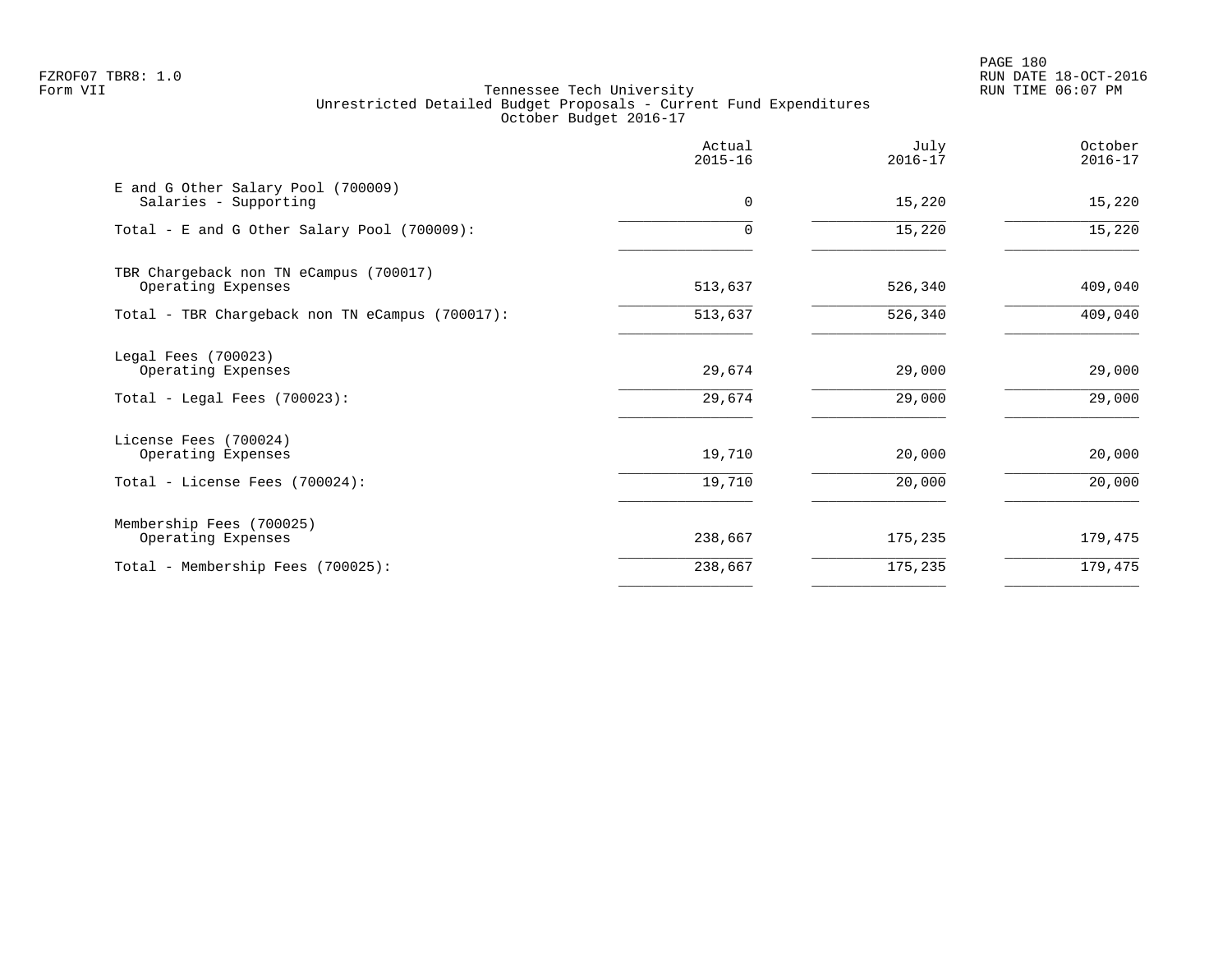PAGE 181 FZROF07 TBR8: 1.0 RUN DATE 18-OCT-2016

|                                                                                             | Actual<br>$2015 - 16$ | July<br>$2016 - 17$ | October<br>$2016 - 17$ |
|---------------------------------------------------------------------------------------------|-----------------------|---------------------|------------------------|
| Consultation Services (700026)<br>Operating Expenses                                        | $\Omega$              | 7,800               | 7,800                  |
| Total - Consultation Services (700026):                                                     | $\Omega$              | 7,800               | 7,800                  |
| Banking Services (700027)<br>Operating Expenses                                             | 439,486               | 452,700             | 452,700                |
| Total - Banking Services (700027):                                                          | 439,486               | 452,700             | 452,700                |
| Collection of Debts (700028)<br>Operating Expenses<br>Total - Collection of Debts (700028): | 10,170<br>10,170      | 26,770<br>26,770    | 26,770<br>26,770       |
| Provision for Doubtful Accts (700029)<br>Operating Expenses                                 | 2,904                 | 80,000              | 80,000                 |
| Total - Provision for Doubtful Accts (700029):                                              | 2,904                 | 80,000              | 80,000                 |
| External Audit (700030)<br>Operating Expenses                                               | 48,405                | 70,000              | 70,000                 |
| Total - External Audit (700030):                                                            | 48,405                | 70,000              | 70,000                 |
|                                                                                             |                       |                     |                        |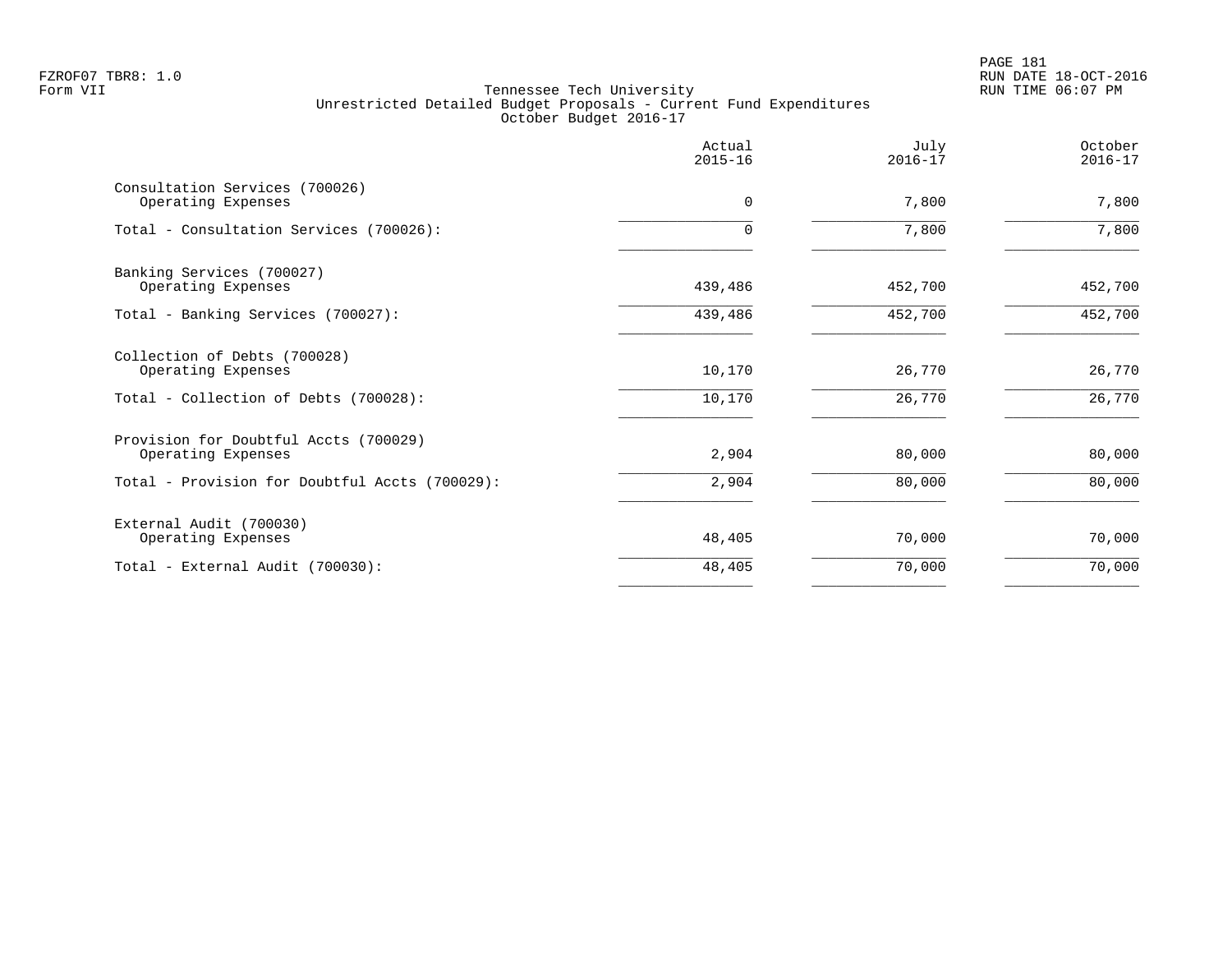PAGE 182 FZROF07 TBR8: 1.0 RUN DATE 18-OCT-2016

|                                                        | Actual<br>$2015 - 16$ | July<br>$2016 - 17$ | October<br>$2016 - 17$ |
|--------------------------------------------------------|-----------------------|---------------------|------------------------|
| Training (700031)<br>Operating Expenses                | 0                     | 1,360               | 1,360                  |
| Total - Training $(700031)$ :                          | 0                     | 1,360               | 1,360                  |
| Cafeteria Benefits (700032)<br>Operating Expenses      | 4,797                 | 15,000              | 15,000                 |
| Total - Cafeteria Benefits (700032):                   | 4,797                 | 15,000              | 15,000                 |
| Background Checks (700033)<br>Operating Expenses       | 16,011                | 22,700              | 22,700                 |
| Total - Background Checks (700033):                    | 16,011                | 22,700              | 22,700                 |
| IRS Penalties and Fines (700034)<br>Operating Expenses | 2,271                 | $\Omega$            | $\mathbf 0$            |
| Total - IRS Penalties and Fines (700034):              | 2,271                 | $\Omega$            | $\mathbf 0$            |
| Allocation to Aux Ent (700037)<br>Department Revenues  | $-304,963$            | $-343,840$          | $-372, 250$            |
| Total - Allocation to Aux Ent (700037):                | $-304,963$            | $-343,840$          | $-372,250$             |
|                                                        |                       |                     |                        |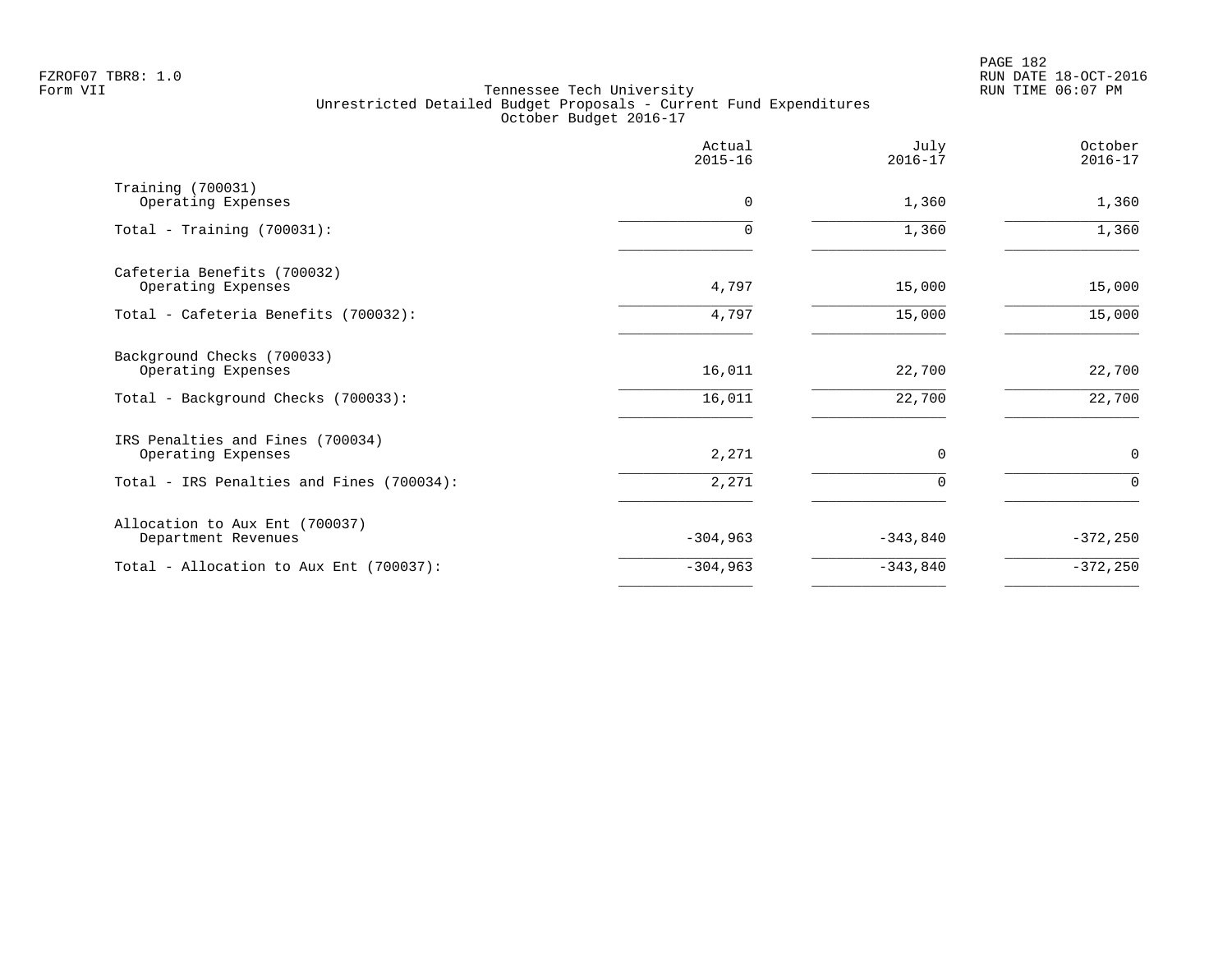# FZROF07 TBR8: 1.0 RUN DATE 18-OCT-2016 Tennessee Tech University Unrestricted Detailed Budget Proposals - Current Fund Expenditures October Budget 2016-17

|                                                     | Actual<br>$2015 - 16$ | July<br>$2016 - 17$ | October<br>$2016 - 17$ |
|-----------------------------------------------------|-----------------------|---------------------|------------------------|
| Post Office Allocation (700045)                     |                       |                     |                        |
| Operating Expenses<br>Department Revenues           | $\Omega$<br>5,850     | 6,650               | 6,650<br>$\Omega$      |
| Total - Post Office Allocation (700045):            | 5,850                 | 6,650               | 6,650                  |
| System Internal Audit (700061)                      |                       |                     |                        |
| Operating Expenses                                  | 45,900                | 45,900              | 45,900                 |
| Total - System Internal Audit (700061):             | 45,900                | 45,900              | 45,900                 |
| TTU Staff Tuit Maint Reimbursment (700068)          |                       |                     |                        |
| Employee Benefits                                   | 12,971                | 7,736               | 7,736                  |
| Total - TTU Staff Tuit Maint Reimbursment (700068): | 12,971                | 7,736               | 7,736                  |
| Total - Institutional Support (450):                |                       |                     |                        |
| Salaries - Administrative                           | 2,776,156             | 2,796,662           | 2,823,503              |
| Salaries - Academic                                 | 168,427               | 4,300               | 4,300                  |
| Salaries - Supporting                               | 1,599,256             | 1,711,276           | 1,915,523              |
| Salaries - Students                                 | 60,546                | 47,599              | 53,508                 |
| Salaries - Professional                             | 3,847,569             | 4,312,933           | 4, 217, 115            |
| Employee Benefits<br>Travel                         | 3,169,873<br>185,838  | 3,527,349<br>80,660 | 3,611,264<br>116,190   |
| Operating Expenses                                  | 2,625,662             | 3,707,711           | 4,170,662              |
| Capital Outlay                                      |                       | 6,970               | 6,970                  |
| Department Revenues                                 | 162,909               | $-1,328,252$        | $-1, 258, 523$         |

 $\overline{\phantom{a}}$  , and the contract of the contract of the contract of the contract of the contract of the contract of the contract of the contract of the contract of the contract of the contract of the contract of the contrac

 $\overline{\phantom{a}}$  , and the contract of the contract of the contract of the contract of the contract of the contract of the contract of the contract of the contract of the contract of the contract of the contract of the contrac Total 14,596,236 14,867,208 15,660,512

Department Revenues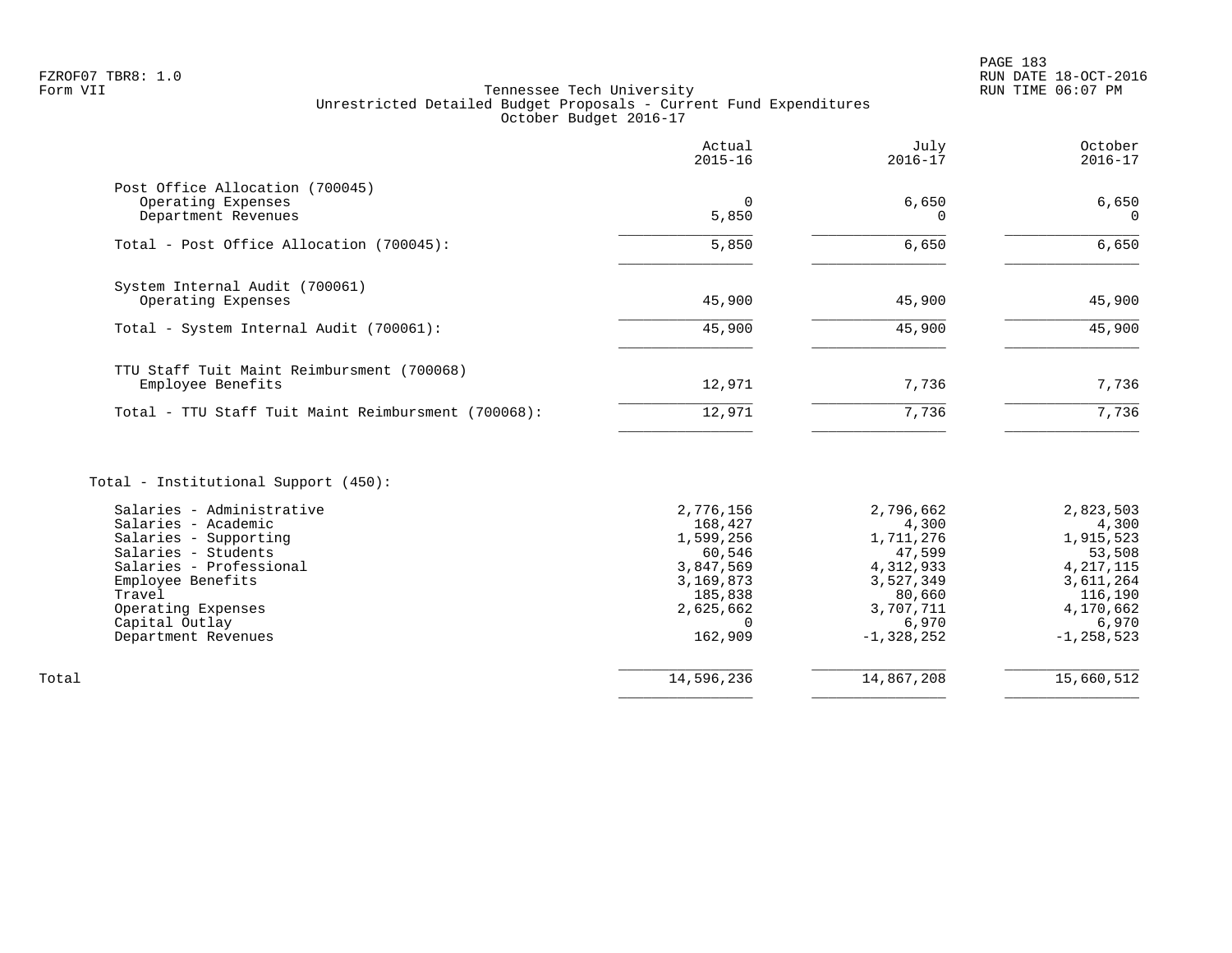PAGE 184 FZROF07 TBR8: 1.0 RUN DATE 18-OCT-2016

|                                                                                                                                                                                                                          | Actual<br>$2015 - 16$                                                                                                | July<br>$2016 - 17$                                                                                                 | October<br>$2016 - 17$                                                                                                   |
|--------------------------------------------------------------------------------------------------------------------------------------------------------------------------------------------------------------------------|----------------------------------------------------------------------------------------------------------------------|---------------------------------------------------------------------------------------------------------------------|--------------------------------------------------------------------------------------------------------------------------|
| Total - Institutional Support (45):                                                                                                                                                                                      |                                                                                                                      |                                                                                                                     |                                                                                                                          |
| Salaries - Administrative<br>Salaries - Academic<br>Salaries - Supporting<br>Salaries - Students<br>Salaries - Professional<br>Employee Benefits<br>Travel<br>Operating Expense<br>Capital Outlay<br>Department Revenues | 2,776,156<br>168,427<br>1,599,256<br>60,546<br>3,847,569<br>3,169,873<br>185,838<br>2,625,662<br>$\Omega$<br>162,909 | 2,796,662<br>4,300<br>1,711,276<br>47,599<br>4,312,933<br>3,527,349<br>80,660<br>3,707,711<br>6,970<br>$-1,328,252$ | 2,823,503<br>4,300<br>1,915,523<br>53,508<br>4, 217, 115<br>3,611,264<br>116,190<br>4,170,662<br>6,970<br>$-1, 258, 523$ |
| Total                                                                                                                                                                                                                    | 14,596,236                                                                                                           | 14,867,208                                                                                                          | 15,660,512                                                                                                               |
| Physical Plant (50)<br>Physical Plant (500)<br>Craft Center Security (121771)<br>Salaries - Supporting<br>Salaries - Students                                                                                            | 49,244<br>$\Omega$                                                                                                   | 22,891<br>4,000                                                                                                     | 23,139<br>4,000                                                                                                          |
| Employee Benefits<br>Travel<br>Operating Expenses                                                                                                                                                                        | 15,843<br>0<br>2,164                                                                                                 | 18,460<br>$-800$<br>900                                                                                             | 18,460<br>$-800$<br>900                                                                                                  |
| Total - Craft Center Security (121771):                                                                                                                                                                                  | 67,251                                                                                                               | 45,451                                                                                                              | 45,699                                                                                                                   |
| Craft Center Property Insur (121772)<br>Operating Expenses                                                                                                                                                               | 34,669                                                                                                               | 37,700                                                                                                              | 37,700                                                                                                                   |
| Total - Craft Center Property Insur (121772):                                                                                                                                                                            | 34,669                                                                                                               | 37,700                                                                                                              | 37,700                                                                                                                   |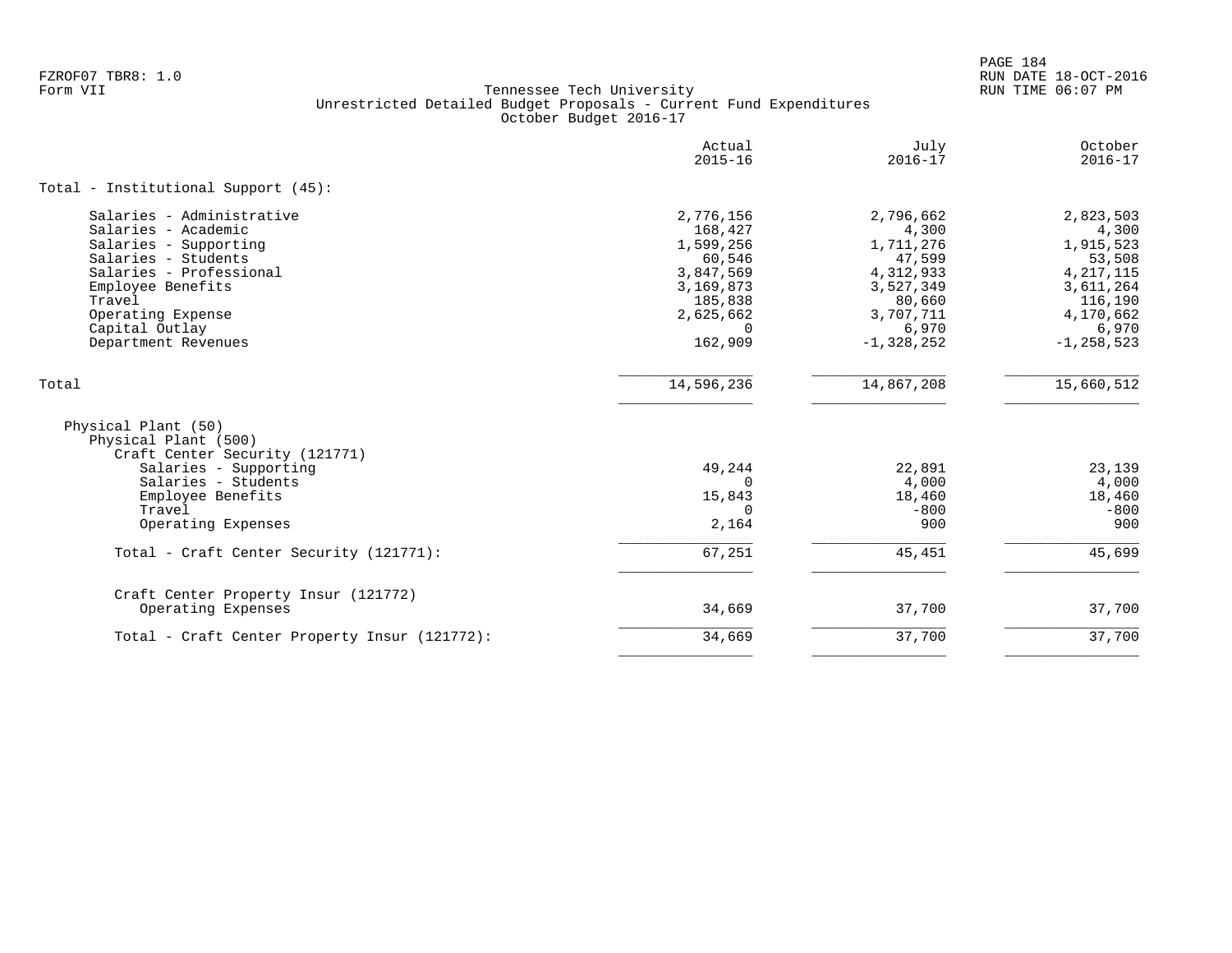|                                                                                                                                                               | Actual<br>$2015 - 16$                                      | July<br>$2016 - 17$                                   | October<br>$2016 - 17$                                |
|---------------------------------------------------------------------------------------------------------------------------------------------------------------|------------------------------------------------------------|-------------------------------------------------------|-------------------------------------------------------|
| M and R Craft Center (121773)<br>Salaries - Supporting<br>Salaries - Students<br>Salaries - Professional<br>Employee Benefits<br>Travel<br>Operating Expenses | 119,562<br>4,815<br>52,294<br>81,515<br>$\Omega$<br>44,653 | 125,508<br>3,400<br>52,394<br>81,960<br>200<br>43,050 | 126,950<br>3,400<br>53,065<br>81,960<br>200<br>43,050 |
| Total - M and R Craft Center (121773):                                                                                                                        | 302,839                                                    | 306,512                                               | 308,625                                               |
| Utilities Craft Center (121774)<br>Operating Expenses<br>Total - Utilities Craft Center (121774):                                                             | 192,181<br>192,181                                         | 260,000<br>260,000                                    | 260,000<br>260,000                                    |
| Craft Center Repairs and Renov (121775)                                                                                                                       |                                                            |                                                       |                                                       |
| Operating Expenses<br>Total - Craft Center Repairs and Renov (121775):                                                                                        | 215<br>215                                                 | 47,422<br>47,422                                      | 47,422<br>47,422                                      |
|                                                                                                                                                               |                                                            |                                                       |                                                       |
| Federal College Work Study Program (122001)<br>Salaries - Students                                                                                            | 253                                                        | 550                                                   | 550                                                   |
| Total - Federal College Work Study Program (122001):                                                                                                          | 253                                                        | 550                                                   | 550                                                   |
| M and R University Progrms (127604)<br>Operating Expenses                                                                                                     | 12,750                                                     | 12,750                                                | 12,750                                                |
| Total - M and R University Progrms (127604):                                                                                                                  | 12,750                                                     | 12,750                                                | 12,750                                                |
|                                                                                                                                                               |                                                            |                                                       |                                                       |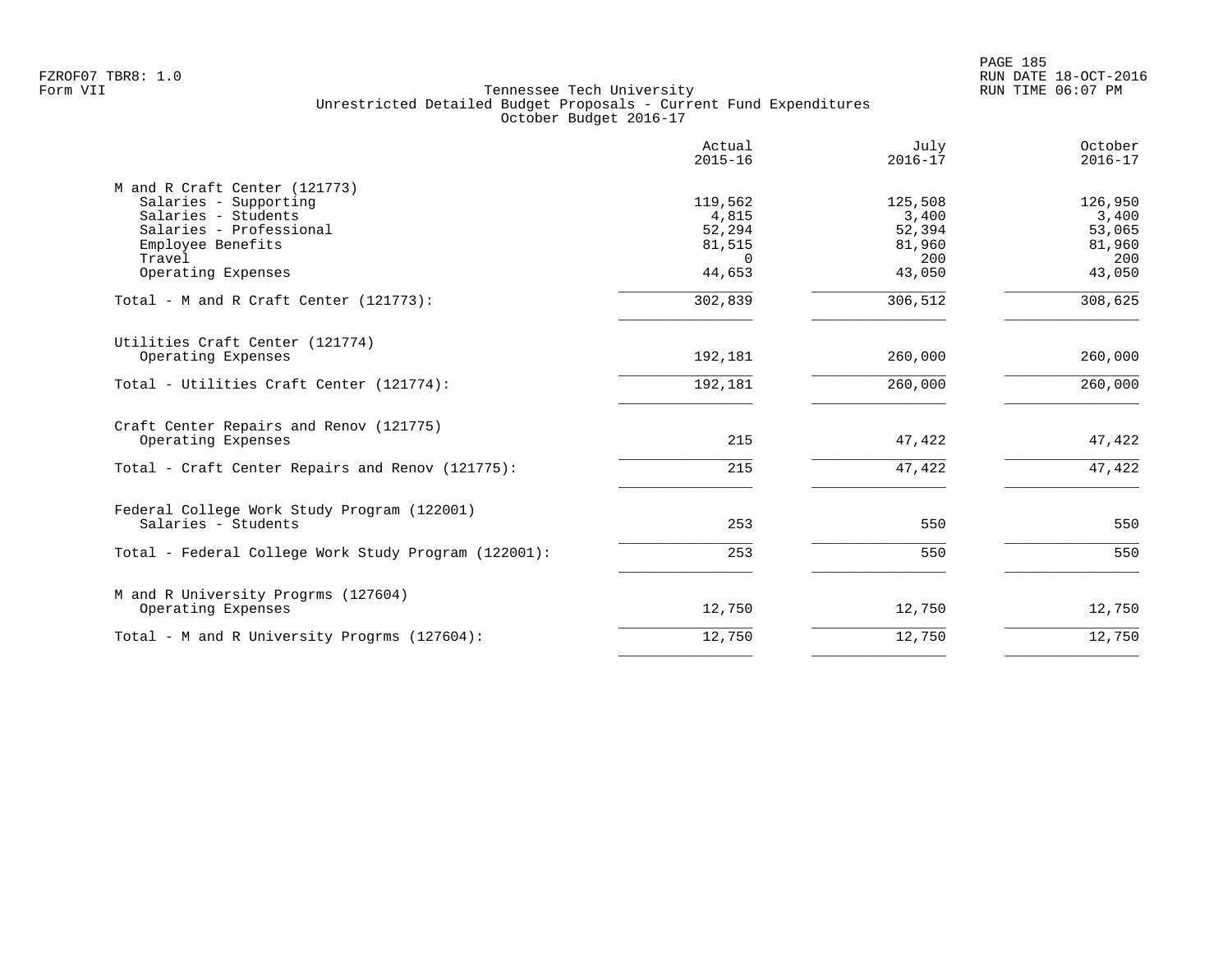PAGE 186 FZROF07 TBR8: 1.0 RUN DATE 18-OCT-2016

|                                                                                                                                                                                   | Actual<br>$2015 - 16$                                                | July<br>$2016 - 17$                                               | October<br>$2016 - 17$                                                      |
|-----------------------------------------------------------------------------------------------------------------------------------------------------------------------------------|----------------------------------------------------------------------|-------------------------------------------------------------------|-----------------------------------------------------------------------------|
| M and R Ag Pavilion (161001)<br>Salaries - Supporting<br>Employee Benefits                                                                                                        | 66,304<br>38,891                                                     | 68,034<br>41,720                                                  | 69,338<br>41,720                                                            |
| Total - M and R Ag Pavilion (161001):                                                                                                                                             | 105, 195                                                             | 109,754                                                           | 111,058                                                                     |
| Greenhouse (162002)<br>Employee Benefits<br>Travel<br>Operating Expenses                                                                                                          | 0<br>70<br>2,954                                                     | 720<br>$\Omega$<br>3,500                                          | 720<br>$\Omega$<br>14,534                                                   |
| Total - Greenhouse (162002):                                                                                                                                                      | 3,024                                                                | 4,220                                                             | 15,254                                                                      |
| M and R Farm (162004)<br>Operating Expenses<br>Total - M and R Farm $(162004)$ :                                                                                                  | $\mathbf 0$<br>$\Omega$                                              | 6,650<br>6,650                                                    | 6,650<br>6,650                                                              |
| University Police (200004)<br>Salaries - Supporting<br>Salaries - Students<br>Salaries - Professional<br>Employee Benefits<br>Travel<br>Operating Expenses<br>Department Revenues | 595,702<br>144<br>109,515<br>325,841<br>1,393<br>114,345<br>$-1,508$ | 633,903<br>$\Omega$<br>120,308<br>339,100<br>2,710<br>82,590<br>0 | 593,611<br>$\Omega$<br>121,847<br>339,100<br>2,710<br>92,232<br>$\mathbf 0$ |
| Total - University Police (200004):                                                                                                                                               | 1,145,432                                                            | 1,178,611                                                         | 1,149,500                                                                   |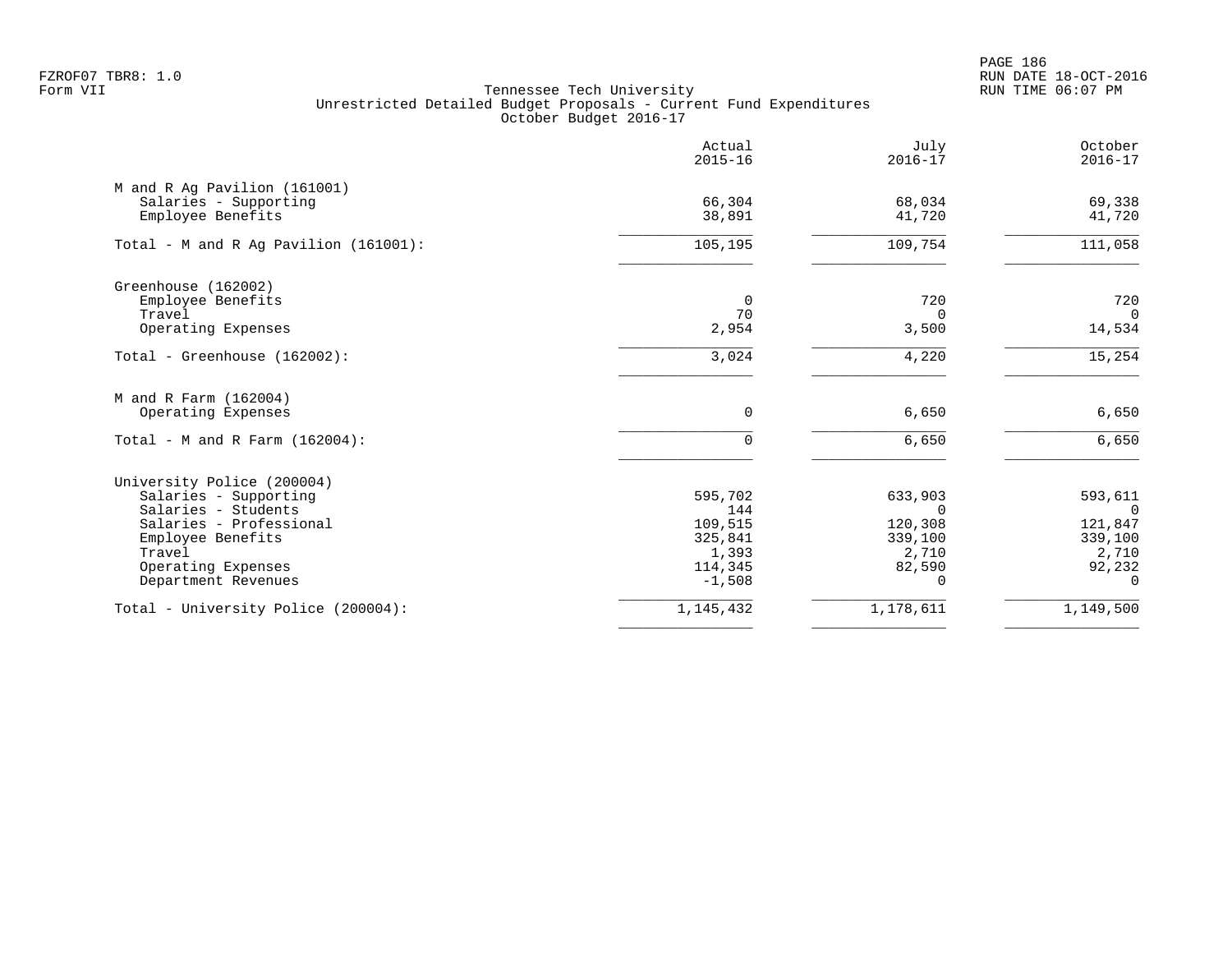| Actual<br>$2015 - 16$ | July<br>$2016 - 17$                               | October<br>$2016 - 17$                                            |
|-----------------------|---------------------------------------------------|-------------------------------------------------------------------|
|                       |                                                   |                                                                   |
| 35,240                | 45,833                                            | 46,049                                                            |
| 16,039                | 16,846                                            | 16,986                                                            |
|                       | $\Omega$                                          | $\Omega$                                                          |
|                       |                                                   | 10,200                                                            |
|                       |                                                   | $\Omega$                                                          |
| 58,064                | 36,440                                            | 73,235                                                            |
|                       |                                                   |                                                                   |
| 4,765                 | 15,150                                            | 15,176                                                            |
|                       |                                                   | 1,380                                                             |
|                       |                                                   | 82,046                                                            |
|                       |                                                   | 0                                                                 |
| 105,662               | 49,261                                            | 98,602                                                            |
|                       |                                                   |                                                                   |
| 49,220                | 76,000                                            | 76,000                                                            |
| U                     |                                                   | $\Omega$                                                          |
| 49,220                | 38,000                                            | 76,000                                                            |
|                       |                                                   |                                                                   |
| 9,178                 | 18,700                                            | 18,700                                                            |
| 0                     | $-9,350$                                          | 0                                                                 |
| 9,178                 | 9,350                                             | 18,700                                                            |
|                       | 4,057<br>2,728<br>$\Omega$<br>565<br>100,332<br>0 | 10,200<br>$-36, 439$<br>1,325<br>82,046<br>$-49,260$<br>$-38,000$ |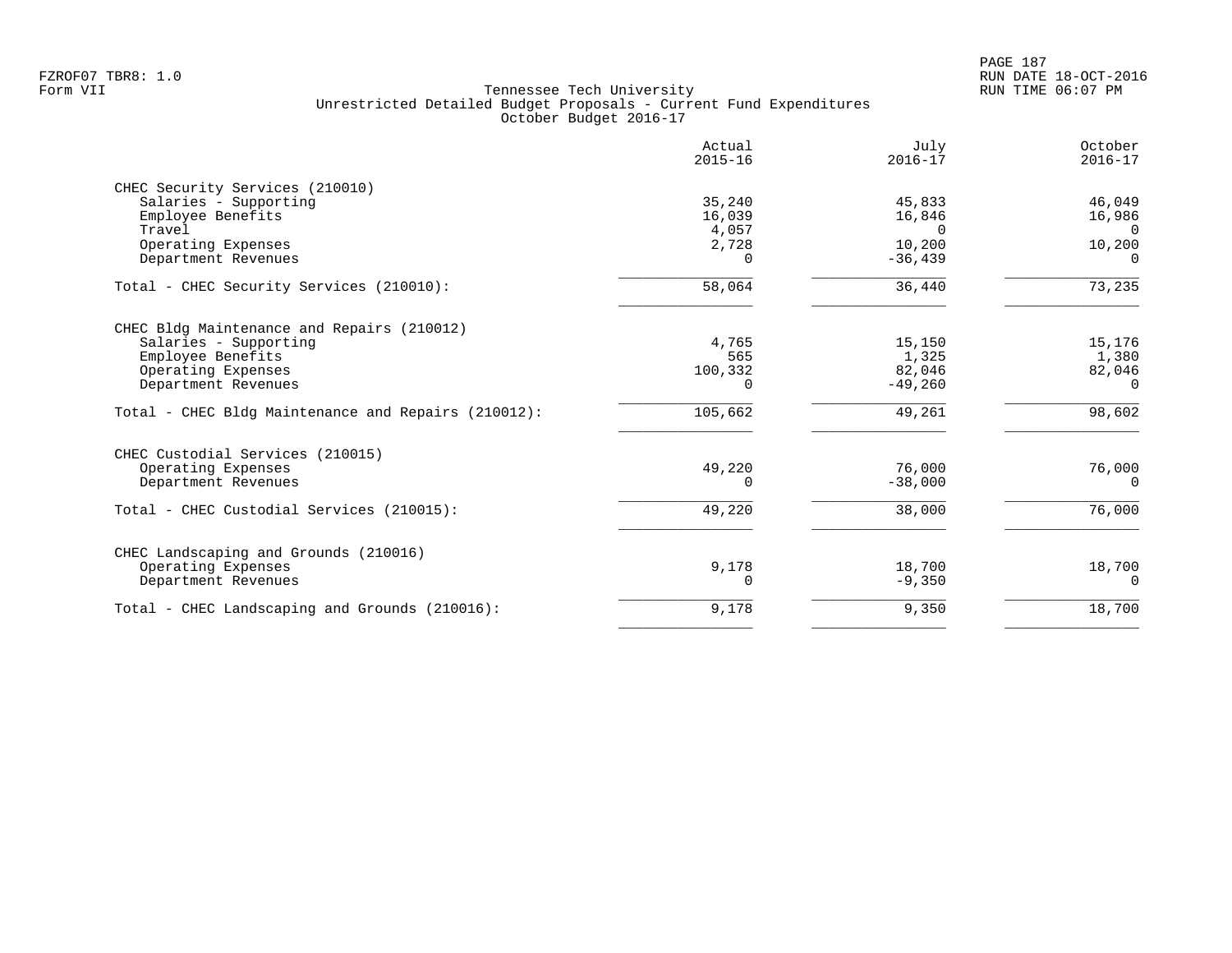PAGE 188 FZROF07 TBR8: 1.0 RUN DATE 18-OCT-2016

|                                             | Actual<br>$2015 - 16$ | July<br>$2016 - 17$  | October<br>$2016 - 17$ |
|---------------------------------------------|-----------------------|----------------------|------------------------|
| CHEC Utilities (210017)                     |                       |                      |                        |
| Operating Expenses<br>Department Revenues   | 106,936<br>$\Omega$   | 112,400<br>$-56,200$ | 112,400<br>0           |
| Total - CHEC Utilities (210017):            | 106,936               | 56,200               | 112,400                |
| CHEC Parking (210018)                       |                       |                      |                        |
| Operating Expenses<br>Department Revenues   | 2,604<br>$-85$        | 5,000<br>0           | 17,500<br>0            |
| Total - CHEC Parking (210018):              | 2,519                 | 5,000                | 17,500                 |
| Central Receiving (221005)                  |                       |                      |                        |
| Salaries - Supporting                       | 35,829                | 30,967               | 31,400                 |
| Salaries - Students                         | 6,234                 | 6,000                | 6,000                  |
| Employee Benefits<br>Operating Expenses     | 17,202<br>2,152       | 19,600<br>3,680      | 19,600<br>3,680        |
| Total - Central Receiving (221005):         | 61,417                | 60,247               | 60,680                 |
| Facilities Administration (241000)          |                       |                      |                        |
| Salaries - Administrative                   | 117,389               | 117,489              | 118,892                |
| Salaries - Supporting                       | 95,341                | 150,147              | 93,140                 |
| Salaries - Students                         | $\Omega$              | 6,820                | 6,820                  |
| Salaries - Professional                     | 336,582               | 391,477              | 94,073                 |
| Employee Benefits<br>Travel                 | 200,043<br>11,236     | 195,450<br>5,230     | 80,305<br>5,230        |
| Operating Expenses                          | 124,194               | 109,573              | 29,501                 |
| Total - Facilities Administration (241000): | 884,785               | 976,186              | 427,961                |
|                                             |                       |                      |                        |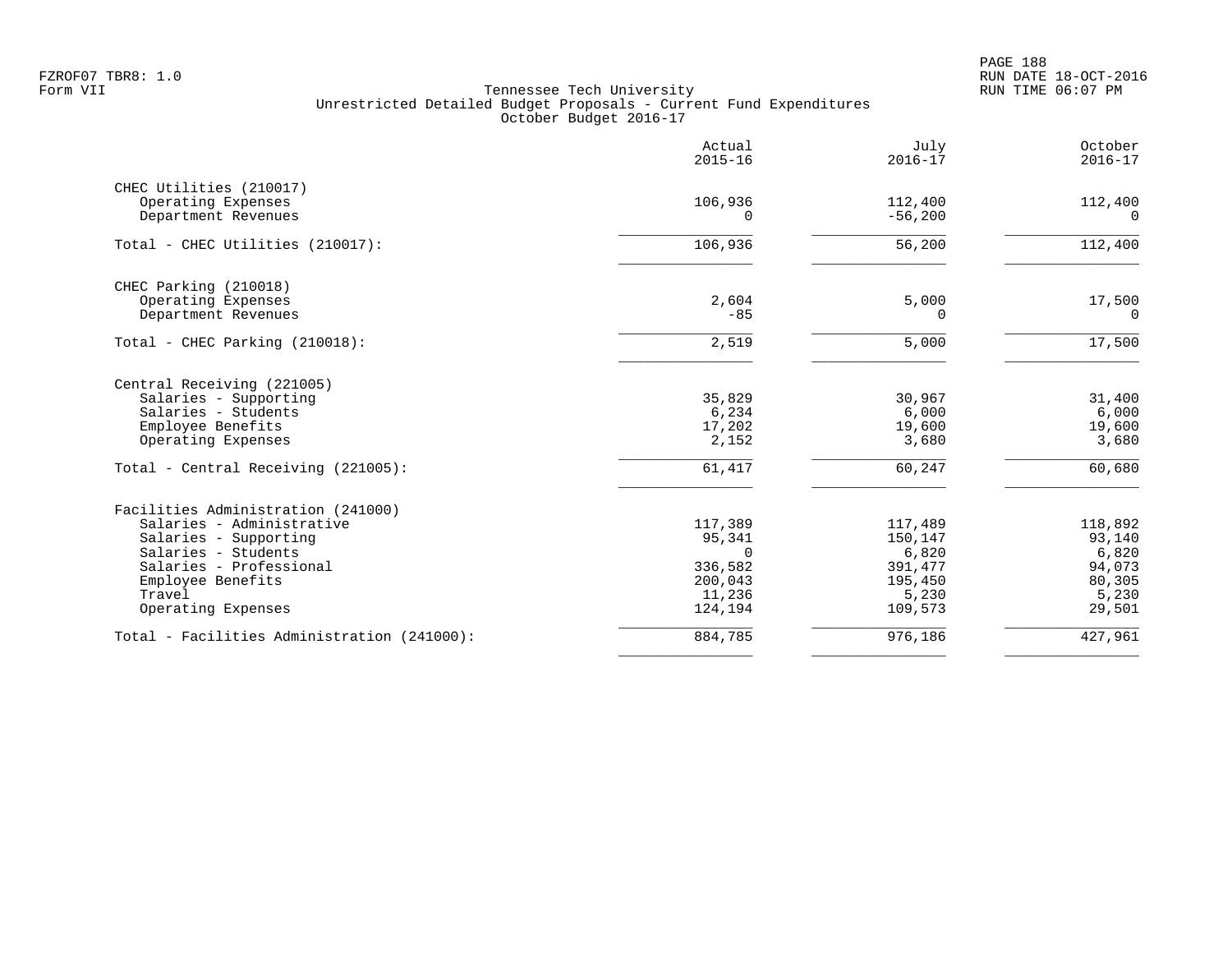|                                                    | Actual<br>$2015 - 16$ | July<br>$2016 - 17$ | October<br>$2016 - 17$ |
|----------------------------------------------------|-----------------------|---------------------|------------------------|
| Vehicle Maintenance (241001)<br>Operating Expenses | 34,054                | 22,500              | 22,500                 |
| Total - Vehicle Maintenance (241001):              | 34,054                | 22,500              | 22,500                 |
|                                                    |                       |                     |                        |
| Property Insurance (241002)<br>Operating Expenses  | 263,131               | 294,800             | 294,800                |
|                                                    |                       |                     |                        |
| Total - Property Insurance (241002):               | 263,131               | 294,800             | 294,800                |
| Facilities Development Fee (241003)                |                       |                     |                        |
| Operating Expenses                                 | 170,800               | 170,800             | 170,800                |
| Total - Facilities Development Fee (241003):       | 170,800               | 170,800             | 170,800                |
| Maintenance and Repairs (251000)                   |                       |                     |                        |
| Salaries - Supporting                              | 676,626               | 64,890              | 43,290                 |
| Salaries - Students                                | 8,645                 | $\Omega$            | $\Omega$               |
| Salaries - Professional                            | 61,999                | 62,099              | 63,008                 |
| Employee Benefits                                  | 382,648               | 403,605             | 103,605                |
| Travel                                             | 1,511                 | 1,000               | 1,000                  |
| Operating Expenses                                 | 549,089               | 8,410               | 8,410                  |
| Department Revenues                                |                       | $-9,000$            | $-9,000$               |
| Total - Maintenance and Repairs (251000):          | 1,680,518             | 531,004             | 210,313                |
|                                                    |                       |                     |                        |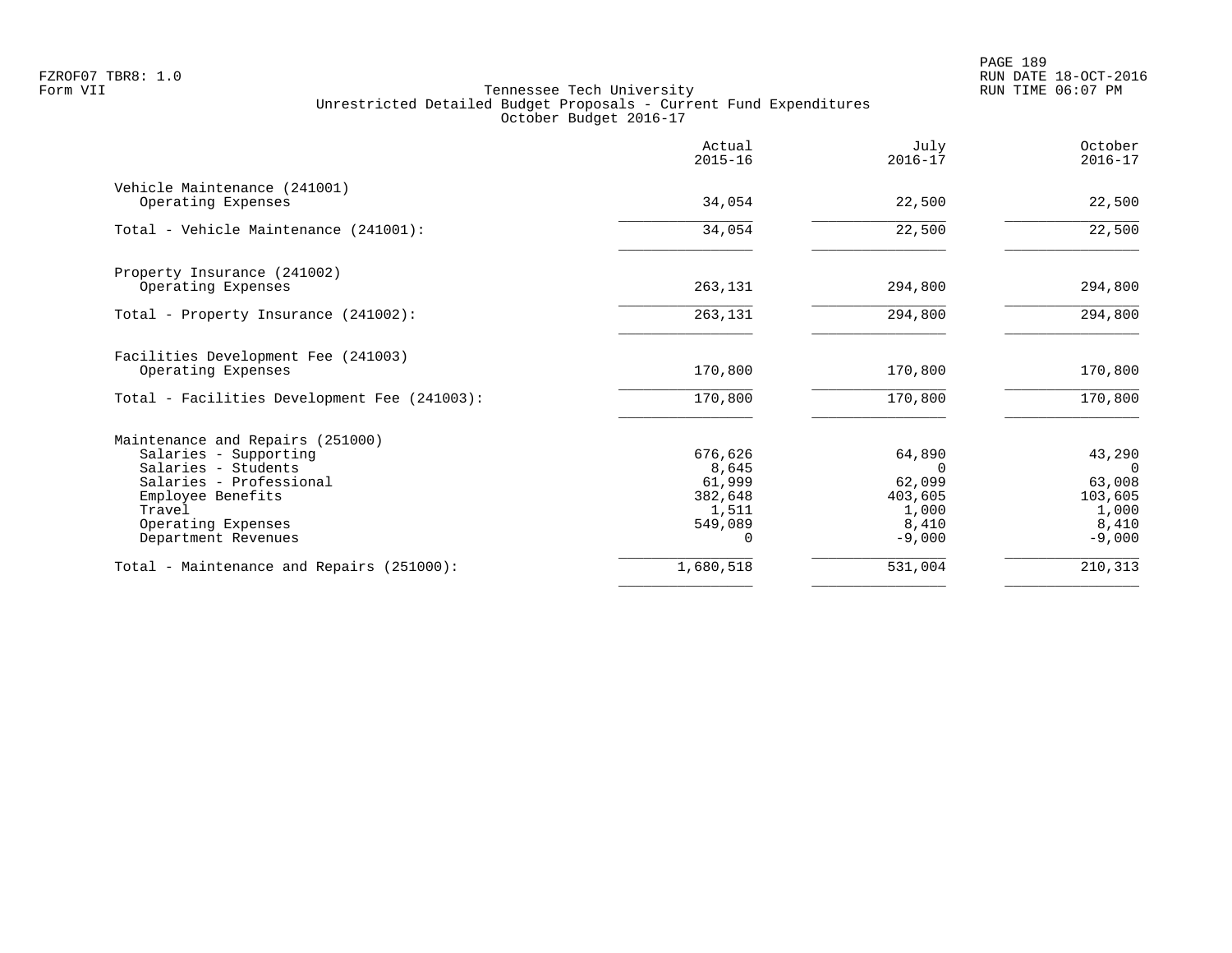PAGE 190 FZROF07 TBR8: 1.0 RUN DATE 18-OCT-2016

|                                                                                                                                                       | Actual<br>$2015 - 16$                                     | July<br>$2016 - 17$                                             | October<br>$2016 - 17$                                          |
|-------------------------------------------------------------------------------------------------------------------------------------------------------|-----------------------------------------------------------|-----------------------------------------------------------------|-----------------------------------------------------------------|
| M and R Projects (251001)<br>Operating Expenses                                                                                                       | 295,677                                                   | $\mathbf 0$                                                     | 303,029                                                         |
| Total - M and R Projects (251001):                                                                                                                    | 295,677                                                   | $\Omega$                                                        | 303,029                                                         |
| American Disability Act (251002)<br>Operating Expenses                                                                                                | 3                                                         | 10,000                                                          | 10,000                                                          |
| Total - American Disability Act (251002):                                                                                                             | 3                                                         | 10,000                                                          | 10,000                                                          |
| Fire Alarm System (251004)<br>Operating Expenses                                                                                                      | 95,789                                                    | 70,000                                                          | 113,862                                                         |
| Total - Fire Alarm System (251004):                                                                                                                   | 95,789                                                    | 70,000                                                          | 113,862                                                         |
| Building Controls (251005)<br>Salaries - Supporting<br>Operating Expenses<br>Total - Building Controls (251005):                                      | $\Omega$<br>23,997<br>23,997                              | 40,296<br>75,000<br>115,296                                     | 15,221<br>80,075<br>95,296                                      |
| M and R HVAC (251006)<br>Salaries - Supporting<br>Salaries - Students<br>Salaries - Professional<br>Employee Benefits<br>Travel<br>Operating Expenses | 304,197<br>8,209<br>37,005<br>173,732<br>5,412<br>506,988 | 324,429<br>$\Omega$<br>37,005<br>189,260<br>$\Omega$<br>140,760 | 309,319<br>$\Omega$<br>37,412<br>189,260<br>$\Omega$<br>158,995 |
| Total - M and R HVAC (251006):                                                                                                                        | 1,035,543                                                 | 691,454                                                         | 694,986                                                         |
|                                                                                                                                                       |                                                           |                                                                 |                                                                 |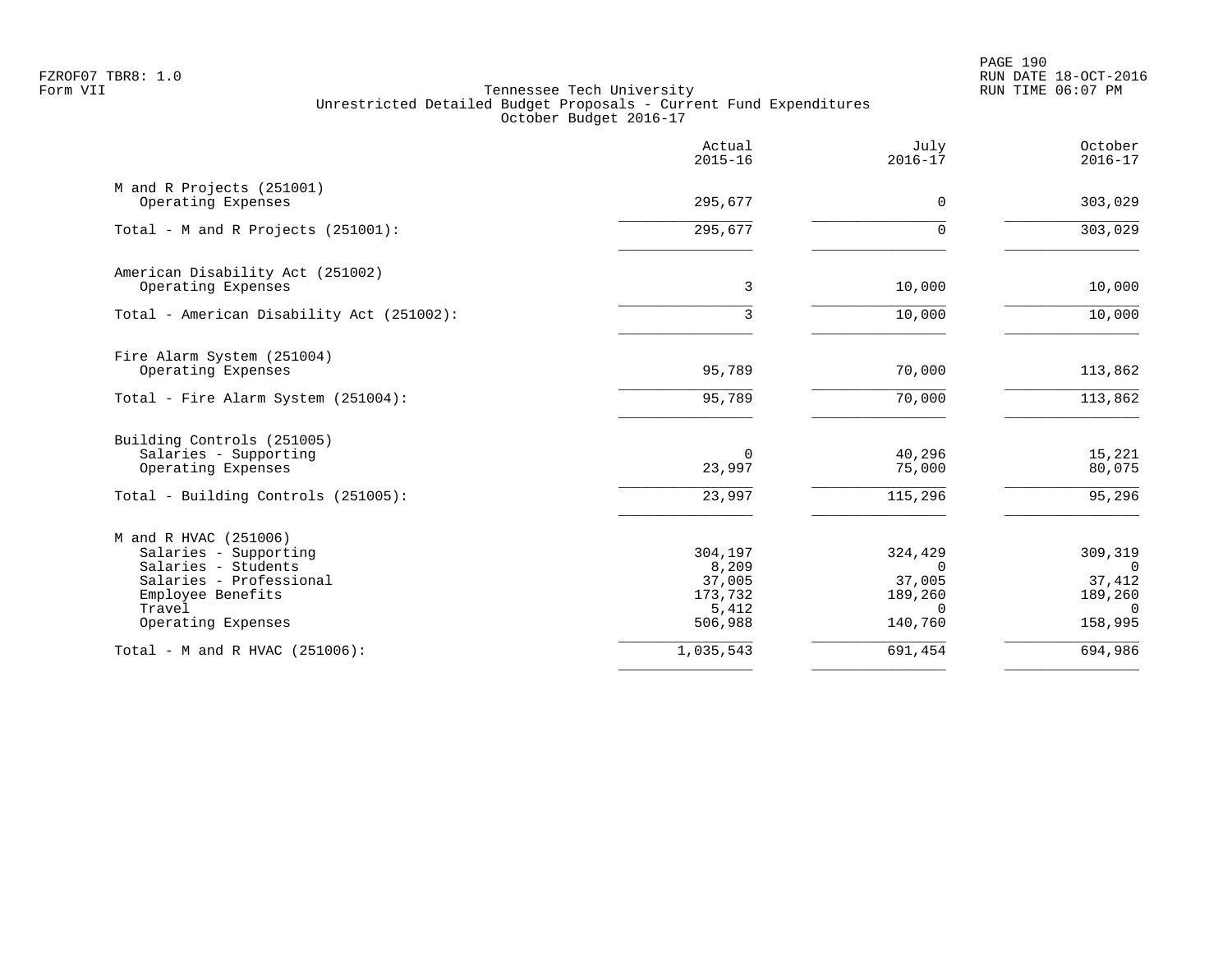PAGE 191 FZROF07 TBR8: 1.0 RUN DATE 18-OCT-2016

| 290,000<br>290,000<br>$\Omega$                                                                        |
|-------------------------------------------------------------------------------------------------------|
|                                                                                                       |
| 290,000                                                                                               |
| $\Omega$<br>$-290,000$                                                                                |
| $-290,000$                                                                                            |
| 0<br>$\Omega$                                                                                         |
|                                                                                                       |
| 187,155<br>107,000<br>$\Omega$<br>99,310<br>$\Omega$                                                  |
| 393,465                                                                                               |
| 290,000<br>$\Omega$<br>$-290,000$<br>$-290,000$<br>0<br>$\Omega$<br>191,136<br>O<br>93,800<br>284,936 |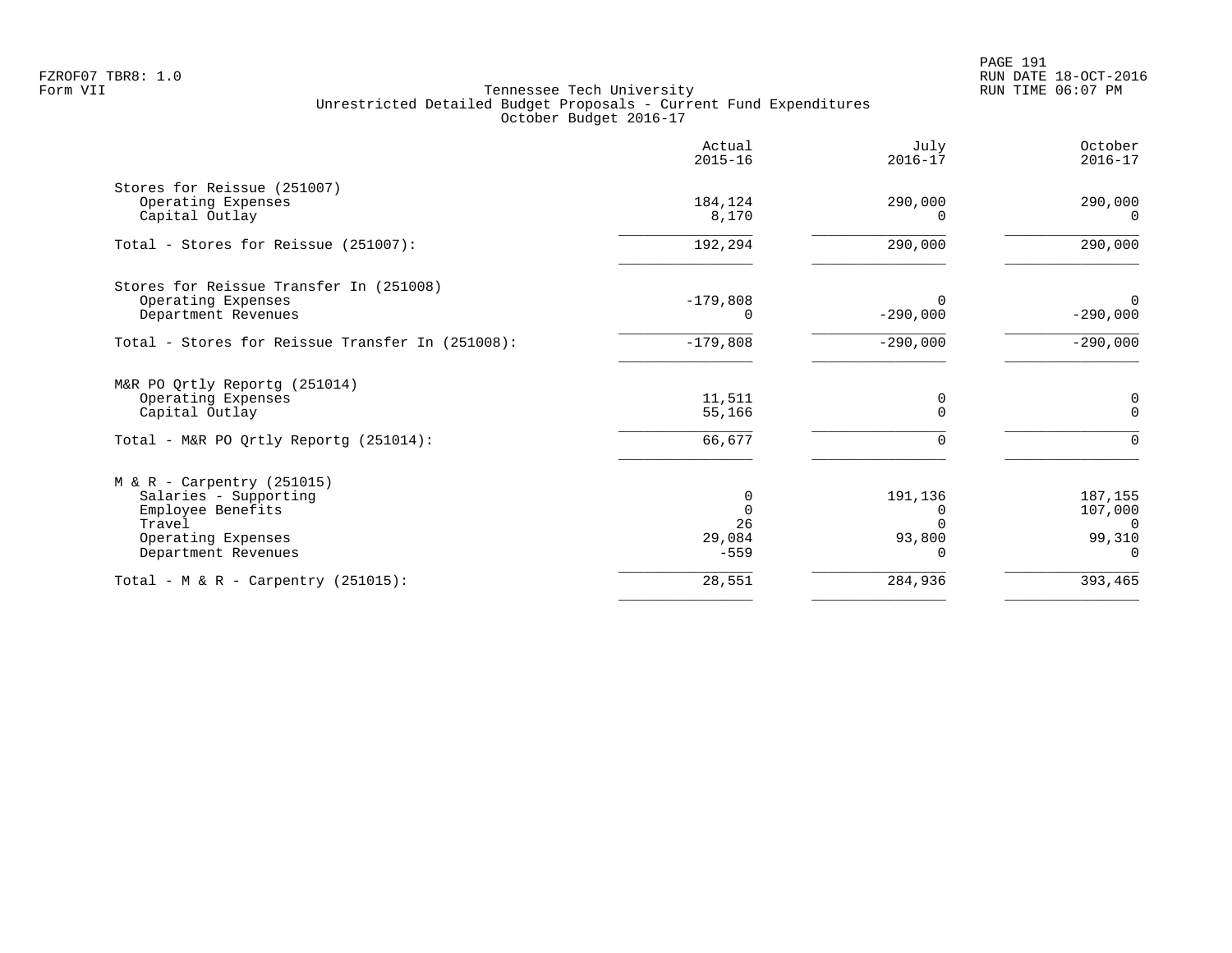PAGE 192 FZROF07 TBR8: 1.0 RUN DATE 18-OCT-2016

|                                                                             | Actual<br>$2015 - 16$ | July<br>$2016 - 17$ | October<br>$2016 - 17$ |
|-----------------------------------------------------------------------------|-----------------------|---------------------|------------------------|
| $M & R - Electrical (251016)$<br>Salaries - Supporting<br>Employee Benefits | 0<br>$\Omega$         | 175,004<br>$\cap$   | 174,542<br>100,000     |
| Operating Expenses                                                          | 18,769                | 33,500              | 28,730                 |
| Total - M & R - Electrical (251016):                                        | 18,769                | 208,504             | 303,272                |
| $M & R - Locksmith (251017)$                                                |                       |                     |                        |
| Salaries - Supporting<br>Employee Benefits                                  | 0<br>$\Omega$         | 34,890<br>$\Omega$  | 35,340<br>21,000       |
| Operating Expenses                                                          | 13,317                | 33,500              | 33,500                 |
| Total - $M & R - Locksmith (251017)$ :                                      | 13,317                | 68,390              | 89,840                 |
| $M & R - Massonry (251018)$                                                 |                       |                     |                        |
| Salaries - Supporting<br>Employee Benefits                                  | 0<br>$\Omega$         | 40,994<br>$\Omega$  | 41,510<br>10,000       |
| Operating Expenses                                                          | 44,766                | 67,000              | 67,000                 |
| Total - M & R - Masonry $(251018)$ :                                        | 44,766                | 107,994             | 118,510                |
| $M & R - \text{Pairting} (251019)$                                          |                       |                     |                        |
|                                                                             |                       |                     | 120,140<br>57,000      |
| Operating Expenses                                                          | 1,193                 | 33,500              | 33,500                 |
| Total - M & R - Painting $(251019)$ :                                       | 1,193                 | 151,743             | 210,640                |
| Salaries - Supporting<br>Employee Benefits                                  | 0<br>$\Omega$         | 118,243<br>$\Omega$ |                        |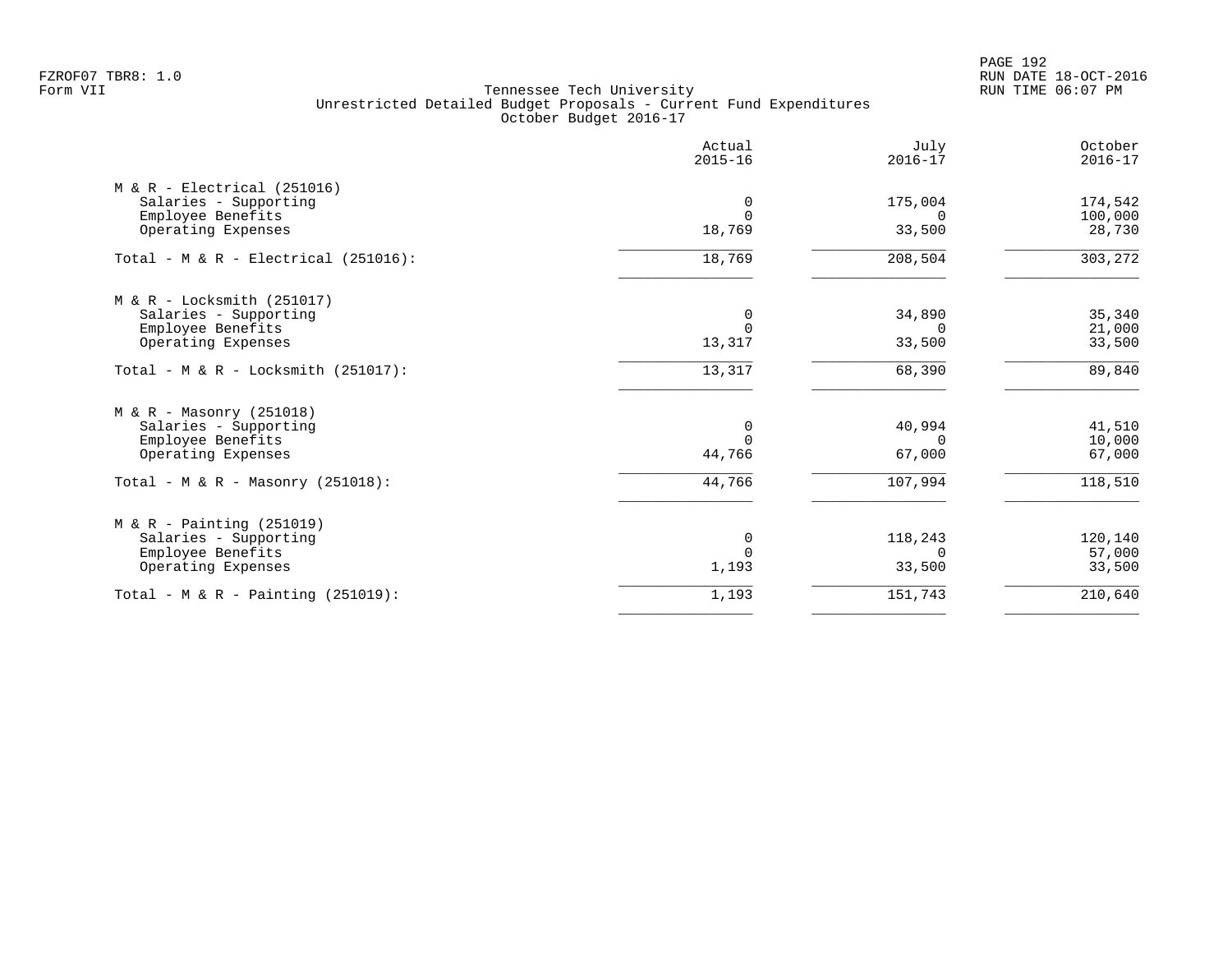PAGE 193 FZROF07 TBR8: 1.0 RUN DATE 18-OCT-2016

|                                                      | Actual<br>$2015 - 16$ | July<br>$2016 - 17$   | October<br>$2016 - 17$ |
|------------------------------------------------------|-----------------------|-----------------------|------------------------|
| $M & R - Plumbing (251020)$<br>Salaries - Supporting | 0                     | 137,350               | 139,196                |
| Employee Benefits                                    | $\Omega$              | $\Omega$              | 70,000                 |
| Operating Expenses                                   | 18,257                | 73,700                | 73,700                 |
| Total - M & R - Plumbing $(251020)$ :                | 18,257                | 211,050               | 282,896                |
| $M & R - Heat Plant (251021)$                        |                       |                       |                        |
| Salaries - Supporting<br>Salaries - Professional     | 0<br>0                | 227,210<br>2,200      | 233,079<br>$\Omega$    |
| Employee Benefits                                    | $\mathbf 0$           | 0                     | 140,000                |
| Travel                                               | 26                    | $\Omega$              | $\Omega$               |
| Operating Expenses                                   | 28,054                | 100,000               | 100,000                |
| Total - M & R - Heat Plant $(251021)$ :              | 28,080                | 329,410               | 473,079                |
| Custodial Services (255000)                          |                       |                       |                        |
| Salaries - Supporting                                | 63,383                | 85,932                | 30,873                 |
| Employee Benefits                                    | 33,512                | 49,000                | 49,000                 |
| Travel<br>Operating Expenses                         | 729<br>1,437,169      | $\Omega$<br>1,245,266 | $\Omega$<br>1,245,266  |
| Total - Custodial Services (255000):                 | 1,534,793             | 1,380,198             | 1,325,139              |
| Recycling (255003)                                   |                       |                       |                        |
| Salaries - Supporting                                | 1,042                 | 0                     | $\mathbf 0$            |
| Salaries - Students                                  | 4,315                 | $\mathbf 0$           | $\mathbf 0$            |
| Employee Benefits                                    | 145                   | $\Omega$              | $\Omega$               |
| Operating Expenses                                   | 11,246                | 22,000                | 22,000                 |
| Total - Recycling $(255003)$ :                       | 16,748                | 22,000                | 22,000                 |
|                                                      |                       |                       |                        |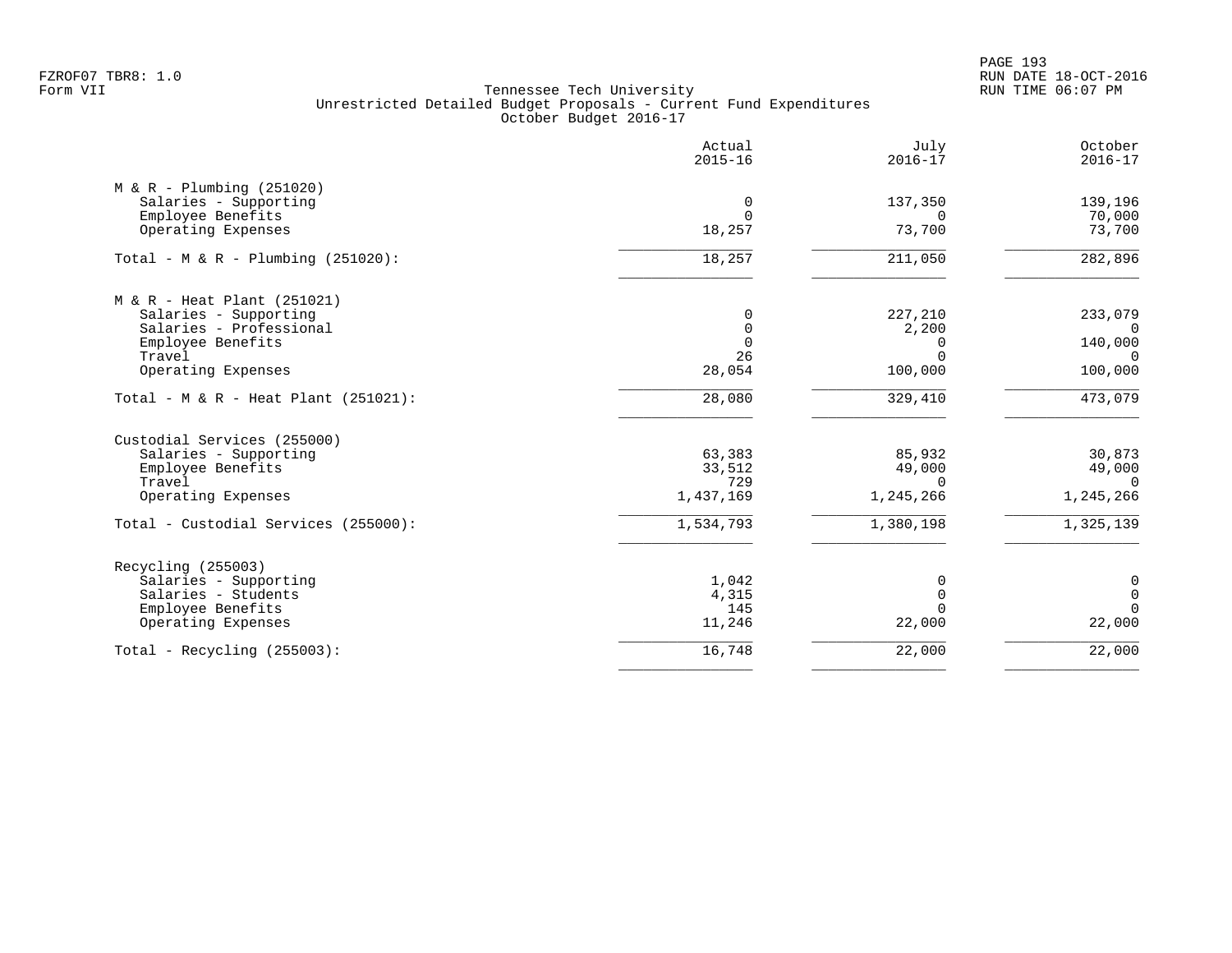|                                                                                                                                   | Actual<br>$2015 - 16$                          | July<br>$2016 - 17$                          | October<br>$2016 - 17$                       |
|-----------------------------------------------------------------------------------------------------------------------------------|------------------------------------------------|----------------------------------------------|----------------------------------------------|
| Special Event Cost Center (255004)<br>Employee Benefits<br>Operating Expenses                                                     | $\Omega$<br>51,769                             | 2,000<br>148,000                             | 2,000<br>148,000                             |
| Total - Special Event Cost Center (255004):                                                                                       | 51,769                                         | 150,000                                      | 150,000                                      |
| Outside Special Event Cost Center (255007)<br>Operating Expenses                                                                  | 11,635                                         | 16,699                                       | 16,699                                       |
| Total - Outside Special Event Cost Center (255007):                                                                               | 11,635                                         | 16,699                                       | 16,699                                       |
| Capital Projects (256001)<br>Salaries - Supporting<br>Salaries - Professional<br>Employee Benefits                                | 0<br>0<br>$\Omega$                             | $\Omega$<br>$\Omega$<br>$\Omega$             | 87,667<br>302,920<br>115,145                 |
| Total - Capital Projects (256001):                                                                                                | 0                                              | $\Omega$                                     | 505,732                                      |
| Utilities Admin (260000)<br>Salaries - Supporting<br>Salaries - Professional<br>Employee Benefits<br>Travel<br>Operating Expenses | 240,829<br>39,105<br>150,522<br>729<br>104,338 | 23,290<br>37,004<br>154,350<br>500<br>29,500 | 20,890<br>39,612<br>154,350<br>500<br>29,500 |
| Total - Utilities Admin (260000):                                                                                                 | 535,523                                        | 244,644                                      | 244,852                                      |
|                                                                                                                                   |                                                |                                              |                                              |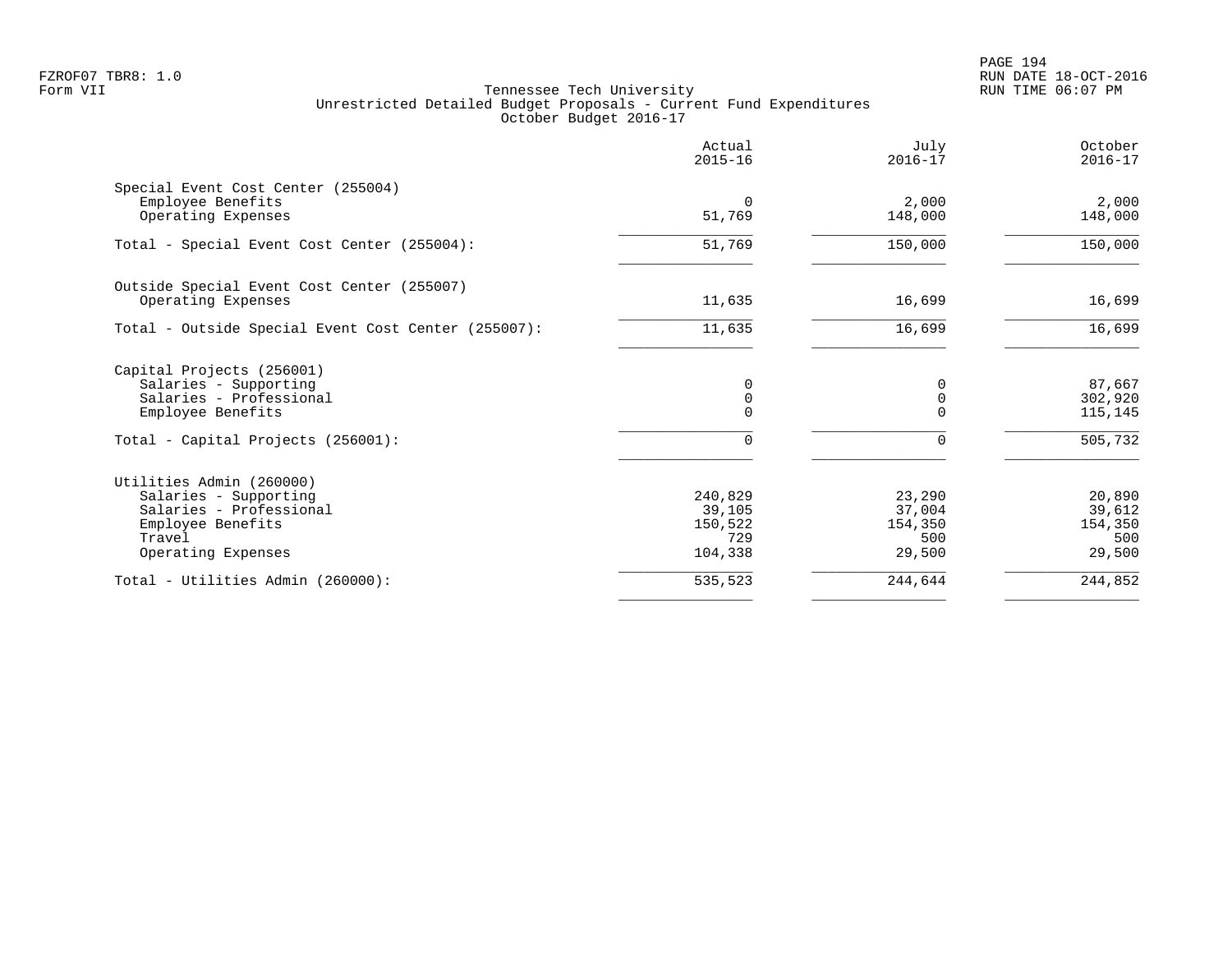|                                                                                                                         | Actual<br>$2015 - 16$              | July<br>$2016 - 17$             | October<br>$2016 - 17$                       |
|-------------------------------------------------------------------------------------------------------------------------|------------------------------------|---------------------------------|----------------------------------------------|
| Utilities Main Campus (260001)<br>Operating Expenses                                                                    | 4,738,356                          | 5,627,400                       | 5,427,400                                    |
| Total - Utilities Main Campus (260001):                                                                                 | 4,738,356                          | 5,627,400                       | 5,427,400                                    |
| Utilities Farm (260002)<br>Operating Expenses                                                                           | 37,511                             | 51,680                          | 51,680                                       |
| Total - Utilities Farm (260002):                                                                                        | 37,511                             | 51,680                          | 51,680                                       |
| Utilities Ag Pavilion (260003)<br>Operating Expenses                                                                    | 54,827                             | 106,600                         | 106,600                                      |
| Total - Utilities Ag Pavilion (260003):                                                                                 | 54,827                             | 106,600                         | 106,600                                      |
| SAF Sustainable Campus Fee (260004)<br>Salaries - Students<br>Employee Benefits<br>Operating Expenses<br>Capital Outlay | 23,847<br>485<br>126,028<br>10,353 | $\Omega$<br>700<br>153,733<br>n | $\overline{0}$<br>700<br>502,175<br>$\Omega$ |
| Total - SAF Sustainable Campus Fee (260004):                                                                            | 160,713                            | 154,433                         | 502,875                                      |
| Utilities TVA Energy Reimb (260005)<br>Operating Expenses                                                               | $-267,649$                         | $-260,000$                      | $-260,000$                                   |
| Total - Utilities TVA Energy Reimb (260005):                                                                            | $-267,649$                         | $-260,000$                      | $-260,000$                                   |
|                                                                                                                         |                                    |                                 |                                              |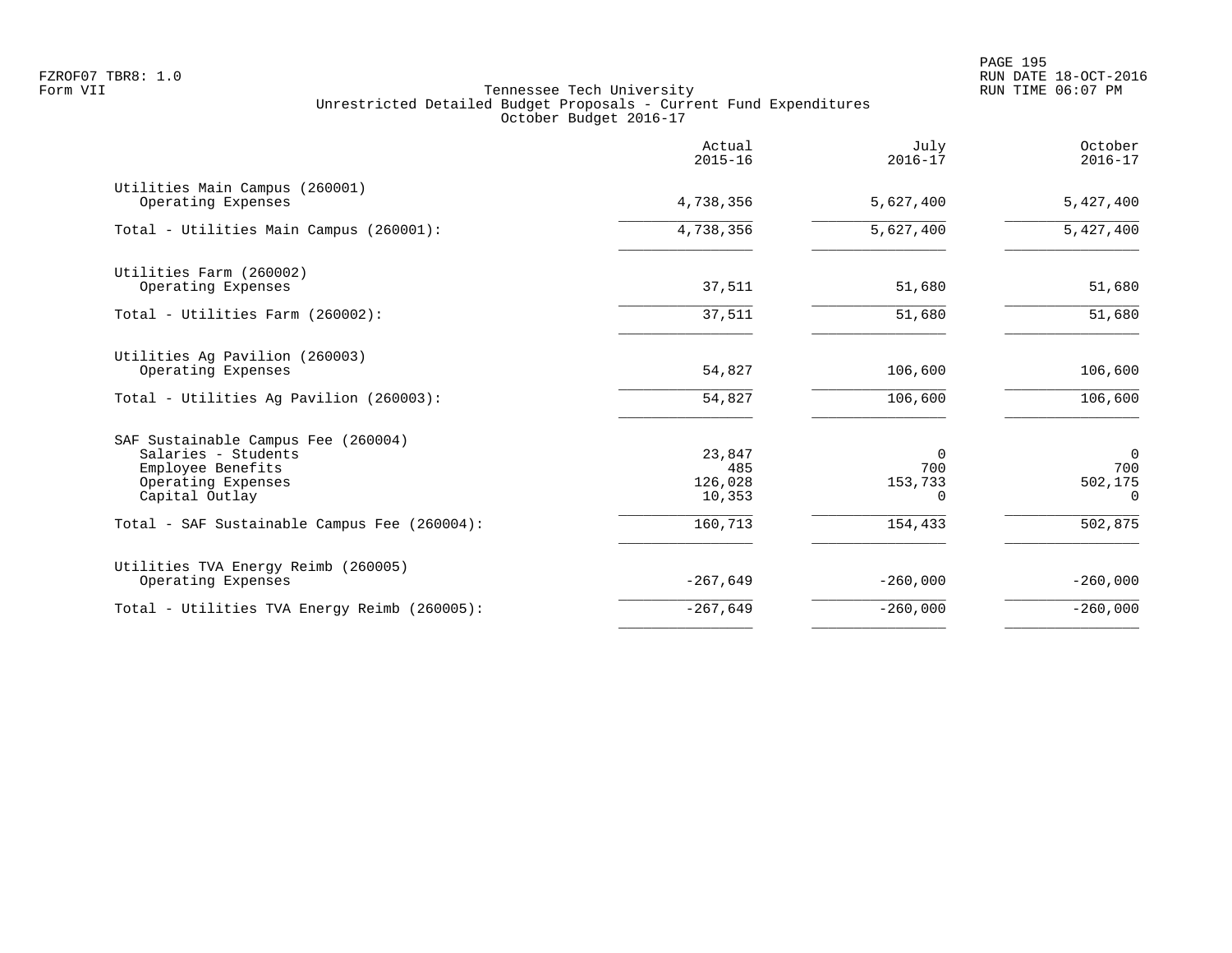|                                                                                                                                                                  | Actual<br>$2015 - 16$                                      | July<br>$2016 - 17$                                          | October<br>$2016 - 17$                                      |
|------------------------------------------------------------------------------------------------------------------------------------------------------------------|------------------------------------------------------------|--------------------------------------------------------------|-------------------------------------------------------------|
| Utilities TVA Energy Exp (260006)<br>Operating Expenses                                                                                                          | 83,479                                                     | 111,800                                                      | 111,800                                                     |
| Total - Utilities TVA Energy Exp (260006):                                                                                                                       | 83,479                                                     | 111,800                                                      | 111,800                                                     |
| Utilities Alumni Building (260007)<br>Operating Expenses                                                                                                         | $\Omega$                                                   | 30,000                                                       | 30,000                                                      |
| Total - Utilities Alumni Building (260007):                                                                                                                      |                                                            | 30,000                                                       | 30,000                                                      |
| Sustainability Office (260008)<br>Salaries - Professional<br>Employee Benefits<br>Operating Expenses                                                             | 47,792<br>17,276<br>2,035                                  | 72,288<br>11,700<br>$\Omega$                                 | 73,272<br>26,700<br>$\Omega$                                |
| Total - Sustainability Office (260008):                                                                                                                          | 67,103                                                     | 83,988                                                       | 99,972                                                      |
| Grounds Roads and Walks (265000)<br>Salaries - Supporting<br>Salaries - Students<br>Salaries - Professional<br>Employee Benefits<br>Travel<br>Operating Expenses | 428,268<br>17,370<br>59,114<br>242,554<br>3,801<br>110,464 | 12,620<br>$\Omega$<br>59,414<br>262,019<br>$\Omega$<br>5,000 | 12,620<br>$\Omega$<br>60,304<br>62,019<br>$\Omega$<br>5,000 |
| Total - Grounds Roads and Walks (265000):                                                                                                                        | 861,571                                                    | 339,053                                                      | 139,943                                                     |
|                                                                                                                                                                  |                                                            |                                                              |                                                             |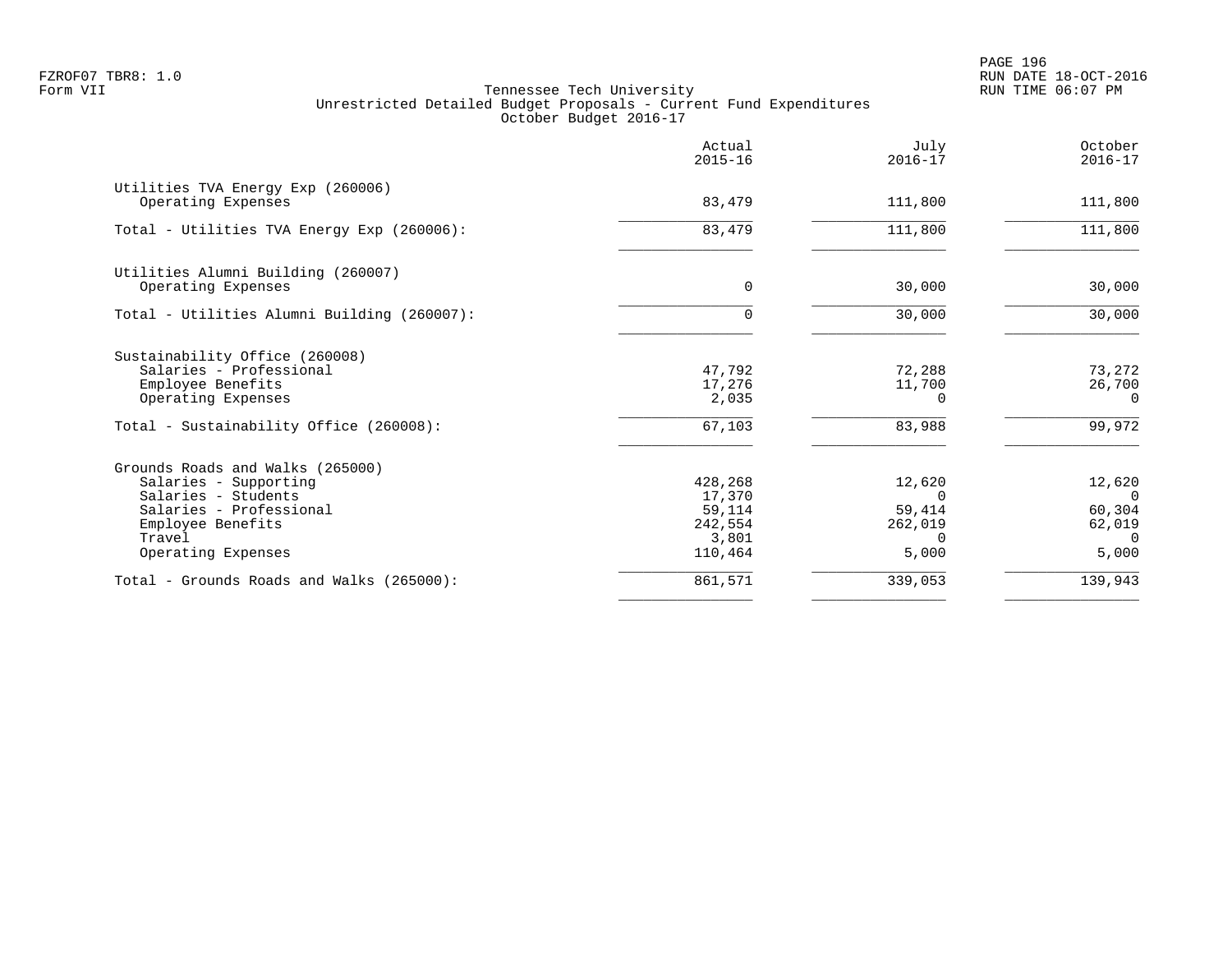PAGE 197 FZROF07 TBR8: 1.0 RUN DATE 18-OCT-2016

|                                                                                                                                         | Actual<br>$2015 - 16$                    | July<br>$2016 - 17$                       | October<br>$2016 - 17$                   |
|-----------------------------------------------------------------------------------------------------------------------------------------|------------------------------------------|-------------------------------------------|------------------------------------------|
| Grounds Refuse Disposal (265001)<br>Operating Expenses                                                                                  | 52,230                                   | 57,500                                    | 57,500                                   |
| Total - Grounds Refuse Disposal (265001):                                                                                               | $\overline{52,230}$                      | 57,500                                    | $\overline{57,500}$                      |
| $M & R -$ Landscape (265002)<br>Salaries - Supporting<br>Employee Benefits<br>Operating Expenses<br>Capital Outlay                      | 0<br>11,937<br>8,700                     | 206,777<br>$\Omega$<br>15,500<br>$\Omega$ | 187,454<br>117,000<br>22,495<br>$\Omega$ |
| Total - $M & R -$ Landscape (265002):                                                                                                   | 20,637                                   | 222,277                                   | 326,949                                  |
| $M & R -$ Logistics (265003)<br>Salaries - Supporting<br>Employee Benefits<br>Operating Expenses<br>Total - M & R - Logistics (265003): | $\Omega$<br>$\Omega$<br>16,139<br>16,139 | 132,581<br>$\Omega$<br>20,800<br>153,381  | 107,538<br>51,000<br>20,800<br>179,338   |
| $M & R - Parking$ and Paving (265004)<br>Operating Expenses                                                                             | 2,082                                    | 12,780                                    | 12,780                                   |
| Total - M & R - Parking and Paving (265004):                                                                                            | 2,082                                    | 12,780                                    | 12,780                                   |
| $M & R - Turf (265005)$<br>Salaries - Supporting<br>Employee Benefits<br>Operating Expenses<br>Capital Outlay                           | $\Omega$<br>$\Omega$<br>21,460<br>8,700  | 131,220<br>$\Omega$<br>14,300<br>$\cap$   | 138,350<br>74,000<br>14,300<br>$\Omega$  |
| Total - M & R - Turf (265005):                                                                                                          | 30,160                                   | 145,520                                   | 226,650                                  |
|                                                                                                                                         |                                          |                                           |                                          |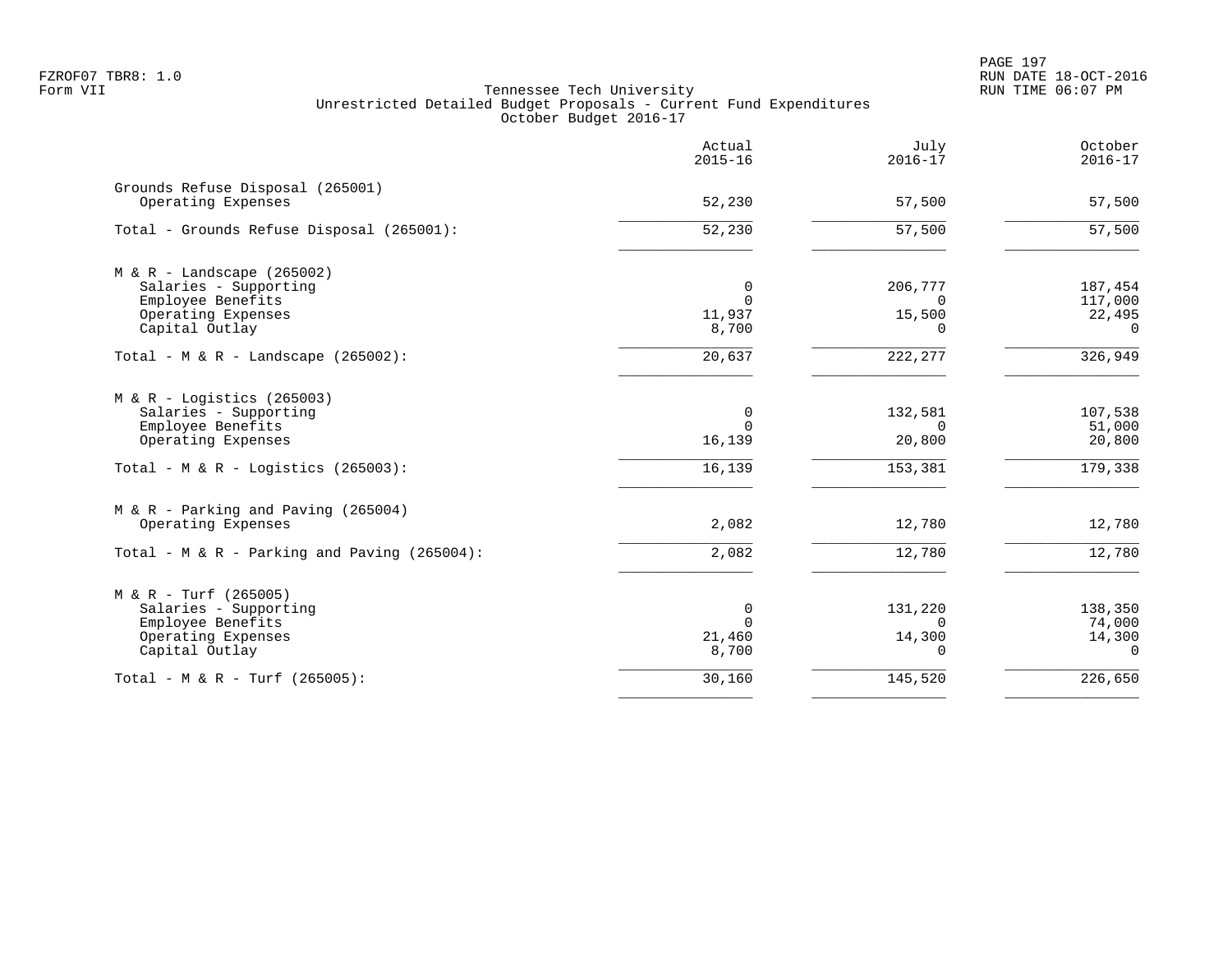|                                                      | Actual<br>$2015 - 16$ | July<br>$2016 - 17$ | October<br>$2016 - 17$   |
|------------------------------------------------------|-----------------------|---------------------|--------------------------|
| Major Repairs and Renovations (270000)               |                       |                     |                          |
| Salaries - Professional                              | 2,119                 |                     | 0                        |
| Employee Benefits<br>Travel                          | 482<br>6,341          |                     | $\mathbf{0}$<br>$\Omega$ |
| Operating Expenses                                   | 46,898                | 160,120             | 281,829                  |
| Total - Major Repairs and Renovations (270000):      | 55,840                | 160,120             | 281,829                  |
| TBR Spouse Dependent Discount (700000)               |                       |                     |                          |
| Employee Benefits                                    | 72,030                | 54,160              | 54,160                   |
| Total - TBR Spouse Dependent Discount (700000):      | 72,030                | 54,160              | 54,160                   |
| TBR Employ Remission PC191 (700001)                  |                       |                     |                          |
| Employee Benefits                                    | 2,743                 | 6,530               | 6,530                    |
| Total - TBR Employ Remission PC191 (700001):         | 2,743                 | 6,530               | 6,530                    |
| E and G Data Processing Allocation (700003)          |                       |                     |                          |
| Department Revenues                                  | 38,739                | 43,240              | 43,850                   |
| Total - E and G Data Processing Allocation (700003): | 38,739                | 43,240              | 43,850                   |
| E and G Claims Adjustment (700004)                   |                       |                     |                          |
| Operating Expenses                                   | 16,426                | 13,810              | 13,810                   |
| Total - E and G Claims Adjustment $(700004)$ :       | 16,426                | 13,810              | 13,810                   |
|                                                      |                       |                     |                          |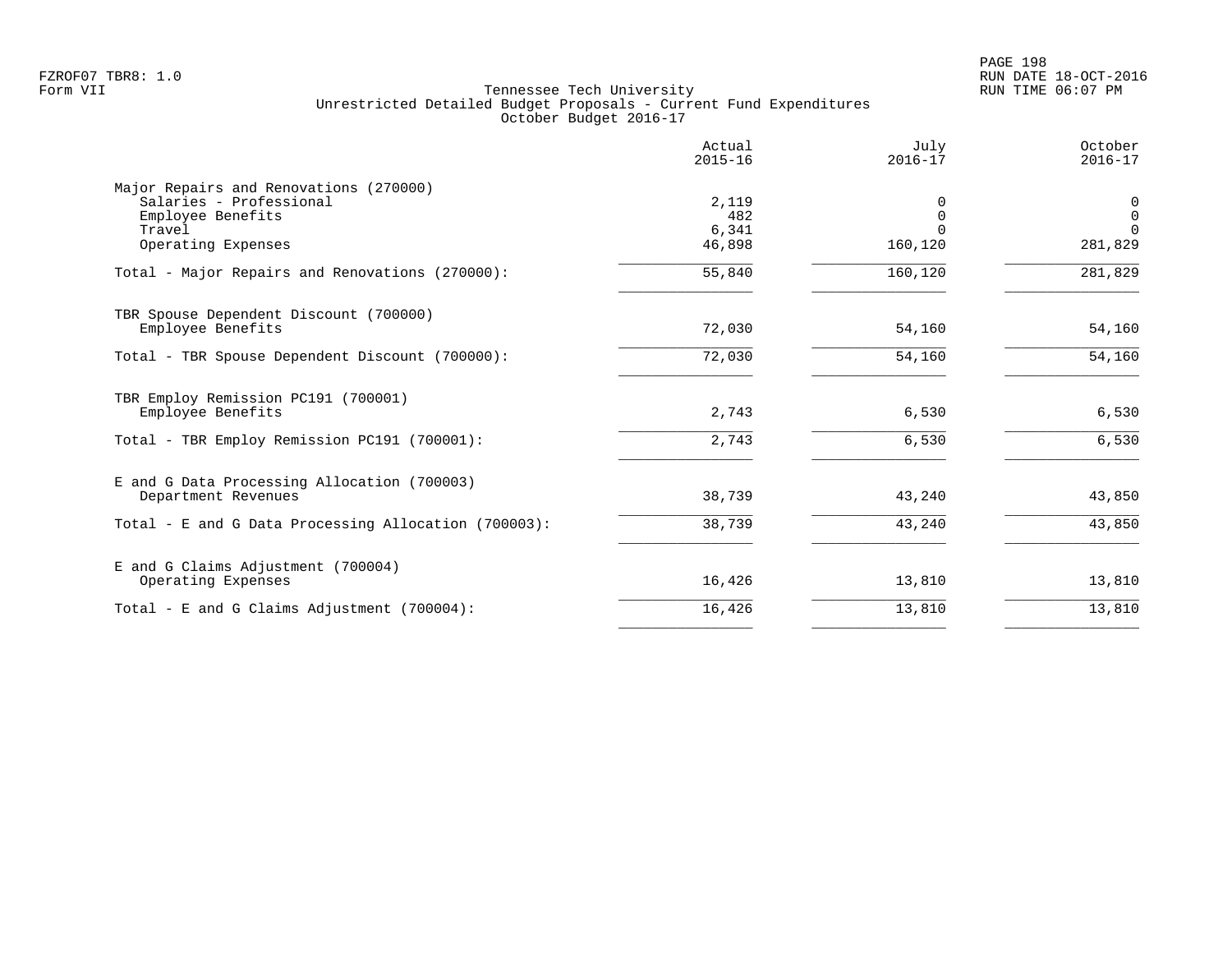PAGE 199 FZROF07 TBR8: 1.0 RUN DATE 18-OCT-2016

| Actual<br>$2015 - 16$                                      | July<br>$2016 - 17$                             | October<br>$2016 - 17$                        |
|------------------------------------------------------------|-------------------------------------------------|-----------------------------------------------|
| $\Omega$<br>$\mathbf 0$<br>$\Omega$<br>11,092<br>$-12,891$ | 1,170<br>28,035<br>8,255<br>180,544<br>$-8,139$ | 585<br>14,017<br>4,127<br>193,659<br>$-7,410$ |
| $-1,799$                                                   | 209,865                                         | 204,978                                       |
| $\mathbf 0$                                                | 19,520                                          | 19,520                                        |
|                                                            |                                                 | 19,520                                        |
| $-60,000$                                                  | $-60,000$                                       | $-60,000$                                     |
| $-60,000$                                                  | $-60,000$                                       | $-60,000$                                     |
| $-831,310$                                                 | $-995,730$                                      | $-887, 840$                                   |
| $-831,310$                                                 | $-995,730$                                      | $-887, 840$                                   |
| $-773,080$                                                 | $-932,760$                                      | $-898,710$                                    |
| $-773,080$                                                 | $-932,760$                                      | $-898,710$                                    |
|                                                            | $\cap$                                          | 19,520                                        |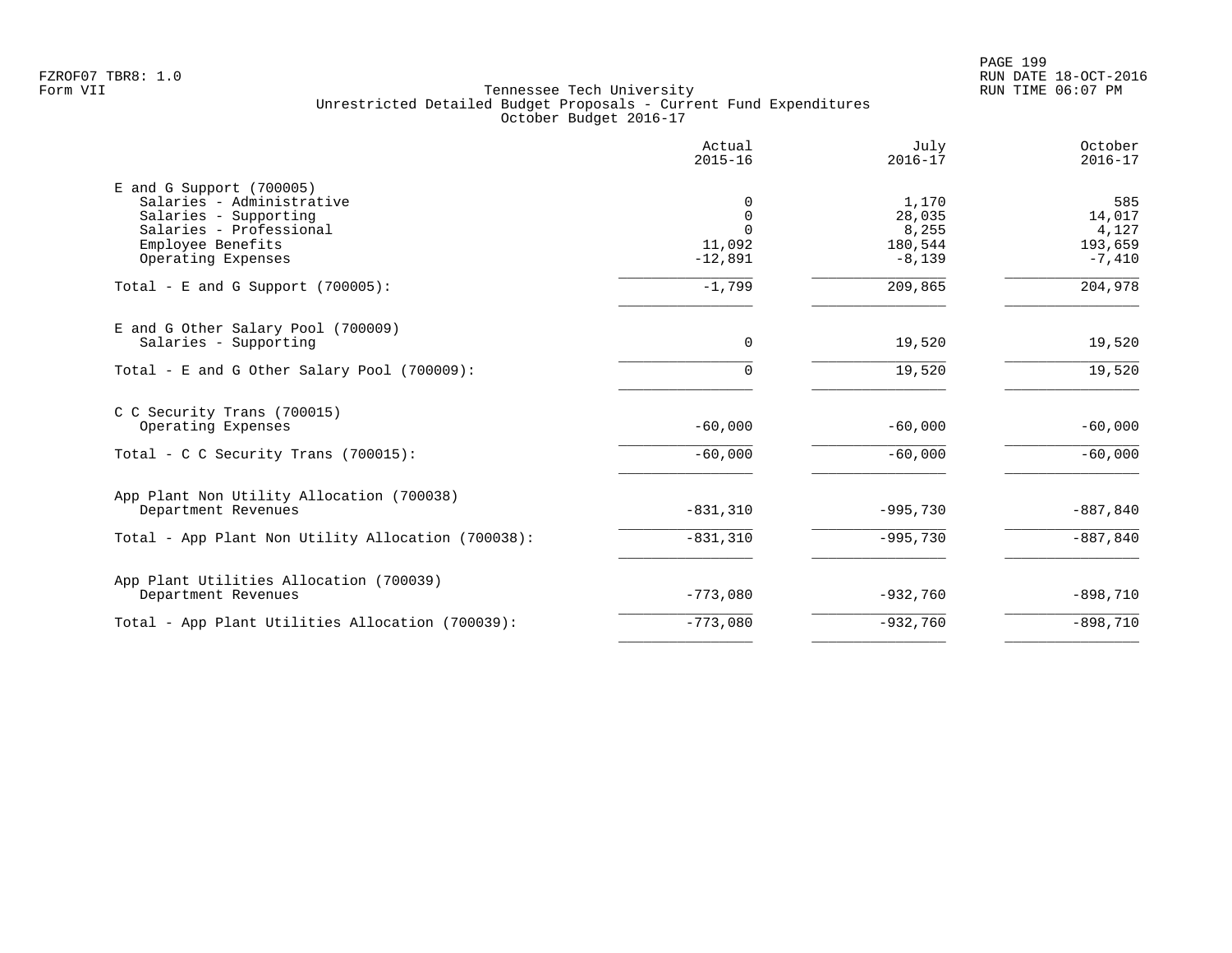PAGE 200 FZROF07 TBR8: 1.0 RUN DATE 18-OCT-2016

|                                                            | Actual<br>$2015 - 16$ | July<br>$2016 - 17$  | October<br>$2016 - 17$ |
|------------------------------------------------------------|-----------------------|----------------------|------------------------|
| App Plant CC Utility Alloc (700042)<br>Department Revenues | $-14,720$             | $-22,630$            | $-22,630$              |
|                                                            |                       |                      |                        |
| Total - App Plant CC Utility Alloc (700042):               | $-14,720$             | $-22,630$            | $-22,630$              |
| App Plant CC Non Utility Alloc (700043)                    |                       |                      |                        |
| Department Revenues                                        | $-63,740$             | $-66, 240$           | $-66,920$              |
| Total - App Plant CC Non Utility Alloc (700043):           | $-63,740$             | $-66, 240$           | $-66,920$              |
| Post Office Allocation (700045)                            |                       |                      |                        |
| Operating Expenses<br>Department Revenues                  | $\Omega$<br>6,010     | 4,810<br>$\Omega$    | 4,810<br>$\Omega$      |
| Total - Post Office Allocation (700045):                   | 6,010                 | 4,810                | 4,810                  |
| Building Maintenance Support (700052)                      |                       |                      |                        |
| Employee Benefits                                          | 0                     | 7,900                | 7,900                  |
| Total - Building Maintenance Support (700052):             | $\Omega$              | 7,900                | 7,900                  |
| Total - Physical Plant (500):                              |                       |                      |                        |
| Salaries - Administrative<br>Salaries - Supporting         | 117,389<br>2,716,332  | 118,659<br>3,086,850 | 119,477<br>2,916,524   |
| Salaries - Students<br>Salaries - Professional             | 73,832<br>745,525     | 20,770<br>842,444    | 20,770<br>849,640      |
| Employee Benefits                                          | 1,783,160             | 2,036,949            | 2,312,259              |
| Travel<br>Operating Expenses                               | 35,331<br>9,505,559   | 8,840<br>9,948,590   | 8,840<br>10,550,510    |
| Capital Outlay                                             | 91,089                | $\Omega$             | $\Omega$               |
| Department Revenues                                        | $-1,640,253$          | $-2, 462, 369$       | $-2, 131, 250$         |
| Total                                                      | 13, 427, 964          | 13,600,733           | 14,646,770             |
|                                                            |                       |                      |                        |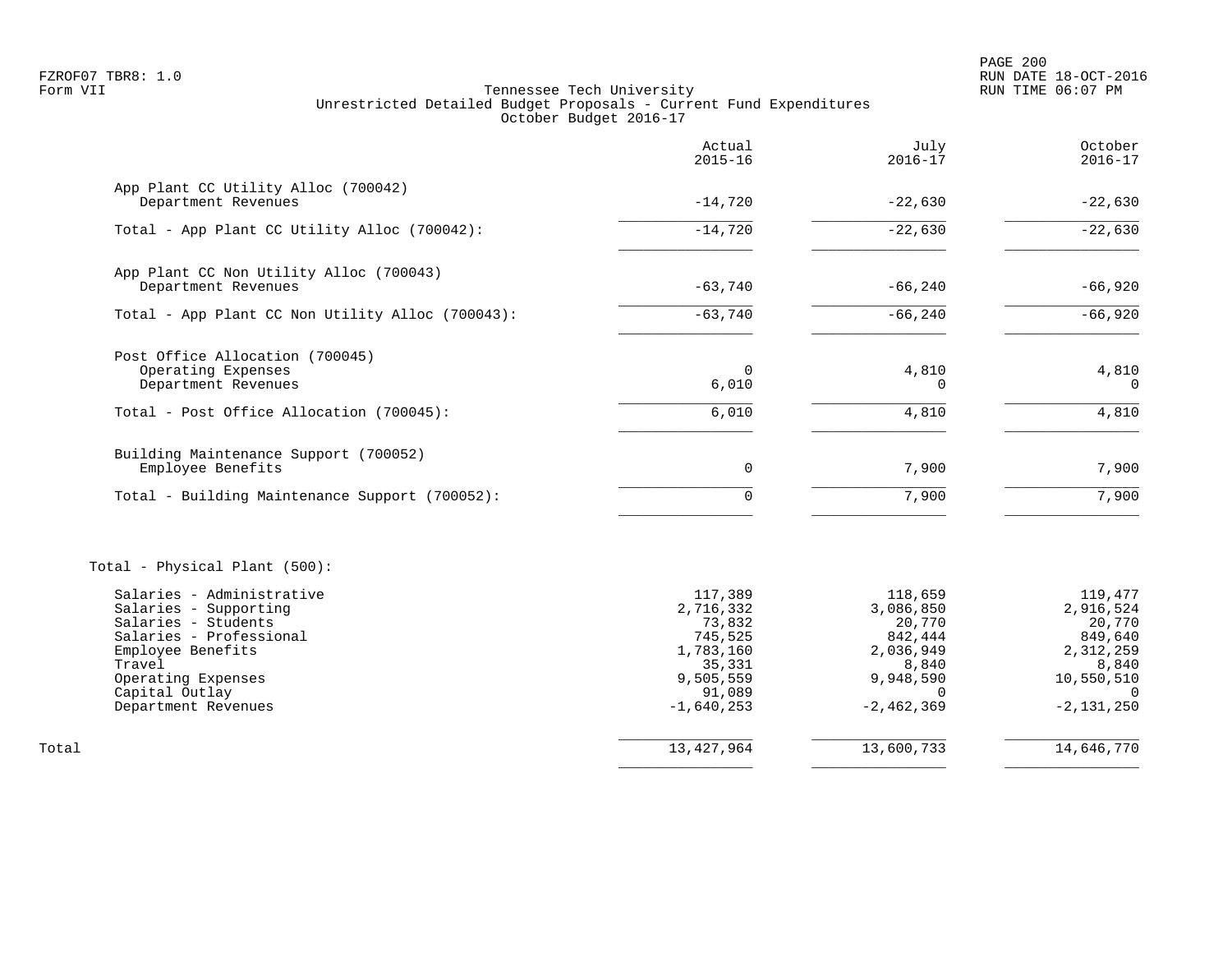PAGE 201 FZROF07 TBR8: 1.0 RUN DATE 18-OCT-2016

|                                                                                                                                                                                                   | Actual<br>$2015 - 16$                                                                                   | July<br>$2016 - 17$                                                                                        | October<br>$2016 - 17$                                                                                      |
|---------------------------------------------------------------------------------------------------------------------------------------------------------------------------------------------------|---------------------------------------------------------------------------------------------------------|------------------------------------------------------------------------------------------------------------|-------------------------------------------------------------------------------------------------------------|
| Total - Physical Plant (50):                                                                                                                                                                      |                                                                                                         |                                                                                                            |                                                                                                             |
| Salaries - Administrative<br>Salaries - Supporting<br>Salaries - Students<br>Salaries - Professional<br>Employee Benefits<br>Travel<br>Operating Expense<br>Capital Outlay<br>Department Revenues | 117,389<br>2,716,332<br>73,832<br>745,525<br>1,783,160<br>35,331<br>9,505,559<br>91,089<br>$-1,640,253$ | 118,659<br>3,086,850<br>20,770<br>842,444<br>2,036,949<br>8,840<br>9,948,590<br>$\Omega$<br>$-2, 462, 369$ | 119,477<br>2,916,524<br>20,770<br>849,640<br>2,312,259<br>8,840<br>10,550,510<br>$\Omega$<br>$-2, 131, 250$ |
| Total                                                                                                                                                                                             | 13, 427, 964                                                                                            | 13,600,733                                                                                                 | 14,646,770                                                                                                  |
| Scholarships and Fellowships (55)<br>Scholarships and Fellowships (550)<br>Alumni Scholarships (120019)<br>Operating Expenses                                                                     | 11,500                                                                                                  | 12,780                                                                                                     | 12,780                                                                                                      |
| Total - Alumni Scholarships (120019):                                                                                                                                                             | 11,500                                                                                                  | 12,780                                                                                                     | 12,780                                                                                                      |
| Honors Scholarship (121901)<br>Operating Expenses                                                                                                                                                 | 480,439                                                                                                 | 610,640                                                                                                    | 610,640                                                                                                     |
| Total - Honors Scholarship (121901):                                                                                                                                                              | 480,439                                                                                                 | 610,640                                                                                                    | 610,640                                                                                                     |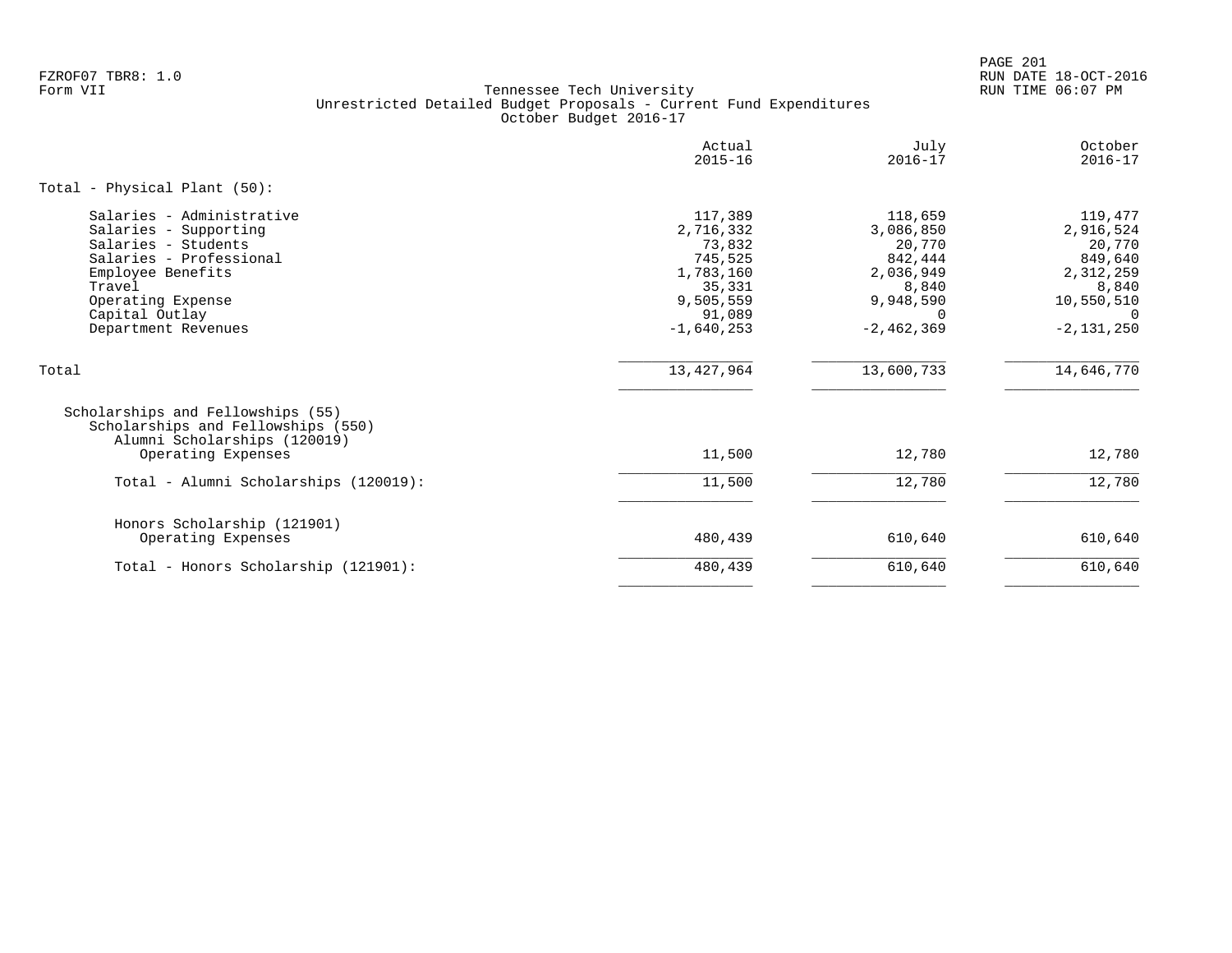|                                                                                                                         | Actual<br>$2015 - 16$ | July<br>$2016 - 17$ | October<br>$2016 - 17$ |
|-------------------------------------------------------------------------------------------------------------------------|-----------------------|---------------------|------------------------|
| Comm Coll Scholarship (121902)<br>Operating Expenses                                                                    | 423,286               | 134,230             | 134,230                |
| Total - Comm Coll Scholarship (121902):                                                                                 | 423,286               | 134,230             | 134,230                |
| Academic Work Study Program (122002)<br>Operating Expenses                                                              | 2,000                 | 0                   | $\mathbf 0$            |
| Total - Academic Work Study Program (122002):                                                                           | 2,000                 | O                   | $\Omega$               |
| Financial Aid Housing Scholarship (122003)<br>Operating Expenses<br>Total - Financial Aid Housing Scholarship (122003): | 11,710<br>11,710      | 39,600<br>39,600    | 39,600<br>39,600       |
| SEOG Matching (122004)<br>Operating Expenses                                                                            | 76,376                | 64,690              | 64,690                 |
| Total - SEOG Matching (122004):                                                                                         | 76,376                | 64,690              | 64,690                 |
| UAS (122005)<br>Operating Expenses                                                                                      | 4,588,251             | 4,330,040           | 4,330,040              |
| $Total - UAS (122005):$                                                                                                 | 4,588,251             | 4,330,040           | 4,330,040              |
|                                                                                                                         |                       |                     |                        |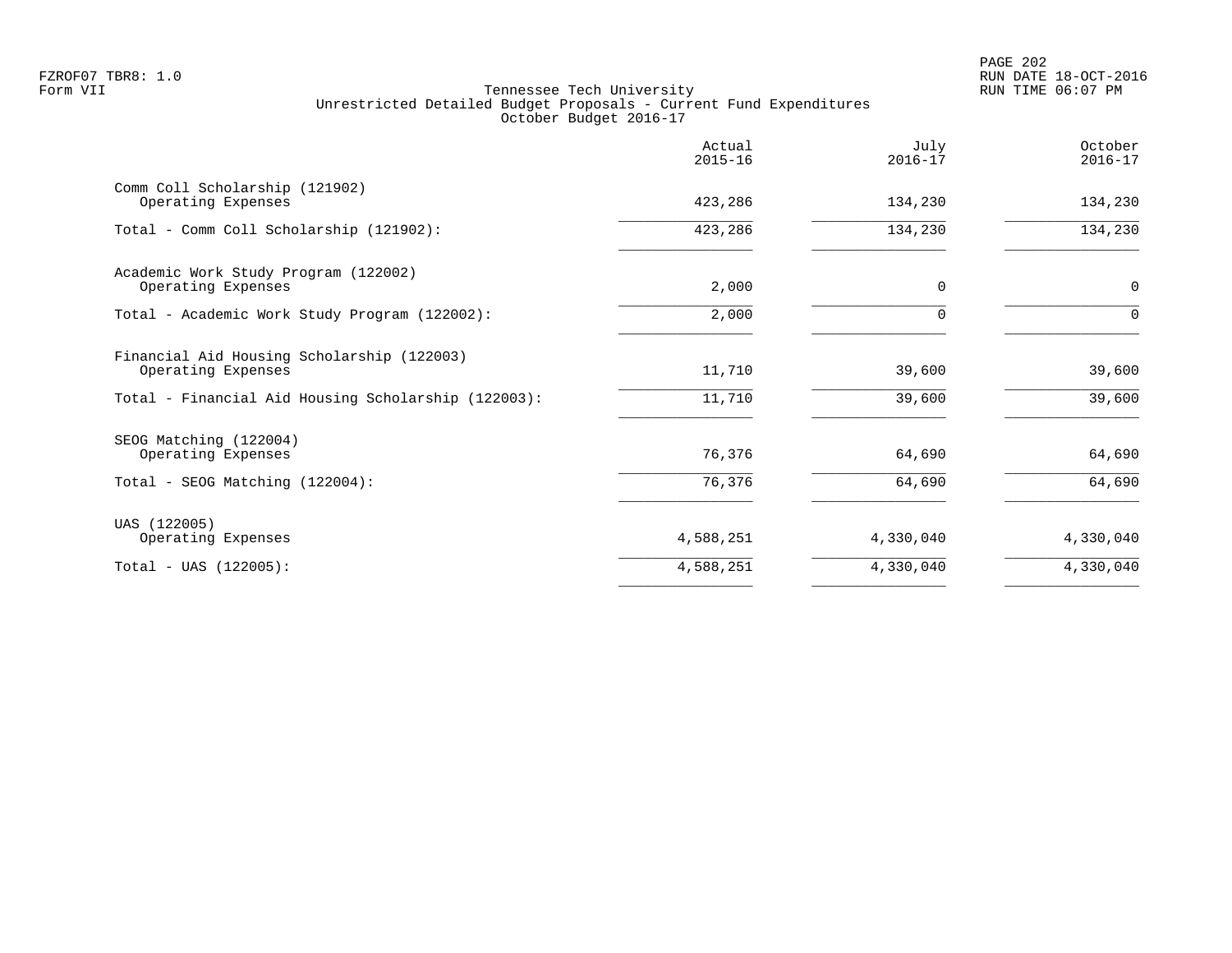PAGE 203 FZROF07 TBR8: 1.0 RUN DATE 18-OCT-2016

|                                                                | Actual<br>$2015 - 16$ | July<br>$2016 - 17$ | October<br>$2016 - 17$ |
|----------------------------------------------------------------|-----------------------|---------------------|------------------------|
| Accelerated Program Scholarship (122018)<br>Operating Expenses | 2,784                 | 0                   | $\mathbf 0$            |
| Total - Accelerated Program Scholarship (122018):              | 2,784                 | 0                   | $\mathbf 0$            |
| Science Fair Scholarship (123011)<br>Operating Expenses        | 3,000                 | 31,650              | 31,650                 |
| Total - Science Fair Scholarship (123011):                     | 3,000                 | 31,650              | 31,650                 |
| Alumni OST Scholarship (123012)<br>Operating Expenses          | 36,000                | 38,310              | 38,310                 |
| Total - Alumni OST Scholarship (123012):                       | 36,000                | 38,310              | 38,310                 |
| Boys Girls State Sch (123014)<br>Operating Expenses            | 4,000                 | 11,780              | 11,780                 |
| Total - Boys Girls State Sch (123014):                         | 4,000                 | 11,780              | 11,780                 |
| Admissions Hounsing Sch (123015)<br>Operating Expenses         | 191,500               | 217,440             | 217,440                |
| Total - Admissions Hounsing Sch (123015):                      | 191,500               | 217,440             | 217,440                |
|                                                                |                       |                     |                        |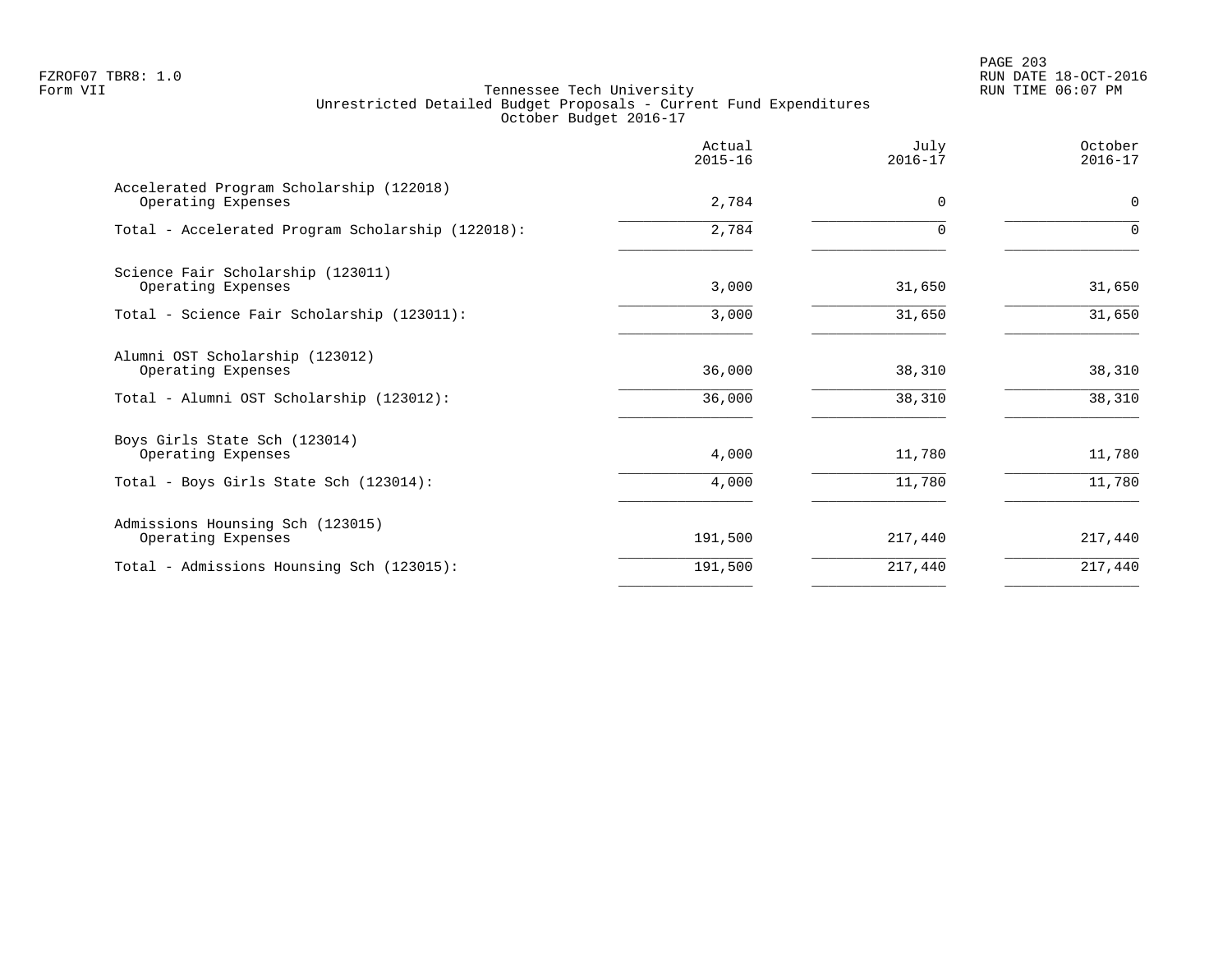|                                                               | Actual<br>$2015 - 16$ | July<br>$2016 - 17$ | October<br>$2016 - 17$ |
|---------------------------------------------------------------|-----------------------|---------------------|------------------------|
| African Am Undergrad Sch (123017)<br>Operating Expenses       | 201,690               | 251,300             | 251,300                |
| Total - African Am Undergrad Sch (123017):                    | 201,690               | 251,300             | 251,300                |
| Minority Housing Sch (123018)<br>Operating Expenses           | 0                     | 810                 | 810                    |
| Total - Minority Housing Sch (123018):                        | 0                     | 810                 | 810                    |
| Veterans Yellow Ribbon Program (123020)<br>Operating Expenses | 11,679                | 26,030              | 26,030                 |
| Total - Veterans Yellow Ribbon Program (123020):              | 11,679                | 26,030              | 26,030                 |
| TnCIS Study Abroad Scholarship (123708)<br>Operating Expenses | 13,298                | $\Omega$            | $\mathbf 0$            |
| Total - TnCIS Study Abroad Scholarship (123708):              | 13,298                | $\Omega$            | $\Omega$               |
| UAS International (123720)<br>Operating Expenses              | 0                     | 12,200              | 12,200                 |
| Total - UAS International (123720):                           | 0                     | 12,200              | 12,200                 |
|                                                               |                       |                     |                        |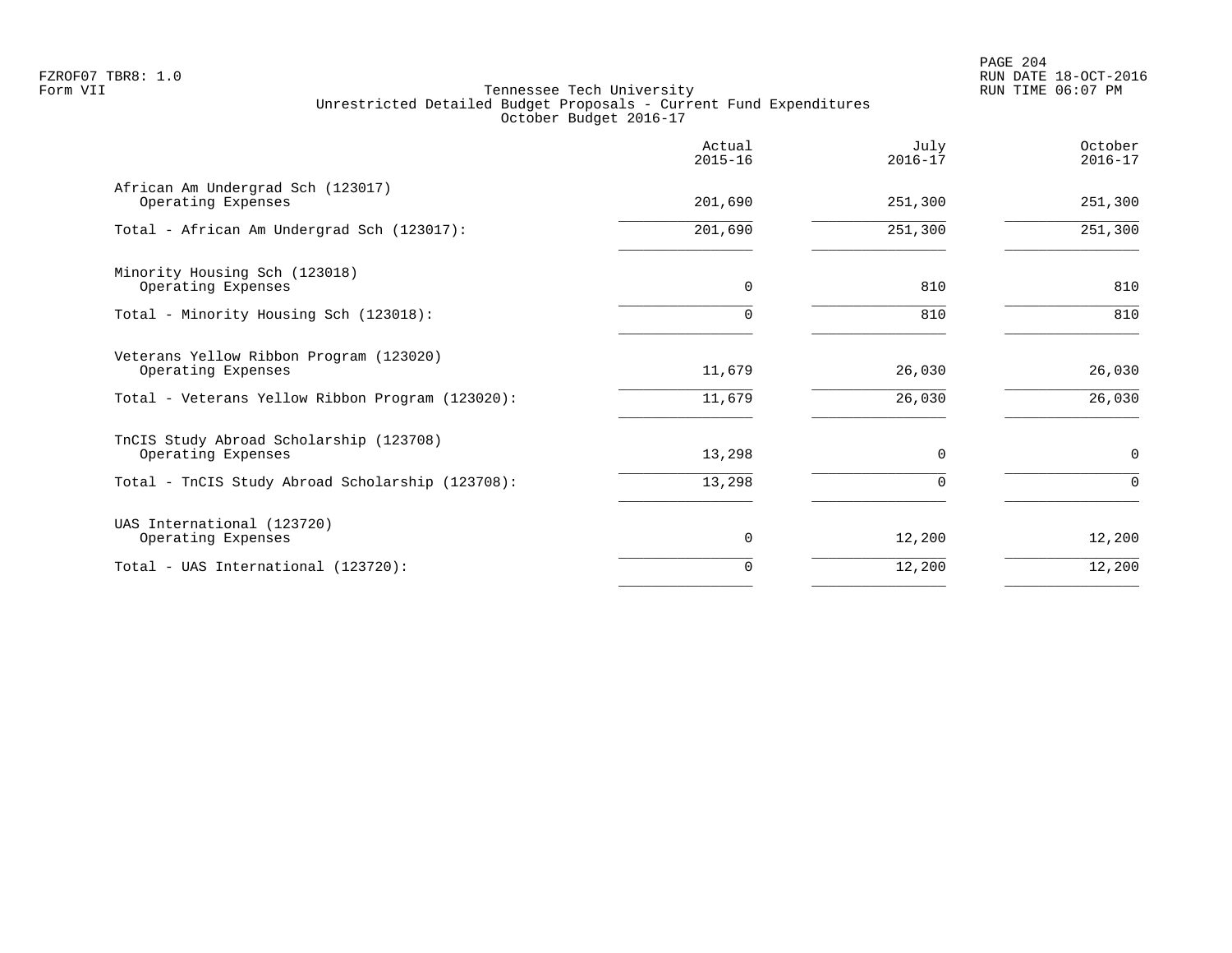|                                                                    | Actual<br>$2015 - 16$ | July<br>$2016 - 17$ | October<br>$2016 - 17$ |
|--------------------------------------------------------------------|-----------------------|---------------------|------------------------|
| International Merit Scholarship (123721)<br>Operating Expenses     | 745,180               | 542,880             | 889,280                |
| Total - International Merit Scholarship (123721):                  | 745,180               | 542,880             | 889,280                |
| International Legacy Scholarship (123722)<br>Operating Expenses    | 10,000                | 13,920              | 13,920                 |
| Total - International Legacy Scholarship (123722):                 | 10,000                | 13,920              | 13,920                 |
| Multinational Enhancement Svc Schol (123723)<br>Operating Expenses | 225,024               | 371,200             | 453,424                |
| Total - Multinational Enhancement Svc Schol (123723):              | 225,024               | 371,200             | 453,424                |
| Fulbright Scholars OST (123724)<br>Operating Expenses              | 76,677                | 118,200             | 118,200                |
| Total - Fulbright Scholars OST (123724):                           | 76,677                | 118,200             | 118,200                |
| Institutional Scholarship Fund (123800)<br>Operating Expenses      | 18,630                | 20,000              | 20,000                 |
| Total - Institutional Scholarship Fund (123800):                   | 18,630                | 20,000              | 20,000                 |
|                                                                    |                       |                     |                        |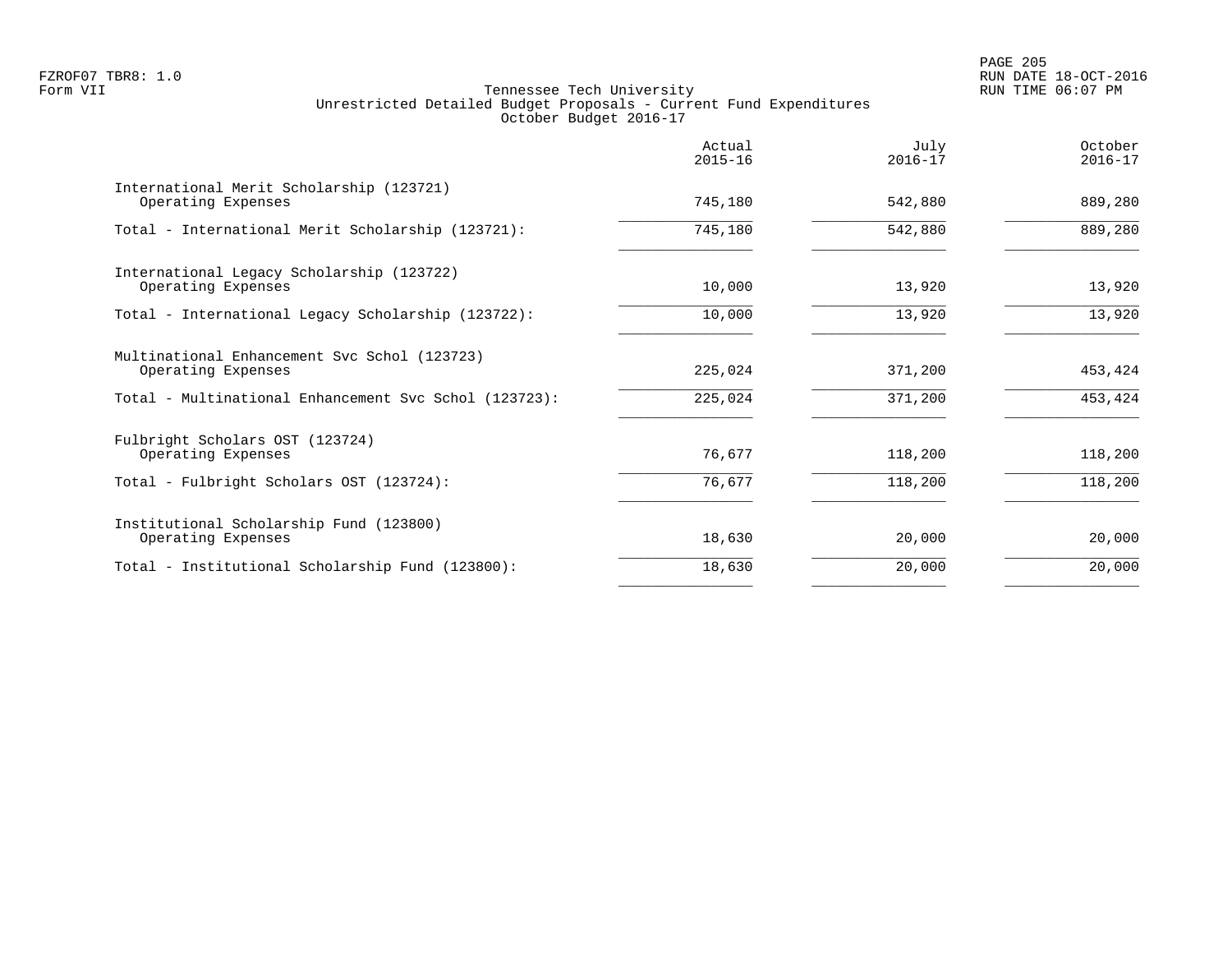|                                                           | Actual<br>$2015 - 16$ | July<br>$2016 - 17$ | October<br>$2016 - 17$ |
|-----------------------------------------------------------|-----------------------|---------------------|------------------------|
| ROTC Housing Scholarship (125601)<br>Operating Expenses   | 117,544               | 123,810             | 123,810                |
| Total - ROTC Housing Scholarship (125601):                | 117,544               | 123,810             | 123,810                |
| ROTC STEM Scholarships (125604)<br>Operating Expenses     | 106,801               | 100,000             | 100,000                |
| Total - ROTC STEM Scholarships (125604):                  | 106,801               | 100,000             | 100,000                |
| Varsity Spirit Scholarship (129008)<br>Operating Expenses | $\mathbf 0$           | 5,000               | 5,000                  |
| Total - Varsity Spirit Scholarship (129008):              | $\Omega$              | 5,000               | 5,000                  |
| Chemistry LM Scholarships (131509)<br>Operating Expenses  | 9,690                 | 15,298              | 34,045                 |
| Total - Chemistry LM Scholarships (131509):               | 9,690                 | 15,298              | 34,045                 |
| Physics LM Scholarships (135009)<br>Operating Expenses    | 0                     | 3,005               | 15,948                 |
| Total - Physics LM Scholarships (135009):                 | 0                     | 3,005               | 15,948                 |
|                                                           |                       |                     |                        |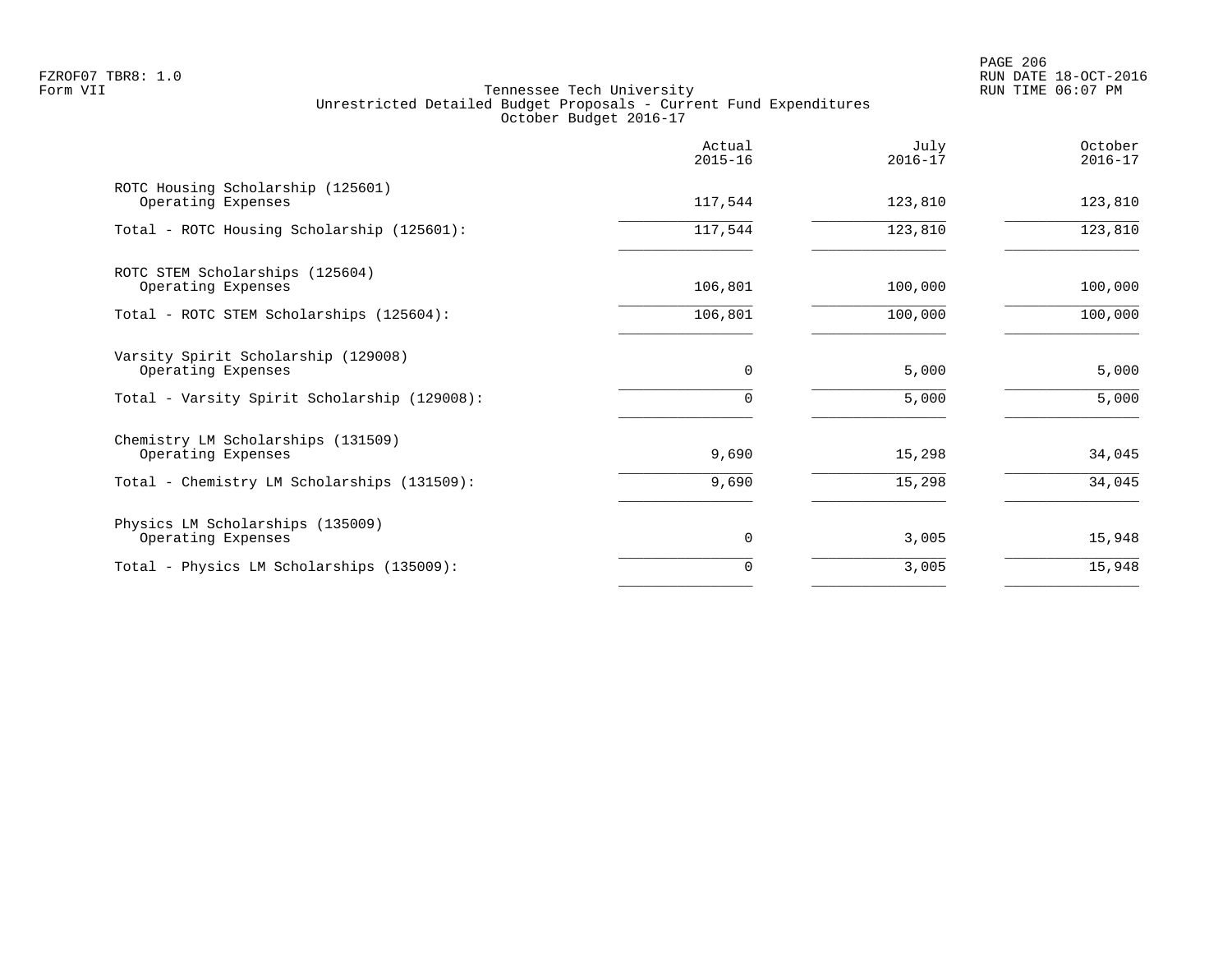|                                                                                                       | Actual<br>$2015 - 16$ | July<br>$2016 - 17$ | October<br>$2016 - 17$ |
|-------------------------------------------------------------------------------------------------------|-----------------------|---------------------|------------------------|
| Don Cook Scholarship (140020)<br>Operating Expenses                                                   | $\Omega$              | 3,700               | 3,700                  |
| Total - Don Cook Scholarship (140020):                                                                | $\Omega$              | 3,700               | 3,700                  |
| Restricted Ext Prog Regl Dev (180013)<br>Operating Expenses                                           | 0                     | 910                 | 910                    |
| Total - Restricted Ext Prog Regl Dev (180013):                                                        | 0                     | 910                 | 910                    |
| Graduation Incentive Sch (650006)<br>Operating Expenses<br>Total - Graduation Incentive Sch (650006): | 164,062<br>164,062    | 146,530<br>146,530  | 146,530<br>146,530     |
| TBR Spouse Dependent Discount (700000)<br>Operating Expenses                                          | 2,905                 | 8,960               | 8,960                  |
| Total - TBR Spouse Dependent Discount (700000):                                                       | 2,905                 | 8,960               | 8,960                  |
| TBR Employ Remission PC191 (700001)<br>Operating Expenses                                             | 125,550               | 87,216              | 87,216                 |
| Total - TBR Employ Remission PC191 (700001):                                                          | 125,550               | 87,216              | 87,216                 |
|                                                                                                       |                       |                     |                        |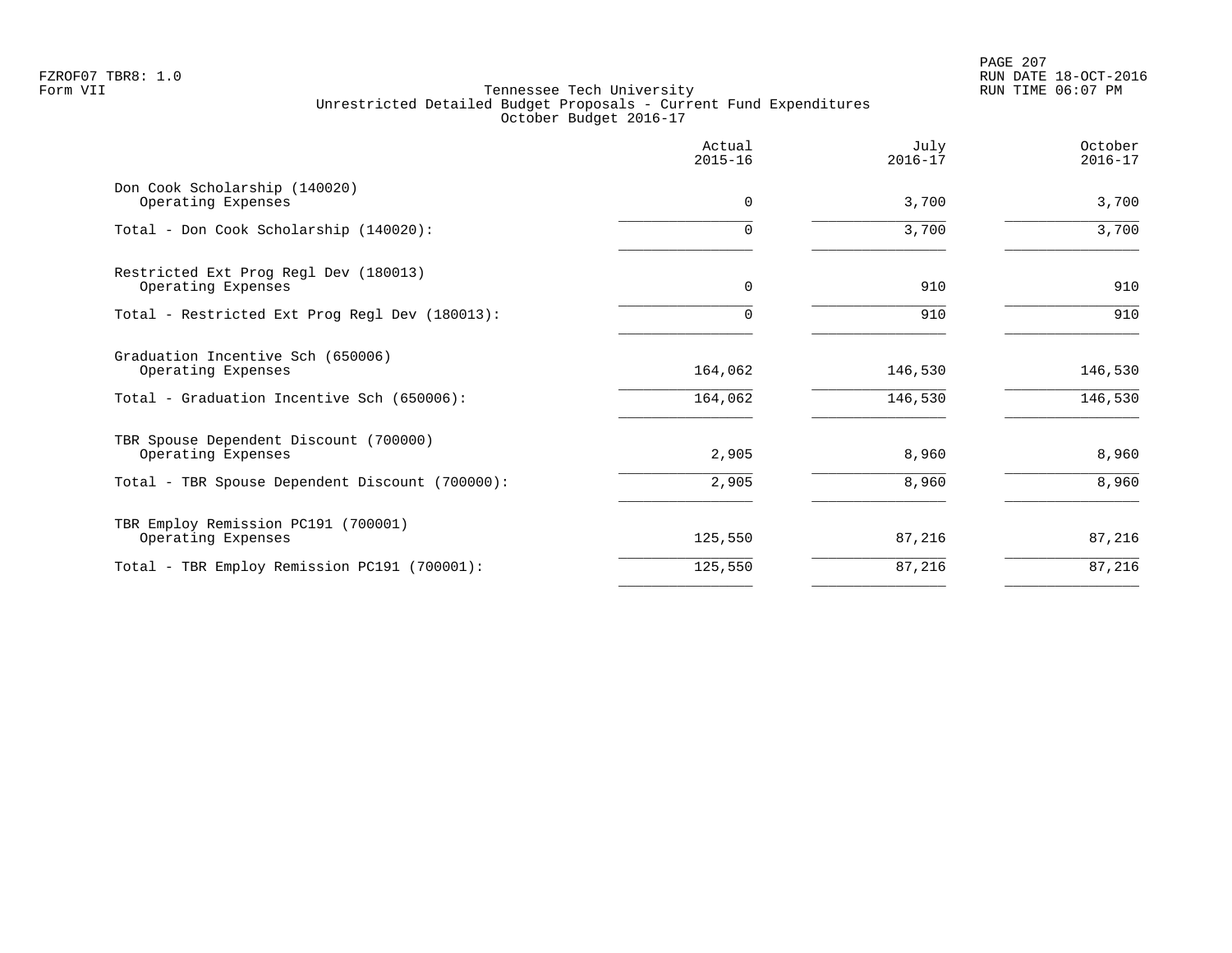PAGE 208 FZROF07 TBR8: 1.0 RUN DATE 18-OCT-2016

|                                                                                                   | Actual<br>$2015 - 16$   | July<br>$2016 - 17$ | October<br>$2016 - 17$ |
|---------------------------------------------------------------------------------------------------|-------------------------|---------------------|------------------------|
| Non TTU Staff Scholarships (700053)<br>Operating Expenses                                         | 3,324                   | 2,148               | 2,148                  |
| Total - Non TTU Staff Scholarships (700053):                                                      | 3,324                   | 2,148               | 2,148                  |
| Armed Forces Dependent Schoarship (700054)<br>Operating Expenses                                  | 0                       | 12,410              | 12,410                 |
| Total - Armed Forces Dependent Schoarship (700054):                                               | $\Omega$                | 12,410              | 12,410                 |
| TSAC Scholarship Match (700055)<br>Operating Expenses<br>Total - TSAC Scholarship Match (700055): | $\mathbf 0$<br>$\Omega$ | 6,270<br>6,270      | 6,270<br>6,270         |
| State Employee Fee Waiver (700056)                                                                |                         |                     |                        |
| Operating Expenses<br>Total - State Employee Fee Waiver (700056):                                 | 257,288<br>257,288      | 202,001<br>202,001  | 202,001<br>202,001     |
| Public Schl Teach Dep Discount (700057)<br>Operating Expenses                                     | 1,380,911               | 1,180,470           | 1,180,470              |
| Total - Public Schl Teach Dep Discount (700057):                                                  | 1,380,911               | 1,180,470           | 1,180,470              |
|                                                                                                   |                         |                     |                        |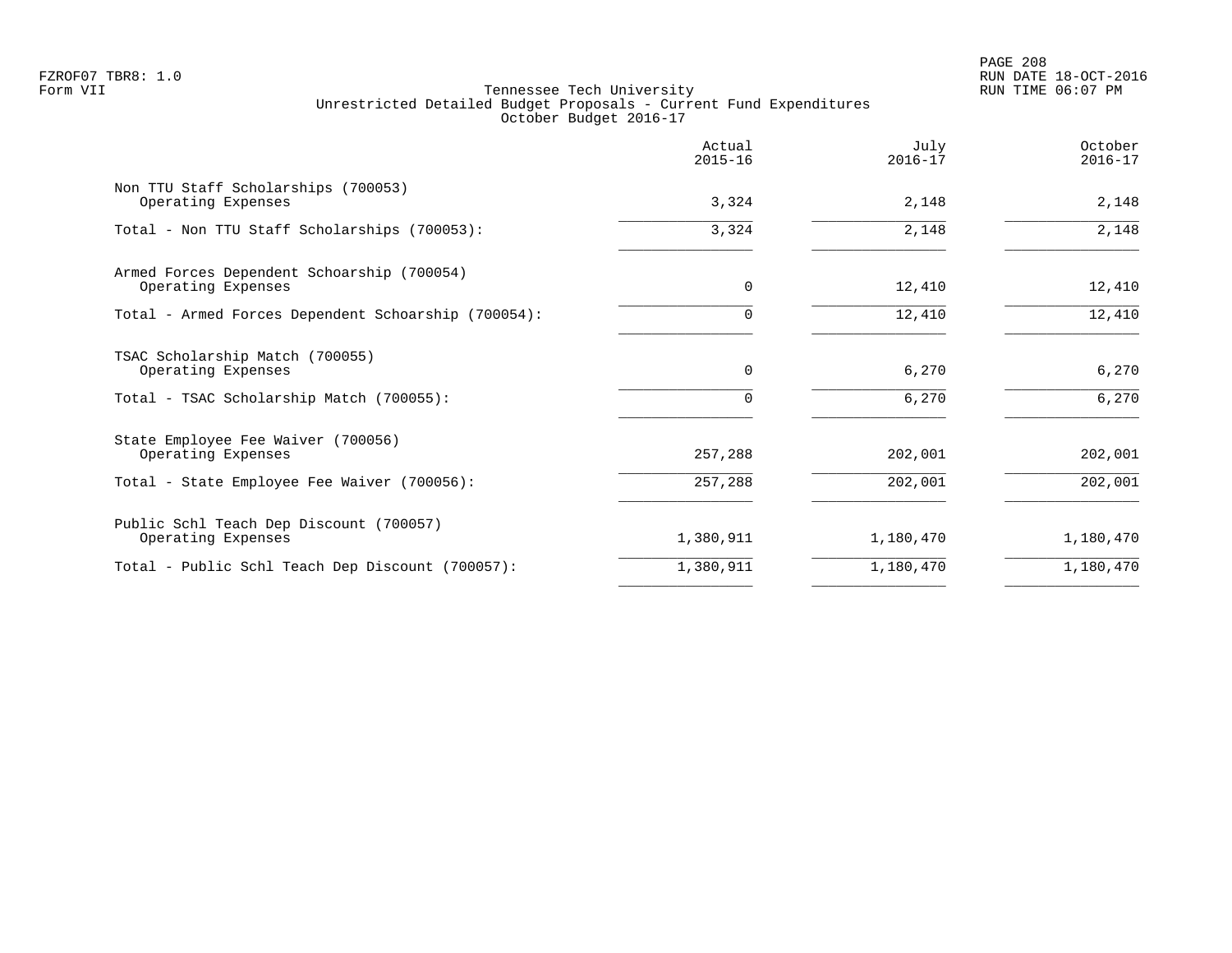PAGE 209 FZROF07 TBR8: 1.0 RUN DATE 18-OCT-2016

|                                                                   | Actual<br>$2015 - 16$ | July<br>$2016 - 17$ | October<br>$2016 - 17$ |
|-------------------------------------------------------------------|-----------------------|---------------------|------------------------|
| State Employee Dep Discount (700058)<br>Operating Expenses        | 529,564               | 468,934             | 468,934                |
| Total - State Employee Dep Discount (700058):                     | 529,564               | 468,934             | 468,934                |
| RIF Educ Assistance MOE Funds (700065)<br>Operating Expenses      | 12,800                | 0                   | 0                      |
| Total - RIF Educ Assistance MOE Funds (700065):                   | 12,800                | $\Omega$            | $\Omega$               |
| Total - Scholarships and Fellowships (550):<br>Operating Expenses | 9,843,463             | 9,214,362           | 9,674,676              |
| Total                                                             | 9,843,463             | 9, 214, 362         | 9,674,676              |
| Total - Scholarships and Fellowships (55):                        |                       |                     |                        |
| Operating Expense                                                 | 9,843,463             | 9,214,362           | 9,674,676              |
| Total                                                             | 9,843,463             | 9,214,362           | 9,674,676              |
|                                                                   |                       |                     |                        |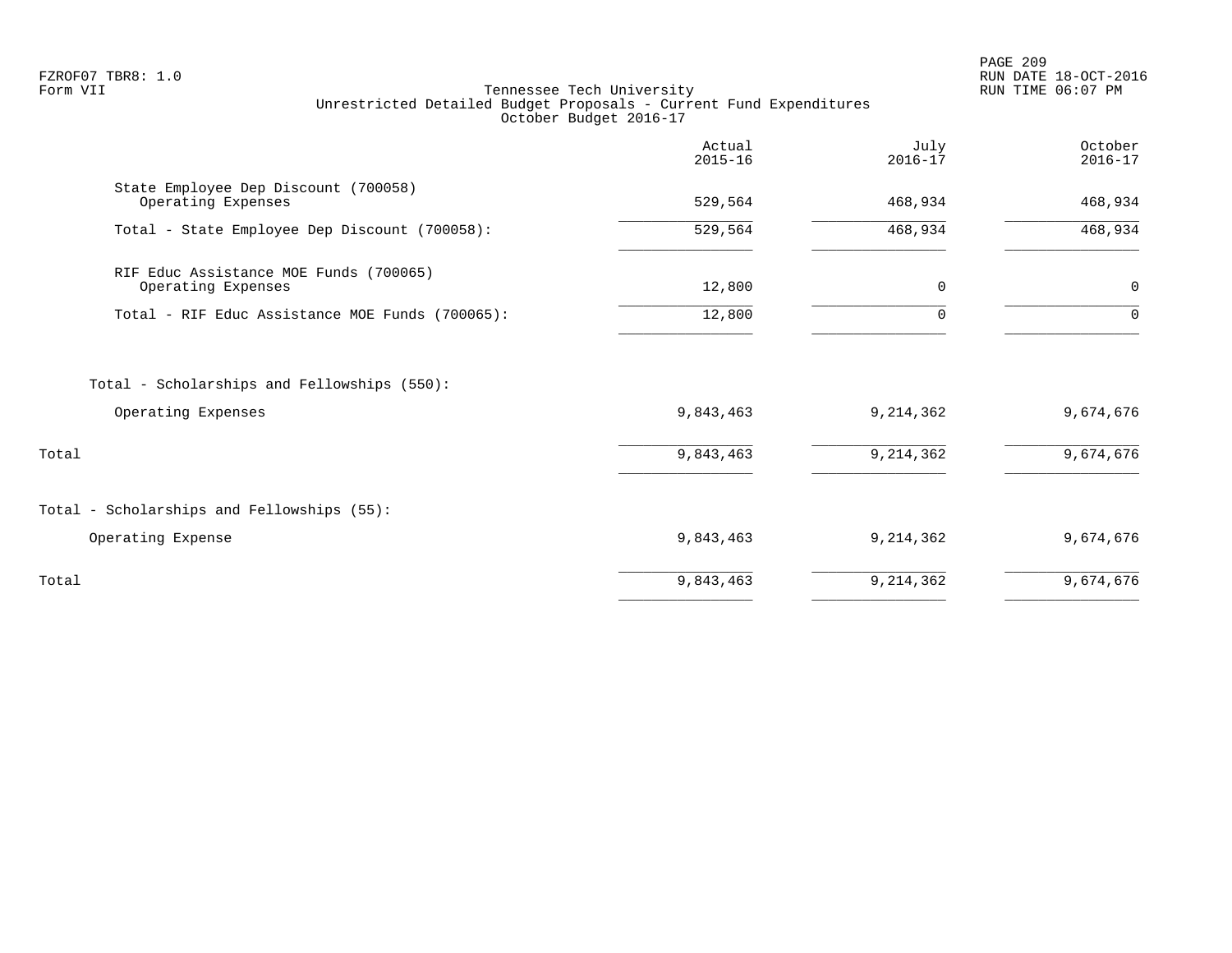| October<br>$2016 - 17$ |
|------------------------|
|                        |
| 5,716,842              |
| 37,606,811             |
| 11,306,621             |
| 1,095,543              |
| 19,683,582             |
| 28,345,516             |
| 2,111,065              |
| 47,789,553             |
| 261,095                |
| $-3,591,003$           |
| 150, 325, 625          |
|                        |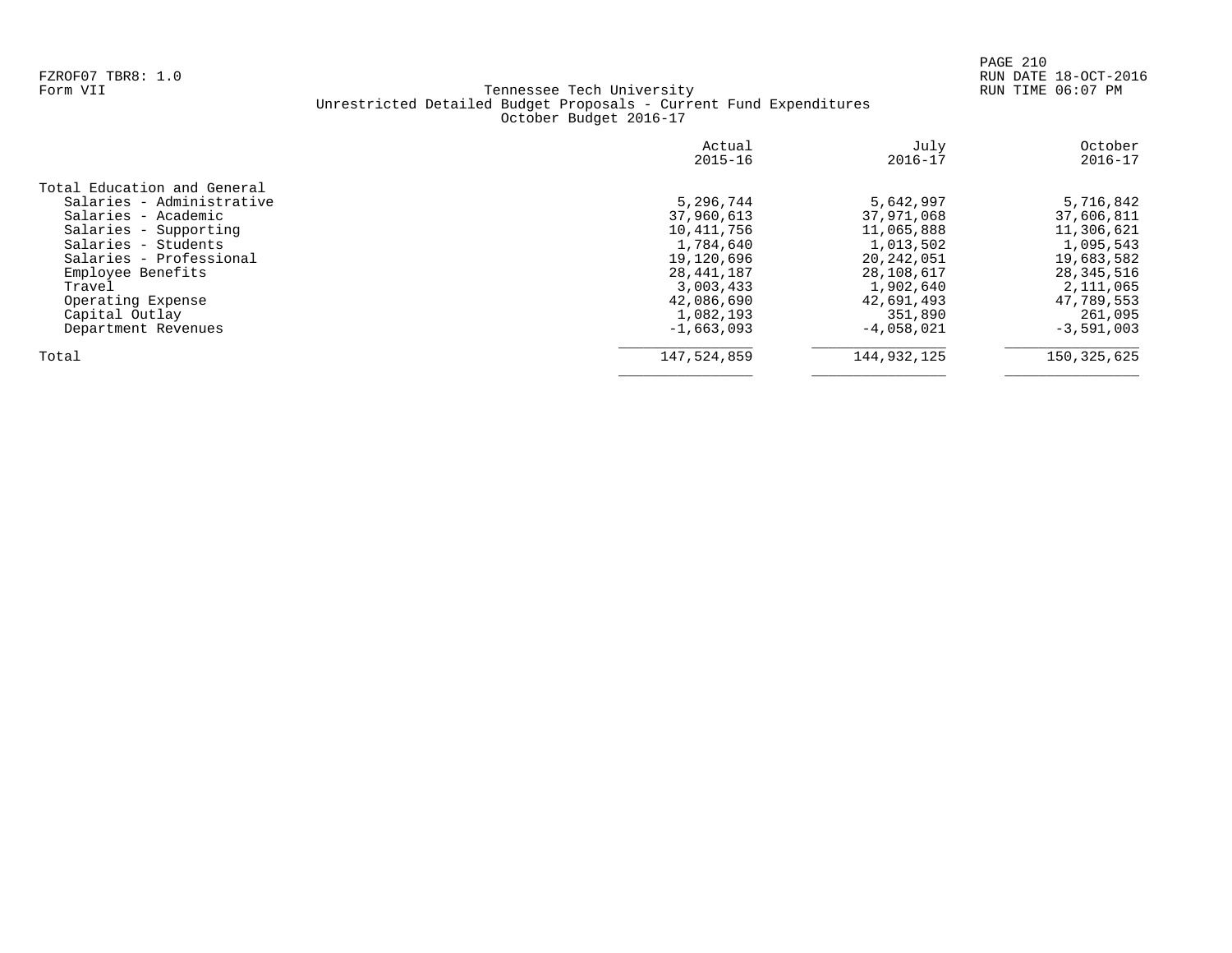|                                                                        | Actual<br>$2015 - 16$ | July<br>$2016 - 17$ | October<br>$2016 - 17$ |
|------------------------------------------------------------------------|-----------------------|---------------------|------------------------|
| E & G Transfers                                                        |                       |                     |                        |
| Mandatory Transfers                                                    |                       |                     |                        |
| ROI Energy Performance Contract                                        | 245,225               | 239,340             | 239,340                |
| ROI Performance Contr Order 2                                          | 156,634               | 158,460             | 158,460                |
| ROI Energy Perf 2014B 08B 915                                          | 63,533                | 63,530              | 63,530                 |
| ROI Energy Perf 2014B 09A 918                                          | 43,576                | 43,580              | 43,580                 |
| ROI Parking & Transportation P927                                      | $\Omega$              | $\Omega$            | 9,400                  |
|                                                                        |                       |                     |                        |
| Total E & G Mandatory Transfers:                                       | 508,968               | 504,910             | 514,310                |
|                                                                        |                       |                     |                        |
| Non-Mandatory Transfers<br>Transf to Un Ex Plant Extra Maint           | 90,000                | 90,000              | 90,000                 |
| Transf to Un Ex Plant UC Blinds                                        | 260,000               | $\Omega$            | $\mathbf 0$            |
| Transf to Un Ex Plant Parkg Paving                                     | 214,800               | 214,800             | $\Omega$               |
| Trnsf CHEC Project                                                     | $\Omega$              | $\Omega$            | 40,996                 |
| Transf to Un Ex Plant Landscaping                                      | 500,000               | $\Omega$            | 25,000                 |
| Trf to Un Ex Plnt Infrastructure                                       | 739,830               | $\Omega$            | $\mathbf 0$            |
| Trf to Un Ex Plt HR Upgrades                                           | 155,121               | $\Omega$            | $\mathbf 0$            |
| Trf to Un Ex Plt Extra Maint Local                                     | 60,000                | 60,000              | 60,000                 |
| Trf to Un Ex Plt BO Update                                             | 37,277                | $\Omega$            | $\Omega$               |
| Trf to Un Ex Plt West Prop Purchase                                    | 1,496,630             | 1,496,630           | 886,630                |
| Trf to Un Ex Plt Var Acad Bldg                                         | 916,222               | 841,000             | 0                      |
| Trf to Un Ex Plt Regions TSBDC S300                                    | $\Omega$              | $\Omega$            | 6,950                  |
| Trf to Un Ex Plt Facilities Develop<br>Trf to Un Ex Plt Interntl House | 998,447<br>1,000,000  | 974,000<br>$\Omega$ | 968,000<br>$\Omega$    |
| Trf to Un Ex Plt Derryberry & Other                                    | 40,000                | $\Omega$            | $\Omega$               |
| Trf to Un Ex Plt President Offc Ren                                    | 28,265                | $\Omega$            | $\mathbf 0$            |
| Trf to Un Ex Plt W TV Dixie Prkg Pr                                    | $\mathbf 0$           | $\Omega$            | 1,305,575              |
| Transfers to RR Computer Ctr                                           | 300,000               | 300,000             | 300,000                |
| Transfers to RR MP Athletics                                           | $\Omega$              | 2,000               | 2,000                  |
| Transfers to RR MP Ext Educ                                            | $\Omega$              | 1,000               | 1,000                  |
| Transfers to RR MP Arts n Sci                                          | 23,014                | 10,000              | 10,000                 |
| Transfers to RR MP Water Ctr                                           | 8,794                 | 12,000              | 12,000                 |
| Transfers to RR Reserves                                               | 983,597               | 983,597             | 983,597                |
| Transfers to RR Craft Ctr E&G                                          | 250,355               | $\Omega$            | $\Omega$               |
| Transfers to RR Com Equipment Repl                                     | 77,110                | 77,110              | 77,110                 |
| Transfers to RR Electronic Updates                                     | 360,000               | 350,000             | 350,000                |
| Transfers to RR MP Engineering                                         | 3,839                 | 0                   | 0                      |
| Transfers to RR MP Aq HEC                                              | 1,554                 | 0                   | $\mathbf 0$            |
| Trnsfr to RR CHEC Technology Access                                    | 120,938               | $\Omega$            | $\mathbf 0$            |
| Trnsfr to RR CHEC Parking                                              | 14,369                | $\Omega$            | $\overline{0}$         |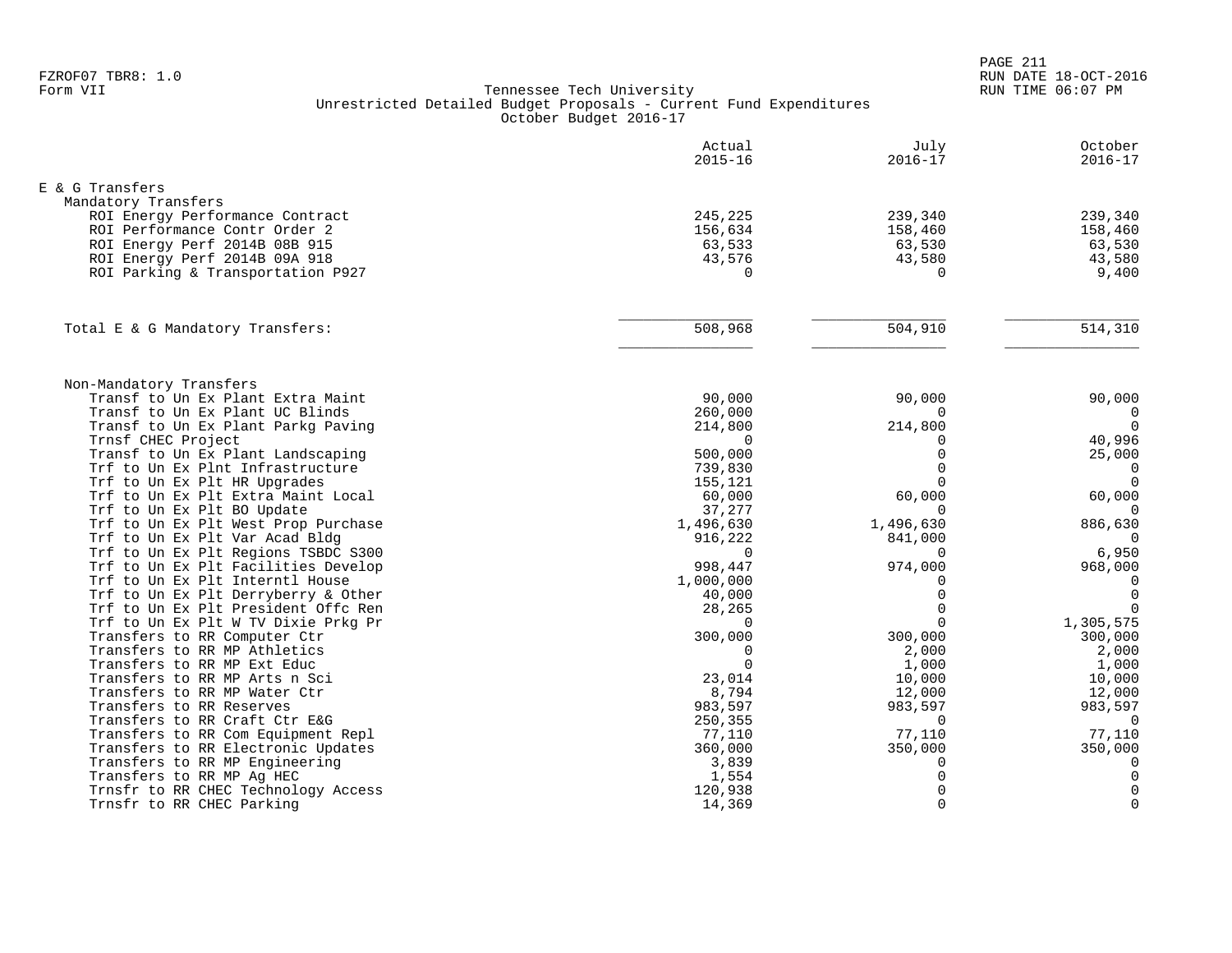|                   |                                                                    | PAGE 212 |
|-------------------|--------------------------------------------------------------------|----------|
| FZROF07 TBR8: 1.0 |                                                                    | RUN DATE |
| Form VII          | Tennessee Tech University                                          | RUN TIME |
|                   | Unrestricted Detailed Budget Proposals - Current Fund Expenditures |          |
|                   | October Budget 2016-17                                             |          |

|                                                                                                                             | Actual<br>$2015 - 16$                     | July<br>$2016 - 17$                        | October<br>$2016 - 17$                     |
|-----------------------------------------------------------------------------------------------------------------------------|-------------------------------------------|--------------------------------------------|--------------------------------------------|
| Transfers to Restricted<br>Transfers to ROI Fitness Center<br>Transfers to ROI Univ Center<br>Transfers to ROI Eblen Center | 122,573<br>1,485,824<br>98,737<br>217,221 | $\Omega$<br>2,143,500<br>94,840<br>208,660 | $\Omega$<br>2,093,560<br>92,640<br>203,800 |
| Total E & G Non-Mandatory Transfers:                                                                                        | 10,604,517                                | 7,859,137                                  | 7,508,858                                  |
| Total E & G Transfers                                                                                                       | 11, 113, 485                              | 8,364,047                                  | 8,023,168                                  |
| Total Education and General (Expenditures & Transfers)                                                                      |                                           |                                            |                                            |
| Salaries - Administrative                                                                                                   | 5,296,744                                 | 5,642,997                                  | 5,716,842                                  |
| Salaries - Academic                                                                                                         | 37,960,613                                | 37,971,068                                 | 37,606,811                                 |
| Salaries - Supporting                                                                                                       | 10,411,756                                | 11,065,888                                 | 11,306,621                                 |
| Salaries - Students                                                                                                         | 1,784,640                                 | 1,013,502                                  | 1,095,543                                  |
| Salaries - Professional                                                                                                     | 19,120,696                                | 20, 242, 051                               | 19,683,582                                 |
| Employee Benefits                                                                                                           | 28, 441, 187                              | 28,108,617                                 | 28, 345, 516                               |
| Travel                                                                                                                      | 3,003,433                                 | 1,902,640                                  | 2,111,065                                  |
| Operating Expense                                                                                                           | 42,086,690                                | 42,691,493                                 | 47,789,553                                 |
| Capital Outlay                                                                                                              | 1,082,193                                 | 351,890                                    | 261,095                                    |
| Department Revenues<br>E & G Transfers                                                                                      | $-1,663,093$<br>11, 113, 485              | $-4,058,021$<br>8,364,047                  | $-3,591,003$<br>8,023,168                  |
| Total                                                                                                                       | 158,638,344                               | 153, 296, 172                              | 158, 348, 793                              |
|                                                                                                                             |                                           |                                            |                                            |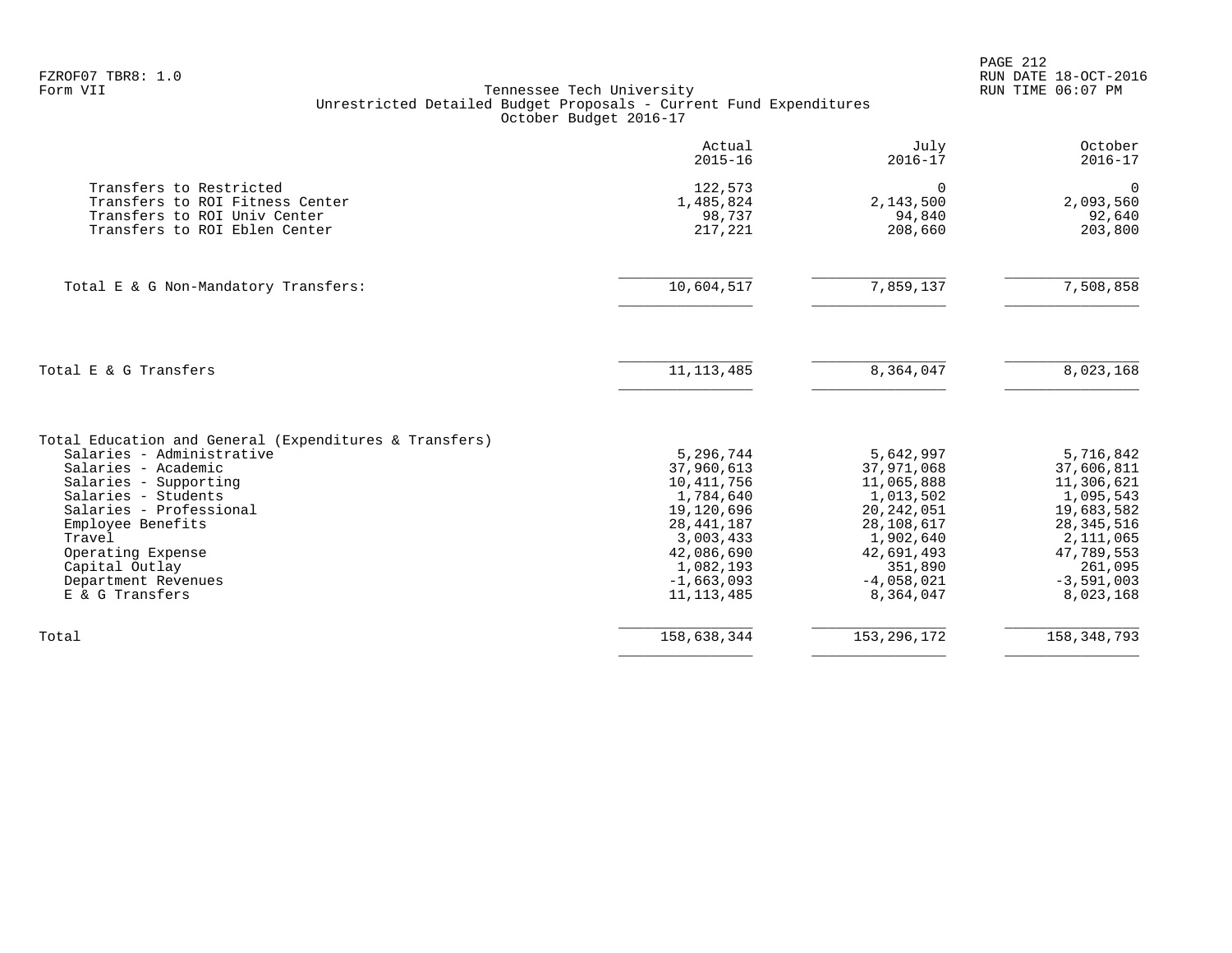PAGE 213 FZROF07 TBR8: 1.0 RUN DATE 18-OCT-2016

| Actual<br>$2015 - 16$             | July<br>$2016 - 17$                | October<br>$2016 - 17$           |
|-----------------------------------|------------------------------------|----------------------------------|
|                                   |                                    |                                  |
| 8,639<br>5,893<br>13,414<br>4,946 | 4,800<br>4,000<br>36,285<br>13,090 | 40,725<br>4,000<br>360<br>13,090 |
| 98,163                            | 75,682                             | 75,682                           |
| 131,055                           | 133,857                            | 133,857                          |
| 2,347<br>3,875                    | 2,775<br>$\Omega$                  | 2,805<br>$\Omega$                |
| 6,222                             | 2,775                              | 2,805                            |
| 299                               | 0                                  | $\mathbf 0$                      |
| 299                               | $\Omega$                           | $\Omega$                         |
|                                   |                                    |                                  |
| 434                               | 18,630                             | 157,610                          |
| 434                               | 18,630                             | 157,610                          |
|                                   |                                    |                                  |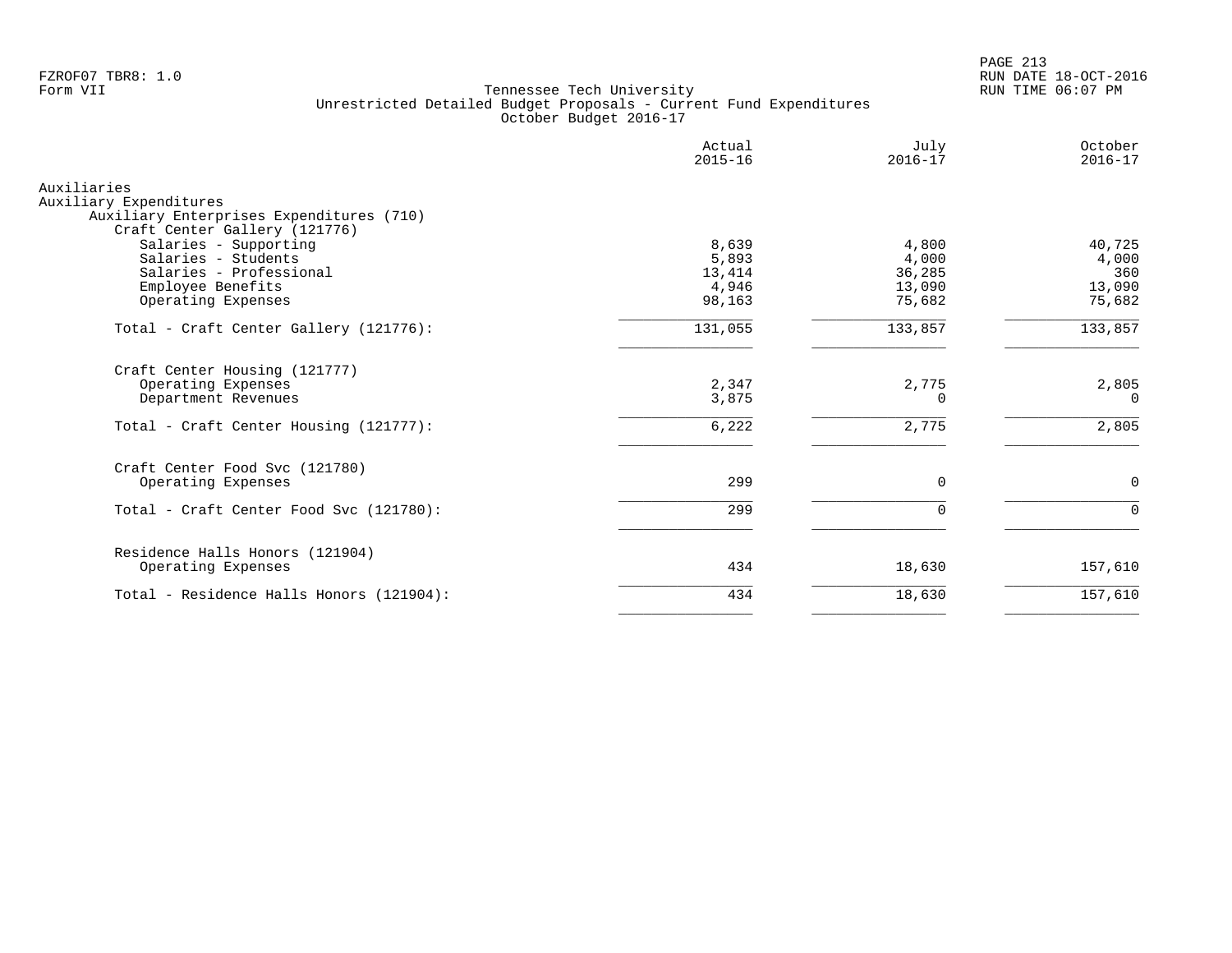PAGE 214 FZROF07 TBR8: 1.0 RUN DATE 18-OCT-2016

|                                                              | Actual<br>$2015 - 16$ | July<br>$2016 - 17$ | October<br>$2016 - 17$ |
|--------------------------------------------------------------|-----------------------|---------------------|------------------------|
| Residence Halls International (123705)<br>Operating Expenses | $\Omega$              | $\Omega$            | 3,420                  |
|                                                              |                       |                     |                        |
| Total - Residence Halls International (123705):              | 0                     | $\Omega$            | 3,420                  |
| Housing Administration (128000)                              |                       |                     |                        |
| Salaries - Supporting                                        | 86,287                | 97,885              | 99,138                 |
| Salaries - Students                                          | 6,619                 | 14,690              | 14,690                 |
| Salaries - Professional                                      | 189,471               | 191,516             | 193,874                |
| Employee Benefits                                            | 92,360                | 83,270              | 83,270                 |
| Travel                                                       | $\cap$                | 500                 | 500                    |
| Operating Expenses                                           | 31,426                | 69,865              | 69,865                 |
| Department Revenues                                          | $-172$                | $\Omega$            | $\Omega$               |
| Total - Housing Administration (128000):                     | 405,991               | 457,726             | 461,337                |
| Housing Admin Allocation (128001)                            |                       |                     |                        |
| Operating Expenses                                           | $-387,961$            | $-457,726$          | $-461, 337$            |
| Total - Housing Admin Allocation (128001):                   | $-387,961$            | $-457,726$          | $-461, 337$            |
| Residential Halls General (128002)                           |                       |                     |                        |
| Salaries - Supporting                                        | $\Omega$              | 0                   | 23,162                 |
| Salaries - Students                                          | 11,200                | $\Omega$            | 24,385                 |
| Salaries - Professional                                      | 185,489               | 260,593             | 264,658                |
| Employee Benefits                                            | 79,567                | 89,260              | 89,260                 |
| Travel                                                       | 5,217                 | 13,500              | 13,500                 |
| Operating Expenses                                           | 504,714               | 585,436             | 563,882                |
| Department Revenues                                          | 15,498                | $\Omega$            | $\Omega$               |
| Total - Residential Halls General (128002):                  | 801,685               | 948,789             | 978,847                |
|                                                              |                       |                     |                        |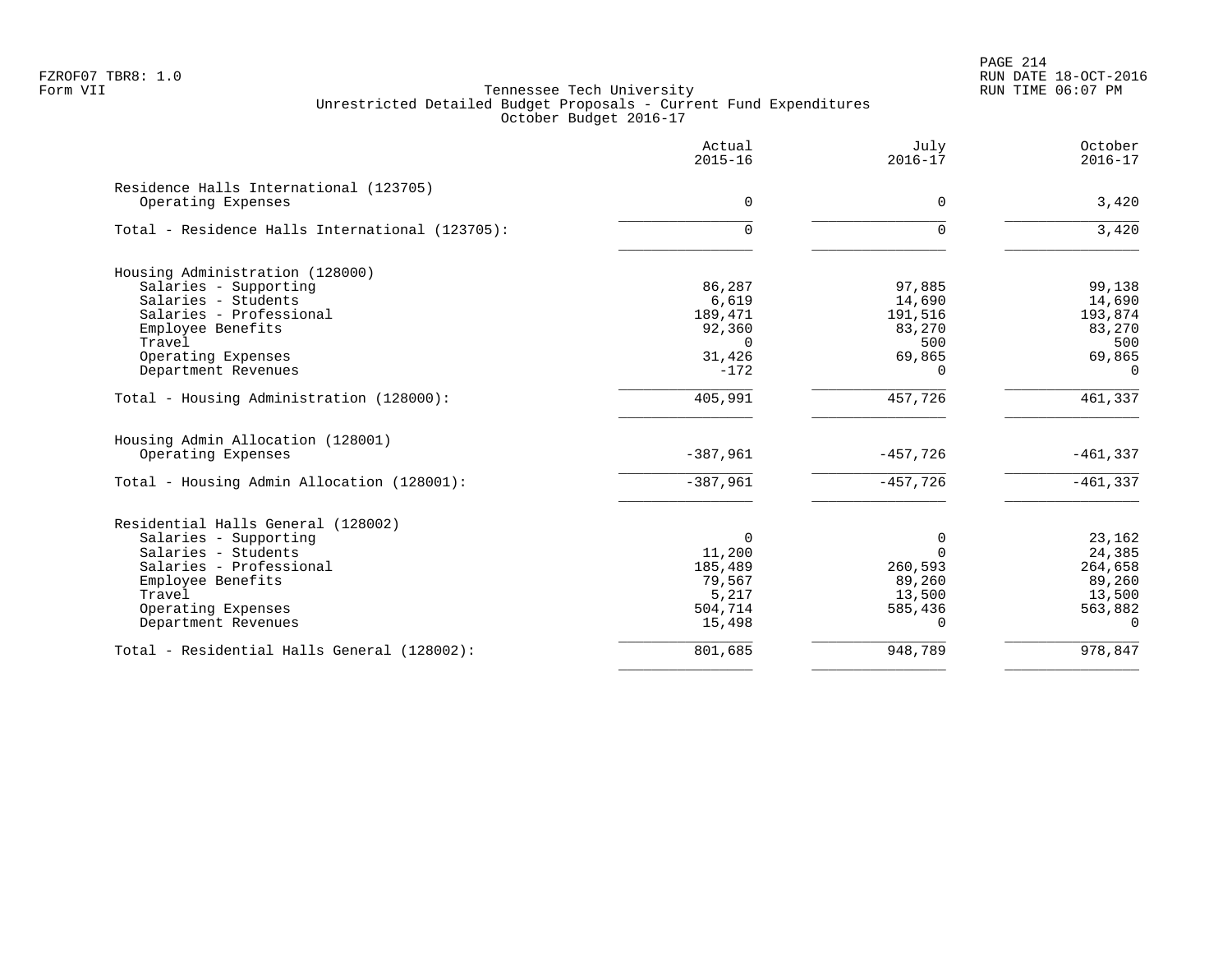PAGE 215 FZROF07 TBR8: 1.0 RUN DATE 18-OCT-2016

|                                                                                                         | Actual<br>$2015 - 16$       | July<br>$2016 - 17$         | October<br>$2016 - 17$      |
|---------------------------------------------------------------------------------------------------------|-----------------------------|-----------------------------|-----------------------------|
| Residential Halls Telephone (128003)<br>Operating Expenses                                              | 373,251                     | 419,900                     | 419,900                     |
| Total - Residential Halls Telephone (128003):                                                           | 373,251                     | 419,900                     | 419,900                     |
| Res Life GIK Chartwells (128004)<br>Operating Expenses                                                  | 3,747                       | 0                           | $\mathbf 0$                 |
| Total - Res Life GIK Chartwells (128004):                                                               | 3,747                       | U                           | $\Omega$                    |
| Counselor Fees (128009)<br>Salaries - Students<br>Employee Benefits<br>Total - Counselor Fees (128009): | 413,992<br>3,329<br>417,321 | 441,753<br>2,880<br>444,633 | 441,753<br>2,880<br>444,633 |
| Summer Conferences (128010)<br>Salaries - Students<br>Employee Benefits<br>Operating Expenses           | 21,671<br>1,541<br>32,572   | 22,400<br>900<br>52,500     | 22,400<br>900<br>52,500     |
| Total - Summer Conferences (128010):                                                                    | 55,784                      | 75,800                      | 75,800                      |
| Residential Halls Sp Dep Disc (128011)<br>Employee Benefits                                             | 11,103                      | 23,640                      | 23,640                      |
| Total - Residential Halls Sp Dep Disc (128011):                                                         | 11,103                      | 23,640                      | 23,640                      |
|                                                                                                         |                             |                             |                             |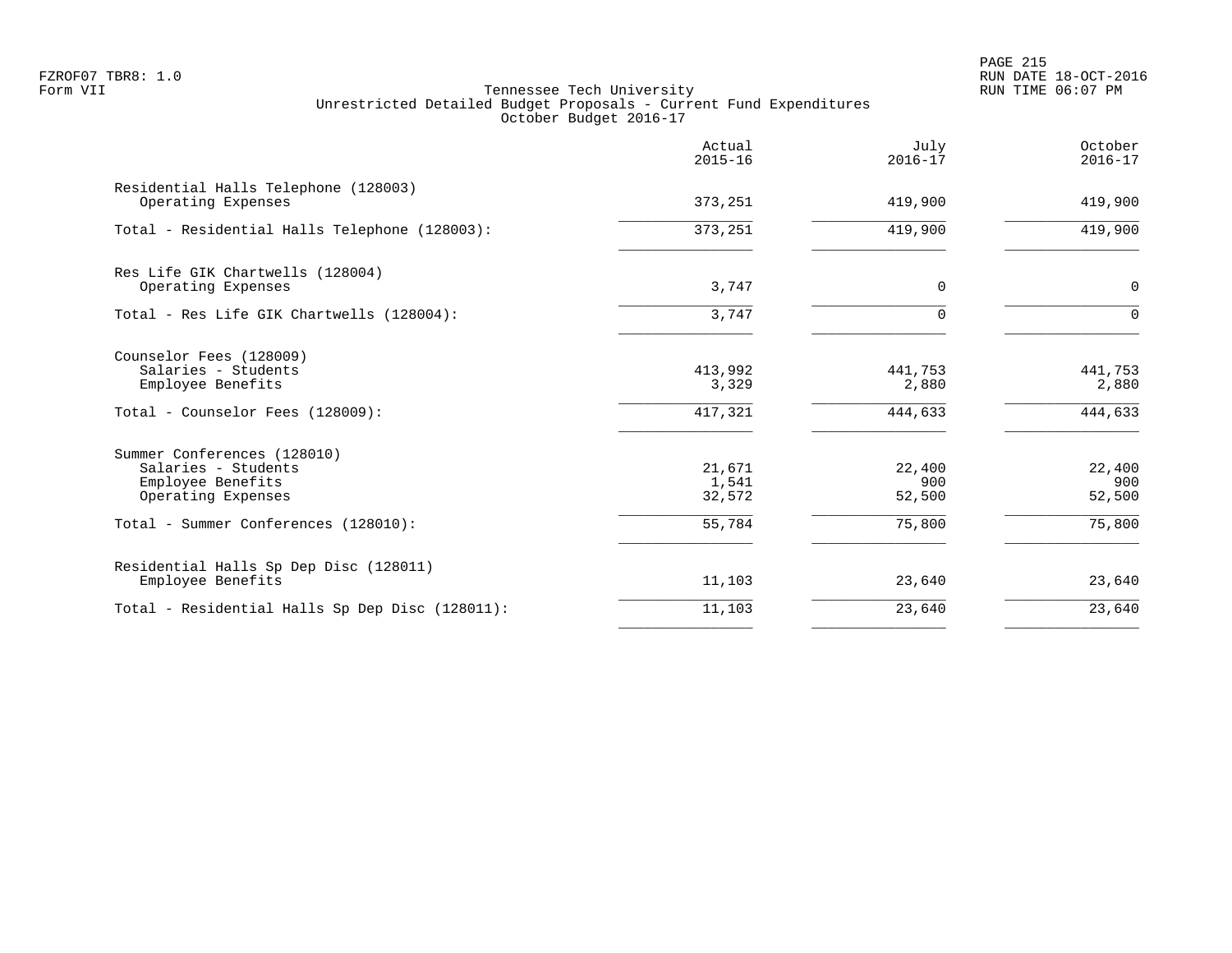PAGE 216 FZROF07 TBR8: 1.0 RUN DATE 18-OCT-2016

|                                                                                                                                                                                                   | Actual<br>$2015 - 16$                                                 | July<br>$2016 - 17$                                                     | October<br>$2016 - 17$                                                  |
|---------------------------------------------------------------------------------------------------------------------------------------------------------------------------------------------------|-----------------------------------------------------------------------|-------------------------------------------------------------------------|-------------------------------------------------------------------------|
| Residential Hall PC 191 (128012)<br>Employee Benefits                                                                                                                                             | 8,419                                                                 | 7,260                                                                   | 7,260                                                                   |
| Total - Residential Hall PC 191 (128012):                                                                                                                                                         | 8,419                                                                 | 7,260                                                                   | 7,260                                                                   |
| Tech Village Administration (128100)<br>Salaries - Supporting<br>Salaries - Students<br>Salaries - Professional<br>Employee Benefits                                                              | $\Omega$<br>63,328<br>28,249<br>10,582                                | 480<br>87,407<br>37,370<br>34,825                                       | 34,397<br>87,407<br>3,453<br>34,825                                     |
| Operating Expenses<br>Department Revenues                                                                                                                                                         | 77,166<br>3,875                                                       | 86,745<br>$\Omega$                                                      | 87,655<br>$\Omega$                                                      |
| Total - Tech Village Administration (128100):                                                                                                                                                     | 183,200                                                               | 246,827                                                                 | 247,737                                                                 |
| Tech Village Telephone (128102)<br>Operating Expenses                                                                                                                                             | 69,624                                                                | 90,200                                                                  | 90,200                                                                  |
| Total - Tech Village Telephone (128102):                                                                                                                                                          | 69,624                                                                | 90,200                                                                  | 90,200                                                                  |
| University Recreation Fitness Ctr (128500)<br>Salaries - Academic<br>Salaries - Supporting<br>Salaries - Students<br>Salaries - Professional<br>Employee Benefits<br>Travel<br>Operating Expenses | $\Omega$<br>124,650<br>134,615<br>171,440<br>133,043<br>227<br>67,953 | 4,000<br>123,015<br>111,000<br>172,255<br>150,230<br>$\Omega$<br>77,520 | 4,000<br>124,931<br>111,000<br>174,560<br>150,230<br>$\Omega$<br>77,550 |
| Department Revenues                                                                                                                                                                               | 7,749                                                                 | $\Omega$                                                                | $\Omega$                                                                |
| Total - University Recreation Fitness Ctr (128500):                                                                                                                                               | 639,677                                                               | 638,020                                                                 | 642,271                                                                 |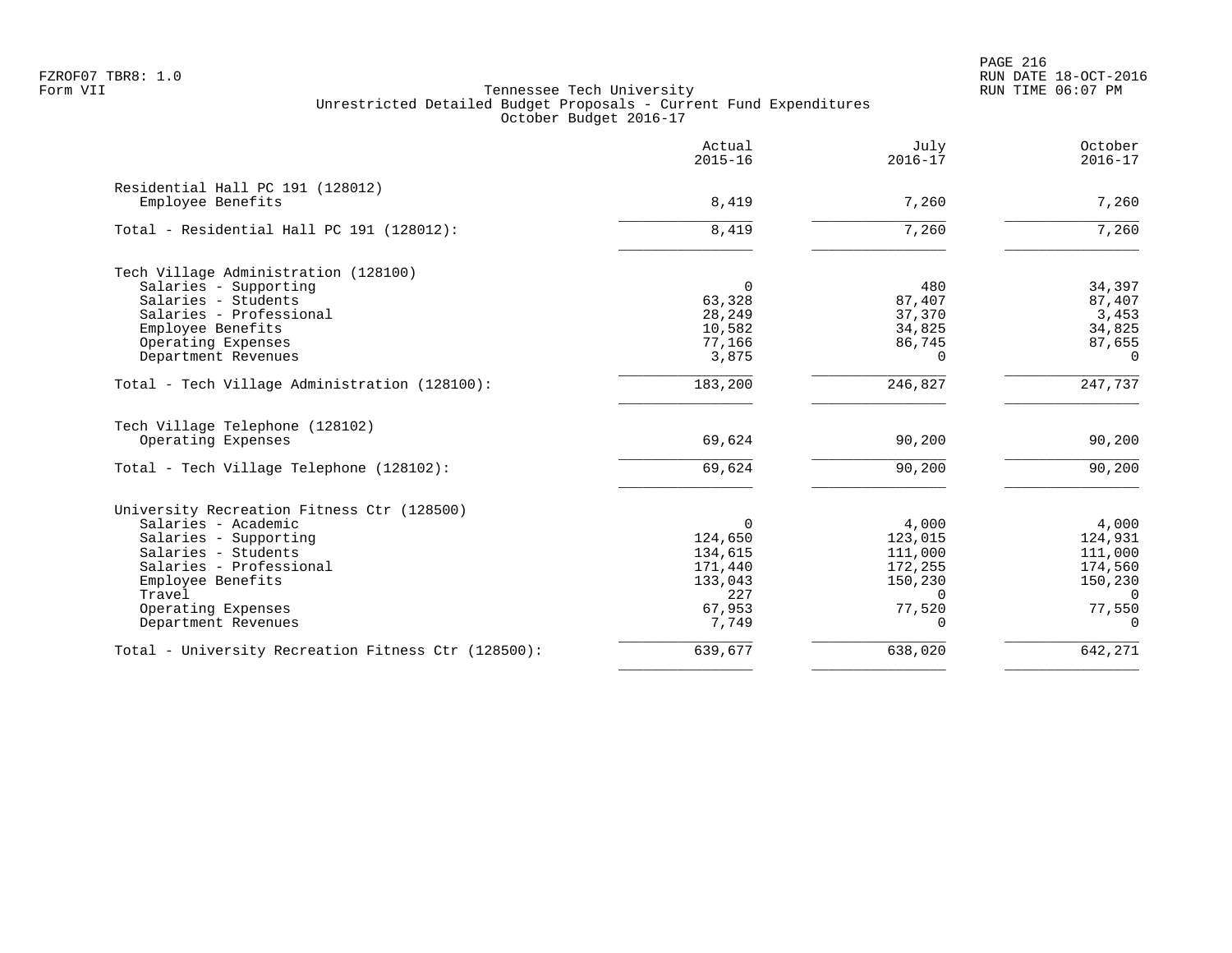|                                                           | Actual<br>$2015 - 16$ | July<br>$2016 - 17$ | October<br>$2016 - 17$ |
|-----------------------------------------------------------|-----------------------|---------------------|------------------------|
| Fitness Ctr Spouse Dep Disc (128501)<br>Employee Benefits | 0                     | 4,160               | 4,160                  |
| Total - Fitness Ctr Spouse Dep Disc (128501):             | $\cap$                | 4,160               | 4,160                  |
| Fitness Ctr PC191 (128502)                                |                       |                     |                        |
| Employee Benefits                                         | 1,533                 | $\Omega$            | $\mathbf 0$            |
| Total - Fitness Ctr PC191 (128502):                       | 1,533                 | $\Omega$            | $\Omega$               |
| Fitness Cheer Clinic (128503)                             |                       |                     |                        |
| Salaries - Supporting                                     | 10,848                | 18,187              | 18,326                 |
| Salaries - Students                                       | 19,755                | 28,650              | 28,650                 |
| Salaries - Professional                                   | 9,725<br>16,502       | 13,185<br>23,365    | 13,393<br>23,365       |
| Employee Benefits<br>Travel                               | 1,172                 | 2,000               | 2,000                  |
| Operating Expenses                                        | 233,377               | 93,700              | 93,700                 |
| Capital Outlay                                            | $\Omega$              | 2,500               | 2,500                  |
| Total - Fitness Cheer Clinic (128503):                    | 291,379               | 181,587             | 181,934                |
| Residence Halls Engineering (137204)                      |                       |                     |                        |
| Travel                                                    | 104                   | $\Omega$            | $\Omega$               |
| Operating Expenses                                        | 40,184                | 41,400              | 69,640                 |
| Total - Residence Halls Engineering (137204):             | 40,288                | 41,400              | 69,640                 |
|                                                           |                       |                     |                        |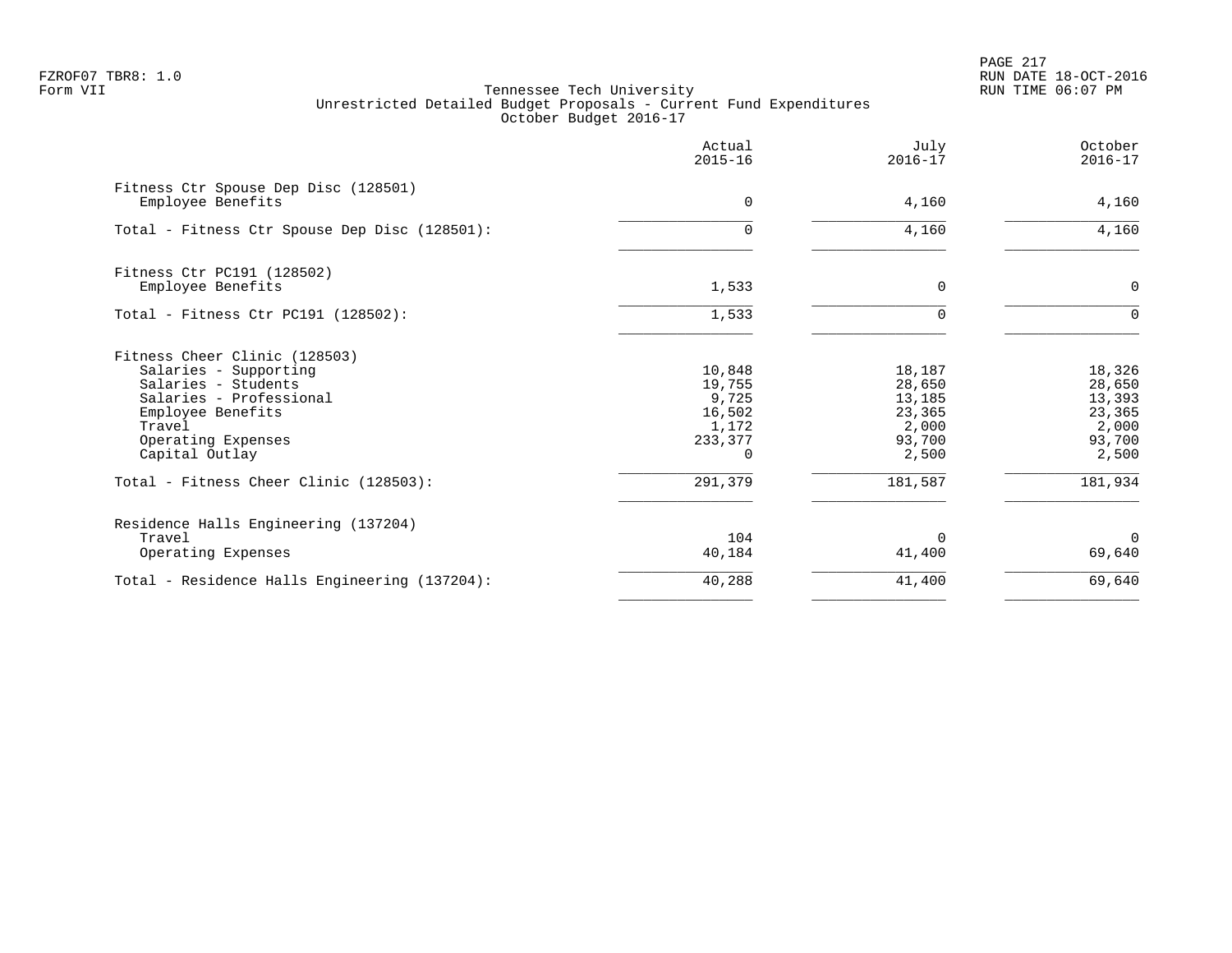PAGE 218 FZROF07 TBR8: 1.0 RUN DATE 18-OCT-2016

|                                                                                                                  | Actual<br>$2015 - 16$              | July<br>$2016 - 17$                | October<br>$2016 - 17$             |
|------------------------------------------------------------------------------------------------------------------|------------------------------------|------------------------------------|------------------------------------|
| Residence Halls Business (140018)<br>Operating Expenses                                                          | $\Omega$                           | 28,440                             | 6,460                              |
| Total - Residence Halls Business (140018):                                                                       | $\Omega$                           | 28,440                             | 6,460                              |
| Residential Hall Security (200006)<br>Salaries - Supporting<br>Employee Benefits<br>Operating Expenses           | 66,052<br>24,322<br>5,986          | 64,845<br>41,870<br>8,530          | 65,309<br>41,870<br>8,530          |
| Total - Residential Hall Security (200006):                                                                      | 96,360                             | 115,245                            | 115,709                            |
| Director of Auxiliaries (203000)<br>Salaries - Professional<br>Employee Benefits<br>Travel<br>Operating Expenses | 53,872<br>17,706<br>4,062<br>1,433 | 54,393<br>13,940<br>4,010<br>1,660 | 54,909<br>13,940<br>4,010<br>1,660 |
| Total - Director of Auxiliaries (203000):                                                                        | 77,073                             | 74,003                             | 74,519                             |
| Director of Auxil Transfers (203001)<br>Operating Expenses<br>Department Revenues                                | $-77,491$                          | $-74,003$<br>U                     | $-74,519$<br>$\Omega$              |
| Total - Director of Auxil Transfers (203001):                                                                    | $-77,491$                          | $-74,003$                          | $-74,519$                          |
|                                                                                                                  |                                    |                                    |                                    |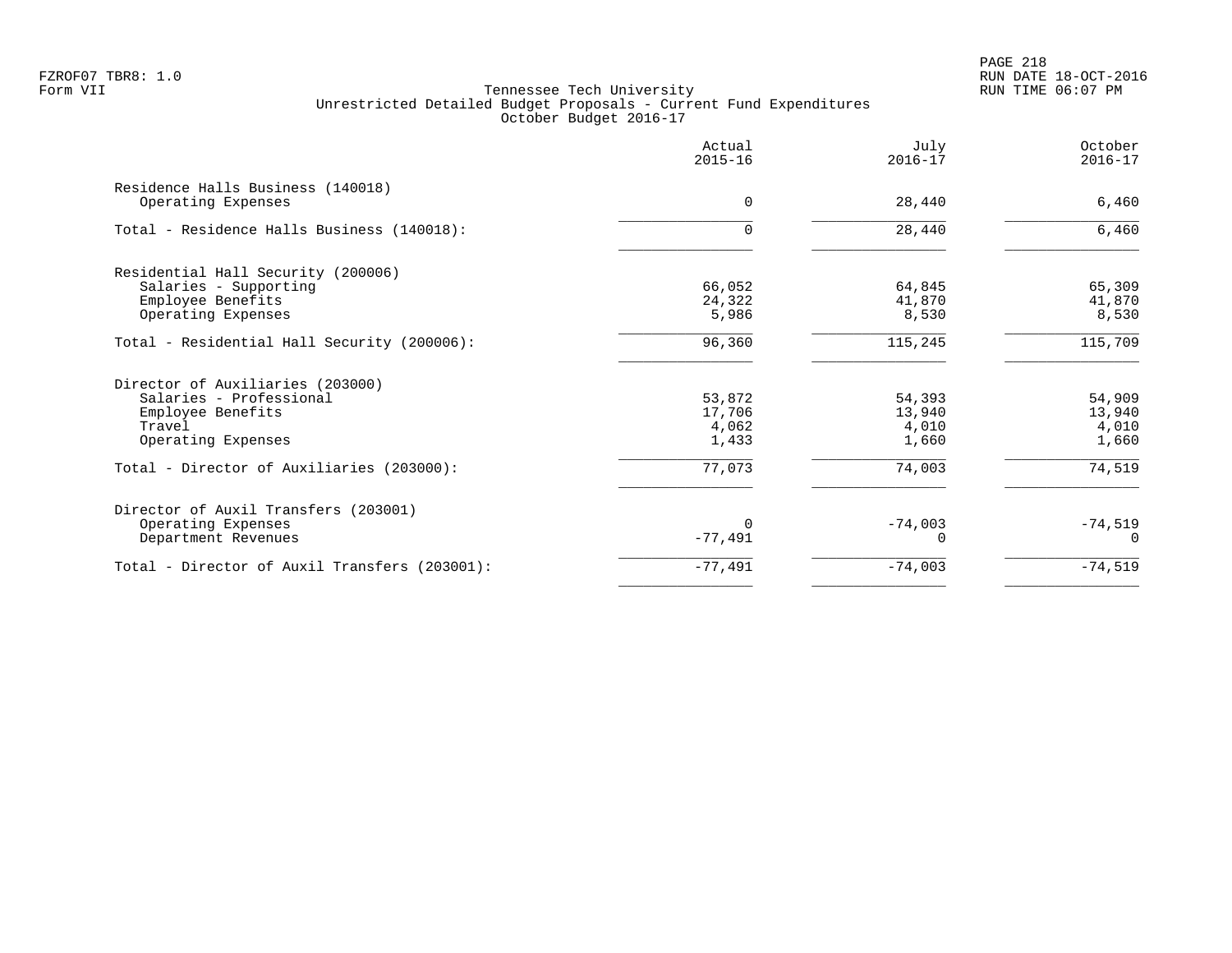PAGE 219 FZROF07 TBR8: 1.0 RUN DATE 18-OCT-2016

|                                                                                                                                | Actual<br>$2015 - 16$               | July<br>$2016 - 17$                    | October<br>$2016 - 17$                              |
|--------------------------------------------------------------------------------------------------------------------------------|-------------------------------------|----------------------------------------|-----------------------------------------------------|
| Dining Services (203002)<br>Salaries - Supporting<br>Employee Benefits<br>Operating Expenses<br>Department Revenues            | 17,993<br>9,616<br>35,901<br>23,247 | 18,538<br>16,645<br>41,605<br>$\Omega$ | 19,074<br>16,645<br>41,755<br>$\Omega$              |
| Total - Dining Services (203002):                                                                                              | 86,757                              | 76,788                                 | 77,474                                              |
| Cafeteria Insurance (203003)<br>Operating Expenses                                                                             | 11                                  | 10                                     | 10                                                  |
| Total - Cafeteria Insurance (203003):                                                                                          | 11                                  | 10                                     | 10                                                  |
| Cafe Spouse Depend Discount (203004)<br>Employee Benefits                                                                      | 4,063                               | 8,320                                  | 8,320                                               |
| Total - Cafe Spouse Depend Discount (203004):                                                                                  | 4,063                               | 8,320                                  | 8,320                                               |
| Post Office Administration (203012)<br>Salaries - Supporting<br>Salaries - Students<br>Employee Benefits<br>Operating Expenses | 20,782<br>38<br>33<br>10,486        | 0<br>$\Omega$<br>$\Omega$              | $\pmb{0}$<br>$\mathsf{O}\xspace$<br>$\Omega$<br>100 |
| Total - Post Office Administration (203012):                                                                                   | 31,339                              | 0                                      | 100                                                 |
|                                                                                                                                |                                     |                                        |                                                     |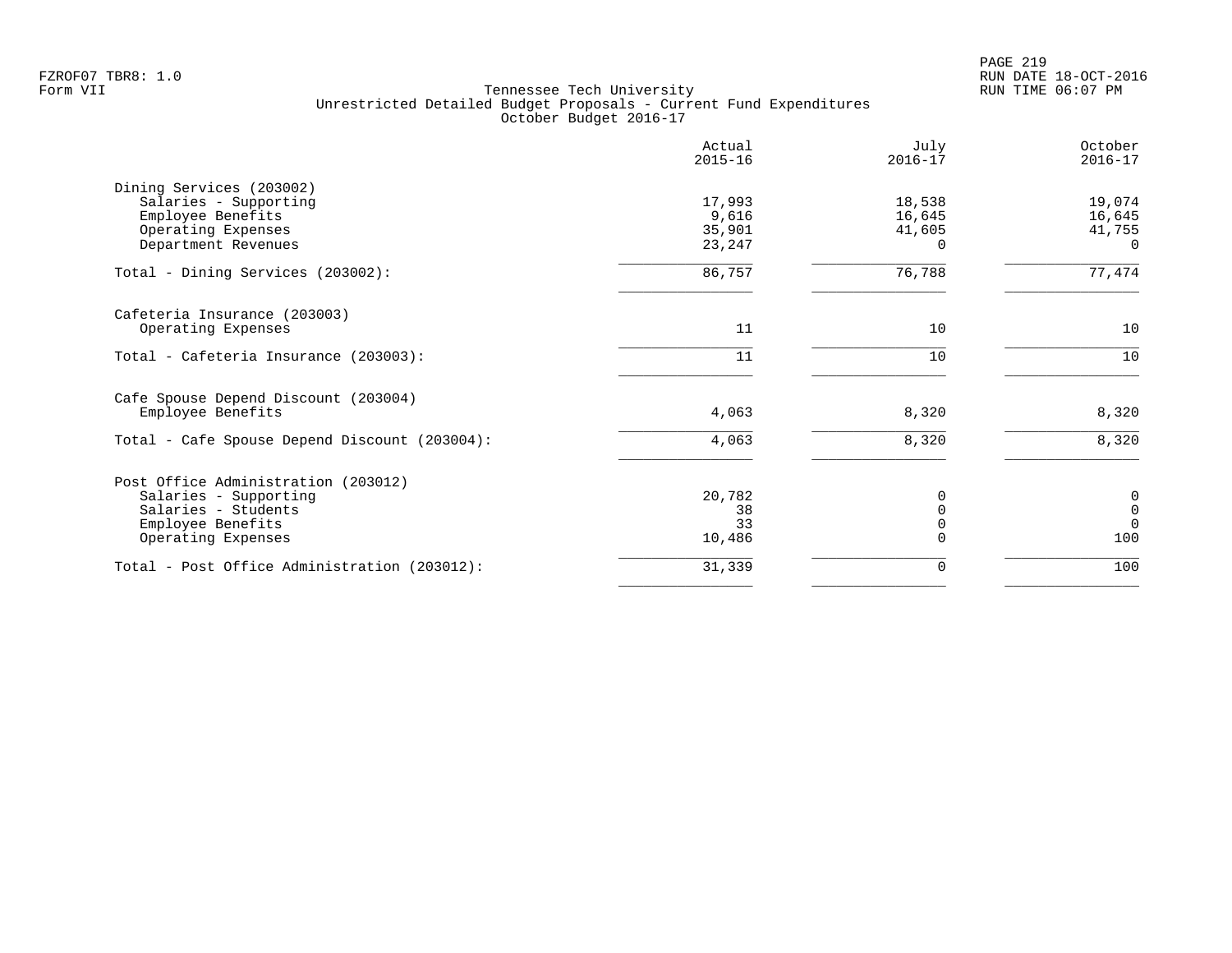PAGE 220 FZROF07 TBR8: 1.0 RUN DATE 18-OCT-2016

|                                               | Actual<br>$2015 - 16$ | July<br>$2016 - 17$ | October<br>$2016 - 17$ |
|-----------------------------------------------|-----------------------|---------------------|------------------------|
| Bookstore Operating (203016)                  |                       |                     |                        |
| Salaries - Supporting                         | 179                   | 0                   | $\overline{0}$         |
| Employee Benefits                             | 14                    |                     | $\Omega$               |
| Operating Expenses                            | 1,040                 | 23,514              | 23,644                 |
| Department Revenues                           | 15,498                | <sup>n</sup>        | $\Omega$               |
| Total - Bookstore Operating (203016):         | 16,731                | 23,514              | 23,644                 |
| Vending General (203017)                      |                       |                     |                        |
| Operating Expenses                            | 10,894                | 18,403              | 18,449                 |
| Department Revenues                           | 7,749                 | 0                   | $\Omega$               |
| Total - Vending General (203017):             | 18,643                | 18,403              | 18,449                 |
| Tech Village General (221010)                 |                       |                     |                        |
| Salaries - Supporting                         | 36,425                | 55,953              | 56,410                 |
| Employee Benefits                             | 25,222                | 57,895              | 57,895                 |
| Operating Expenses                            | 34,714                | 85,000              | 85,000                 |
| Total - Tech Village General (221010):        | 96,361                | 198,848             | 199,305                |
|                                               |                       |                     |                        |
| Residence Halls Maintenance (251009)          | 259,798               |                     |                        |
| Salaries - Supporting<br>Salaries - Students  | 17,475                | 314,232<br>$\Omega$ | 311,057<br>$\cap$      |
| Employee Benefits                             | 154,983               | 101,370             | 101,370                |
| Operating Expenses                            | 161,437               | 125,000             | 136,400                |
|                                               |                       |                     |                        |
| Total - Residence Halls Maintenance (251009): | 593,693               | 540,602             | 548,827                |
|                                               |                       |                     |                        |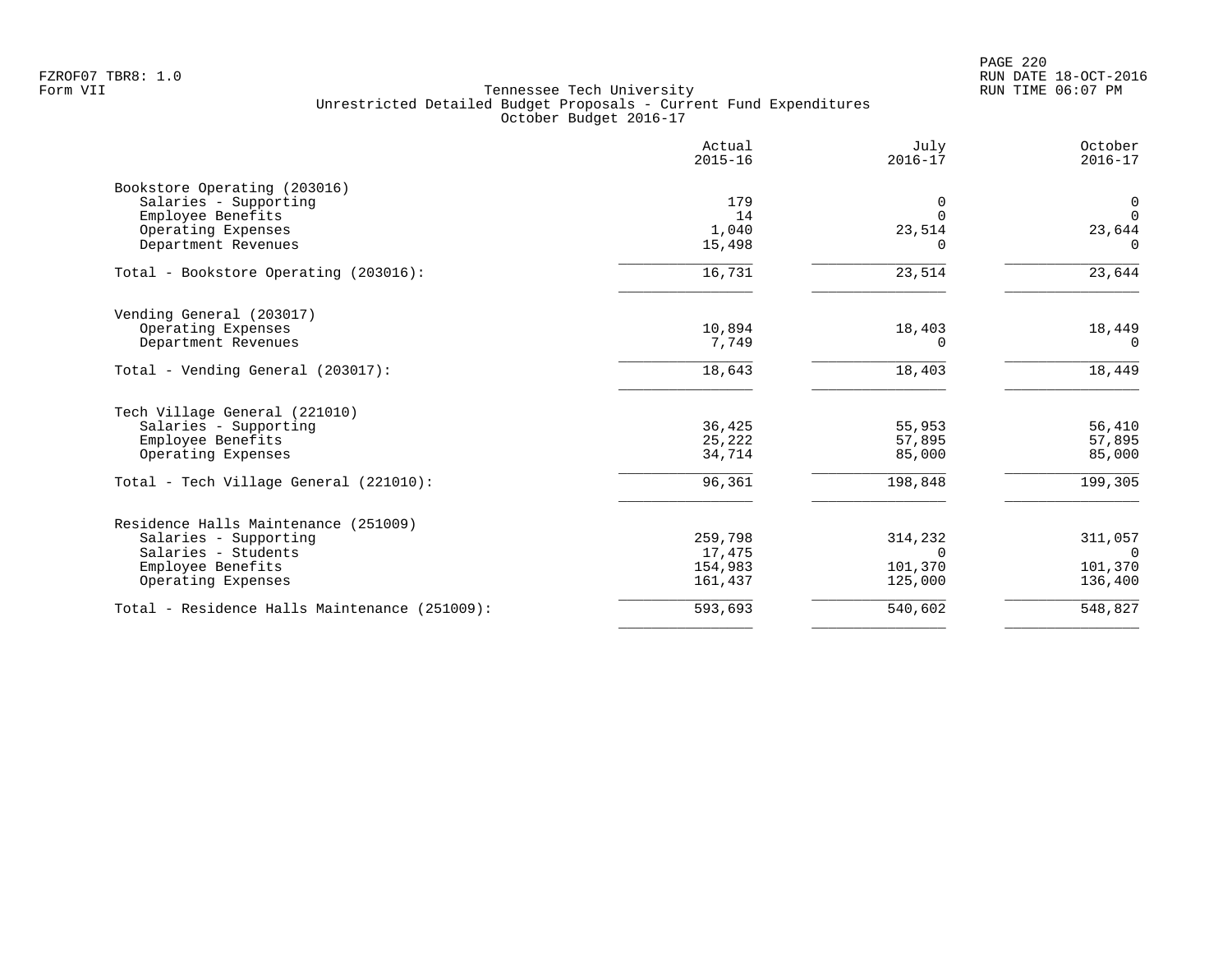|                                                                                                       | Actual<br>$2015 - 16$        | July<br>$2016 - 17$          | October<br>$2016 - 17$       |
|-------------------------------------------------------------------------------------------------------|------------------------------|------------------------------|------------------------------|
| Residence Hall Custodial (255002)<br>Salaries - Supporting<br>Employee Benefits<br>Operating Expenses | 113,724<br>65,280<br>248,493 | 133,434<br>64,985<br>238,750 | 130,594<br>64,985<br>238,750 |
| Total - Residence Hall Custodial (255002):                                                            | 427,497                      | 437,169                      | 434,329                      |
| Tech Village Custodial (255005)<br>Operating Expenses                                                 | 16,174                       | 29,000                       | 29,000                       |
| Total - Tech Village Custodial (255005):                                                              | 16,174                       | 29,000                       | 29,000                       |
| Fitness Center Custodial (255006)<br>Operating Expenses                                               | 75,000                       | 75,000                       | 75,000                       |
| Total - Fitness Center Custodial (255006):                                                            | 75,000                       | 75,000                       | 75,000                       |
| Auxil Inst Supp Allocation (700046)<br>Department Revenues                                            | 304,963                      | 343,840                      | 372,250                      |
| Total - Auxil Inst Supp Allocation (700046):                                                          | 304,963                      | 343,840                      | 372,250                      |
| Auxil Data Processing Allocation (700047)<br>Department Revenues                                      | 36,318                       | 40,530                       | 41,110                       |
| Total - Auxil Data Processing Allocation (700047):                                                    | 36,318                       | 40,530                       | 41,110                       |
|                                                                                                       |                              |                              |                              |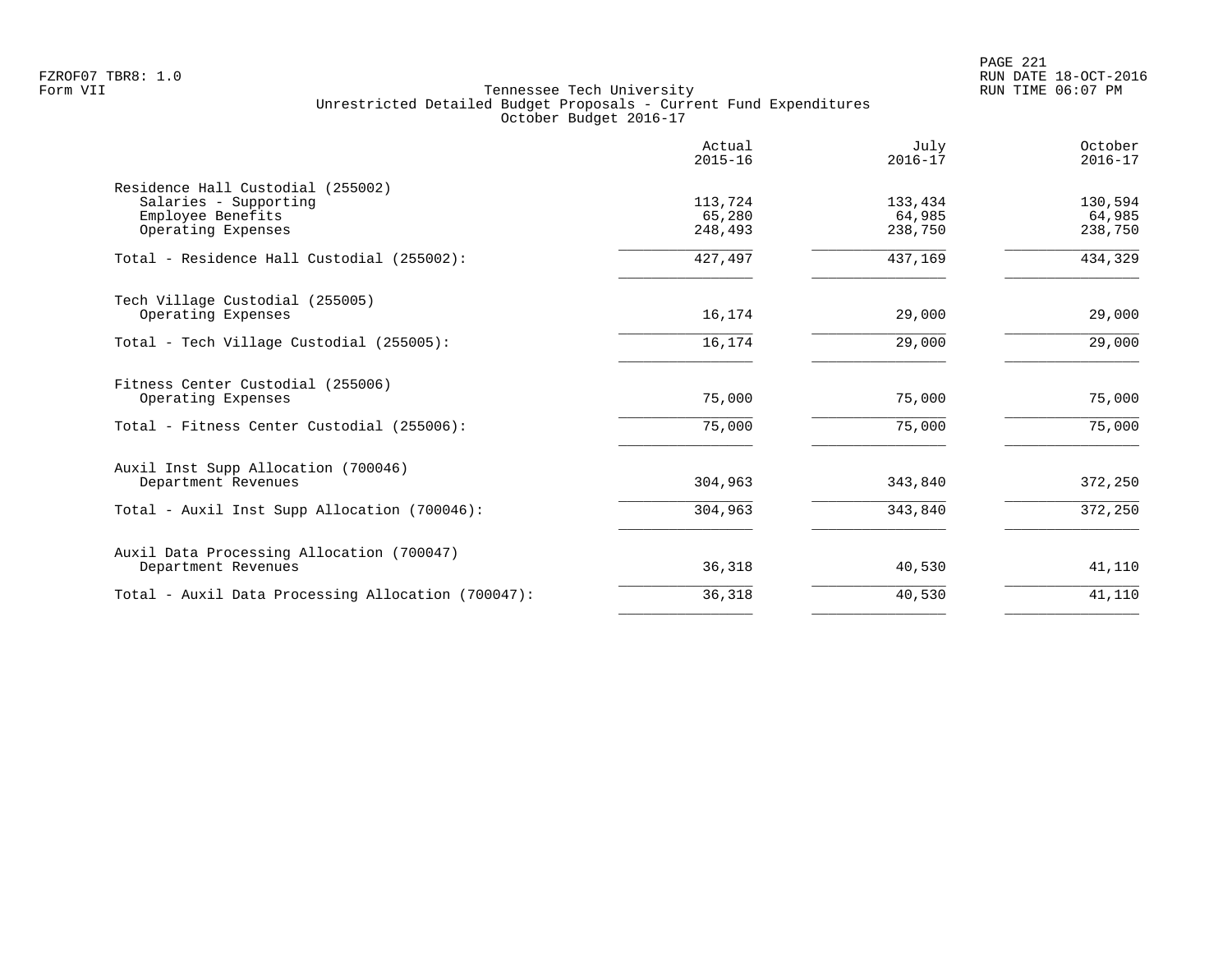# FZROF07 TBR8: 1.0 RUN DATE 18-OCT-2016 Tennessee Tech University Unrestricted Detailed Budget Proposals - Current Fund Expenditures October Budget 2016-17

|                                                                 | Actual<br>$2015 - 16$ | July<br>$2016 - 17$ | October<br>$2016 - 17$ |
|-----------------------------------------------------------------|-----------------------|---------------------|------------------------|
| Auxil Pro Rata Allocation (700048)<br>Department Revenues       | 1,682,850             | 2,017,370           | 1,876,110              |
| Total - Auxil Pro Rata Allocation (700048):                     | 1,682,850             | 2,017,370           | 1,876,110              |
| Auxil Insurance Allocation (700049)<br>Operating Expenses       | 13,130                | 10,790              | 10,790                 |
| Total - Auxil Insurance Allocation (700049):                    | 13,130                | 10,790              | 10,790                 |
| TTU Staff Tuit Maint Reimbursment (700068)<br>Employee Benefits | 5,265                 | 3,474               | 3,474                  |
| Total - TTU Staff Tuit Maint Reimbursment (700068):             | 5,265                 | 3,474               | 3,474                  |
|                                                                 |                       |                     |                        |

# Total - Auxiliary Enterprises Expenditures (710):

|       | Salaries - Academic     |           | 4,000     | 4,000     |
|-------|-------------------------|-----------|-----------|-----------|
|       | Salaries - Supporting   | 745,377   | 831,369   | 923,123   |
|       | Salaries - Students     | 694,586   | 709,900   | 734,285   |
|       | Salaries - Professional | 651,660   | 765,597   | 705,207   |
|       | Employee Benefits       | 669,429   | 741,379   | 741,379   |
|       | Travel                  | 10,782    | 20,010    | 20,010    |
|       | Operating Expenses      | 1,761,995 | 1,768,326 | 1,904,101 |
|       | Capital Outlay          |           | 2,500     | 2,500     |
|       | Department Revenues     | 2,023,959 | 2,401,740 | 2,289,470 |
|       |                         |           |           |           |
| Total |                         | 6,557,788 | 7,244,821 | 7,324,075 |
|       |                         |           |           |           |

Auxiliary Mandatory Transfers (720)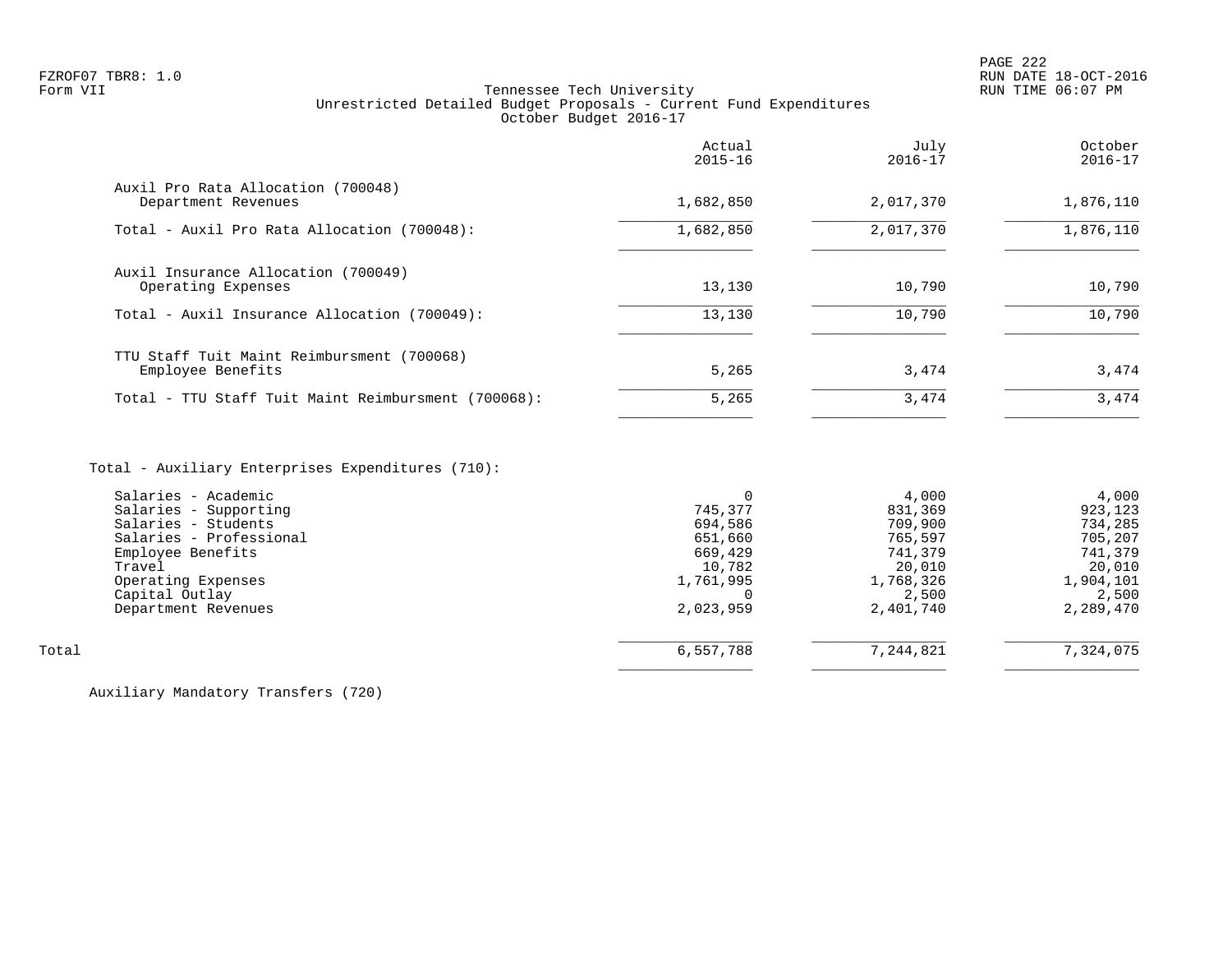|                                        | Actual<br>$2015 - 16$ | July<br>$2016 - 17$ | October<br>$2016 - 17$ |
|----------------------------------------|-----------------------|---------------------|------------------------|
| Auxiliary Nonmandatory Transfers (730) |                       |                     |                        |
| Total Auxiliary Expenditures           |                       |                     |                        |
| Salaries - Academic                    |                       | 4,000               | 4,000                  |
| Salaries - Supporting                  | 745,377               | 831,369             | 923,123                |
| Salaries - Students                    | 694,586               | 709,900             | 734,285                |
| Salaries - Professional                | 651,660               | 765,597             | 705,207                |
| Employee Benefits                      | 669,429               | 741,379             | 741,379                |
| Travel                                 | 10,782                | 20,010              | 20,010                 |
| Operating Expense                      | 1,761,995             | 1,768,326           | 1,904,101              |
| Capital Outlay                         |                       | 2,500               | 2,500                  |
| Department Revenues                    | 2,023,959             | 2,401,740           | 2,289,470              |
| Total                                  | 6,557,788             | 7,244,821           | 7,324,075              |
|                                        |                       |                     |                        |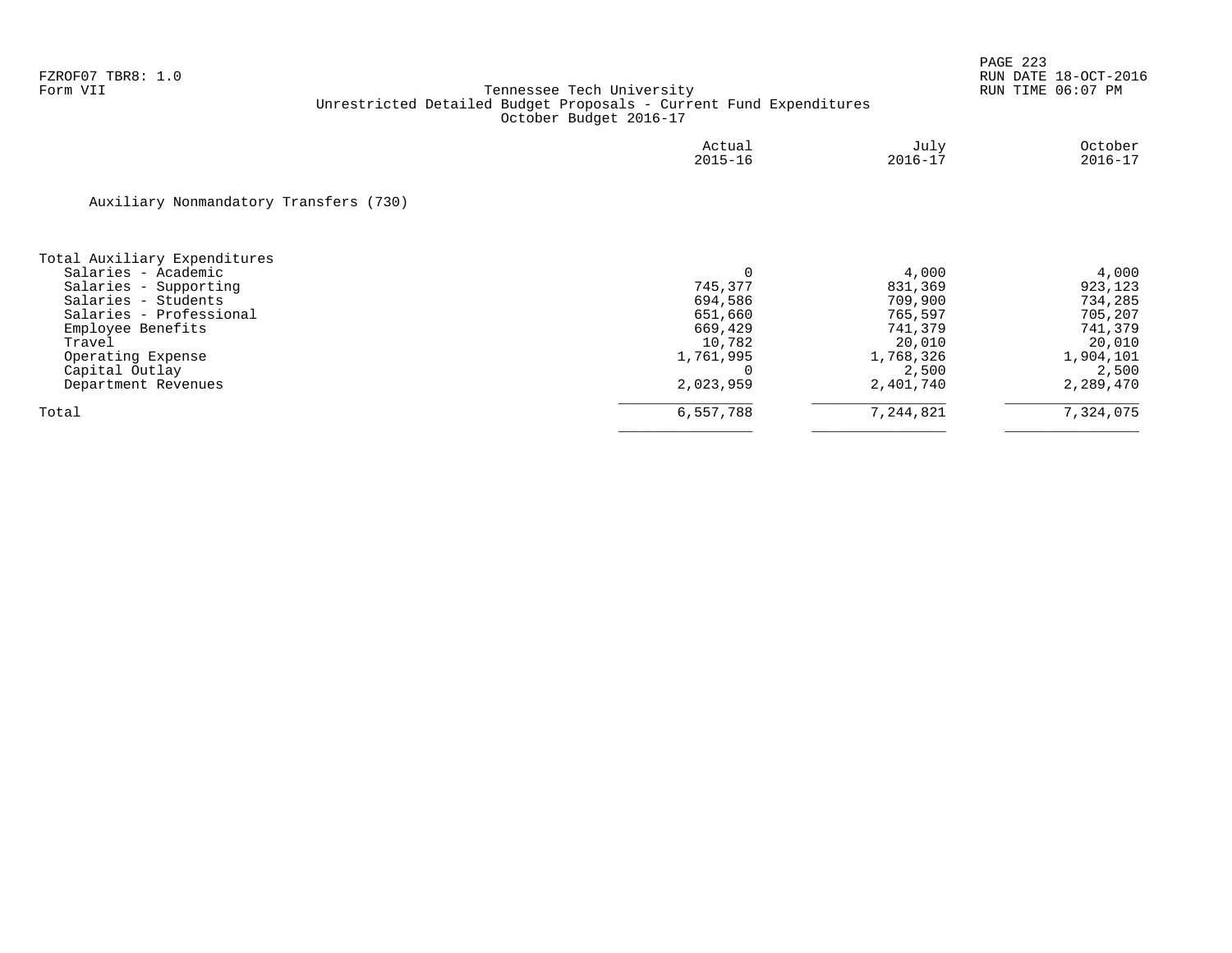PAGE 224 FZROF07 TBR8: 1.0 RUN DATE 18-OCT-2016

|                                                       | Actual<br>$2015 - 16$ | July<br>$2016 - 17$ | October<br>$2016 - 17$ |
|-------------------------------------------------------|-----------------------|---------------------|------------------------|
| Auxiliary Transfers                                   |                       |                     |                        |
| Mandatory Transfers                                   |                       |                     |                        |
| ROI Dorms 10TH D 2012C 914 (2004B)                    | 343,011               | 347,830             | 347,830                |
| ROI R H Rep 2007C 914 Bd                              | 112,926               | 112,930             | 112,930                |
| ROI New Dorm 2010 917                                 | 1,272,715             | 1,287,490           | 1,287,490              |
| ROI TV Apts 2012A 920                                 | 450,711               | 460,480             | 460,480                |
| ROI TV Apts Renov PH2 P921<br>ROI Warf Ellington P922 | 454,656<br>24,594     | 465,460<br>366,220  | 465,460<br>366,220     |
| ROI Jobe Murphy RH P924                               | 45,694                | 48,120              | 48,120                 |
| ROI TV Ph 3 P923                                      | 56,889                | 58,930              | 58,930                 |
| ROI Dorms 10TH Dixie 2014A 05A 914                    | 175,493               | 150,850             | 150,850                |
| ROI RH 2015A 914 07C 076125 390252                    | 31,561                | 73,710              | 73,710                 |
| ROI RH 2015B 917 10A 076126 390253                    | 571,195               | 581,260             | 581,260                |
| ROI M McCord B Evans P926                             | 3,236                 | 7,800               | 7,800                  |
|                                                       |                       |                     |                        |
| Total Auxiliary Mandatory Transfers:                  | 3,542,681             | 3,961,080           | 3,961,080              |
| Non-Mandatory Transfers                               |                       |                     |                        |
| Transfers to RR Housing                               | 3,782,805             | 1,013,753           | 877,929                |
| Transfers to RR Aptments                              | 85,650                | $\Omega$            | $\mathbf 0$            |
| Transfers to RR Bookstore                             | 545,732               | 479,386             | 480,886                |
| Transfers to RR Cafeteria                             | 2,472,983             | 1,669,412           | 1,981,334              |
| Transfers to RR Vending                               | 100,294               | 74,707              | 76,751                 |
| Transfers to RR Post Office                           | 60,222                | $\Omega$            | 16,900                 |
| Transfers to RR Fitness Center                        | 282,687               | 114,493             | 113,025                |
| Transfers to RR CC Housing                            | 22,328                | 37,398              | 36,308                 |
| Transfers to RR CC Gallery                            | 2,340                 | $\mathbf 0$         | $\mathbf 0$            |
|                                                       |                       |                     |                        |
| Total Auxiliary Non-Mandatory Transfers:              | 7,355,041             | 3,389,149           | 3,583,133              |
|                                                       |                       |                     |                        |
| Total Auxiliary Transfers                             | 10,897,722            | 7,350,229           | 7,544,213              |
|                                                       |                       |                     |                        |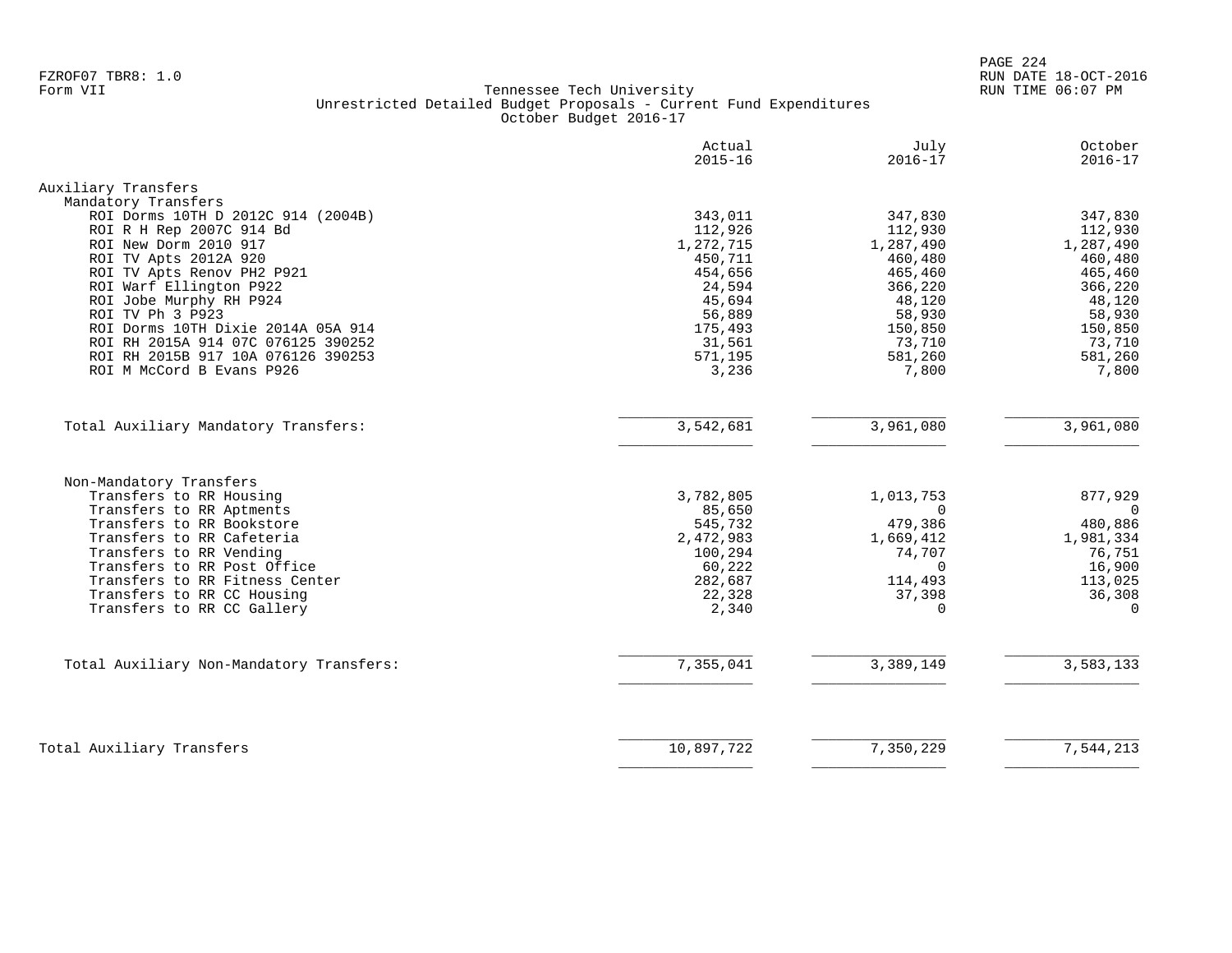|                                                        | Actual<br>$2015 - 16$ | July<br>$2016 - 17$ | October<br>$2016 - 17$ |
|--------------------------------------------------------|-----------------------|---------------------|------------------------|
|                                                        |                       |                     |                        |
| Total Auxiliary Enterprises (Expenditures & Transfers) |                       |                     |                        |
| Salaries - Academic                                    | 0                     | 4,000               | 4,000                  |
| Salaries - Supporting                                  | 745,377               | 831,369             | 923,123                |
| Salaries - Students                                    | 694,586               | 709,900             | 734,285                |
| Salaries - Professional                                | 651,660               | 765,597             | 705,207                |
| Employee Benefits                                      | 669,429               | 741,379             | 741,379                |
| Travel                                                 | 10,782                | 20,010              | 20,010                 |
| Operating Expense                                      | 1,761,995             | 1,768,326           | 1,904,101              |
| Capital Outlay                                         | $\Omega$              | 2,500               | 2,500                  |
| Department Revenues                                    | 2,023,959             | 2,401,740           | 2,289,470              |
| Auxiliary Transfers                                    | 10,897,722            | 7,350,229           | 7,544,213              |
| Total                                                  | 17,455,510            | 14,595,050          | 14,868,288             |
|                                                        |                       |                     |                        |
| Total Unrestricted                                     |                       |                     |                        |
| Salaries - Administrative                              | 5,296,744             | 5,642,997           | 5,716,842              |
| Salaries - Academic                                    | 37,960,613            | 37,975,068          | 37,610,811             |
| Salaries - Supporting                                  | 11, 157, 133          | 11,897,257          | 12,229,744             |
| Salaries - Students                                    | 2,479,226             | 1,723,402           | 1,829,828              |
| Salaries - Professional                                | 19,772,356            | 21,007,648          | 20,388,789             |
| Employee Benefits                                      | 29, 110, 616          | 28,849,996          | 29,086,895             |
| Travel                                                 | 3,014,215             | 1,922,650           | 2,131,075              |
| Operating Expenses                                     | 43,848,685            | 44, 459, 819        | 49,693,654             |
| Capital Outlay                                         | 1,082,193             | 354,390             | 263,595                |
| Department Revenues                                    | 360,866               | $-1,656,281$        | $-1, 301, 533$         |
| E & G Transfers and Auxiliary Transfers                | 22,011,207            | 15,714,276          | 15,567,381             |
|                                                        |                       |                     |                        |
| Total                                                  | 176,093,854           | 167,891,222         | 173, 217, 081          |
|                                                        |                       |                     |                        |